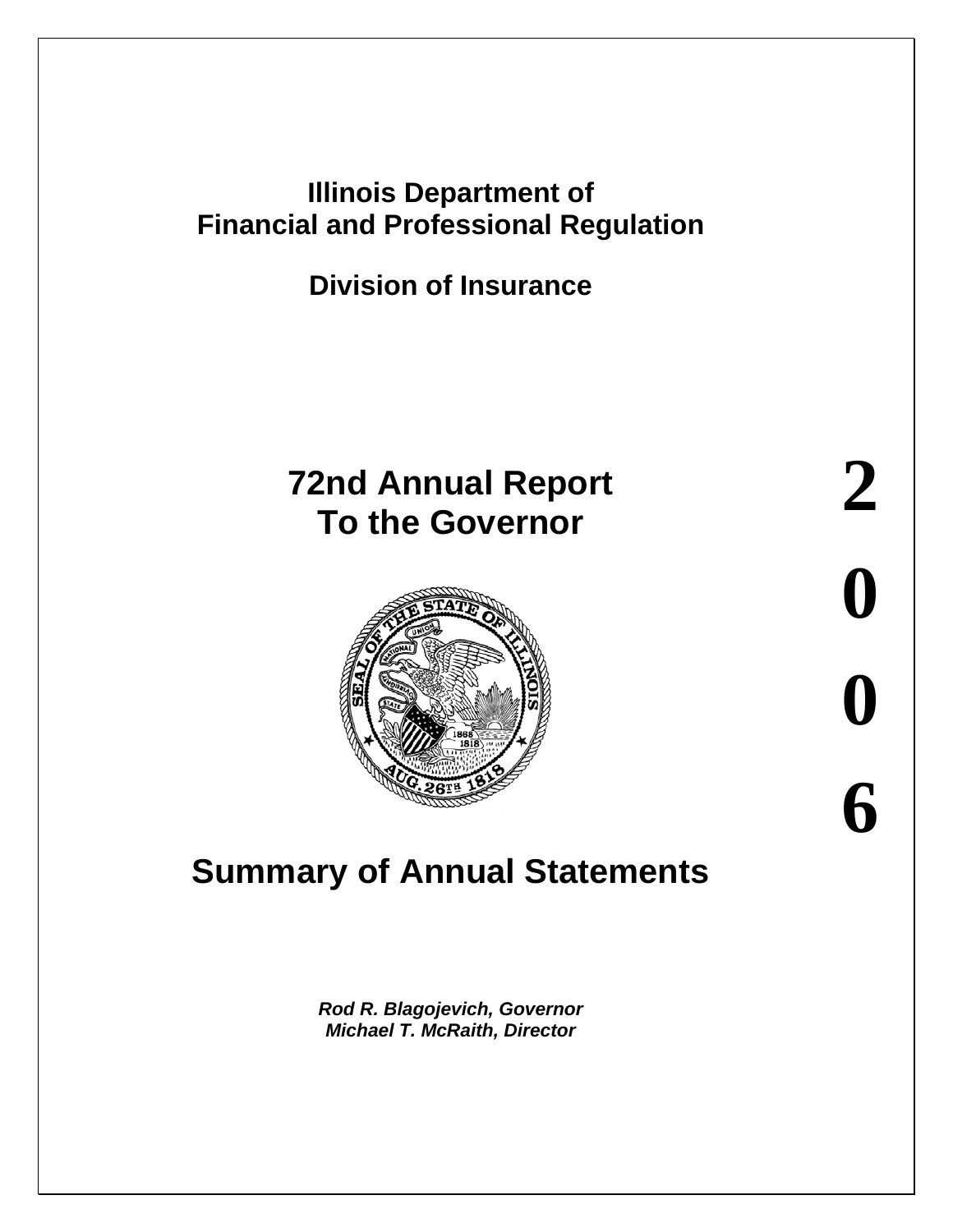

**Division of Insurance** 

ROD R. BLAGOJEVICH Governor

**DEAN MARTINEZ** Secretary

Michael T. McRaith **Director**<br>Division of Insurance

Honorable Rod R. Blagojevich Governor State of Illinois Springfield, Illinois

Dear Governor Blagojevich:

I hereby submit the Annual Report for the Division of Insurance for 2006. The Report summarizes the Division's activities and fiscal operations for 2006.

Respectfully submitted,

Michael T. McRaith Director, Division of Insurance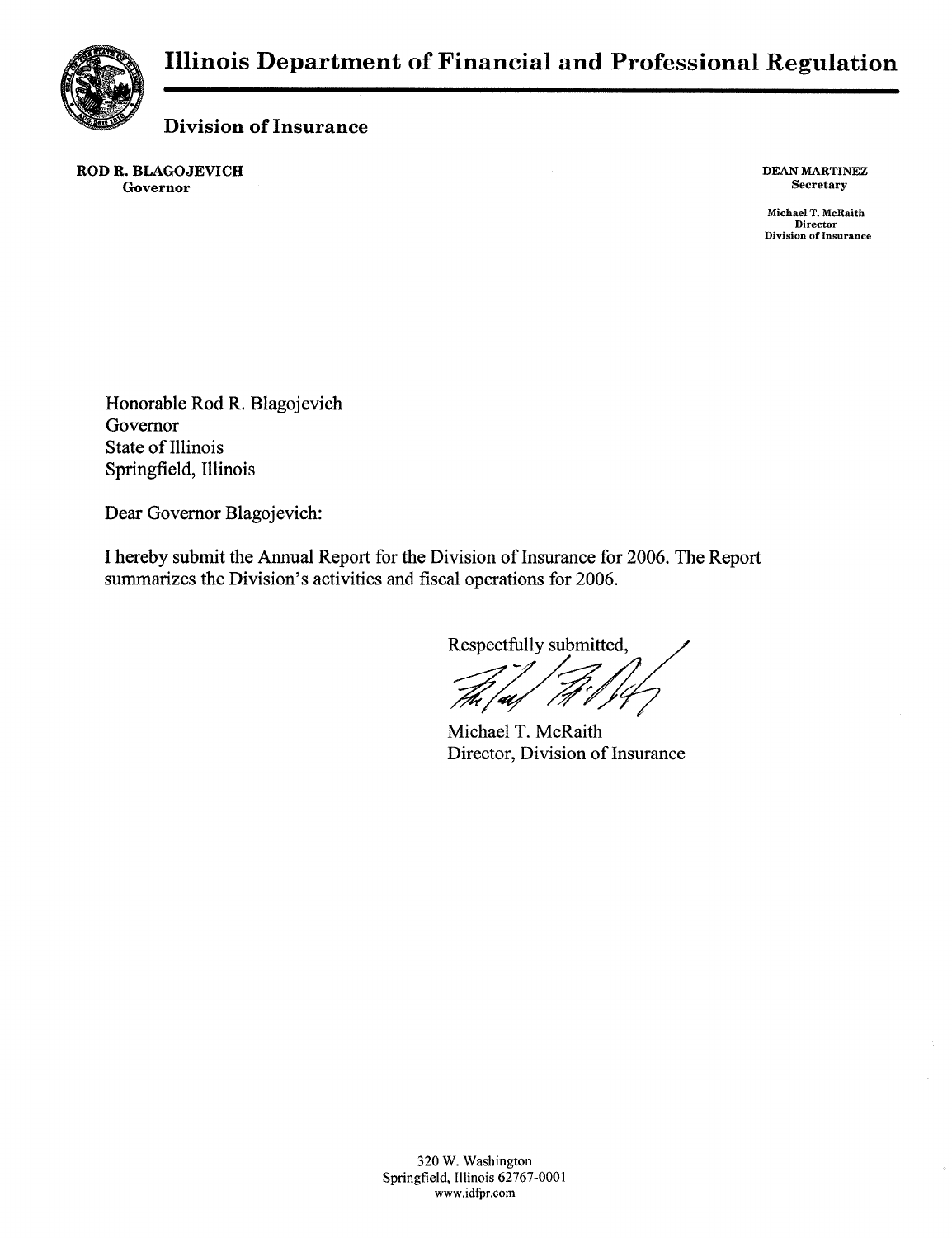## **Table of Contents**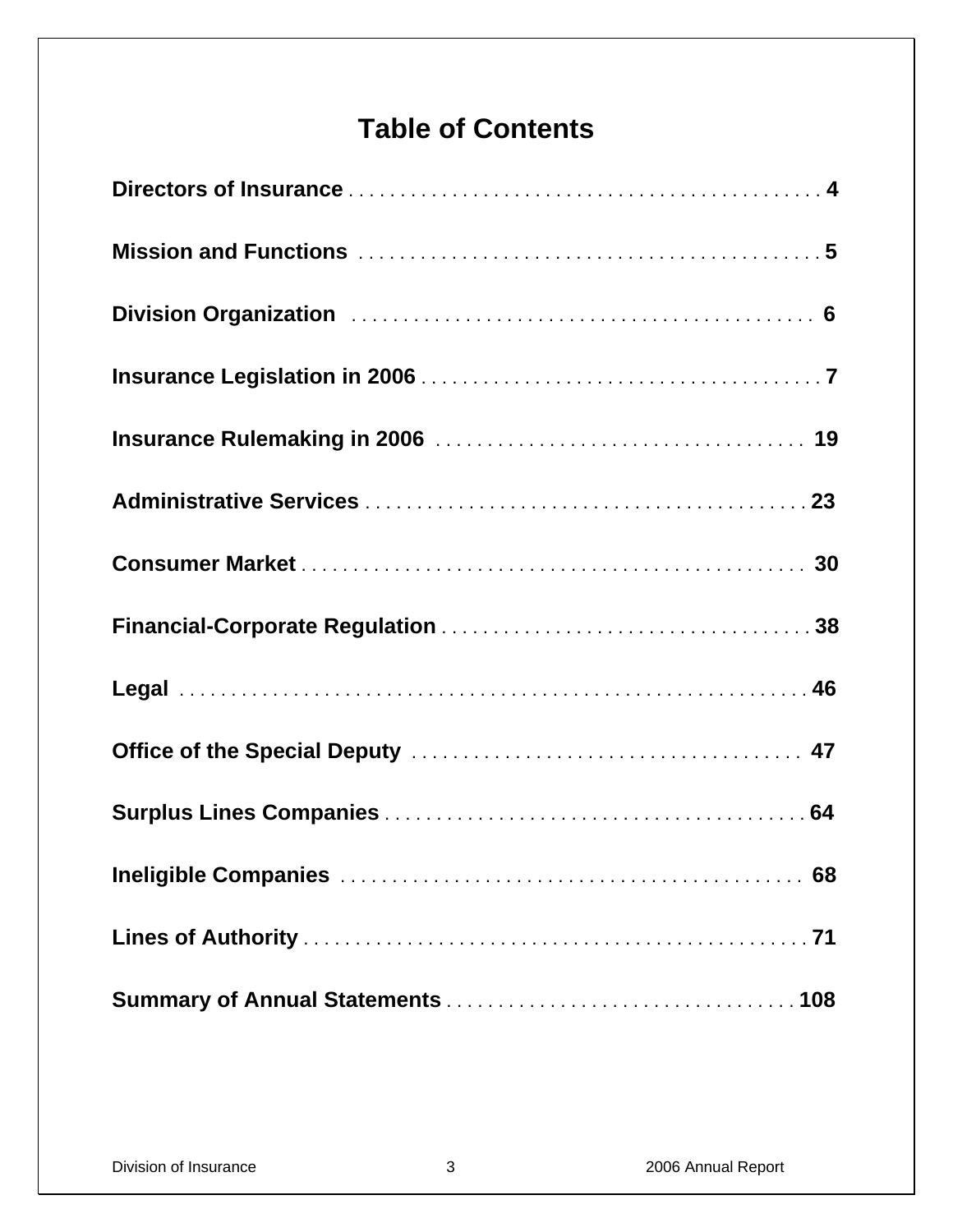## **Directors of Insurance**

Michael T. McRaith Deirdre K. Manna (Acting) J. Anthony Clark Nathaniel S. Shapo Arnold Dutcher (Acting) Mark Boozell James W. Schacht (Acting) Stephen F. Selcke James W. Schacht (Acting) Zack Stamp John E. Washburn James W. Schacht (Acting) Philip R. O'Connor Richard L. Mathias Michael P. Duncan Dennis W. Toivonen (Acting) Robert B. Wilcox Fred A. Mauck James Baylor John E. Bolton, Jr. Richard G. Hershey 1963–1965

| 2005--    |
|-----------|
| 2004-2005 |
| 2003-2004 |
| 1999-2003 |
| 1998-1999 |
| 1995–1998 |
| 1994-1995 |
| 1991–1994 |
| 1991      |
| 1989–1991 |
| 1983–1989 |
| 1982–1983 |
| 1979–1982 |
| 1977–1979 |
| 1976–1977 |
| 1976      |
| 1974–1976 |
| 1973–1974 |
| 1969–1973 |
| 1965–1969 |
| 1063_1065 |

| Joseph S. Gerber          | 1957-1963 |
|---------------------------|-----------|
| Justin T. McCarthy        | 1954-1957 |
| Laddie T. Pelnar (Acting) | 1954      |
| <b>Robert E. Barrett</b>  | 1953-1954 |
| J. Edward Day             | 1950-1953 |
| Harry B. Hershey          | 1949-1950 |
| N. P. Parkinson           | 1944-1949 |
| Paul F. Jones             | 1941-1944 |
| S. Hayden Davis           | 1940-1941 |
| <b>Ernest Palmer</b>      | 1933-1940 |
| Harry Hanson              | 1930-1933 |
| George Huskinson          | 1927-1930 |
| Alex Johnson              | 1923-1927 |
| Thomas J. Houston         | 1921–1923 |
| Fred W. Potter            | 1917-1921 |
| <b>Rufus Potts</b>        | 1913-1917 |
| Fred W. Potter            | 1907-1913 |
| William R. Vredenburgh    | 1903-1907 |
| <b>Henry Yates</b>        | 1901-1903 |
| James R. Van Cleave       | 1897-1901 |
| <b>Bradford Durfee</b>    | 1893–1897 |
|                           |           |



*Michael T. McRaith Director*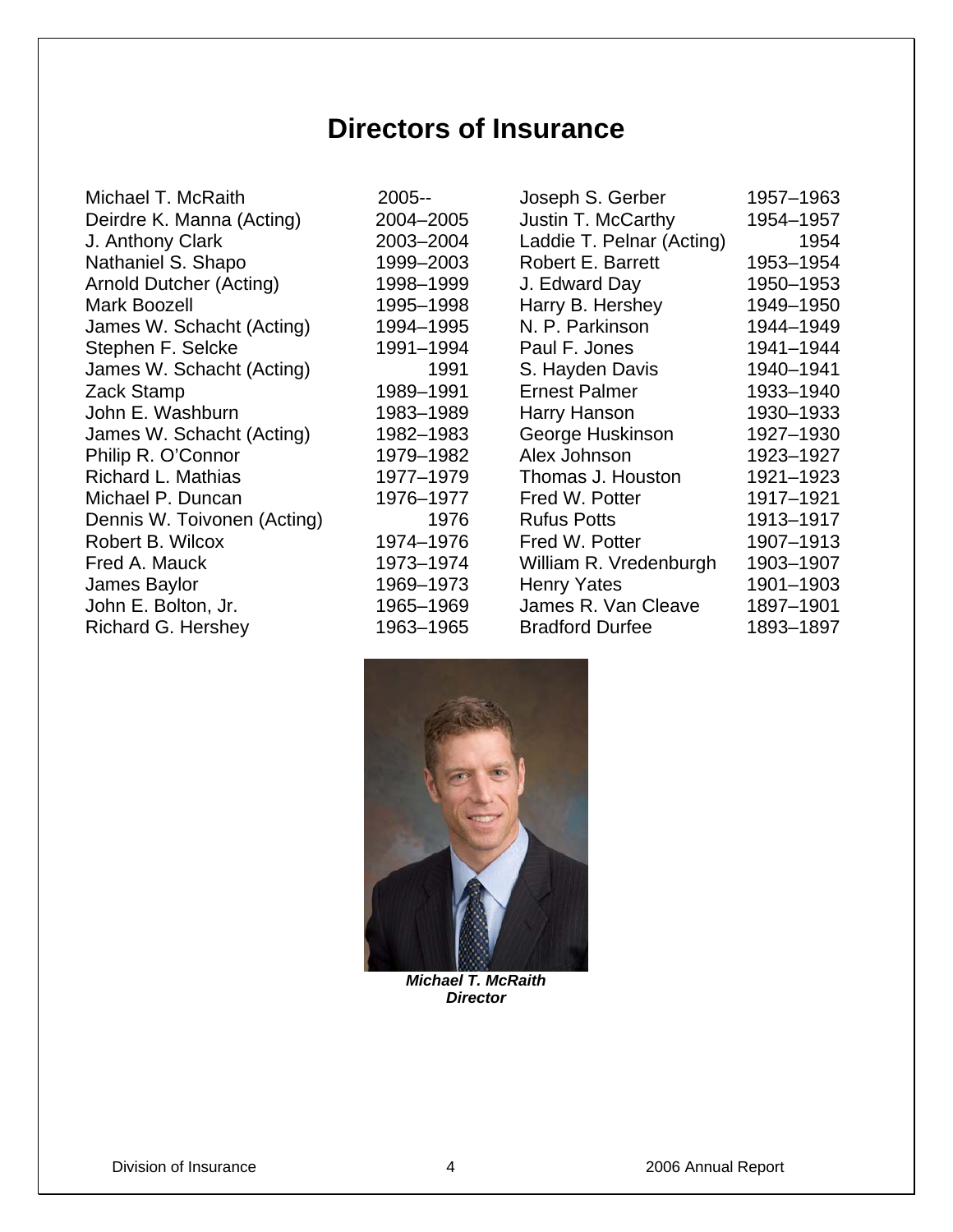# **Division Organization**

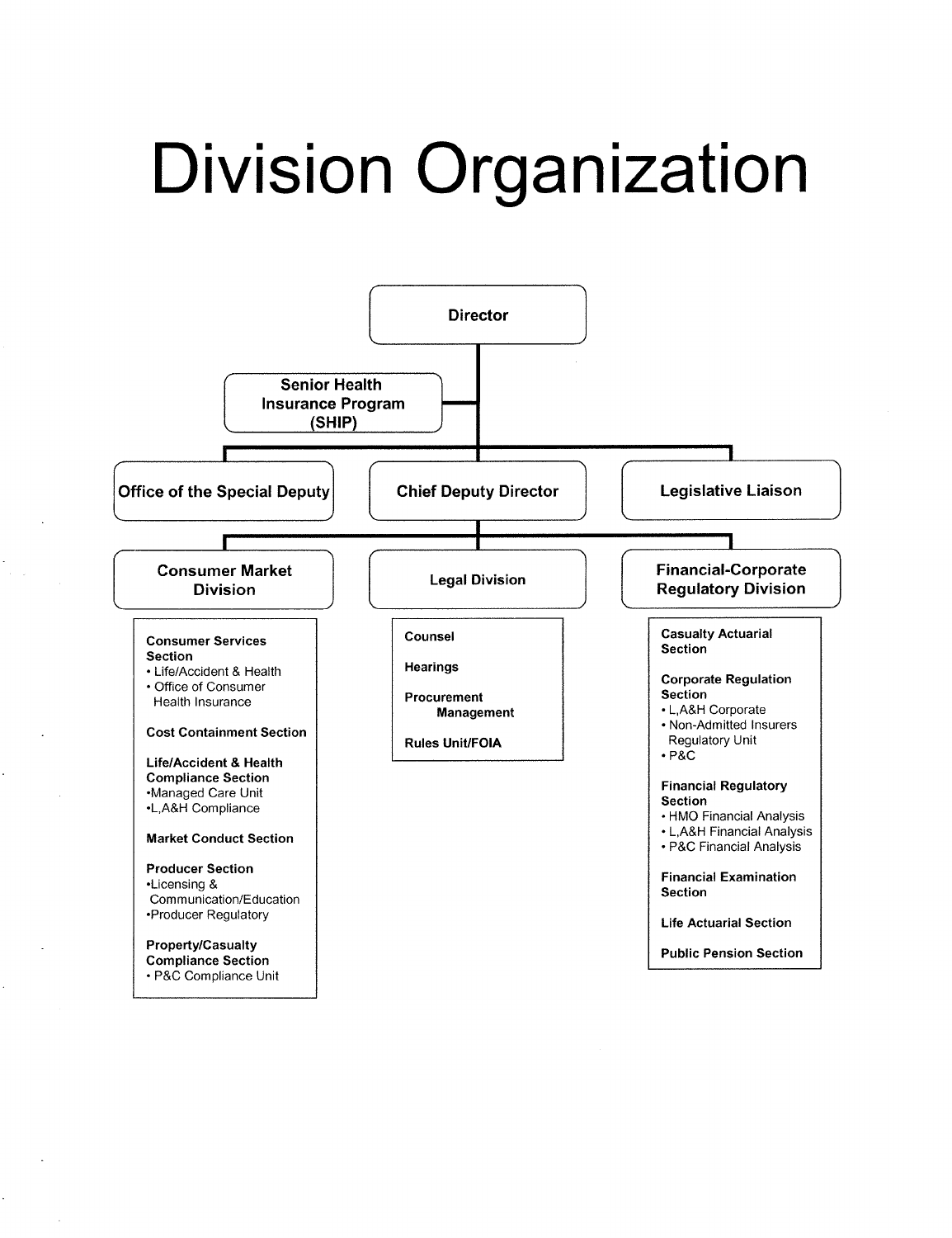## **Mission and Functions**

The mission of the Illinois Department of Financial and Professional Regulation, Division of Insurance is:

#### *To protect consumers by providing assistance and information, by efficiently regulating the insurance industry's market behavior and financial solvency, and by fostering a competitive insurance marketplace.*

The Division carries out its mission through effective administration and enforcement of the Illinois Insurance Code (215 ILCS 5/1 to 5/1312), the Illinois Pension Code (40 ILCS 5/1--101 to 5/24--109) and related laws and regulations (Title 50, Illinois Administrative Code.) The Division has three major operating Sections: Consumer--Market, Financial-- Corporate Regulatory, and Legal. The Division also sponsors the Senior Health Insurance Program and oversees the operations of the Office of the Special Deputy, which handles the affairs of insurance companies placed in rehabilitation, conservation or liquidation.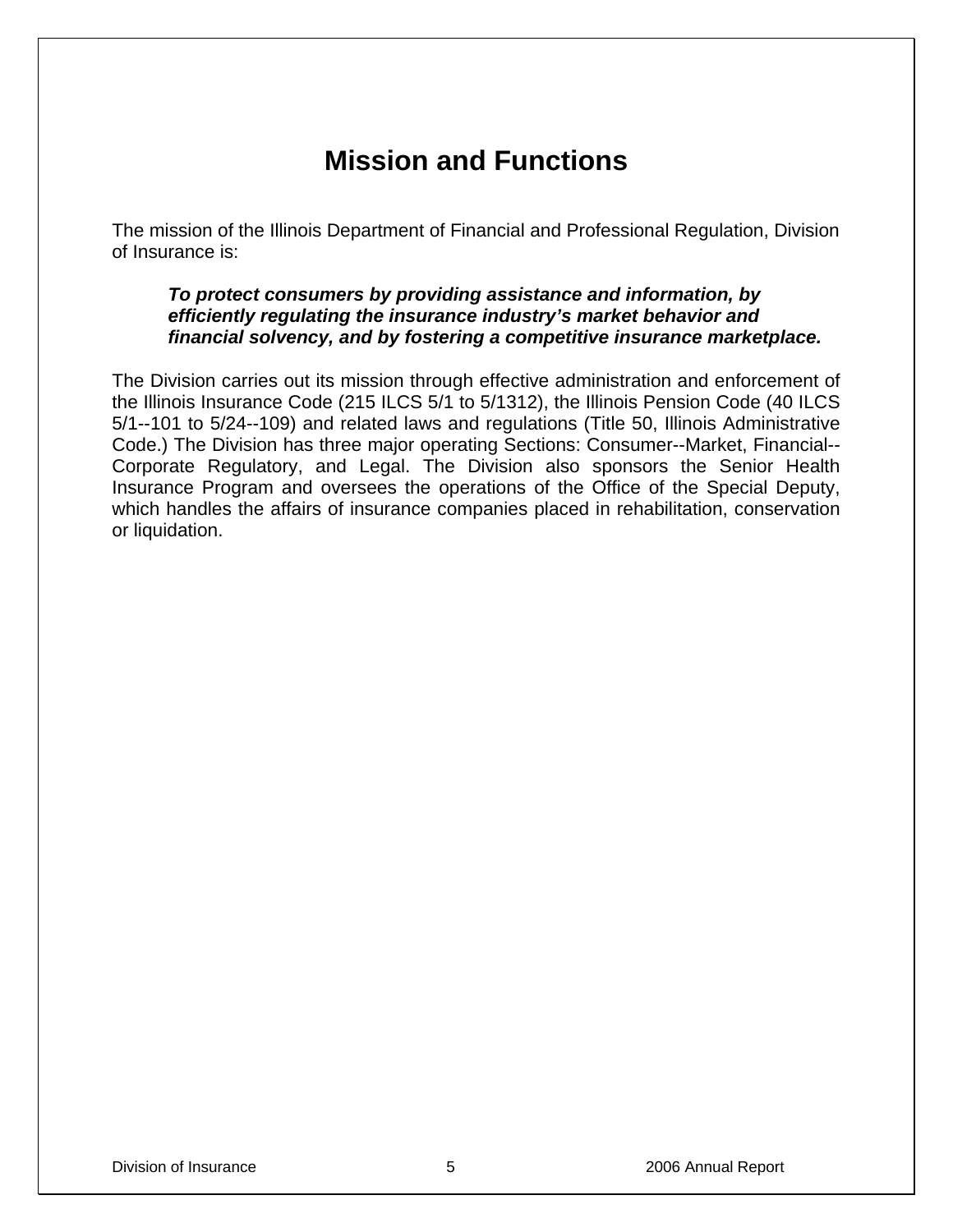## **Insurance Legislative in 2006**

#### **HOUSE BILLS**

#### **House Bill 4125 INS-AUTISM COVERAGE PA94-0906 – Effective 1-1-07**

Amends the State Employees Group Insurance Act of 1971, the Counties Code, the Illinois Municipal Code, the School Code, the Illinois Insurance Code, the Health Maintenance Organization Act, the Voluntary Health Services Plans Act, and the Illinois Public Aid Code to require coverage for the treatment of pervasive developmental disorders. Amends the Illinois Insurance Code to provide that certain mental health coverages apply to health maintenance organizations and individual policies of accident and health insurance.

#### **HB 4137 ST PROCUREMENT-FLEX FUEL AUTOS PA94-1079 – Effective 6-1-07**

Amends the Illinois Procurement Code. Requires all automobiles purchased from State funds to be flexible fuel vehicles. Defines "flexible fuel vehicles" as automobiles or light trucks with the ability to operate on both gasoline and alternative fuels such as E-85. Authorizes the Chief Procurement Officer to exempt certain vehicle classes from this requirement based on intended use or other reasonable considerations.

#### **HB 4202 INS-MENTAL HEALTH-OUTPT TRTMNT**

#### **PA94-0921 – Effective 6-26-06**

Amends the Illinois Insurance Code. Provides that a group health benefit plan shall provide coverage for 60 (now 35) visits for outpatient treatment of mental illness. Effective immediately. House Bill 4202 will not have a fiscal impact on the Illinois Department of Financial and Professional Regulation.

#### **HB 4238 ANIMAL CONTROL-DOG AT LARGE**

#### **PA94-0819 – Effective 5-31-06**

Amends the Animal Control Act. Provides that the owner of an intact dog is guilty of a Class 4 felony if the owner allows the dog to run at large in violation of the Act and the dog inflicts serious physical injury to a person.

#### **HB 4302 SENIORS/DISABLD DRUGS-HIV/AIDS**

#### **PA94-0909 – Effective 6-23-06**

Amends the Senior Citizens and Disabled Persons Property Tax Relief and Pharmaceutical Assistance Act. In provisions concerning the Illinois Seniors and Disabled Drug Coverage Program of pharmaceutical assistance to the aged and disabled, provides that for program beneficiaries who are not eligible for Medicare Part D coverage and who are (i) disabled and under age 65, or (ii) age 65 or older with incomes over 200% of the federal poverty level, or (iii) age 65 or older, with incomes at or below 200% of the Federal Poverty Level, and not eligible for federally funded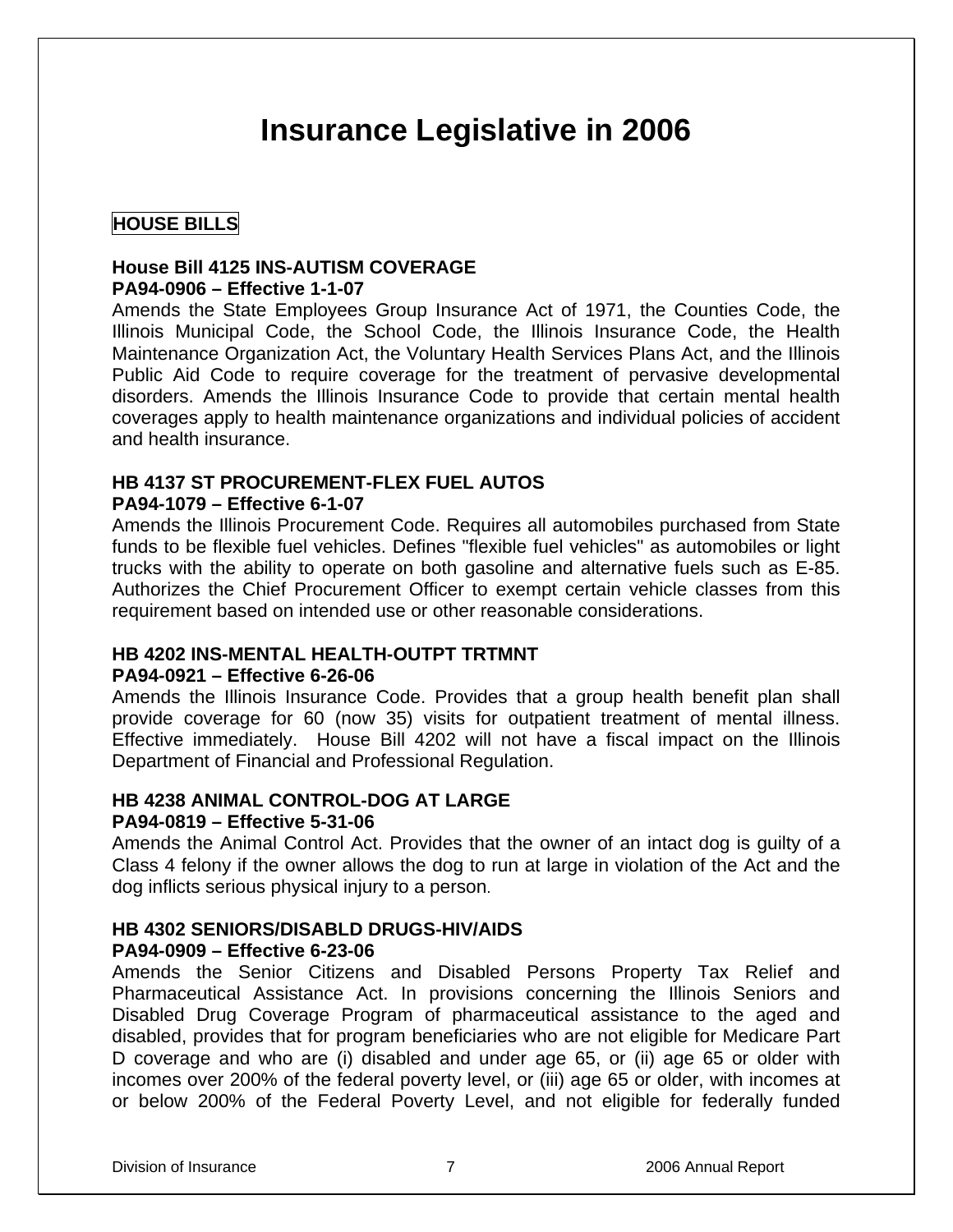means-tested benefits due to immigration status, "covered prescription drug" includes any prescription drug for the treatment of HIV/AIDS or related conditions included in the formulary of the Illinois AIDS Drug Assistance Program operated by the Department of Public Health.

#### **HB 4306 PERINATAL HIV PREV-REPORTING PA94-0910 – Effective 6-23-06**

Amends the Perinatal HIV Prevention Act. Requires HIV testing of newborns when the HIV status of the mother is unknown (now, testing is voluntary). Requires counseling to include the voluntary nature of the HIV test for a pregnant woman. Requires the reporting of a positive HIV test for a newborn infant to an electronic surveillance system established by the Department of Public Health. Requires the Department to adopt rules specifying the information required in the report. Provides that the confidentiality provisions of the AIDS Confidentiality Act apply to the reports. Requires the Department or its authorized representative to provide case management services to ensure access to proper care. Provides that hospitals, laboratories, other facilities, and physicians will not be held liable for the release of information or confidential data in accordance with the Act. Requires all HIV exposed newborns to be treated to prevent HIV infection within 24 hours after birth and until 6 weeks after birth.

## **HB 4317 PEN CD-FIREFIGHTING CREDIT**

#### **PA94-0856 – Effective 6-15-06**

Amends the Illinois Pension Code. Allows a firefighter for a participating municipality who was employed as an active firefighter providing fire protection for a village or incorporated town with a population of greater than 10,000 but less that 11,000 located in a county with a population of greater than 600,000 and less than 700,000, as estimated by the United States Census on July 1, 2004, to elect to establish creditable service for periods of that employment in which the firefighter provided fire protection services for the participating municipality. Provides for calculation of creditable service for service as a part-time firefighter for such a village or incorporated town. Amends the State Mandates Act to require implementation without reimbursement.

#### **HB 4383 PARENTAGE ACT-MED INSURANCE**

#### **PA94-0923 – Effective 1-1-07**

Amends the Illinois Marriage and Dissolution of Marriage Act. Provides that the court shall order the obligor to reimburse the obligee for 50% of the premium for placing the child on his or her health insurance policy if: (i) a health insurance plan is not available to the obligor through an employer or labor union or trade union and the court does not order the obligor to cover the child as a beneficiary of any health insurance plan that is available to the obligor on a group basis or as a beneficiary of an independent health insurance plan to be obtained by the obligor; or (ii) the obligor does not obtain medical insurance for the child within 90 days of the date of the court order requiring the obligor to obtain insurance for the child. Permits the court to order the obligor to reimburse the obligee for 100% of the premium for placing the child on his or her health insurance policy. Amends the Illinois Parentage Act of 1984. Instructs the court to use the guidelines in the listed Sections of the Illinois Marriage and Dissolution of Marriage Act for purposes of child health insurance coverage.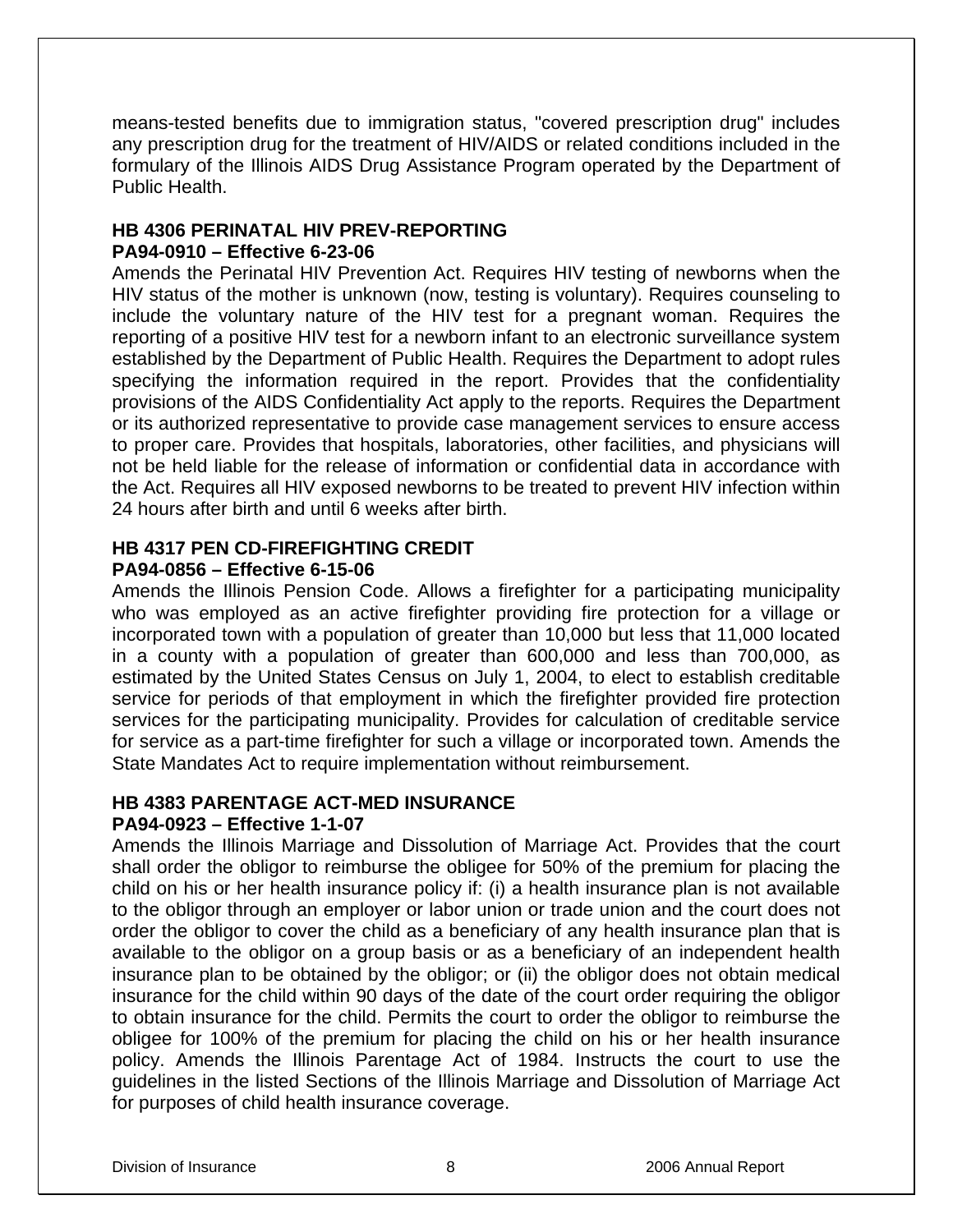#### **HB 4438 CRIM CD-PERSONAL INFO PA94-0969 – Effective 1-1-07**

Amends the Criminal Code of 1961. Creates the offense of facilitating identity theft. Provides that a person commits the offense when he or she is an employee of the State of Illinois who in the course of his or her official duties has access to personal identifying information of another person, whether written, recorded, or on computer disk and disposes of that written, recorded, or computerized information in any receptacle, trash can, or other container that the public could gain access to without shredding that information, destroying the recording, or wiping the computer disk so that the information is either unintelligible or destroyed. Provides for civil remedies. Provides that such violation is official misconduct. Provides that a violation is a Class 3 felony.

#### **HB 4449 CONSUMER FRAUD-SECURITY BREACH PA94-0947 – Effective 6-27-06**

Amends the Personal Information Protection Act. Provides that any State agency that collects personal data and has had a breach of security of the system data or written material shall submit an annual report to the General Assembly listing the breaches and outlining any corrective measures that have been taken to prevent future breaches of the security of the system data or written material. Provides that any State agency that collects personal data that is no longer needed or stored at the agency shall dispose of the personal data or written material it has collected in such a manner as to ensure the security and confidentiality of the material.

## **HB 4703 MILITARY PERSONNEL-CIVL RELIEF**

#### **PA94-0802 – Effective 5-26-06**

Amends the Illinois Municipal Code; provides that a municipality that violates provisions prohibiting the stoppage of gas or electricity in connection with a service member who is on active duty is subject to a civil penalty of \$10,000. Amends the Illinois Insurance Code; provides that an insurance company that violates provisions prohibiting the lapse or forfeiture of a life insurance policy insuring the life of a service member who is on active duty is subject to a civil penalty of \$10,000. Amends the Public Utilities Act; provides that a gas or electric company or electric cooperative that violates provisions prohibiting the stoppage of gas or electricity in connection with a service member who is on active duty is subject to a civil penalty of \$10,000. Amends the Interest Act; provides that a creditor who violates provisions limiting the interest rate that may be imposed on a service member who is on active duty is subject to a civil penalty of \$10,000. Amends the Military Personnel Cellular Phone Contract Termination Act; provides that a cellular telephone company that violates provisions authorizing termination of a cellular phone contract in the case of a service member who is on active duty is subject to a civil penalty of \$10,000. Amends the Motor Vehicle Leasing Act; provides that a lessor who violates provisions authorizing termination of a lease in the case of a service member who is on active duty is subject to a civil penalty of \$10,000. In each case, authorizes the Attorney General to impose the civil penalty after an administrative hearing and to enforce collection of any civil penalty imposed. Provides that the proceeds from the collection of any such civil penalty shall be deposited into the Illinois Military Family Relief Fund.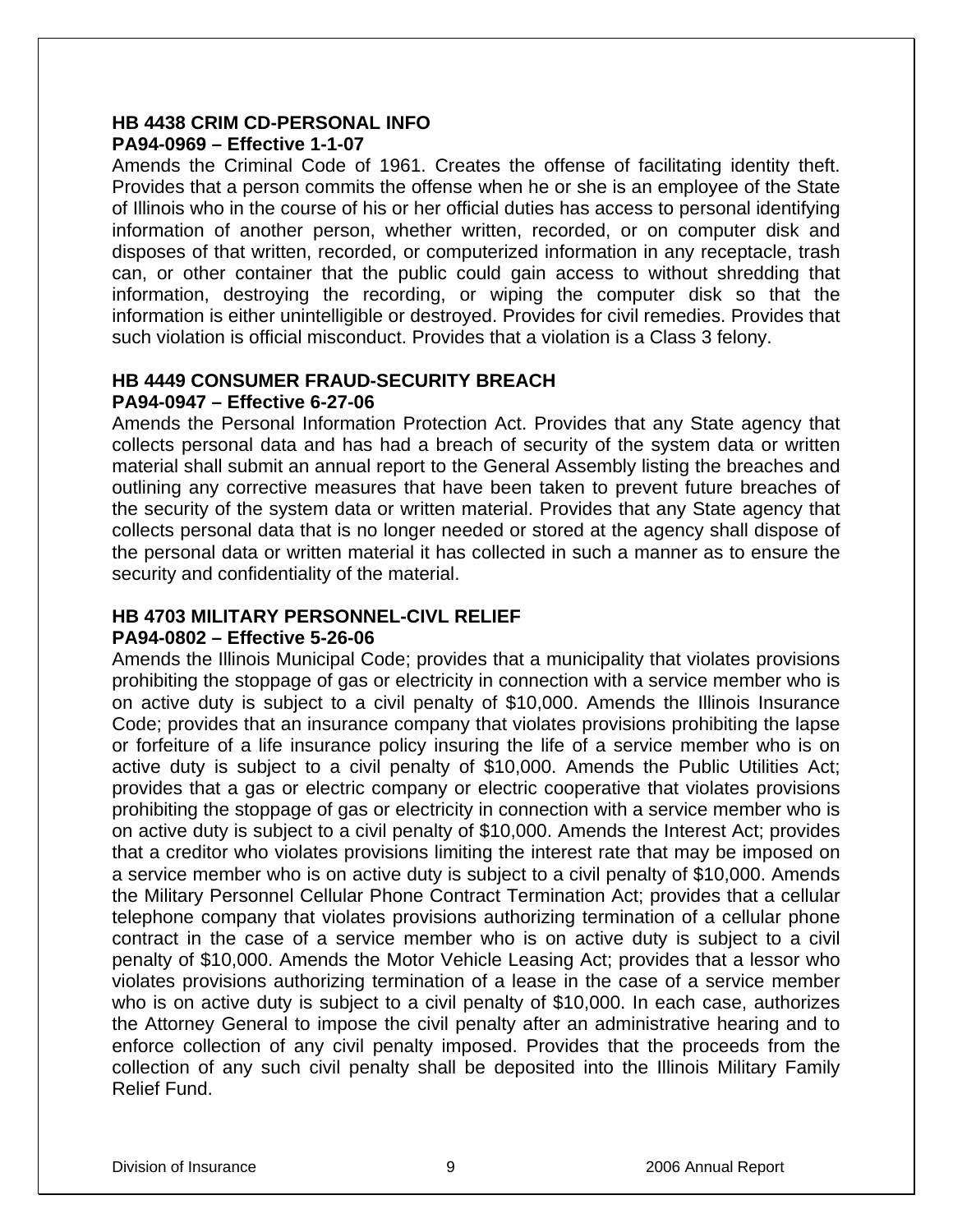#### **HB 4999 HOSPITAL FAIR BILLING ACT PA94-0885 – Effective 1-1-07**

Creates the Hospital Fair Billing and Collection Practices Act. Requires a hospital's governing body to adopt policies: (i) prohibiting abusive, harassing, oppressive, false, deceptive, or misleading language or collection conduct by any collection agency or attorney retained by the hospital for the collection of medical debt, any agent or employee of a collection agency or attorney, or any hospital employee who participates in the collection of medical debt from patients; (ii) establishing the procedures to be utilized by every collection agency retained by the hospital for the collection of medical debt; (iii) establishing the procedures to be utilized by the hospital's employees who participate in the collection of debt; and (iv) establishing procedures for ensuring the timely and accurate submission of claims to third party payors. Prohibits a hospital from selling any debt owed to it by a patient for medical or hospital services, except to a collection agency. Establishes required billing practices for a hospital. Requires a hospital to enter into a written contract with any collection agency or attorney that it retains to collect medical debts from patients and outlines the contract requirements. Provides for civil penalties and injunctive relief. Preempts home rule. Creates the Hospital Fair Billing and Collection Practices Act Enforcement Fund. Provides that the monies in the Fund shall be used by the Attorney General for the enforcement of the Act. Amends the State Finance Act to create the Hospital Fair Billing and Collection Practices Act Enforcement Fund. Amends the University of Illinois Hospital Act to make the collection of hospital service charges by the University subject to the Hospital Fair Billing and Collection Practices Act. Amends the Hospital Licensing Act. Provides that the Director may deny, suspend, or revoke a hospital's license for failure to comply with the provisions of the Hospital Fair Billing and Collection Practices Act.

## **HB 5260 PROMPT PAYMENT-STATE AGENCIES**

#### **PA94-0972 – Effective 7-1-07**

Amends the State Prompt Payment Act to provide that notification to a vendor that a bill or invoice contains a defect must be given not later than 45 days after the bill was first submitted or not later than 30 days after the receipt of the goods or services, whichever is later. Sets forth that if the State official or agency whose approval is required for any invoice fails to approve or disapprove that invoice within this notification period, the interest for late payment of that invoice shall be computed from the date 60 days after the receipt of that invoice or the date 60 days after the goods or services are received, whichever is later. Provides that if the State fails to pay any invoice within 30 days of approval or fails to approve or disapprove the invoice within the period at which interest may accrue, plus an additional 30 days, the contractor and subcontractors not paid may suspend performance under the construction contract or subcontracts without penalty, until the overdue payment or payments are made. Authorizes contractors, subcontractors, and material suppliers to recover the interest payable under this Act in any action pursuant to Section 23 of the Mechanics Lien Act or pursuant to the Public Construction Bond Act.

#### **HB 5331 PENCD-TRS-RETURN TO WORK PA94-0914 – Effective 6-23-06**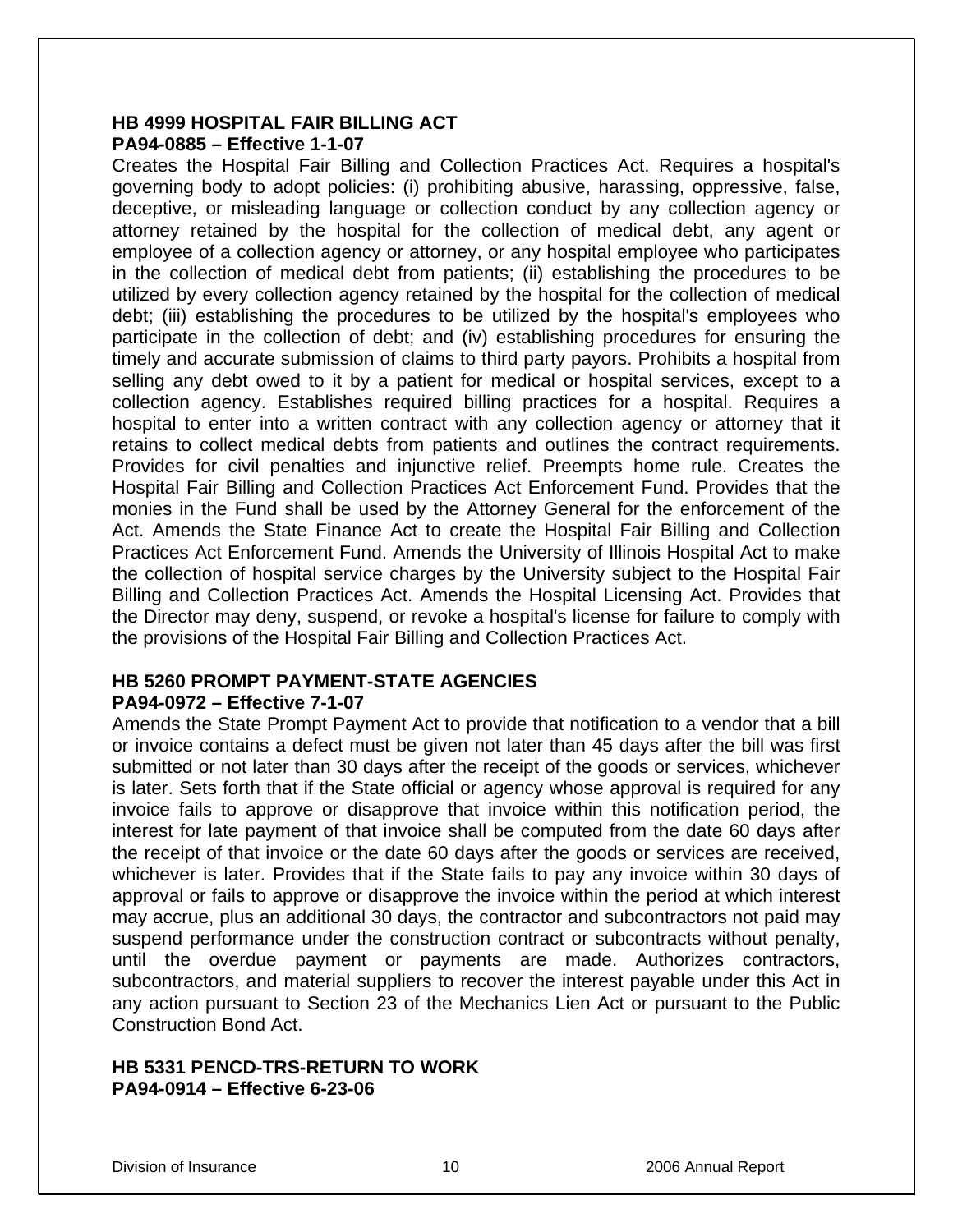Amends the Downstate Teacher Article of the Illinois Pension Code. Extends to June 30, 2011 (from June 30, 2006) the period during which an annuitant receiving a retirement annuity other than a disability retirement annuity may accept employment as a teacher from a school board or other employer without impairing retirement status for 120 paid days or 600 paid hours in each school year (after June 20, 2011, will return to 100 paid days or 500 paid hours in any school year).

#### **HB 5339 MGD CARE REFORM-PROHIBITIONS PA94-0866 – Effective 6-16-06**

Amends the Managed Care Reform and Patient Rights Act. Prohibits health care plans from requiring enrollees to substitute their participating primary care physician during inpatient hospitalization, such as with a hospital physician licensed to practice medicine in all its branches (now, provides no example), without the agreement of the participating primary care physician.

#### **SENATE BILLS**

## **SB 0585 GOVERNMENT-TECH**

#### **PA94-1058 – Effective 1-1-07**

Amends the Open Meetings Act, if there is a quorum in the physical building, members of the board who attend by an electronic means may vote on material at hand.

#### **SB 0624 STATE GOVERNMENT-TECH**

#### **PA94-1035 – Effective 7-1-07**

Amends the Illinois Vehicle Code. Amends the operation of uninsured motor vehicle penalty. A person convicted of violating this Section shall also have his or her driver's license, permit, or privileges suspended for 3 months. After the expiration of the 3 months, the person's driver's license, permit, or privileges shall not be reinstated until he or she has paid a reinstatement fee of \$100. If a person violates this Section while his or her driver's license, permit, or privileges are suspended under this subsection (c-1), his or her driver's license, permit, or privileges shall be suspended for an additional 6 months and until he or she pays the reinstatement fee.

#### **SB 0627 STATE GOVERNMENT-TECH PA94-0816 – Effective 5-30-06**

An Act concerning State Government. Creates Veterans' Health Insurance Program Act.

#### **SB 0916 REGULATION-TECH**

#### **PA94-1037 – Effective 7-20-06**

Amends the Children's Health Insurance Program Act. The Illinois Insurance Code is amended by adding Military Service Member Reinstatement No Illinois resident activated for military service and no spouse or dependent of the resident who becomes eligible for a federal government-sponsored health insurance program, including the TriCare program providing coverage for civilian dependents of military personnel, as a result of the activation shall be denied reinstatement into the same individual health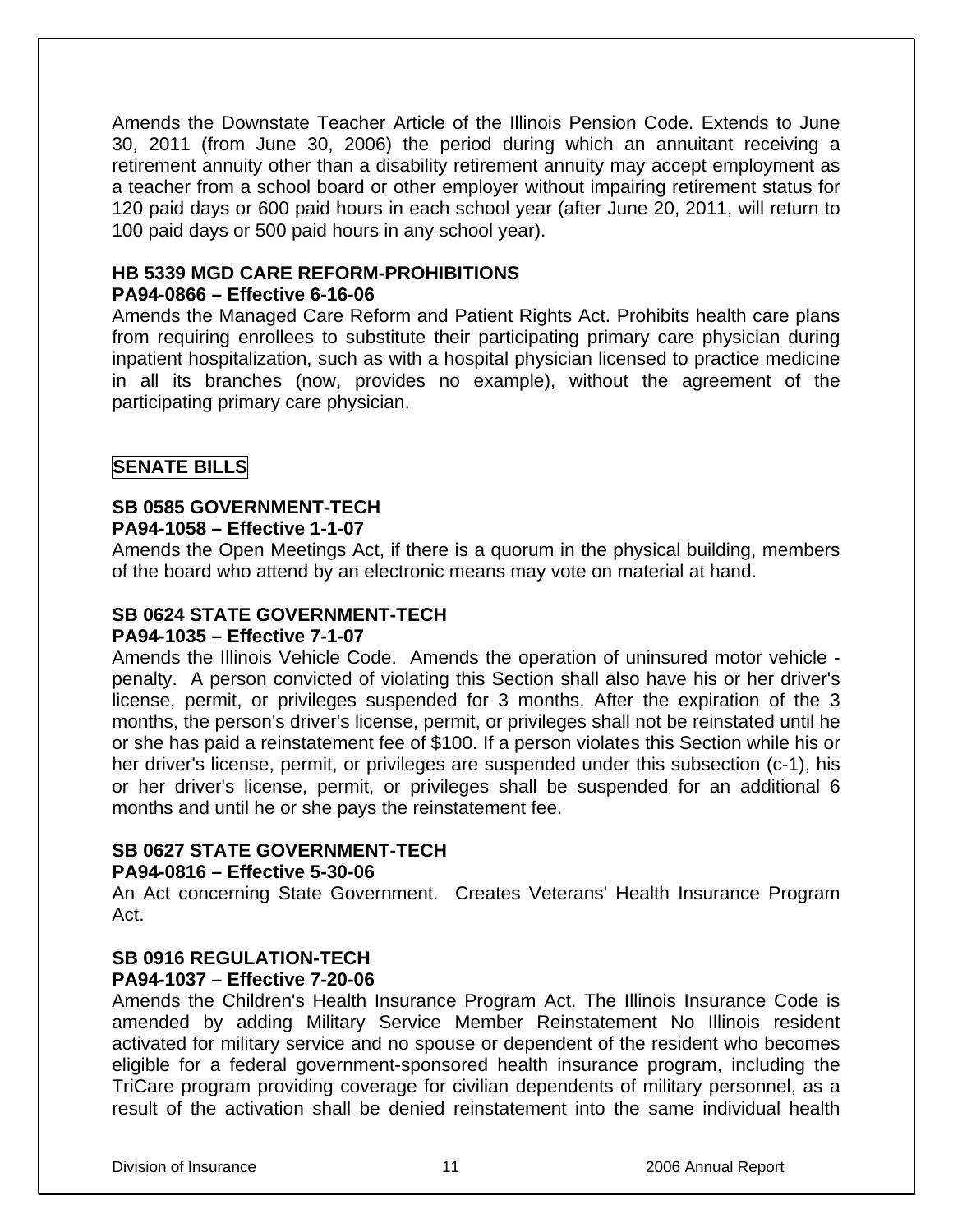insurance coverage with the health insurer that the resident lapsed as a result of activation or becoming covered by the federal government-sponsored health insurance program. The resident shall have the right to reinstatement in the same individual health insurance coverage without medical underwriting, subject to payment of the current premium charged to other persons of the same age and gender that are covered under the same individual health coverage. Except in the case of birth or adoption that occurs during the period of activation, reinstatement must be into the same coverage type as the resident held prior to lapsing the individual health insurance coverage and at the same or, at the option of the resident, higher deductible level. The reinstatement rights provided under this subsection (a) are not available to a resident or dependents if the activated person is discharged from the military under other than honorable conditions.

## **SB 0918 REGULATION-TECH**

#### **PA94-0737 – Effective 5-3-06**

Amends the Comprehensive Health Insurance Plan Act, by changing the Plan has paid a total of \$1,500,000

#### **SB 1279 EMPLOYMENT-TECH**

#### **PA94-1067 – Effective 8-1-06**

Amends the Right to Privacy in the Workplace Act. Makes a technical change in a Section concerning prohibited inquiries.

#### **SB 1520 GENERAL ASSEMBLY PA94-0798 – Effective 5-22-06**

Appropriates \$2 from the General Revenue Fund to the General Assembly for its FY 06 ordinary and contingent expenses. Supplemental Budget for FY 06 take effect immediately. FY 07 Budget effect on 7-1-06.

#### **SB 2159 PROCUREMENT-PUBLIC DOCUMENTS PA94-0978 – Effective 6-30-06**

Amends the Illinois Procurement Code. Provides that pre-award, post-award, administration, and close-out documents relating to a contract must be public after that contract is awarded.

#### **SB 2170 CONSUMER FRAUD-AMBULANCE SRVCS**

#### **PA94-1063 – Effective 1-31-07**

Amends the Nursing Home Care Act and the Hospital Licensing Act; provides that a nursing home or hospital that orders transportation of a resident or patient by ambulance must maintain a written record showing the name of the person who placed the order for that transportation and the medical reason for that transportation. Amends the Emergency Medical Services (EMS) Systems Act; authorizes the Department of Public Health to suspend, for a period not exceeding 30 days, the license of any vehicle service provider, after an opportunity for a hearing, when findings show that the provider has directly or indirectly given, offered, or promised anything of value to a facility licensed under the Nursing Home Care Act or the Hospital Licensing Act for the purpose of influencing the facility to use the provider's services for the transportation of residents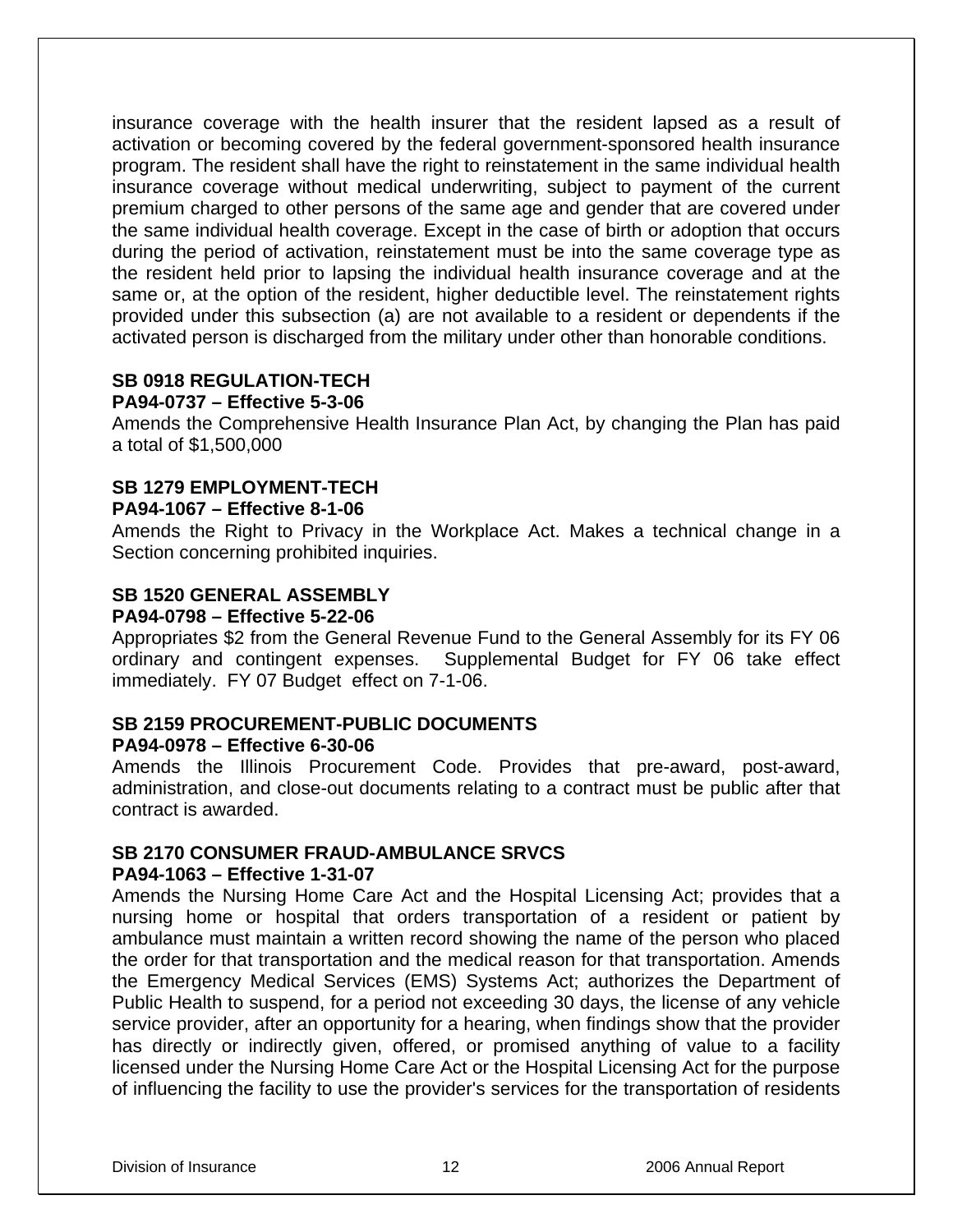or patients of the facility. Amends the Consumer Fraud and Deceptive Business Practices Act. Sets forth statements that must be included in an agreement for emergency or non-emergency transportation of a patient by an ambulance service provider, and requires that such an agreement contain certain other information and be printed in type of a certain size. Requires that the agreement be signed by the patient or the patient's authorized representative and by the ambulance service provider's authorized agent. Requires that the patient or the patient's authorized representative be provided with an executed copy of the agreement. Provides that it is an unlawful practice under the Act for an ambulance service provider to enter into an agreement with a patient, or a person acting on the patient's behalf, that does not comply with these requirements. Provides that if the court finds that an ambulance service provider has violated any of the requirements concerning an agreement with a patient, the court may order that the ambulance service provider pay to the patient an amount equal to 3 times the maximum amount stated in the agreement that will be due from the patient or, if no such maximum amount is stated in the agreement, 3 times the amount claimed due by the ambulance service provider, including any interest, collection costs, and attorney's fees claimed by the provider.

#### **SB 2191 SCH CD-FINANCIAL LITERACY PA94-0929 – Effective 6-26-06**

Amends the School Code and the State Finance Act. Requires the State Board of Education to develop and adopt curricula, materials, and guidelines for school boards to use in implementing a program of instruction on financial literacy within courses currently offered in public high schools in this State. Lists subject areas that the program must include. Creates the Financial Literacy Fund as a special fund in the State treasury. Provides that all money in the fund shall be used by the State Board to award grants to school districts for certain financial literacy purposes. Allows a school board to establish a special fund, with moneys to be used for certain financial literacy purposes. Requires the State Board to incorporate the elements of the program into Illinois learning standards.

#### **SB 2199 DASA-NO INTRAGNCY DEPNDENCY BD**

#### **PA94-1033 – Effective 7-1-07**

Amends the The Alcoholism and Other Drug Abuse and Dependency Act by repealing the provisions of the Act authorizing the Interagency Alcoholism and Other Drug Dependency Board.

#### **SB 2233 VEH CD&COLLISION REPAIR ACT PA94-0784 – Effective 1-1-07**

Amends the Illinois Vehicle Code. Provides that all automotive repairers and rebuilders shall provide proof that they comply with all the requirements of the Automotive Collision Repair Act. Amends the Automotive Collision Repair Act. Provides that, if a person is engaged in activities associated with automotive collision repair as covered in the Act, that person shall comply with the provisions of the Act.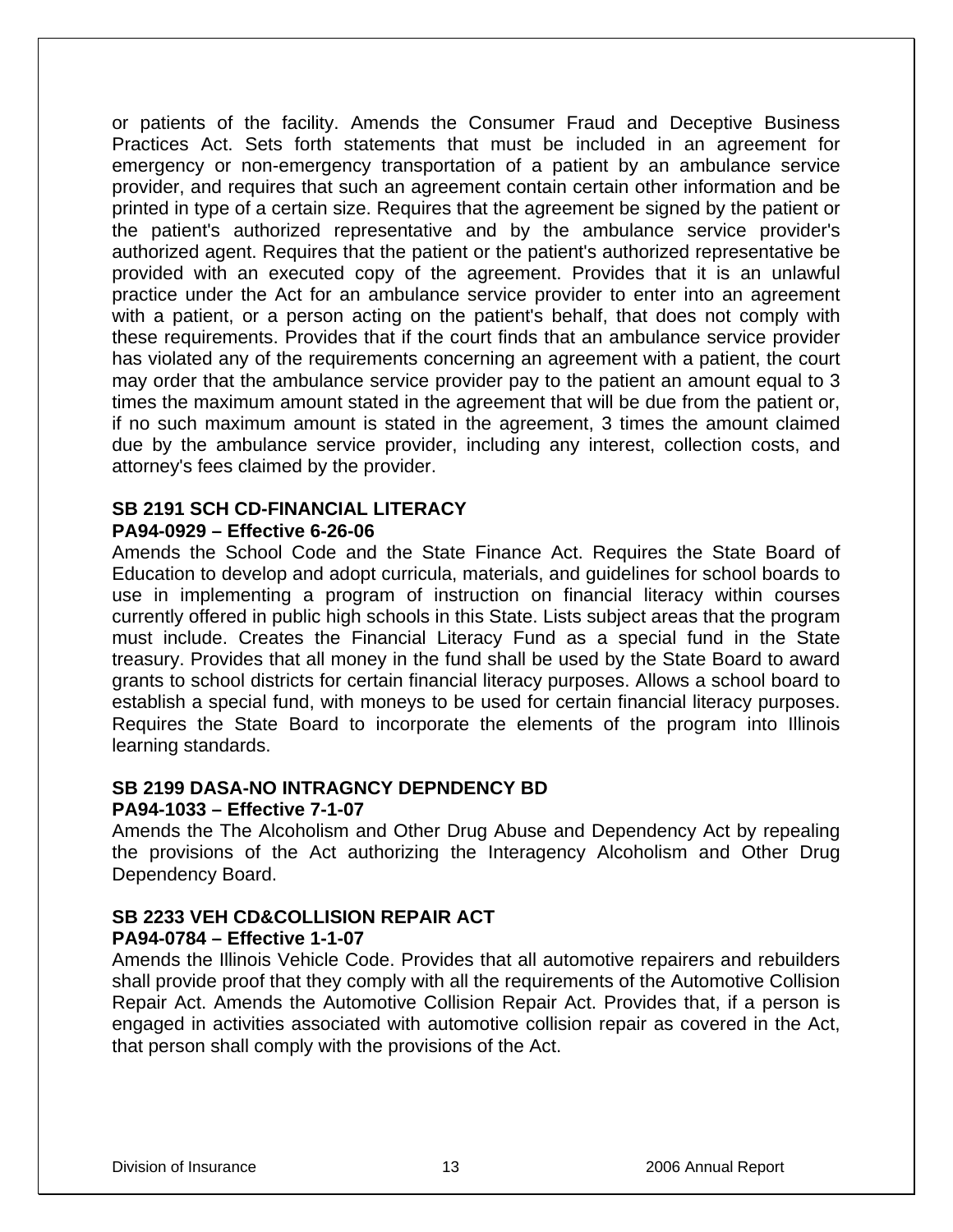#### **SB 2356 COMPTROLLER-TRNSFRS-WEB INFO PA94-0982 – Effective 6-30-06**

Amends a Section of the State Finance Act authorizing the transfer of certain moneys from special funds to the General Revenue Fund to provide that the State Comptroller shall not transfer moneys from the State Off-Set Claims Fund. Requires the State Comptroller to reverse any transfers already made from that fund. Amends the Illinois Pension Code to provide that the "effective rate of interest" that must be determined by the State Comptroller annually must be determined for each fiscal year by January 31 (now, by September 1) immediately preceding the start of that fiscal year. Amends the Liquor Control Act of 1934 to provide that certain liability limits under that Act that are annually adjusted by the Comptroller shall be made available via the Comptroller's official website by January 31 of every year (now, made available to the chief judge of each judicial circuit). Amends the Code of Civil Procedure to provide that certain copying fees that are annually adjusted by the Comptroller shall be made available to the public via the Comptroller's official website by January 31 of every year.

#### **SB 2375 INS-FIREMENS CONTINUANCE**

#### **PA94-0858 – Effective 6-15-06**

Amends the Illinois Insurance Code. Requires the Division of Insurance of the Department of Financial and Professional Regulation to enforce the provisions of a Section concerning the firemen's continuance privilege, including provisions relating to municipality self-insured benefit plans.

#### **SB 2456 VEH CD-SENIOR IDENTITY THEFT**

#### **PA94-1001 – Effective 1-1-07**

Amends the Illinois Vehicle Code. Provides that any person 61 years of age or older applying at a driver services facility for renewal of his or her driver's license shall be provided, without charge, with a brochure warning the person of the dangers of financial identity theft. Provides that the Secretary of State shall prepare these brochures in consultation with the Department of Financial and Professional Regulation. Establishes requirements for the content of the brochures. Provides that the Secretary shall adopt rules for implementing the new provision.

#### **SB 2489 VEH CD-TERMINAL SECURITY**

#### **PA94-0736 – Effective 5-1-06**

Amends the Illinois Vehicle Code. Provides that the owner of a terminal is expressly authorized, within the terminal property, to construct and properly operate and maintain specified security measures to protect the terminal property.

#### **SB 2582 INC TX-INSURER DEDUCTINS**

#### **PA94-0789 – Effective 5-19-06**

Amends the Illinois Income Tax Act. Provides that a corporate income tax deduction for certain amounts paid or incurred by an interinsurer or reciprocal insurer to an attorneyin-fact: (i) applies on and after July 20, 1999; and (ii) is exempt from the Act's sunset provisions.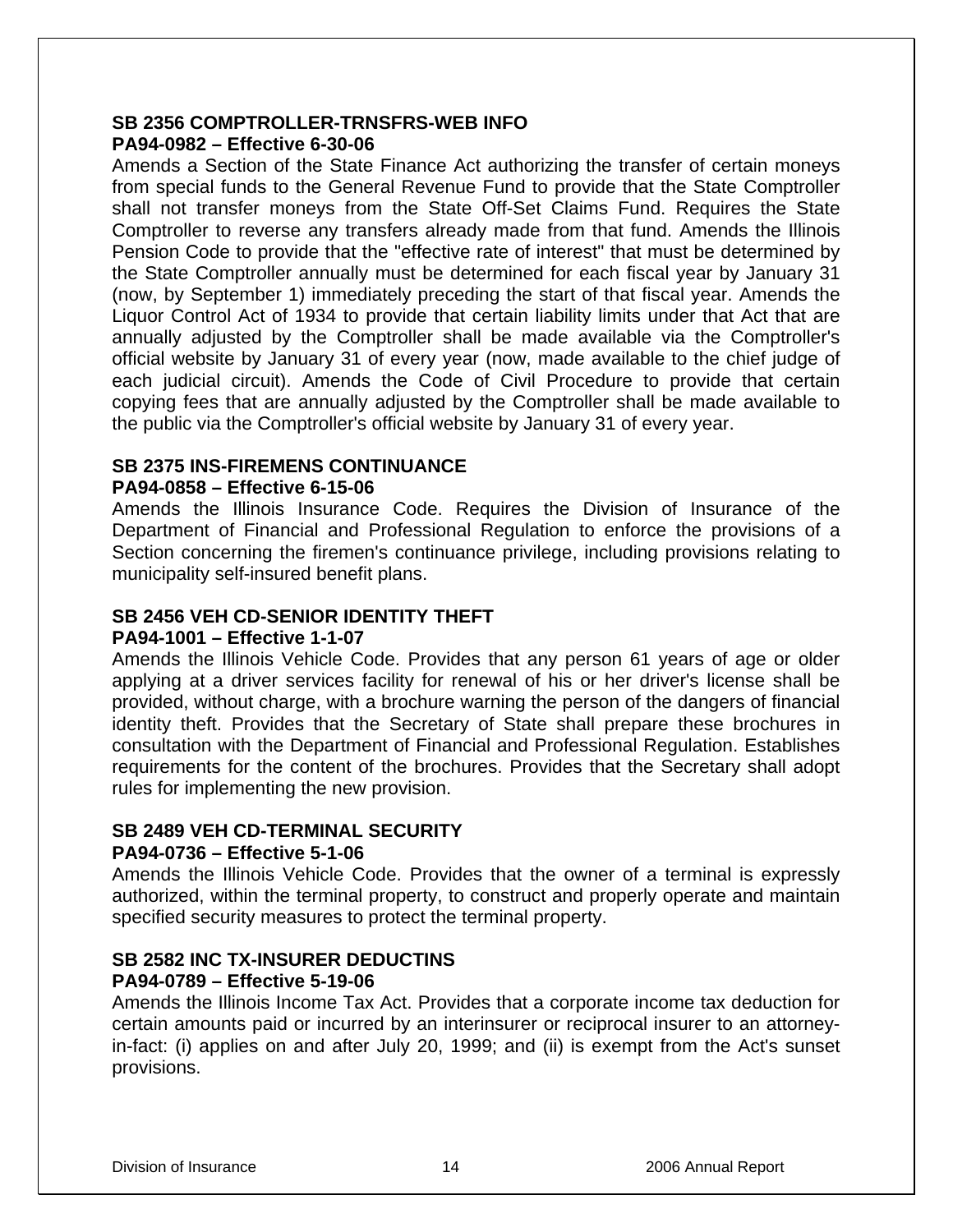#### **SB 2608 MED PRAC ACT-EXTEND SUNSET PA94-1075 – Effective 12-29-06**

Amends the Regulatory Sunset Act. Changes the repeal date of the Medical Practice Act of 1987 from January 1, 2007 to January 1, 2017.

#### **SB 2718 INS-TITLE INS ACT PA94-0893 – Effective 6-20-06**

Amends the Title Insurance Act. Makes changes to definitions of "title insurance business", "title insurance", "title insurance company", "Escrow Agent", and "Independent Escrowee". Changes the definition of "Department" to mean the Department of Financial and Professional Regulation. Replaces references to the Director of Financial Institutions with Secretary of Financial and Professional Regulation and makes corresponding changes to the definition of "Director". Makes changes in provisions concerning deposits, the requirement of a certificate of authority, reinsurance, impairment of capital, discontinuance of issuance of new policies, reserves, the statutory premium reserve, examinations, annual statements, fees, independent escrowees, referral payments and kickbacks, regulatory actions, and violations and penalties. Provides that a title insurance company may continue to issue policies and perform other actions that are required to complete contractual obligations entered into prior to receiving notice from the Secretary to discontinue doing business until its capital has been made good. Requires title insurance companies to maintain reserves for losses independent of any other form of insurance and prohibits the issuance of other lines of insurance. Provides that title insurance agents acting as escrow agents must deposit funds in separate fiduciary accounts unless instructed otherwise. Provides that the funds will not be subject to any debts of the escrowee and can be used only in accordance with the terms of acceptance. Provides that a title insurance agent not qualified as an independent escrowee may act in the capacity of an escrow agent in certain circumstances. Provides that the Secretary may impose a fine for a violation of the Act. Provides standards for receivers and involuntary liquidation. Requires the Secretary of Financial and Professional Regulation to provide notice for any action. Provides that the notice must be made personally or by registered or certified mail, and by telephone facsimile or electronic mail or regular mail. Requires title insurance companies to retain certain records. Makes other changes.

#### **SB 2726 LINE OF DUTY COMP-ARMED FORCES PA94-0844 – Effective 6-8-06**

Amends the Line of Duty Compensation Act. Provides that, if no beneficiary is designated or surviving at the death of an Armed Forces member killed in the line of duty, compensation under the Act shall be paid in the following priority: to the surviving beneficiaries designated in the Armed Forces member's Servicemembers' Group Life Insurance Election and Certificate; in accordance with the Armed Forces member's legally binding will; or in accordance with the provisions of the Act that apply to other line-of-duty deaths. Applies if compensation was not paid before the effective date of the amendatory Act. Amends the Illinois National Guardsman's Compensation Act to make conforming changes.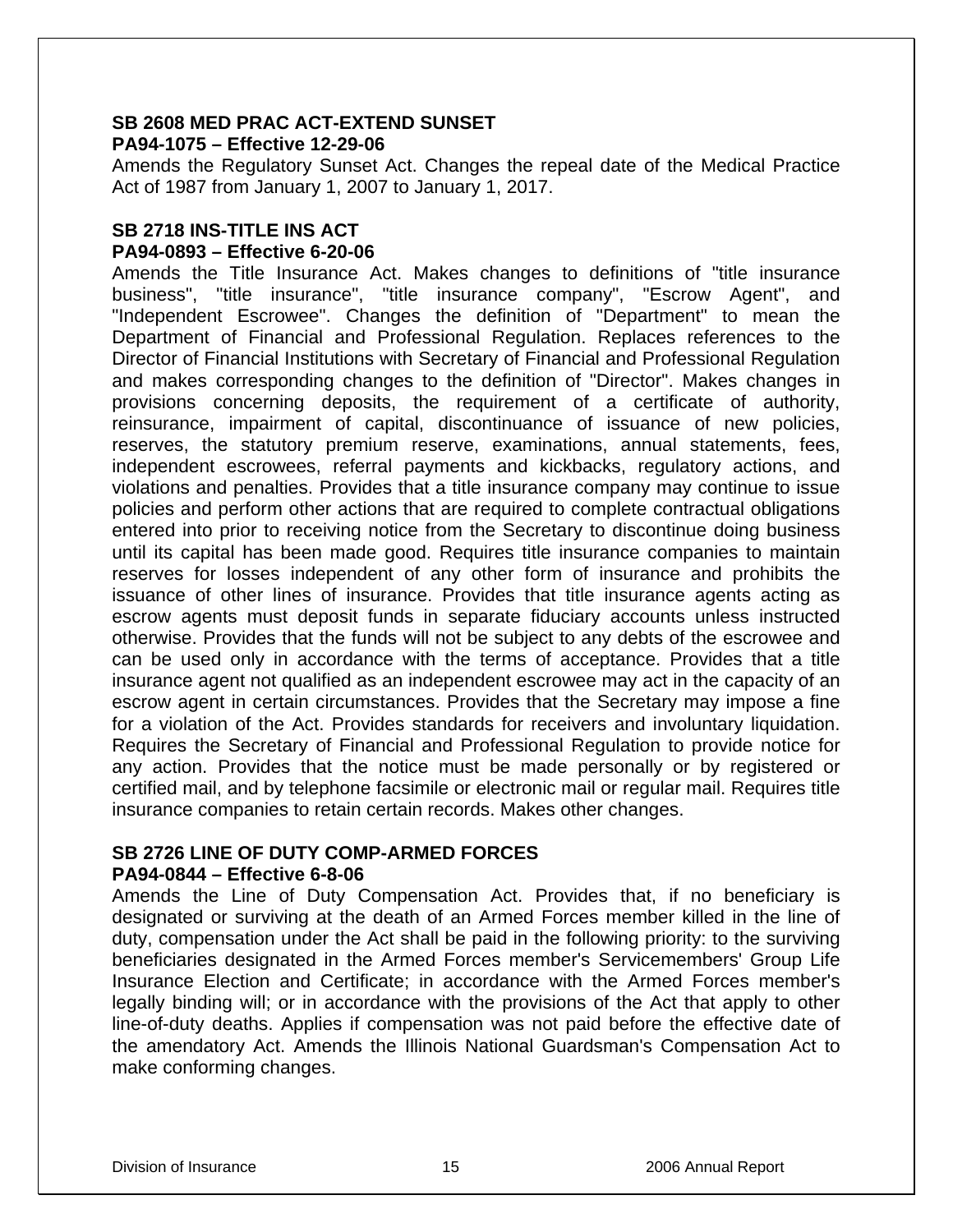#### **SB 2740 PENCD-ART 4-TAX LEVY PA94-0859 – Effective 6-15-06**

Amends the Downstate Firefighter Article of the Illinois Pension Code. Provides that the annual property tax levied for pension purposes shall be forwarded directly to the treasurer of the board within 30 business days of receipt by the county (was, by the municipality).

## **SB 2782 NURSING HOMES-ABUSE-RECORDS**

#### **PA94-0852 – Effective 6-13-06**

Amends the Abused and Neglected Long Term Care Facility Residents Reporting Act; provides for disclosure of investigative reports to the Department of Financial and Professional Regulation and for the disclosure of investigative reports in connection with individuals receiving services at community agencies. Amends the Mental Health and Developmental Disabilities Confidentiality Act; provides for the disclosure of mental health or developmental disabilities service records and communications in accordance with the Abused and Neglected Long Term Care Facility Residents Reporting Act and the Abuse of Adults with Disabilities Intervention Act.

#### **SB 2827 ST FINANCE-AUDIT EXPENSE FUND PA94-0958 – Effective 6-27-06**

Amends the State Finance Act. Provides for the transfer of specified amounts from various special funds in the State treasury to the Audit Expense Fund.

## **SB 2899 REVISORY RENAMING BOB AND DCCA**

#### **PA94-0793 – Effective 5-19-06**

Makes revisory changes to numerous Acts to conform them to Public Act 93-25, which renamed the Bureau of the Budget as the Governor's Office of Management and Budget and renamed the Department of Commerce and Community Affairs as the Department of Commerce and Economic Opportunity. Makes no substantive change.

#### **SB 2917 INS-INDIV DEFERRED ANNUITY**

#### **PA94-1076 – Effective 12-29-06**

Amends the Illinois Insurance Code. Removes a repeal date from a Section concerning the Standard Non-forfeiture Law for Individual Deferred Annuities.

### **SB 2968 GOOD SAMARITAN-1ST RESPONDERS**

#### **PA94-0826 – Effective 1-1-07**

Amends the Good Samaritan Act. Provides immunity against criminal liability, civil damages, or medical malpractice damages for any acts or omissions, for any physician licensed under the Medical Practice Act of 1987 to practice medicine in all its branches or licensed to practice the treatment of human ailments in any other state or territory of the United States; any dental emergency responder; any licensed nurse; any licensed physicians assistant; any licensed EMT-Basic, EMT-Intermediate, or EMT-Paramedic; and any First Responder who provides volunteer Tactical Emergency Medical Support (TEMS) services to any person or animal in any law enforcement incident or training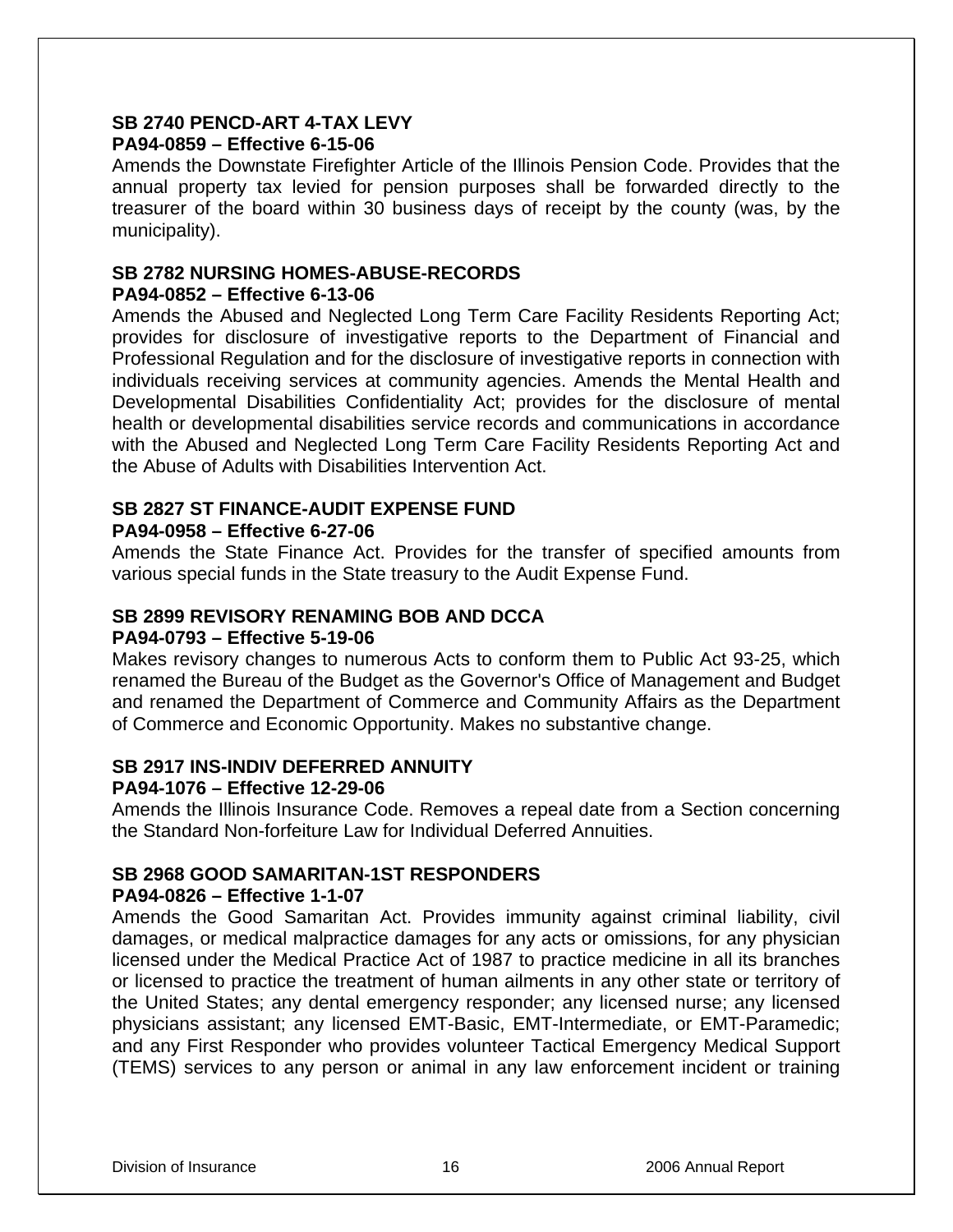situation, or any other law enforcement related situation, including disasters, in civil unrest, or methamphetamine lab interdiction.

#### **HOUSE RESOLUTIONS ADOPTED**

#### **HR 0835 HEALTH SURVEY TASK FORCE Resolution Adopted 3-1-06**

Creates the House Illinois Health Survey Task Force to study the feasibility of implementing an Illinois Health Survey (a survey of the health status, access to health services, and other health related issues of the Illinois population) and report by January 11, 2007.

#### **HR 0844 SENIORS-GOV-RX DRUG ASSISTANCE**

#### **Resolution Adopted 3-1-06**

Urges the Governor to make signs available for posting in pharmacies giving statewide and local telephone numbers that a pharmacist or senior citizen may call for assistance in ascertaining or confirming a senior citizen's prescription drug coverage and in getting their prescriptions filled.

#### **HR 0864 MEDICRE INFRMED CHOICE SUPPORT**

#### **Resolution Adopted 4-18-06**

Urges Congress to pass the Medicare Informed Choice Act of 2005.

#### **HR 0866 URGES ANIMAL CONTROL HEARINGS**

#### **Resolution Adopted 4-18-06**

Urges hearings during the Spring session of this General Assembly concerning dangerous and vicious dogs, and matters related to the Animal Control Act and creates an Animal Control Task Force to examine the Animal Control Act and make comprehensive written recommendations for change.

#### **HR 0966 URGE CONGRESS-MEDICARE-DRUGS**

#### **Resolution Adopted 5-3-06**

Urges Congress to enact a drug benefit for senior citizens that is run by the Medicare program itself.

#### **HR 1050 DHFS-MEDICAID-DATA WAREHOUSE**

#### **Resolution Adopted 4-18-06**

Resolves that the Department of Healthcare and Family Services immediately expand its Medicaid Data warehouse, incorporating currently isolated healthcare data residing at other State agencies, so as to effectuate significantly improved health outcomes for the neediest of Illinois citizens.

## **HR 1063 ALL KIDS RESIDENCY TRACKING**

#### **Resolution Adopted as Amended 5-4-06**

Urges the Department of Healthcare and Family Services, in completing the study required under Section 45 of the Covering ALL KIDS Health Insurance Act, to assess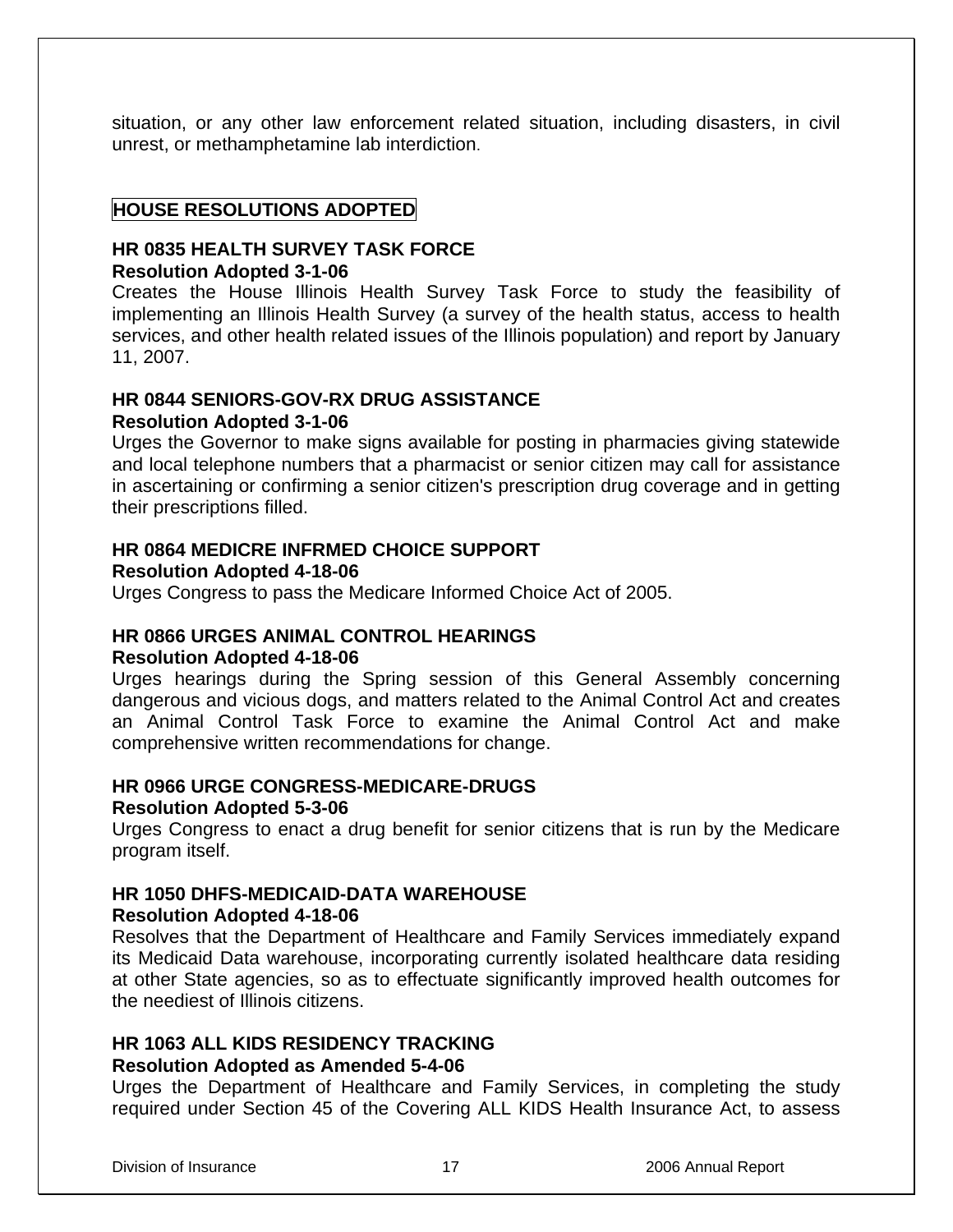the extent to which the availability of the Covering ALL KIDS Health Insurance Program has increased the movement of families into the State.

#### **SENATE RESOLUTIONS ADOPTED**

#### **SR 0630 URGE CONGRESS-MEDICARE-DRUGS Resolution Adopted 3-8-06**

Urges Congress to enact a drug benefit for senior citizens that is run by the Medicare program itself.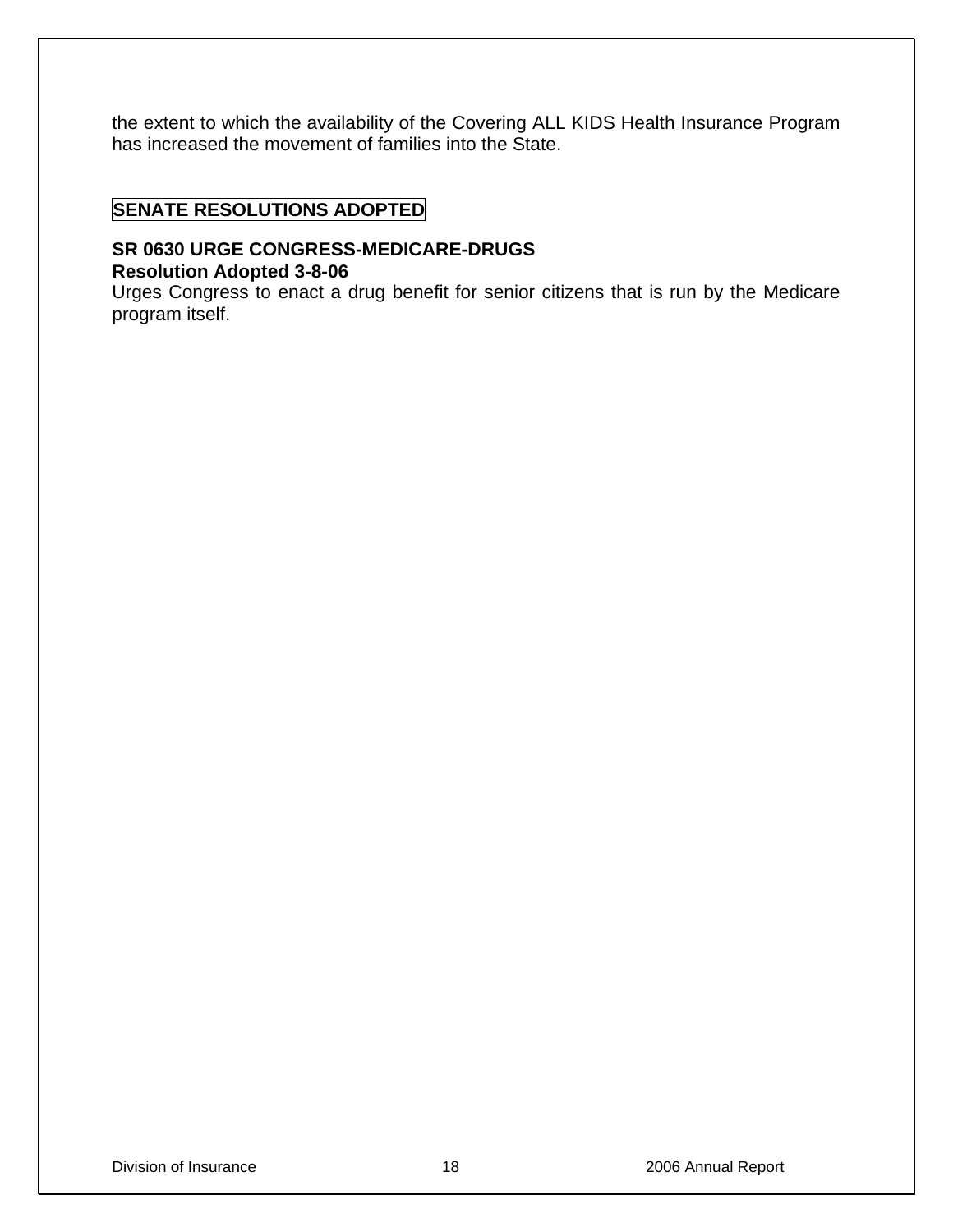## **Insurance Rulemaking in 2006**

**4 Ill. Adm. Code 250 - Americans With Disabilities Act Grievance Procedure –** 28 CFR 35.107 requires all agencies of State government employing at least 50 persons to publish rules governing the grievance procedure under the Americans With Disabilities Act (ADA). JCAR noted that the Department of Financial and Professional Regulation-Division of Insurance did not have such a rule in place. It is anticipated that DFPR will eventually promulgate an ADA rule that will be applicable to all of the agency's Divisions and replace their existing rules, but the Department, on behalf of its Division of Insurance, is adopting Part 250 to allow the Division to be in compliance with the ADA requirements in the interim. This new regulation was adopted effective February 7, 2006. (February 24, 2006, Illinois Register, Vol. 30, Issue 8) Contact Glen Gasiorek.

**50 Ill. Adm. Code 2025 - Illinois Health Insurance Portability and Accountability Standards –**. The Illinois Health Insurance Portability and Accountability Act sets forth requirements for companies to renew individual and group policies. This rule provides uniformity for health insurance issuers by defining notice requirements, as well as requirements for modification; termination; discontinuance and rescission provisions to which all health insurance issuers must adhere. This new rule was adopted effective February 15, 2006 (March 3, 2006, Illinois Register, Vol. 30, Issue 9) Contact Yvonne Clearwater.

**50 Ill. Adm. Code 5421.50 - Health Maintenance Organization** - This amendment requires that all capitated provider agreements between HMOs and MCOs contain provisions whereby (1) the MCO agrees to fully cooperate and disclose information to the HMO's actuaries; (2) the HMO acknowledge that in the event of the MCO's insolvency, the HMO has certain obligations as expressed under the definition for "Health care plan" in section 10 of the Managed Care Reform And Patient Rights Act [215 ILCS 134/10]; and (3) the MCO agrees to hold the enrollee harmless for unpaid provider services, so that enrollee is not held liable for such payments. This amendment was adopted effective March 2, 2006. (March 17, 2006, Illinois Register, Vol. 30, Issue 11) Contact Dave Grant.

**50 Ill. Adm. Code 2905 - Registration of Workers' Compensation Utilization Review Organizations –** PA 92- 0277 required the registration of workers compensation utilization review organizations within the Department of Financial and Professional Regulation- Division of Insurance. This new rule establishes the format for registration based on existing registration requirements for health care utilization review organizations as provided in the Managed Care Reform and Patient Rights Act. With the addition of Exhibit A, the Division will be able to accommodate both health and workers compensation registration in its existing administrative scheme. This new rule was adopted effective March 29, 2006. (April 14, 2006, *Illinois Register*, Vol. 30, Issue 15) Contact Kelly Reim.

**50 Ill. Adm. Code 5420 - Managed Care Reform & Patient Rights –** This amendment allowed the Division to have one uniform registration standard for both health and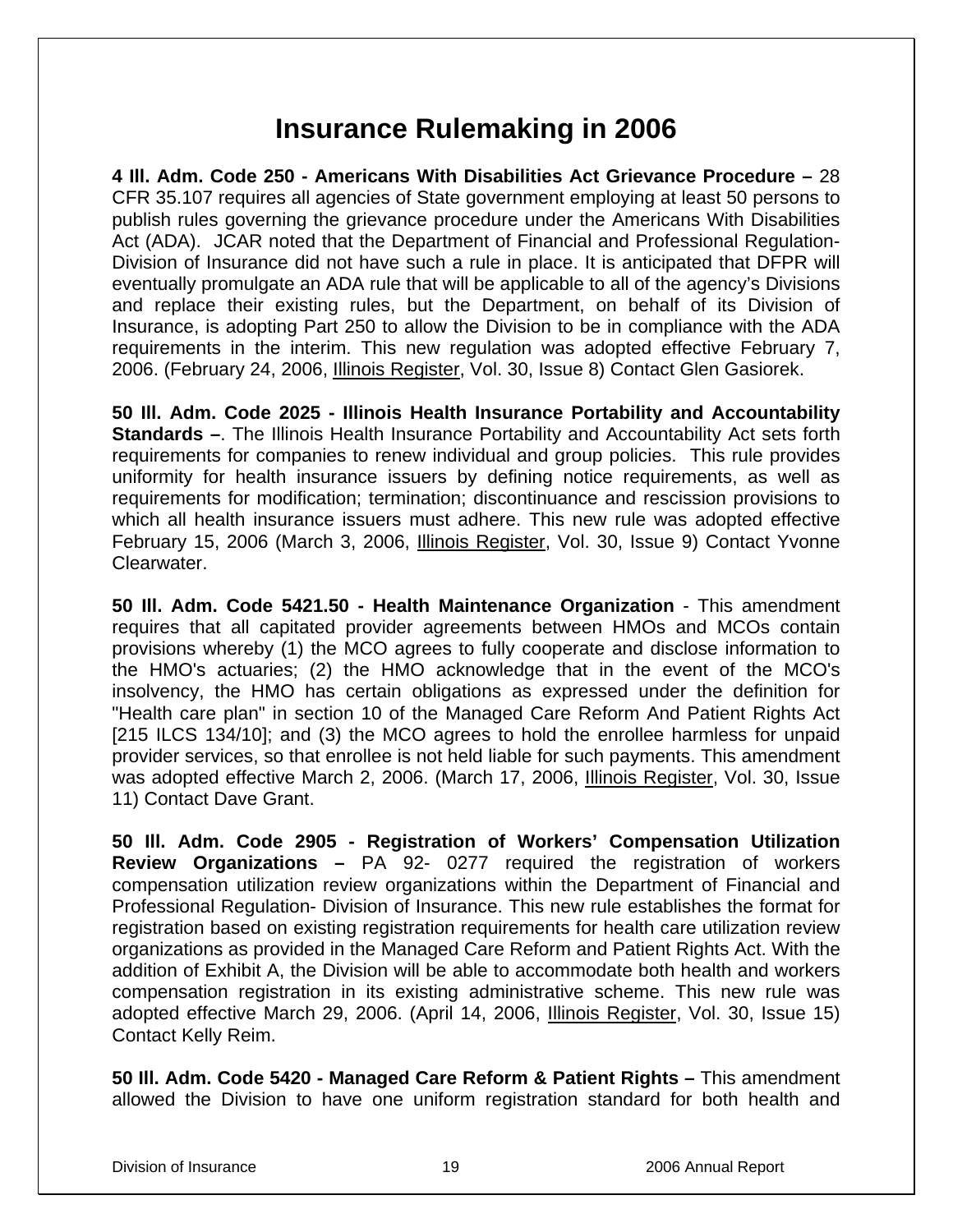workers compensation utilization review organizations. This amendment was promulgated in conjunction with the new Part 2905. These amendments were adopted effective March 29, 2006. (April 14, 2006, Illinois Register, Vol. 30, Issue 15) Contact Kelly Reim.

**50 Ill. Adm. Code 5701 - Viatical Settlement Provider Reporting Requirements –** The Division promulgated this new Part to ensure that the reporting requirements of Section 25 of the Viatical Settlement Act [215 ILCS 158/25] were clearly defined and are being met as required by law. This Part will also serve as the vehicle for any future rulemaking that may be necessary for regulating viaticals. This new regulation was adopted effective April 3, 2006. (April 14, 2006, Illinois Register, Vol. 30, Issue 15) Contact Scott Richardson.

**50 Ill. Adm. Code 938 - Accident and Health Risk Ratio Notice –**This entire Part was repealed because the policyholder surplus and premium information previously reported pursuant to this Part is now available to the Division through the National Association of Insurance Commissioners' (NAIC) Internet-State Interface Technology Enhancement (I-SITE) network. Repealing this Part will reduce unnecessary paperwork. There is no filing fee, so the elimination of this filing requirement would have no financial impact on the Division. This Part was repealed effective April 6, 2006. (April 21, 2006, Illinois Register, Vol. 30, Issue 16) Contact Sara Ross.

**50 Ill. Adm. Code 1103 - Life Reinsurance Agreements** – The Division amended this Part in order to eliminate inaccurate references found in the Accounting Requirements of Section 1103.30. In addition, the Division added a Definition Section to this Part largely due to the Division's consolidation under the IDFPR, which will give this Part greater clarity. The Division also repealed Section 1103.50 because those provisions were no longer needed. These amendments were adopted effective April 6, 2006. (April 21, 2006, Illinois Register, Vol. 30, Issue 16) Contact Sara Ross.

**50 Ill. Adm. Code 923 - Ceded Reinsurance of Property and Liability Insurers –**  Part 923 was repealed because the information it required insurance companies to provide in the form of a Ceded Reinsurance Report is now either included in the annual statement, or can be determined using annual statement amounts.

Additionally, Part 923 specifies certain conditions under which credit may be allowed for reinsurance ceded by licensed property and casualty insurers in their annual statements, but these provisions are obsolete and have been superseded by Section 173.1 of the Illinois Insurance Code [215 ILCS 5/173.1]. This entire Part was repealed effective July 27, 2006. (August 4, 2006, Illinois Register, Vol. 30, Issue 31) Contact Sara Ross.

**50 Ill. Adm. Code 4415 - Payment of Annual Compliance Fees for Pension Funds –**  Section 4415.40 was amended implementing PA 93-0032, which increased the amount of the compliance fee that pension funds must pay under Articles 3 and 4 of the Illinois Pension Code [40 ILCS 5] from 0.007 percent to 0.02 percent of total assets of the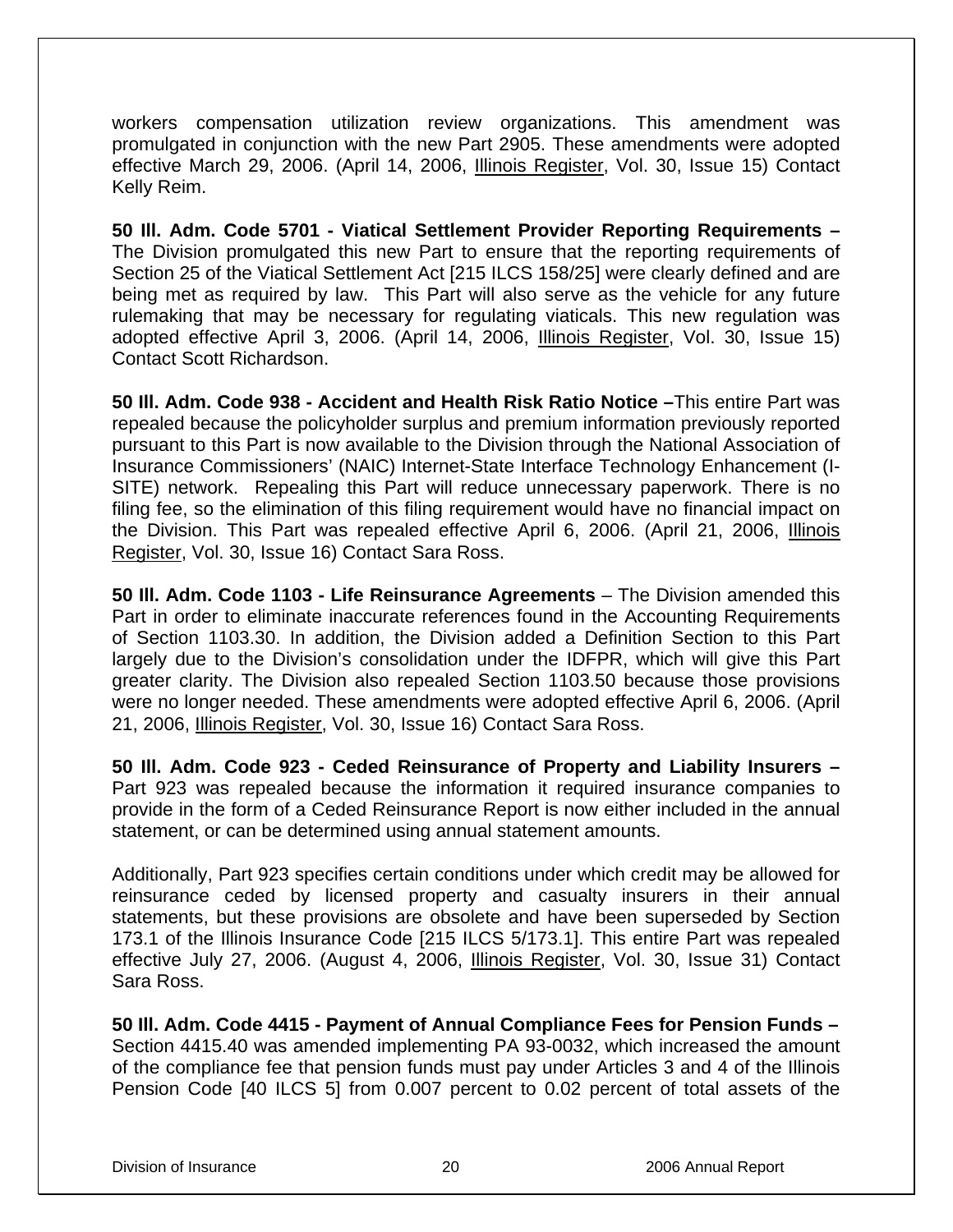pension fund and increased the maximum fee from \$6000 to \$8000. In addition, other housekeeping changes were made to the remaining Sections. These amendments were adopted effective July 24, 2006. (August 4, 2006, Illinois Register, Vol. 30, Issue 31) Contact John McNutt.

**50 Ill. Adm. Code 902 - Insurance Companies Originating Payday Loans –**The Payday Loan Reform Act required the Department to promulgate regulatory standards addressing a number of business practices concerning payday loans. The Division was charged with promulgating standards, only with respect to insurance companies, described as "exempt entities" in Section 1-15(d) of the Act [815 ILCS 122-1-15(d)]. This new rule was adopted effective December 4, 2006. (December 15, 2006, Illinois Register, Vol. 30, Issue 50) Contact Jim Hanson.

**50 Ill. Adm. Code 933 - Professional Liability Insurance Reporting Requirements and Resource Center –**This new rule established content, form and data reporting requirements for information to be reported to the Secretary of the Department, or to the Director of the Illinois Department of Financial and Professional Regulation – Division of Insurance pursuant to Section 155.18a of the Illinois Insurance Code [215 ILCS 5/155.18a]. This new rule was adopted effective November 30, 2006, and implements PA 94-0677. (December 15, 2006, Illinois Register, Vol. 30, Issue 50) Contact Kelly Kruger.

**50 Ill. Adm. Code 2004 - Accident and Health Reserves –**For all accident and health insurance policies written on, or after the effective date of these amendments, the reserve standards incorporated in Section 2004.10 of this Part will be the National Association of Insurance Commissioners 2006 Accounting Practices and Procedures Manual (APPM). Previously Section 2004.10 had referenced the March 2001 APPM standards. These amendments were adopted effective November 29, 2006. (December 15, 2006, Illinois Register, Vol. 30, Issue 50) Contact Gerald Lucht.

**50 Ill. Adm. Code 3118 - Licensing of Public Adjusters –**The general purpose of this Part is to regulate the activities of public adjusters. The Division added provisions to Section 3118.60 that now subject an applicant for a public adjuster's license to a criminal background check. The background check of applicants will equip the Director to deny licensure when a felony conviction is identified.

Exercising this authority will provide Illinois residents with greater consumer protection. The Division has also made a number of housekeeping changes to Section 3118.10; 3118.20; 3118.50, 3118.80, 3118.120 and 3118.130 to accurately reflect the consolidation of our agency under IDFPR. The Division has also added Section 3118.25, a new definition Section that identifies terms that were not previously described. These amendments were adopted effective November 29, 2006. (December 15, 2006, Illinois Register, Vol. 30, Issue 50) Contact Kelly Kruger.

**50 Ill. Adm. Code 928 - Medical Malpractice Data Base –** The amendments to this Part now require companies to report medical malpractice data electronically to the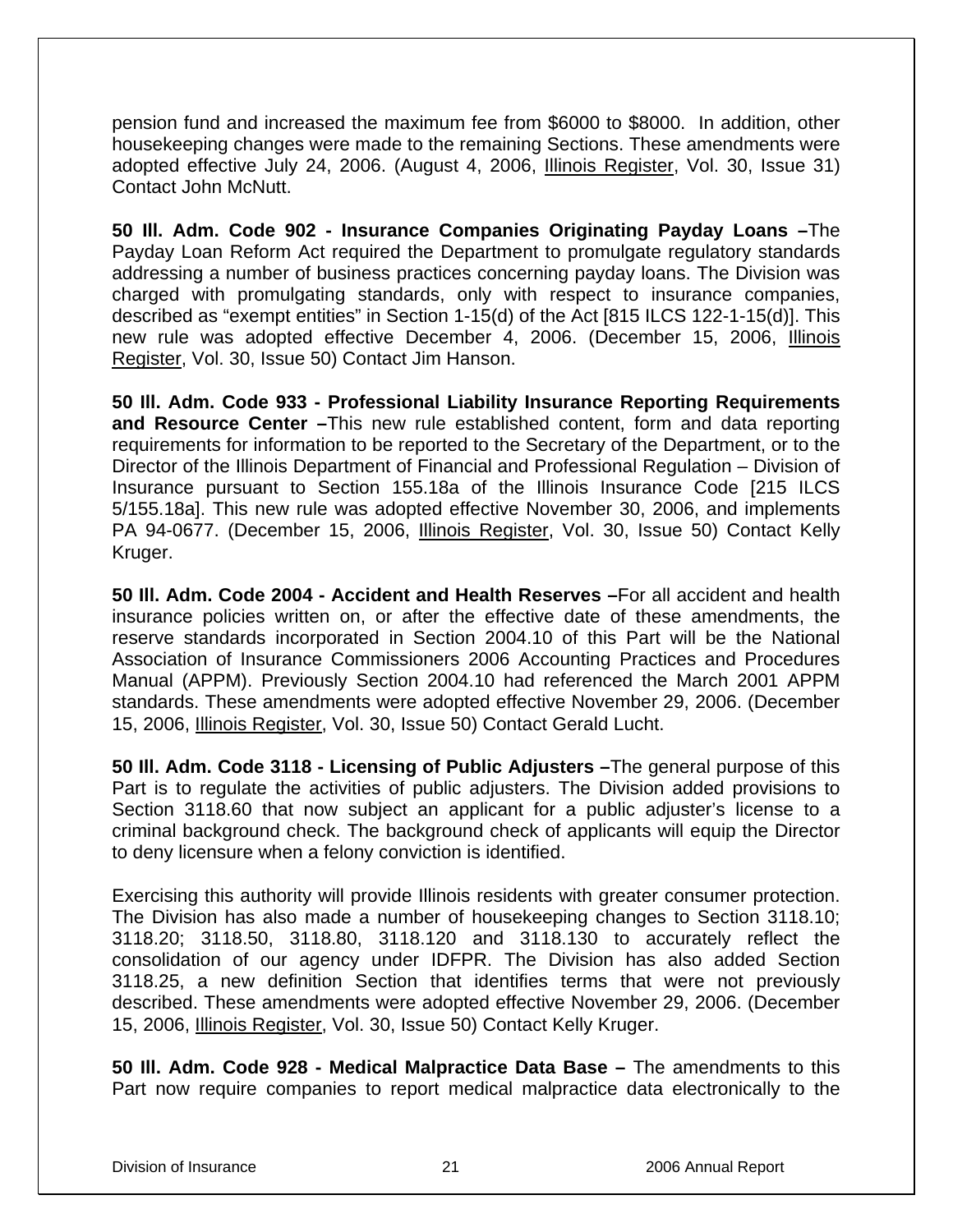Secretary or Director of the Illinois Department of Financial and Professional Regulation – Division of Insurance pursuant to Section 155.19 of the Illinois Insurance Code [215 ILCS 5/155.19] using software developed by the Division. Also, a new Section was added to this Part that will require Circuit Court Clerks to electronically report to the Secretary or Director all cases alleging medical malpractice. This new mandate is authorized by PA 94-677. These amendments were adopted effective December 4, 2006. (December 22, 2006, Illinois Register, Vol. 30, Issue 51) Contact Judy Pool Boutchee.

**50 Ill. Adm. Code 929 - Medical Liability Insurance Rules and Rate Filings –**The amendments to this Part implement provisions of PA 94-677 as they relate to Section 155.18 of the Illinois Insurance Code. The Division added Subparts to this rule that divide the general regulatory provisions from the new hearing provisions. In Subpart A, we added definitions and clarified various other provisions consistent with PA 94-677. One significant change has altered the Division's current statutory "use and file" rate filing practice to a "file and use" standard as authorized by Section 155.18(c)(1), except as otherwise provided by Section 155.18(c)(2) of the Code. Subpart B establishes the administrative hearing procedures for a public rate hearing which has been newly authorized by statute as well. These amendments were adopted effective December 11, 2006. (December 22, 2006, Illinois Register, Vol. 30, Issue 51) Contact Gayle Neuman.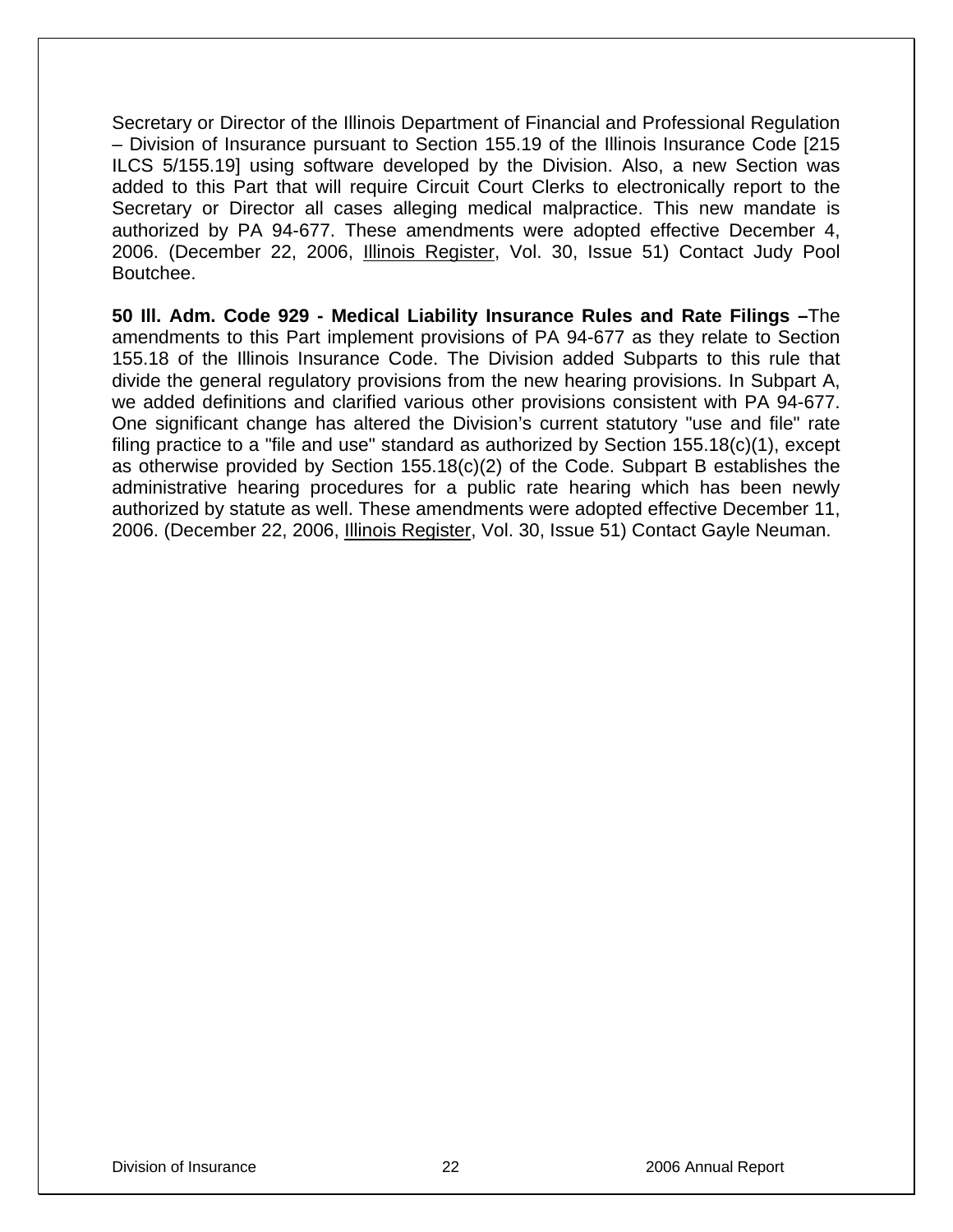## **Administrative Services**

The Illinois Department of Financial and Professional Regulation, Fiscal Division, provides the Division of Insurance with staff support for information technology, personnel management, record and mail services, and all tax and fiscal operations, including development and administration of the Division's budget. The Division of Insurance is funded from four sources.

One hundred percent (100%) of the Division's appropriation comes from the Insurance Financial Regulation Fund, the Insurance Producer Administration Fund, and the Public Pension Regulation Fund, which are funded by various taxes and fees collected from insurance companies and producers, public employee pension funds and retirement systems in the state. In addition, our Senior Health Insurance Program (SHIP) receives funding from a federal grant.

For FY 2006, the Division's appropriation was \$29,262,480. Of that total \$600,000 were federal funds for SHIP. Revenue collections for the year totaled \$406,427,763, of which \$318,670,480 was deposited into the General Revenue Fund.

#### **Division Staff 2006**

| Total:              | 220 |
|---------------------|-----|
| Pension             |     |
| Financial/Corporate | 118 |
| Consumer            | 93  |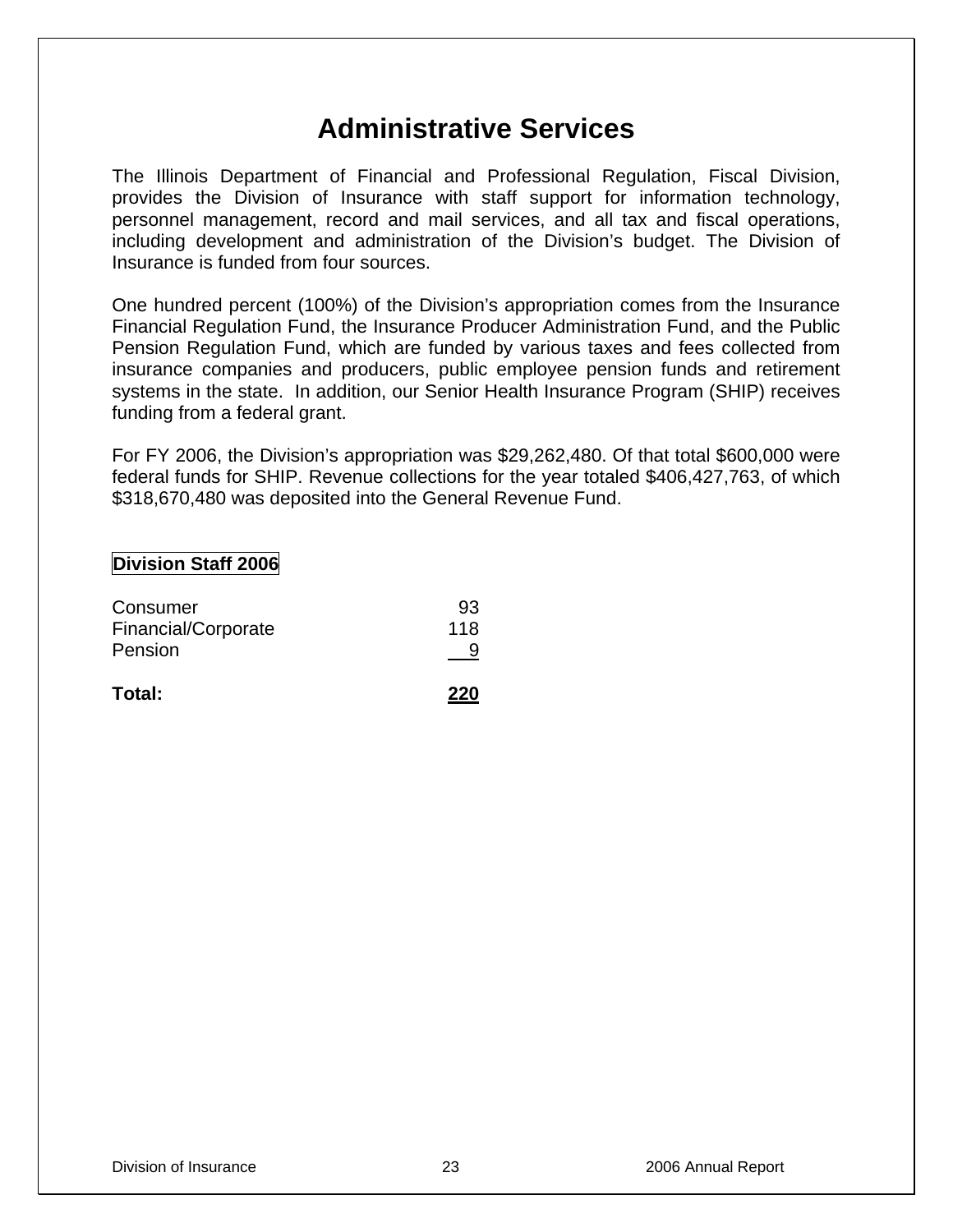## **Securities Deposited by Insurance Companies for FY 2006**

| Domestic Stock Life                     | 63             | \$169,304,000.00 |
|-----------------------------------------|----------------|------------------|
| (Special Policy Fund)                   | 2              | 630,000.00       |
| <b>Domestic Mutual Life</b>             | 6              | 11,900,000.00    |
| Domestic Assessment Life                | $\overline{2}$ | 430,000.00       |
| Domestic Stock Property & Casualty      | 171            | 365,319,157.00   |
| Domestic Mutual Property & Casualty     | 15             | 37,850,000.00    |
| Domestic Inter-Insurance Exchange       | $\overline{2}$ | 3,975,000.00     |
| Inex Insurance Exchange                 | 1              | 2,505,000.00     |
| <b>Burials</b>                          | 2              | 16,000.00        |
| <b>Bond Certificates</b>                | 24             | 1,069,000.00     |
| <b>Health Maintenance Organizations</b> | 24             | 18,093,000.00    |
| Limited Health Service Organizations    | 8              | 958,000.00       |
| <b>Total</b>                            | 320            | \$612,049,157.00 |
|                                         |                |                  |
| Foreign Workers Compensation            | 35             | 196,163,000.00   |
| Foreign & Alien                         | 24             | 55,589,000.00    |
| <b>Service Contract Providers</b>       | 16             | 461,111.00       |
| <b>Mutual Trust Holding</b>             | $\overline{4}$ | 6,500,000.00     |
| Total on Deposit June 30, 2006          | 399            | \$870,762,268.00 |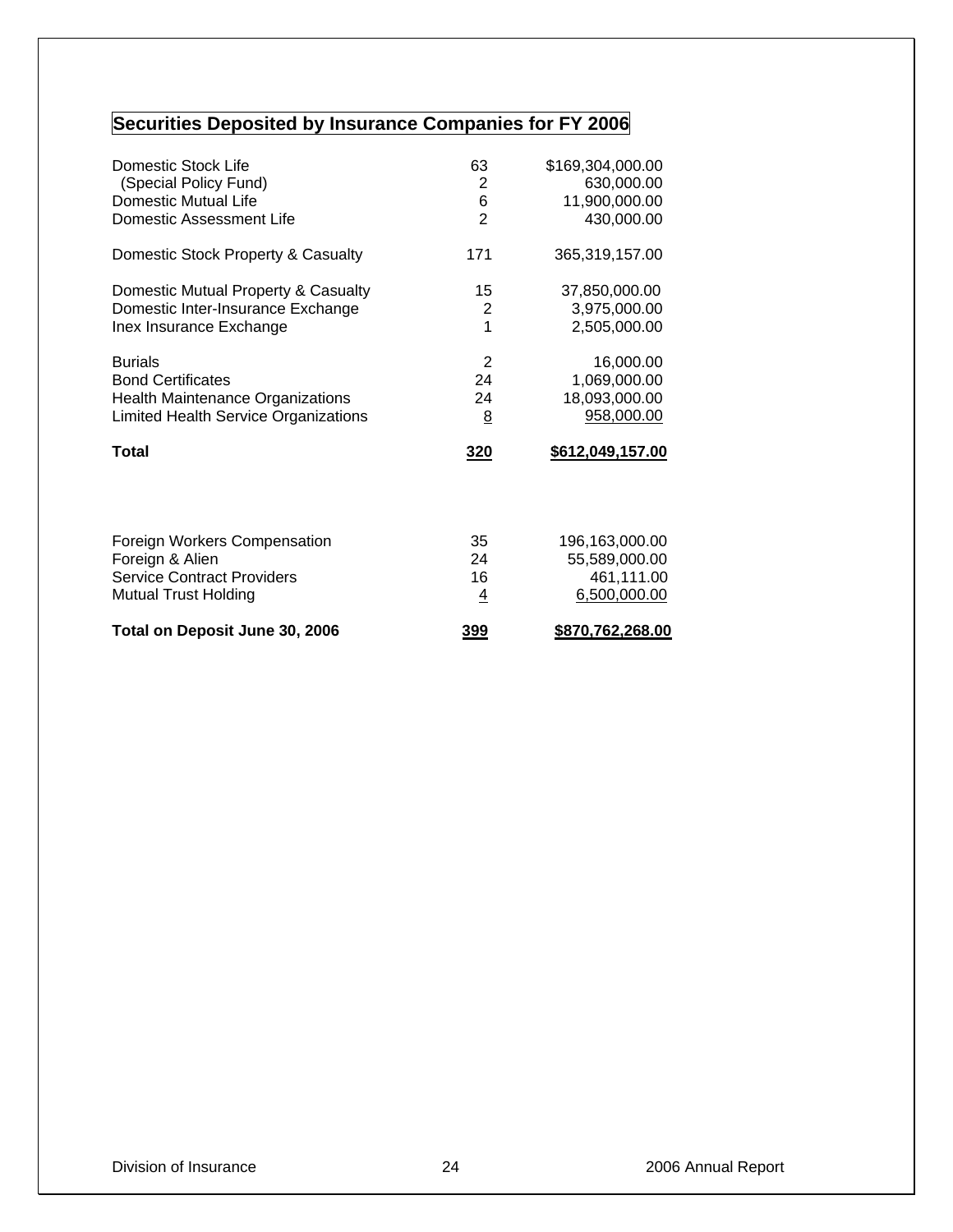## **Comparative Statement of Taxes & Fees Collected Period Ending June 30, 2006**

| \$31,021,549.67<br>\$33,007,610.38<br>1st Quarter Privilege Tax<br>2nd Quarter Privilege Tax<br>36,667,605.40<br>34,794,447.59<br>3rd Quarter Privilege Tax<br>36,601,217.10<br>37,983,984.19<br>37,916,738.53<br>38,835,797.36<br>4th Quarter Privilege Tax<br>1st Quarter Retaliatory Tax<br>20,777,625.30<br>20,329,915.80<br>24,170,372.53<br>2nd Quarter Retaliatory Tax<br>23,915,132.93<br>3rd Quarter Retaliatory Tax<br>27,349,667.76<br>35,304,632.37<br>4th Quarter Retaliatory Tax<br>26,971,106.60<br>34,516,306.98<br>Final Privilege Tax<br>26,023,765.58<br>26,100,425.15<br><b>Final Retaliatory Tax</b><br>12,696,888.31<br>24,798,990.42<br>Surplus Line Tax<br>35,618,758.79<br>36,411,047.47<br>Group Privilege Tax<br>157,010.62<br>58,288.72<br>1,650,646.42<br>2,841,694.46<br><b>Fines &amp; Penalties</b><br>353,960.25<br>2,179,945.37<br>Interest<br>Miscellaneous<br>$\overline{0}$<br><u>174</u><br><b>Subtotal for General Revenue Fund</b><br>\$318,670,479.64<br>\$350,384,826.41<br><b>Producer Licenses</b><br>\$19,700,375.00<br>\$18,442,592.19<br><b>Producer Reinstatement Fee</b><br>674,720.00<br>563,430.00<br><b>Producer Appointment Fee</b><br>985,620.00<br>884,460.00<br><b>Producer Provider Education</b><br>528,310.00<br>468,420.00<br><b>Producer Market Conduct Exams</b><br>715,035.00<br>706,866.00<br><b>Producer Fines &amp; Penalty</b><br>0<br>0<br><b>Producer Market Conduct Travel</b><br>41,459.51<br>0<br><b>Producer Miscellaneous</b><br>17,004.19<br>160,211.72<br><b>Subtotal for Insurance Producer Fund</b><br>\$22,652,981.72<br>\$21,235,521.89<br>\$18,500,529.29<br>\$18,214,896.40<br>Fire Marshal Tax (Company)<br>Fire Marshal Tax (Surplus Lines)<br>1,002,403.27<br>1,104,671.46<br><b>Subtotal for Fire Prevention Fund</b><br>\$19,502,933.26<br>\$19,319,567.86<br>$L/A&H$ :<br><b>Annual Statement Filing Fee</b><br>\$129,400.00<br>\$131,700.00<br>131,615.00<br>137,535.00<br><b>Corporate Documents</b><br><b>Certificate Fees</b><br>153,985.00<br>164,940.00<br>Policy Form Filings<br>510,450.00<br>507,186.00<br>Miscellaneous<br>199,825.52<br>24,946.80<br><b>Domestic Financial Regulation Fee</b><br>1,907,400.00<br>2,227,350.00<br><b>Foreign Financial Regulation Fee</b><br>3,401,850.00<br>3,854,400.00<br><b>P&amp;C:</b><br>1,250,000.00<br>1,250,000.00<br><b>Cost Containment</b><br><b>Annual Statement Filing Fee</b><br>211,450.00<br>213,850.00<br><b>Surplus Lines Licenses</b><br>402,800.00<br>336,550.00<br>398,225.00<br><b>Corporate Documents</b><br>285,400.00<br><b>Certificate Fees</b><br>285,070.00<br>298,000.00<br>Policy Form Filings<br>1,954,500.00<br>1,253,350.00 | <b>Taxes &amp; Fees</b> | <b>FY2006</b> | FY 2005 |
|--------------------------------------------------------------------------------------------------------------------------------------------------------------------------------------------------------------------------------------------------------------------------------------------------------------------------------------------------------------------------------------------------------------------------------------------------------------------------------------------------------------------------------------------------------------------------------------------------------------------------------------------------------------------------------------------------------------------------------------------------------------------------------------------------------------------------------------------------------------------------------------------------------------------------------------------------------------------------------------------------------------------------------------------------------------------------------------------------------------------------------------------------------------------------------------------------------------------------------------------------------------------------------------------------------------------------------------------------------------------------------------------------------------------------------------------------------------------------------------------------------------------------------------------------------------------------------------------------------------------------------------------------------------------------------------------------------------------------------------------------------------------------------------------------------------------------------------------------------------------------------------------------------------------------------------------------------------------------------------------------------------------------------------------------------------------------------------------------------------------------------------------------------------------------------------------------------------------------------------------------------------------------------------------------------------------------------------------------------------------------------------------------------------------------------------------------------------------------------------------------------------------------------------------------------------------------------------------------------------------------------------------------------------------------------------------------|-------------------------|---------------|---------|
|                                                                                                                                                                                                                                                                                                                                                                                                                                                                                                                                                                                                                                                                                                                                                                                                                                                                                                                                                                                                                                                                                                                                                                                                                                                                                                                                                                                                                                                                                                                                                                                                                                                                                                                                                                                                                                                                                                                                                                                                                                                                                                                                                                                                                                                                                                                                                                                                                                                                                                                                                                                                                                                                                                  |                         |               |         |
|                                                                                                                                                                                                                                                                                                                                                                                                                                                                                                                                                                                                                                                                                                                                                                                                                                                                                                                                                                                                                                                                                                                                                                                                                                                                                                                                                                                                                                                                                                                                                                                                                                                                                                                                                                                                                                                                                                                                                                                                                                                                                                                                                                                                                                                                                                                                                                                                                                                                                                                                                                                                                                                                                                  |                         |               |         |
|                                                                                                                                                                                                                                                                                                                                                                                                                                                                                                                                                                                                                                                                                                                                                                                                                                                                                                                                                                                                                                                                                                                                                                                                                                                                                                                                                                                                                                                                                                                                                                                                                                                                                                                                                                                                                                                                                                                                                                                                                                                                                                                                                                                                                                                                                                                                                                                                                                                                                                                                                                                                                                                                                                  |                         |               |         |
|                                                                                                                                                                                                                                                                                                                                                                                                                                                                                                                                                                                                                                                                                                                                                                                                                                                                                                                                                                                                                                                                                                                                                                                                                                                                                                                                                                                                                                                                                                                                                                                                                                                                                                                                                                                                                                                                                                                                                                                                                                                                                                                                                                                                                                                                                                                                                                                                                                                                                                                                                                                                                                                                                                  |                         |               |         |
|                                                                                                                                                                                                                                                                                                                                                                                                                                                                                                                                                                                                                                                                                                                                                                                                                                                                                                                                                                                                                                                                                                                                                                                                                                                                                                                                                                                                                                                                                                                                                                                                                                                                                                                                                                                                                                                                                                                                                                                                                                                                                                                                                                                                                                                                                                                                                                                                                                                                                                                                                                                                                                                                                                  |                         |               |         |
|                                                                                                                                                                                                                                                                                                                                                                                                                                                                                                                                                                                                                                                                                                                                                                                                                                                                                                                                                                                                                                                                                                                                                                                                                                                                                                                                                                                                                                                                                                                                                                                                                                                                                                                                                                                                                                                                                                                                                                                                                                                                                                                                                                                                                                                                                                                                                                                                                                                                                                                                                                                                                                                                                                  |                         |               |         |
|                                                                                                                                                                                                                                                                                                                                                                                                                                                                                                                                                                                                                                                                                                                                                                                                                                                                                                                                                                                                                                                                                                                                                                                                                                                                                                                                                                                                                                                                                                                                                                                                                                                                                                                                                                                                                                                                                                                                                                                                                                                                                                                                                                                                                                                                                                                                                                                                                                                                                                                                                                                                                                                                                                  |                         |               |         |
|                                                                                                                                                                                                                                                                                                                                                                                                                                                                                                                                                                                                                                                                                                                                                                                                                                                                                                                                                                                                                                                                                                                                                                                                                                                                                                                                                                                                                                                                                                                                                                                                                                                                                                                                                                                                                                                                                                                                                                                                                                                                                                                                                                                                                                                                                                                                                                                                                                                                                                                                                                                                                                                                                                  |                         |               |         |
|                                                                                                                                                                                                                                                                                                                                                                                                                                                                                                                                                                                                                                                                                                                                                                                                                                                                                                                                                                                                                                                                                                                                                                                                                                                                                                                                                                                                                                                                                                                                                                                                                                                                                                                                                                                                                                                                                                                                                                                                                                                                                                                                                                                                                                                                                                                                                                                                                                                                                                                                                                                                                                                                                                  |                         |               |         |
|                                                                                                                                                                                                                                                                                                                                                                                                                                                                                                                                                                                                                                                                                                                                                                                                                                                                                                                                                                                                                                                                                                                                                                                                                                                                                                                                                                                                                                                                                                                                                                                                                                                                                                                                                                                                                                                                                                                                                                                                                                                                                                                                                                                                                                                                                                                                                                                                                                                                                                                                                                                                                                                                                                  |                         |               |         |
|                                                                                                                                                                                                                                                                                                                                                                                                                                                                                                                                                                                                                                                                                                                                                                                                                                                                                                                                                                                                                                                                                                                                                                                                                                                                                                                                                                                                                                                                                                                                                                                                                                                                                                                                                                                                                                                                                                                                                                                                                                                                                                                                                                                                                                                                                                                                                                                                                                                                                                                                                                                                                                                                                                  |                         |               |         |
|                                                                                                                                                                                                                                                                                                                                                                                                                                                                                                                                                                                                                                                                                                                                                                                                                                                                                                                                                                                                                                                                                                                                                                                                                                                                                                                                                                                                                                                                                                                                                                                                                                                                                                                                                                                                                                                                                                                                                                                                                                                                                                                                                                                                                                                                                                                                                                                                                                                                                                                                                                                                                                                                                                  |                         |               |         |
|                                                                                                                                                                                                                                                                                                                                                                                                                                                                                                                                                                                                                                                                                                                                                                                                                                                                                                                                                                                                                                                                                                                                                                                                                                                                                                                                                                                                                                                                                                                                                                                                                                                                                                                                                                                                                                                                                                                                                                                                                                                                                                                                                                                                                                                                                                                                                                                                                                                                                                                                                                                                                                                                                                  |                         |               |         |
|                                                                                                                                                                                                                                                                                                                                                                                                                                                                                                                                                                                                                                                                                                                                                                                                                                                                                                                                                                                                                                                                                                                                                                                                                                                                                                                                                                                                                                                                                                                                                                                                                                                                                                                                                                                                                                                                                                                                                                                                                                                                                                                                                                                                                                                                                                                                                                                                                                                                                                                                                                                                                                                                                                  |                         |               |         |
|                                                                                                                                                                                                                                                                                                                                                                                                                                                                                                                                                                                                                                                                                                                                                                                                                                                                                                                                                                                                                                                                                                                                                                                                                                                                                                                                                                                                                                                                                                                                                                                                                                                                                                                                                                                                                                                                                                                                                                                                                                                                                                                                                                                                                                                                                                                                                                                                                                                                                                                                                                                                                                                                                                  |                         |               |         |
|                                                                                                                                                                                                                                                                                                                                                                                                                                                                                                                                                                                                                                                                                                                                                                                                                                                                                                                                                                                                                                                                                                                                                                                                                                                                                                                                                                                                                                                                                                                                                                                                                                                                                                                                                                                                                                                                                                                                                                                                                                                                                                                                                                                                                                                                                                                                                                                                                                                                                                                                                                                                                                                                                                  |                         |               |         |
|                                                                                                                                                                                                                                                                                                                                                                                                                                                                                                                                                                                                                                                                                                                                                                                                                                                                                                                                                                                                                                                                                                                                                                                                                                                                                                                                                                                                                                                                                                                                                                                                                                                                                                                                                                                                                                                                                                                                                                                                                                                                                                                                                                                                                                                                                                                                                                                                                                                                                                                                                                                                                                                                                                  |                         |               |         |
|                                                                                                                                                                                                                                                                                                                                                                                                                                                                                                                                                                                                                                                                                                                                                                                                                                                                                                                                                                                                                                                                                                                                                                                                                                                                                                                                                                                                                                                                                                                                                                                                                                                                                                                                                                                                                                                                                                                                                                                                                                                                                                                                                                                                                                                                                                                                                                                                                                                                                                                                                                                                                                                                                                  |                         |               |         |
|                                                                                                                                                                                                                                                                                                                                                                                                                                                                                                                                                                                                                                                                                                                                                                                                                                                                                                                                                                                                                                                                                                                                                                                                                                                                                                                                                                                                                                                                                                                                                                                                                                                                                                                                                                                                                                                                                                                                                                                                                                                                                                                                                                                                                                                                                                                                                                                                                                                                                                                                                                                                                                                                                                  |                         |               |         |
|                                                                                                                                                                                                                                                                                                                                                                                                                                                                                                                                                                                                                                                                                                                                                                                                                                                                                                                                                                                                                                                                                                                                                                                                                                                                                                                                                                                                                                                                                                                                                                                                                                                                                                                                                                                                                                                                                                                                                                                                                                                                                                                                                                                                                                                                                                                                                                                                                                                                                                                                                                                                                                                                                                  |                         |               |         |
|                                                                                                                                                                                                                                                                                                                                                                                                                                                                                                                                                                                                                                                                                                                                                                                                                                                                                                                                                                                                                                                                                                                                                                                                                                                                                                                                                                                                                                                                                                                                                                                                                                                                                                                                                                                                                                                                                                                                                                                                                                                                                                                                                                                                                                                                                                                                                                                                                                                                                                                                                                                                                                                                                                  |                         |               |         |
|                                                                                                                                                                                                                                                                                                                                                                                                                                                                                                                                                                                                                                                                                                                                                                                                                                                                                                                                                                                                                                                                                                                                                                                                                                                                                                                                                                                                                                                                                                                                                                                                                                                                                                                                                                                                                                                                                                                                                                                                                                                                                                                                                                                                                                                                                                                                                                                                                                                                                                                                                                                                                                                                                                  |                         |               |         |
|                                                                                                                                                                                                                                                                                                                                                                                                                                                                                                                                                                                                                                                                                                                                                                                                                                                                                                                                                                                                                                                                                                                                                                                                                                                                                                                                                                                                                                                                                                                                                                                                                                                                                                                                                                                                                                                                                                                                                                                                                                                                                                                                                                                                                                                                                                                                                                                                                                                                                                                                                                                                                                                                                                  |                         |               |         |
|                                                                                                                                                                                                                                                                                                                                                                                                                                                                                                                                                                                                                                                                                                                                                                                                                                                                                                                                                                                                                                                                                                                                                                                                                                                                                                                                                                                                                                                                                                                                                                                                                                                                                                                                                                                                                                                                                                                                                                                                                                                                                                                                                                                                                                                                                                                                                                                                                                                                                                                                                                                                                                                                                                  |                         |               |         |
|                                                                                                                                                                                                                                                                                                                                                                                                                                                                                                                                                                                                                                                                                                                                                                                                                                                                                                                                                                                                                                                                                                                                                                                                                                                                                                                                                                                                                                                                                                                                                                                                                                                                                                                                                                                                                                                                                                                                                                                                                                                                                                                                                                                                                                                                                                                                                                                                                                                                                                                                                                                                                                                                                                  |                         |               |         |
|                                                                                                                                                                                                                                                                                                                                                                                                                                                                                                                                                                                                                                                                                                                                                                                                                                                                                                                                                                                                                                                                                                                                                                                                                                                                                                                                                                                                                                                                                                                                                                                                                                                                                                                                                                                                                                                                                                                                                                                                                                                                                                                                                                                                                                                                                                                                                                                                                                                                                                                                                                                                                                                                                                  |                         |               |         |
|                                                                                                                                                                                                                                                                                                                                                                                                                                                                                                                                                                                                                                                                                                                                                                                                                                                                                                                                                                                                                                                                                                                                                                                                                                                                                                                                                                                                                                                                                                                                                                                                                                                                                                                                                                                                                                                                                                                                                                                                                                                                                                                                                                                                                                                                                                                                                                                                                                                                                                                                                                                                                                                                                                  |                         |               |         |
|                                                                                                                                                                                                                                                                                                                                                                                                                                                                                                                                                                                                                                                                                                                                                                                                                                                                                                                                                                                                                                                                                                                                                                                                                                                                                                                                                                                                                                                                                                                                                                                                                                                                                                                                                                                                                                                                                                                                                                                                                                                                                                                                                                                                                                                                                                                                                                                                                                                                                                                                                                                                                                                                                                  |                         |               |         |
|                                                                                                                                                                                                                                                                                                                                                                                                                                                                                                                                                                                                                                                                                                                                                                                                                                                                                                                                                                                                                                                                                                                                                                                                                                                                                                                                                                                                                                                                                                                                                                                                                                                                                                                                                                                                                                                                                                                                                                                                                                                                                                                                                                                                                                                                                                                                                                                                                                                                                                                                                                                                                                                                                                  |                         |               |         |
|                                                                                                                                                                                                                                                                                                                                                                                                                                                                                                                                                                                                                                                                                                                                                                                                                                                                                                                                                                                                                                                                                                                                                                                                                                                                                                                                                                                                                                                                                                                                                                                                                                                                                                                                                                                                                                                                                                                                                                                                                                                                                                                                                                                                                                                                                                                                                                                                                                                                                                                                                                                                                                                                                                  |                         |               |         |
|                                                                                                                                                                                                                                                                                                                                                                                                                                                                                                                                                                                                                                                                                                                                                                                                                                                                                                                                                                                                                                                                                                                                                                                                                                                                                                                                                                                                                                                                                                                                                                                                                                                                                                                                                                                                                                                                                                                                                                                                                                                                                                                                                                                                                                                                                                                                                                                                                                                                                                                                                                                                                                                                                                  |                         |               |         |
|                                                                                                                                                                                                                                                                                                                                                                                                                                                                                                                                                                                                                                                                                                                                                                                                                                                                                                                                                                                                                                                                                                                                                                                                                                                                                                                                                                                                                                                                                                                                                                                                                                                                                                                                                                                                                                                                                                                                                                                                                                                                                                                                                                                                                                                                                                                                                                                                                                                                                                                                                                                                                                                                                                  |                         |               |         |
|                                                                                                                                                                                                                                                                                                                                                                                                                                                                                                                                                                                                                                                                                                                                                                                                                                                                                                                                                                                                                                                                                                                                                                                                                                                                                                                                                                                                                                                                                                                                                                                                                                                                                                                                                                                                                                                                                                                                                                                                                                                                                                                                                                                                                                                                                                                                                                                                                                                                                                                                                                                                                                                                                                  |                         |               |         |
|                                                                                                                                                                                                                                                                                                                                                                                                                                                                                                                                                                                                                                                                                                                                                                                                                                                                                                                                                                                                                                                                                                                                                                                                                                                                                                                                                                                                                                                                                                                                                                                                                                                                                                                                                                                                                                                                                                                                                                                                                                                                                                                                                                                                                                                                                                                                                                                                                                                                                                                                                                                                                                                                                                  |                         |               |         |
|                                                                                                                                                                                                                                                                                                                                                                                                                                                                                                                                                                                                                                                                                                                                                                                                                                                                                                                                                                                                                                                                                                                                                                                                                                                                                                                                                                                                                                                                                                                                                                                                                                                                                                                                                                                                                                                                                                                                                                                                                                                                                                                                                                                                                                                                                                                                                                                                                                                                                                                                                                                                                                                                                                  |                         |               |         |
|                                                                                                                                                                                                                                                                                                                                                                                                                                                                                                                                                                                                                                                                                                                                                                                                                                                                                                                                                                                                                                                                                                                                                                                                                                                                                                                                                                                                                                                                                                                                                                                                                                                                                                                                                                                                                                                                                                                                                                                                                                                                                                                                                                                                                                                                                                                                                                                                                                                                                                                                                                                                                                                                                                  |                         |               |         |
|                                                                                                                                                                                                                                                                                                                                                                                                                                                                                                                                                                                                                                                                                                                                                                                                                                                                                                                                                                                                                                                                                                                                                                                                                                                                                                                                                                                                                                                                                                                                                                                                                                                                                                                                                                                                                                                                                                                                                                                                                                                                                                                                                                                                                                                                                                                                                                                                                                                                                                                                                                                                                                                                                                  |                         |               |         |
|                                                                                                                                                                                                                                                                                                                                                                                                                                                                                                                                                                                                                                                                                                                                                                                                                                                                                                                                                                                                                                                                                                                                                                                                                                                                                                                                                                                                                                                                                                                                                                                                                                                                                                                                                                                                                                                                                                                                                                                                                                                                                                                                                                                                                                                                                                                                                                                                                                                                                                                                                                                                                                                                                                  |                         |               |         |
|                                                                                                                                                                                                                                                                                                                                                                                                                                                                                                                                                                                                                                                                                                                                                                                                                                                                                                                                                                                                                                                                                                                                                                                                                                                                                                                                                                                                                                                                                                                                                                                                                                                                                                                                                                                                                                                                                                                                                                                                                                                                                                                                                                                                                                                                                                                                                                                                                                                                                                                                                                                                                                                                                                  |                         |               |         |
|                                                                                                                                                                                                                                                                                                                                                                                                                                                                                                                                                                                                                                                                                                                                                                                                                                                                                                                                                                                                                                                                                                                                                                                                                                                                                                                                                                                                                                                                                                                                                                                                                                                                                                                                                                                                                                                                                                                                                                                                                                                                                                                                                                                                                                                                                                                                                                                                                                                                                                                                                                                                                                                                                                  |                         |               |         |
|                                                                                                                                                                                                                                                                                                                                                                                                                                                                                                                                                                                                                                                                                                                                                                                                                                                                                                                                                                                                                                                                                                                                                                                                                                                                                                                                                                                                                                                                                                                                                                                                                                                                                                                                                                                                                                                                                                                                                                                                                                                                                                                                                                                                                                                                                                                                                                                                                                                                                                                                                                                                                                                                                                  |                         |               |         |
|                                                                                                                                                                                                                                                                                                                                                                                                                                                                                                                                                                                                                                                                                                                                                                                                                                                                                                                                                                                                                                                                                                                                                                                                                                                                                                                                                                                                                                                                                                                                                                                                                                                                                                                                                                                                                                                                                                                                                                                                                                                                                                                                                                                                                                                                                                                                                                                                                                                                                                                                                                                                                                                                                                  |                         |               |         |
|                                                                                                                                                                                                                                                                                                                                                                                                                                                                                                                                                                                                                                                                                                                                                                                                                                                                                                                                                                                                                                                                                                                                                                                                                                                                                                                                                                                                                                                                                                                                                                                                                                                                                                                                                                                                                                                                                                                                                                                                                                                                                                                                                                                                                                                                                                                                                                                                                                                                                                                                                                                                                                                                                                  |                         |               |         |
|                                                                                                                                                                                                                                                                                                                                                                                                                                                                                                                                                                                                                                                                                                                                                                                                                                                                                                                                                                                                                                                                                                                                                                                                                                                                                                                                                                                                                                                                                                                                                                                                                                                                                                                                                                                                                                                                                                                                                                                                                                                                                                                                                                                                                                                                                                                                                                                                                                                                                                                                                                                                                                                                                                  |                         |               |         |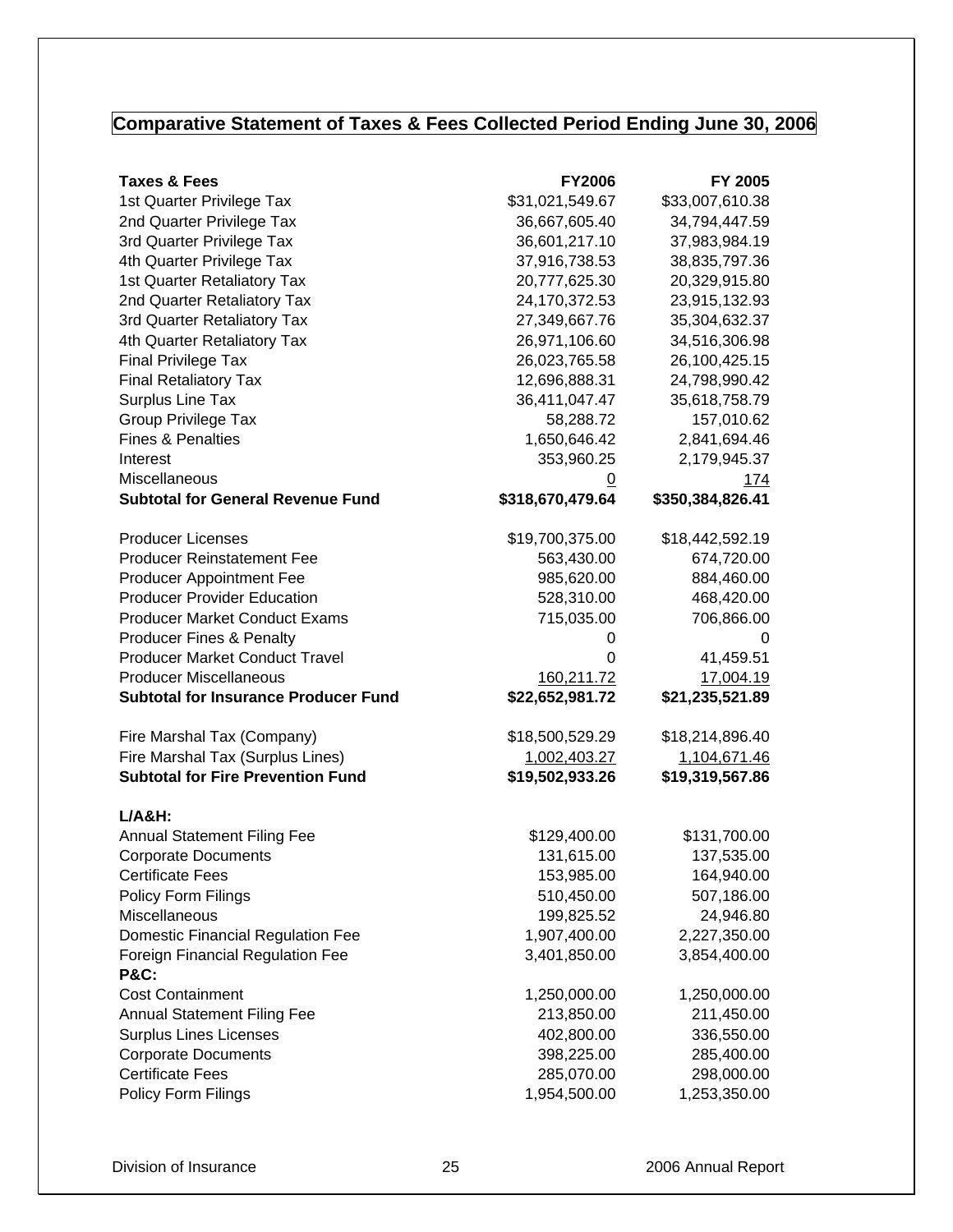| <b>Total for All Funds</b>                                                   | <u>\$406.427.763.49</u>      | <u>\$436.316.314.56</u>      |
|------------------------------------------------------------------------------|------------------------------|------------------------------|
| <b>State Trust Fund</b>                                                      | \$16,868.03                  | \$266,496.35                 |
| <b>Subtotal for W.C. Pool Fund</b>                                           | \$24,619,072.13              | \$23,454,432.61              |
| W.C. Industry Commission Surcharge                                           | 24,619,072.13                | 22,992,471.14                |
| W.C. Pool Insolvency                                                         | \$385,969.92                 | \$461,961.47                 |
| <b>Subtotal for Public Pension Fund</b>                                      | \$1,482,580.57               | \$1,307,681.59               |
| <b>Public Pension Fines</b>                                                  | 0                            | $\overline{0}$               |
| <b>Public Pension Fees</b>                                                   | \$1,482,580.57               | \$1,307,681.59               |
| <b>Subtotal for Insurance Financial</b><br><b>Regulation Fund</b>            | \$19,096,878.22              | \$20,347,787.85              |
|                                                                              |                              | 203,581.45                   |
| <b>Financial Exam Travel</b>                                                 | 33,751.10                    |                              |
| <b>Domestic Financial Regulation Fee</b><br>Foreign Financial Regulation Fee | 3,664,000.00<br>4,430,900.00 | 4,285,450.00<br>5,130,550.00 |
|                                                                              |                              |                              |
| Miscellaneous                                                                | 21,161.60                    | 42,248.60                    |
| RCPT, etc.                                                                   | 8,095.00                     | 3,150.00                     |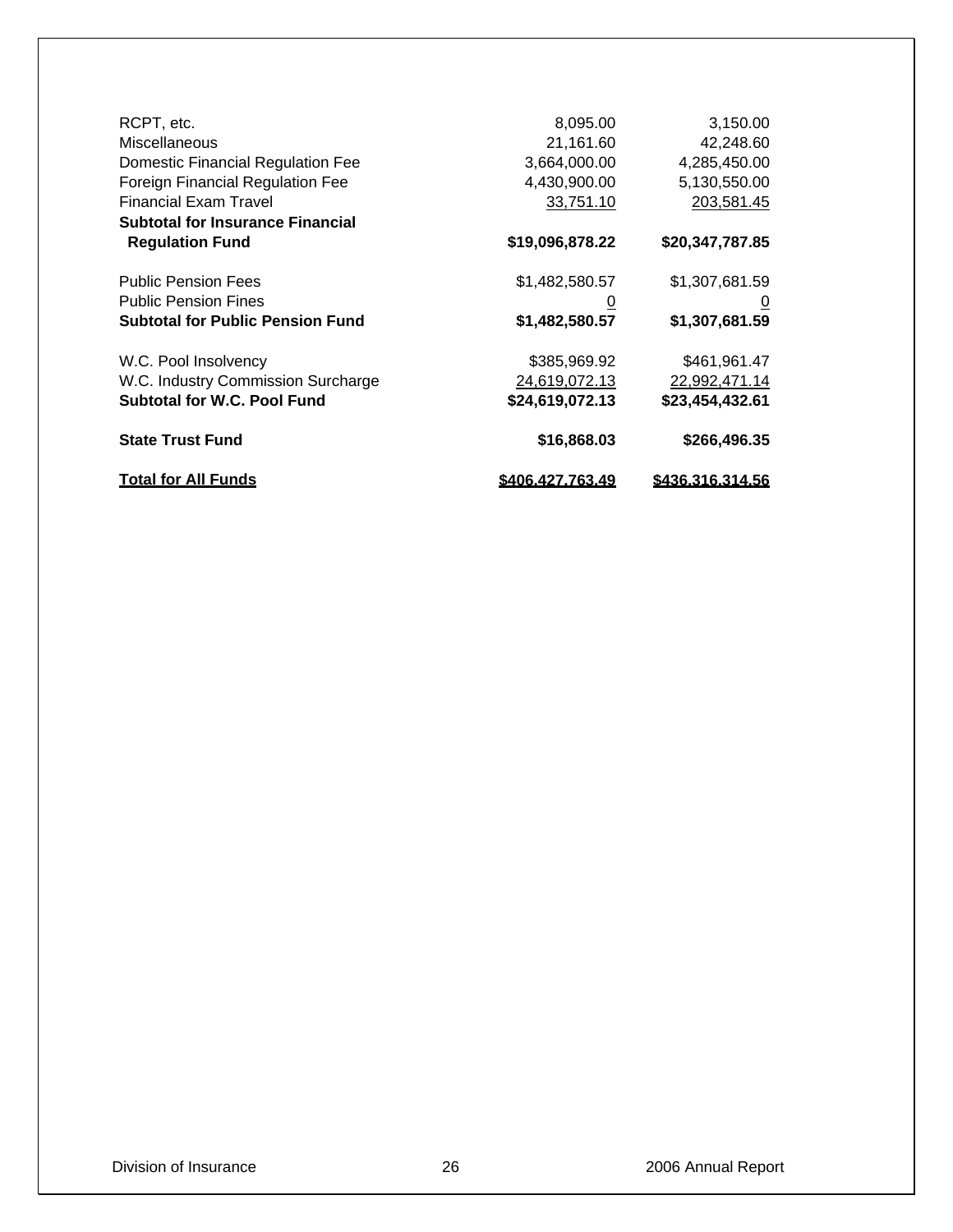#### **FY 06 Appropriations and Disbursements—July 1, 2005, to June 30, 2006**

#### **General Revenue Fund**

There were no monies from the General Revenue Fund in FY 06. The Division no longer receives or disburses monies from the General Revenue Fund.

#### **Public Pension Regulation Fund**

| <b>Standard Accounts:</b> | <b>Appropriations</b> | <b>Reserve</b> | <b>Disbursements</b> | <b>Unexpended</b><br><b>Appropriations</b> |
|---------------------------|-----------------------|----------------|----------------------|--------------------------------------------|
| <b>Personal Services</b>  | \$510,300.00          | \$0.00         | \$479,028.30         | \$31,271.70                                |
| Retirement-Employee       | 4,000.00              | 0.00           | 2,995.66             | 1.004.34                                   |
| Retirement                | 39,800.00             | 0.00           | 37,362.09            | 2.437.91                                   |
| Social Security           | 39,100.00             | 0.00           | 35,466.51            | 3,633.49                                   |
| Group Insurance           | 138,000.00            | 0.00           | 125,175.08           | 12,824.92                                  |
| Travel                    | 48,500.00             | 0.00           | 43,871.41            | 4,628.59                                   |
| <b>Total</b>              | \$779,700.00          | \$0.00         | \$723,899.05         | \$55,800.95                                |

#### **Insurance Producers Administration Fund**

| <b>Standard Accounts:</b> | <b>Appropriations</b> | <b>Reserve</b> | <b>Disbursements</b> | <b>Unexpended</b><br><b>Appropriations</b> |
|---------------------------|-----------------------|----------------|----------------------|--------------------------------------------|
| <b>Personal Services</b>  | \$4,813,100.00        | \$0.00         | \$4,682,699.73       | \$130,400.27                               |
| Retirement-Employee       | 32,400.00             | 0.00           | 32,062.55            | 337.45                                     |
| Retirement                | 375,000.00            | 0.00           | 364,947.71           | 10,052.29                                  |
| <b>Social Security</b>    | 368,300.00            | 0.00           | 341,913.69           | 26,386.31                                  |
| Group Insurance           | 1,417,900.00          | 0.00           | 1,301,369.88         | 116,530.12                                 |
| Travel                    | 322,900.00            | 100,000.00     | 80,040.29            | 142,859.71                                 |
| Refund                    | 225,000.00            | 0.00           | 93,620.00            | 131,380.00                                 |
| <b>Total</b>              | \$7,554,600.00        | \$100,000.00   | \$6,896,653.85       | \$557,946.15                               |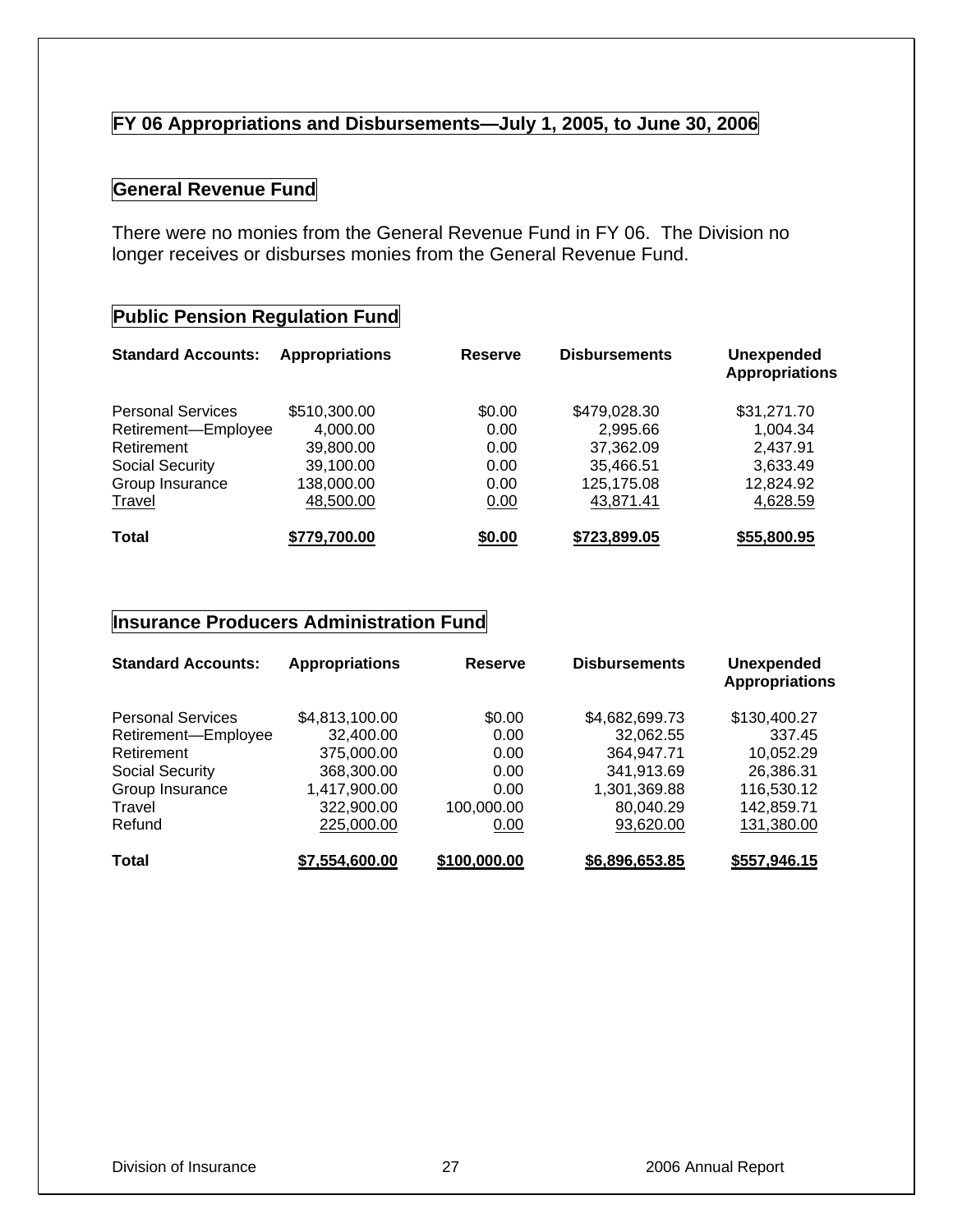## **Insurance Financial Regulation Fund**

| <b>Standard Accounts:</b> | <b>Appropriations</b> | <b>Reserve</b> | <b>Disbursements</b> | <b>Unexpended</b><br><b>Appropriations</b> |
|---------------------------|-----------------------|----------------|----------------------|--------------------------------------------|
| <b>Personal Services</b>  | \$4,813,100.00        | \$0.00         | \$4,682,699.73       | \$130,400.27                               |
| Retirement-Employee       | 32,400.00             | 0.00           | 32,062.55            | 337.45                                     |
| Retirement                | 375,000.00            | 0.00           | 364,947.71           | 10,052.29                                  |
| Social Security           | 368,300.00            | 0.00           | 341,913.69           | 26,386.31                                  |
| Group Insurance           | 1,417,900.00          | 0.00           | 1,301,369.88         | 116,530.12                                 |
| Travel                    | 322,900.00            | 100.000.00     | 80,040.29            | 142,859.71                                 |
| Refund                    | 225,000.00            | 0.00           | 93,620.00            | 131,380.00                                 |
| <b>Total</b>              | \$7,554,600.00        | \$100,000.00   | \$6,896,653.85       | \$557,946.15                               |

## **Combined Funds**

| <b>Standard Accounts:</b> | <b>Appropriations</b> | <b>Reserve</b> | <b>Disbursements</b> | <b>Unexpended</b><br><b>Appropriations</b> |
|---------------------------|-----------------------|----------------|----------------------|--------------------------------------------|
| <b>Personal Services</b>  | \$11,901,100.00       | \$0.00         | \$11,701,753.38      | \$199,346.62                               |
| Retirement-Employee       | 79,500.00             | 0.00           | 68,111.06            | 11,388.94                                  |
| Retirement                | 939,500.00            | 0.00           | 912,107.19           | 27,392.81                                  |
| Social Security           | 903,000.00            | 0.00           | 853,625.86           | 49.374.14                                  |
| Group Insurance           | 3,239,500.00          | 0.00           | 3,060,829.83         | 178,670.17                                 |
| Travel                    | 925,000.00            | 200,000.00     | 225,207.49           | 499,792.51                                 |
| Refund                    | 325,000.00            | 0.00           | 99,840.00            | 225,160.00                                 |
| Total                     | \$18,312,600.00       | \$200,000.00   | \$16,921,474.81      | \$1.191.125.19                             |

#### **Tax Refund Fund**

| <b>Standard Accounts:</b> | <b>Appropriations</b> | <b>Disbursements</b> |
|---------------------------|-----------------------|----------------------|
| Refund                    | \$2,250,000.00        | \$1.016.854.23       |
| Total                     | \$2,250,000.00        | \$1,016,854.23       |

## **Senior Health Insurance Plan**

| <b>Standard Accounts:</b> | <b>Appropriations</b> | <b>Disbursements</b> |
|---------------------------|-----------------------|----------------------|
| Lump Sum                  | \$800,000,00          | \$778,546.89         |
| Total                     | \$800,000,00          | \$778,546.89         |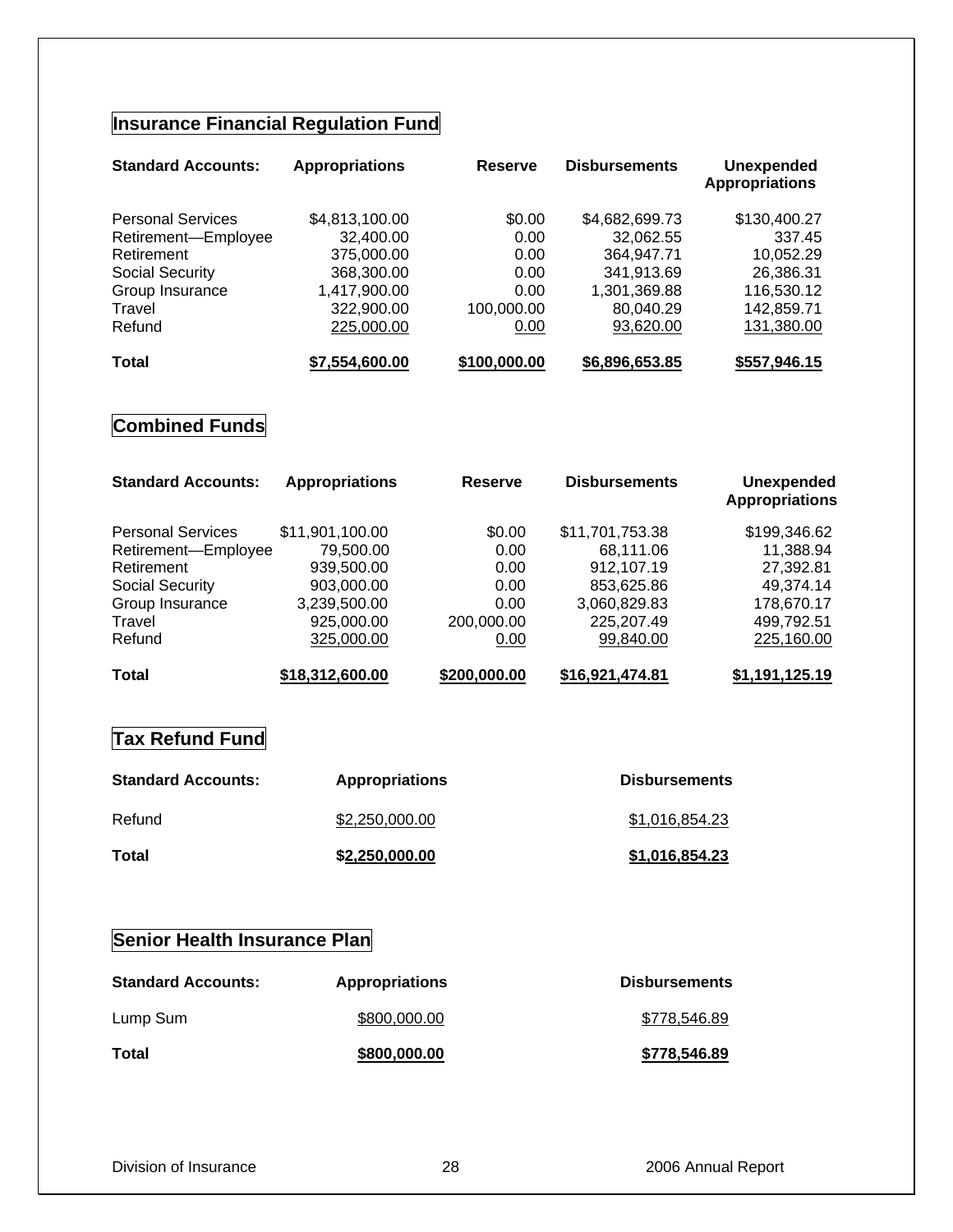## **Division of Insurance Federal Trust Fund**

| <b>Standard Accounts:</b> | <b>Appropriations</b> | <b>Disbursements</b> |
|---------------------------|-----------------------|----------------------|
| Lump Sum                  | \$364,000,00          | \$201,275.51         |
| Total                     | \$364,000.00          | \$201,275.51         |

## **Group Self-Insurers Workers' Compensation**

| <b>Standard Accounts:</b> | <b>Appropriations</b> | <b>Disbursements</b> |
|---------------------------|-----------------------|----------------------|
| Lump Sum                  | \$3,500,000.00        | \$727.434.03         |
| Total                     | \$3,500,000.00        | \$727.434.03         |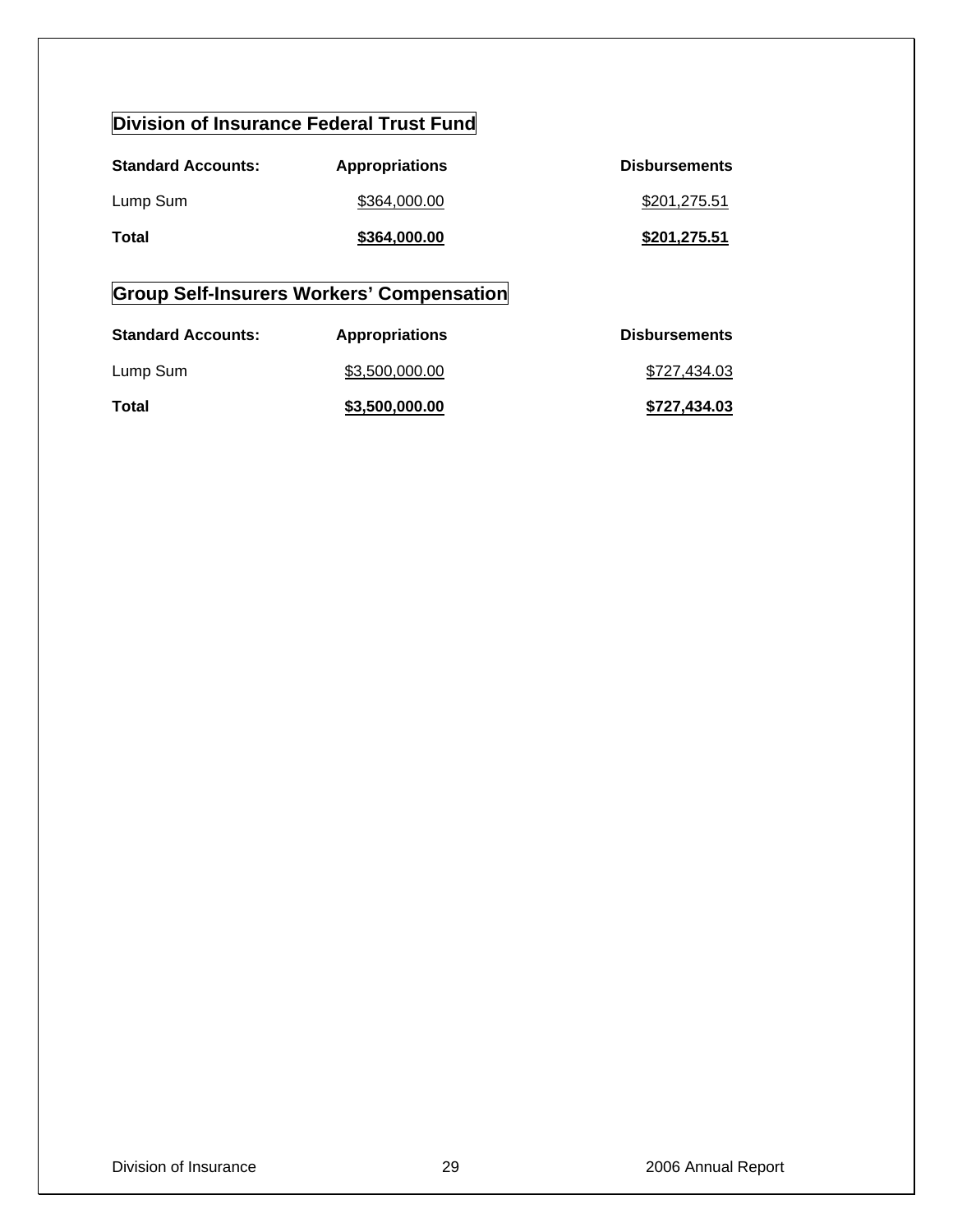## **Consumer Market**

The **Consumer Market Section** oversees the Division's consumer protection and education programs, licenses and regulates the activities of insurance producers, and monitors the marketplace operations of insurance companies through policy analysis, complaint investigation and periodic on--site examinations.

#### **Consumer Services and Education Programs**

During 2006, the **Consumer Services Unit** continued to refine and use the **electronic complaint database.** The system has proven itself to be reliable and has expedited the handling of consumer complaints. The Consumer Services Unit utilizes an electronic group mailbox, which encourages respondents to reply to complaints via email or a fax server that converts the transmission to an email. The Consumer Services Unit also uses a Complaint Depository, which allows respondents to securely "drop off" responses to complaints. Reconciliation of consumer complaints is also conducted on the electronic complaint database, which allows the electronic exchange of information and immediate revisions to complaints that are affected.

In 2006, the Consumer Services Unit monitored and revised Consumer Fact Sheets as necessary to ensure accuracy and to reflect any changes to Insurance laws or regulations. The Fact Sheets provide consumers with information regarding numerous insurance topics and are available on the Division of Insurance website at http://www.idfpr.com/DOI/Main/Consumer\_Facts.asp.

The Division of Insurance utilizes a toll-free consumer assistance hotline that enables consumers to easily reach Consumer Services Unit analysts with questions or complaints about their insurance companies. The Consumer Services Unit monitors the Director's email address that is available on the Division of Insurance website for visitors to ask various insurance related questions. The Consumer Services Unit utilizes an electronic system for assigning and responding to inquiries received by the Director's email. The Director's email address received approximately 5,200 inquiries in 2006. The Consumer Services Unit responded to approximately 2,400 of those inquiries. The remaining inquiries were routed to other areas of the Division of Insurance for response. The Consumer Services Unit responds to the majority of the Director's email inquiries within 24 hours of receipt.

In 2006, the Consumer Services Unit Outreach staff visited areas struck by heavy storms for face-to-face consultations with consumers on insurance related questions. The Division also operated an informational booth at the Illinois State Fair that provided one-on-one assistance to consumers and distributed written materials on various insurance topics. Outreach staff also assisted on the Contingency Issues project within the Division of Insurance for a large portion of 2006.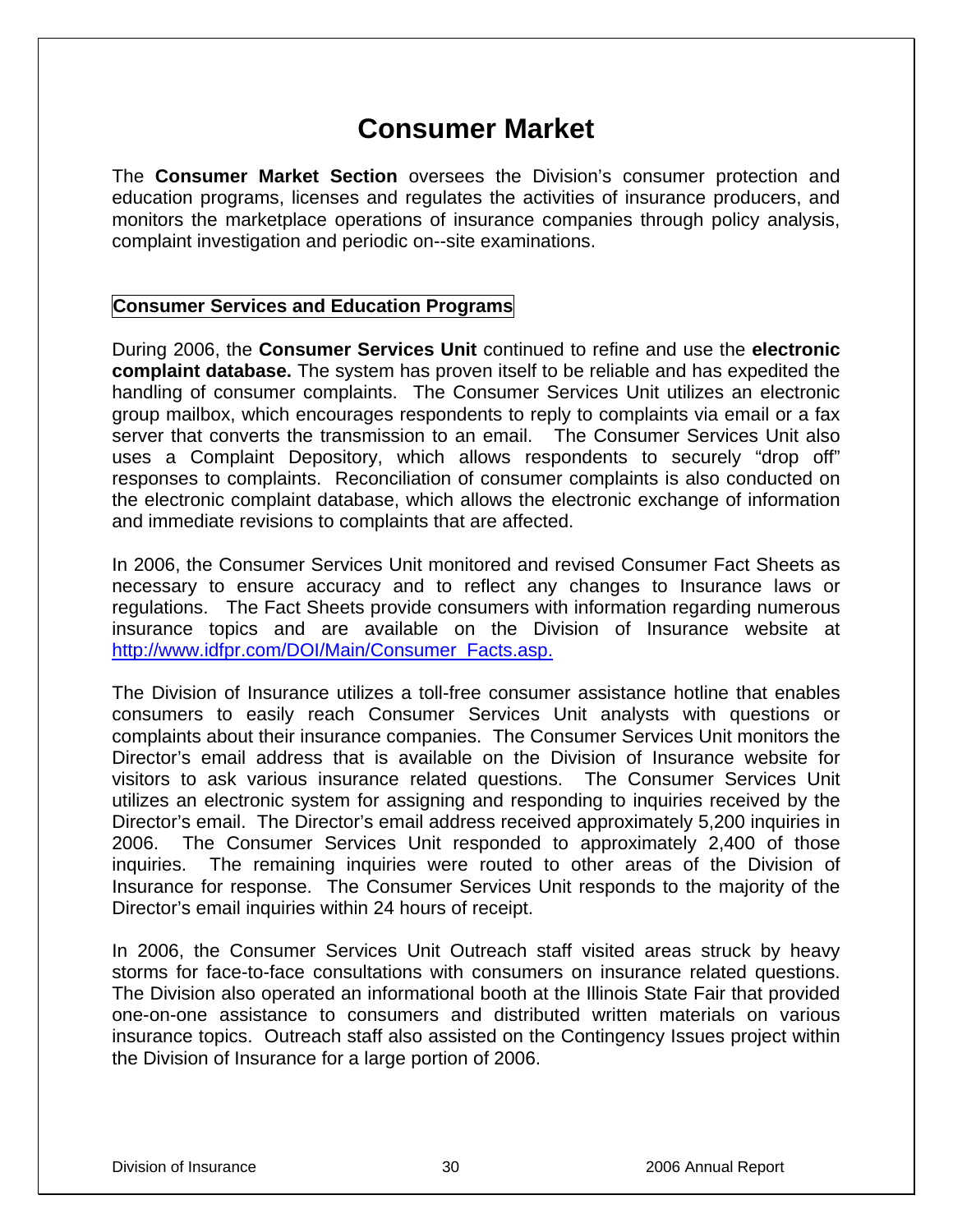#### **Consumer Complaints by Reason**

|                                                                                      | <b>Insurance Companies</b>   | HMO's                 |
|--------------------------------------------------------------------------------------|------------------------------|-----------------------|
| Underwriting<br><b>Marketing and Sales</b><br>Claim Handling<br>Policyholder Service | 942<br>271<br>6,525<br>1,620 | 15<br>1<br>481<br>131 |
| Subtotal<br>All Other                                                                | 9,358<br>1,487               | 628                   |
| <b>Total Complaints:</b>                                                             | 11.473                       |                       |

#### **Consumer Complaints by Line of Coverage**

| Auto                      | 2,976  |
|---------------------------|--------|
| Group A&H                 | 2,901  |
| Individual A&H            | 875    |
| <b>Homeowners</b>         | 832    |
| Individual Life           | 559    |
| <b>Individual Annuity</b> | 165    |
| Group Credit A&H          | 11     |
| <b>HMOs</b>               | 628    |
| All Other Coverage        | 1,039  |
| All Other                 | 1,487  |
| Total                     | 11.473 |

The "All Other" complaints are not included in the official reconciliation figures. These complaints are excluded from reconciliation for various reasons such as the plans are self-insured or contracts are written in other states, etc. The Division attempts to assist consumers in these situations even though the complaints are not officially counted.

The Unit also handled 2,525 written inquiries. The Consumer Services Division responded to those inquiries by providing pertinent information to the consumer.

#### **Consumer Outreach Activities**

| <b>Outreach Presentations:</b>  | 119 |
|---------------------------------|-----|
| Radio Shows:                    | -31 |
| (Estimated audience of 715,000) |     |

During the year 2006, the **Office of Consumer Health Insurance (OCHI)** received 13,696 calls from 1,024 different zip codes in Illinois. The three most frequently addressed topics were: claims (2,537); group insurance (2,082); and individual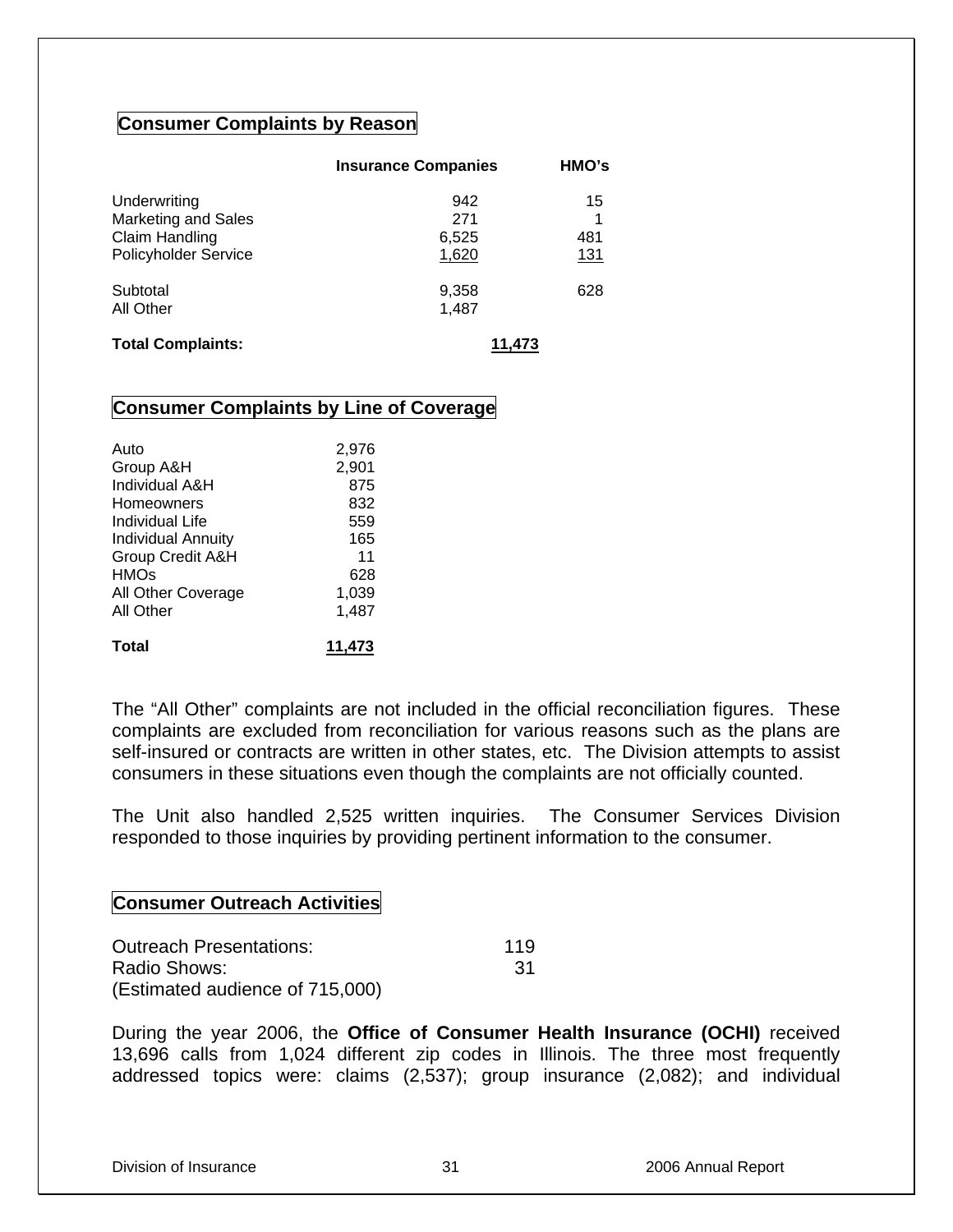insurance (1,391). OCHI continued to distribute informational brochures to numerous entities throughout the state that could provide the brochures to their stakeholders.

Beginning January 1, 2002, OCHI's responsibilities were expanded to include incorporation of the new **Uninsured Ombudsman Program** created by P.A. 92--0331. The Program was enacted to provide assistance and education to uninsured individuals regarding health insurance benefits, options, and rights under state and federal law. This is done through direct contact with individuals over the OCHI/Ombudsman toll-free line, as well as making contact with entities throughout the state that may have contact with the uninsured population, including township officials and county and local health departments.

In order to best provide services to the uninsured population, the Uninsured Ombudsman Program utilizes a database of information that was created by collecting information on resources from around the state that, while not necessarily providing insurance, might be able to provide health care options for persons seeking treatment. The database enables OCHI staff to easily retrieve information so prompt assistance can be provided to uninsured consumers seeking assistance for medical, dental, mental health, vision, prescription and other health care needs.

For Calendar year 2006, the Uninsured Ombudsman Program handled 925 calls. As in previous years, calls came from a variety of sources including other state agencies, legislators, agents, family and friends, radio stations and others who were assisting the uninsured. Continued efforts to increase the awareness of the Program included participating in the "National Cover the Uninsured Week Program", being a guest on several radio and television talk shows; and attending the Illinois Primary Health Care Association (IPHCA) Conferences, Pre-Layoff Workshops, KidCare Conferences, the Third Annual Illinois Legislative Latino Caucus Foundation Conference, and numerous health fairs. The Ombudsman also served as a speaker for the Black Chamber of Commerce in Decatur, Illinois and was a round table participant at the Academy of Health. Goals for 2007 include increasing awareness about the Program and establishing a network with local organizations providing assistance to the uninsured.

The Uninsured Ombudsman continues to participate as a member of the Rapid Response Team, which includes representatives from several state agencies. The Rapid Response Team was created to inform and educate dislocated workers and retirees about the various services available to help ease their transition when employers terminate health insurance coverage or when employers file for bankruptcy or close their doors for other reasons causing the loss of health insurance for employees and/or retirees. The Rapid Response Team received 137 notices of layoffs, closings or employer bankruptcies in 2006, affecting 19,640 workers. The Rapid Response Team held 278 workshops across Illinois in 2005, which were attended by 4,643 workers.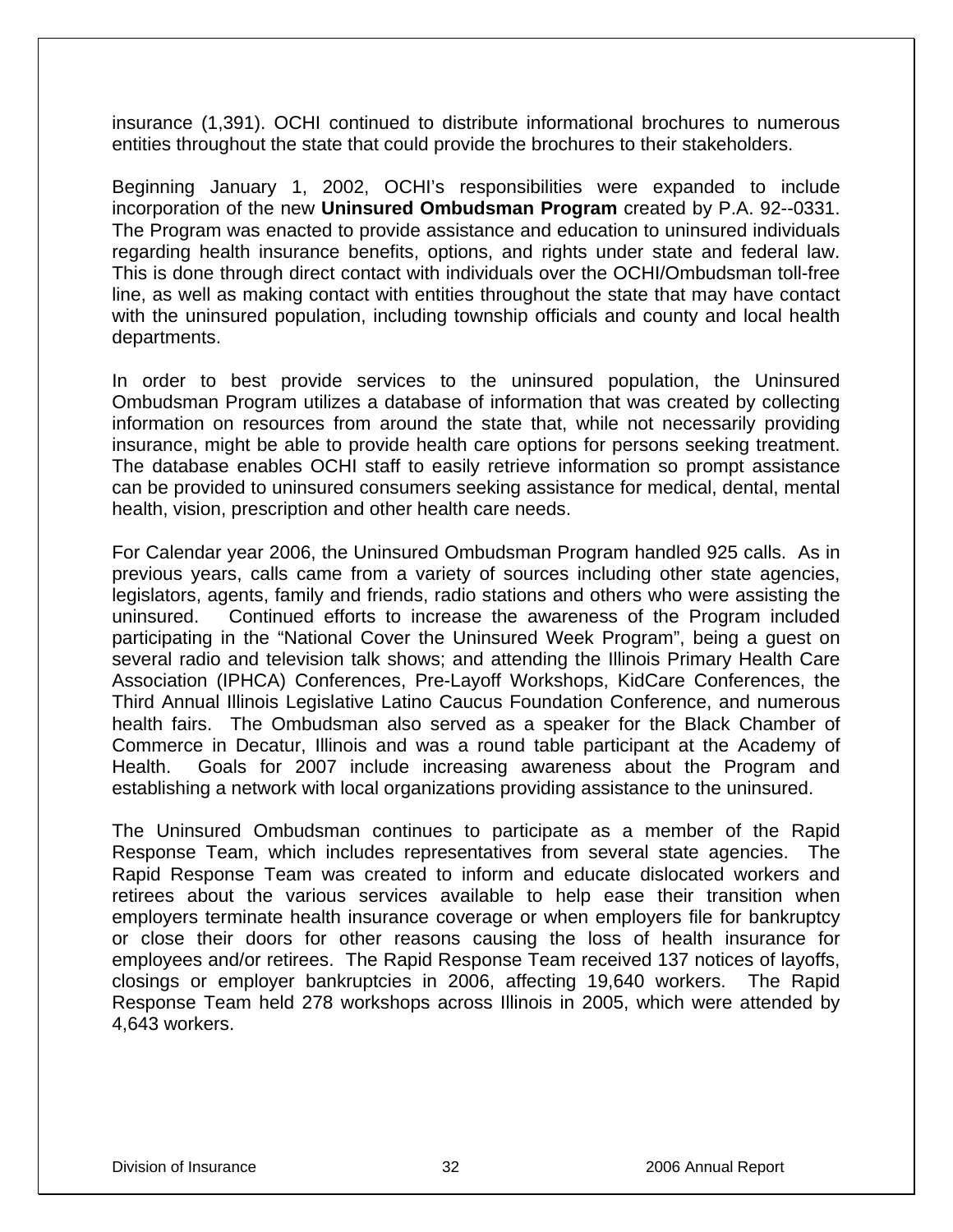#### **Market Conduct Programs**

In establishing a schedule of examinations, the **Market Conduct Unit** evaluates information gleaned from insurer market conduct annual statements, specifically data regarding paid and denied claims, payment medians, and zip code tracking of company producers by business address. A market analysis of this annual statement data enables us to prioritize companies for scheduling target examinations. Market analysis, in conjunction with our review of consumer complaints, gives us the opportunity to respond more quickly to the ever-changing marketplace.

Market conduct examinations directed at health maintenance organizations (HMOs) emphasized both their compliance with rules and regulations, and accurate and timely payments to their members. Market conduct staff continued to be active on various NAIC working groups designed to address uniformity in market conduct examinations with respect to data calls, examiner qualifications and examination procedures. The Federal Gramm-Leach-Bliley Act is driving this ongoing effort.

#### **Completed Market Conduct Examinations**

| <b>Examinations</b>                                    | 26        |
|--------------------------------------------------------|-----------|
| Corrective orders issued                               | 17        |
| Premium overcharges returned to Illinois policyholders | \$336     |
| Additional claim payments made                         | \$179,824 |
| Civil forfeitures levied (6 insurers)                  | \$135,000 |

#### **Life, Accident and Health Compliance**

The **Life, Accident and Health Unit** is responsible for reviewing and approving all filings for **life, disability, and health** policies and for **HMO**, **Limited Health Service Organization** and **Voluntary Health Service Plans**. In addition, the Unit handles HMO complaints, **viatical settlement provider** compliance, and registration for **preferred provider program administrators** and **utilization review organizations**.

#### **Discount Plans**

In 2006, the Managed Care Section of the LAH Compliance Unit continued to pursue the unauthorized marketing of discount cards and discounted health care plans. Illinois residents and businesses are being assaulted on a variety of media fronts including television ads, faxes, telephone solicitations and Internet marketing schemes. These programs take many forms, but the most common are those providing discounted health care services for hospital, medical, pharmaceutical, eldercare, emergency transportation, dental and vision care. Individuals pay a fee to be members of a discount plan and, in turn, they are afforded access to a network of providers. In some instances,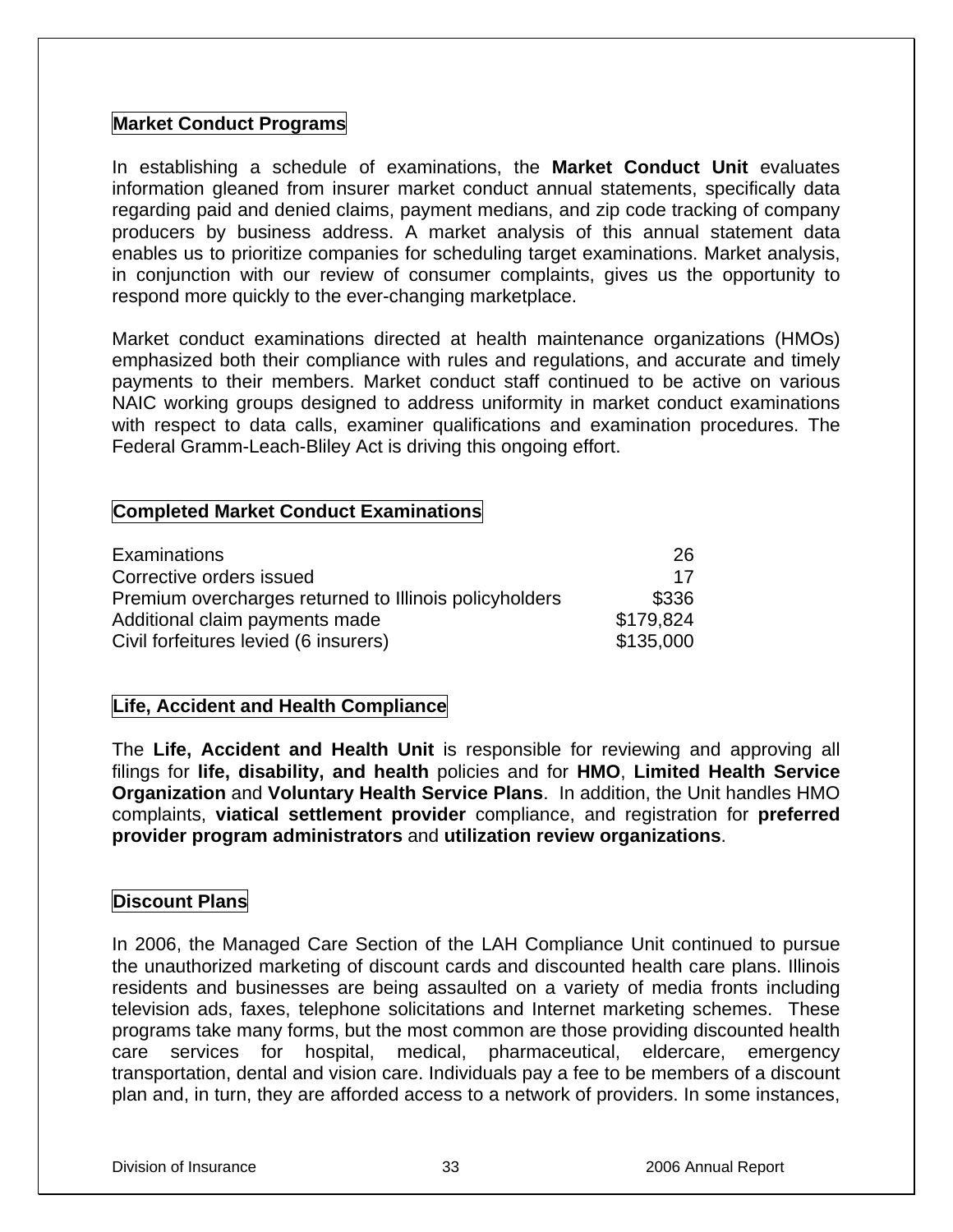they are asked to pay a one time, non-refundable fee to apply for a discount card. Under these plans, the consumer is responsible to pay the provider, based upon the network's negotiated discounted rate schedule. There is no insurance coverage and traditional provisions for coordinating benefits have no application. Any payment is made directly by the consumer to the provider and represents payment in full for the services provided. Many times, consumers do not find out, until too late, that even with provider discounts, a serious health care episode can leave them with significant out-ofpocket expenses.

The definition of preferred provider program administrators (PPAs) in the Illinois Insurance Code includes health care discount plans. Specific to discount programs, a PPA includes any person, partnership or corporation that arranges, contracts with, or administers contracts with a provider whereby beneficiaries are provided an incentive to use the services of such provider. The Act goes on to define "beneficiaries" as individuals entitled to reimbursement for expenses of or the discount of provider fees for health care services under a program where the beneficiary has an incentive to utilize the services of a provider, which has entered into an agreement or arrangement with an administrator (215 ILCS 5/370 (g)).

The number of discount card related complaints has continued to increase in 2006. As a result, the Division's regulatory posture has shifted from one of educating these plans on their obligation to register, to one of issuing orders prohibiting the continued functioning of programs unless and until they became properly registered. We believe that, given current economic conditions and pressures affecting the health insurance marketplace, the number of problematic and unregistered discount plans will continue to multiply, and in some instances, form alliances with Illinois insurers for the taking of unauthorized discounts on provider services. As such, the Division will continue to aggressively assert its oversight of this industry in 2007.

#### **Insurance Issues**

In 2006 the LAH Compliance Unit continued to actively work with companies to address compliance and policy language issues as they arose. The range of issues included: policy subrogation terminology, network adequacy, assignment of benefits, rule interpretations, benefit coordination with Medicare coverage, innovative group health products, and appeals processes. These meeting were held both in person and by conference call and helped continue the Unit's working relationship with one of our major stakeholders.

Additionally, the LAH compliance unit continued to work with the NAIC on many of the life and health issues coming before that body including the interstate compact, Medicare supplement policy standardization and innovative benefits, and the long-term care insurance partnership.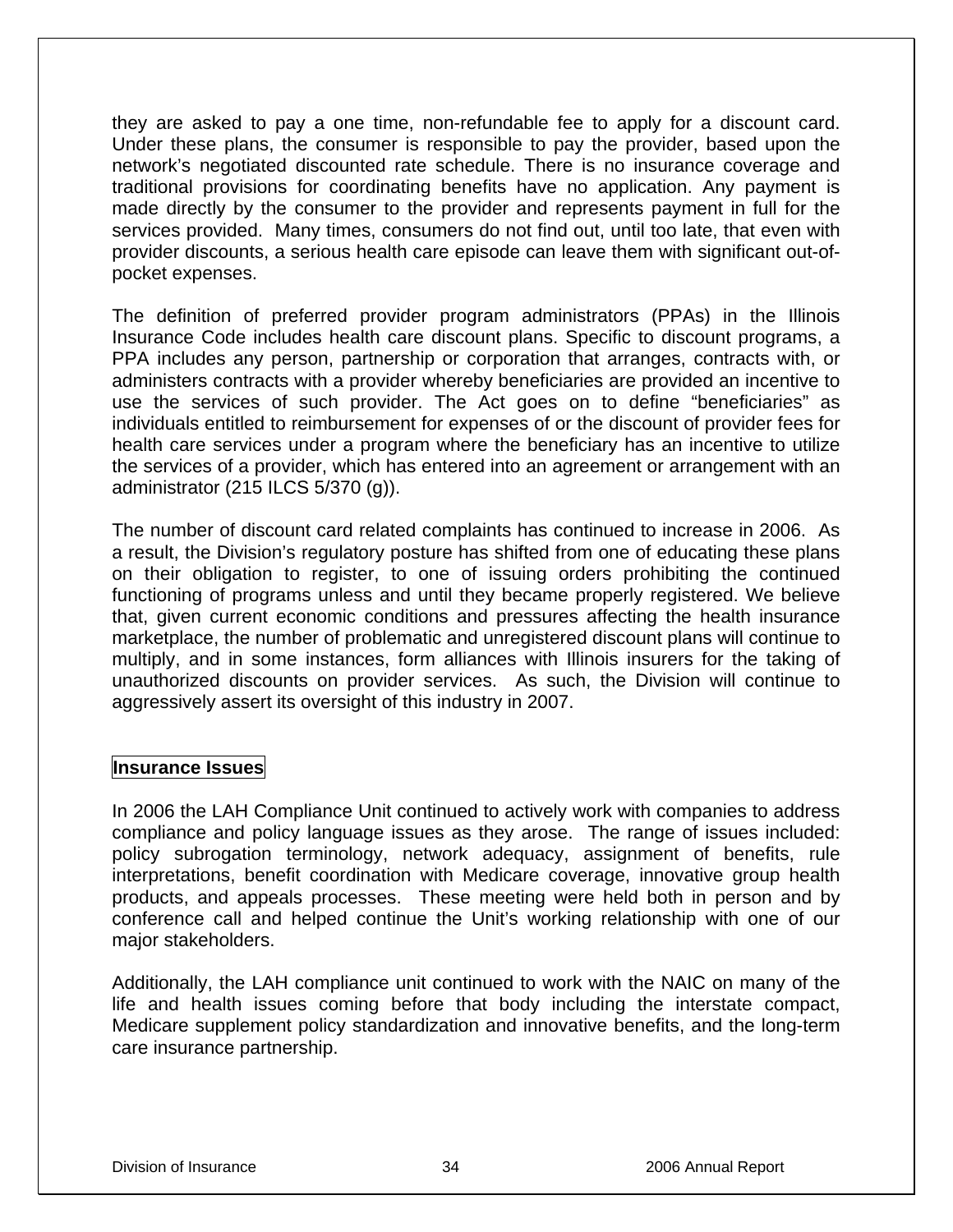Finally, the Unit continued to move toward a paperless environment through the continued evolution of the electronic policy filing process and through the continued and ongoing updates to the policy checklists, available on our Website, for all policy types.

#### **Property and Casualty Compliance**

The Property and Casualty Compliance Area is responsible for the review of all commercial lines coverage forms and rates that are required to be filed for compliance with Illinois Statutes and Regulations. Additionally, the Property and Casualty Compliance Area is responsible for the review of all personal lines coverage forms and rates that are required to be filed for compliance with Illinois Statutes and Regulations.

The Division continues to work on initiatives aimed at moving accepted products to market as quickly as possible.

#### **Product Filings**

|                                   | <b>Year 2006</b> |
|-----------------------------------|------------------|
| L/AH forms approved               | 11,014           |
| L/AH informational filings        | 1,047            |
| L/AH rate filings                 | 336              |
| HMO forms approved                | 735              |
| HMO informational filings         | 40               |
| PPA applications approved/renewed | 182              |
| PC forms reviewed                 | 33,328           |
| PC rate filings reviewed          | 4,912            |

#### **Producer Licensing and Regulation**

The Licensing Area is responsible for developing and administering licensing examinations required of prospective insurance producers and public adjusters. This responsibility is performed through a test administrator, which has established test sites throughout the state. The examinations are given by computer and electronically graded immediately upon completion. For candidates who pass the examination, an instant application is provided at the test site. In addition, the licensing staff reviews and processes new and renewal applications and issues licenses on—line on a daily basis.

#### **Licenses Issued**

| <b>Producers Licensed</b>         | 157,883 |
|-----------------------------------|---------|
| <b>Business Entities Licensed</b> | 13,119  |
| Examinations                      | 19,422  |
| <b>Temporary Licenses</b>         | 1,746   |
| <b>Limited Representatives</b>    | 8,314   |
| <b>Premium Finance Licenses</b>   | 249     |
| <b>Public Adjuster Licenses</b>   | 185     |
| <b>Third Party Administrators</b> | 480     |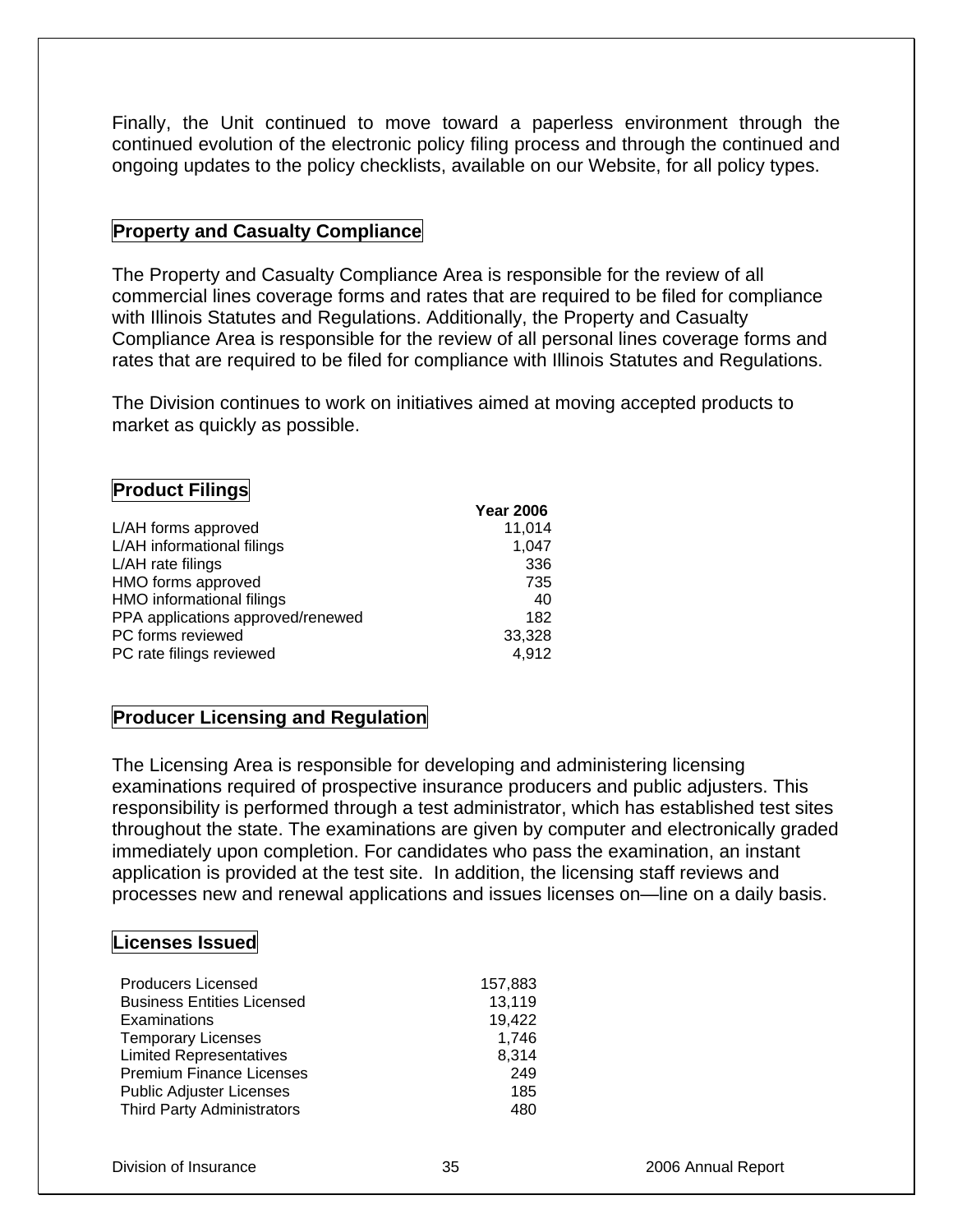| Certification/Clearances   | 5.572 |
|----------------------------|-------|
| <b>Education Providers</b> | -275  |
| Courses Approved           | 5.437 |

The **Producer Regulatory Area** conducts fiduciary financial examinations of licensed insurance producers and investigates their marketing activities and methods. Such examinations or investigations may result in the issuance of a Director's Order to the Producer.

#### **Regulatory Actions**

| <b>Results:</b>              |           |
|------------------------------|-----------|
| Revocations/surrenders       | \$60      |
| Stipulation & Consent orders | \$22      |
| Civil forfeitures            | \$166,000 |
|                              |           |

#### **Senior Health Insurance Program**

The **Senior Health Insurance Program (SHIP**) is a free counseling program for Medicare beneficiaries of any age, their families, or caregivers who have questions or problems with health insurance issues. SHIP counselors are trained to answer questions on Medicare, Medicare supplement insurance, Medicare Advantage health plans, Long-Term Care insurance, and prescription drug coverage. To ensure that SHIP continued to have a capable and informed network of SHIP volunteer counselors assisting Illinois' Medicare population, SHIP trainers conducted numerous introductory training sessions for our new volunteer counselors, and multiple continuing education training sessions for our existing network of volunteer counselors across Illinois.

During 2006, SHIP staff and our network of trained volunteer counselors reached at least two million Medicare beneficiaries, their caregivers, advocates and providers through approximately 438 public presentations, health fairs, cable television, radio, and/or website events focusing primarily on educating and assisting people on Medicare with their options for prescription drug coverage.

SHIP continued its outreach activities in Hispanic communities throughout the state in an effort to ensure that Illinois' Hispanic Medicare population were continuing to have access to our counseling services. Our bilingual education specialist provided front-line assistance, and conducted several public presentations to Hispanic senior groups and other interested parties concentrating on issues related to Medicare Part D prescription drug coverage.

In 2006, SHIP strengthened its partnerships with the Illinois Department on Aging, Healthcare and Family Services, and the Social Security Administration and Centers for Medicare and Medicaid Services. Through these partnerships, SHIP was and continues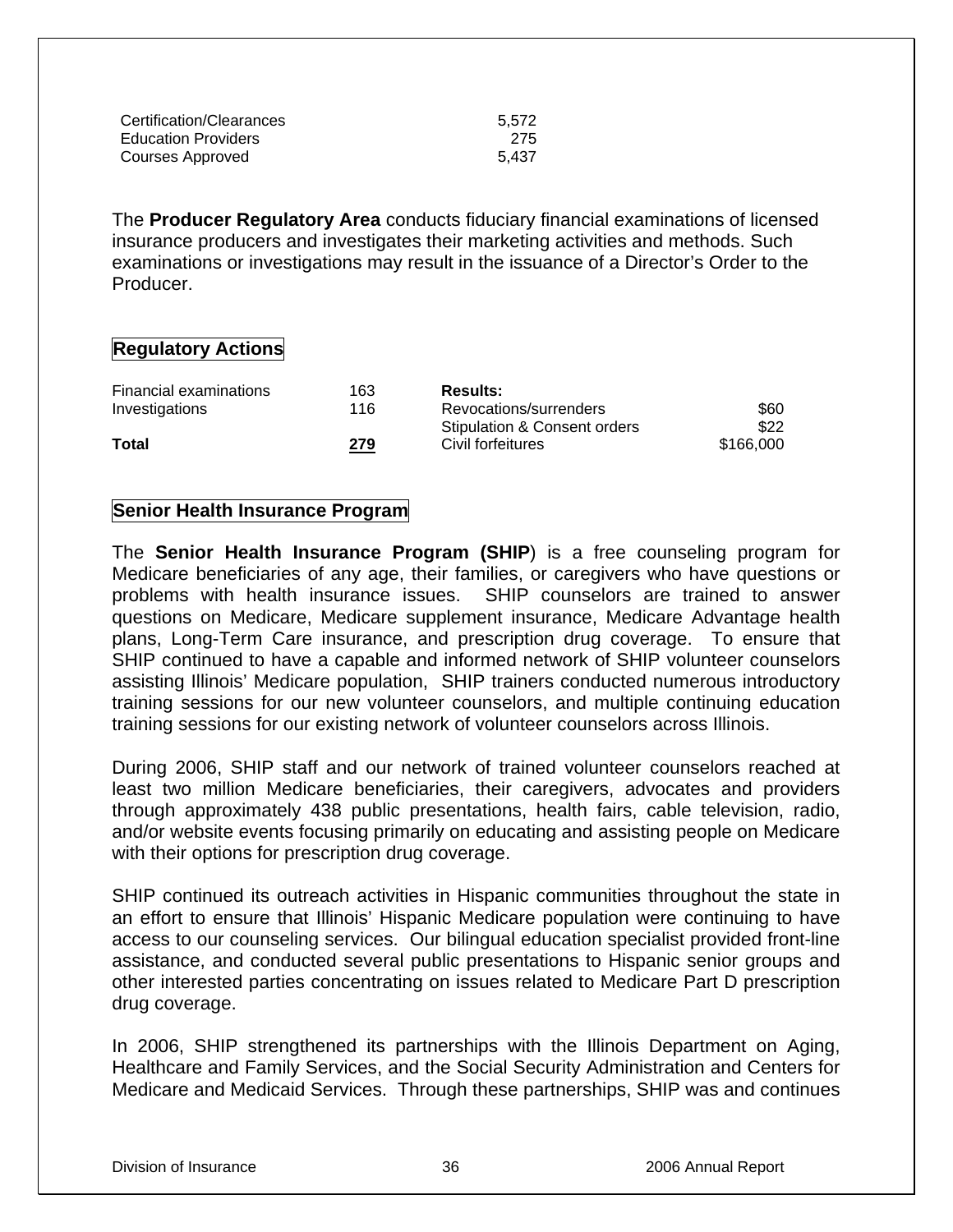to be extremely responsive and proactive to the deluge of emerging issues affecting our senior and disabled Medicare populations in Illinois.

Information access and dissemination was integral to SHIP's outreach efforts in 2006. SHIP was and continues to be a depository of Medicare, Medicare Supplement, Prescription Drug Coverage, Extra Help, State Pharmacy Assistance Program (Illinois Cares Rx), and related insurance information, conveying that information to Illinois' Medicare beneficiaries through our publications, website, trainings, radio presentations, interactive educational sessions, health fairs, and through our extensive network of volunteer counselors across our State. SHIP not only disseminated information derived from our partnering organizations, but also produced its own publications from data we collected and populated. In addition to the numerous publications on the aforementioned health insurance topics, two key publications were also available through our website, 800 line, and volunteer counselor network; the *Prescription Drug Information Guide,* a resource for people seeking information on purchasing low-cost or no-cost prescription drugs, and our annual *Medicare Supplement Premium Comparison Guide*.

SHIP is funded in part by a federal Medicare education grant and in part by the Producer Fund. SHIP exists within IDFPR, Division of Insurance pursuant to 20 ILCS 1405/1404-15 Senior Citizen Assistance and Information Program.

#### **SHIP Activities in 2006**

| <b>Volunteer hours</b>            | 17,253      |
|-----------------------------------|-------------|
| One-on-one counseling sessions    | 25,049      |
| <b>Educational presentations</b>  | 513         |
| Toll-free hotline calls           | 43.202      |
| Savings to Medicare beneficiaries | \$3,098,463 |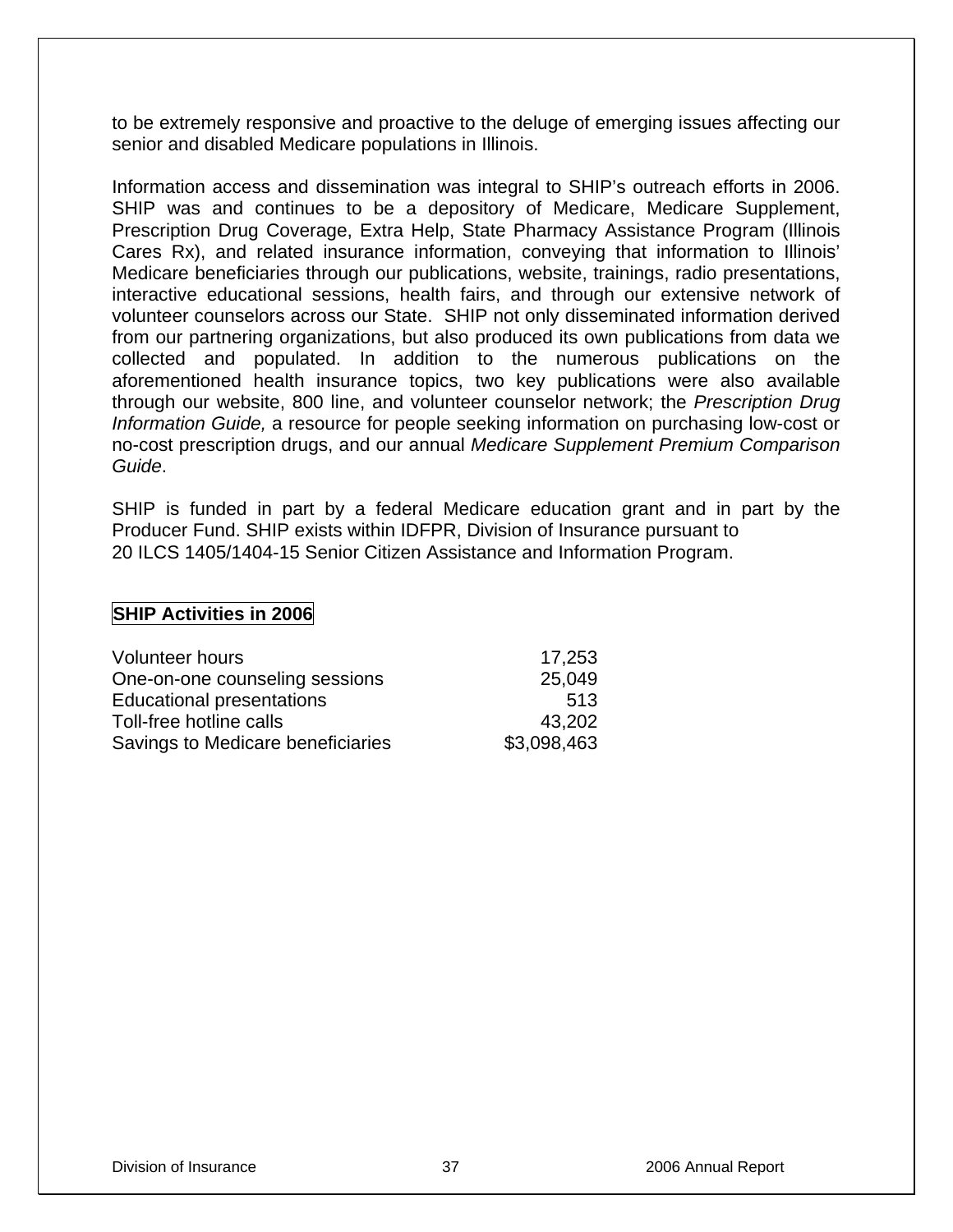# **Financial - Corporate Regulation**

The **Financial-Corporate Regulatory Section** is responsible for analyzing and monitoring the financial condition of insurance companies, health maintenance organizations, and all other regulated insurance risk-bearing entities, conducting on-site financial examinations, and intervening when potential problems are identified. The Section also licenses authorized insurers in Illinois and investigates and takes action against unauthorized companies illegally conducting the business of insurance. Additionally the Section provides oversight and advisory services to public pension funds in Illinois, primarily for municipal police and fire departments.

## **Financial Regulation Unit**

The **Financial Regulation Unit ("Unit")** is responsible for analyzing and monitoring the financial condition of insurance companies, health maintenance organizations, and other regulated insurance risk-bearing entities and intervening when potential problems are identified.

The Unit is responsible for oversight of the management operations of Illinois insurers because, by law, many corporate transactions such as entering reinsurance agreements, paying dividends, and transacting business with affiliates require the prior approval of the Division.

There is no longer a requirement for foreign insurance companies to submit quarterly statements or foreign CPA audits. The Unit's emphasis on domestic insurance companies is consistent with NAIC guidelines.

The Unit works closely with several entities with distressed financial conditions. In these instances the Unit must devote greater staff resources because a more continuous regulatory role is required. For these companies, staff have more contact with company personnel and company advisors in the form of face to face or teleconference meetings. Detailed review of expanded analytical data is often required by these situations. In many cases staff must also participate in national telephone conference calls with other insurance regulators.

Unit representatives remain active on a limited basis at the national level in a number of NAIC initiatives including: Financial Regulation Standards, Financial Analysis, NAIC/AICPA, Emerging Accounting Issues, Statutory Accounting Principles, Insurance Holding Company, Financial Reporting (Blanks), Risk Assessments and Valuation of Securities. Participation has been limited, in large part to conference calls, since sufficient staff has not been able to travel to the national and other meetings where significant discussion of these matters takes place.

Effective January 1, 2006, the Centers for Medicare and Medicaid Services (CMS) enhanced its Medicare Advantage program for seniors and began offering prescription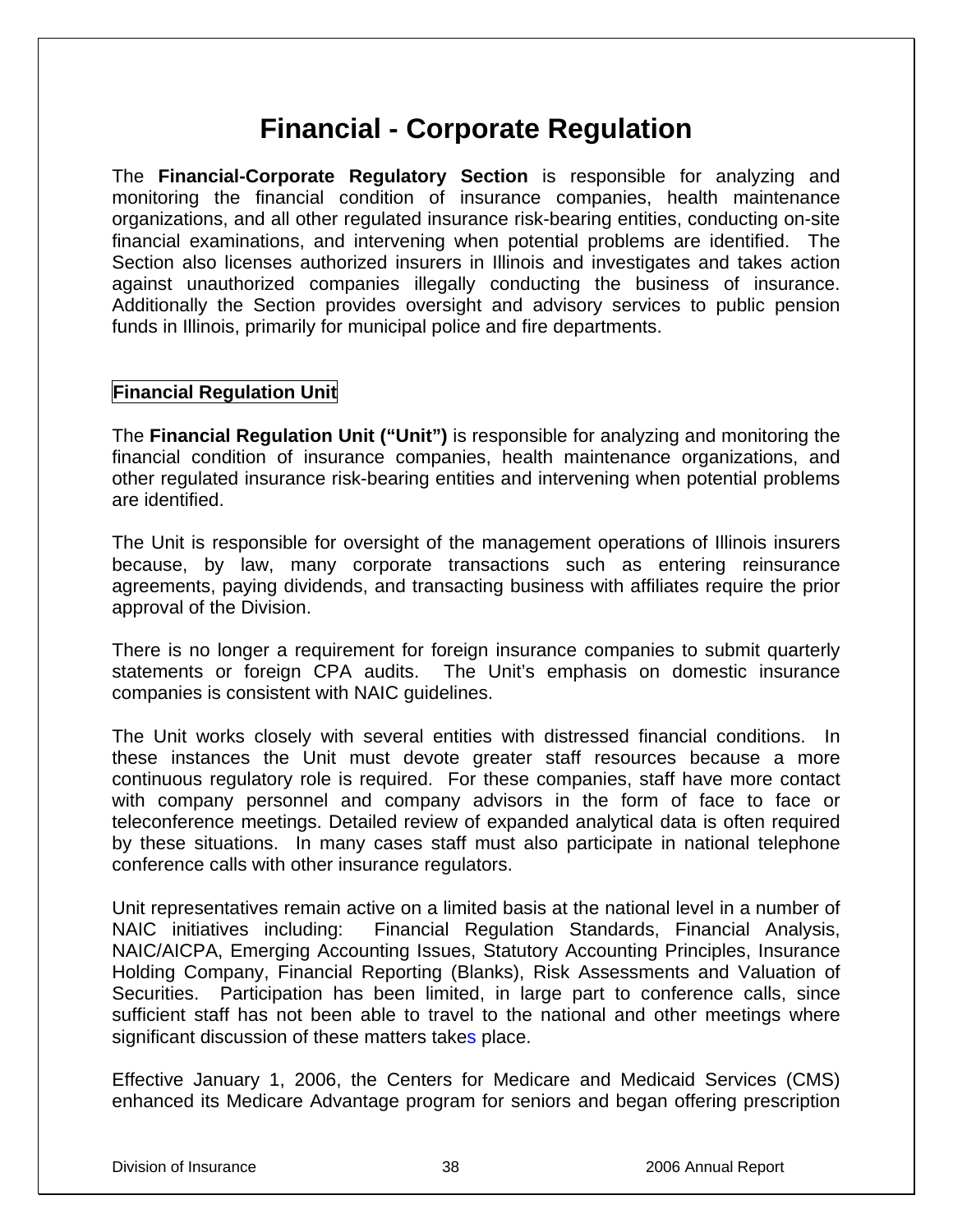drug plans (PDPs) through its new Medicare Part D. Federal law mandates that Medicare Advantage Plans and PDPs be licensed as risk-bearing entities in the state in which they will provide services. The Unit received numerous applications for Medicare Advantage Plans and PDPs.

## **Casualty Actuarial Unit**

In 2006, the Casualty Actuarial Unit continued implementation of medical malpractice legislation adopted in 2005 while performing ongoing responsibilities in the financial and consumer areas.

Actuarial staff assisted in drafting a new administrative regulation (50 Ill. Adm. Code 4203) and in updating an administrative regulation (50 Ill. Adm. Code 928) to support the legislative changes impacting entities that provide medical malpractice coverage in Illinois. Part 4203 presents detailed form and content instructions for filing medical malpractice actuarial data and information, while Part 928 specifies filing requirements of medical malpractice claims data. Staff also continued to perform in depth reviews of all medical malpractice rate filings and provided significant technical assistance in the rate hearings pursuant to statute.

Another significant ongoing responsibility associated with the consumer market areas is review of actuarial information supporting rate filings, such as that of the Illinois FAIR Plan, the Illinois Mine Subsidence Insurance Fund, the Illinois Automobile Insurance Plan, and the National Council on Compensation Insurance.

Unit staff also review actuarial models used by companies whether for consumer market purposes, such as writing and pricing their business, or financial solvency reasons, such as effective risk management and reinsurance. The Unit continues to oversee production of the Illinois Property and Casualty Insurance Market Share Report.

In addition, the Casualty Actuarial Unit continued to perform its core actuarial analyses with respect to the financial solvency of insurance entities. These technical analyses include reviewing Statements of Actuarial Opinion and analyzing workpapers supporting them, performing loss reserve analyses of Annual Statement loss data and participating in on-site financial examinations of insurance companies. Staff also evaluates the newly required Actuarial Opinion Summary of all domestic property and casualty companies, performs technical analyses of reinsurance agreements for transfer of risk, evaluates all extraordinary dividend notifications and monitors carried asbestos and environmental reserve amounts.

Staff continues to represent Illinois on a national level as well. The unit participated in the NAIC Casualty Actuarial Task Force objective of continuing to improve the Statement of Actuarial Opinion and of providing actuarial expertise to the NAIC initiative of the risk assessment surveillance of insurance companies.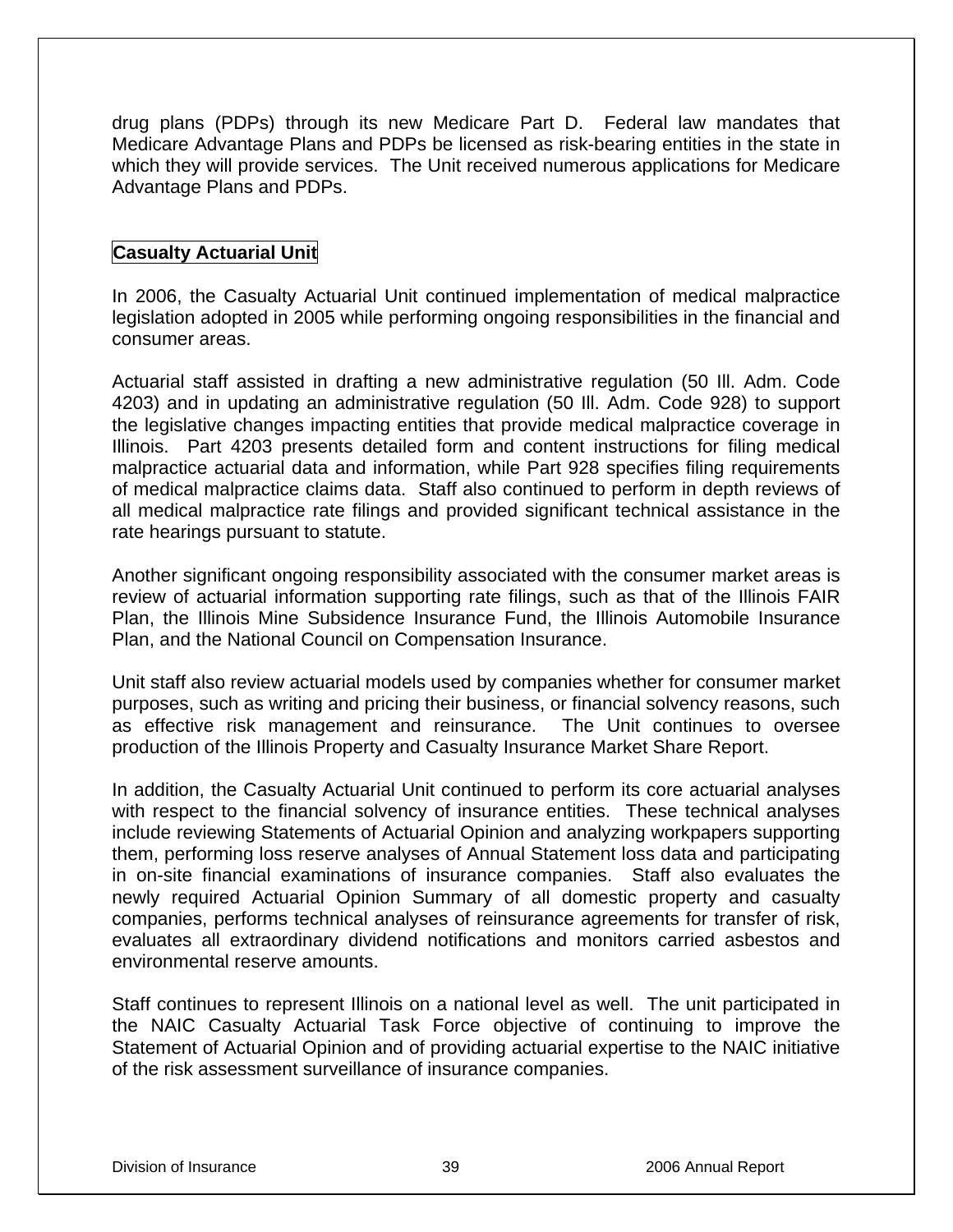## **Casualty Actuarial Unit Reviews**

| Domestic Statements of Actuarial Opinion                        | 158 |
|-----------------------------------------------------------------|-----|
| <b>Domestic Actuarial Opinion Summaries</b>                     | 132 |
| Foreign Statements of Actuarial Opinion                         | 840 |
| <b>Financial Examinations</b>                                   | 52  |
| First Level Loss Reserve Analyses - domestic companies          | 131 |
| Tabular Discounting - domestic companies                        | 3   |
| Salvage and Subrogation - domestic companies                    | 9   |
| Asbestos and Environmental Reserve Amounts - domestic companies | 17  |
| <b>Medical Malpractice Rate Filings</b>                         | 36  |
| <b>Medical Malpractice Hearings</b>                             | 4   |

## **Life Actuarial Unit**

## **General**

The **Life Actuarial Unit** has ongoing responsibilities in both the financial and consumer arenas. The Unit provides support to the Financial Analysis, Financial Examination, and Consumer units; and participates in the majority of the NAIC's Life and Health Actuarial Task Force and Life Risk Based Capital Working Group calls each quarter.

Responsibilities on the financial side include the review of domestic companies' actuarial opinions, reserve testing summaries, extraordinary dividend filings; and the review of financial examination actuarial planning memos. The Unit also provides analysis regarding Risk Based Capital calculations and reinsurance transactions, as requested by the Financial Analysis Unit. In addition, a significant amount of time is spent responding to inquiries from company and consulting actuaries as unique issues arise.

Responsibilities on the consumer side include reviews of Long Term Care and Medicare supplement filings for compliance with our rating laws and regulations. The Unit also assists the Complaint area in analyzing complaints containing actuarial issues, and the Policy Form area in reviewing nontraditional filings.

## 2006

In 2006 the Life Actuarial Unit continued reviewing annuity policy forms for compliance with nonforfeiture requirements in the Model Index version of the Standard Nonforfeiture Law for Individual Deferred Annuities and related regulations. The annuity filing checklist developed in 2005 was improved upon and the Unit interacted with companies as questions arose. Life return of premium filings also continued to be reviewed for compliance with the Standard Nonforfeiture Law for Life Insurance.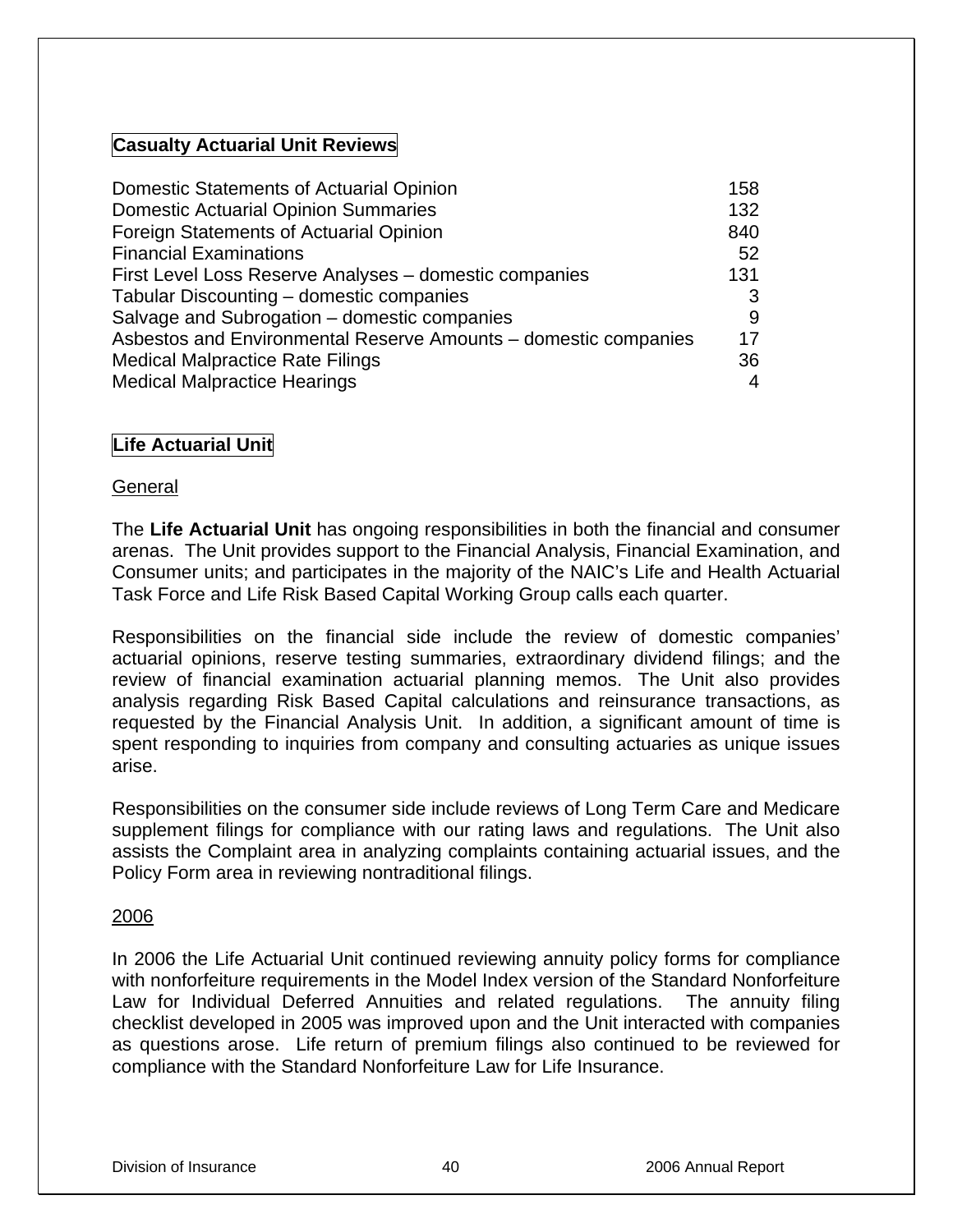As in previous years, long term care (LTC) insurance was a principal issue faced by the Life Actuarial Unit in the area of health insurance. In 2006 companies continued to file rate increases for LTC insurance to adjust for worse than expected actual claims experience, although at a slower pace than in recent years. The Unit reviewed these increases for actuarial soundness and compliance with regulatory provisions, approving or modifying the requested increases accordingly. With regard to Medicare Supplement insurance, the Life Actuarial Unit worked closely with the Senior Health Insurance Program in conducting a survey of Medicare Supplement premium rates in Illinois. This information was incorporated into the 2006 Medicare Supplement Premium Comparison Guide.

Major items being developed at the NAIC's Life and Health Actuarial Task Force and Risk Based Capital Working Group, are principles based approaches to determining reserves and capital. A principles based approach is significantly different from the traditional formula-based methods, and will therefore require considerable changes to the regulatory process.

## **Life Actuarial Reviews (Approximate)**

| <b>Actuarial Opinions:</b>                                   |     |
|--------------------------------------------------------------|-----|
| Valuation Law Compliance (Life, Fraternals, and Credit Life) | 84  |
| Mortality Assumption Specific (X factors)                    | 20  |
| Equity Indexed Annuity & Equity Indexed Universal Life       | 7   |
| <b>Small Employer Group Health Compliance Certifications</b> | 50  |
| <b>Life Illustration Certifications</b>                      | 285 |
| Other:                                                       |     |
| Medicare Supplement, Long Term Care, and Credit Life         | 214 |
| A&H Claim Reserve Monitoring (Life, Fraternal, HMO)          | 16  |
| <b>Medicare Supplement Refund Calculations</b>               | 90  |
| X Factor Memorandums                                         | 3   |
| <b>Regulatory Asset Adequacy Issues Summaries</b>            | 66  |
| <b>Annuity Policy Forms</b>                                  | 724 |
| Life Return of Premium Forms                                 | 24  |

## **Financial Examination Unit**

Illinois law requires the examination of the financial condition of insurance companies domiciled in Illinois not less than once every five years. On-site financial examinations of companies provide for a detailed review of the Company's financial condition, compliance with Illinois laws and regulations, and the reliability of financial statements. The information obtained during an examination may be the basis for timely and appropriate regulatory action.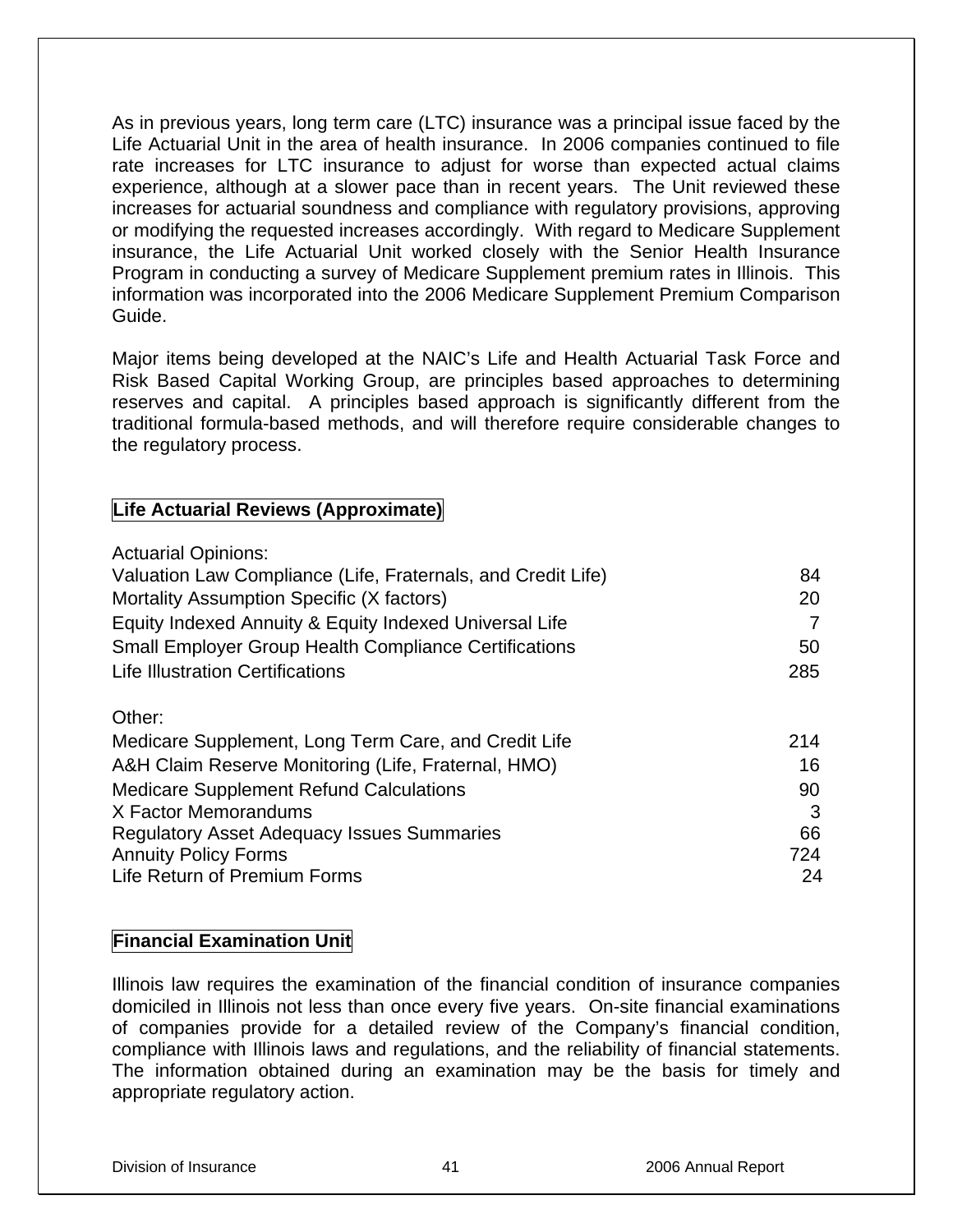Under a national regulatory accreditation program for all state insurance regulatory agencies administered by the National Association of Insurance Commissioners (NAIC), examinations of multi-state insurers must be adopted within eighteen months of the end of the year being examined.

The Financial Examination Unit utilizes the electronic work paper software known as "Teammate". This is the software used throughout most of the country by state insurance regulators that should increase the efficiency and effectiveness of examinations. The Unit also utilizes outside support services to assist in the financial examination of Illinois domestic companies whose books, records and operations are located outside of Illinois.

During 2006, the Financial Examination Unit organized and presented two educational seminars, which provided up to 38.9 hours of continuing education credits for the Division's financial examination staff and staff from other Midwest state insurance agencies. These seminars featured sessions on subjects such as hurricane risk, statements of statutory accounting principles, NAIC Risk Focused Surveillance Examination Approach, and COSO enterprise risk management for small companies. The paramount emphasis of these seminars was to emphasize a risk assessment approach to planning and conducting examinations.

The Illinois Division of Insurance was host to two interns from India through the National Association of Insurance Commissioners International Internship Program. The internship program is an educational endeavor; its aim is to foster the learning and transfer of regulatory know-how for practical application in the intern's home market. A six week program was developed for the interns to participate in specialized training in the areas of conducting on-site financial examinations, financial analysis, supervision of health insurance and rate filing approvals.

In addition to performing financial examinations, the Unit annually values the life insurance in force of domestic companies. Reserve liabilities associated with these inforce amounts are certified as meeting applicable minimum standards. Twenty of these valuations were completed during the year.

| <b>Property &amp; Casualty</b>                             |               | <b>Life, Accident and Health</b>                           |              |
|------------------------------------------------------------|---------------|------------------------------------------------------------|--------------|
| Comprehensive<br><b>Illinois Only</b><br>Compliance/Target | 30<br>37<br>4 | Comprehensive<br><b>Illinois Only</b><br>Compliance/Target | 22<br>6<br>0 |
| Total                                                      |               | Total                                                      | 28           |

#### Division of Insurance 42 2006 Annual Report

**2006 Financial Examinations Adopted**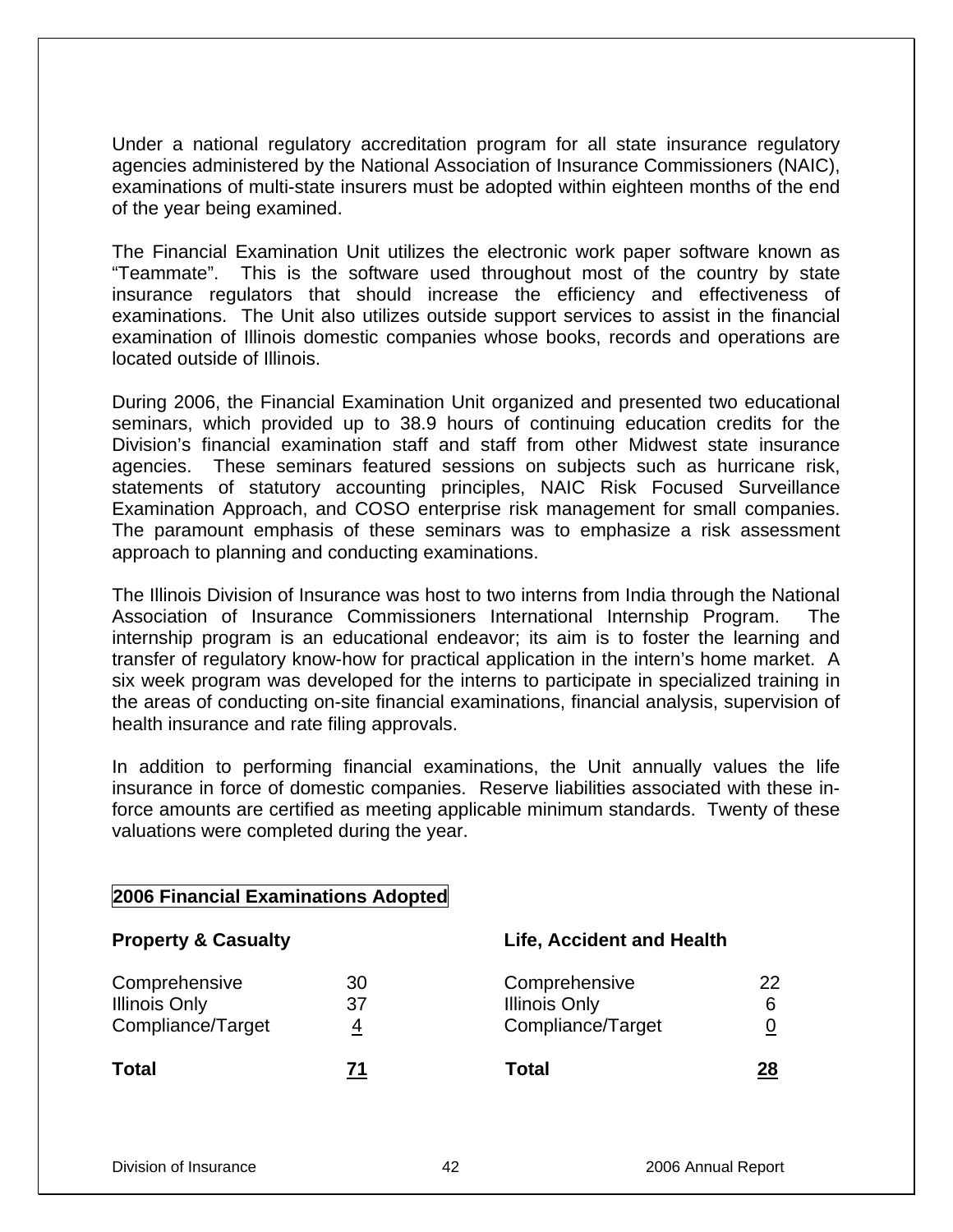## **Corporate Regulation Unit**

The Corporate Regulation Unit is responsible for the incorporation, formation, licensing and registration of insurance entities and approval of various corporate transactions.

In 2006, 665 life, accident and health and 1,151 property and casualty insurance companies were licensed in Illinois. Other licensed entities include:

409 purchasing groups (organized to purchase commercial liability insurance for their members);

102 foreign registered risk retention groups (insurance companies organized to write only commercial liability insurance on behalf of their owner-members);

42 reinsurance intermediaries;

42 self-insured auto fleets; and

155 companies registered under the Service Contract Act.

As of December 31, 2006, 997 surplus lines producers were licensed. Those individuals may, under circumstances defined by law, negotiate insurance contracts with unauthorized insurers not protected by the Illinois Insurance Guaranty Fund. Pursuant to statutory authority, 114 unauthorized insurers have been declared ineligible for use by resident surplus lines producers for good cause.

Although Illinois law prohibits individuals or organizations from sharing risks without authorization to transact the business of insurance, two types of risk-bearing entities are permitted by statute. At the end of 2006, 11 religious and charitable risk pooling trusts, and 9 group workers compensation pools, were operating in Illinois. Twenty-one companies were licensed as service companies to provide services to the group workers compensation pools.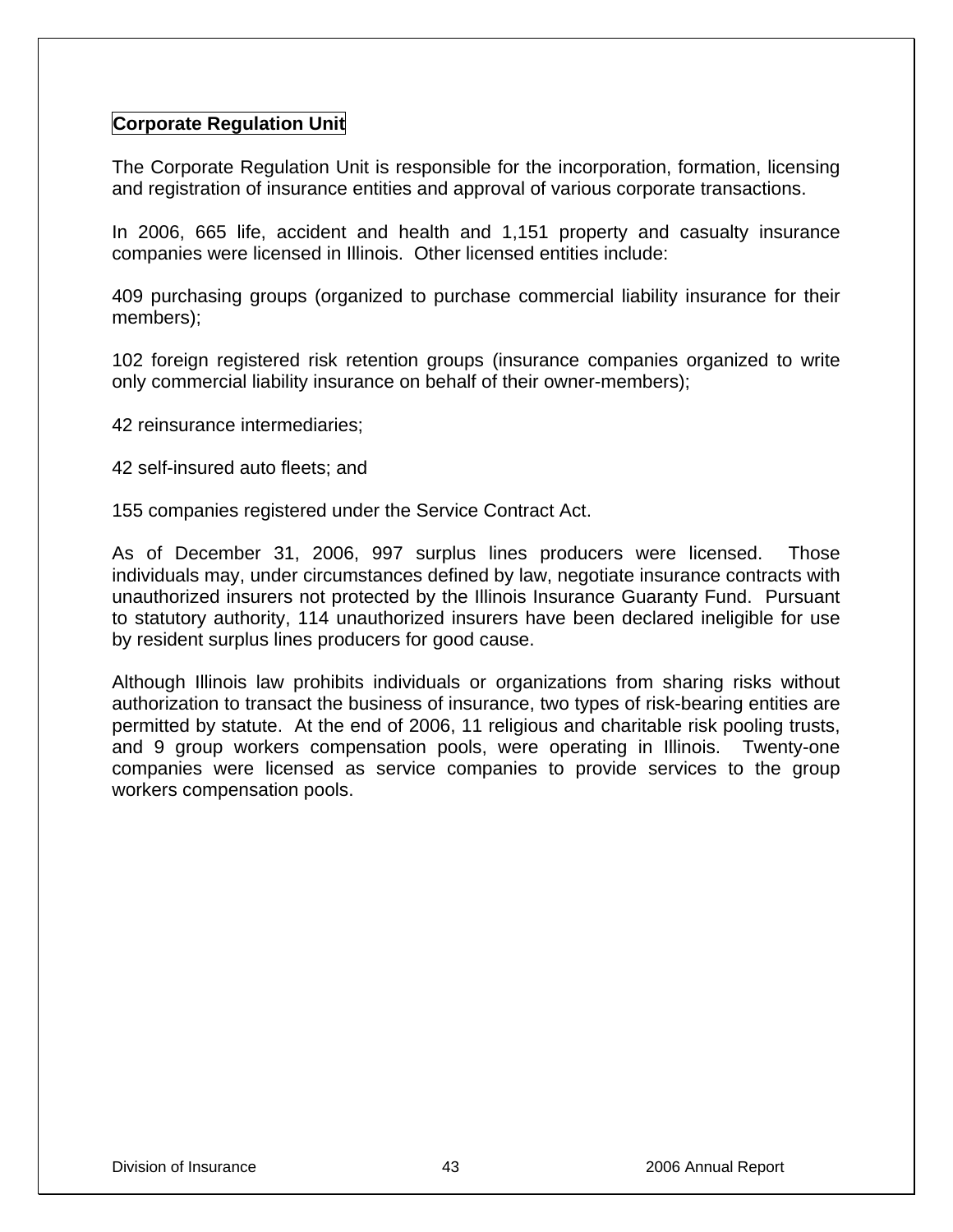## **Licensed Property and Casualty Insurance Companies**

|                                   | <b>Domestic</b> | Foreign        | Alien    | Total |
|-----------------------------------|-----------------|----------------|----------|-------|
| <b>Stock</b>                      | 159             | 751            | 6        | 916   |
| <b>Stock Captive:</b>             |                 |                |          |       |
| Pure                              | 2               | O              | O        | 2     |
| Association                       | O               |                | O        |       |
| Industrial Insured                |                 |                | O        |       |
| <b>Stock Risk Retention Group</b> |                 | O              | 0        |       |
| <b>Stock Surplus Line</b>         | 9               | O              | 0        | 9     |
| Mutual                            | 16              | 76             | 0        | 92    |
| Mutual Risk Retention Group       | O               | O              | O        | 0     |
| Reciprocal                        | 2               | 16             | O        | 18    |
| <b>INEX Insurance Exchange:</b>   |                 | O              | 0        |       |
| Syndicates                        |                 |                | O        |       |
| <b>Limited Syndicates</b>         |                 | O              | Ω        |       |
| Lloyd's                           |                 |                |          |       |
| <b>Farm Mutuals</b>               | 77              |                | Ω        | 77    |
| <b>Accredited Reinsurers</b>      | 0               | 19             | 10       | 29    |
| Mutual Holding Company            | 0               | $\overline{2}$ | <u>0</u> | 2     |
| Total                             | 27 U            | 864            | 17       | 1,151 |

## **Licensed Life, Accident and Health Insurance Companies**

|                                       | <b>Domestic</b> | Foreign | Alien    | Total |
|---------------------------------------|-----------------|---------|----------|-------|
| Stock Legal Reserve Life              | 61              | 449     | 6        | 516   |
| Mutual Legal Reserve Life             | 6               | 32      | O        | 38    |
| Assessment Legal Reserve Life         | 2               |         | O        | 2     |
| <b>Mutual Benefit Association</b>     |                 |         | O        | 0     |
| <b>Burial Societies</b>               | 2               |         | ∩        | 2     |
| <b>Fraternal Benefit Societies</b>    | 16              | 48      |          | 65    |
| <b>Voluntary Health Service Plans</b> | ิค              | O       | O        | 6     |
| Vision Service Plan                   |                 |         |          |       |
| Dental Service Plan                   |                 |         |          |       |
| Health Maintenance Organizations*     | 10              | 13      | O        | 23    |
| Limited Health Service Organizations  |                 | O       | U        |       |
| <b>Accredited Reinsurer</b>           |                 |         | 0        | 3     |
| <b>Mutual Holding Company</b>         | 2               |         | <u>0</u> | 2     |
| Total                                 | 113             | 545     |          | 665   |

\*Includes 22 for-profit corporations, and one (1) voluntary health service plan corporation. Five (5) legal reserve life companies also offer an HMO plan as a line of business; however, no company is counted more than once in the above classification. Three (3) legal reserve life companies also offer an LHSO line of business; however, no company is counted more than once.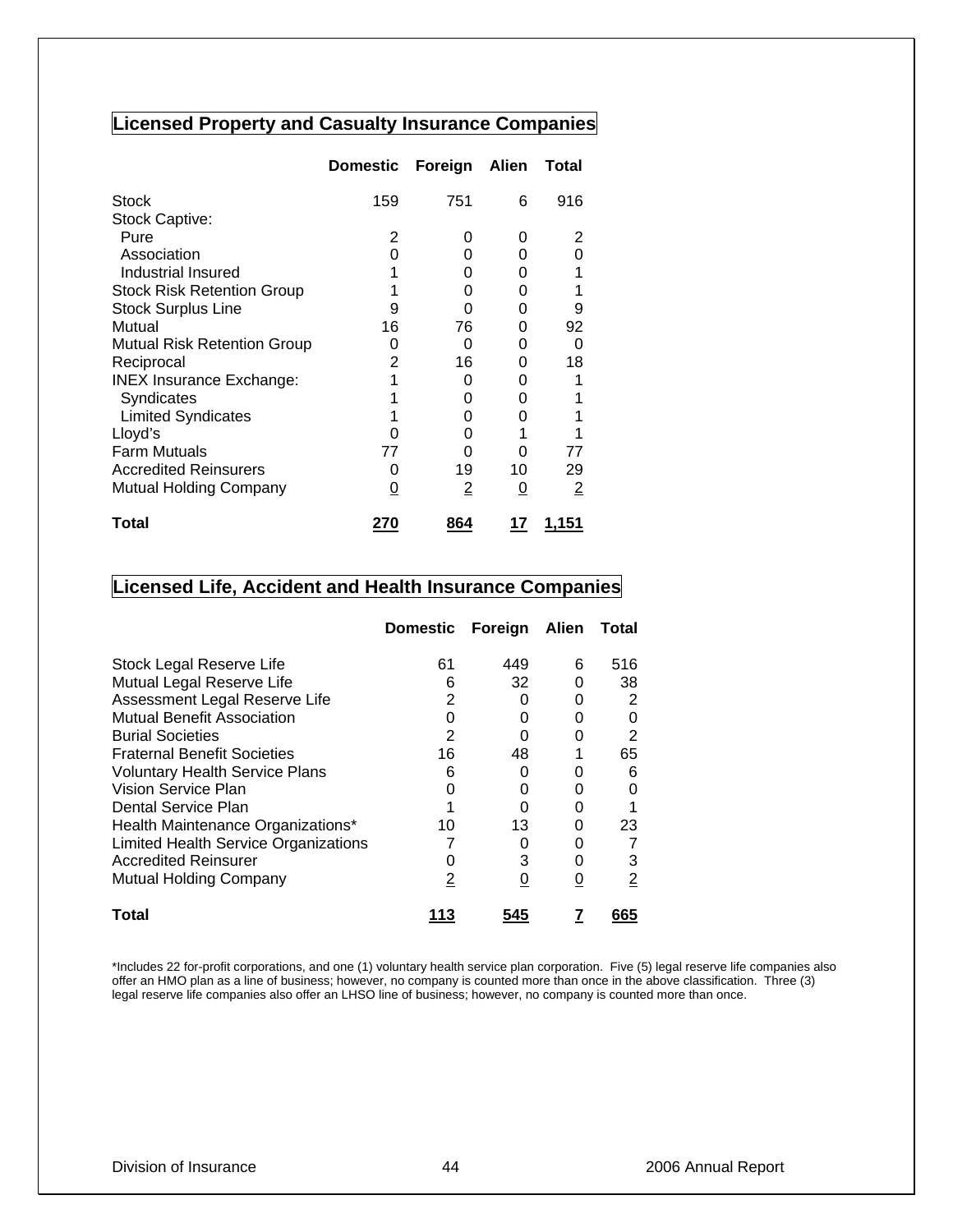## **Pension Unit**

In 2006, as in previous years, there was an increase in the number of public pension funds, members, assets, and beneficiaries. The Pension Unit experienced expansions of its compliance audits, electronic filings, advisory services, statistical services, and communications with the various pension funds during 2006.

The Unit maintains records involving the membership, trustees, officers, size and growth of public pension funds within the State of Illinois. The total number of funds now is 645 police, firefighter and large funds. These funds include over 3,100 trustees. The assets have increased to over \$132.9 billion. The total number of participants is now 613,349 and the total benefits paid were over \$8.32 billion to 355,422 beneficiaries.

A major responsibility of the Pension Unit is to conduct onsite and automated compliance audits. The individual police and firefighter pension funds range from just 1 or 2 participants to over 500 participants. The Pension Unit compliance staff was able to accomplish 59 exams. The examinations included several of the largest funds in the state, and yielded over 228 findings.

This is the seventh year the Unit received electronically filed pension fund annual statements from all 645 public pension funds which are required to file an annual statement. There were three workshops and seminars offered to the downstate police and firefighter pension funds, members, trustees and officers. In addition, there were fifteen meetings with the different pension fund organizations and large pension funds, with the expected benefit being the improvement of operations for all public pension funds in the state. Pension staff traveled over 5,000 miles to accomplish these goals.

The Unit also submitted five articles to the nine public pension organization's newsletters. The Unit performs an actuarial study and calculates tax levies for the police and firefighter pension funds. This information is sent to all funds for use with their local municipalities. The Unit performed a number of complicated calculations for police portability along with answering questions on this benefit. Historical tax levy calculations are supplied to local municipalities upon request, as well as calculations for the legislature and Pension Laws Commission. The Unit also supplied nine calculations to potential new funds to assist municipalities with real cost data for their future employee pension fund.

The Unit handled over 6,000 phone calls, including inquiries from police and firefighter pension funds needing assistance with the operation of their respective funds; investment fund managers requesting information regarding investments; professional pension organizations; and members of the state legislature. The Unit answered 35 letters requesting an opinion to settle questions arising from the operation of various pension funds. There were over 600 written inquiries from different individuals and groups within the pension arena that were assigned to staff for responses. The Unit also made over 88 pension calculations for smaller funds that had retiring members.

The Pension Division held 8 hearings of non compliance.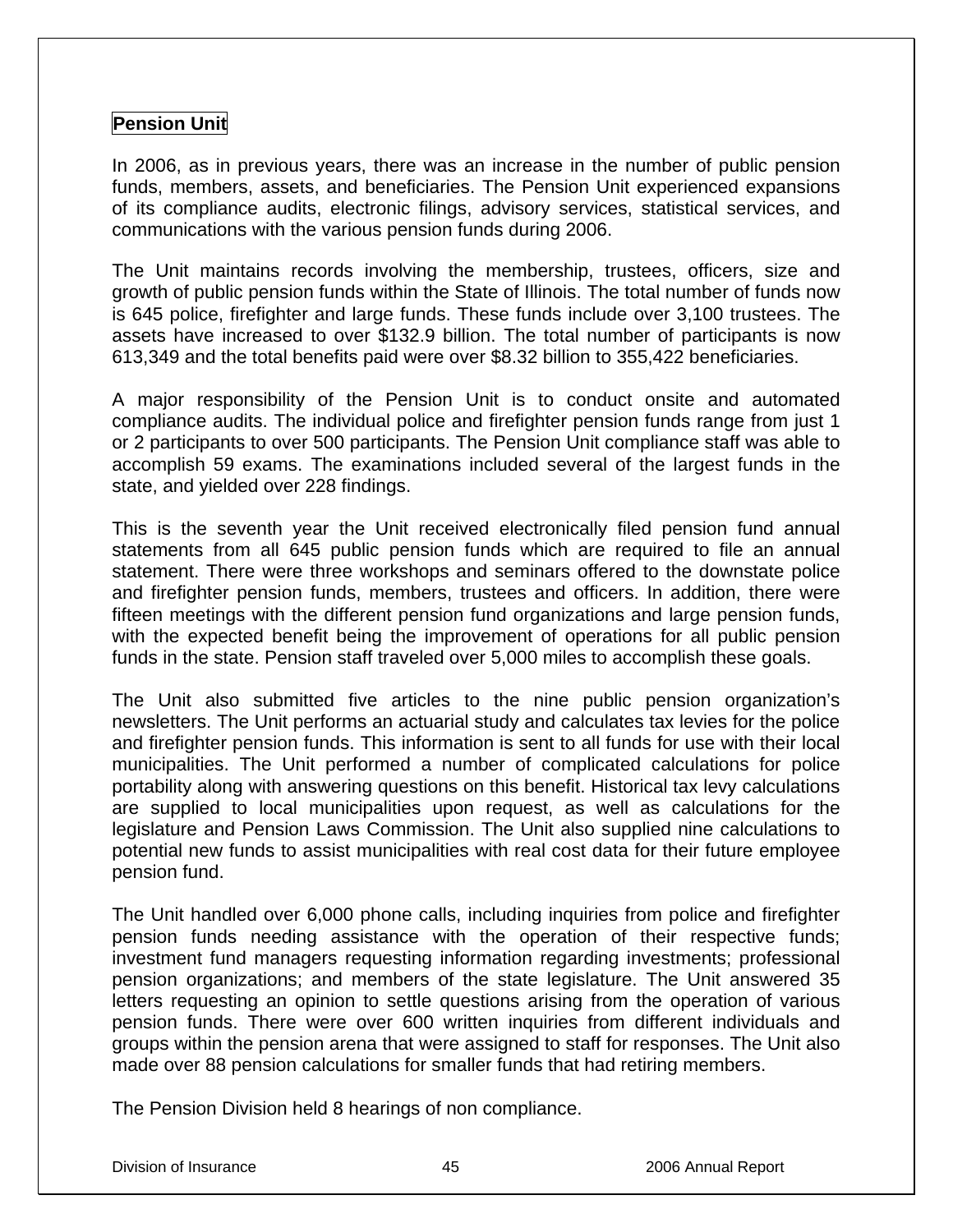## **Legal**

In conjunction with several other states, Illinois has required American Amicable Insurance Company to establish a \$10 million fund to provide restitution to service men and women stationed in Illinois who held policies issued by that company. The company engaged in abusive sales practices and also created mechanisms permitting it to draw money automatically from the service person's paycheck. Over 9,000 service men and women stationed in Illinois will participate in the benefits of this settlement.

Also in collaboration with a number of other states (including Texas, Georgia, North Carolina, California, Minnesota, and others), the legal area investigated Pioneer American Insurance Company and Pioneer Security Life Insurance Company. All three companies are domiciled in the state of Texas but have sold a number of policies to military personnel stationed in Illinois and other states. This multi-state group developed a multi-state regulatory settlement which includes compensation to current and former policy holders who have been harmed by the companies' practices as well as prohibitions on certain kinds of sales activities and other business reforms.

As a result of these investigations and in response to federal legislation, the legal area assisted in the drafting of a model administrative rule to aggressively regulate life insurance sales practices to military personnel.

## **Legal Activities**

| Administrative Hearings Scheduled             | 104 |
|-----------------------------------------------|-----|
| Freedom of Information Act Requests Processed | 262 |
| <b>Opinions Issued</b>                        | 131 |
| <b>Legislation Reviewed</b>                   | 423 |
| <b>Regulatory Files Reviewed</b>              | 232 |
| <b>Rules Adopted</b>                          | 16  |
| <b>Subpoenas Processed</b>                    | 75  |
| New Litigation                                | 15  |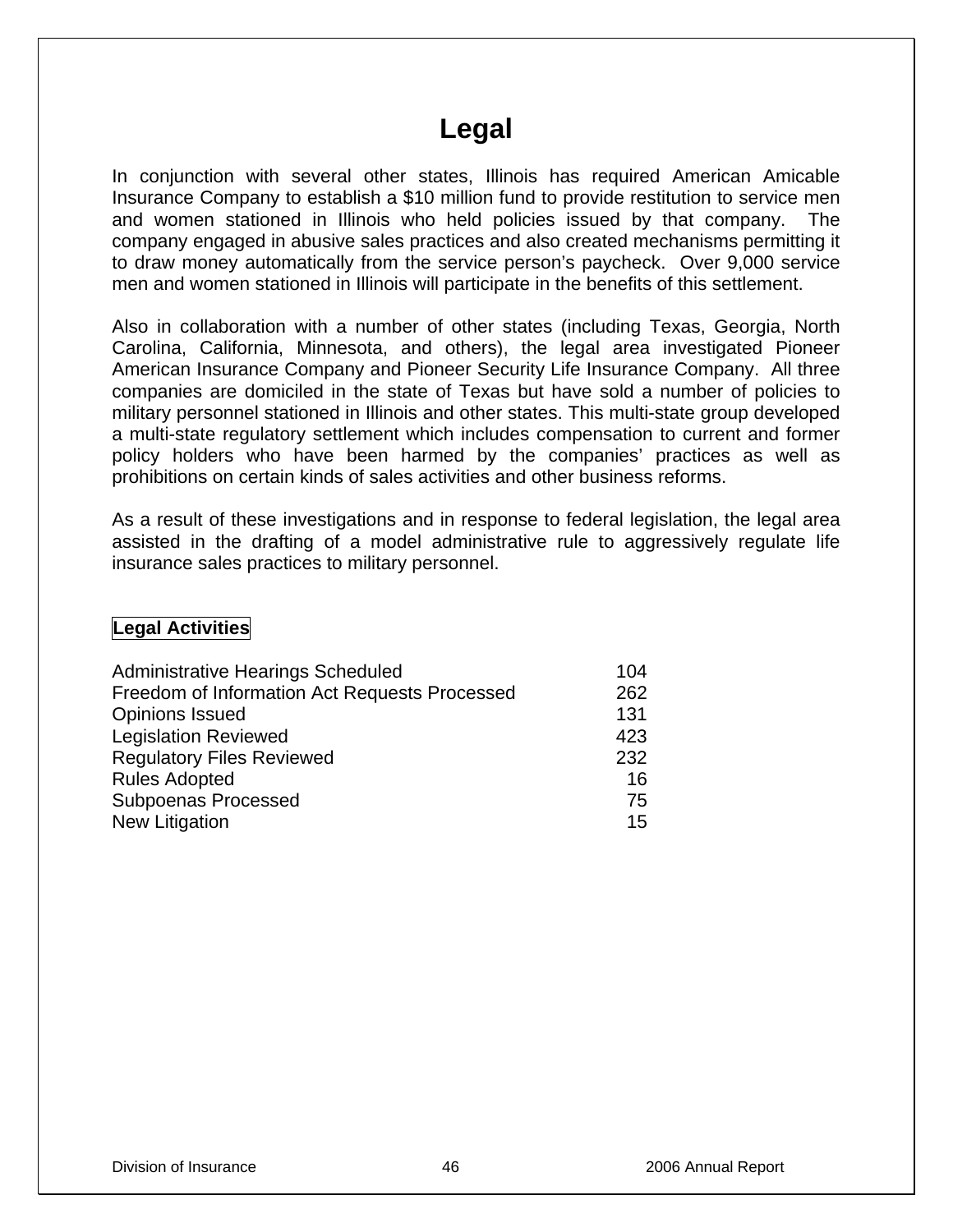# **Office of the Special Deputy**

Pursuant to provisions of Article XIII and XIII ½ of the Illinois Insurance Code, the Director of Insurance is appointed as statutory Conservator, Rehabilitator or Liquidator of a company in receivership.

The Director, through his Special Deputy, takes the following alternative courses of action, depending on the type of court order that is issued against a company:

- 1. Pursuant to an Order of Conservation, the Director takes possession of property, business and affairs of a company to protect the interests of policyholders and other creditors, and proceeds to ascertain the condition and situation of the company.
- 2. Pursuant to an Order of Rehabilitation, the Director is vested with title to all property, contracts and rights of action of the company. He proceeds to conduct the business of the company and to take appropriate steps, if possible, to remove the causes and conditions which made rehabilitation necessary.
- 3. Pursuant to an Order of Liquidation, the Director is also vested with title to all property, contracts and rights of action of the company. Upon entry of the court order, he proceeds immediately to liquidate the property, business and affairs of the company, to marshal assets, and to evaluate the claims asserted against the company in order to make a distribution of assets as soon as possible to policyholders and other creditors.

For Illinois domiciled or licensed insurers placed into liquidation, the Illinois Insurance Guaranty Fund, the Illinois Life and Health Insurance Guaranty Association, and the Illinois Health Maintenance Organization Guaranty Association are mandated by statute to respond to the covered claims up to certain statutory caps. Similar funds and associations exist in most other states for similar purposes. The claims of policyholders of unauthorized, illegal or unlicensed insurers are not generally afforded this protection.

Listed below is a brief report of each active company as of December 31, 2006. Following these reports is a combined statement of cash receipts and disbursements for each company.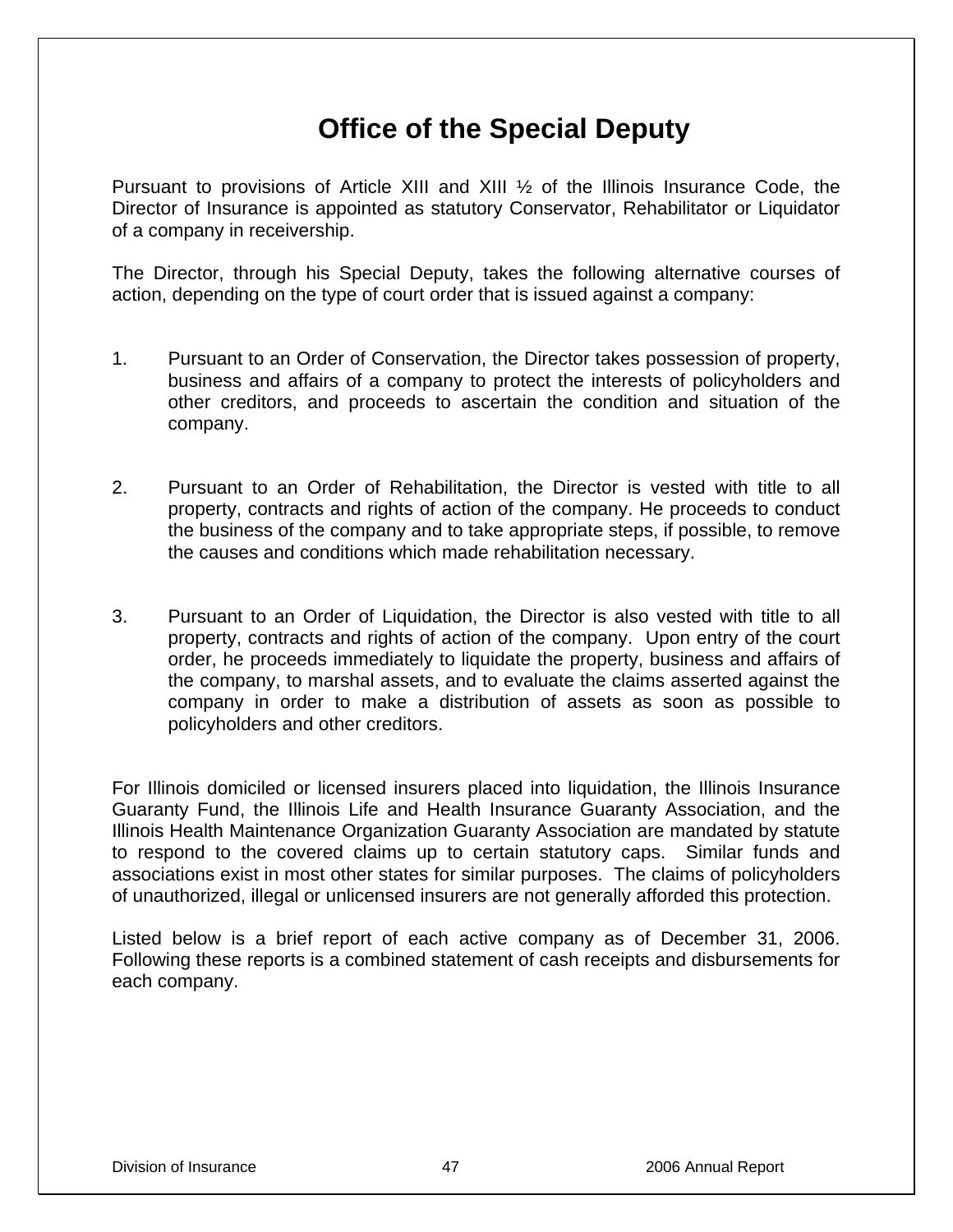## **Agora Syndicate, Inc.**

An Order of Conservation was obtained against Agora Syndicate, Inc., on September 14, 2000. An Order of Liquidation was entered on November 15, 2000. A member of the Illinois Insurance Exchange (a/k/a INEX), the company is owned by MARL III, a holding company.

A class D policyholder distribution was made totaling \$5,939,310. This was a 64.3086% distribution. The estate closed on 12/20/06.

## **Alliance General Insurance Company**

An Agreed Order of Liquidation with a Finding of Insolvency was entered against Alliance General Insurance Company on January 7, 2000. This `property and casualty company is a wholly owned subsidiary of Alliance Insurance Group, Inc.

The claims filing deadline was January 8, 2001, with a contingent claim date of January 9, 2002. Early access distributions totaling \$1,547,738 have been made to the Illinois Insurance Guaranty Fund for administrative expenses and claim benefits.

In July of 2001 the Liquidator filed a complaint in the Circuit Court of Cook County against certain former officers, directors and owners of Alliance, as well as the outside auditors, alleging fraud and negligence. A final settlement was reached with one of the defendants for \$2,750,000. Settlement was also reached with the officers, directors and owners for \$5,000,000. The suit against the outside auditors was settled for \$10,000,000. The Liquidator's suit against one remaining defendant was settled in 2006.

## **Alpine Insurance Company**

On January 8, 1999 Alpine Insurance Company, a property and casualty company, was placed under an Agreed Order of Conservation. The company's direct parent is Transco Syndicate #1, Ltd., while the ultimate parent is Exstar Financial Corporation. Transco, a former member of the Illinois Insurance Exchange (a/k/a INEX), was placed in conservation on March 18, 1999. On June 28, 2000 an Order of Liquidation with a Finding of Insolvency was entered against Alpine.

The receivership proceedings were adversarial. In both the Circuit Court of Cook County and the Illinois Appellate Court, Alpine lost in its attempts to seek review of both the liquidation order and an earlier order granting summary judgement in favor of the Director with respect to the illegality of Alpine's Proposed Plan of Rehabilitation. These orders were appealed by Alpine's former management to the Illinois Supreme Court. On April 4, 2001, the court denied the petition for leave to appeal.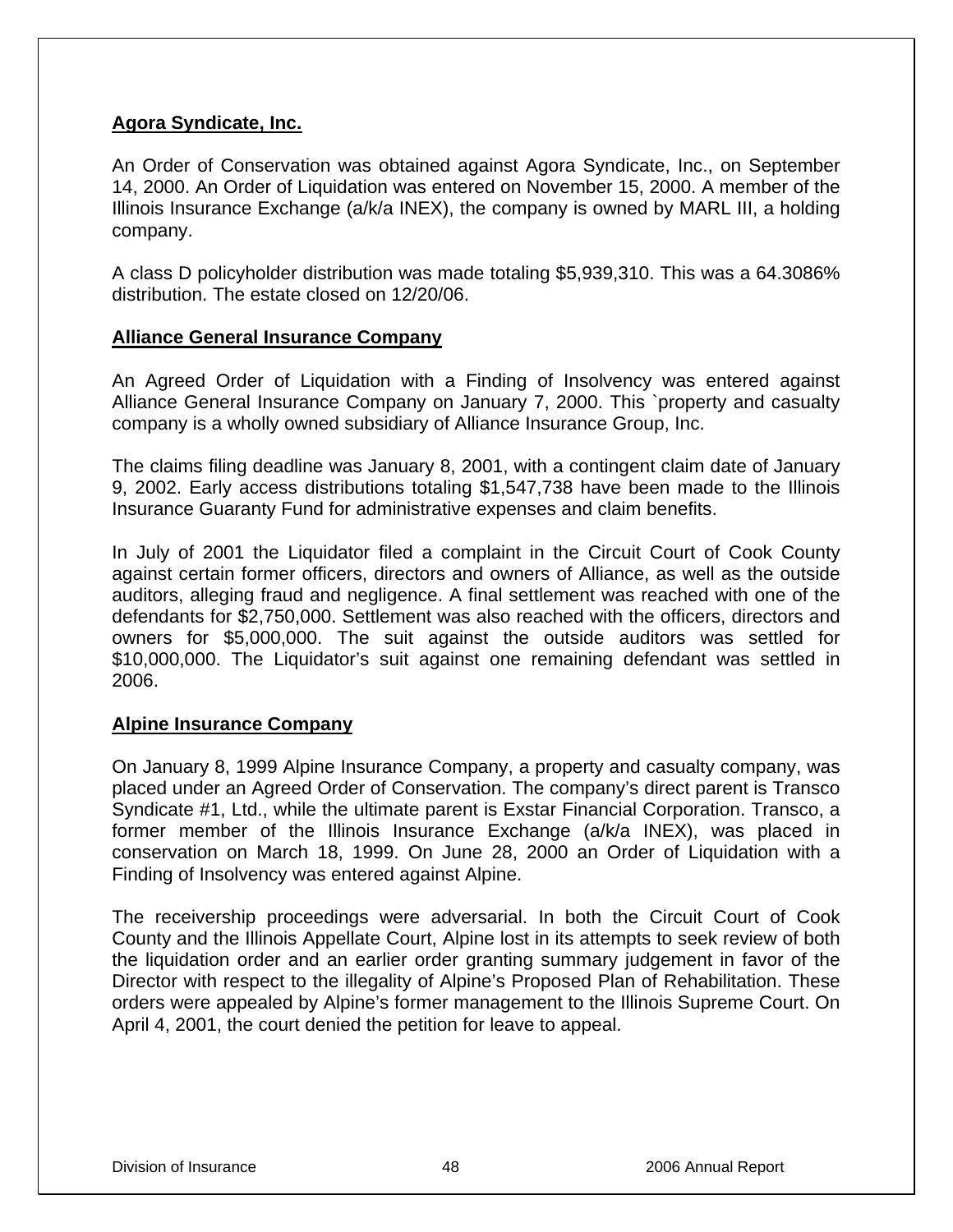The claim filing deadline was May 6, 2002, with a contingent claim date of May 6, 2003. Early access distributions totaling \$71,751 have been made to the Illinois Insurance Guaranty Fund for administrative expenses.

## **American Health Care Providers, Inc.**

An Order of Conservation was entered against American Health Care Providers, Inc. and its parent American Unified Life and Health Company on February 12, 2000. An Order of Liquidation with a Finding of Insolvency was issued on May 11, 2000. American Health Care Providers is a wholly owned subsidiary of American Unified Life and Health Company, which is in turn a wholly owned subsidiary of the First American Group of Companies.

The claim filing deadline was November 12, 2001. Early access distributions totaling \$2,720,753 have been made to the Illinois HMO Guaranty Association for administrative expenses and claim benefits.

## **American Horizon Insurance Company**

American Horizon Insurance Company, a property and casualty insurer, was placed in liquidation on July 11, 2002. American Horizon is a wholly owned subsidiary of American Holdings Incorporated, a Delaware domiciled insurance company.

The claim filing deadline was July 11, 2003, and the contingent claim date was July 12, 2004. Early access distributions totaling \$2,056,884 have been made to various Guaranty Funds for administrative expenses.

#### **American Mutual Reinsurance Company**

American Mutual Reinsurance Company, a mutual insurance company, consented to an Order of Rehabilitation on February 22, 1988. The company operated exclusively as a professional reinsurer of risks written primarily by other mutual insurance companies since its inception in 1941. The company is owned by its reinsured treatyholders, many of which are also retrocessionaires in the company's reinsurance pool. The company has no direct policyholders.

The supervising court entered an order on September 6, 1988 approving the Amended Plan of Rehabilitation for American Mutual Reinsurance Company. The Amended Plan contemplated the payment, in cash, of a fixed percentage of all outstanding claims presented in the ordinary course of business and payment of the remainder by interest bearing surplus drafts. The Amended Plan provided for progressive periodic increases to the cash portion of the payment formula and a corresponding redemption of the surplus drafts. Amreco made its first payment to treatyholders under the Amended Plan on February 15, 1989 and has since made 68 consecutive quarterly payments. The most recent payment was made on November 15, 2005.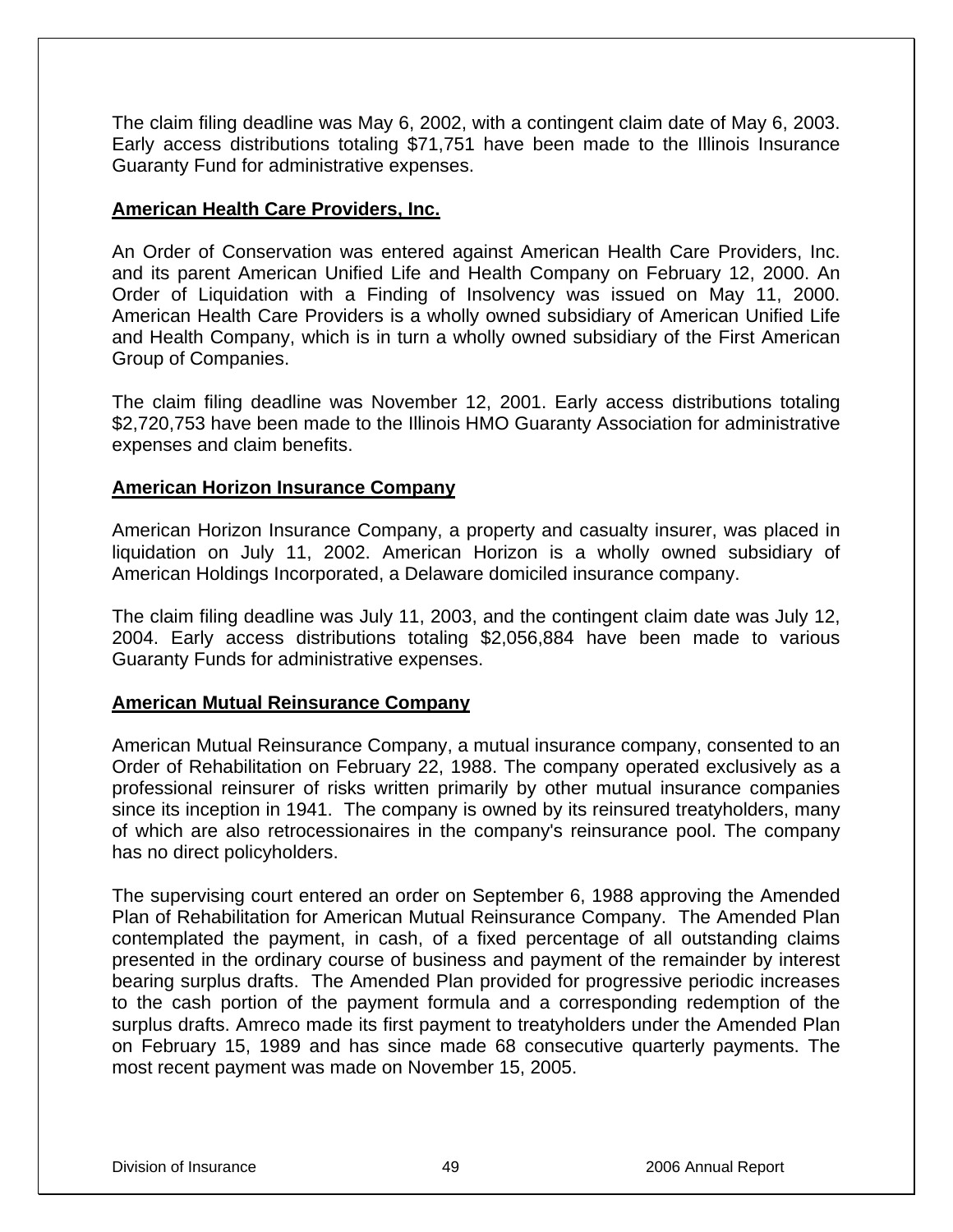On December 21, 2001, the Supervisory Court entered an order approving the Second Amended Plan of Rehabilitation, which added a final claims filing deadline in order to accelerate the claims process and wind up the estate earlier than the anticipated plan's closing date of 2018-2041. As of December 31, 2006, total claims liabilities of \$513 million had been paid by Amreco, \$346.4 million in cash and offsets, and \$166.6 million with surplus drafts.

### **American Unified Life and Health Company**

This life, accident and health company, along with its subsidiary, American Health Care Providers, Inc., was placed under an Order of Conservation on February 2, 2000. An Agreed Order of Liquidation with a Finding of Insolvency was entered against the company on June 27, 2000. American Unified was owned by the First American Group of Companies.

The claims filing deadline was December 27, 2001. Early access distributions totaling \$636,686 have been made to the Illinois Life and Health Insurance Guaranty Association for administrative expenses.

## **Associated Physicians Insurance Company**

An Agreed Order of Liquidation with a Finding of Insolvency was entered against Associated Physicians Insurance Company on August 16, 2001. This property and casualty company is a wholly owned subsidiary of Associated Physicians Capital, Incorporated.

The claim filing deadline was January 6, 2003, with a contingent claim date of January 6, 2004. Early access distributions totaling \$639,124 have been made to the Illinois Insurance Guaranty Fund for administrative expenses and claim benefits.

A 100% class E distribution totaling \$10,000 was made in October 2006. A 100% class G distribution totaling \$304,582 was also made in October 2006.

The court has approved a petition setting a new bar date, with a claim filing deadline of 4/24/07.

#### **Association of Trial Lawyers Assurance**

On October 14, 2004, an Agreed Order of Liquidation with a Finding of Insolvency was entered against the Association of Trial Lawyers Assurance (ATLA Mutual). This mutual insurance company is a Risk Retention Group qualified under the Federal Liability Risk Retention act of 1986.

The claim filing deadline was October 14, 2005, with a contingent claim date of October 16, 2006.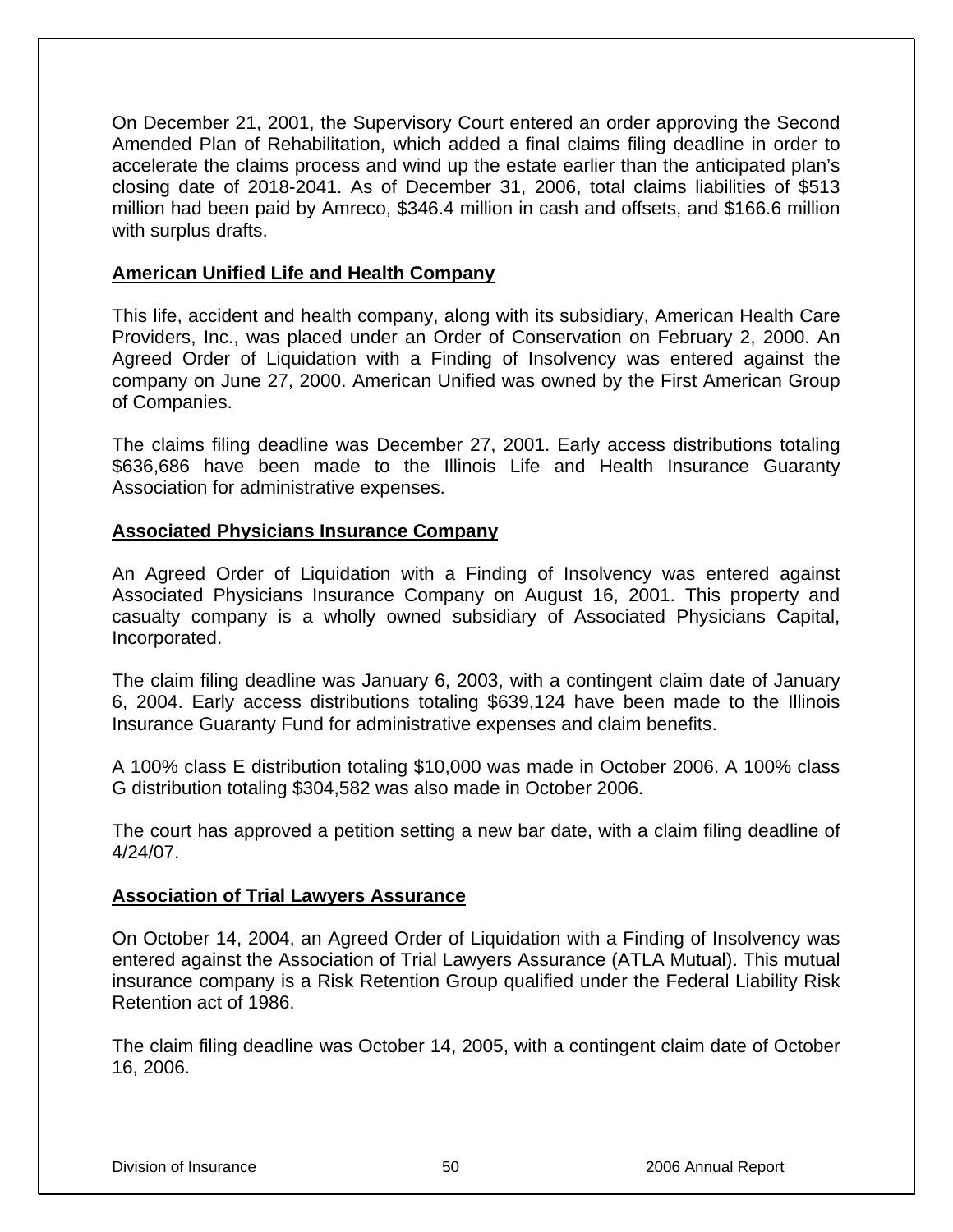## **Back of the Yards Risk Management Association, Inc.**

The Association was organized in 1993, pursuant to the State of Illinois' Workers Compensation Act and Section 305/4a of the Illinois Insurance Code, for the purpose of administering a program of group self-insurance for workers' compensation loss exposures for selected members of the Back of the Yards Neighborhood Council, Inc. The Association was placed in conservation by a court order entered April 21, 1999. An Agreed Order of Rehabilitation was entered on December 20, 1999. On January 22, 2001, the Association was placed in liquidation.

The claim filing deadline was January 22, 2002, with a contingent claim date of January 22, 2003. A partial class D policyholder level distribution of 51.1507%, totaling \$1,145,730, was made in December 2005. Another \$1,439,183 was paid to class D claimants in 2006. Distributions totaling \$53,216 and \$739,637 were made to class E and class G claimants respectively in December 2006. All class D, E, and G timely filed claims have been paid in full.

The court has approved a petition setting a new bar date, with a claim filing deadline of 6/29/07.

Contractual assessments were issued by the Liquidator to all members of the Association in order to fund the Association's outstanding claim and policy obligations. Litigation was required to collect the assessments from many of the Association's members. The State of Illinois has also issued a statutory assessment against members of the Association.

#### **Centaur Insurance Company**

Centaur Insurance Company, a property and casualty insurance company, consented to an Agreed Order of Rehabilitation on September 4, 1987. The Rehabilitator's Revised Plan of Rehabilitation was entered by the Supervising Court on May 13, 1988. At the time of its Rehabilitation, the company was a wholly-owned subsidiary of Borg-Warner Securities Corporation.

The Rehabilitator has paid \$55,370,959 in direct claims and related loss adjustment expenses.

On 8/16/99, the Supervisory Court approved a plan for the Rehabilitator to pursue policy buy-backs with insureds. The Plan is completed; agreement was reached with 20 insureds, for total settlements of \$12,076,099. This resulted in a net savings to Centaur of \$20,102,432.

As part of the plan to wind down the rehabilitation proceedings, a Second Revised Plan of Rehabilitation was approved by the court on December 8, 2000. The court also entered an order setting claim filing procedures and setting a claim filing deadline of 3/30/01, with a deadline of 10/1/01 for proving up contingent claims.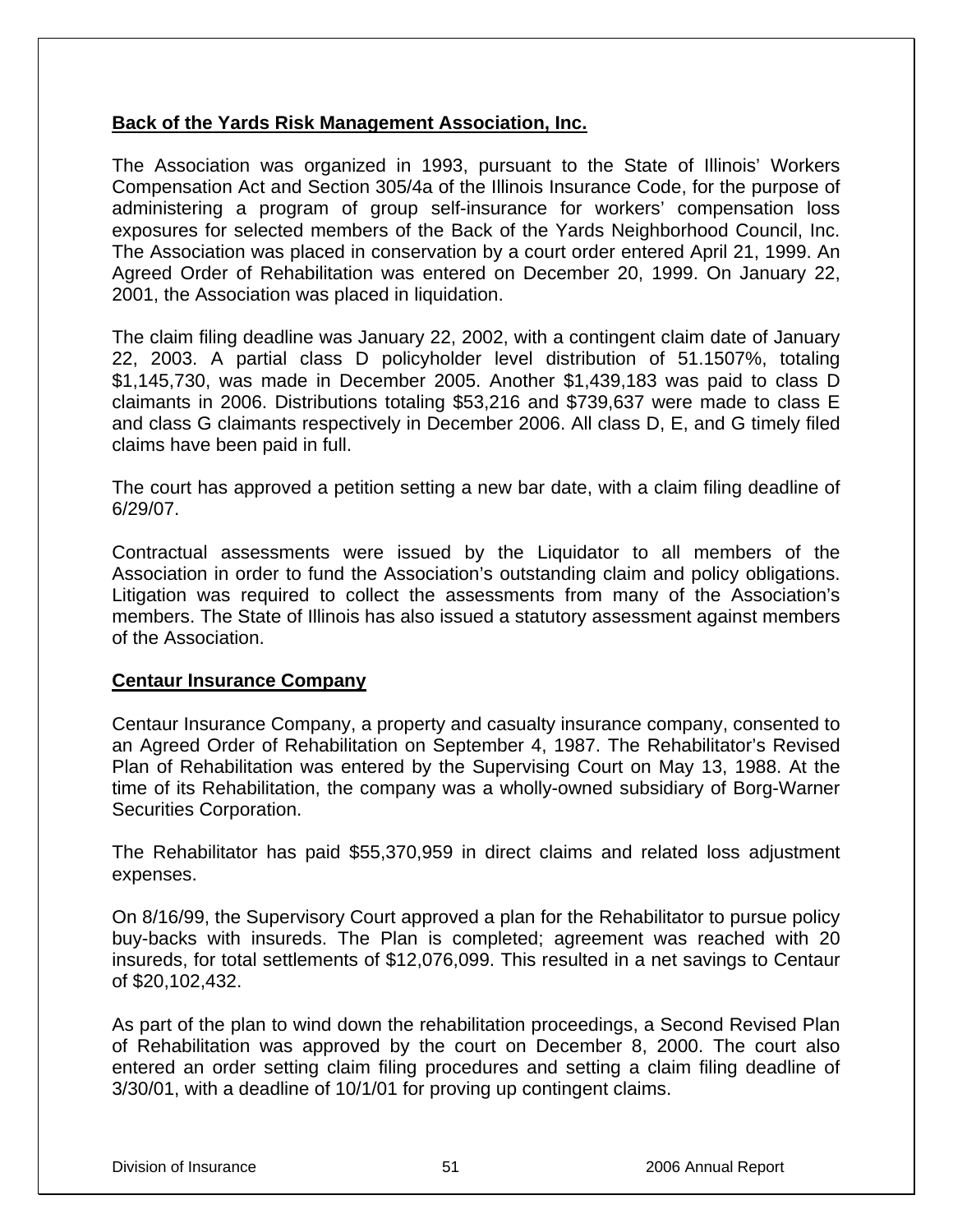## **Coronet Insurance Company**

On December 10, 1996, an Order of Conservation was obtained against Coronet Insurance Company, as well as two of its subsidiaries, Crown Casualty Company and National Assurance Indemnity Company. On December 24, 1996, Coronet was declared insolvent and an Agreed Order of Liquidation was entered. Coronet, a property and casualty company, is a wholly owned subsidiary of Normandy Insurance Agency, Inc. of Chicago.

The claim filing deadline was December 24, 1997, with a contingent claim date of December 24, 1998. Early access distributions totaling \$5,145,005 have been made to various Guaranty Funds for reimbursement of administrative expenses.

On December 8, 1998, the Liquidator filed a federal RICO complaint in the U.S.D.C. Northern District of Illinois, against certain former officers and directors of Coronet. Settlement agreements totaling \$7.7 million (and certain other non-cash consideration) were reached with all defendants.

## **Crown Casualty Company**

Crown Casualty, a property and casualty company, and a member of the Coronet Insurance Group, was ordered into conservation on December 10, 1996. On January 31, 1997, an Order of Liquidation was entered. Crown is a wholly owned subsidiary of National Assurance Indemnity Company, which in turn is owned by Coronet Insurance Company.

National Assurance and Coronet are also in receivership.

The claim filing deadline was February 2, 1998, with a contingent claim filing date of January 31, 1999. Early access distributions of \$381,242 have been made to the Illinois Insurance Guaranty Fund for administrative expenses.

#### **Delta Casualty Company**

This property and casualty company was placed under an Order of Liquidation with a Finding of Insolvency on December 4, 2001.

The claim filing deadline was December 4, 2002, with a contingent claim date of December 4, 2003. Early access distributions totaling \$2,139,520 have been made to the Illinois Insurance Guaranty Fund for administrative expenses and claim benefits.

#### **Gallant Insurance Company**

On February 25, 2002, an Order of Conservation was entered against Gallant Insurance Company and its subsidiary, Valor Insurance Company, both being domestic property and casualty companies. Gallant is a wholly owned subsidiary of J and P Holdings Incorporated and a member of the Warrior Insurance Group.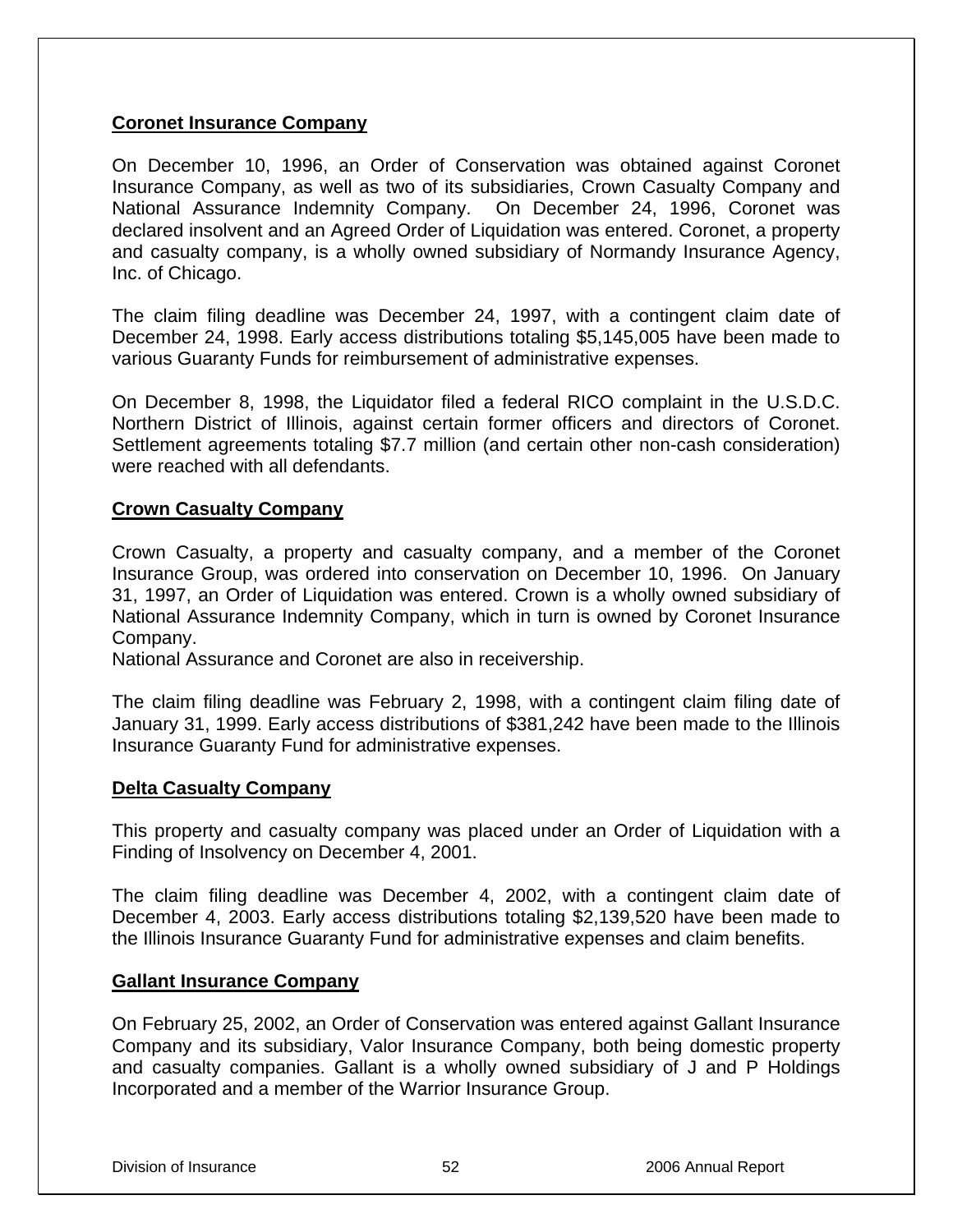The Director's motion for judgement on the pleadings was granted by the Circuit Court on August 7, 2002, based upon a duly authorized consent to liquidation executed by Gallant's Board of Directors, which the owner subsequently refused to honor. However, the court declined to enter a finding of insolvency on the motion because of the disputed fact issues. An Order of Liquidation against Valor and Gallant was entered on August 9, 2002, subject to a fourteen day stay until August 23, 2002. The Order of Liquidation was appealed. Pursuant to a settlement agreement the Court entered a finding of insolvency on March 14, 2003 and the appeal of the Order of Liquidation was dismissed.

The claim filing deadline was February 23, 2004, with the contingent claim date being August 23, 2004. Early access distributions totaling \$9,756,564 have been made to various Guaranty Funds for administrative expenses and claim benefits.

## **Illinois Earth Care Workers Compensation Trust**

The Trust was organized in December 1992, pursuant to the State of Illinois' Workers Compensation Act and Section 305/4a of the Illinois Insurance Code, for the purpose of administering a program of group self-insurance for workers' compensation loss exposures for selected members of the Land Improvement Contractors of America. The Trust was placed in conservation by a court order entered on August 19, 1999. By an agreed court order entered on October 21,999, the Trust was placed in rehabilitation. On October 26, 2000, an Agreed Order of Liquidation with a Finding of Insolvency was entered against the company.

A class D level distribution was made in the amount of \$2,279,337. This was a 47.1042% distribution. The estate closed on 8/30/06.

## **Illinois Electrical Employers Workers Compensation Association, Inc.**

The Association was organized in 1995, pursuant to the State of Illinois' Workers Compensation Act and Section 305/4a of the Illinois Insurance Code for the purpose of administering a program of group self-insurance for workers' compensation loss exposures for selected members of the Professional Electrical Contractors Association of Chicago. The Association was placed in rehabilitation by an agreed court order entered on December 20, 1999. On November 3, 2000, an Agreed Order of Liquidation with a Finding of Insolvency was entered against the company.

The claim filing deadline was November 5, 2001, with the contingent claim date being November 4, 2002. A partial class D policyholder level distribution of 43.5678% was made in 2005, totaling \$205,000. An additional partial distribution will be made in early 2007.

A lawsuit was filed against the former administrator, alleging negligence and mismanagement. A settlement in this matter was reached, contingent on a finding that claims cited in the suit against the administrator were covered claims under an errors and omissions insurance policy. The E&O carrier filed an appeal and the Appellate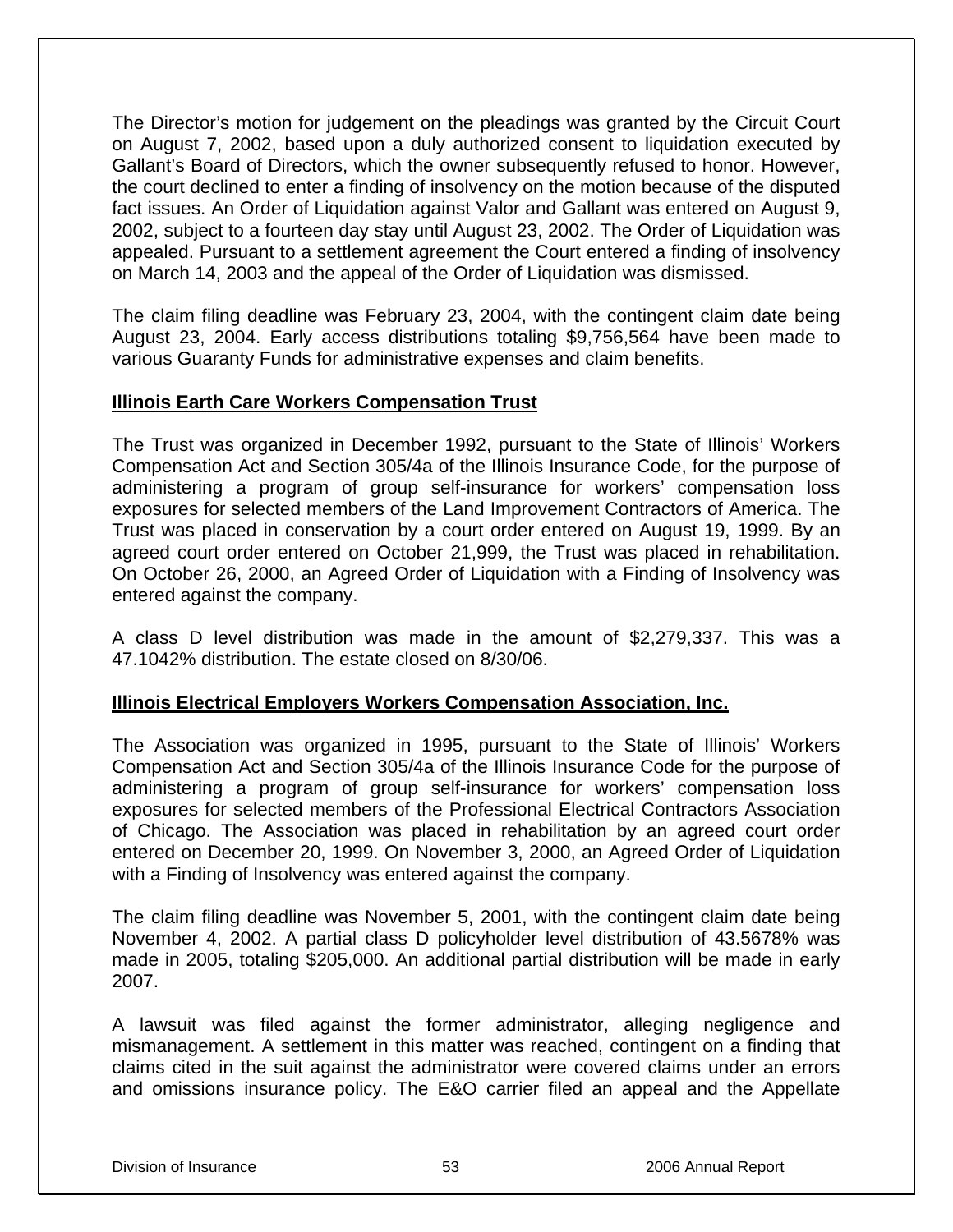Court reversed, ruling against the Liquidator. The Illinois Supreme Court subsequently denied the Liquidator's Petition for Leave to Appeal the Appellate Court's decision.

Contractual assessments were issued by the Liquidator to all members of the Association in order to fund the Association's outstanding claim and policy obligations. Litigation was required to collect the assessments from many of the Association's members.

### **Illinois Environmental Service Workers Compensation Trust**

The Trust was organized in 1991, pursuant to the State of Illinois' Workers Compensation Act and Section 305/4a of the Illinois Insurance Code, for the purpose of administering a program of group self-insurance for workers' compensation loss exposures for selected members of the Illinois Association of Environmental Service Companies. The Trust was placed in conservation by a court order entered on July 31, 2000. On March 22, 2001, an Order of Liquidation was entered.

The claim deadline was March 22, 2002, with the contingent claim date being March 24, 2003. A 100% class D, E and G distribution has been made in the amount of \$1,683,951.71.

The court has approved a petition setting a new bar date, with a claim filing deadline of 5/14/07.

A lawsuit was filed against the former administrator, alleging negligence and mismanagement. A settlement in this matter was reached, contingent on a finding that claims cited in the suit against the administrator were covered claims under an errors and omissions insurance policy. The E&O carrier filed an appeal and the Appellate Court reversed, ruling against the Liquidator. The Illinois Supreme Court subsequently denied the Liquidator's Petition for Leave to Appeal the Appellate Court's decision.

Contractual assessments were issued by the Liquidator in order to fund the Trust's outstanding claim and policy obligations. Litigation was required to collect the assessments from many of the Trust's members.

#### **Illinois Healthcare Insurance Company**

This life, accident and health company was placed under an Agreed Order of Liquidation with a Finding of Insolvency on June 30, 2000.

The claim filing deadline was December 28, 2001. Early access distributions totaling \$3,490,181 have been made to various Life and Health Guaranty Associations for both administrative expenses and claim benefits.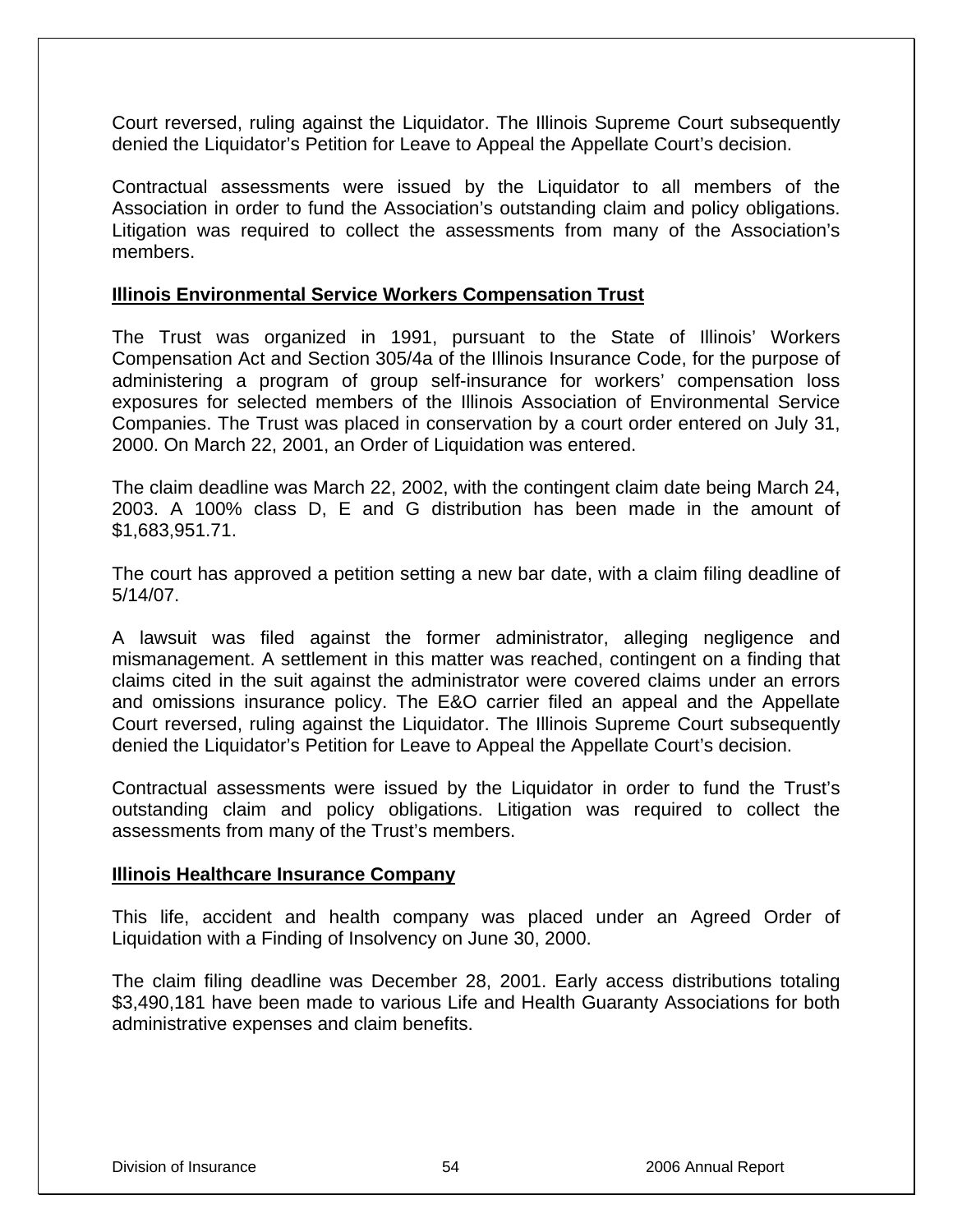### **Illinois Insurance Company**

An Agreed Order of Liquidation with Finding of Insolvency was obtained against Illinois Insurance Company on July 9, 1999. This property & casualty company is owned by North American Holdings, Inc., which acquired the company from North American Warranty Services in 1994, which in turn had acquired the company as a shell from the estate of Millers National Insurance Company, in Liquidation in 1993.

All timely filed class D claims were paid in full, totaling \$793,013. A 25.9920% class G distribution totaling \$2,307,103 was made in July 2006. The estate closed on 6/30/06.

## **Legion Indemnity Company**

Legion Indemnity Company, a property and casualty insurer, was placed in conservation on April 3, 2002. Legion Indemnity is a wholly owned subsidiary of Legion Financial Corporation, which in turn is owned by Mutual Group Ltd. of Delaware. The ultimate holding company for all of the insurance operations is Mutual Risk Management, Ltd., a Bermuda corporation.

This was a contested receivership proceeding. After one year of court proceedings the company was placed in Liquidation on April 9, 2003.

The claim filing deadline was October 11, 2004, with a contingent date of April 10, 2006. Early access distributions totaling \$6,545,405 have been made to various Guaranty Funds for administrative expenses and claim benefits.

#### **Medcare HMO, Inc.**

An Order of Conservation was entered against Medcare HMO, Inc. on December 22, 1992. Medcare was incorporated on November 16, 1984, and certified as an Health Maintenance Organization (HMO) on October 1, 1985.

On June 3, 1992 Medcare filed a voluntary petition for bankruptcy in the Federal Courts. The Director of Insurance for the State of Illinois moved to dismiss the bankruptcy action and his appeal was upheld. An Order of Liquidation was issued on January 4, 1993.

The claims filings deadline was January 4, 1994. Early access distributions of \$11,916,746 have been made to the Illinois HMO Guaranty Association for both administrative expenses and claim benefits.

#### **Midland Insurance Group**

On July 1, 2005, Midland Insurance Group, Inc. ("Midland") and Student Plans, Inc. ("Student Plans") were placed under an Order of Conservation. On July 22, 2005, Security Insurance Company, Ltd. ("Security Ltd.") was placed under an Order of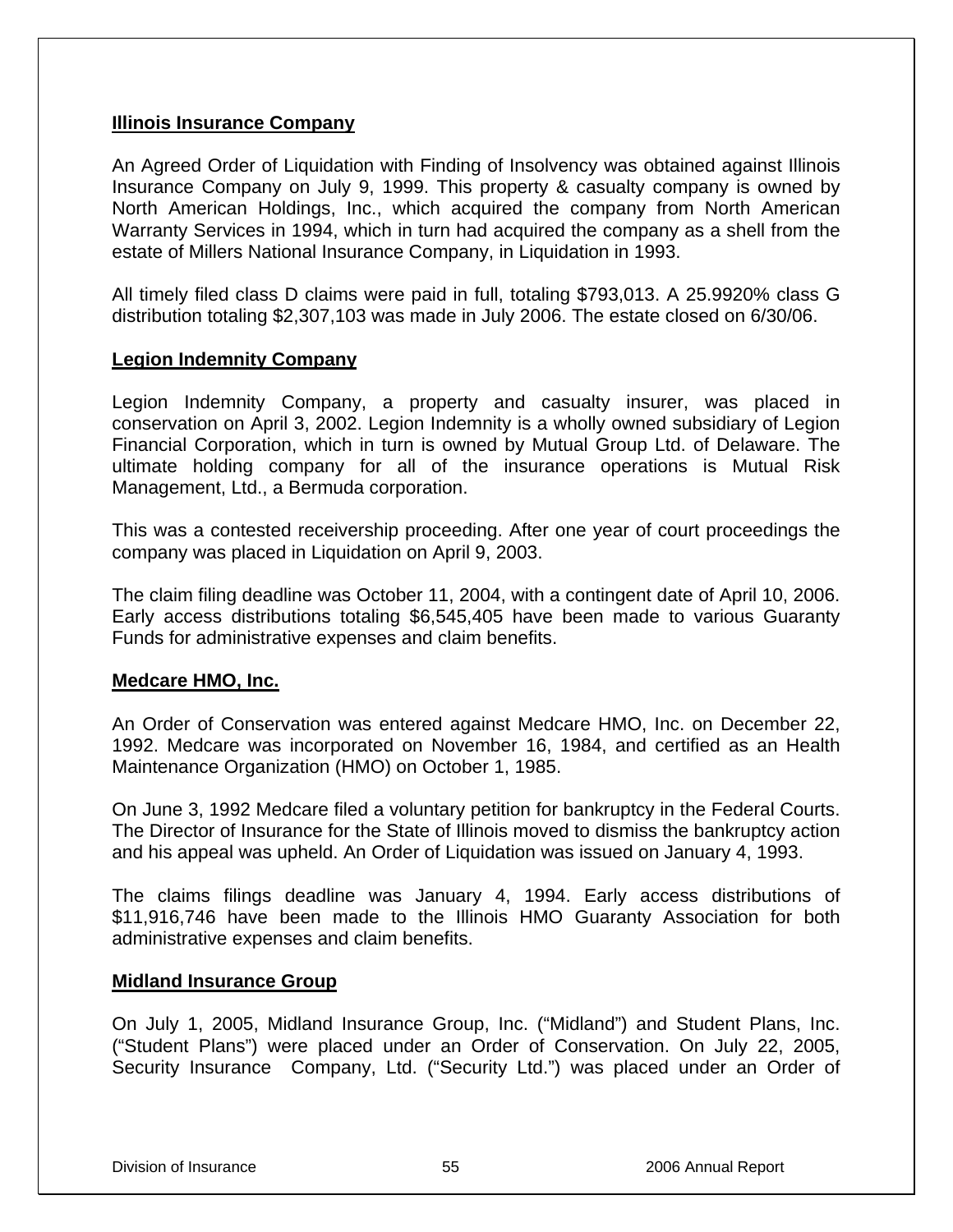Conservation. On July 26, 2005, an Agreed Order vacating sequestration of the Conservation Orders for the three companies was approved by the Supervisory Court.

On August 9, 2005, Midland, Student Plans, and Security Ltd. were placed into rehabilitation under an Agreed Order of Rehabilitation entered by the Circuit Court of Cook County, Illinois.

Pursuant to the Agreed Order of Rehabilitation, all direct policies and/or certificates of insurance relating to College Plan, Student Plan K-12 and Special Risked programs underwritten by Midland, Student Plans, and/or Security Ltd., which remain in-force on September 1, 2005, were cancelled effective September 1, 2005.

Pursuant to an Assumption Agreement entered into between the Rehabilitator and Markel Insurance Company ("Markel"), Markel assumed all accident and sickness claim liabilities that occured on or after September 1, 2005 on these policies.

## **National Assurance Indemnity Company**

National Assurance Indemnity Company, a property and casualty company and a member of the Coronet Insurance Group, was ordered into conservation on December 10, 1996. National Assurance is a wholly owned subsidiary of Coronet Insurance Company, which was placed in liquidation on December 24, 1996. National Assurance's subsidiary, Crown Casualty, was also placed in conservation on December 10. On January 3 and January 31, 1997, respectively, National Assurance and Crown were placed in liquidation.

The claim filing deadline was January 5, 1998, with a contingent claim date of January 5, 1999. Early access distributions of \$681,543 have been made to the Illinois Guaranty Fund for administrative expenses and claim benefits.

#### **Oak Casualty Insurance Company**

Oak Casualty Insurance Company, a property and casualty insurance company, was placed into liquidation on November 19, 2002. Oak Casualty is a wholly owned subsidiary of Preferred Casualty Holdings, Inc., a privately held Illinois holding company.

The claim filing deadline was November 19, 2003, with a contingent claim date of November 19, 2004. Early access distributions totaling \$5,639,686 have been made to various Guaranty Funds for administrative expenses and claim benefits.

#### **Pine Top Insurance Company**

Pine Top Insurance Company, a property and casualty insurance company, its sole stockholder being Greyhound Corporation (Dial Corp), was placed in conservation by a court order entered on June 18, 1986. On June 23, 1986, Pine Top Insurance Company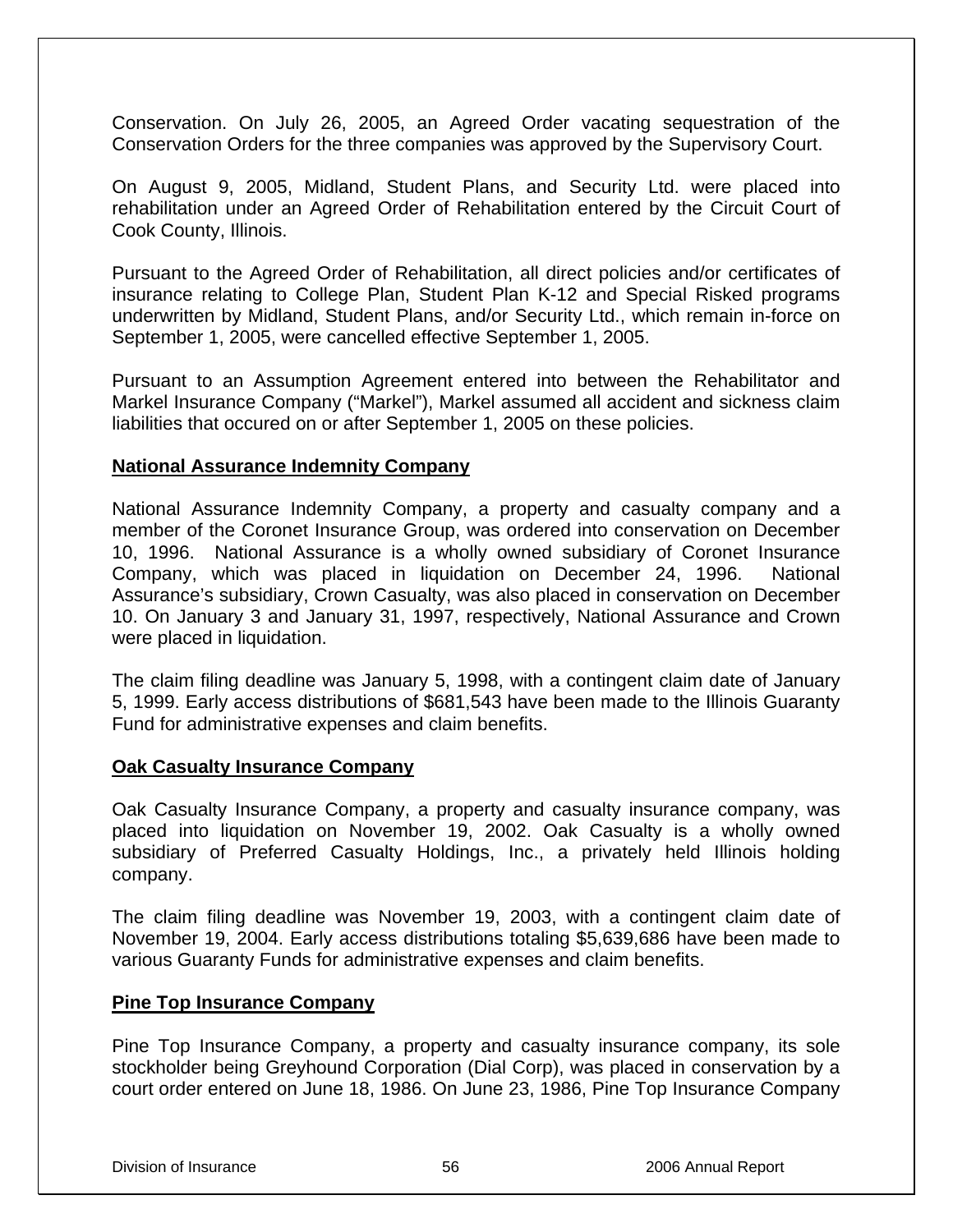was placed in rehabilitation. A final Agreed Order of Liquidation with a Finding of Insolvency was entered on January 16, 1987.

The final date for filing proof of claims with the Liquidator was January 17, 1989. The contingent claims date was extended to January 17, 1992. Early access distributions of \$3,245,958 have been made to various Guaranty Funds for administrative expenses and claim benefits.

In 1996 a 50% partial policyholder distribution of approximately \$13 million was made. A second 50% distribution was made on December 30, 1999, in the amount of \$13,415,677.55. On June 30, 2003 a 100% class E distribution was made in the amount of \$18,910,705.33, and another \$4,900,000 was paid in 2005.

## **Security Insurance Company, Ltd.**

On July 1, 2005, Midland Insurance Group, Inc. ("Midland") and Student Plans, Inc. ("Student Plans") were placed under an Order of Conservation. On July 22, 2005, Security Insurance Company, Ltd. ("Security Ltd.") was placed under an Order of Conservation. On July 26, 2005, an Agreed Order vacating sequestration of the Conservation Orders for the three companies was approved by the Supervisory Court.

On August 9, 2005, Midland, Student Plans, and Security Ltd. were placed into rehabilitation under an Agreed Order of Rehabilitation entered by the Circuit Court of Cook County, Illinois.

Pursuant to the Agreed Order of Rehabilitation, all direct policies and/or certificates of insurance relating to College Plan, Student Plan K-12 and Special Risk programs underwritten by Midland, Student Plans, and/or Security Ltd., which remain in-force on September 1, 2005, were cancelled effective September 1, 2005.

Pursuant to an Assumption Agreement entered into between the Rehabilitator and Markel Insurance Company ("Markel"), Markel assumed all accident and sickness claim liabilities that occured on or after September 1, 2005 on these policies.

#### **Statewide Insurance Company**

On January 6, 2004, an Agreed Order of Liquidation with a Finding of Insolvency was entered against Statewide Insurance Company. Statewide, a property and casualty company, is a wholly-owned subsidiary of Statewide Holding Corporation.

The claims filing deadline was January 6, 2005, and the contingent claim deadline was January 6, 2006. Early access distributions totaling \$9,170,383 have been made to various Guaranty Funds for administrative expenses and claim benefits.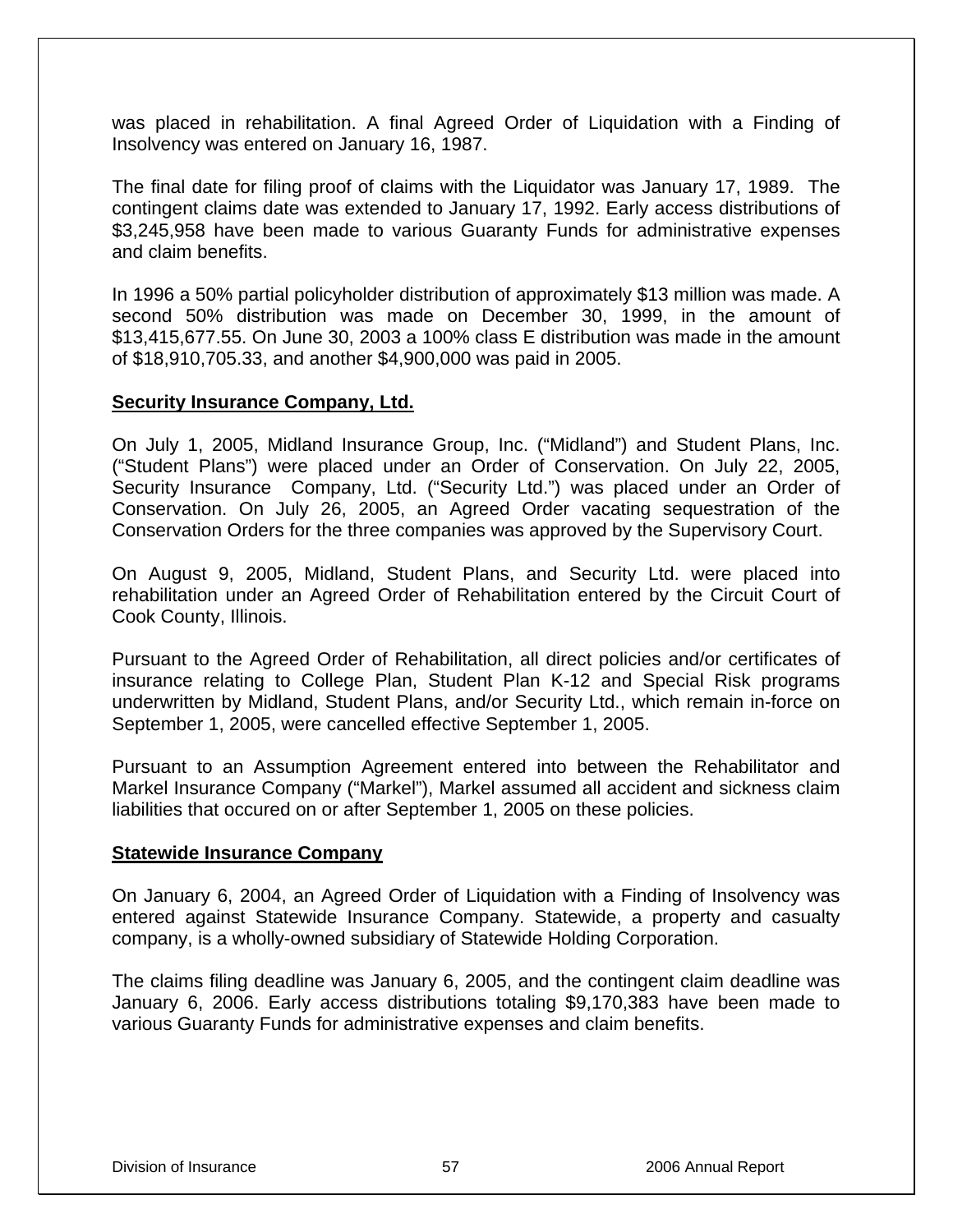#### **Student Plans, Inc.**

On July 1, 2005, Midland Insurance Group, Inc. ("Midland") and Student Plans, Inc. ("Student Plans") were placed under an Order of Conservation. On July 22, 2005, Security Insurance Company, Ltd. ("Security Ltd.") was placed under an Order of Conservation. On July 26, 2005, an Agreed Order vacating sequestration of the Conservation Orders for the three companies was approved by the Supervisory Court.

On August 9, 2005, Midland, Student Plans, and Security Ltd. were placed into rehabilitation under an Agreed Order of Rehabilitation entered by the Circuit Court of Cook County, Illinois.

Pursuant to the Agreed Order of Rehabilitation, all direct policies and/or certificates of insurance relating to College Plan, Student Plan K-12 and Special Risk programs underwritten by Midland, Student Plans, and/or Security Ltd., which remain in-force on September 1, 2005, were cancelled effective September 1, 2005.

Pursuant to an Assumption Agreement entered into between the Rehabilitator and Markel Insurance Company ("Markel"), Markel assumed all accident and sickness claim liabilities that occured on or after September 1, 2005 on these policies.

#### **United Capitol Insurance Company**

United Capitol Insurance Company, a property and casualty insurer, was placed in liquidation on November 14, 2001. United Capitol is a wholly owned subsidiary of United Capitol Holding Company, Incorporated, a Delaware insurance holding corporation, which in turn is wholly owned by Frontier Insurance Company of Rock Hill, New York. Frontier was placed into rehabilitation by the New York Department of Insurance on August 27, 2001. Both companies are members of Frontier Insurance Group.

The claim filing deadline was November 14, 2002, and the contingent claim date was November 14, 2003. Early access distributions have been made to various Guaranty Funds totaling \$3,240,894 for administrative expenses and claim benefits.

A complaint against the former directors and officers of the company was filed, alleging breach of fiduciary duty and reckless mismanagement. After mediation, the suit was settled for \$6,250,000.

#### **Valor Insurance Company**

On February 25, 2002, an Order of Conservation was entered against Valor Insurance Company and its parent, Gallant Insurance Company, both being property and casualty companies. Valor is a wholly owned subsidiary of Gallant, which in turn is owned by J and P Holdings. Valor is a member of the Warrior Insurance Group.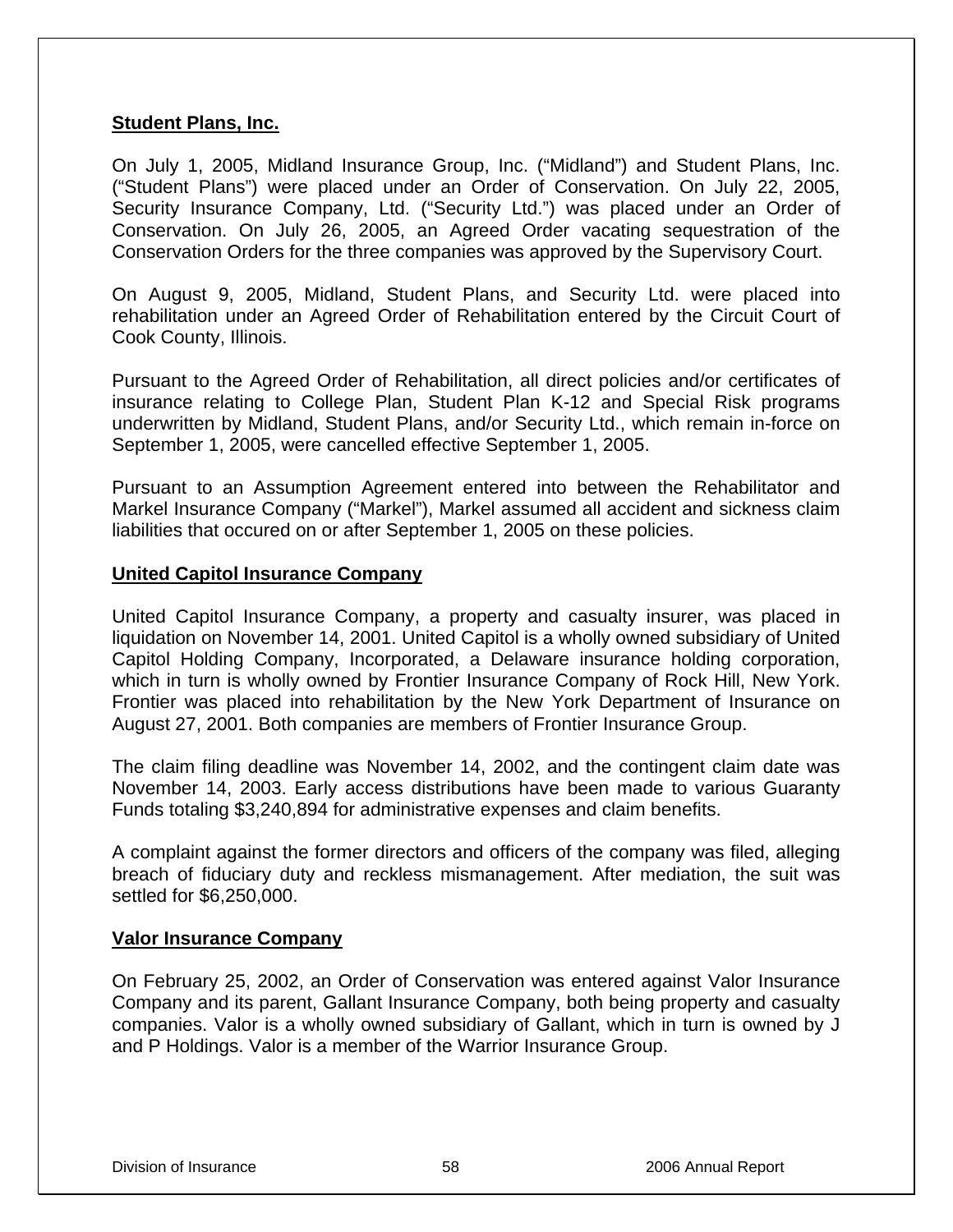The Director's motion for judgement on the pleadings was granted by the Circuit Court on August 7, 2002, based upon a duly authorized consent to liquidation executed by Gallant's Board of Directors, which the owner subsequently refused to honor. However, the court declined to enter a finding of insolvency on the motion because of the disputed fact issues. An Order of Liquidation against Valor and Gallant was entered on August 9, 2002, subject to a fourteen day stay until August 23, 2002. The Order of Liquidation was appealed. Pursuant to a settlement agreement the Court entered a finding of insolvency on March 14, 2003 and the appeal of the Order of Liquidation was dismissed.

The claim filing deadline was February 23, 2004 with the contingent claim date being August 23, 2004. Early access distributions totaling \$15,525,188 have been made to various Guaranty Funds for administrative expenses and benefits paid.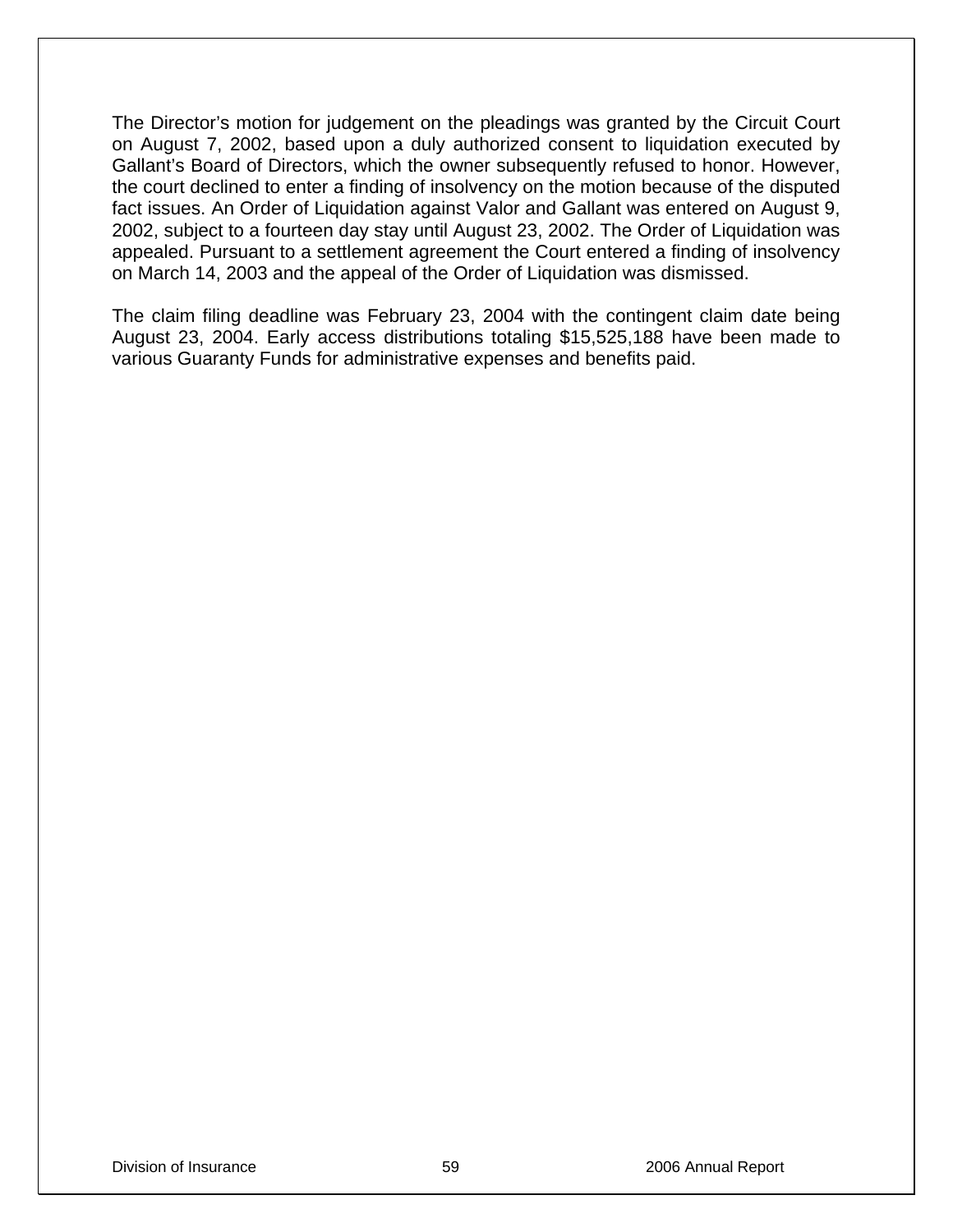## **Closed Companies:**

|                                                | Conservation (C)<br>Liquidation (L)<br><b>Ancillary</b><br>Receivership (A) | Dismissal<br>Date | Destruction of Records<br>Date |
|------------------------------------------------|-----------------------------------------------------------------------------|-------------------|--------------------------------|
| AAI Syndicate #1, Ltd.                         | 02/09/99 (L)                                                                | 12/16/2005        | Dec., 2008                     |
| Agora Syndicate, Inc.                          | 11/15/00 (L)                                                                | 12/20/2006        | Dec., 2008                     |
| Amalgamated Labor Life Insurance Company       | 07/05/89 (L)                                                                | 12/29/1999        | Dec., 2002                     |
| American Association of Trauma Specialists     | 12/01/80 (L)                                                                | 10/27/1986        | Feb., 1995                     |
| American Mutual Liability Insurance Company    | 03/09/89 (A)                                                                | 5/18/1993         | No Company Records             |
| American United Casualty Co., Inc.             | 12/09/94 (L)                                                                | 12/9/1993         | (N/A)                          |
| Associated Life Insurance Company              | 03/03/89 (L)                                                                | 12/7/2000         | Dec., 2001                     |
| Cadillac Insurance Company                     | 01/02/90 (A)                                                                | 10/29/1996        | No Company Records             |
| Chicago Care, Inc.                             | 04/08/87 (L)                                                                | 12/27/1989        | Nov., 1995                     |
| Complete Health Care Corp.                     | 11/05/90 (L)                                                                | 11/15/1997        | June, 1999                     |
| Continental Fire / First Chicago Group         | 10/26/94 (L)                                                                | 3/14/1995         | Oct., 1999                     |
| Cooperative Health Plan                        | 03/29/89 (L)                                                                | 8/24/1994         | June, 1999                     |
| <b>Edison Insurance Company</b>                | 02/20/91 (L)                                                                | 2/23/2002         | Feb., 2004                     |
| Equity Funding Life Ins. Co.                   | 10/10/74 (L)                                                                | 10/12/1987        | No Co. records                 |
| <b>Equity General Insurance Company</b>        | 11/20/89 (L)                                                                | 12/12/2002        | Feb., 2004                     |
| <b>Fidelity General Insurance Company</b>      | 12/04/70 (L)                                                                | 12/14/1989        | Feb., 1995                     |
| First Oak Brook Corp. Syndicate                | 11/12/96 (L)                                                                | 10/26/2005        | October, 2008                  |
| Geneva Assurance Syndicate, Inc.               | 07/11/06 (L)                                                                | 12/2/2005         | Dec., 2008                     |
| Georgetown Life Insurance Company              | 11/05/90 (L)                                                                | 11/15/1997        | June, 1999                     |
| Globe Indemnity                                | 01/27/95 (L)                                                                | 12/9/1997         | Dec., 2000                     |
| Health Plan of Central Illinois                | 03/22/91 (L)                                                                | 8/6/1998          | Aug., 2001                     |
| <b>Heartland Casualty Company</b>              | $01/24/91$ (L)                                                              | 3/30/1995         | May, 1999                      |
| Heritage Insurance Company                     | 02/25/86 (L)                                                                | 3/14/2000         | Mar., 2003                     |
| Homeowners Insurance Company                   | 04/07/71 (L)                                                                | 4/24/1989         | Feb., 1995                     |
| Ideal Mutual Insurance Company                 | 02/07/85 (A)                                                                | 11/24/1993        | No Company Records             |
| Illinois Earth Care Workers Compensation Trust | 10/26/00 (L)                                                                | 8/30/2006         | August, 2009                   |
| Illinois Insurance Company                     | 07/09/99 (L)                                                                | 6/30/2006         | June, 2007                     |
| Industrial Fire and Casualty Company           | 03/06/91 (L)                                                                | 12/3/1997         | Dec., 2000                     |
| Inland American Insurance Company              | 09/19/97 (L)                                                                | 11/4/2004         | Nov., 2005                     |
| Inter-American Insurance Company of Illinois   | 12/31/91 (L)                                                                | 9/16/2003         | Sept., 2006                    |
| Intercontinental Insurance Company             | 01/12/90 (L)                                                                | 5/27/2004         | May, 2005                      |
| Iowa State Travelers Mut. Assurance Company    | 02/23/83 (A)                                                                | 5/21/1991         | No Company Records             |
| Kenilworth Insurance Company                   | 04/20/82 (L)                                                                | 2/7/2001          | March, 2002                    |
| LaSalle Nat'l Insurance Company                | 04/08/71 (L)                                                                | 10/12/1990        | Feb., 1995                     |
| Life Assurance Company of Pennsylvania         | 05/09/91 (A)                                                                | 7/6/1995          | No Company Records             |
| Main Insurance Company                         | 06/22/82 (L)                                                                | 12/30/1986        | Dec., 1994                     |
| Market Insurance Company                       | 12/16/80 (L)                                                                | 6/6/1995          | Oct., 1999                     |
| <b>Merit Casualty Company</b>                  | 04/01/97 (L)                                                                | 7/12/2004         | <b>July, 2005</b>              |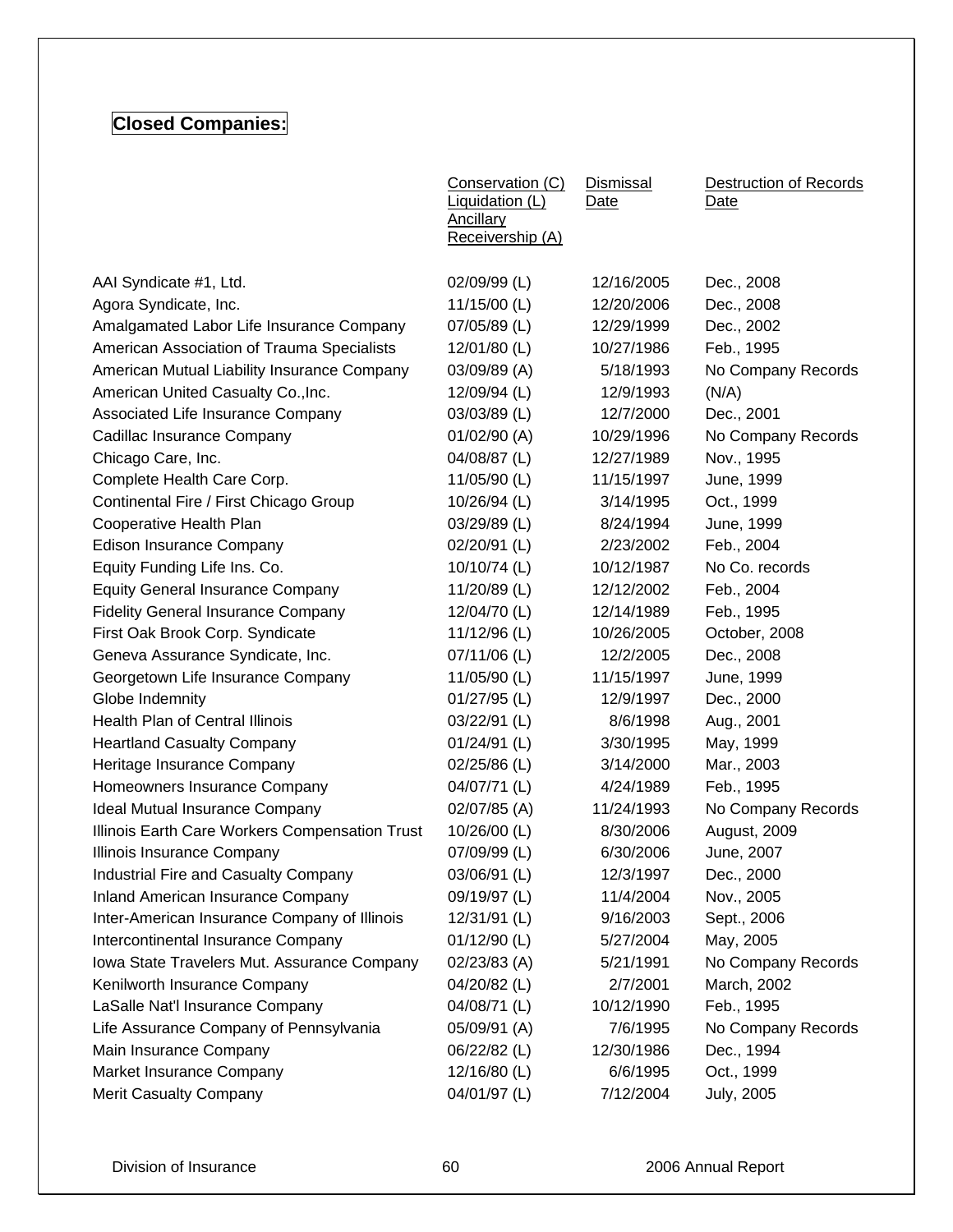| Mid-American Insurance Company             | 02/29/96 (L) | 6/1/1997   | Dec., 2000         |
|--------------------------------------------|--------------|------------|--------------------|
| Mile Square Health Plan of IL              | 01/25/89 (L) | 9/1/1993   | Nov., 1996         |
| Millers National Insurance Company         | 05/11/93 (L) | 11/12/2003 | Nov., 2004         |
| Missouri General Insurance Company         | 09/12/75 (L) | 2/25/1982  | March, 1995        |
| Modern Life Insurance                      | 08/03/83 (L) | 12/31/1986 | Nov., 1995         |
| Multicare HMO                              | 06/19/91 (L) | 6/10/1996  | Jan., 2000         |
| Multi-State Insurance Exchange             | 09/11/64 (L) | 12/17/1981 | March, 1995        |
| <b>National Health Care Trust</b>          | 02/09/82 (L) | 9/2/1993   | Nov., 1996         |
| National Investors Life Insurance Company  | 09/28/83 (A) | 2/27/1990  | No Company Records |
| North American / Commercial Inland         | 09/23/93 (L) | 5/19/1997  | May, 2000          |
| Optimum Insurance Company of Illinois      | 05/05/86 (L) | 11/19/2003 | Nov., 2004         |
| Patriot Life Insurance Company             | 08/23/89 (L) | 6/19/1995  | June, 1999         |
| Penta-Plan / Share                         | 02/03/88 (L) | 2/11/1992  | June, 1999         |
| <b>Prestige Casualty Company</b>           | 07/26/94 (L) | 11/18/2005 | Nov., 2006         |
| Progressive General Insurance Company      | 03/20/68 (L) | 3/26/1981  | March, 1995        |
| Provident Insurance Company                | 01/09/91 (L) | 12/28/1994 | June, 1999         |
| <b>Prudence Mutual Casualty Company</b>    | 02/07/70 (L) | 5/21/1991  | Feb., 1995         |
| RCA Syndicate #1, Ltd.                     | 06/05/00 (L) | 8/19/2004  | Aug., 2007         |
| Reserve Insurance Company                  | 05/29/79 (L) | 10/20/1998 | Mar., 2000         |
| Resure, Inc.                               | 02/27/97 (L) | 12/19/2002 | Dec., 2005         |
| River Forest Insurance Company             | 03/18/94 (L) | 12/21/2001 | Nov., 2002         |
| <b>Security Casualty Company</b>           | 12/04/81 (L) | 12/20/2000 | Dec., 2001         |
| Standard Burial Insurance Assoc.           | 06/10/87 (L) | 11/11/1991 | (N/A)              |
| <b>State Security Insurance Company</b>    | 06/16/93 (L) | 9/21/2004  | Sept., 2005        |
| Supreme Life Insurance Company             | 07/12/95 (L) | 5/12/2000  | May, 2001          |
| Total Health Care, Inc.                    | 06/06/88 (L) | 9/14/1993  | Nov., 1996         |
| <b>Trans-Pacific Insurance Company</b>     | 10/13/94 (A) | 2/27/1997  | No Company Records |
| <b>United Diversified Corporation</b>      | 06/08/92 (L) | 8/10/1998  | Aug., 2001         |
| United Fire Insurance Company              | 03/03/89 (L) | 6/22/2001  | June, 2002         |
| United Equitable Life Insurance Company    | 12/20/91 (L) | 12/14/2000 | Dec., 2001         |
| United Savings Life Ins. Co.               | 08/27/86 (L) | 12/28/1988 | Nov., 1995         |
| Unity HMO                                  | 10/04/91 (L) | 12/20/1994 | Feb., 1999         |
| University Life Insurance Company          | 09/23/83 (L) | 8/23/1989  | No Company Records |
| <b>Western Specialty Insurance Company</b> | 05/06/02 (L) | 10/11/2005 | October, 2006      |
| <b>Yorktown Indemnity Company</b>          | 02/07/89 (L) | 9/29/1995  | June, 1999         |

The Summary of Cash and Invested Assets represent cash and invested assets of companies in receivership during the calendar year ending December 31, 2005. These tabular listings are presented in accordance with the methods of accounting employed by the Office of the Special Deputy Receiver and are not in accordance with Generally Accepted Accounting Principals (GAAP). Special reports, audited in accordance with Generally Accepted Audited Standards (GAAS), are issued separately annually, as provided by Article XIII of the Illinois Insurance Code.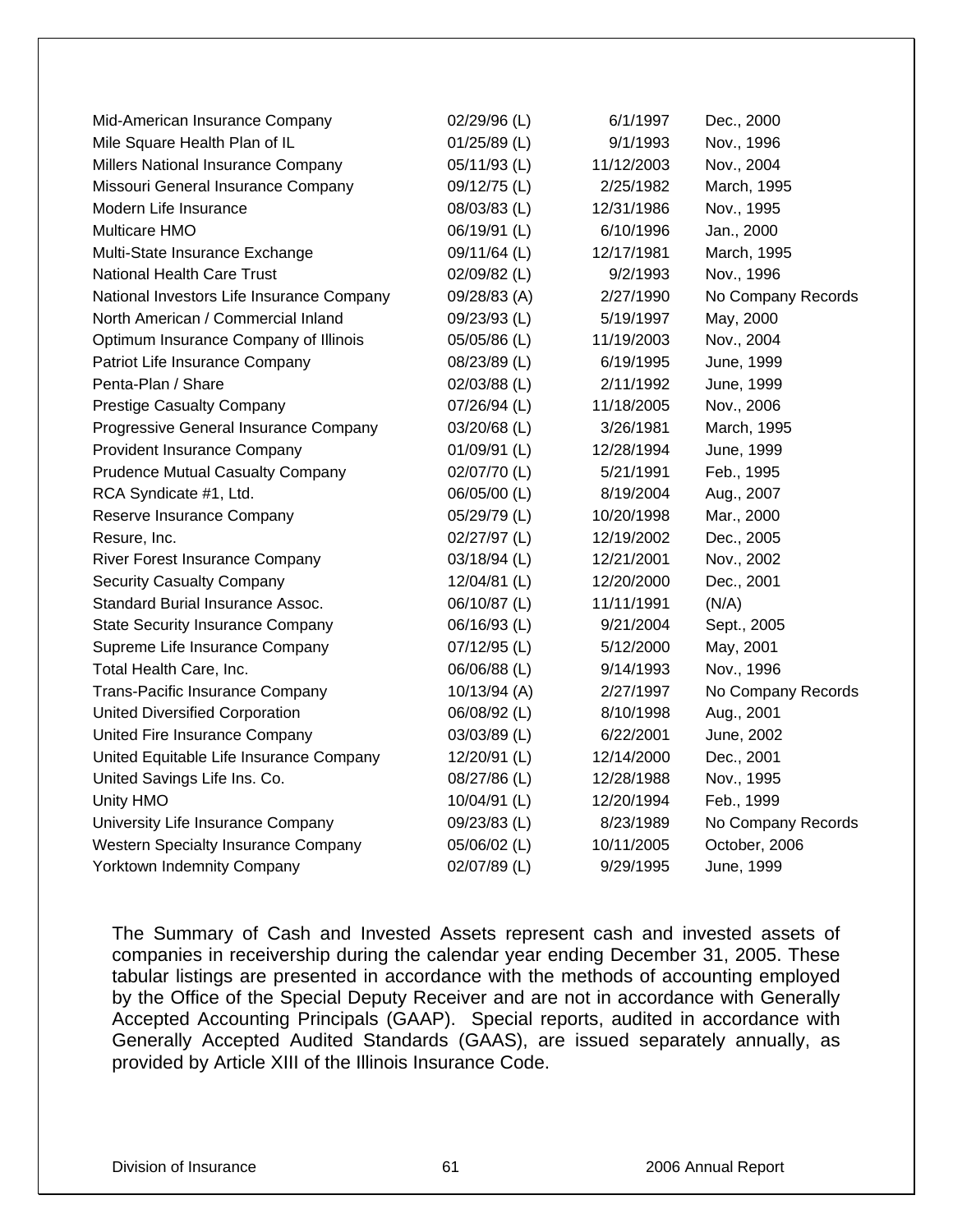## **Office of the Special Deputy Receiver Statement of Changes in Cash and Invested Assets – Summary January 1, 2006, through December 31, 2006**

| <b>Company Name</b>                         | <b>Cash &amp; Invested</b><br>Assets @<br>12/31/05 | <b>Receipts</b> | <b>Disbursements</b> | Cash & Invested<br>Assets @<br>12/31/06 |
|---------------------------------------------|----------------------------------------------------|-----------------|----------------------|-----------------------------------------|
| Agora Syndicate, Inc.                       | \$2,715,164                                        | \$3,336,685     | \$6,025,430          | \$26,419                                |
| Alliance General Insurance Company          | 20,069,916                                         | 2,790,511       | 1,181,335            | 21,679,092                              |
| Alpine Insurance Company                    | 2,572,367                                          | 1,380,451       | 858,387              | 3,094,431                               |
| American Health Care Provider, Inc.         | 8,949,699                                          | 309,023         | 726,611              | 8,532,111                               |
| American Horizon Insurance Company          | 2,300,808                                          | 266,966         | 591,476              | 1,976,298                               |
| American Mutual Reinsurance Company         | 78,826,323                                         | 5,761,861       | 2,885,820            | 81,702,364                              |
| American Unified Life & Health Company      | 1,343,048                                          | 40,527          | 209,051              | 1,174,524                               |
| Associated Physicians Insurance Company     | 851,943                                            | 49,575          | 515,578              | 385,940                                 |
| Association of Trial Lawyers Assurance (1)  | (135, 880)                                         | 258,869         | 67,333               | 55,656                                  |
| B.Y.R.M.A.                                  | 2,487,403                                          | 385,774         | 2,452,799            | 420,378                                 |
| Centaur Insurance Company                   | 104,018,271                                        | 6,562,824       | 1,722,869            | 108,858,226                             |
| Coronet Insurance Company                   | 3,833,567                                          | 388,114         | 1,094,085            | 3,127,596                               |
| Crown Casualty Company                      | 917,194                                            | 3,692           | 101,743              | 819,143                                 |
| Delta Casualty Company                      | 5,907,164                                          | 194,435         | 1,766,385            | 4,335,214                               |
| Gallant Insurance Company                   | 10,524,574                                         | 440,328         | 2,775,888            | 8,189,014                               |
| Illinois Earth Care Workers Comp. Trust     |                                                    |                 |                      |                                         |
| Illinois Electrical Employers W/C Assoc.(2) | 123,266                                            | 71,770          | 109,306              | 85,730                                  |
| Illinois Environmental Service W/C Trust    | 1,331,940                                          | 49,218          | 752,150              | 629,008                                 |
| Illinois Healthcare Insurance Company       | 5,908,021                                          | 232,026         | 1,699,259            | 4,440,788                               |
| Legion Indemnity Company                    | 48,080,416                                         | 9,150,956       | 5,400,051            | 51,831,321                              |
| Medcare HMO, Inc.                           | 5,313,813                                          | 138,109         | 5,106,628            | 345,294                                 |
| Midland Insurance Group, Inc.               | 25,321                                             | 194,846         | 119,417              | 100,750                                 |
| National Assurance Indemnity Company        | 5,120,225                                          | 145,368         | 82,585               | 5,183,008                               |
| Oak Casualty Insurance Company              | 8,214,441                                          | 399,843         | 2,582,730            | 6,031,554                               |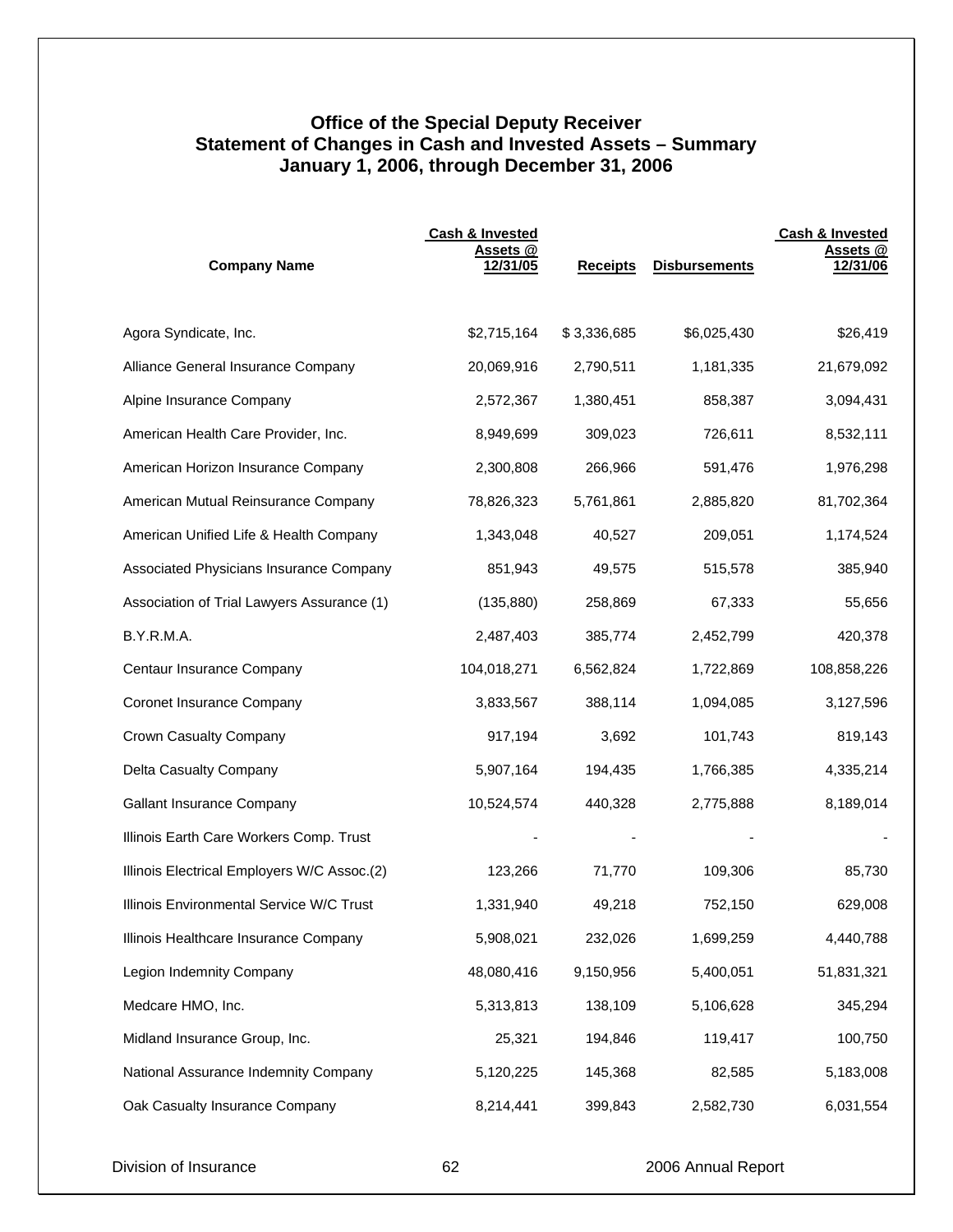| <b>TOTALS</b>                    | \$418,750,609 | \$41,000,446 | \$46,717,409 | \$413,033,646 |
|----------------------------------|---------------|--------------|--------------|---------------|
| Valor Insurance Company          | 11,233,787    | 484,292      | 3,723,331    | 7,994,748     |
| United Capitol Insurance Company | 29,630,538    | 2,603,579    | 2,300,121    | 29,933,996    |
| Student Plans, Inc.              | 153,097       | 613,358      | 434.431      | 332,024       |
| Statewide Insurance Company      | 21,126,256    | 1,197,717    | 5,690,072    | 16,633,901    |
| Security Insurance Company, Ltd. | 1,837,165     | 326.130      | 963,298      | 1,199,997     |
| Pine Top Insurance Company       | 38,185,926    | 6,560,284    | 804,670      | 43,941,540    |

- Assets are shown at amortized book value.

- Cash Receipts include an adjustment for amortization.

- Cash disbursements include Early Access payments to state guaranty funds for \$24,827,325.

 \* Reporting period for this estate is 01/01/06 through 12/31/06 (assets below \$250,000). The receipts of \$258,869 include the amount of \$153,400 paid by the Closed Estate Fund, actual receipts for this estate are \$105,469.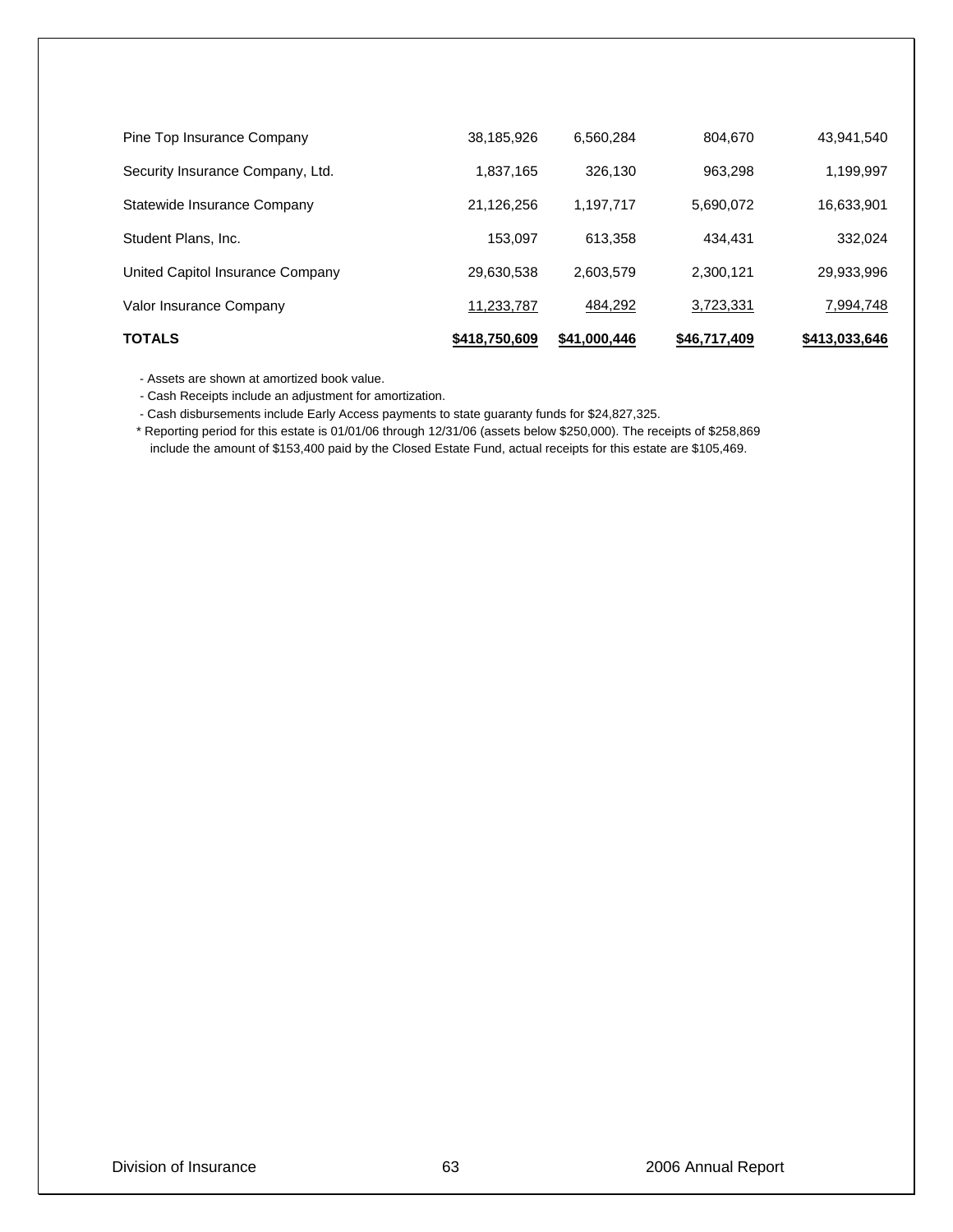# **Surplus Lines Companies**

The Surplus Line Association of Illinois receives, countersigns and records all surplus line insurance contracts which are procured by its member surplus line producers. Following is a list of the unauthorized insurers and domestic surplus lines insurers from who licensed surplus line producers procured insurance, and the total amount of premium for each company for calendar year 2006:

| <b>Insurance Company</b>                                 | Premium    |
|----------------------------------------------------------|------------|
| <b>ABA Seguros</b>                                       | \$205      |
| Acceptance Indemnity Insurance Co                        | 694,063    |
| <b>ACE European Group Ltd</b>                            | 627,258    |
| <b>ACE Seguros SA</b>                                    | 72,242     |
| Admiral Insurance Co                                     | 13,315,792 |
| AIG Mexico Seguros Interamericana SA de CV               | 14,663     |
| Alea London Ltd                                          | 235,574    |
| Allianz Marine & Aviation (France)                       | 69,480     |
| Allianz Marine & Aviation Versicherung AG                | 21,840     |
| Allied World Assurance Co (US) Inc                       | 1,934,072  |
| Allied World Assurance Co Ltd                            | 458,437    |
| American Empire Surplus Lines Insurance Co               | 6,205,019  |
| American International Specialty Lines Insurance Co      | 54,943,790 |
| American Liberty Insurance Co                            | 50,588     |
| American Safety Indemnity Co                             | 767,314    |
| American Safety Insurance Co                             | 52,883     |
| American Safety Risk Retention Group Inc                 | 6,945      |
| American Western Home Insurance Co                       | 371,837    |
| Andrew Weir Insurance Co Ltd                             | 4,969      |
| Arch Excess & Surplus Insurance Co                       | 38,337     |
| Arch Reinsurance Ltd                                     | 137,500    |
| Arch Specialty Insurance Co                              | 20,793,258 |
| Aspen Insurance UK Ltd                                   | 729,396    |
| Aspen Specialty Insurance Co                             | 2,796,027  |
| Associated Electric & Gas Insurance Services Ltd (AEGIS) | 735,551    |
| <b>Atlantic Casualty Insurance Co</b>                    | 1,582,566  |
| Axis Specialty Europe LTD                                | 229,686    |
| <b>AXIS Specialty Insurance Co</b>                       | 22,715,293 |
| Axis Specialty Ltd                                       | 1,308,507  |
| Berkley Regional Specialty Insurance Co                  | 175,938    |
| <b>Burlington Insurance Company</b>                      | 10,210,412 |
| Canal Indemnity Co                                       | 41,750     |
| <b>Capitol Specialty Insurance Corp</b>                  | 3,929,589  |
| Catlin Insurance Co Ltd                                  | 1,574,954  |
| Catlin Specialty Insurance Co                            | 1,964,656  |
| Century Surety Co                                        | 3,263,240  |
| Chubb Custom Insurance Co                                | 15,066,686 |
| Clarendon America Insurance Co                           | 6,376,701  |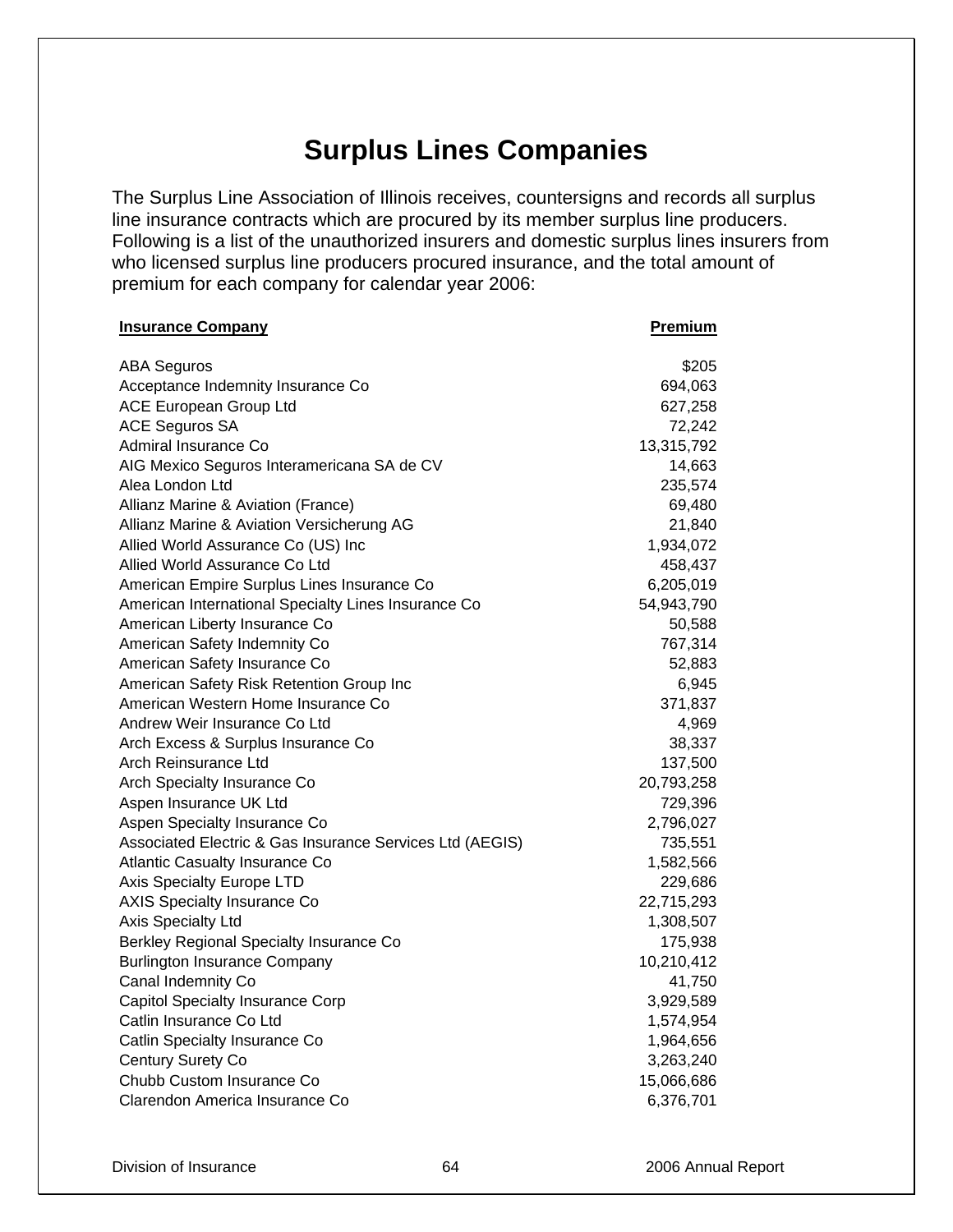| <b>CNA Casualty of California</b>                                              | 3,527,302       |
|--------------------------------------------------------------------------------|-----------------|
| Colony Insurance Co                                                            | 17,189,694      |
| Columbia Casualty Company                                                      | 14,794,582      |
| Commonwealth Insurance Co                                                      | 1,713,856       |
| Crum & Forster Specialty Insurance Co                                          | 4,247,655       |
| CX Reinsurance Co Ltd                                                          | 642             |
| Dakota Fire Insurance Co                                                       | 160,184         |
| Darwin Select Insurance Co                                                     | 4,149,091       |
| Empire Indemnity Insurance Co                                                  | 500,541         |
| <b>Endurance American Specialty Insurance Co</b>                               | 6,196,781       |
| Energy Insurance Mutual Ltd                                                    | 32,884          |
| Essex Insurance Co                                                             | 41,419,812      |
| Everest Indemnity Insurance Co                                                 | 5,563,332       |
| Everest Reinsurance (Bermuda) Ltd                                              | 91,105          |
| <b>Executive Risk Specialty Insurance Co</b>                                   | 1,303,656       |
| Fireman's Fund Insurance Co Of Ohio                                            | 10,467,723      |
| <b>First Mercury Insurance Company</b>                                         | 3,544,360       |
| <b>First Specialty Insurance Corporation</b>                                   | 4,324,423       |
| <b>GE Frankona Reinsurance LTD</b>                                             | 62,202          |
| GE Seguros SA de CV                                                            | 18,634          |
| GE Specialty Inurance (UK) Ltd                                                 | 72,726          |
| Gemini Insurance Co                                                            | 1,445,871       |
| General Agents Insurance Co of America Inc (GAINSCO)                           | 2,963           |
| General Security Indemnity Co of Arizona                                       | 259,351         |
| General Star Indemnity Co                                                      | 8,192,036       |
| Genesis Indemnity Insurance Co                                                 | 105,150         |
| Gerling-Konzern Allgemeine Versicherungs-Aktiengesellschaft                    | 954,000         |
| Gerling-Konzern Globale Ruckversicherungs AG                                   | 5,630           |
| Glencoe Insurance Ltd                                                          | 8,924           |
| Global Indemnity Assurance Co                                                  | 1,430,728       |
| Gotham Insurance Co                                                            | 1,693,714       |
| Great American E&S Insurance Co                                                | 3,222,537       |
| Great American Fidelity Insurance Co                                           | 405,425         |
| Great Lakes Reinsurance UK plc                                                 | 1,784,533       |
| Great Lakes UK Insurance Co                                                    | 147,188         |
| <b>Grupo Nacional Provincial SA</b>                                            | 167,234         |
| <b>Gulf Underwriters Insurance Co</b>                                          | 384,636         |
| Hannover Ruckversicherungs-Aktiengesellschaft<br>HDI Industrie Versicherung AG | 2,483           |
|                                                                                | 3,001<br>15,100 |
| Hermitage Insurance Co<br>Homeland Insurance Co of NY                          | 6,642,986       |
| <b>Houston Casualty Co</b>                                                     | 9,397,202       |
| <b>Hudson Specialty Insurance Co</b>                                           | 15,902,471      |
| Illinois Union Insurance Co                                                    | 14,561,074      |
| <b>INA Surplus Insurance Co</b>                                                | 17,093          |
| Indian Harbor Insurance Co                                                     | 32,580,149      |
| Ingalls Casualty Insurance Ltd                                                 | 793,686         |
| Integon Specialty Insurance Co                                                 | 6,004,151       |
| International Insurance Co of Hannover Ltd                                     | 337,857         |
| James River Insurance Co                                                       | 7,593,290       |
|                                                                                |                 |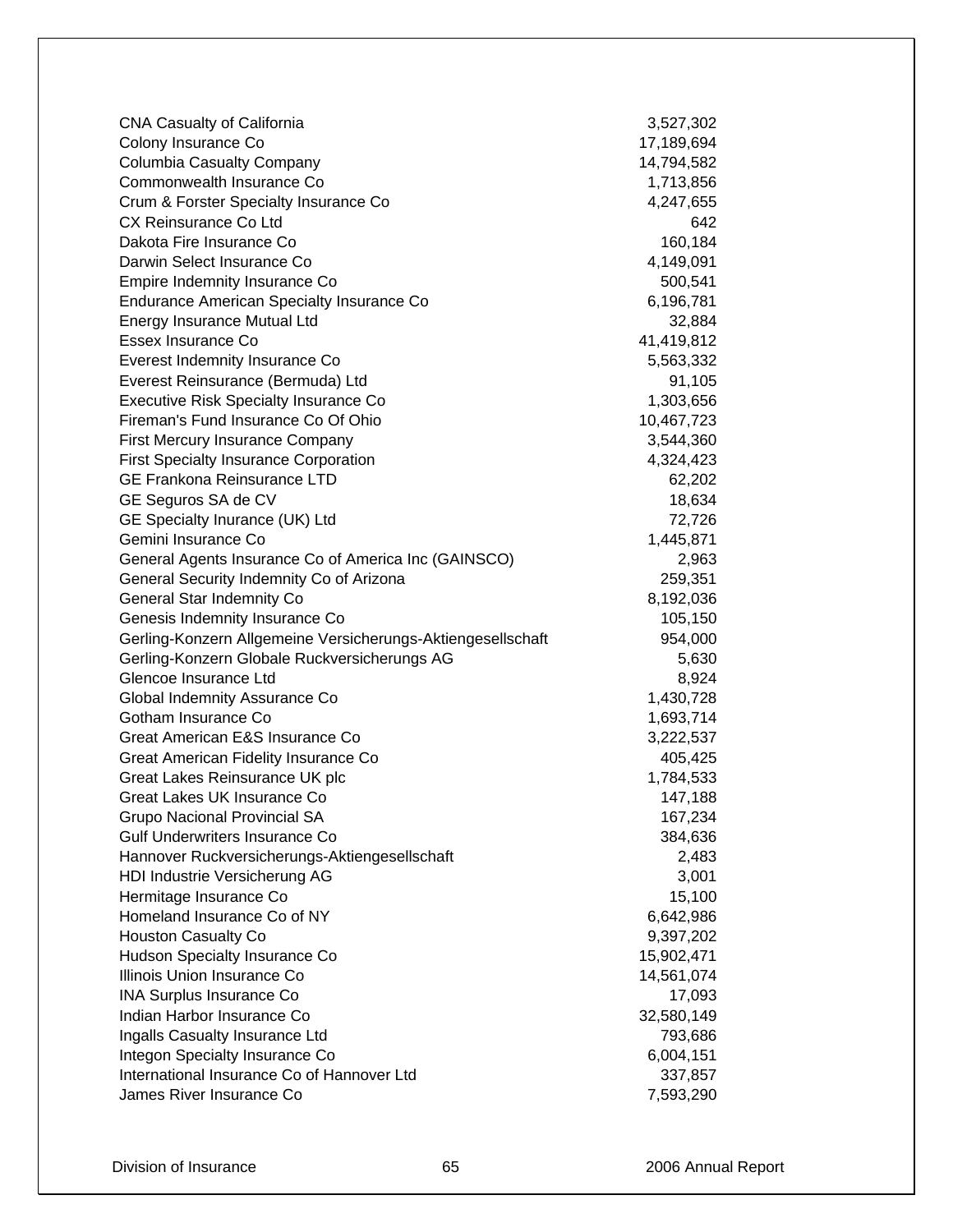| Kemper Indemnity Insurance Co                    | 25,904       |
|--------------------------------------------------|--------------|
| Landmark American Insurance Co                   | 13,930,627   |
| Landmark Insurance Co                            | 321,851      |
| Lantana Insurance LTD                            | 71,730       |
| Lexington Insurance Co                           | 171,456,775  |
| Liberty Mutual Insurance Europe Ltd              | 2,444,677    |
| Liberty Surplus Insurance Corp                   | 6,760,595    |
| Mapfre Tepeyac SA                                | 441,989      |
| The Marine Insurance Co Ltd                      | 103,158      |
| Markel International Insurance Co Ltd            | 1,557,418    |
| Max Re Europe Ltd                                | 927,864      |
| Maxum Indemnity Co                               | 2,806,089    |
| Montpelier Reinsurance Ltd                       | 328,903      |
| Mount Vernon Fire Insurance Co                   | 4,006,879    |
| Mt Hawley Insurance Company                      | 11,637,337   |
| Munchener Ruckversicherungs Gesellschaft         | 42,011       |
| NAMIC Insurance Co Inc                           | 1,008,362    |
| National Fire & Marine Insurance Co              | 4,041,713    |
| National Guaranty Insurance Company of Vermont   | 388,933      |
| Nautilus Insurance Co                            | 24, 171, 190 |
| Navigators Specialty Insurance Company           | 2,695,766    |
| <b>NCH Casualty Insurance SPC Ltd</b>            | 1,651,636    |
| Noetic Specialty Insurance Co                    | 287,561      |
| North American Capacity Insurance Co             | 2,793,178    |
| Northfield Insurance Co                          | 3,819,904    |
| Norwich Union Insurance Limited                  | -36          |
| Nutmeg Insurance Co                              | 5,061,370    |
| Pacific Insurance Co Ltd                         | 3,163,803    |
| Penn-Star Insurance Co                           | 7,813,202    |
| Philadelphia Insurance Co                        | 117,164      |
| Praetorian Specialty Insurance Co                | $-139,098$   |
| Princeton Excess and Surplus Lines Insurance Co  | 10,338,427   |
| Professional Underwriters Liability Insurance Co | 792,107      |
| QBE Insurance (Europe) Ltd                       | 1,694,922    |
| QBE Specialty Insurance Co                       | 2,172,510    |
| Qualitas Compania de Seguros SA de CV            | 12,940       |
| Quanta Specialty Lines Insurance Co              | 225,258      |
| Red Mountain Casualty Insurance Co               | 145,263      |
| Rockhill Insurance Co                            | 662,753      |
| Royal Surplus Lines Insurance Co                 | 166,381      |
| Royale Belge Incendie-Reassurance                | 866          |
| RVI Guaranty Co Ltd                              | 119          |
| Saint Paul Surplus Lines Insurance Co            | 10,954,635   |
| Scottsdale Insurance Co                          | 27,837,047   |
| Seguros Comercial America SA de CV               | 325,312      |
| Seneca Specialty Insurance Co                    | 1,123,983    |
| Sirius International Insurance Corp              | 91,422       |
| SR International Business Insurance Co Ltd       | 9,472,358    |
| Starr Excess Liability Insurance Co Ltd          | 9,753,197    |
| Steadfast Insurance Co                           | 52,280,233   |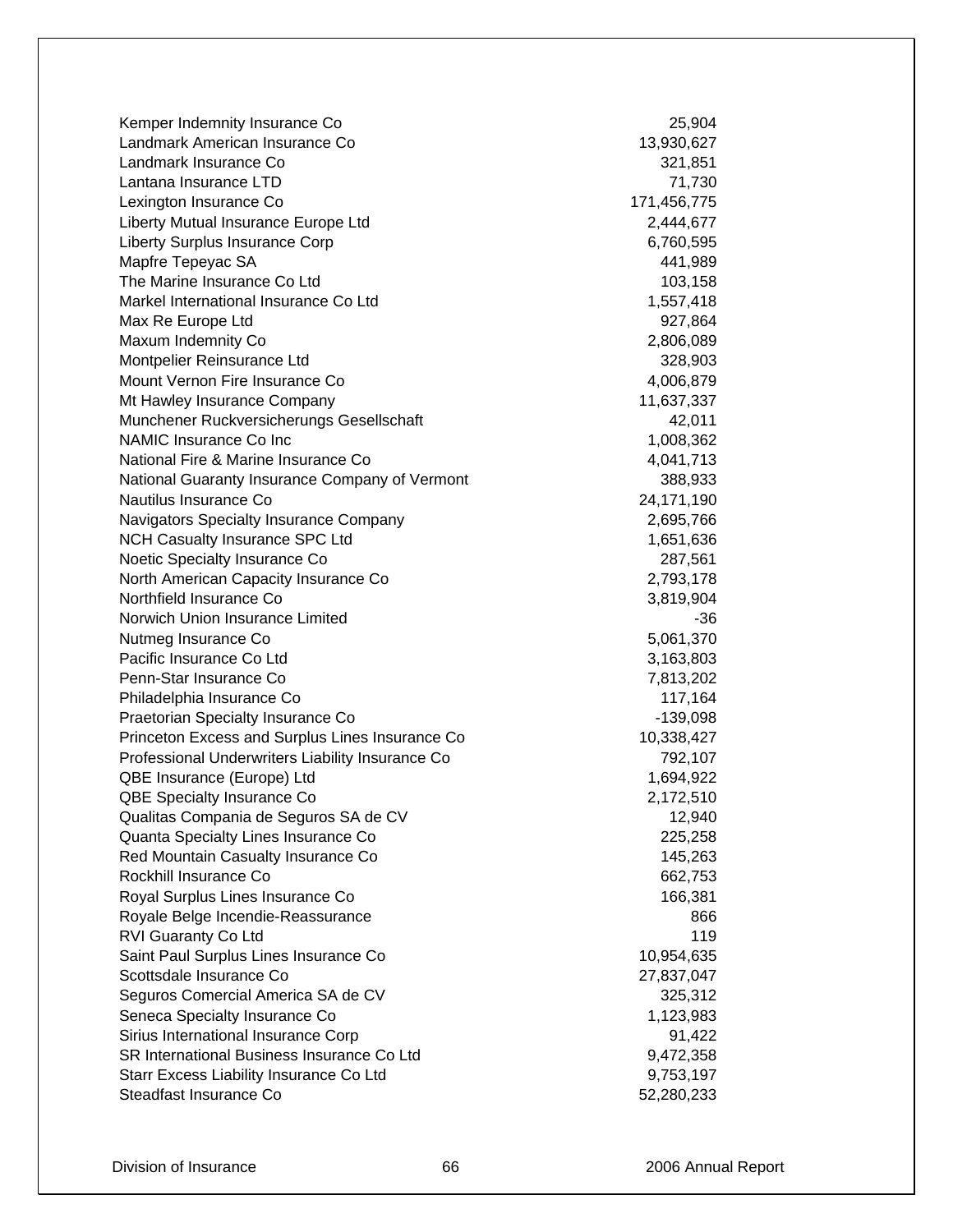| TIG Specialty Insurance Co               | 1,132        |
|------------------------------------------|--------------|
| Tokio Marine & Nichido Fire Ins Co Ltd   | 1,662        |
| Topa Insurance Co                        | 45,506       |
| Travelers Excess & Surplus Lines Co      | 555,872      |
| Tudor Insurance Co                       | 2,303,625    |
| Underwriters at Lloyd's London           | 68,347,812   |
| United National Casualty Insurance Co    | 2,042        |
| United National Insurance Co             | 5,818,778    |
| USF Insurance Co                         | 1,512,074    |
| USF&G Specialty Insurance Co             | 16,517       |
| Voyager Indemnity Insurance Co           | 110,657      |
| Wasa International (UK) Insurance Co Ltd | 650          |
| Wasa Sakforsakring Omsesidigt            | 11,600       |
| Westchester Surplus Lines Ins Co         | 26,793,604   |
| Western Heritage Insurance Co            | 3,202,403    |
| Western World Insurance Co Inc           | 2,478,797    |
| Wilshire Insurance Co                    | 11,893       |
| Wind River Insurance Co Ltd              | 1,350        |
| Winterthur Swiss Insurance Co            | 162,500      |
| <b>XL Europe Ltd</b>                     | 952,000      |
| <b>XL Insurance Co Ltd</b>               | 116,615      |
| <b>XL Select Insurance Co</b>            | 308,432      |
| <b>ZC Specialty Insurance Co</b>         | $-3,194,525$ |
| Zurich Compania De Seguros SA            | 390          |
| Zurich International (Bermuda) Ltd       | 10,460       |
| Zurich Specialties (London) Ltd          | 159,042      |
|                                          |              |

## TOTAL 2006 Illinois Surplus Lines Premium **1998** 1918,477,742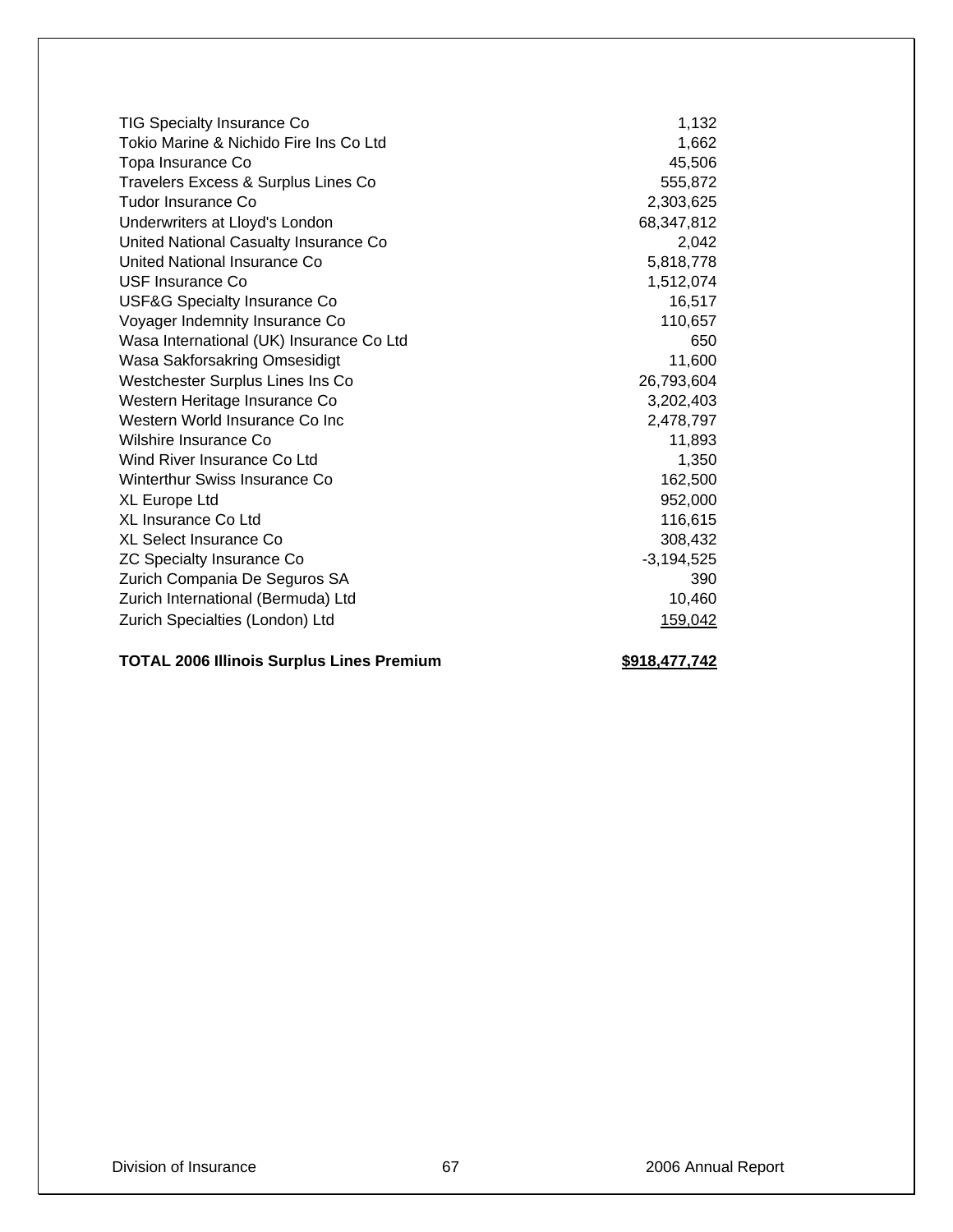# **Ineligible Companies**

Pursuant to Section 445 (9) of the Illinois Insurance Code, (Chapter 73, Paragraph 1024) the following companies are not to be used:

|                                                      |                     | <b>INELIGIBLE</b> |
|------------------------------------------------------|---------------------|-------------------|
| NAME OF COMPANY                                      | <b>BULLETIN NO.</b> | <b>DATE</b>       |
|                                                      |                     |                   |
| Alpine Assurance Limited                             | 9                   | 03/16/92          |
| American Marine and General Ins. Co., Ltd.           | 26                  | 08/02/88          |
| American National Surety Insurance Company           | 109                 | 09/09/93          |
| American Trust Insurance Company, Ltd.               | 22                  | 03/01/88          |
| Removed from list:                                   | 22                  | 10/31/88          |
| Became Ineligible again:                             | 45                  | 01/08/90          |
| Anatole Insurance Company, Ltd.                      | 33                  | 06/02/89          |
| Anglo-American Insurance Company (Louisiana)         | 15                  | 02/18/87          |
| APEX Placement Insurance Company, Ltd.               | 62                  | 04/29/91          |
| Atlantic & Pacific International Assurance Co., Inc. | 96                  | 05/27/92          |
| Atlas Indemnity and Insurance Company, Ltd.          | 82                  | 12/03/91          |
| Avalon Insurance Company, Ltd.                       | 99                  | 09/09/92          |
| Beacon Insurance Company (Rehabilitation)            | $\blacksquare$      | 07/18/86          |
| Bel-Aire Insurance Company                           | 52                  | 03/19/90          |
| Brighton Insurance, Ltd.                             | 27                  | 08/31/88          |
| British American Professional Liab. Ins. Co.         | 20                  | 08/05/87          |
| Casualty Assurance Risk Ins. Brokerage Co.           | 18                  | 07/30/87          |
| Central Insurance Company, Ltd.                      | 53                  | 03/22/90          |
| <b>Chancellor Insurance Company Limited</b>          | 100                 | 11/23/92          |
| Colorado Western Insurance Company                   | 116                 | 04/07/04          |
| Commercial General Insurance Company (Wyoming)       | 35                  | 09/05/89          |
| Commercial Indemnity and Assurance Company           | 104                 | 07/08/93          |
| Commercial Inland & Marine Indemnity Co., Ltd.       | 23                  | 03/21/88          |
| Commonwealth United Insurance Company                | 76                  | 10/01/91          |
| Continental Fire and Casualty Ind. Co., Ltd.         | 37                  | 10/03/89          |
| Desert Insurance Company, Ltd.                       | See Walbrook -- #55 |                   |
| Dual Plus Insurance Company, Ltd.                    | 70                  | 08/12/91          |
| Dyna Span Corporation                                | 5                   | 04/07/86          |
| El Paso Insurance Company, Ltd.                      | See Walbrook -- #55 |                   |
| Euro-American Insurance Company, Ltd.                | 43                  | 11/16/89          |
| Euro-Ichiban Reinsurance Corporation, Ltd.           | 83                  | 12/06/91          |
| Euro Reinsurance Company, Limited                    | 54                  | 03/22/90          |
| Excess Re-Insurance Underwriters, Ltd.               | 49                  | 02/22/90          |
| Families United For Life Insurance Company Limited   | 111                 | 02/23/96          |
| Fidelity & Casualty Co., Ltd. (Turks & Caicos)       | 8                   | 05/01/86          |
| Fiduciary Indemnity Assurance Group, Ltd.            | 39                  | 10/03/89          |
| Fielding Reinsurance, Ltd.                           | 6                   | 05/01/86          |
| Financial Services Insurance Ltd.                    | 103                 | 04/02/93          |
| Firestone Insurance Company, Ltd.                    | 51                  | 02/22/90          |
| First Assurance & Casualty Company, Ltd.             | 77                  | 10/07/91          |
| First Indemnity, Ltd.                                | 67                  | 07/25/91          |
| First Interstate Fire and Casualty Company, Inc.     | 80                  | 11/06/91          |
| First Reinsurance, Ltd.                              | 68                  | 07/25/91          |
|                                                      |                     |                   |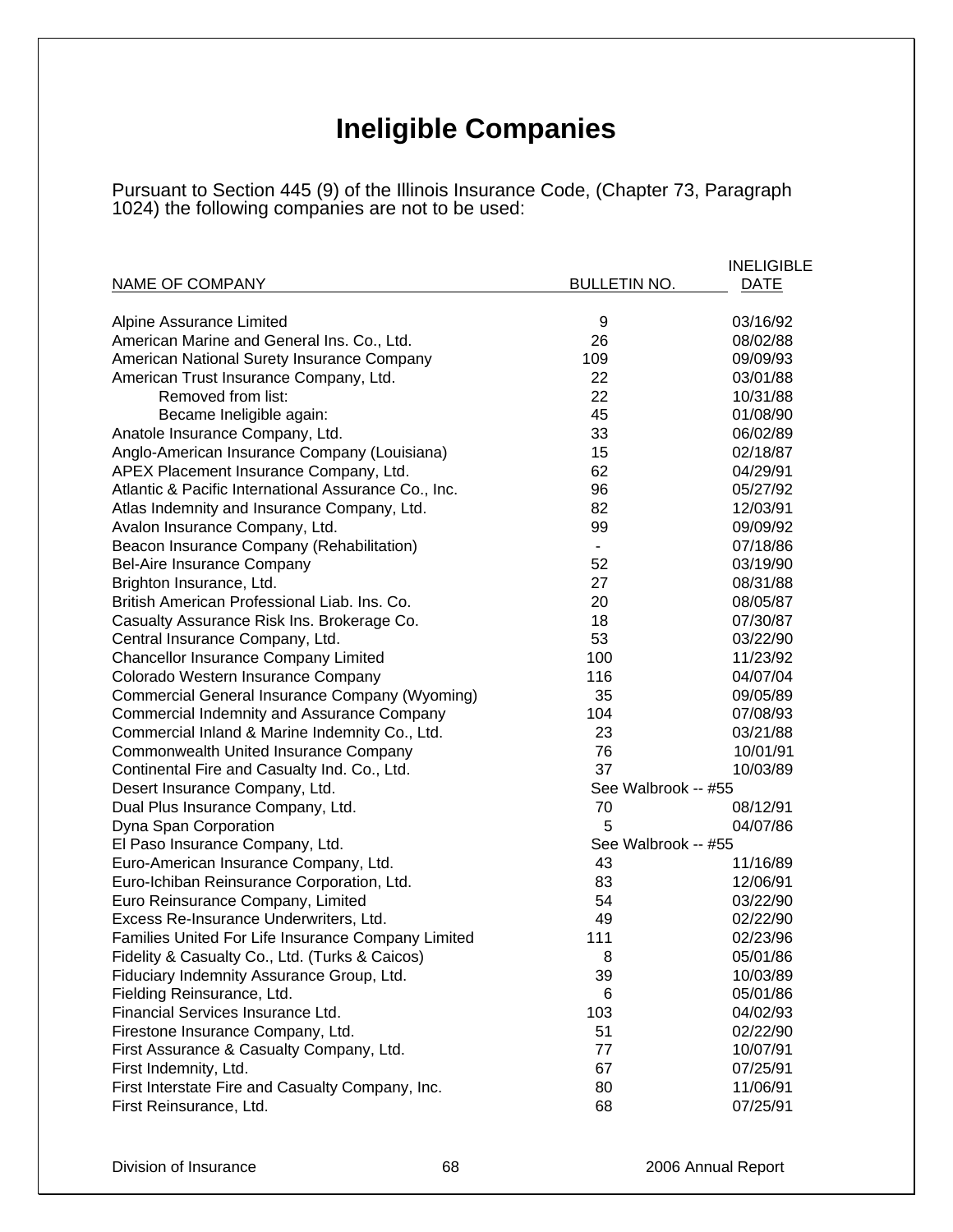| Freedom Insurance Company, Ltd.                                                | 85                  | 12/09/91 |
|--------------------------------------------------------------------------------|---------------------|----------|
| Frontline Insurance Company                                                    | 73                  | 08/28/91 |
| General Insurance Corporation of India                                         | 114                 | 04/29/98 |
| General Star Indemnity Company (RESCINDED 1/22/99)                             | 115                 | 01/13/99 |
| Global Insurance Company S.A.                                                  | 79                  | 10/28/91 |
| Greater Indemnity Insurance Company dba Great American Casualty Insurance Co., |                     |          |
| Ltd.; and/or Greater Indemnity & Casualty Co., Ltd.                            | 105                 | 08/06/93 |
| <b>Heartland Casualty Company</b>                                              | 32                  | 06/02/89 |
| Individual Surety, Inc.                                                        | 98                  | 08/18/92 |
| Innkeepers Indemnity Underwriters, Inc.                                        | 40                  | 10/03/89 |
| Insurance Corporation of America                                               | 28                  | 09/14/88 |
| Insurance Exchange of the Americas                                             |                     | 01/17/87 |
| (The Florida Insurance Exchange)                                               | 14                  |          |
| Integral Insurance Company                                                     | 60                  | 04/24/91 |
| International Bahamian Insurance Company, Ltd.                                 | 1                   | 10/24/85 |
| International E & S Carrier, Ltd.                                              | 69                  | 08/12/91 |
| Intrepid Insurance Company                                                     | 61                  | 04/29/91 |
| Intrepid Reinsurance Group, Ltd.                                               | 94                  | 04/23/92 |
| Island Group, Ltd.                                                             | 9                   | 08/15/86 |
| Jayhawk Insurance Company, Ltd. (Turks & Caicos)                               | $\overline{7}$      | 05/01/86 |
| Keyes International Insurance Co., Ltd.                                        | 112                 | 06/27/96 |
| Kingscroft Insurance Co., Ltd.                                                 | See Walbrook -- #55 |          |
| Knightsbridge Insurance Company, Ltd.                                          | 66                  | 07/25/91 |
| La Fenix Boliviana S.A. De Seguros Y Reaseguros or                             |                     |          |
| La Fenix Boliviana Insurance & Reinsurance                                     | 110                 | 01/14/94 |
| Lime Street Insurance Co., Ltd.                                                | See Walbrook -- #55 |          |
| Lloyds U.S., (Dallas, Texas)                                                   | 10                  | 08/27/86 |
| London Guarantee & Accident Company, Ltd.                                      | 16                  | 03/09/87 |
| London United Reinsurance Co. (Bermuda), Ltd.                                  | See Walbrook -- #55 |          |
| Macal International, Limited Ins. Co.                                          | 12                  | 02/05/87 |
| Meadowlark Insurance Company                                                   | 46                  | 02/14/90 |
| Metropolitana Compania de Seguros, S.A. (RESCINDED)                            | 113                 | 05/01/97 |
| Mutual Insurance Company, Ltd.                                                 | See Walbrook -- #55 |          |
| National Warranty Insurance Company                                            | 3                   | 02/07/86 |
| New England International Surety Co., Inc.                                     | 4                   | 03/19/86 |
| New England International Surety of America, Inc.                              | 30                  | 12/30/88 |
| New World Financial Trading & Re-Ins. Corp.                                    | 19                  | 07/30/87 |
| North American Fire & Casualty Co., Ltd.                                       | 17                  | 07/01/87 |
| North American Indemnity Company                                               | 21                  | 08/05/87 |
| North American Insurance Company                                               | 11                  | 09/23/86 |
| Northern Commercial Fire & General Insurance Co.                               | 75                  | 08/30/91 |
| Northwestern Insurance Company, Ltd.                                           | 89                  | 03/03/92 |
| Old American Insurance Company, Limited                                        | 25                  | 08/02/88 |
| Old Hickory Casualty Insurance Company                                         | 72                  | 08/27/91 |
| The Olympian Insurance Company                                                 | 106                 | 08/26/93 |
| Oxford Indemnity Insurance Company                                             | 44                  | 12/20/89 |
| Pacific Fire & Marine Insurance Company, Ltd.                                  | 48                  | 02/22/90 |
| Pacific International Indemnity Company, Ltd.                                  | 95                  | 05/27/92 |
| Palisades National Insurance Company, Ltd.                                     | 50                  | 02/22/90 |
| Paradigm Insurance Company (RESCINDED)                                         | 24                  | 07/07/88 |
| Payless Insurance Company, Ltd.                                                | 47                  | 02/22/90 |
| Pendleton Insurance Company Limited                                            | 63                  | 07/17/91 |
| Philadelphia Reinsurance Limited                                               | 71                  | 08/15/91 |
| Polaris Insurance Company, Ltd.                                                | 59                  | 04/11/91 |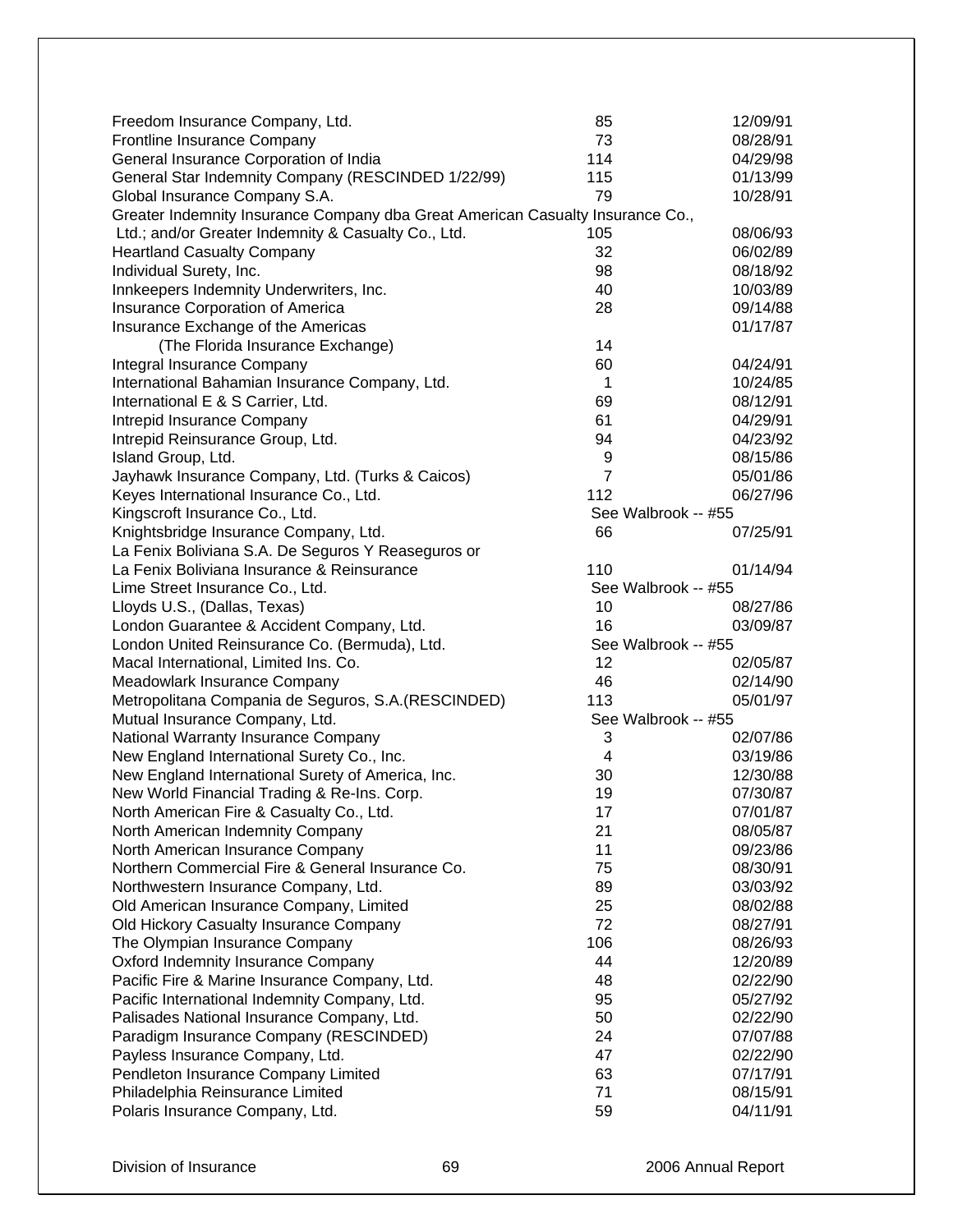| Premier Assurance & Cas., Ltd. (Turks & Caicos)<br>Premier Assurance Casualty Company, Inc.<br>Presidential Fire & Casualty Company<br>P.R.I.M.E. Company, Ltd.<br>PRIME-PI Omega Delta, Ltd.<br>Professional Prototype I Insurance Company Limited<br>Removed from list<br>Promed International, Ltd. | 42<br>56<br>65<br>$\overline{2}$<br>38<br>90<br>90<br>92 | 10/27/89<br>04/06/90<br>07/23/91<br>10/24/85<br>10/03/89<br>03/03/92<br>09/04/92<br>03/26/92 |
|--------------------------------------------------------------------------------------------------------------------------------------------------------------------------------------------------------------------------------------------------------------------------------------------------------|----------------------------------------------------------|----------------------------------------------------------------------------------------------|
| Qatar General Insurance & Reinsurance Co.<br>(S.A.Q.) Doha - Qatar (RESCINDED 3/22/94)<br>Red Sea Group LTD                                                                                                                                                                                            | 107<br>97                                                | 09/01/93<br>08/18/92                                                                         |
| Redwood Insurance Company, Ltd.<br>Regency Insurance Company Limited (RESCINDED)<br>per Stipulation & Consent order 4/21/93                                                                                                                                                                            | 86                                                       | 12/26/91<br>03/05/93                                                                         |
| Regency will do no business in IL                                                                                                                                                                                                                                                                      | 101                                                      |                                                                                              |
| Savoy Reinsurance Company, Ltd.                                                                                                                                                                                                                                                                        | 31                                                       | 03/14/89                                                                                     |
| Scottish Guarantee Insurance Company, Ltd.                                                                                                                                                                                                                                                             | 87                                                       | 12/26/91                                                                                     |
| Southeastern Reinsurance Company (Florida)                                                                                                                                                                                                                                                             | 34                                                       | 09/05/89                                                                                     |
| Southern American Insurance Company                                                                                                                                                                                                                                                                    | 93                                                       | 03/30/92                                                                                     |
| Southwestern Indemnity & Casualty Ins. Co.                                                                                                                                                                                                                                                             | 57                                                       | 11/30/90                                                                                     |
| Southwest Fire & Casualty Insurance Company                                                                                                                                                                                                                                                            | 81                                                       | 11/18/91                                                                                     |
| St. Louis Fire & Marine Co., Ltd.                                                                                                                                                                                                                                                                      | 102                                                      | 03/05/93                                                                                     |
| Standard Indemnity Company, Ltd.                                                                                                                                                                                                                                                                       | 64                                                       | 05/07/91                                                                                     |
| Sterling Marine Casualty and Indemnity Insurance Company, Ltd.                                                                                                                                                                                                                                         |                                                          |                                                                                              |
| a/k/a Sterling Insurance Corporation, Ltd.                                                                                                                                                                                                                                                             | 84                                                       | 12/06/91                                                                                     |
| <b>Sterling Reinsurance Corporation Limited</b>                                                                                                                                                                                                                                                        | 88                                                       | 01/28/92                                                                                     |
| Tri-Hedron International Assurance, Ltd.                                                                                                                                                                                                                                                               | 13                                                       | 02/06/87                                                                                     |
| Unified Assurance & Casualty, Ltd.                                                                                                                                                                                                                                                                     | 41                                                       | 10/27/89                                                                                     |
| Union Pacific Fire and Marine Ins. Co., Ltd.                                                                                                                                                                                                                                                           | 36                                                       | 10/03/89                                                                                     |
| Usher Insurance Company, Ltd.                                                                                                                                                                                                                                                                          | 78                                                       | 10/23/91                                                                                     |
| Victoria Insurance Co., Ltd.                                                                                                                                                                                                                                                                           | 29                                                       | 10/05/88                                                                                     |
| Walbrook Insurance Company, Limited                                                                                                                                                                                                                                                                    | 55                                                       | 04/03/90                                                                                     |
| And its subsidiaries:                                                                                                                                                                                                                                                                                  |                                                          |                                                                                              |
| Desert Insurance Company, Ltd.                                                                                                                                                                                                                                                                         |                                                          |                                                                                              |
| El Paso Insurance Company, Ltd.                                                                                                                                                                                                                                                                        |                                                          |                                                                                              |
| London United Reinsurance Co. (Bermuda), Ltd.                                                                                                                                                                                                                                                          |                                                          |                                                                                              |
| Kingscroft Insurance Co., Ltd.                                                                                                                                                                                                                                                                         |                                                          |                                                                                              |
| Lime Street Insurance Co., Ltd.                                                                                                                                                                                                                                                                        |                                                          |                                                                                              |
| Mutual Insurance Co., Ltd.                                                                                                                                                                                                                                                                             |                                                          |                                                                                              |
| West Point Insurance Company, Ltd.                                                                                                                                                                                                                                                                     | 74                                                       | 08/28/91                                                                                     |
| Western Star Insurance Company, Ltd.                                                                                                                                                                                                                                                                   | 108                                                      | 09/08/93                                                                                     |
| Winston Hill Assurance Company, Ltd.                                                                                                                                                                                                                                                                   | 58                                                       | 01/01/91                                                                                     |
|                                                                                                                                                                                                                                                                                                        |                                                          |                                                                                              |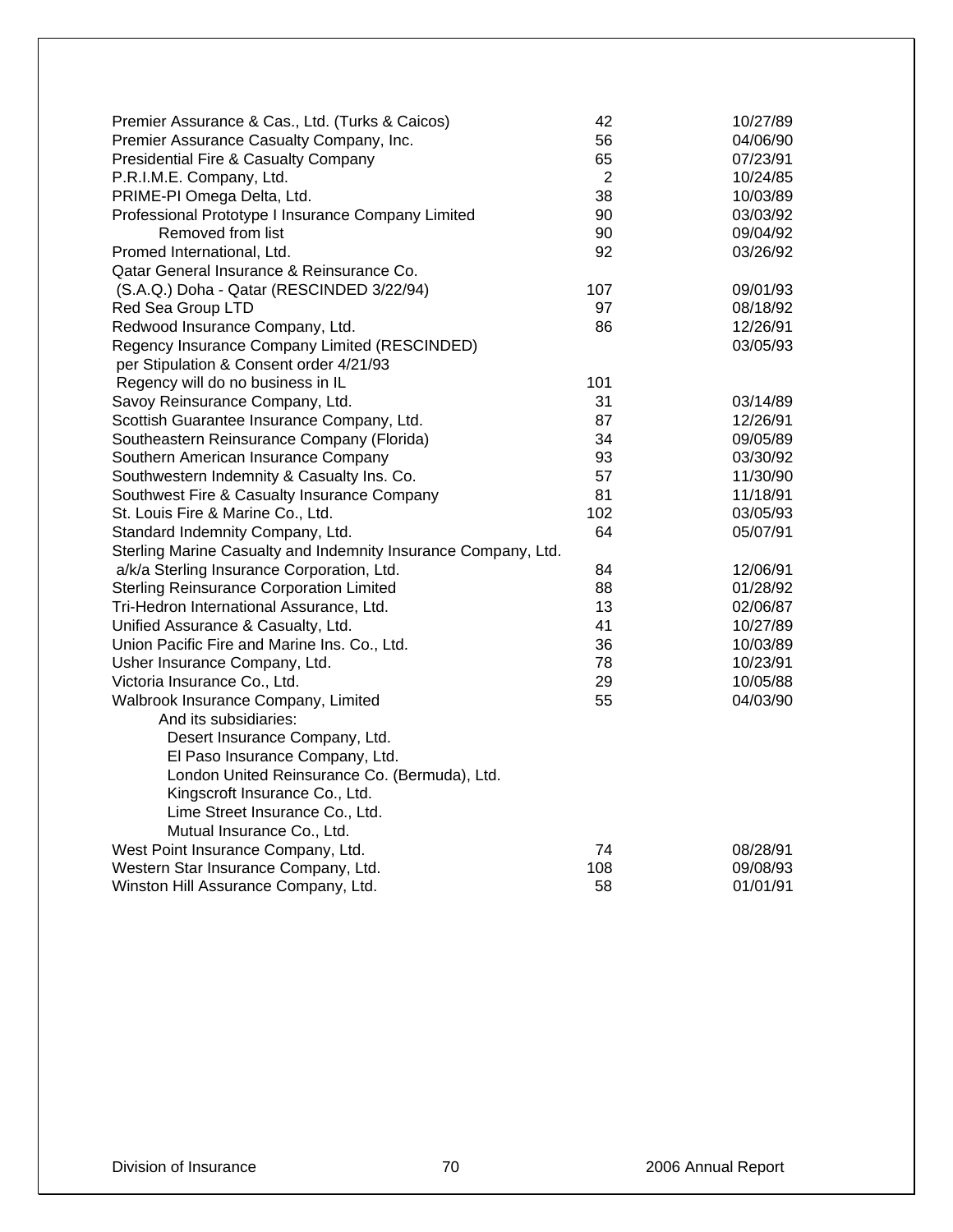# **Lines of Authority**

The pages that follow reflect the lines of authority for the listed companies as of December 31, 2006. Classes and clauses in Section 4 of the Illinois Insurance Code (215 ILCS 5/4) are defined as:

### **Class 1. Life, Accident and Health**

Clauses: (a) Life

(b) Accident and Health

(c) Legal Expense Insurance

## **Class 2. Casualty, Fidelity and Surety**

Clauses: (a) Accident and Health

(b) Vehicle

(c) Liability

(d) Workers Compensation

(e) Burglary and Forgery

(f) Glass

(g) Fidelity and Surety

(h) Miscellaneous

(i) Other Casualty Risks

(j) Contingent Losses

(k) Livestock and Domestic Animals

(l) Legal Expense Insurance

## **Class 3. Fire and Marine, etc.**

- Clauses: (a) Fire
	- (b) Elements

(c) War, Riot and Explosion

(d) Marine and Transportation

(e) Vehicle

(f) Property Damage, Sprinkler Leakage and Crop

(g) Other Fire and Marine Risks

(h) Contingent Losses

(i) Legal Expense Insurance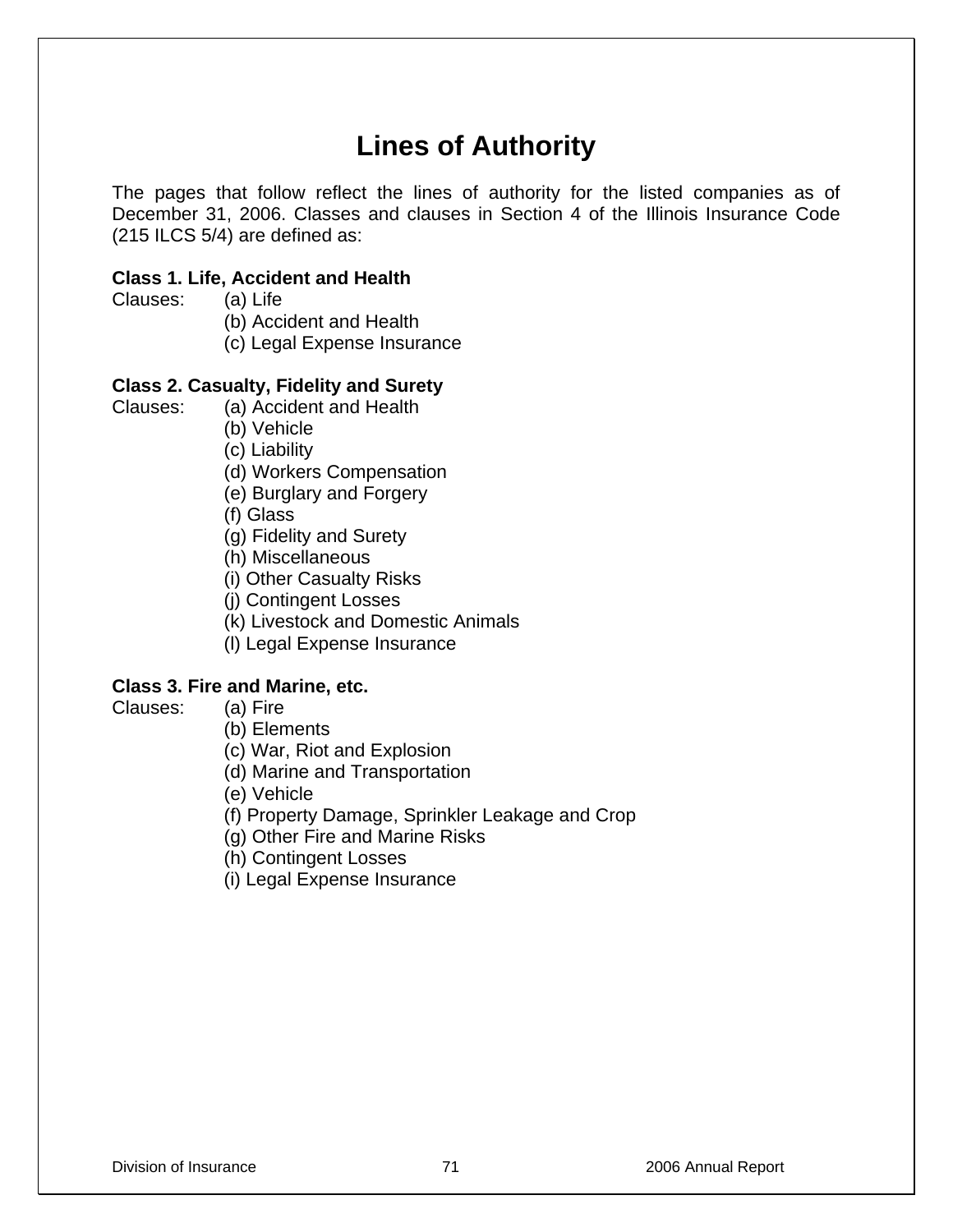## **Property and Casualty Insurance Companies**

#### **Domestic Stock**

#### **COMPANY NAME**

ACE INSURANCE COMPANY OF IL ACIG INSURANCE COMPANY ACSTAR INSURANCE COMPANY ADDISON INSURANCE COMPANY AFFIRMATIVE INSURANCE COMPANY ALAMANCE INSURANCE COMPANY ALLSTATE FIRE AND CASUALTY INS CO ALLSTATE FLORIDIAN INDEMNITY COMPANY ALLSTATE FLORIDIAN INSURANCE COMPANY ALLSTATE INDEMNITY COMPANY ALLSTATE INSURANCE COMPANY ALLSTATE NEW JERSEY INSURANCE COMPANY ALLSTATE NEW JERSEY PROPERTY & CASUALTY ALLSTATE NORTH AMERICAN INSURANCE CO ALLSTATE PROPERTY & CASUALTY INS CO AMERICAN ACCESS CASUALTY COMPANY AMERICAN AMBASSADOR CASUALTY COMPANY AMERICAN COUNTRY INSURANCE COMPANY AMERICAN FREEDOM INSURANCE COMPANY AMERICAN FUJI FIRE AND MARINE INS CO AMERICAN GENERAL INDEMNITY COMPANY AMERICAN HEARTLAND INSURANCE COMPANY AMERICAN LIVE STOCK INSURANCE COMPANY AMERICAN MEDICAL ASSURANCE COMPANY AMERICAN MOTORISTS INSURANCE COMPANY AMERICAN SERVICE INSURANCE COMPANY INC AMERICAN UNION INSURANCE COMPANY AMERICAN ZURICH INSURANCE COMPANY AMERIN GUARANTY CORPORATION AMERIN RE CORPORATION AMEX ASSURANCE COMPANY APOLLO CASUALTY COMPANY ARGONAUT GREAT CENTRAL INS CO ARGONAUT MIDWEST INSURANCE COMPANY ASSOCIATED INTERNATIONAL INSURANCE CO AXIS INSURANCE COMPANY AXIS SURPLUS INSURANCE COMPANY BANKERS MULTIPLE LINE INSURANCE COMPANY BITUMINOUS CASUALTY CORPORATION BITUMINOUS FIRE & MARINE INSURANCE CO BOND SAFEGUARD INSURANCE COMPANY BOSTON OLD COLONY INSURANCE COMPANY IL ABCDEFGHIJK ABCDEFGH

| STATE | <b>CLASS 2</b>      | <b>CLASS 3</b>   |
|-------|---------------------|------------------|
| IL    | <b>ABCDEFGHIJK</b>  | <b>ABCDEFGH</b>  |
| IL    | <b>BCDEFGHIJ</b>    | <b>ABCDEFGH</b>  |
| IL    | <b>ABCDEFGHIJKL</b> | <b>ABCDEFGHI</b> |
| IL    | <b>ABCDEFGHIJK</b>  | <b>ABCDEFGH</b>  |
| IL    | <b>ABCDEFGHIJKL</b> | <b>ABCDEFGHI</b> |
| IL    | <b>ABCDEFGHIJK</b>  | ABCDEFGH         |
| IL    | <b>ABCEFGHIJKL</b>  | <b>ABCDEFGHI</b> |
| IL    | ABCDEFGHIJKL        | <b>ABCDEFGHI</b> |
| IL    | <b>ABCDEFGHIJKL</b> | <b>ABCDEFGHI</b> |
| IL    | <b>ABCDEFGHIJKL</b> | <b>ABCDEFGHI</b> |
| IL    | <b>ABCDEFGHIJKL</b> | <b>ABCDEFGHI</b> |
| IL    | <b>ABCDEFGHIJKL</b> | <b>ABCDEFGHI</b> |
| IL    | ABCEFGHIJKL         | <b>ABCDEFGHI</b> |
| IL    | <b>ABCEFGHIJKL</b>  | <b>ABCDEFGHI</b> |
| IL    | <b>ABCDEFGHIJKL</b> | <b>ABCDEFGHI</b> |
| IL    | BCG                 | Е                |
| IL    | <b>ABCDEFGHIJK</b>  | <b>ABCDEFGH</b>  |
| IL    | <b>ABCDEFGHIJK</b>  | <b>ABCDEFGH</b>  |
| IL    | <b>BCEFGHIJK</b>    | DE               |
| IL    | <b>ABCDEFGHIJKL</b> | <b>ABCDEFGHI</b> |
| IL    | <b>ABCEFGHIJK</b>   | ABCDEFGH         |
| IL    | <b>ABCDEFGHIJKL</b> | <b>ABCDEFGHI</b> |
| IL    | <b>BCEFHIJK</b>     | <b>ABCDEFGH</b>  |
| IL    | <b>ABCDEFGHIJK</b>  | ABCDEFGH         |
| IL    | <b>ABCDEFGHIL</b>   | <b>ABCDEFGHI</b> |
| IL    | <b>BCEFGHIJK</b>    | ABCDEFGH         |
| IL    | <b>ABCDEFGHIJKL</b> | <b>ABCDEFGHI</b> |
| IL    | <b>ABCDEFGHIJKL</b> | <b>ABCDEFGHI</b> |
| IL    | н                   |                  |
| IL    | н                   |                  |
| IL    | <b>ABCDEFGHIJK</b>  | <b>ABCDEFGH</b>  |
| IL    | <b>ABCDEFGHIJK</b>  | <b>ABCDEFGH</b>  |
| IL    | <b>ABCDEFGHIJK</b>  | <b>ABCDEFGH</b>  |
| IL    | <b>ABCDEFGHIJK</b>  | <b>ABCDEFGH</b>  |
| IL    | ABCDEFGHIJKL        | <b>ABCDEFGHI</b> |
| IL    | ABCDEFGHIJKL        | <b>ABCDEFGHI</b> |
| IL    | ABCDEFGHIJKL        | <b>ABCDEFGHI</b> |
| IL    | ABCDEFGHIJL         | <b>ABCDEFGH</b>  |
| IL    | <b>ABCDEFGHIJK</b>  | <b>ABCDEFGH</b>  |
| IL    | <b>ABCDEFGHIJK</b>  | <b>ABCDEFGH</b>  |
| IL    | G                   |                  |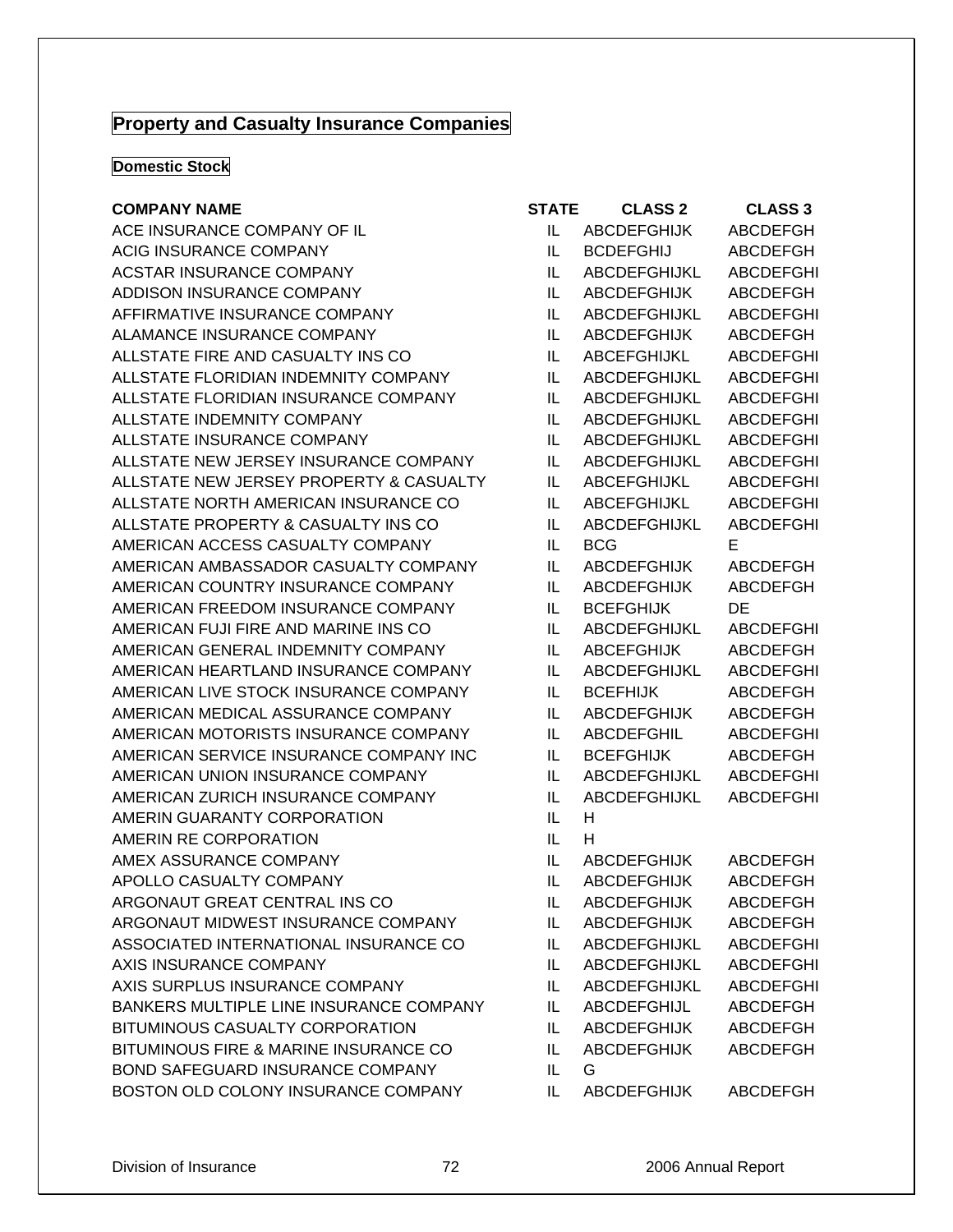BUCKEYE UNION INSURANCE COMPANY THE IL ABCDEFGHIJK ABCDEFGH CEM INSURANCE COMPANY **ILLY ABCDEFGHIJKL** ABCDEFGHI CHICAGO INSURANCE COMPANY IL ABCDEFGHIJK ABCDEFGH CITIZENS INSURANCE COMPANY OF ILLINOIS IL ABCDEFGHIJKL ABCDEFGHI CNA CASUALTY OF CALIFORNIA ILLET ABCDEFGHIJK ABCDEFGHI CONSTITUTIONAL CASUALTY COMPANY IL ABCDEFGHIJ ABCDEFGH CONTINENTAL CASUALTY COMPANY IL ABCDEFGHIJK ABCDEFGH COUNTRY CASUALTY INSURANCE COMPANY IL ABCDEFGHIJK ABCDEFGH COUNTRY PREFERRED INSURANCE COMPANY IL ABCDEFGHIJK ABCDEFGH DEERBROOK INSURANCE COMPANY IL ABCDEFGHIJK ABCDEFGH DEERFIELD INSURANCE COMPANY IL ABCDEFGHIJKL ABCDEFGHI DELPHI CASUALTY COMPANY **ILLET ABCDEFGHIJK ABCDEFGH** DIAMOND INSURANCE COMPANY IL ABCDEFGHIJKL ABCDEFGHI DISCOVER PROPERTY & CASUALTY INS CO IL ABCDEFGHIJKL ABCDEFGHI DISCOVER SPECIALTY INSURANCE COMPANY IL ABCDEFGHIJKL ABCDEFGHI ECHELON PROPERTY & CASUALTY INS CO IL ABCDEFGHIJKL ABCDEFGHI ECONOMY FIRE & CASUALTY COMPANY IL ABCDEFGHIJK ABCDEFGH ECONOMY PREFERRED INSURANCE COMPANY IL ABCDEFGHIJK ABCDEFGH ECONOMY PREMIER ASSURANCE COMPANY IL ABCDEFGHIJK ABCDEFGH ENCOMPASS FLORIDIAN INDEMNITY COMPANY IL ABCEFGHIJKL ABCDEFGHI ENCOMPASS FLORIDIAN INSURANCE COMPANY IL ABCEFGHIJKL ABCDEFGHI ENCOMPASS HOME & AUTO INSURANCE COMPANY IL ABCDEFGHIJKL ABCDEFGH ENCOMPASS INDEMNITY COMPANY IL BCEFGHIJ ABCDEFGH ENCOMPASS INDEPENDENT INSURANCE COMPANY IL ABCDEFGHIJKL ABCDEFGHI ENCOMPASS INSURANCE COMPANY IL ABCDEFGHIJKL ABCDEFGHI ENCOMPASS INSURANCE COMPANY OF AMERICA IL ABCDEFGHIJKL ABCDEFGHI ENCOMPASS INSURANCE COMPANY OF N J LABCEFGHIJKL ABCDEFGHI ENCOMPASS PROPERTY & CAS INS CO OF NJ IL ABCEFGHIJKL ABCDEFGHI ENCOMPASS PROPERTY AND CASUALTY COMPANY IL ABCDEFGHIJKL ABCDEFGHI EVANSTON INSURANCE COMPANY IL ABCDEFGHIJKL ABCDEFGHI FARMERS NEW CENTURY INSURANCE COMPANY IL ABCDEFGHIJKL ABCDEFGHI FINANCIAL BENEFITS INSURANCE COMPANY IL ABCDEFGHIJKL ABCDEFGHI FIRST FINANCIAL INSURANCE COMPANY IL ABCDEFGHIJK ABCDEFGH FIRST NONPROFIT INSURANCE COMPANY IL ABCDEFGHIJKL ABCDEFGHI FLORISTS INSURANCE COMPANY **ILLY ABCDEFGHIJK ABCDEFGH** FORTRESS INSURANCE COMPANY IL CI FOUNDERS INSURANCE COMPANY IL ABCDEFGHIJKL ABCDEFGHI GE REINSURANCE CORPORATION IL ABCDEFGHIJK ABCDEFGHI GENERAL CASUALTY COMPANY OF ILLINOIS IL ABCDEFGHIJK ABCDEFGH GLENS FALLS INSURANCE COMPANY THE IL ABCDEFGHIJK ABCDEFGH GUILFORD INSURANCE COMPANY **IL** ABCDEFGHIJK ABCDEFGH HARCO NATIONAL INSURANCE COMPANY IL BCDEFGHIJ ABCDEFGH HARTFORD INSURANCE COMPANY OF ILLINOIS IL ABCDEFGHIJK ABCDEFGH HEARTLAND INSURANCE COMPANY OF AMERICA IL ABCDEFGHIJK ABCDEFGH HERITAGE CASUALTY INSURANCE COMPANY IL ABCDEFGHIJKL ABCDEFGHI HOMESITE INSURANCE COMPANY OF ILLINOIS IL ABCDEFGHIJKL ABCDEFGHI HORACE MANN INSURANCE COMPANY IL ABCDEFGHIJ ABCDEFGH ILLINOIS FARMERS INSURANCE COMPANY IL ABCDEFGHIJK ABCDEFGH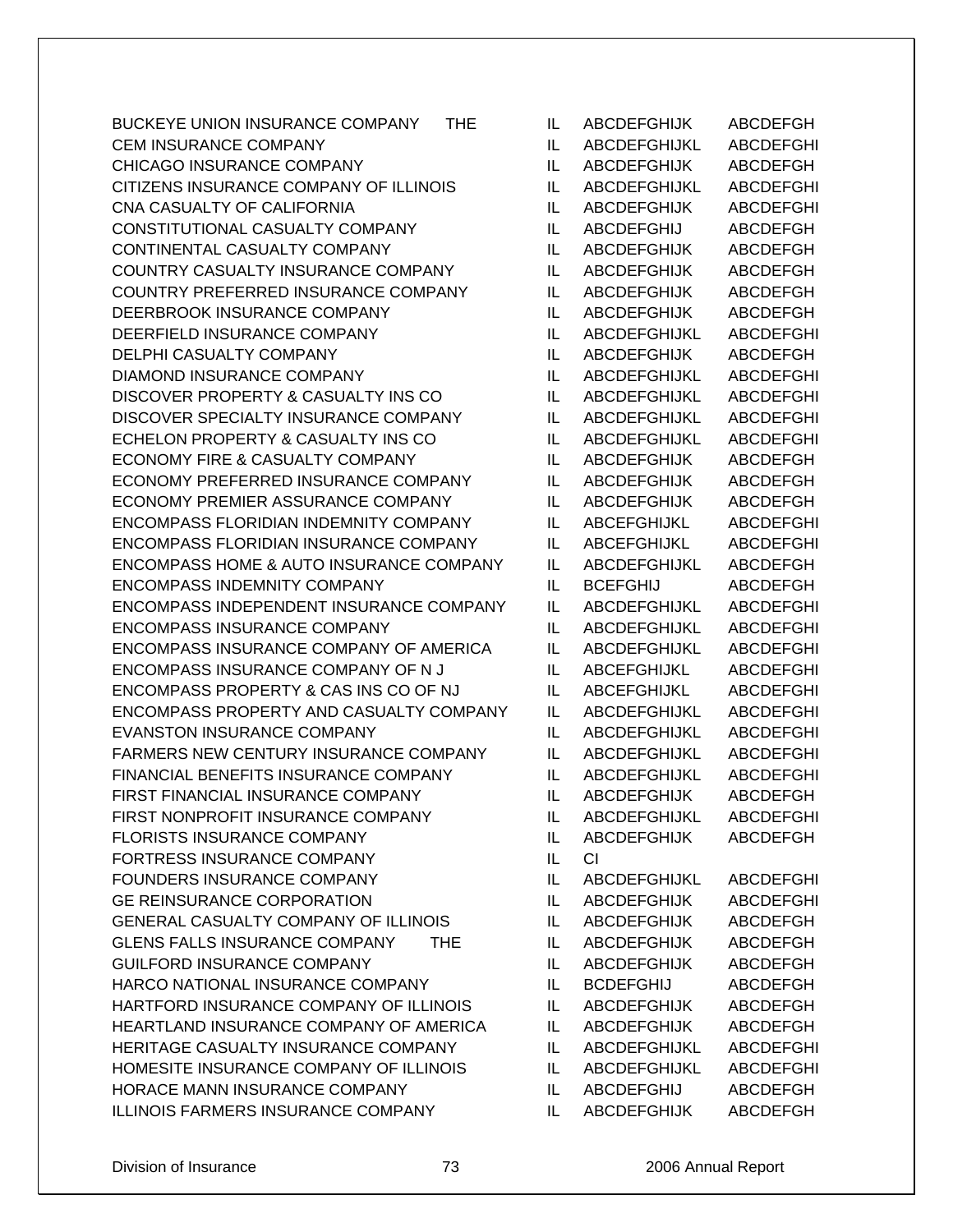ILLINOIS NATIONAL INSURANCE CO IL ABCDEFGHIJKL ABCDEFGHI INSURA PROPERTY AND CASUALTY INS CO IL ABCDEFGHIJKL ABCDEFGHI INSURANCE COMPANY OF ILLINOIS ILLETTING ILLETTING ABCDEFGHIJK ABCDEFGH INSURANCE CORPORATION OF HANNOVER IL ABCDEFGHIJKL ABCDEFGHI INTERNATIONAL BUSINESS & MER REASSUR CO IL ABCDEFGHIJK ABCDEFGH INTERSTATE BANKERS CASUALTY COMPANY IL B INTERSTATE FIRE & CASUALTY COMPANY IL ABCDEFGHIJK ABCDEFGH INTERSTATE INDEMNITY COMPANY IL ABCDEFGHIJK ABCDEFGH ISMIE INDEMNITY COMPANY **ILLY ABCDEFGHIJKL ABCDEFGHI** KEMPER CASUALTY INSURANCE COMPANY IL ABCDEFGHIJKL ABCDEFGHI KEMPER INDEPENDENCE INSURANCE COMPANY IL ABCDEFGHIJKL ABCDEFGHI LANCER INSURANCE COMPANY **ILLY ABCDEFGHIJ** ABCDEFGH LEGION INDEMNITY COMPANY **IL ABCDEFGHIJK ABCDEFGH** LIBERTY INSURANCE COMPANY OF AMERICA IL ABCDEFGHIJKL ABCDEFGHI LIBERTY INSURANCE CORPORATION IL ABCDEFGHIJKL ABCDEFGHI LONE STAR NATIONAL INSURANCE COMPANY IL BCDEFGHIJKL ABCDEFGHI MARKEL INSURANCE COMPANY IL ABCDEFGHIJKL ABCDEFGHI MARTINGALE NATIONAL INSURANCE COMPANY IL ABCDEFGHIJKL ABCDEFGHI MBIA INSURANCE CORP OF ILLINOIS IL GH GH MEDICAL ALLIANCE INSURANCE COMPANY IL ABCDEFGHIJKL ABCDEFGHI MERCURY INSURANCE COMPANY OF IL ILLETTING ABCDEFGHIJKLE ABCDEFGHI MERCURY NATIONAL INSURANCE COMPANY IL ABCDEFGHIJKL ABCDEFGHI MERIT HEALTH INSURANCE COMPANY IL A MIDSTATES REINSURANCE CORPORATION IL ABCDEFGHIJK ABCDEFGH MIDWAY INSURANCE COMPANY OF ILLINOIS IL ABCDEFGHIJK ABCDEFGH MIDWEST INSURANCE COMPANY IL ABCDEFGHIJKL ABCDEFGHI MILLERS FIRST INSURANCE COMPANY ILL ABCDEFGHIJKL ABCDEFGHI NATIONAL BEN FRANKLIN INSURANCE CO OF IL IL ABCDEFGHIJKL ABCDEFGHI NATIONAL BUILDING MATERIAL ASSURANCE CO IL BCDEFGHIJKL ABCDEFGHI NATIONAL FIRE & CASUALTY COMPANY IL ABCDEFGHIJK ABCDEFGH NATIONAL FIRE INSURANCE COMPANY OF HARTF IL ABCDEFGHIJ ABCDEFGH NATIONAL HERITAGE INSURANCE COMPANY IL EFKL ABCDEFGHI NATIONAL SURETY CORPORATION IL ABCDEFGHIJK ABCDEFGH NIAGARA FIRE INSURANCE COMPANY IL ABCDEFGHIJK ABCDEFGH NORTHBROOK INDEMNITY COMPANY IL ABCDEFGHIJKL ABCDEFGHI OLD REPUBLIC UNION INSURANCE COMPANY IL ABCDEFGHIJKL ABCDEFGHI OMNI INDEMNITY COMPANY IL ABCDEFGHIJKL ABCDEFGHI OMNI INSURANCE COMPANY IL ABCDEFGHIJKL ABCDEFGHI ONECIS INSURANCE COMPANY **ILLY ABCDEFGHIJK ABCDEFGH** PACIFIC INSURANCE COMPANY IL ABCDEFGHIJKL ABCDEFGHI PACO ASSURANCE COMPANY INC IL BCHIJL BOLITY ABHI PEERLESS INDEMNITY INSURANCE COMPANY IL ABCDEFGHIJKL ABCDEFGHI PEKIN INSURANCE COMPANY IL ABCDEFGHIJK ABCDEFGH REINSURANCE COMPANY OF AMERICA INC IL ABCDEFGHIJK ABCDEFGH RLI INDEMNITY COMPANY **ILLY ABCDEFGHIJK ABCDEFGH** RLI INSURANCE COMPANY **ILLY ABCDEFGHIJK ABCDEFGH** SAFECO INSURANCE COMPANY OF ILLINOIS IL ABCDEFGHIJK ABCDEFGH SAFETY FIRST INSURANCE COMPANY IL CDG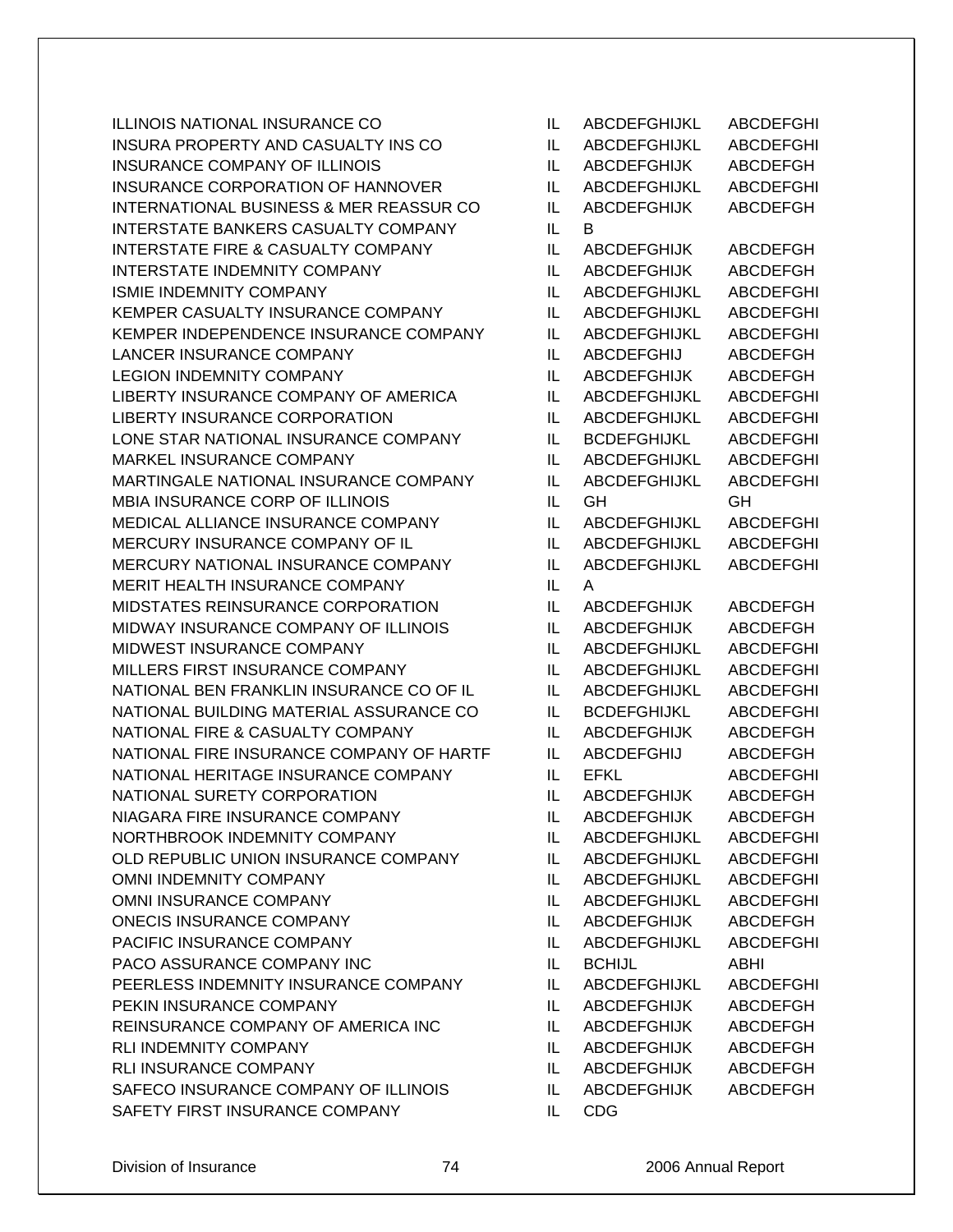SAFEWAY INSURANCE COMPANY SEABRIGHT INSURANCE COMPANY SELECT MARKETS INSURANCE COMPANY SHELBY CASUALTY INSURANCE COMPANY SHELBY INSURANCE COMPANY THE SPECIALTY SURPLUS INSURANCE COMPANY SPRINGFIELD FIRE & CASUALTY COMPANY ST PAUL PROTECTIVE INSURANCE COMPANY STATE FARM FIRE & CASUALTY COMPANY STATE FARM GENERAL INSURANCE COMPANY STATE FARM GUARANTY INSURANCE CO STATE FARM INDEMNITY COMPANY STATEWIDE INSURANCE COMPANY SUA INSURANCE COMPANY TEACHERS INSURANCE COMPANY THIRD COAST INSURANCE COMPANY TRANSGUARD INS CO OF AMERICA INC TRANSPORTATION INSURANCE COMPANY TRIAD GUARANTY ASSURANCE CORPORATION TRIAD GUARANTY INSURANCE CORPORATION UNIQUE INSURANCE COMPANY UNITED EQUITABLE INSURANCE COMPANY UNITRIN DIRECT INSURANCE COMPANY UNITRIN DIRECT PROPERTY & CASUALTY CO UNIVERSAL CASUALTY COMPANY USPLATE GLASS INSURANCE COMPANY VESTA FIRE INSURANCE CORPORATION VESTA INSURANCE CORPORATION VIRGINIA SURETY COMPANY INC ZURICH AMERICAN INSURANCE COMPANY OF IL

## **Domestic Mutual**

### **COMPANY NAME**

AMERICAN MANUFACTURERS MUTUAL INS CO CHICAGO MUTUAL INSURANCE COMPANY COUNTRY MUTUAL INSURANCE COMPANY FLORISTS MUTUAL INSURANCE COMPANY ILLINOIS CASUALTY COMPANY (A MUT INS CO) ILLINOIS STATE BAR ASSN MUT IN CO INDEPENDENT MUTUAL FIRE INSURANCE CO ISMIE MUTUAL INSURANCE COMPANY LUMBERMENS MUTUAL CASUALTY COMPANY LUTHERAN MUTUAL FIRE INSURANCE COMPANY MADISON MUTUAL INSURANCE COMPANY MOUNT CARROLL MUTUAL FIRE INS CO THE NHRMA MUTUAL INSURANCE COMPANY

| IL | <b>ABCEFHIJK</b>    |                  |
|----|---------------------|------------------|
| IL | <b>ABCDEFGHIJKL</b> | <b>ABCDEFGHI</b> |
| IL | <b>ABCDEFGHIJKL</b> | <b>ABCDEFGHI</b> |
| IL | <b>ABCDEFGHIJKL</b> | <b>ABCDEFGHI</b> |
| IL | <b>ABCDEFGHIJKL</b> | <b>ABCDEFGHI</b> |
| IL | <b>ABCDEFGHIJKL</b> | <b>ABCDEFGHI</b> |
| IL | <b>ABCDEFGHIJK</b>  | <b>ABCDEFGH</b>  |
| IL | <b>ABCDEFGHIJKL</b> | <b>ABCDEFGHI</b> |
| IL | <b>ABCDEFGHIJ</b>   | <b>ABCDEFGH</b>  |
| IL | <b>ABCDEFGHIJ</b>   | <b>ABCDEFGH</b>  |
| IL | <b>BCGIJ</b>        | <b>ABDEFGH</b>   |
| IL | ABCDEFGHIJKL        | <b>ABCDEFGHI</b> |
| IL | <b>ABCDEFGHIJK</b>  | <b>ABCDEFGH</b>  |
| IL | <b>ABCDEFGHIJKL</b> | <b>ABCDEFGHI</b> |
| IL | <b>ABCDEFGHIJ</b>   | <b>ABCDEFGH</b>  |
| IL | CD                  |                  |
| IL | <b>ABCDEFGHIJKL</b> | <b>ABCDEFGHI</b> |
| IL | <b>ABCDEFGHIJK</b>  | <b>ABCDEFGH</b>  |
| IL | н                   |                  |
| IL | н                   |                  |
| IL | BL                  | DEI              |
| IL | ABCDEFGHIJKL        | <b>ABCDEFGHI</b> |
| IL | <b>ABCDEFGHIJKL</b> | <b>ABCDEFGHI</b> |
| IL | <b>ABCDEFGHIJKL</b> | <b>ABCDEFGHI</b> |
| IL | <b>ABCDEFGHIJKL</b> | <b>ABCDEFGHI</b> |
| IL | F                   |                  |
| IL | <b>ABCDEFGHIJKL</b> | <b>ABCDEFGHI</b> |
| IL | <b>ABCDEFGHIJKL</b> | <b>ABCDEFGHI</b> |
| IL | <b>ABCDEFGHIJKL</b> | <b>ABCDEFGHI</b> |
| IL | <b>ABCDEFGHIJK</b>  | <b>ABCDEFGH</b>  |

| STATE | <b>CLASS 2</b>      | <b>CLASS 3</b> |
|-------|---------------------|----------------|
| Ш.    | <b>ABCDEFGHIJKL</b> | ABCDEFGHI      |
| н.    | <b>ABCDEFGHIJKL</b> | ABCDEFGHI      |
| IL    | <b>ABCDEFGHIJK</b>  | ABCDEFGH       |
| Ш.    | <b>ABCDEFGHIJK</b>  | ABCDEFGH       |
| Ш.    | <b>BCDEFGHIJKL</b>  | ABCDEFGHI      |
| Ш.    | СI                  |                |
| Ш.    | <b>ACDEFGHIJK</b>   | ABCEGH         |
| Ш.    | <b>ABCDEFGHIJKL</b> | ABCDEFGHI      |
| Ш.    | <b>ABCDEFGHIJKL</b> | ABCDEFGHI      |
| Ш.    | <b>ABCDEFGHIJ</b>   | ABCDEFGH       |
| Ш.    | <b>ABCDEFGHIJK</b>  | ABCDEFGH       |
| Н.    |                     | ABCDEFGH       |
|       | <b>ABCDEFGHIJKL</b> | ABCDEFGHI      |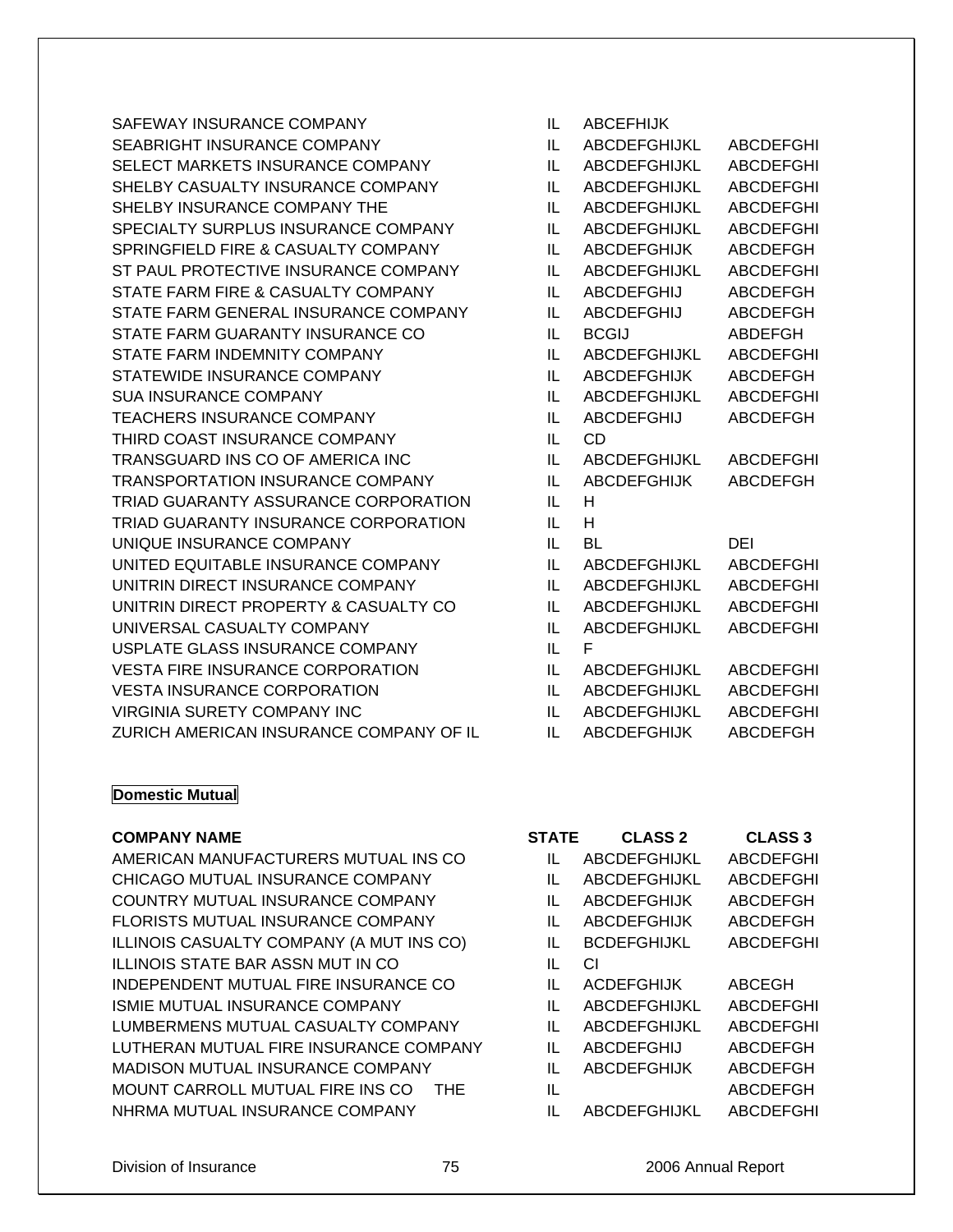| PODIATRY INSURANCE CO OF AM A MUT CO     | IL C         |            |          |
|------------------------------------------|--------------|------------|----------|
| ROCKFORD MUTUAL INSURANCE COMPANY        | $\mathbf{H}$ | BCDFFGHLIK | ABCDEFGH |
| STANDARD MUTUAL INSURANCE COMPANY        | $\mathbf{H}$ | ABCDEEGHIJ | ABCDEEGH |
| STATE FARM MUTUAL AUTOMOBILE INSURANCE C |              | ABCDEFGHIJ | ABCDEFGH |

### **Domestic Inter-Insurance Exchange**

| <b>COMPANY NAME</b>                   | <b>STATE</b> | CLASS 2      | <b>CLASS 3</b> |
|---------------------------------------|--------------|--------------|----------------|
| FARMERS AUTOMOBILE INSURANCE ASSN THE |              | ABCDEFGHIJK  | ABCDEFGH       |
| GOVERNMENTAL INTERINSURANCE EXCHANGE  |              | ABCDEFGHIJKL | ABCDEFGH       |

### **Foreign Stock**

#### **COMPANY NAME**

ACA FINANCIAL GUARANTY CORPORATION ACCEPTANCE INSURANCE COMPANY ACCIDENT FUND GENERAL INSURANCE CO ACCIDENT FUND INSURANCE CO OF AMERICA ACCIDENT FUND NATIONAL INSURANCE CO ACCREDITED SURETY & CASUALTY CO, INC ACE AMERICAN INSURANCE COMPANY ACE AMERICAN REINSURANCE COMPANY ACE FIRE UNDERWRITERS INSURANCE COMPANY ACE INDEMNITY INSURANCE COMPANY ACE PROPERTY AND CASUALTY INS CO ADMIRAL INDEMNITY COMPANY ADVANTA INSURANCE COMPANY ADVANTAGE WORKERS COMPENSATION INS CO AEGIS SECURITY INSURANCE COMPANY AETNA INSURANCE COMPANY OF CONNECTICUT AFFILIATED F M INSURANCE COMPANY AGRI GENERAL INSURANCE COMPANY AIG CENTENNIAL INSURANCE COMPANY AIG NATIONAL INSURANCE COMPANY AIG PREFERRED INSURANCE COMPANY AIG PREMIER INSURANCE COMPANY AIOI INSURANCE COMPANY OF AMERICA AIU INSURANCE COMPANY ALASKA NATIONAL INSURANCE COMPANY ALEA NORTH AMERICA INSURANCE COMPANY ALL AMERICA INSURANCE COMPANY ALL NATION INSURANCE COMPANY ALLEGHENY CASUALTY COMPANY ALLIANCE ASSURANCE COMPANY OF AMERICA ALLIANZ GLOBAL RISKS US INS CO ALLIED PROPERTY & CASUALTY INS CO ALLIED IA ABCDEFGHIJK ABCDEFGH

| <b>STATE</b>   | <b>CLASS 2</b>         | <b>CLASS 3</b>   |
|----------------|------------------------|------------------|
| MD             | GHI                    |                  |
| NE.            | <b>BCDEFGHIJKL</b>     | <b>ABCDEFGHI</b> |
| MI             | <b>CD</b>              |                  |
| MI             | <b>CD</b>              |                  |
| MI             | <b>CD</b>              |                  |
| FL.            | CG                     |                  |
| PA             | ABCDEFGHIJKL           | <b>ABCDEFGHI</b> |
| <b>PA</b>      | <b>ABCDEFGHIJK</b>     | ABCDEFGH         |
| PA             | ABCDEFGHIJK            | <b>ABCDEFGH</b>  |
| PA             | <b>ABCDEFGHIJK</b>     | <b>ABCDEFGH</b>  |
| <b>PA</b>      | ABCDEFGHIJ             | <b>ABCDEFGH</b>  |
| DE             | <b>BCEFGHIJ</b>        | <b>ABCDEFGHI</b> |
| AZ.            | ABCEFGHIJ              | ABDEFGH          |
| <b>IN</b>      | <b>DGHI</b>            |                  |
| <b>PA</b>      | <b>ABCEFGHIJ</b>       | <b>ABCDEFGH</b>  |
| <b>CT</b>      | <b>ABC</b>             | F                |
| R <sub>1</sub> | <b>BCDEFGHIJ</b>       | <b>ABCDEFGH</b>  |
| IA             | <b>BCEFHIJK</b>        | <b>ABCDEFGH</b>  |
| PA             | <b>ABCEFGHIJ</b>       | <b>ABCDEFGH</b>  |
| NY .           | <b>ABCDEFG</b>         | ABCDEFGH         |
| <b>PA</b>      | <b>ABCEFGHIJ</b>       | <b>ABCDEFGH</b>  |
| PA             | <b>ABCEFGHIJKL</b>     | <b>ABCDEFGHI</b> |
| <b>NY</b>      | ABCDEFGHIJKL           | <b>ABCDEFGHI</b> |
| <b>NY</b>      | <b>ABCDEFG</b>         | <b>ABCDEFGH</b>  |
| AK             | <b>BCDEFG</b>          | <b>DEF</b>       |
| NY.            | <b>BCDEFGHIJ</b>       | <b>ABCDEFGH</b>  |
| OH             | <b>BCDEFGHIJ</b>       | ABCDEFGH         |
| MN             | <b>BCDEFHIJKL</b>      | <b>ABCDEFGHI</b> |
| PA             | G                      |                  |
| <b>NY</b>      | <b>BCD</b>             | ABCDEFGH         |
| CA             | <b>BCDEFGHIJK</b>      | <b>ABCDEFGH</b>  |
| $\overline{1}$ | $\Lambda$ DODEEOLILIIZ | ADOPFCHI         |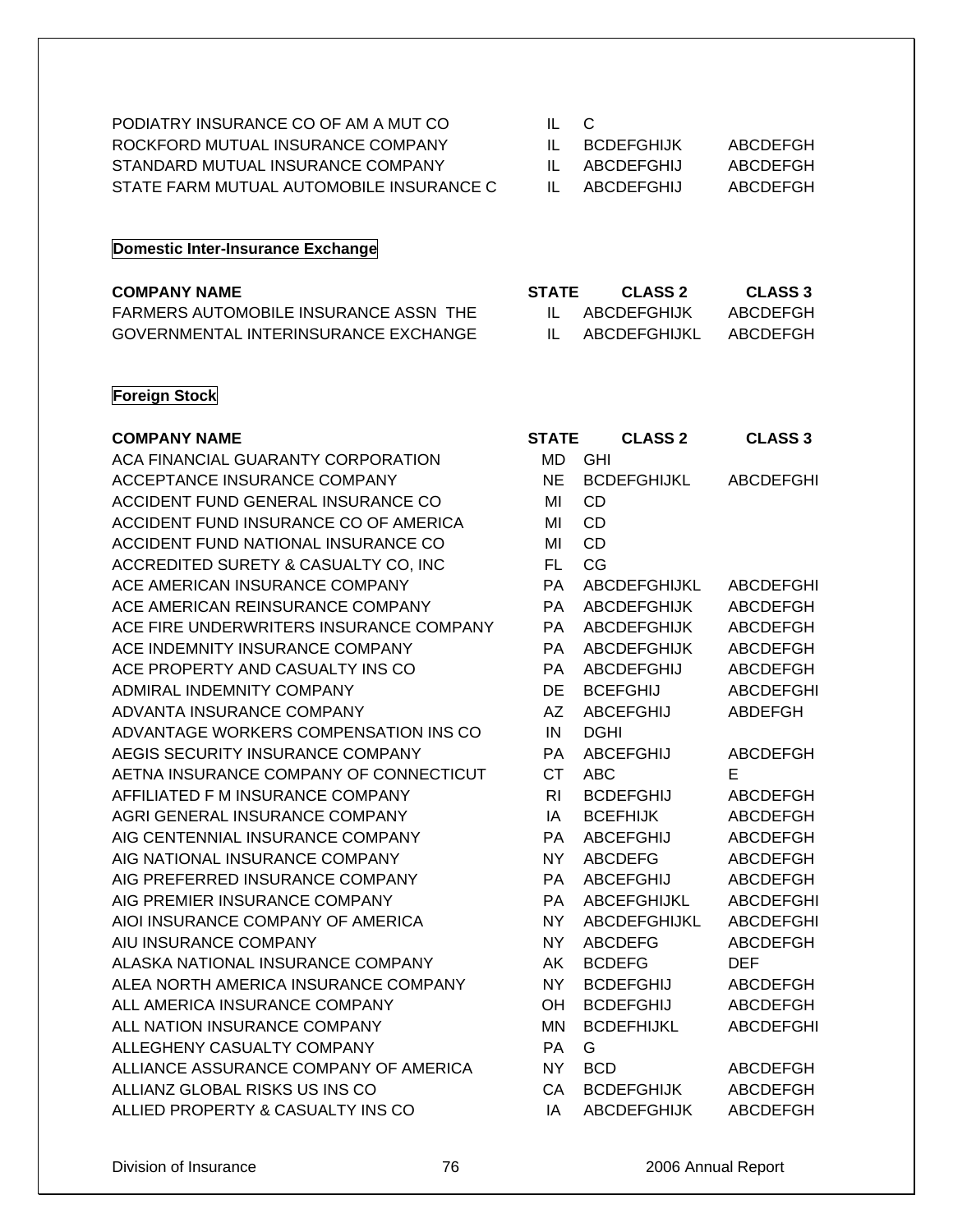ALLMERICA FINANCIAL ALLIANCE INS CO ALLMERICA FINANCIAL BENEFIT INS CO ALPHA PROPERTY & CASUALTY INSURANCE CO AMBAC ASSURANCE CORPORATION AMCO INSURANCE COMPANY AMCOMP ASSURANCE CORPORATION AMERICAN AGRI BUSINESS INSURANCE COMPANY AMERICAN AGRICULTURAL INSURANCE COMPANY AMERICAN ALTERNATIVE INS CORP AMERICAN AUTOMOBILE INSURANCE COMPANY AMERICAN BANKERS INSURANCE COMPANY OF FL AMERICAN CASUALTY COMPANY OF READING PA AMERICAN CENTURY CASUALTY COMPANY AMERICAN COMMERCE INSURANCE COMPANY AMERICAN COMPENSATION INSURANCE COMPANY AMERICAN CONTRACTORS INDEMNITY COMPANY AMERICAN ECONOMY INSURANCE COMPANY AMERICAN EMPIRE INSURANCE COMPANY AMERICAN EMPLOYERS INSURANCE COMPANY AMERICAN EQUITY SPECIALTY INS CO AMERICAN FAMILY HOME INSURANCE COMPANY AMERICAN FEDERATION INSURANCE COMPANY AMERICAN FIRE AND CASUALTY COMPANY AMERICAN GENERAL PROPERTY INS CO AMERICAN GUARANTEE & LIABILITY INS CO AMERICAN HEALTHCARE INDEMNITY COMPANY AMERICAN HOME ASSURANCE COMPANY AMERICAN INDEMNITY COMPANY AMERICAN INDEPENDENT INSURANCE COMPANY AMERICAN INSURANCE COMPANY THE AMERICAN INTERNATIONAL INSURANCE CO THE AMERICAN INTERNATIONAL SOUTH INS CO AMERICAN INTERSTATE INSURANCE COMPANY AMERICAN MERCHANTS CASUALTY COMPANY AMERICAN MERCURY INSURANCE COMPANY AMERICAN MODERN HOME INSURANCE COMPANY AMERICAN NATIONAL GENERAL INSURANCE CO AMERICAN NATIONAL PROPERTY & CASUALTY CO AMERICAN PHYSICIANS ASSURANCE CORP AMERICAN PREMIER INSURANCE COMPANY AMERICAN PROFESSIONALS INSURANCE COMPANY AMERICAN RE INSURANCE COMPANY AMERICAN RELIABLE INSURANCE COMPANY AMERICAN ROAD INSURANCE COMPANY THE AMERICAN SAFETY CASUALTY INS CO AMERICAN SECURITY INSURANCE COMPANY AMERICAN SELECT INSURANCE COMPANY AMERICAN SENTINEL INSURANCE COMPANY

| NΗ        | <b>BCDEFHIJ</b>     | <b>ABCDEFGH</b>  |
|-----------|---------------------|------------------|
| MI        | <b>ABCDEFGHIJKL</b> | <b>ABCDEFGHI</b> |
| WI        | <b>BCEFIJ</b>       | <b>ABCDEFGH</b>  |
| WI        | <b>GHI</b>          |                  |
| IA        | <b>ABCDEFGHIJK</b>  | <b>ABCDEFGH</b>  |
| <b>FL</b> | <b>CD</b>           |                  |
| <b>TX</b> | <b>BCDEFGHIJKL</b>  | <b>ABCDEFGHI</b> |
| IN        | <b>ABCDEFGHIJ</b>   | <b>ABCDEFGH</b>  |
| DE        | <b>ABCDEFGHIJ</b>   | <b>ABCDEFGH</b>  |
| <b>MO</b> | <b>ABCDEFGHIJK</b>  | <b>ABCDEFGH</b>  |
| FL.       | <b>ABCEFGHIJK</b>   |                  |
|           |                     | <b>ABCDEFGH</b>  |
| PA        | ABCDEFGHIJ          | <b>ABCDEFGH</b>  |
| ТX        | <b>ABCEFGHIJ</b>    | <b>ABCDEFGH</b>  |
| OH        | <b>BC</b>           | AD               |
| <b>MN</b> | D                   |                  |
| CA        | G                   |                  |
| IN        | <b>ABCDEFGHIJ</b>   | <b>ABCDEFGH</b>  |
| OH        | <b>BCDI</b>         | <b>ABEFGH</b>    |
| МA        | <b>ABCDEFGHIJ</b>   | <b>ABCDEFGH</b>  |
| CA        | <b>BCEFGHIJ</b>     | <b>ABCDEFGH</b>  |
| FL.       | <b>ABCEFGHIJK</b>   | <b>ABCDEFGH</b>  |
| FL.       | <b>BCEFHIJ</b>      | <b>ABCDEFGH</b>  |
| OH        | <b>BCDEFGHIJ</b>    | <b>ABCDEFGH</b>  |
| <b>TN</b> | <b>BCDEFGHIJK</b>   | <b>ABCDEFGH</b>  |
| <b>NY</b> | <b>ABCDEFGHIJ</b>   | <b>ABCDEFGH</b>  |
| DE        | <b>CGHI</b>         | <b>ABCDEFG</b>   |
| <b>NY</b> | <b>ABCDEFGHIJK</b>  | <b>ABCDEFGH</b>  |
| <b>TX</b> | <b>BCDEFGH</b>      | <b>ABCDFGH</b>   |
| <b>PA</b> | В                   | E                |
| <b>NE</b> | <b>ABCDEFGHIJK</b>  | <b>ABCDEFGH</b>  |
| <b>NY</b> | <b>ABCDEFGHIJK</b>  | <b>ABCDEFGH</b>  |
| PA        | <b>BCDEFHIJ</b>     | <b>ABCDEFGH</b>  |
|           |                     |                  |
| LA        | <b>ABCDEFG</b>      | AD               |
| OΗ        | BCDEFGHIJ           | <b>ABCDEFGH</b>  |
| OK        | ABCEFGHIJKL         | <b>ABCDEFGHI</b> |
| OH        | <b>ABCEFGHIJKL</b>  | <b>ABCDEFGH</b>  |
| <b>MO</b> | <b>BCEFGHIJ</b>     | <b>ABCDEFGH</b>  |
| MO        | <b>BCDEFHIJK</b>    | ABCDEFGH         |
| MI        | ABCDEFGHIJKL        | <b>ABCDEFGHI</b> |
| IN        | B                   | E                |
| IN        | <b>BCGHIJ</b>       | ABCDEFGH         |
| DE        | <b>ABCDEFGHIJ</b>   | <b>ABCDEFGH</b>  |
| AΖ        | <b>ABCEFGHIJK</b>   | <b>ABCDEFGH</b>  |
| MI        | <b>ABCDEFGHIJK</b>  | <b>ABCDEFGH</b>  |
| DE        | ABCDEFGHIJKL        | <b>ABCDEFGHI</b> |
| DE        | <b>ABCEFHIJ</b>     | <b>ABCDEFGH</b>  |
| ОH        | <b>BCEFGHIJK</b>    | ABCDEFGH         |
| PA        | <b>ACEFGHI</b>      | <b>ABCDFGH</b>   |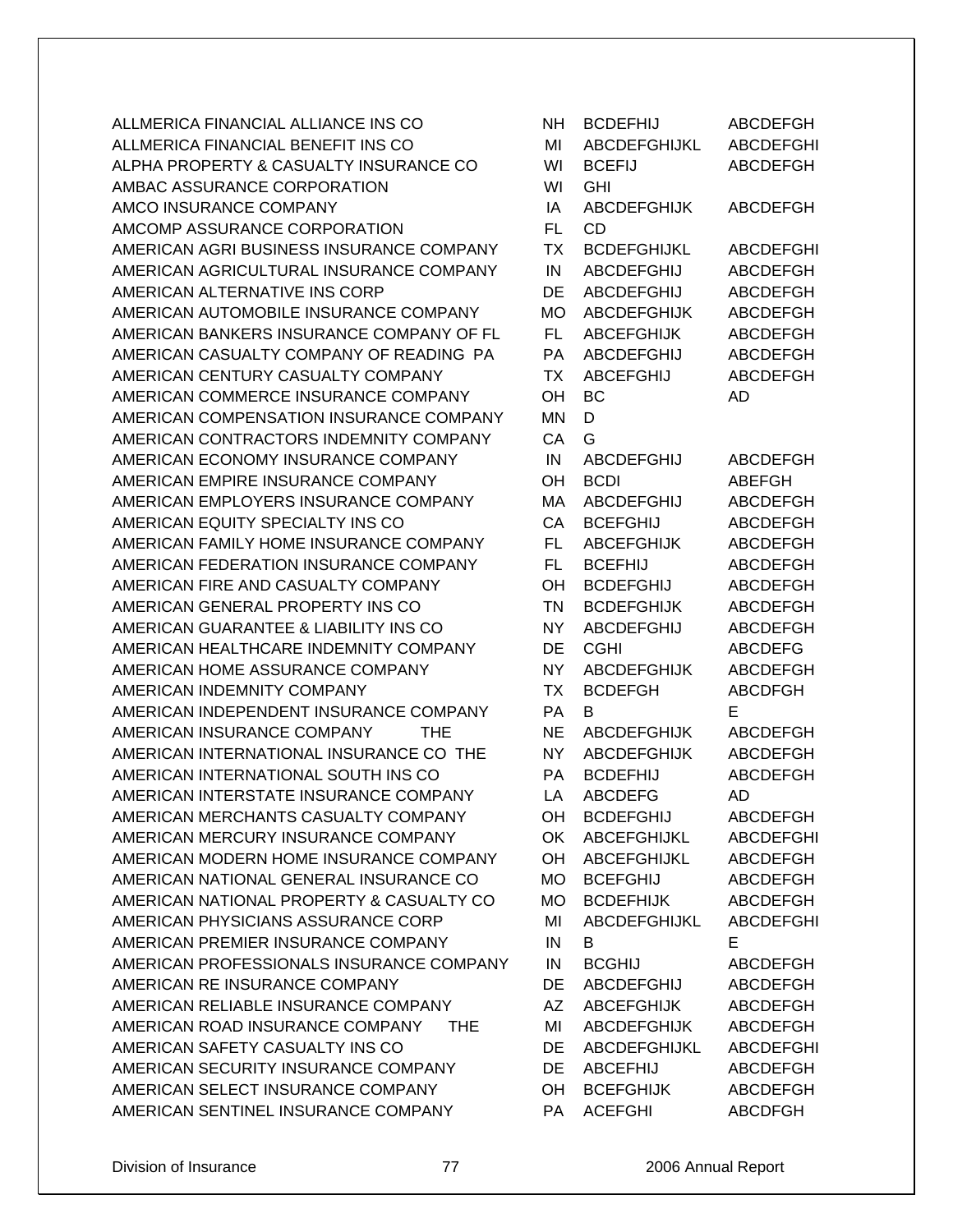AMERICAN SOUTHERN INSURANCE COMPANY AMERICAN STANDARD INSURANCE CO OF WI AMERICAN STATES INSURANCE COMPANY AMERICAN STATES PREFERRED INS CO AMERICAN SURETY COMPANY AMERICAS INSURANCE COMPANY AMERISURE INSURANCE COMPANY AMGUARD INSURANCE COMPANY ANESTHESIOLOGISTS PROFESSIONAL ASSR CO ANSUR AMERICA INSURANCE COMPANY ARAG INSURANCE COMPANY ARCH INSURANCE COMPANY ARCH REINSURANCE COMPANY ARGONAUT INSURANCE COMPANY ARGUS FIRE AND CASUALTY INS CO ASSOCIATED INDEMNITY CORPORATION ASSURANCE COMPANY OF AMERICA ASSURED GUARANTY CORP ATHENA ASSURANCE COMPANY ATLANTA CASUALTY COMPANY ATLANTA SPECIALTY INSURANCE COMPANY ATLANTIC INSURANCE COMPANY ATLANTIC SPECIALTY INSURANCE COMPANY ATRADIUS TRADE CREDIT INSURANCE INC AUTO CLUB FAMILY INSURANCE COMPANY AUTOMOBILE INSURANCE CO OF HARTFORD THE AVEMCO INSURANCE COMPANY AVOMARK INSURANCE COMPANY AXA ART INSURANCE CORPORATION AXA CORPORATE SOLUTIONS INS CO AXA CORPORATE SOLUTIONS REINSURANCE CO AXA RE AMERICA INSURANCE COMPANY AXA RE PROPERTY AND CASUALTY INS CO AXIS REINSURANCE COMPANY BALBOA INSURANCE COMPANY BANCINSURE INC BANKERS INSURANCE COMPANY BANKERS STANDARD INSURANCE COMPANY BAR PLAN SURETY AND FIDELITY COMPANY THE BAY STATE INSURANCE COMPANY BCS INSURANCE COMPANY BEAZLEY INSURANCE COMPANY, INC BENCHMARK INSURANCE COMPANY BERKLEY INSURANCE COMPANY BERKLEY REGIONAL INSURANCE COMPANY BIRMINGHAM FIRE INSURANCE COMPANY OF PA BLUE RIDGE INSURANCE COMPANY BRISTOL WEST INSURANCE COMPANY

| κs        | ABCEFGHIJKL         | <b>ABCDEFGHI</b> |
|-----------|---------------------|------------------|
| WI        | <b>BCEFHIJ</b>      |                  |
| IN        | <b>ABCDEFGHIJ</b>   | <b>ABCDEFGH</b>  |
| IN        | <b>ABCEFHIJ</b>     | ABCDEFGH         |
| IN        | G                   |                  |
| LA        | <b>BCDEFHI</b>      | <b>ABCDEFG</b>   |
| MI        | <b>ABCDEFGHIJ</b>   | <b>ABCDEFGH</b>  |
| PA        | <b>CD</b>           |                  |
| FL        | C.                  |                  |
| MI        |                     | <b>ABCDEFGH</b>  |
|           | <b>BCDEFGHIJK</b>   |                  |
| ΙA        | L                   |                  |
| МO        | ABCDEFGHIJKL        | <b>ABCDEFGHI</b> |
| <b>NE</b> | <b>ABCDEFGHIJKL</b> | <b>ABCDEFGHI</b> |
| CA        | <b>ABCDEFGHIJK</b>  | <b>ABCDEFGH</b>  |
| <b>FL</b> | <b>CEFHIJK</b>      | ABFH             |
| CA        | <b>ABCDEFGHIJK</b>  | <b>ABCDEFGH</b>  |
| <b>NY</b> | <b>ABCDEFGHIJK</b>  | <b>ABCDEFGH</b>  |
| NY.       | GH                  |                  |
| ΜN        | <b>BCDEFGHIJKL</b>  | <b>ABCDEFGHI</b> |
| ОH        | <b>ABCDEFGHIJKL</b> | <b>ABCDEFGHI</b> |
| OH        | <b>ABCDEFGHIJK</b>  | <b>ABCDEFGH</b>  |
| <b>TX</b> | <b>ABCDEFGHIJK</b>  | <b>ABCDEFGH</b>  |
| NΥ        | <b>BCDEFGHIJK</b>   | <b>ABCDEFGH</b>  |
| <b>MD</b> | ΗI                  |                  |
| <b>MO</b> | <b>BCEFHIJL</b>     | <b>ABCDEFGHI</b> |
| <b>CT</b> | <b>ABCDEFGHIJ</b>   | <b>ABCDEFGH</b>  |
| MD        | ABCGH               | BDG              |
| IN        | <b>BCDEFGHIJ</b>    | <b>ABCDEFGH</b>  |
| <b>NY</b> |                     | D                |
| NY.       | <b>ABCDEFGHIJK</b>  | <b>ABCDEFGH</b>  |
| DE        | <b>ABCDEFGHIJK</b>  | <b>ABCDEFGH</b>  |
|           |                     |                  |
| DE        | <b>ABCDEFGHIJ</b>   | <b>ABCDEFGH</b>  |
| DE        | <b>ABCEFGHIJK</b>   | <b>ABCDEFGH</b>  |
| <b>NY</b> | <b>ABCDEFGHIJ</b>   | <b>ABCDEFGH</b>  |
| CA        | <b>ABCEFGHIJ</b>    | <b>ABCDEFGH</b>  |
| <b>OK</b> | <b>ABCDEFGHIJ</b>   | <b>ABCDEFGH</b>  |
| FL.       | <b>ABCEFGHI</b>     | <b>ABCDEFG</b>   |
| PA        | <b>ABCDEFGHIJK</b>  | <b>ABCDEFGH</b>  |
| МO        | G                   |                  |
| MA        | <b>CEFGHI</b>       | <b>ABCDEFGH</b>  |
| OH        | ABCDEFGHIJKL        | <b>ABCDEFGHI</b> |
| <b>NE</b> | <b>ABCDEFGHIJK</b>  | <b>ABCDEFGH</b>  |
| <b>KS</b> | <b>ABCDEFH</b>      | <b>ABCDEFGH</b>  |
| DE        | <b>ABCDEFGHIJK</b>  | <b>ABCDEFGH</b>  |
| DE        | <b>BCDEFGHIJKL</b>  | <b>ABCDEFGHI</b> |
| РA        | <b>ABCDEFGHIJ</b>   | <b>ABCDEFGH</b>  |
| WI        | <b>ABCDEFHIJK</b>   | <b>ABCDEFGH</b>  |
| PA        | В                   | DE               |
|           |                     |                  |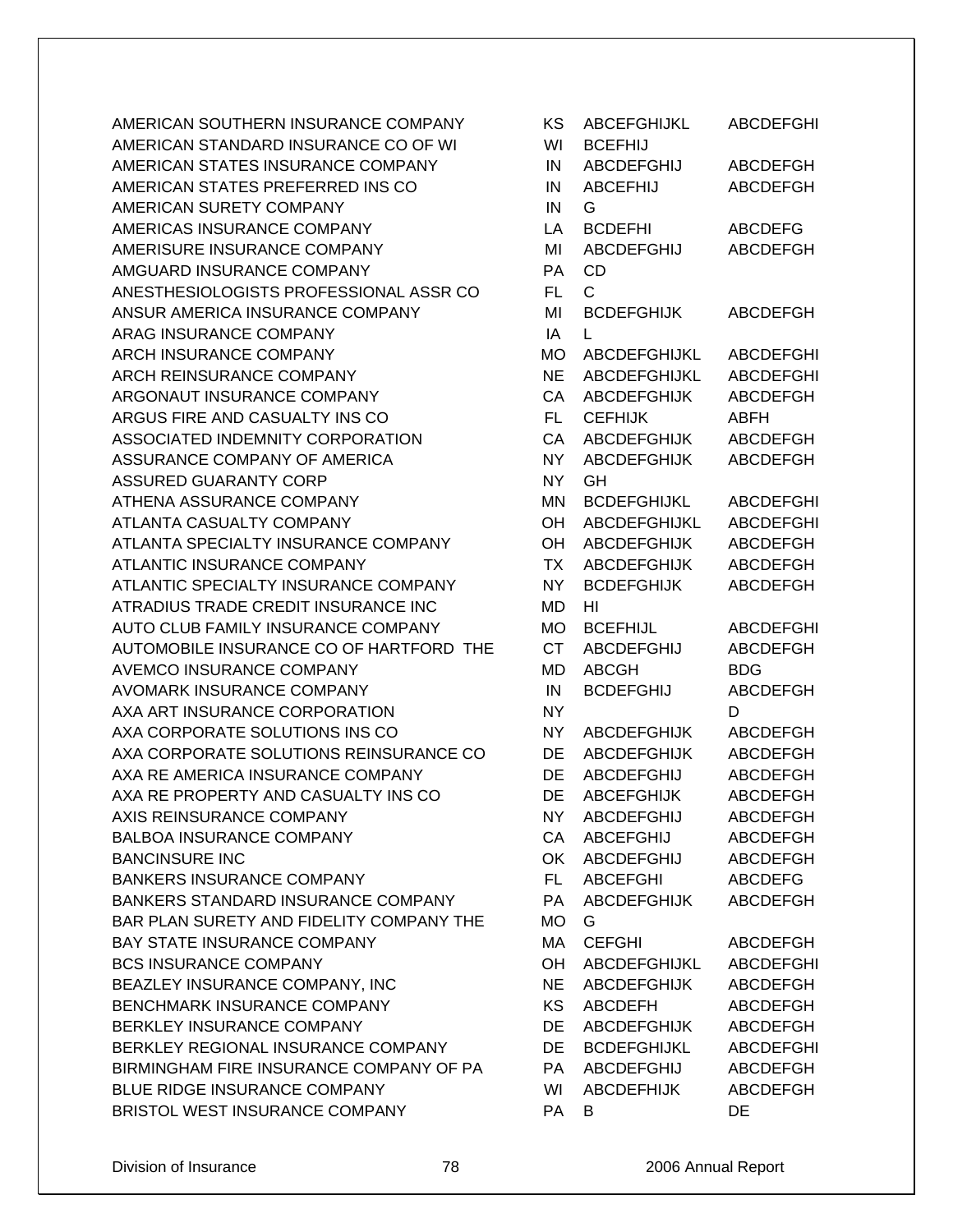CALIFORNIA CASUALTY & FIRE INSURANCE CO CALIFORNIA CASUALTY GENERAL INS CO OF OR CALIFORNIA CASUALTY INSURANCE COMPANY CAMDEN FIRE INSURANCE ASSOCIATION, THE CANAL INSURANCE COMPANY CAPITAL CITY INSURANCE COMPANY INC CAPITAL MARKETS ASSURANCE CORPORATION CAPITOL INDEMNITY CORPORATION CAROLINA CASUALTY INSURANCE COMPANY CATERPILLAR INSURANCE COMPANY CENTENNIAL INSURANCE COMPANY CENTRAL NATIONAL INS CO OF OMAHA THE CENTRAL STATES INDEMNITY CO OF OMAHA CENTRE INSURANCE COMPANY **CENTURION CASUALTY COMPANY** CENTURY INDEMNITY COMPANY CENTURY NATIONAL INSURANCE COMPANY CHARTER INDEMNITY COMPANY CHARTER OAK FIRE INSURANCE COMPANY THE CHEROKEE INSURANCE COMPANY CHUBB INDEMNITY INSURANCE COMPANY CHUBB NATIONAL INSURANCE COMPANY CHURCH INSURANCE COMPANY THE CIFG ASSURANCE NORTH AMERICA, INC. CIM INSURANCE CORPORATION CINCINNATI CASUALTY COMPANY THE CINCINNATI EQUITABLE INSURANCE COMPANY CINCINNATI INDEMNITY COMPANY CINCINNATI INSURANCE COMPANY THE CITIZENS INSURANCE COMPANY OF AMERICA CLARENDON NATIONAL INSURANCE COMPANY CLEARWATER INSURANCE COMPANY CLEARWATER SELECT INSURANCE COMPANY CMG MORTGAGE ASSURANCE COMPANY CMG MORTGAGE INSURANCE COMPANY CNL/INSURANCE AMERICA INC COFACE NORTH AMERICA INSURANCE COMPANY COLOGNE REINSURANCE COMPANY OF AMERICA COLONIAL AMERICAN CASUALTY AND SURETY CO COLONIAL SURETY COMPANY COLONY NATIONAL INSURANCE COMPANY COLORADO CASUALTY INSURANCE COMPANY COLUMBIA INSURANCE COMPANY COLUMBIA NATIONAL INSURANCE COMPANY COMMERCE & INDUSTRY INSURANCE COMPANY COMMERCIAL CASUALTY INSURANCE COMPANY COMMERCIAL GUARANTY CASUALTY INS CO COMMERCIAL INSURANCE COMPANY OF NEWARK

| CA        | <b>ABCEFHIJ</b>    | <b>ABCDEFGH</b>  |
|-----------|--------------------|------------------|
| <b>OR</b> | <b>ABCEFHIJ</b>    | <b>ABCDEFGH</b>  |
| CA        | <b>ABCEFHIJ</b>    | <b>ABCDEFGH</b>  |
| <b>NJ</b> | <b>BCDEFGHIJ</b>   | <b>ABCDEFGH</b>  |
| <b>SC</b> | <b>BCEFGHIJ</b>    | <b>ABCDEFGH</b>  |
| <b>SC</b> | <b>BCDEFGHIJKL</b> | <b>ABCDEFGHI</b> |
| <b>NY</b> | GH                 |                  |
| WI        | <b>ACDEFGHIJK</b>  | <b>ABCDEFGH</b>  |
| <b>FL</b> | <b>ABCDEFG</b>     | <b>ABCDEFGH</b>  |
| <b>MO</b> | <b>BCDEFGHIJKL</b> | <b>ABCDEFGHI</b> |
| <b>NY</b> | <b>ABCDEFGHIJL</b> | <b>ABCDEFGHI</b> |
| <b>NE</b> | <b>ABCDEFGHIJK</b> | <b>ABCDEFGH</b>  |
| <b>NE</b> | <b>ABCEHIJK</b>    | <b>ABCDEFGH</b>  |
| DE        | <b>ABCDEFGHIJ</b>  | <b>ABCDEFGH</b>  |
| IA        | A                  |                  |
| PA        | <b>ABCDEFGHIJK</b> | <b>ABCDEFGH</b>  |
| CA        | <b>BCEFHIJL</b>    | <b>ABCDEFGH</b>  |
| <b>TX</b> | B                  | Е                |
| <b>CT</b> | <b>ABCDEFGHIJK</b> |                  |
| MI        | <b>ABCDEFGHIJ</b>  | <b>ABCDEFGH</b>  |
| <b>NY</b> |                    | <b>ABDEFG</b>    |
|           | <b>BCDEFGHIJK</b>  | <b>ABCDEFGH</b>  |
| IN        | <b>ABCDEFGHIJK</b> | <b>ABCDEFGH</b>  |
| <b>NY</b> | <b>CEFHIJ</b>      | <b>ABCDEFGH</b>  |
| <b>NY</b> | GH                 |                  |
| MI        | <b>BCDEFGHIJK</b>  | <b>ABCDEFGH</b>  |
| OH        | <b>ABCDEFGHIJK</b> | <b>ABCDEFGH</b>  |
| OH        | <b>ABCEFHIJ</b>    | <b>ABCDEFGH</b>  |
| OH        | <b>ABCDEFGHIJK</b> | <b>ABCDEFGH</b>  |
| OH        | <b>ABCDEFGHIJK</b> | <b>ABCDEFGH</b>  |
| MI        | <b>BCDEFGHIJ</b>   | <b>ABCDEFGH</b>  |
| <b>NJ</b> | <b>ABCDEFGHIJK</b> | <b>ABCDEFGH</b>  |
| DE        | <b>ABCDEFGHIJ</b>  | <b>ABCDEFGH</b>  |
| DE        | <b>ABCDEFGHIJK</b> | <b>ABCDEFGH</b>  |
| WI        | H.                 |                  |
| WI        | н                  |                  |
| GA        | H                  | <b>ABCDE</b>     |
| МA        | <b>CEFGHIJ</b>     | <b>ABCDFGH</b>   |
| <b>CT</b> | <b>ABCDEFGHIJK</b> | <b>ABCDEFGH</b>  |
| MD        | <b>BCDEFGHIJ</b>   | <b>ABCDEFGHI</b> |
| <b>NJ</b> | CG                 |                  |
| <b>VA</b> | <b>CEFGHIJ</b>     | <b>ABCDFH</b>    |
| CO        | <b>BCEFGHIJ</b>    | <b>ABDEFGH</b>   |
| <b>NE</b> | <b>BCEFGHIJ</b>    | DE               |
| NE        | ABCDEFGHIJK        | <b>ABCDEFGH</b>  |
| NY.       | <b>BCDEFGHIJK</b>  | <b>ABCDEFGH</b>  |
| CA        | D                  |                  |
| IN.       | <b>ABCDEFGHIJK</b> | <b>ABCDEFGH</b>  |
| NJ        | <b>ABCDEFGHIJK</b> | <b>ABCDEFGH</b>  |
|           |                    |                  |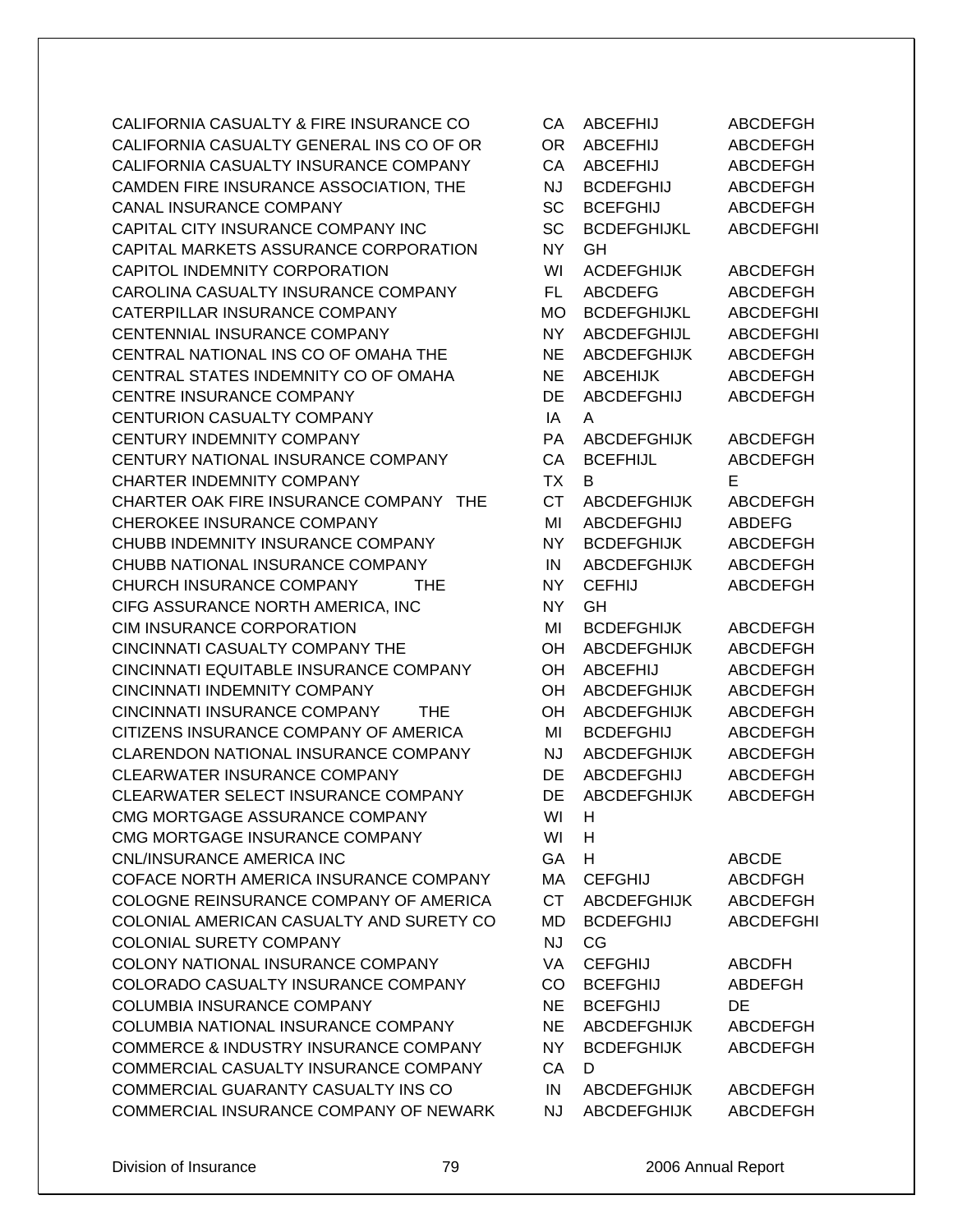COMMERCIAL LOAN INSURANCE CORPORATION COMMONWEALTH INSURANCE CO OF AMERICA COMPANION COMMERCIAL INSURANCE COMPANY COMPANION PROPERTY & CASUALTY INS CO COMPUTER INSURANCE COMPANY CONNIE LEE INSURANCE COMPANY CONSOLIDATED INSURANCE COMPANY CONSTITUTION INSURANCE COMPANY CONSUMERS INSURANCE USA INC CONTINENTAL HERITAGE INSURANCE COMPANY CONTINENTAL INSURANCE COMPANY THE CONTINENTAL NATIONAL INDEMNITY COMPANY CONTINENTAL REINSURANCE CORPORATION CONTINENTAL WESTERN INSURANCE COMPANY CONTRACTORS BONDING & INSURANCE COMPANY CONVERIUM INSURANCE (NORTH AMERICA) INC CONVERIUM REINSURANCE (NA) INC CORE INSURANCE COMPANY COREGIS INSURANCE COMPANY COURTESY INSURANCE COMPANY CRUM & FORSTER INDEMNITY COMPANY CUMIS INSURANCE SOCIETY INC DAIMLERCHRYSLER INSURANCE COMPANY DAIRYLAND INSURANCE COMPANY DARWIN NATIONAL ASSURANCE COMPANY DEALERS ASSURANCE COMPANY DENTISTS INSURANCE COMPANY THE DEPOSITORS INSURANCE COMPANY DEVELOPERS SURETY AND INDEMNITY COMPANY DIAMOND STATE INSURANCE COMPANY DIRECT GENERAL INSURANCE COMPANY DORINCO REINSURANCE COMPANY EASTGUARD INSURANCE COMPANY ELECTRIC INSURANCE COMPANY EMC PROPERTY & CASUALTY COMPANY EMCASCO INSURANCE COMPANY EMPIRE FIRE & MARINE INSURANCE COMPANY EMPLOYERS FIRE INSURANCE COMPANY THE EMPLOYERS INSURANCE COMPANY OF WAUSAU EMPLOYERS REINSURANCE CORPORATION EMPLOYERS SECURITY INSURANCE COMPANY EQUITY INSURANCE COMPANY ERIE INSURANCE COMPANY ESURANCE INSURANCE COMPANY ESURANCE PROPERTY & CASUALTY INS CO EULER AMERICAN CREDIT INDEMNITY COMPANY EVEREST NATIONAL INSURANCE COMPANY EVEREST REINSURANCE COMPANY

| wı             | н                   |                  |
|----------------|---------------------|------------------|
| <b>WA</b>      | <b>BCEFGHIJ</b>     | <b>ABCDEFGHI</b> |
| SC             | <b>BCDEFG</b>       | <b>ABCDEFG</b>   |
| SC             | <b>BCDEFGH</b>      | <b>ABCDEFG</b>   |
| R <sub>l</sub> |                     | D                |
| WI             | GH                  |                  |
| IN             | <b>ABCDEFGHIJ</b>   | <b>ABCDEFGH</b>  |
|                |                     |                  |
| <b>NY</b>      | <b>BCDEFGHIJK</b>   | <b>ABCDEFGH</b>  |
| <b>TN</b>      | <b>BCEFGH</b>       | <b>ABCDEFGI</b>  |
| OH             | CG.                 |                  |
| <b>SC</b>      | <b>ABCDEFGHJK</b>   | ABCDEFGH         |
| OH             | <b>ABCDEFGHIJK</b>  | <b>ABCDEFGH</b>  |
| CA             | <b>ABCDEFGHIJK</b>  | <b>ABCDEFGH</b>  |
| IA             | <b>ABCDEFGHIJK</b>  | <b>ABCDEFGH</b>  |
| <b>WA</b>      | <b>BCEFGHIJ</b>     | ABCDEFGH         |
| <b>NJ</b>      | <b>ABCDEFGHIJKL</b> | <b>ABCDEFGHI</b> |
| <b>CT</b>      | <b>ABCDEFGHIJK</b>  | ABCDEFGH         |
| VT             | <b>BCDEFGHIJKL</b>  | <b>ABCDEFGHI</b> |
| IN             | <b>ABCDEFGHIJK</b>  | <b>ABCDEFGH</b>  |
| FL             | <b>BGI</b>          |                  |
| DE             | <b>BCDEFGHIJK</b>   | <b>ABCDEFGH</b>  |
|                |                     |                  |
| WI             | ABCDEFGHIJ          | <b>ABCDEFGH</b>  |
| MI             | <b>BCDEFGHI</b>     | <b>ABCDEF</b>    |
| WI             | ABCDEFGHIJK         | <b>ABCDEFGH</b>  |
| DE             | <b>CEFGHIJ</b>      | <b>ABDFGH</b>    |
| OH             | ВC                  | Е                |
| CA             | <b>CEFGHIJ</b>      | <b>ABCDEFGH</b>  |
| IA             | <b>BCDEFHIJ</b>     | <b>ABCDEFGH</b>  |
| IA             | <b>CEGI</b>         |                  |
| IN             | <b>ABCDEFGHIJK</b>  | ABCDEFGH         |
| SC             | <b>BCEFHIJ</b>      | <b>ABCDEFGH</b>  |
| MI             | <b>ABCDEFGHIJK</b>  | <b>ABCDEFGH</b>  |
| PA             | CD                  |                  |
| MA             | ABCDEFGHIJ          | ABCDEFGH         |
| IA             | ABCDEFGHIJ          | <b>ABCDEFGH</b>  |
| IA             | <b>BCDEFGHIJ</b>    | <b>ABCDEFGH</b>  |
| <b>NE</b>      | <b>ABCDEFGHIJK</b>  | <b>ABCDEFGH</b>  |
|                |                     |                  |
| МA             | <b>ABCDEFGHIJ</b>   | <b>ABCDEFGH</b>  |
| WI             | <b>ABCDEFGHIJ</b>   | <b>ABCDEFGH</b>  |
| МO             | <b>ABCDEFGHIJ</b>   | <b>ABCDEFGH</b>  |
| IN             | D                   |                  |
| <b>TX</b>      | B                   | Е                |
| PA             | ABCDEFGHIJKL        | <b>ABCDEFGHI</b> |
| OK             | <b>BCDEFGH</b>      | <b>ABCDEFGH</b>  |
| CA             | BC                  | EF               |
| <b>NY</b>      | н                   | C                |
| DE             | <b>ABCDEFGHIJK</b>  | <b>ABCDEFGH</b>  |
| DE             | <b>ABCDEFGHIJK</b>  | <b>ABCDEFGH</b>  |
|                |                     |                  |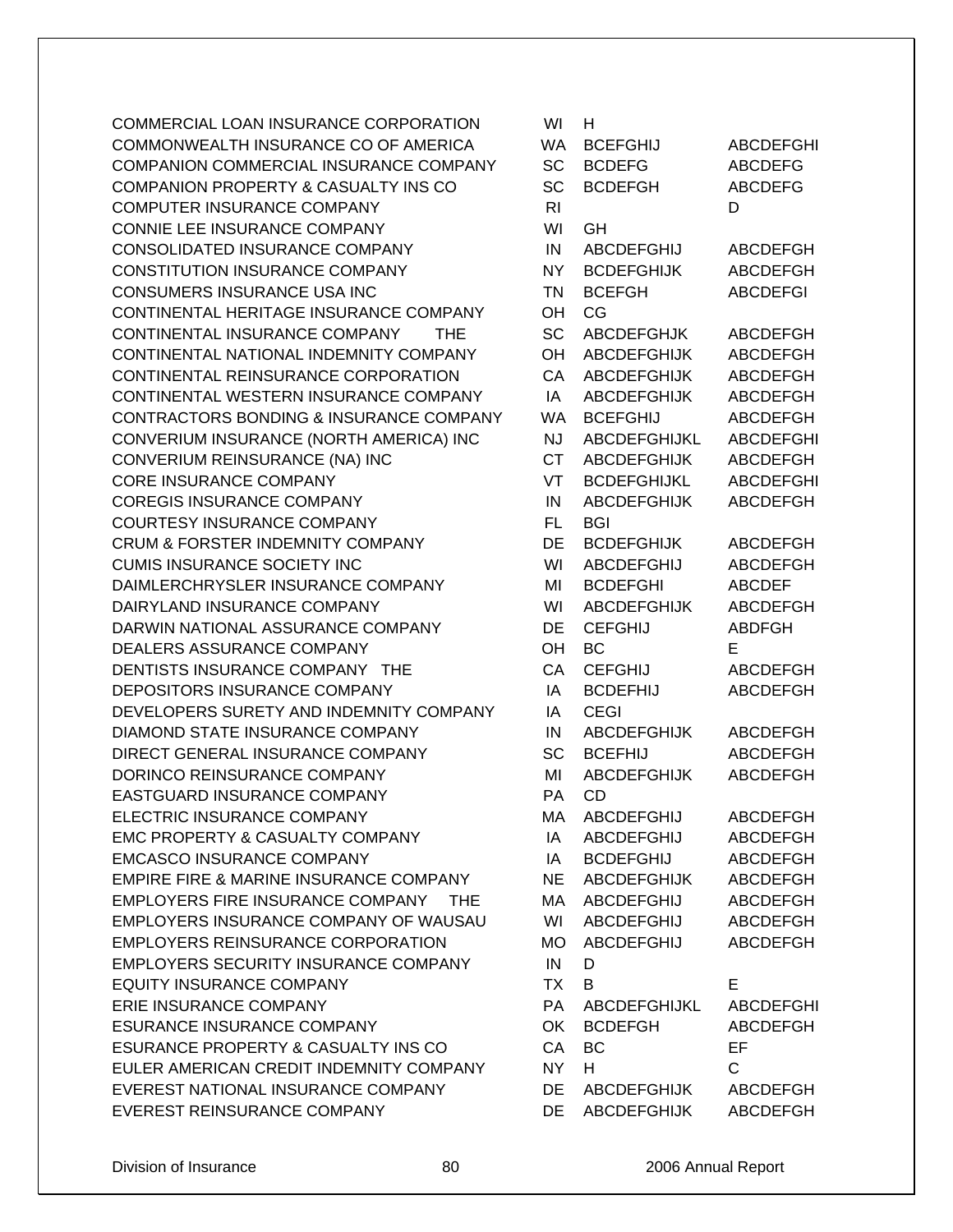EVERGREEN NATIONAL INDEMNITY COMPANY EXCESS REINSURANCE COMPANY EXCESS SHARE INSURANCE CORPORATION EXECUTIVE RISK INDEMNITY INC EXPLORER INSURANCE COMPANY THE FAIRFIELD INSURANCE COMPANY FAIRMONT INSURANCE COMPANY FAIRMONT PREMIER INSURANCE COMPANY FAIRMONT SPECIALTY INSURANCE COMPANY FARMERS UNION CO OPERATIVE INS CO OF NE FARMINGTON CASUALTY COMPANY FCCI INSURANCE COMPANY FEDERAL INSURANCE COMPANY FEDERATED SERVICE INSURANCE COMPANY **FFG INSURANCE COMPANY** FIDELITY & CASUALTY COMPANY OF NY THE FIDELITY & DEPOSIT COMPANY OF MARYLAND FIDELITY & GUARANTY INS UNDERWRITERS INC FIDELITY & GUARANTY INSURANCE COMPANY FIDELITY NATIONAL INSURANCE COMPANY FIDELITY NATIONAL PROP & CAS INS CO FINANCIAL GUARANTY INSURANCE COMPANY FINANCIAL INDEMNITY COMPANY FINANCIAL SECURITY ASSURANCE INC FIREMANS FUND INSURANCE COMPANY FIREMENS INSURANCE COMPANY OF NEWARK NJ FIRST AMERICAN PROPERTY & CASUALTY I C FIRST COLONIAL INSURANCE COMPANY FIRST GUARD INSURANCE COMPANY FIRST LIBERTY INSURANCE CORPORATION THE FIRST MARINE INSURANCE COMPANY FIRST NATIONAL INSURANCE COMPANY OF AM FIRST PROFESSIONALS INS CO INC FIRST SEALORD SURETY INC FOLKSAMERICA REINSURANCE COMPANY FOREMOST INSURANCE COMPANY FOREMOST PROPERTY & CASUALTY INS CO FOREMOST SIGNATURE INSURANCE COMPANY FORT WAYNE HEALTH & CASUALTY INS CO FORTUITY INSURANCE COMPANY FREMONT INDEMNITY COMPANY FRONTIER INSURANCE COMPANY G U I C INSURANCE COMPANY GARRISON PROPERTY AND CASUALTY INS CO GATEWAY INSURANCE COMPANY **GEICO CASUALTY COMPANY** GEICO GENERAL INSURANCE COMPANY GEICO INDEMNITY COMPANY

| OH        | <b>ABCDEFGHIJK</b> | <b>ABCDEFGH</b>  |
|-----------|--------------------|------------------|
| DE        | <b>ABCDEFHIJK</b>  | <b>ABCDEFGH</b>  |
| OH        | GH.                |                  |
| DE        | <b>ABCDEFGHI</b>   | <b>ABCDEFGHI</b> |
| <b>AZ</b> | <b>ABCDEFGHIJ</b>  | <b>ABCDEFGH</b>  |
| <b>CT</b> | <b>ABCDEFGHIJK</b> | <b>ABCDEFGH</b>  |
| CA        | <b>BCDEFGHIJK</b>  | <b>ABCDEFGH</b>  |
| CA        | <b>ABCDEFGHIJK</b> | <b>ABCDEFGH</b>  |
| DE        | <b>ABCDEFGHIJ</b>  | <b>ABCDEFGH</b>  |
| <b>NE</b> | ABCDEFGHIJKL       | <b>ABCDEFGHI</b> |
| <b>CT</b> | <b>ABCDEFGHIJK</b> | <b>ABCDEFGH</b>  |
| <b>FL</b> | <b>BCDEFGHIJ</b>   | <b>ABCDEFGH</b>  |
| IN        | <b>ABCDEFGHIJK</b> | <b>ABCDEFGH</b>  |
| <b>MN</b> | <b>ABCDEFGHIJ</b>  | <b>ABCDEFGH</b>  |
| <b>TX</b> | С                  |                  |
|           |                    |                  |
| SC        | <b>ABCDEFGHIJ</b>  | <b>ABCDEFGH</b>  |
| <b>MD</b> | <b>BCDEFGHIJ</b>   | <b>ABCDEFGH</b>  |
| WI        | <b>ABCDEFGHIJK</b> | <b>ABCDEFGH</b>  |
| IA        | <b>BCDEFGHIJK</b>  | <b>ABCDEFGH</b>  |
| CA        | <b>ABCEFGHIJ</b>   | <b>ABCDEFGH</b>  |
| <b>NY</b> | <b>ABCEFGHIJ</b>   | <b>ABCDEFGH</b>  |
| <b>NY</b> | GH                 |                  |
| CA        | ABCDEFGHIJKL       | <b>ABCDEFGHI</b> |
| <b>NY</b> | <b>GHI</b>         |                  |
| CA        | <b>ABCDEFGHIJK</b> | <b>ABCDEFGH</b>  |
| <b>NJ</b> | <b>ABCDEFGHIJK</b> | <b>ABCDEFGH</b>  |
| CA        | <b>BCEFHIJ</b>     | <b>ABCDEFGH</b>  |
| <b>FL</b> | <b>BCEFHI</b>      | <b>ABCDEFGH</b>  |
| <b>AZ</b> |                    | E                |
| IA        | <b>ABCDEFGHIJ</b>  | <b>ABCDEFGH</b>  |
| <b>MO</b> | C                  | <b>ABCDG</b>     |
| <b>WA</b> | <b>BCDEFGHIJK</b>  | <b>ABCDEFGH</b>  |
| <b>FL</b> | <b>ACDEFH</b>      | <b>ABCDEFGH</b>  |
| РA        | G                  |                  |
| <b>NY</b> | ABCDEFGHIJK        | <b>ABCDEFGH</b>  |
| MI        | <b>ABCEFGHIJK</b>  | <b>ABCDEFGH</b>  |
| MI        | <b>ABCEFGHIJK</b>  | <b>ABCDEFGH</b>  |
| MI        | <b>ABCDEFGHIJK</b> | <b>ABCDEFGH</b>  |
| IN        | <b>ABCDEFGHIJ</b>  | <b>ABCDEFGH</b>  |
| MI        | <b>BCDEFGHIJK</b>  | <b>ABCDEFGH</b>  |
| CA        | ABCDEFGHIJ         | <b>ABCDEFGH</b>  |
| <b>NY</b> |                    |                  |
|           | <b>ABCDEFGHIJK</b> | <b>ADEFG</b>     |
| OH        | <b>CEFHIJ</b>      | <b>ABCDEFGH</b>  |
| <b>TX</b> | <b>BCEFHIJ</b>     | <b>ABCDEFGH</b>  |
| МO        | <b>BCEFGHIJ</b>    | <b>ABCDEFGH</b>  |
| MD        | B                  |                  |
| MD        | <b>BCEFGIJ</b>     | <b>ABCDEFGH</b>  |
| MD        | <b>BCEFHIJ</b>     | ABEFH            |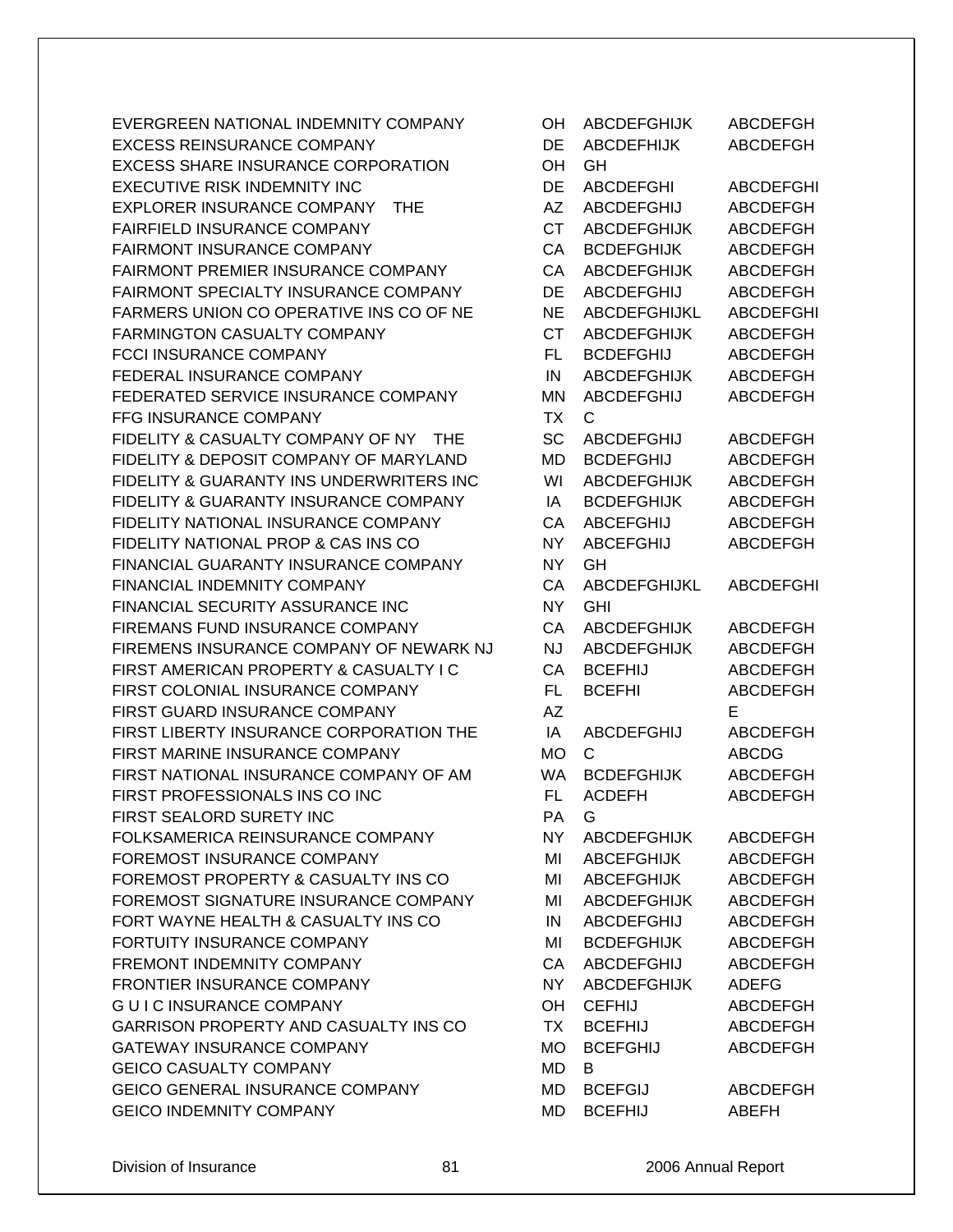GENERAL CASUALTY COMPANY OF WISCONSIN GENERAL FIDELITY INSURANCE COMPANY GENERAL FIRE & CASUALTY COMPANY GENERAL INSURANCE COMPANY OF AMERICA GENERAL REINSURANCE CORPORATION GENERAL SECURITY NATIONAL INS CO GENERAL STAR NATIONAL INSURANCE COMPANY GENESIS INSURANCE COMPANY GENWORTH MORTGAGE INSURANCE CORP OF NC GENWORTH MORTGAGE INSURANCE CORPORATION GENWORTH RESIDENTIAL MORT INS CORP OF NC GEOVERA INSURANCE COMPANY GERLING AMERICA INSURANCE COMPANY GERLING GLOBAL REINSURANCE CORP OF AM **GERMANTOWN INSURANCE COMPANY** GLOBE AMERICAN CASUALTY COMPANY GMAC DIRECT INSURANCE COMPANY GMAC INSURANCE COMPANY ONLINE INC GOVERNMENT EMPLOYEES INSURANCE COMPANY **GRAMERCY INSURANCE COMPANY** GRANGE INDEMNITY INSURANCE COMPANY GRANGE PROPERTY & CASUALTY INS CO GRANITE STATE INSURANCE COMPANY GRAY INSURANCE COMPANY THE GREAT AMERICAN ALLIANCE INS CO GREAT AMERICAN ASSURANCE COMPANY GREAT AMERICAN CONTEMPORARY INS CO GREAT AMERICAN INSURANCE COMPANY GREAT AMERICAN INSURANCE COMPANY OF NY GREAT AMERICAN SECURITY INS CO GREAT AMERICAN SPIRIT INSURANCE COMPANY GREAT DIVIDE INSURANCE COMPANY GREAT MIDWEST INSURANCE COMPANY GREAT NORTHERN INSURANCE COMPANY GREAT WEST CASUALTY COMPANY GREATWAY INSURANCE COMPANY GREENWICH INSURANCE COMPANY GRINNELL SELECT INSURANCE COMPANY GUARANTEE COMPANY OF NORTH AMERICA USA GUARANTY NATIONAL INSURANCE COMPANY GUIDEONE AMERICA INSURANCE COMPANY GUIDEONE ELITE INSURANCE COMPANY HANOVER AMERICAN INSURANCE COMPANY THE HANOVER FIRE AND CASUALTY INS CO HANOVER INSURANCE COMPANY HARLEYSVILLE INSURANCE COMPANY HARLEYSVILLE LAKE STATES INS CO HARTFORD ACCIDENT & INDEMNITY COMPANY

| WI        | ABCDEFGHIJ          | ABCDEFGH         |
|-----------|---------------------|------------------|
| CA        | <b>ACHIJ</b>        |                  |
| ID        | <b>BCEFGHIJK</b>    | ABCDEFGH         |
| WA        | <b>BCDEFGHIJK</b>   | <b>ABCDEFGH</b>  |
| DE        | <b>ABCDEFGHIJK</b>  | <b>ABCDEFGH</b>  |
| <b>NY</b> | <b>ABCDEFGHIJK</b>  | <b>ABCDEFGH</b>  |
| OH        | <b>BCDEFGHIJK</b>   | ABCDEFGH         |
| <b>CT</b> | ABCDEFGHIJKL        | <b>ABCDEFGHI</b> |
| <b>NC</b> | н                   |                  |
| <b>NC</b> | н                   |                  |
| <b>NC</b> | н                   |                  |
| MD        | <b>CEFGHIJKL</b>    | ABCDFGHI         |
| NΥ        | <b>ABCDEFGHIJK</b>  | <b>ABCDEFGH</b>  |
| <b>NY</b> | <b>ABCDEFGHIJK</b>  | <b>ABCDEFGH</b>  |
| <b>PA</b> | A                   |                  |
| OН        | <b>BCDEFGHIJKL</b>  | ABCDEFGHI        |
| МO        | <b>ABCEFGHIJK</b>   | <b>ABCDEFGH</b>  |
| <b>MO</b> | <b>ABCDEFGHIJKL</b> | <b>ABCDEFGHI</b> |
| MD        | <b>ABCEFGH</b>      | <b>ABCDFG</b>    |
| ТX        | <b>BCGI</b>         | DE               |
| OH        | <b>BCEFGHIJK</b>    | ABCDEFGH         |
| OH        | <b>BCDEFHIJK</b>    | <b>ABCDEFGH</b>  |
| <b>PA</b> | ABCDEFGHIJ          | <b>ABCDEFGH</b>  |
| LA        | <b>ABCDEFGHIJKL</b> | <b>ABCDEFGHI</b> |
| OН        | <b>ABCDEFGHIJK</b>  | <b>ABCDEFGH</b>  |
| OH        | <b>ABCDEFGHIJK</b>  | <b>ABCDEFGH</b>  |
| OH        | <b>BCDEFGHIJKL</b>  | ABDEFGHI         |
| OН        | <b>ABCDEFGHIJK</b>  | <b>ABCDEFGH</b>  |
| <b>NY</b> | <b>ABCDEFGHIJK</b>  | <b>ABCDEFGH</b>  |
| OH        | <b>ABCDEFGHIJK</b>  | <b>ABCDEFGH</b>  |
| OH        | <b>ABCDEFGHIJK</b>  | ABCDEFGH         |
| ND        | <b>BCDEFGHIJL</b>   |                  |
| MI        |                     | <b>ABCDEFGHI</b> |
|           | ABCDEFGHIJKL        | ABCDEFGHI        |
| ΜN        | ABCDEFGHIJ          | <b>ABCDEFGH</b>  |
| <b>NE</b> | <b>ABCDEFGHIJK</b>  | <b>ABCDEFGH</b>  |
| WI        | <b>ABCEFGHIJK</b>   | <b>ABCDEFGH</b>  |
| DE        | ABCDEFGHIJK         | <b>ABCDEFGH</b>  |
| IA        | <b>ABCDEFGIJ</b>    | ABDEFGH          |
| MI        | G                   |                  |
| CO        | <b>BCEFHIJK</b>     | <b>ABCDEFGH</b>  |
| IA        | ABCDEFGHIJKL        | ABCDEFGHI        |
| IA        | ABCDEFGHIJ          | ABCDEFGH         |
| <b>NH</b> | <b>BCDEGHIJ</b>     | <b>ABCDEFGH</b>  |
| <b>PA</b> | E.                  | AB.              |
| NH .      | ABCDEFGHIJ          | <b>ABCDEFGH</b>  |
| <b>MN</b> | <b>BCDEFGHIJ</b>    | ABCDEFGH         |
| MI        | <b>BCDEFGHIJ</b>    | ABCDEFGH         |
| CT        | <b>ARCDEFGHLIK</b>  | <b>ARCDEFGH</b>  |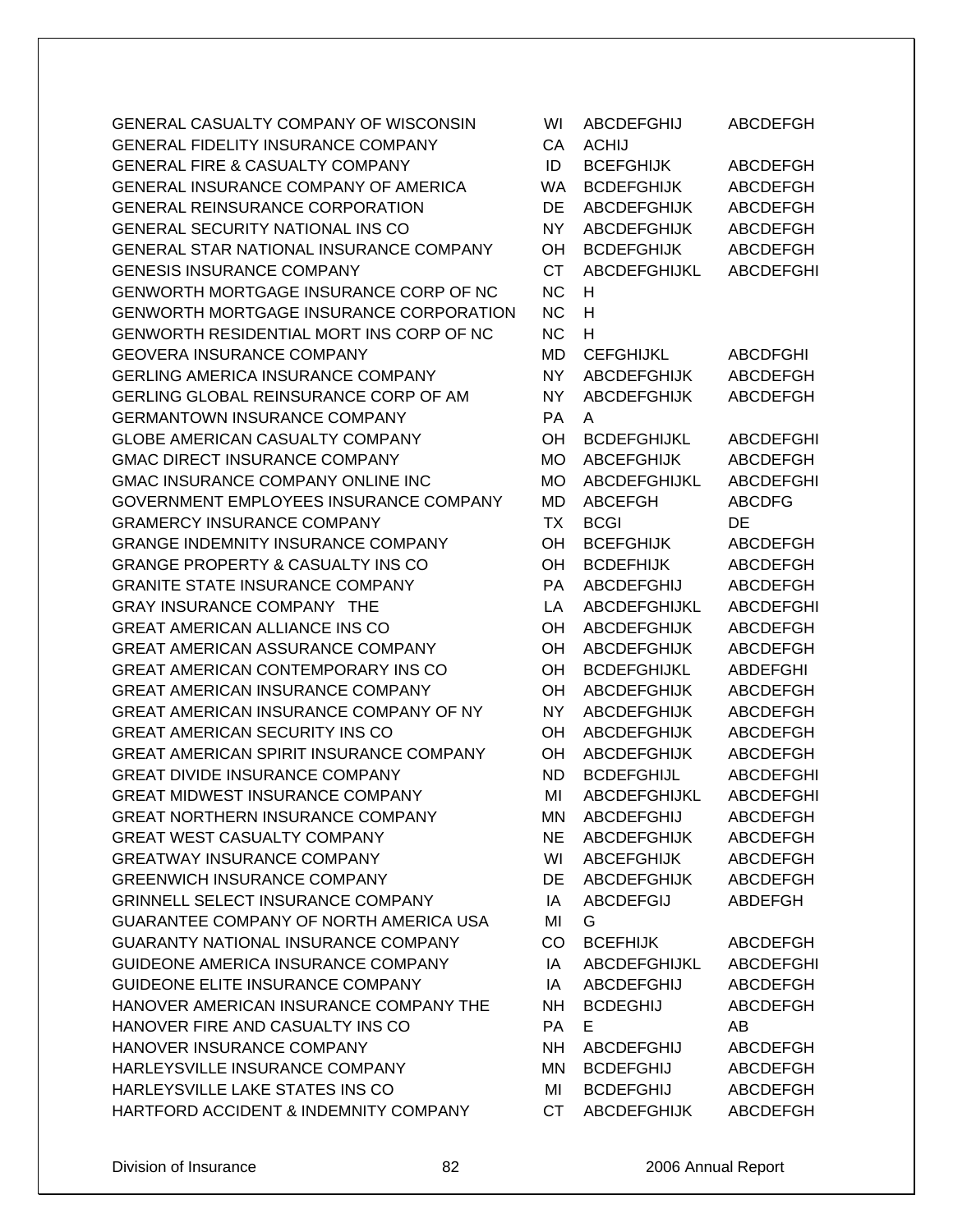HARTFORD CASUALTY INSURANCE COMPANY HARTFORD FIRE INSURANCE COMPANY HARTFORD INSURANCE CO OF THE MIDWEST HARTFORD STEAM BOILER INSP & IN CO OF CT HARTFORD STEAM BOILER INSPECT & INS CO HARTFORD UNDERWRITERS INSURANCE COMPANY HAULERS INSURANCE COMPANY, INC HAWKEYE SECURITY INSURANCE COMPANY **HCC INSURANCE COMPANY** HEALTH CARE INDEMNITY INC HERITAGE INDEMNITY COMPANY HIGHMARK CASUALTY INSURANCE COMPANY HOME INSURANCE COMPANY THE HOME OWNERS INSURANCE COMPANY HOMELAND CENTRAL INSURANCE COMPANY HORACE MANN PROPERTY & CASUALTY INS CO HOUSTON GENERAL INSURANCE COMPANY HSBC INSURANCE COMPANY OF DELAWARE HUDSON INSURANCE COMPANY IDS PROPERTY CASUALTY INSURANCE COMPANY **ILLINOIS EMCASCO INSURANCE COMPANY** IMPERIAL CASUALTY & INDEMNITY COMPANY INDEMNITY INSURANCE COMPANY OF NORTH AM INDEPENDENCE AMERICAN INSURANCE COMPANY INDIANA INSURANCE COMPANY **INFINITY INSURANCE COMPANY** INSURANCE COMPANY OF NORTH AMERICA INSURANCE COMPANY OF THE STATE OF PA THE INSURANCE COMPANY OF THE WEST INSURANCE CORPORATION OF AMERICA INSURANCE CORPORATION OF NEW YORK THE INTEGON CASUALTY INSURANCE COMPANY INTEGON GENERAL INSURANCE CORPORATION INTEGON INDEMNITY CORPORATION INTEGON NATIONAL INSURANCE COMPANY INTERNATIONAL FIDELITY INSURANCE COMPANY INTREPID INSURANCE COMPANY **IOWA AMERICAN INSURANCE COMPANY** JEFFERSON INSURANCE COMPANY K M INSURANCE COMPANY KANSAS BANKERS SURETY COMPANY KANSAS CITY FIRE & MARINE INSURANCE CO L M INSURANCE CORPORATION LAURIER INDEMNITY COMPANY LE MARS INSURANCE COMPANY LEADER INSURANCE COMPANY LEXON INSURANCE COMPANY LIBERTY INSURANCE UNDERWRITERS INC

| IN        | <b>ABCDEFGHIJK</b>  | ABCDEFGH         |
|-----------|---------------------|------------------|
| <b>CT</b> | <b>ABCDEFGHIJKL</b> | <b>ABCDEFGHI</b> |
| IN        | ABCDEFGHIJ          | <b>ABCDEFGH</b>  |
| <b>CT</b> | CEFHI               | <b>ABDFG</b>     |
| <b>CT</b> | <b>CEFHIJ</b>       | <b>ABCDEFGH</b>  |
| <b>CT</b> | <b>ABCDEFGHIJK</b>  | <b>ABCDEFGH</b>  |
| <b>TN</b> | <b>BCEFHIJK</b>     | <b>ABCDEFGH</b>  |
| WI        | <b>BCDEFGHIJK</b>   | <b>ABCDEFGH</b>  |
| IN        | ACI                 |                  |
| CO        | <b>ABCDEFGHIJK</b>  | <b>ABCDEFGH</b>  |
| СA        | BС                  | ADE              |
| РA        | <b>ACDL</b>         |                  |
| NΗ        | <b>ABCDEFGHIJK</b>  | <b>ABCDEFGH</b>  |
| MI        | <b>BCDEFGHIJK</b>   | <b>ABCDEFGH</b>  |
| IA        | ABCDEFGHIJ          | <b>ABCDFGH</b>   |
| CA        | <b>BCEFHIJ</b>      | <b>ABCDEFGH</b>  |
| ТX        | <b>BCDEFGHIJ</b>    | <b>ABCDEFGH</b>  |
| DE        | <b>ABCDEFGHIJK</b>  | <b>ABCDEFGH</b>  |
| DE        | ABCDEFGHIJKL        | <b>ABCDEFGHI</b> |
| WI        | <b>ABCEFGHIJK</b>   | <b>ABCDEFGHI</b> |
| IA        | <b>ABCDEFGHIJK</b>  | <b>ABCDEFGH</b>  |
| OK        | <b>ACDEFGHIJ</b>    | ABCDEFGH         |
| <b>PA</b> | <b>BCDEFGHIJK</b>   | <b>ABCDEFGH</b>  |
| DE        | <b>ACEFGHIJKL</b>   |                  |
| IN        | <b>ABCDEFGHIJK</b>  | <b>ABCDEFGH</b>  |
| IN        | BC                  | DE               |
| PA        | <b>ABCDEFGHIJK</b>  | <b>ABCDEFGH</b>  |
| PA        | <b>ABCDEFGHIJK</b>  | <b>ABCDEFGH</b>  |
| CA        | <b>ABCDEFGHIJ</b>   | <b>ABCDEFGH</b>  |
| MI        | CD                  |                  |
| NY        | <b>ABCDEFGHIJ</b>   | ABCDEFGH         |
| ΝC        | B.                  | E                |
| ΝC        | ABC                 | E                |
| ΝC        | ABC                 | E                |
| <b>NC</b> | ABCDEFG             | <b>ABCDEFGH</b>  |
| <b>NJ</b> | G                   |                  |
| MI        |                     | E                |
| IA        | <b>BCDEFGH</b>      | <b>ABCDEFGH</b>  |
| NY I      | ABCEFHIJK           | <b>ABCDEFGH</b>  |
| ОK        | ABCEFGHIJL          | <b>ABCDEFGHI</b> |
| <b>KS</b> | CG                  |                  |
| SC        | ABCDEFGHIJK         | <b>ABCDEFGH</b>  |
| IA        | <b>ABCDEFGHIJ</b>   | <b>ABCDEFGH</b>  |
| WI        | <b>BCDEFGHIJ</b>    | <b>ABCDEFGH</b>  |
| IA        | <b>BCDEFGI</b>      | <b>ABDEG</b>     |
| OH        | B                   | E                |
|           | TX ABCDEFGHIJK      | <b>ABCDEFGH</b>  |
| NY L      | <b>BCDEFGHIJ</b>    | <b>ABCDEFGH</b>  |
|           |                     |                  |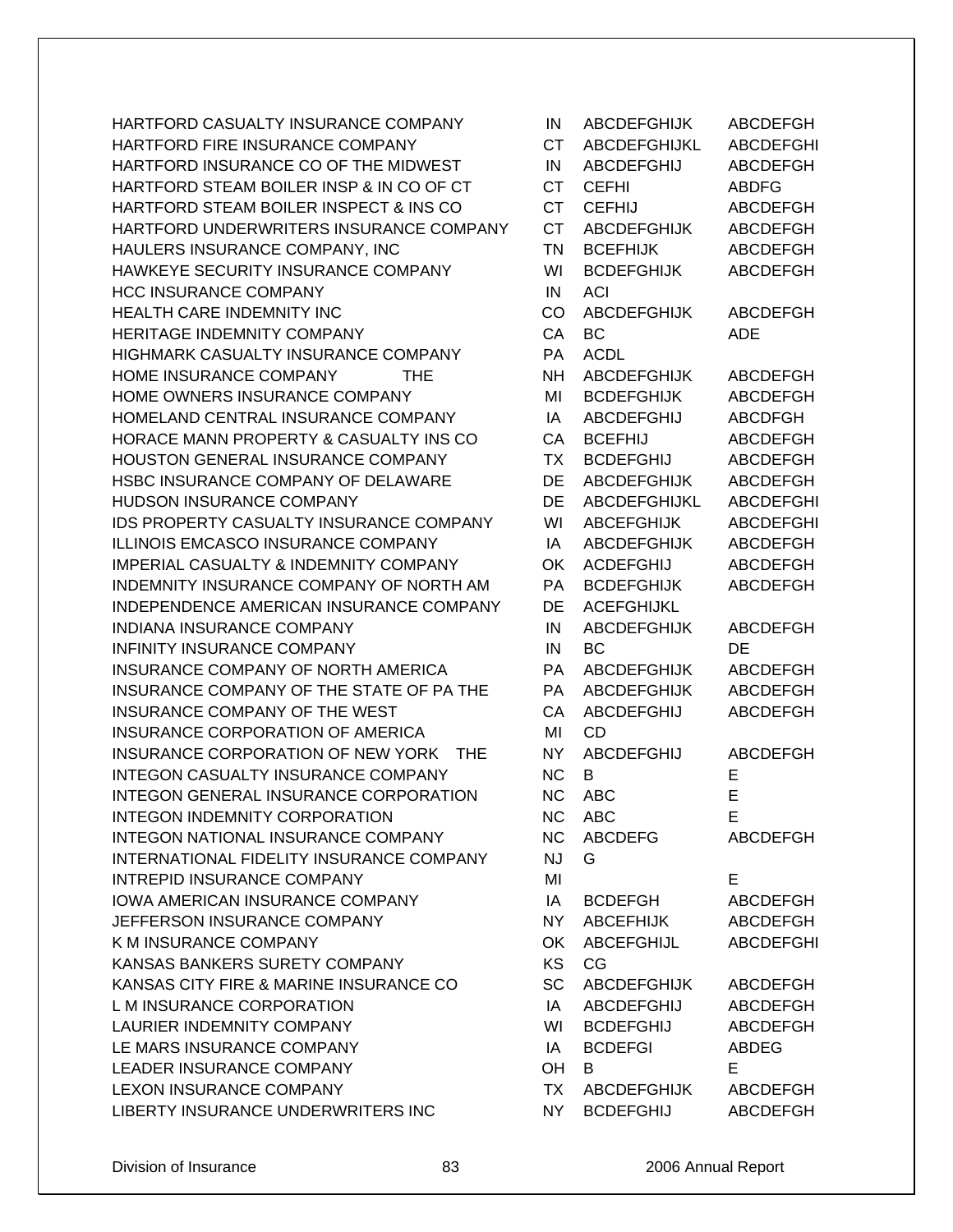LIBERTY MUTUAL INSURANCE COMPANY LIBERTY PERSONAL INSURANCE COMPANY LINCOLN GENERAL INSURANCE COMPANY LM GENERAL INSURANCE COMPANY LM PERSONAL INSURANCE COMPANY LM PROPERTY & CASUALTY INS CO LYNDON PROPERTY INSURANCE COMPANY MAJESTIC INSURANCE COMPANY MANUFACTURERS ALLIANCE INSURANCE COMPANY MAPFRE REINSURANCE CORPORATION MARINE INDEMNITY INSURANCE COMPANY OF AM MARKEL AMERICAN INSURANCE COMPANY MARYLAND CASUALTY COMPANY MARYLAND INSURANCE COMPANY MASSACHUSETTS BAY INSURANCE COMPANY MAYFLOWER INSURANCE COMPANY LTD THE MBIA INSURANCE CORPORATION MEDICAL LIABILITY ALLIANCE MEDICAL PROTECTIVE COMPANY THE MEDMARC CASUALTY INSURANCE COMPANY MEMBERSELECT INSURANCE COMPANY MEMIC INDEMNITY COMPANY MENDAKOTA INSURANCE COMPANY MERASTAR INSURANCE COMPANY MERIDIAN SECURITY INSURANCE COMPANY METROPOLITAN CASUALTY INSURANCE COMPANY METROPOLITAN DIRECT PROP & CAS INS CO METROPOLITAN GENERAL INSURANCE COMPANY METROPOLITAN GROUP PROP & CAS INS CO METROPOLITAN PROPERTY & CASUALTY INS CO MGA INSURANCE COMPANY INC MGIC ASSURANCE CORPORATION MGIC CREDIT ASSURANCE CORPORATION MGIC INDEMNITY CORPORATION MGIC MORTGAGE REINSURANCE CORPORATION MGIC REINSURANCE CORPORATION MGIC RESIDENTIAL REINSURANCE CORPORATION MHA INSURANCE COMPANY MIC GENERAL INSURANCE CORPORATION MIC PROPERTY AND CASUALTY INS CORP MID CENTURY INSURANCE COMPANY MID CONTINENT CASUALTY COMPANY MIDDLESEX INSURANCE COMPANY MIDWEST EMPLOYERS CASUALTY COMPANY MIDWEST MEDICAL INSURANCE COMPANY MIDWESTERN INDEMNITY COMPANY THE MILBANK INSURANCE COMPANY MILLERS CLASSIFIED INSURANCE COMPANY

| МA             | ABCDEFGHIJKL        | ABCDEFGHI        |
|----------------|---------------------|------------------|
| MI             | <b>BCEFHIL</b>      | <b>ABCDEFGHI</b> |
| PA             | <b>ABCDEFGHIJK</b>  | <b>ABCDEFGH</b>  |
| DE             | <b>ABCDEFGHIJK</b>  | <b>ABCDEFGH</b>  |
| DE             | <b>ABCDEFGHIJK</b>  | <b>ABCDEFGH</b>  |
| IN             | <b>ABCDEFGHIJK</b>  | <b>ABCDEFGH</b>  |
| <b>MO</b>      | <b>ABCDEFGHIJ</b>   | <b>ABCDEFGH</b>  |
| CA             | CD                  |                  |
| PA             | <b>BCD</b>          | E                |
| <b>NJ</b>      | <b>BCDEFGHIJK</b>   | <b>ABCDEFGH</b>  |
| <b>NY</b>      | <b>BCEFGH</b>       | <b>ABCDEFGH</b>  |
| VA             | <b>ABCEFGHIJKL</b>  | <b>ABCDEFGHI</b> |
|                |                     |                  |
| MD             | <b>ABCDEFGHIJK</b>  | <b>ABCDEFGH</b>  |
| <b>TX</b>      | <b>BCDEFGHIJ</b>    | <b>ABCDEFGH</b>  |
| NΗ             | <b>BCDEFGHIJ</b>    | <b>ABCDEFGH</b>  |
| <b>SC</b>      | <b>ABCDEFGHIJK</b>  | <b>ABCDEFGH</b>  |
| <b>NY</b>      | GH                  |                  |
| <b>MO</b>      | <b>ABCDEFGHIJKL</b> | <b>ABCDEFGHI</b> |
| IN             | <b>ABCDEFGHIJ</b>   | <b>ABCDEFGH</b>  |
| VT             | <b>ABCDEFGHIJK</b>  | ABCDEFGH         |
| MI             | <b>BCEFGHIJL</b>    | <b>ABCDEFGHI</b> |
| <b>NH</b>      | <b>CD</b>           |                  |
| MN             | <b>ABCDEFGHIJKL</b> | <b>ABCDEFGHI</b> |
| <b>TN</b>      | <b>ABCEFHIJ</b>     | <b>ABCDEFGH</b>  |
| IN             | <b>ABCDEFGHIJKL</b> | <b>ABCDEFGHI</b> |
| RI             | <b>ABCDEFGHIJK</b>  | <b>ABCDEFGH</b>  |
| RI             | <b>ABCDEFGK</b>     | <b>ABCDEFGH</b>  |
| RI             | <b>ABCDEFGHIJK</b>  | <b>ABCDEFGH</b>  |
| R <sub>l</sub> | <b>ABCDEFGHIJK</b>  | <b>ABCDEFGH</b>  |
| RI             | <b>ABCDEFGHIJKL</b> | <b>ABCDEFGHI</b> |
| ТX             | <b>BCEFGIJ</b>      | <b>ABDEG</b>     |
| WI             | GHI                 |                  |
| WI             | н                   |                  |
| WI             | H.                  |                  |
| WI             | н                   |                  |
| WI             | H                   |                  |
| WI             | н                   |                  |
| MI             | <b>CEGI</b>         |                  |
| MI             | ABCDEFGHIJ          | ABCDEFGH         |
| MI             | ABCDEFGHIJK         | <b>ABCDEFGH</b>  |
| CA             | <b>ABCDEFGHIJ</b>   | <b>ABCDEFGH</b>  |
|                |                     |                  |
| OK             | <b>BCDEFGHIJK</b>   | <b>ABCDEFGH</b>  |
| WI             | <b>ABCDEFGHIJK</b>  | <b>ABCDEFGH</b>  |
| DE             | <b>CDG</b>          |                  |
| MN             | CI                  |                  |
| OH             | <b>BCDEFGHIJK</b>   | ABCDEFGH         |
| SD             | <b>ABCDEFGHI</b>    | <b>ABCDEFGH</b>  |
| WI             | ABCDEFGHIJKL        | <b>ABCDEFGHI</b> |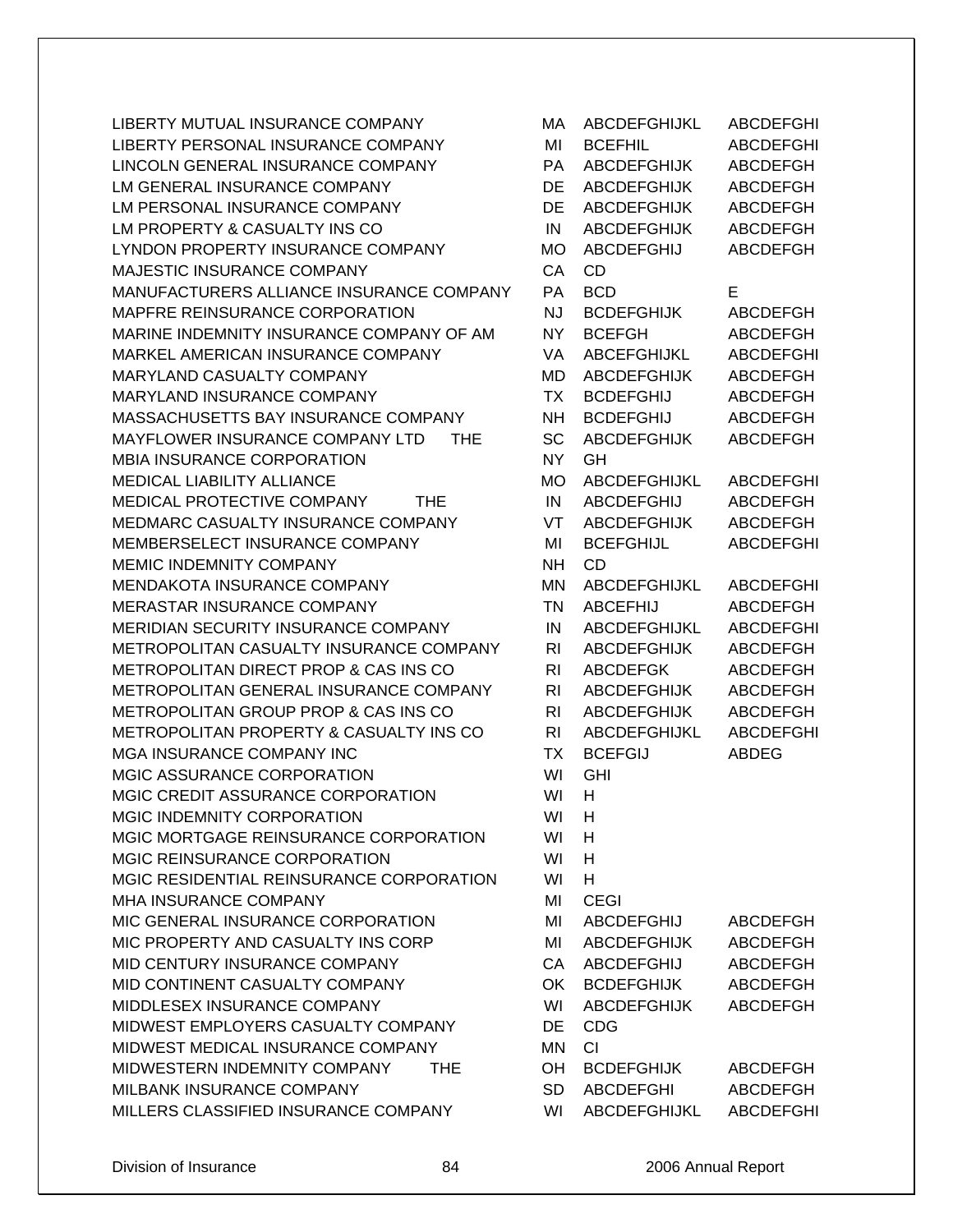MILWAUKEE CASUALTY INSURANCE CO MILWAUKEE INSURANCE COMPANY MILWAUKEE SAFEGUARD INSURANCE COMPANY MITSUI SUMITOMO INSURANCE CO OF AMERICA MITSUI SUMITOMO INSURANCE USA INC MONROE GUARANTY INSURANCE COMPANY MONUMENTAL GENERAL CASUALTY COMPANY MORTGAGE GUARANTY INSURANCE CORPORATION MOTOR CLUB OF IOWA INSURANCE COMPANY MOTORS INSURANCE CORPORATION NATIONAL ALLIANCE INSURANCE COMPANY NATIONAL AMERICAN INSURANCE COMPANY NATIONAL CASUALTY COMPANY NATIONAL CONTINENTAL INSURANCE COMPANY NATIONAL FARMERS UNION PROPERTY & CAS CO NATIONAL GENERAL ASSURANCE COMPANY NATIONAL GENERAL INSURANCE COMPANY NATIONAL INDEMNITY COMPANY NATIONAL INSURANCE COMPANY OF WI INC NATIONAL INSURANCE UNDERWRITERS NATIONAL INTERSTATE INSURANCE COMPANY NATIONAL LIABILITY & FIRE INS CO NATIONAL REINSURANCE CORPORATION NATIONAL SPECIALTY INSURANCE COMPANY NATIONAL TRUST INSURANCE COMPANY NATIONAL UNION FIRE INSURANCE CO OF PITT NATIONWIDE AFFINITY INSURANCE CO OF AM NATIONWIDE AGRIBUSINESS INSURANCE CO NATIONWIDE ASSURANCE COMPANY NATIONWIDE GENERAL INSURANCE COMPANY NATIONWIDE INSURANCE COMPANY OF AMERICA NATIONWIDE PROPERTY & CASUALTY INS CO NAU COUNTRY INSURANCE COMPANY NAVIGATORS INSURANCE COMPANY NCMIC INSURANCE COMPANY NETHERLANDS INSURANCE COMPANY THE NEW ENGLAND INSURANCE COMPANY NEW ENGLAND REINSURANCE CORPORATION NEW HAMPSHIRE INSURANCE COMPANY NEW SOUTH INSURANCE COMPANY NEW YORK MARINE AND GENERAL INS CO NEWARK INSURANCE COMPANY NEWMARKET UNDERWRITERS INSURANCE COMPANY NIPPONKOA INSURANCE COMPANY OF AMERICA NORGUARD INSURANCE COMPANY NORTH AMERICAN ELITE INSURANCE COMPANY NORTH AMERICAN SPECIALTY INSURANCE CO NORTH POINTE INSURANCE COMPANY

| WI        | <b>ABCDEFGHIJK</b> | ABCDEFGH         |
|-----------|--------------------|------------------|
| WI        | <b>ABCDEFGHIJ</b>  | <b>ABCDEFGH</b>  |
| WI        | <b>ABCDEFGHIJK</b> | <b>ABCDEFGH</b>  |
| NΥ        | ABCDEFGHIJ         | <b>ABCDEFGH</b>  |
| NY        | <b>BCDEFGHIJ</b>   | <b>ABCDEFGH</b>  |
| IN        | <b>BCDEFGHIJ</b>   | <b>ABCDEFGH</b>  |
| MD        | <b>ADGIK</b>       | <b>DFG</b>       |
| WI        | н                  |                  |
| IA        | A                  |                  |
| MI        | <b>BCDEFGHIJK</b>  | ABCDEFGH         |
| MО        | в                  |                  |
| OK        | <b>ABCDEFGHIJ</b>  | <b>ABCDEFGH</b>  |
| WI        | <b>ABCEFGHIJK</b>  | <b>ABCDEFGH</b>  |
| <b>NY</b> | <b>BCEFH</b>       | <b>ABCDEFGH</b>  |
| CO        | <b>ABCDEFGHIJK</b> | <b>ABCDEFGH</b>  |
|           |                    |                  |
| МO        | <b>BCFIJ</b>       |                  |
| МO        | <b>BCDEFGHIJ</b>   | <b>ABCDEFGH</b>  |
| <b>NE</b> | ABCDEFGHIJ         | <b>ABCDEFGH</b>  |
| WI        | AHI                |                  |
| AR        | <b>BCD</b>         |                  |
| OН        | <b>ABCDGHI</b>     | <b>ABCDEFG</b>   |
| <b>CT</b> | <b>ABCDEFGHIJK</b> | <b>ABCDEFGH</b>  |
| DE        | <b>ABCDEFGHIJK</b> | <b>ABCDEFGH</b>  |
| <b>TX</b> | <b>BCEFGHIJ</b>    | <b>ABCDEFGH</b>  |
| <b>TN</b> | <b>BCDEFGHIJ</b>   | ABCDEFGH         |
| PA        | <b>ABCDEFGHIJK</b> | <b>ABCDEFGH</b>  |
| KS        | ABCDEFGHIJ         | <b>ABCDEFGH</b>  |
| IA        | <b>ABCDEFGHIJ</b>  | <b>ABCDEFGH</b>  |
| WI        | B                  |                  |
| OН        | <b>BCEFHIJ</b>     | <b>ABCDEFGH</b>  |
| WI        | <b>BCEFHIJ</b>     | <b>ABCDEFGH</b>  |
| OН        | <b>ABCDEFGHIJK</b> | <b>ABCDEFGH</b>  |
| MN        | ABCDEFGHIJKL       | <b>ABCDEFGHI</b> |
| NY L      | <b>ABCDEFGHIJK</b> | <b>ABCDEFGH</b>  |
| IA        | <b>BCEFHIJ</b>     | <b>ABCDEFGH</b>  |
| NH        | ABCDEFGHIJKL       | <b>ABCDEFGHI</b> |
| CT        | <b>ABCDEFGHIJK</b> | <b>ABCDEFGH</b>  |
|           | CT ABCDEFGHIJK     | <b>ABCDEFGH</b>  |
|           | PA ABCDEFGHIJ      | <b>ABCDEFGH</b>  |
|           | NC BCEFGHIJ        | <b>ABDEFGH</b>   |
| <b>NY</b> | <b>CFHI</b>        | BD.              |
| <b>NJ</b> | <b>BCDEIJ</b>      | <b>ABCDEFGH</b>  |
| <b>NH</b> | $\mathsf{C}$       |                  |
| NY I      | ABCDEFGHIJ         | ABDEFGH          |
| PA        | CD                 |                  |
| <b>NH</b> | ABCDEFGHIJK        | ABCDEFGH         |
|           | NH ABCDEFGHIJK     | ABCDEFGH         |
| MI        | ABCDEFGHIJKL       | <b>ABCDEFGHI</b> |
|           |                    |                  |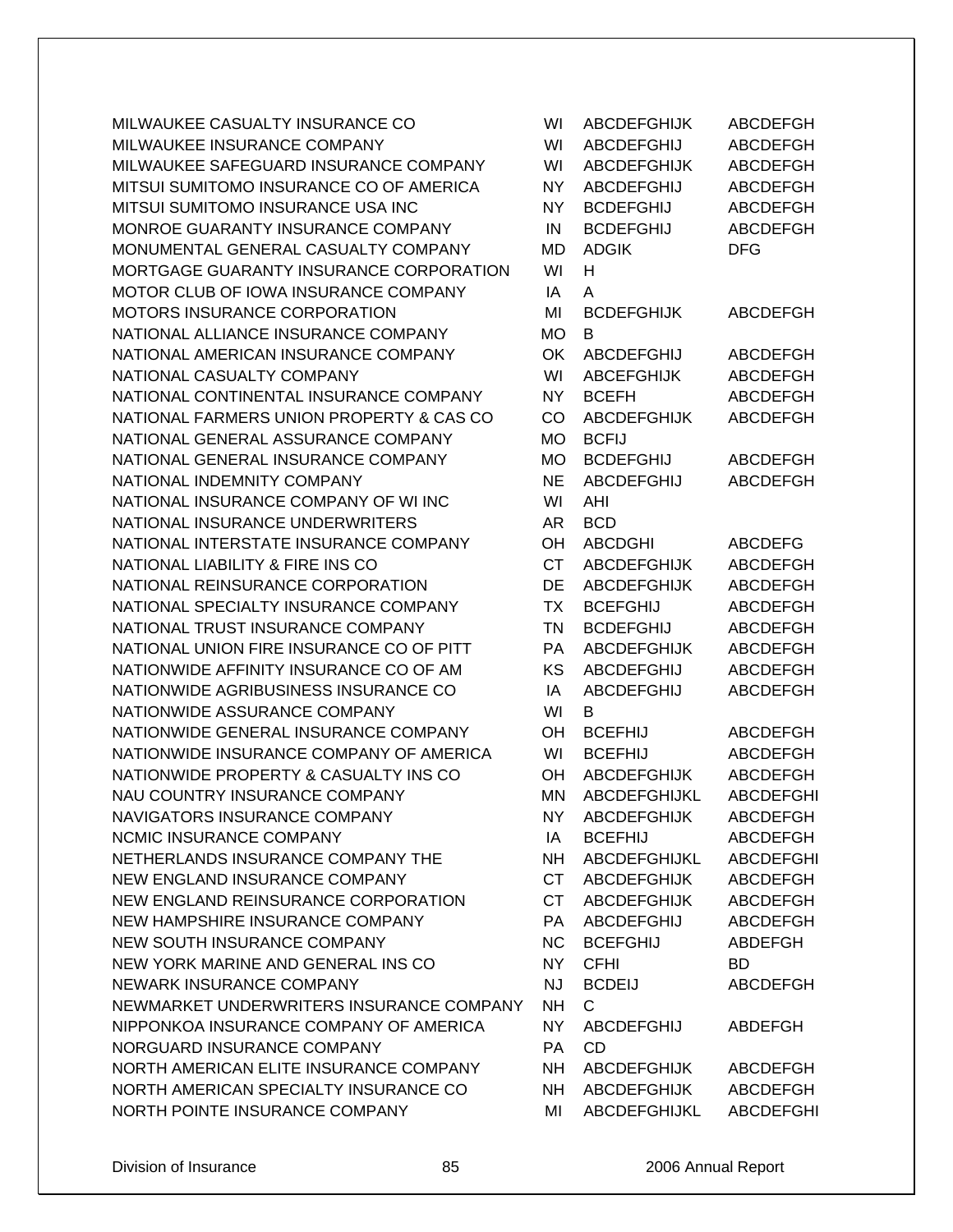NORTH RIVER INSURANCE COMPANY THE NJ ABCDEFGHIJK ABCDEFGH NORTH STAR REINSURANCE CORPORATION DE ABCDEFGHIJK ABCDEFGH NORTHERN ASSURANCE COMPANY OF AMERICA MA ABCDEFGHIJ ABCDEFGH NORTHERN INSURANCE COMPANY OF NEW YORK NY ABCDEFGHIJK ABCDEFGH NORTHLAND CASUALTY COMPANY **MORTHLAND CASUALTY COMPANY** MAN BCEFGHIJK ABCDEFGH NORTHLAND INSURANCE COMPANY MN BCEFGHIJKL ABCDEFGH NOVA CASUALTY COMPANY NARRY NEW NY BCDEFGHIJ ABDEFGH OCCIDENTAL FIRE & CASUALTY COMPANY OF NC NC ABCDEFGHIJK ABCDEFGH ODYSSEY AMERICA REINSURANCE CORPORATION CT ABCDEFGH ABDEFG OHIC INSURANCE COMPANY **OH ABCDEFGHIJ** ABCDEFGH OHIO CASUALTY INSURANCE COMPANY THE OH ABCDEFGHIJ ABCDEFGH OHIO INDEMNITY COMPANY **OHIO INDEMNITY COMPANY OHIO IN** OH BG DE OHIO SECURITY INSURANCE COMPANY **OH BCDEFGHIJ** ABCDEFGH OLD RELIABLE CASUALTY COMPANY **MO** ABCEFHIJK ABCDEFGH OLD REPUBLIC INSURANCE COMPANY **PA ABCDEFGHIJ** ABCDEFGH OLD REPUBLIC SECURITY ASSURANCE COMPANY AZ ABCEFHIJ ABCDEGH OLD REPUBLIC SURETY COMPANY WI G OLD UNITED CASUALTY COMPANY GALLERY AND MANY A REGARD METALLY AND METALLY COMPANY ONEBEACON AMERICA INSURANCE COMPANY MA ABCDEFGHIJK ABCDEFGH ONEBEACON INSURANCE COMPANY PA ABCDEFGHIJK ABCDEFGH ONEBEACON MIDWEST INSURANCE COMPANY WI ABCDEFGH ADEFG OWNERS INSURANCE COMPANY **OH BEDEFGHIJK** ABCDEFGH PACIFIC EMPLOYERS INSURANCE COMPANY **PA ABCDEFGHIJK ABCDEFGH** PACIFIC INDEMNITY COMPANY WILL NOT THE WILL ABCDEFGHIJ ABCDEFGH PACIFIC SPECIALTY INSURANCE COMPANY CA BCEFHIJKL ABCDEFGHI PARTNER REINSURANCE COMPANY OF THE US NY ABCDEFGHIJK ABCDEFGH PARTNERRE INSURANCE COMPANY OF NEW YORK NY ABCDEFGHIJ ABCDEFGH PATHFINDER INSURANCE COMPANY CO BC E PATRIOT GENERAL INSURANCE COMPANY WI ABCDEFGHIJ ABCDEFGH PEACHTREE CASUALTY INSURANCE COMPANY FL B E PEERLESS INSURANCE COMPANY NH ABCDEFGHIJ ABCDEFGH PENN AMERICA INSURANCE COMPANY **PA ABCEFHIJ ABCDEFGH** PENN MILLERS INSURANCE COMPANY 
BERRY PA BCDEFGHJ

PENN MILLERS INSURANCE COMPANY PENNSYLVANIA GENERAL INSURANCE COMPANY PA ABCDEFGHIJ ABCDEFGH PENNSYLVANIA MANUFACTURERS ASSN INS CO PA ABCDEFGHIJ ABCDEFGH PENNSYLVANIA MANUFACTURERS INDEMNITY CO PA BCD E PERMANENT GENERAL ASSURANCE CORPORATION TN BCDEFGHIJK ABCDEFGH PETROLEUM CASUALTY COMPANY TALL TX BCDEFGHIJK PHILADELPHIA INDEMNITY INSURANCE COMPANY PA ABCEFGHIJ ABCDEFGH PHOENIX INDEMNITY INSURANCE COMPANY AZ BCEFGH ABDEFGH PHOENIX INSURANCE COMPANY THE CT ABCDEFGHIJK ABCDEFGH PHYSICIANS INSURANCE COMPANY OF WI INC WI CEFHIJ ABCDEFGH PLATINUM UNDERWRITERS REINSURANCE INC MD ABCDEFGHIJK ABCDEFGH PLATTE RIVER INSURANCE COMPANY NE ABCDEFGHIJKL ABCDEFGHI PMA CAPITAL INSURANCE COMPANY FAND PAN ABCDEFGHIJK ABCDEFGHI PMI MORTGAGE INSURANCE CO AZ H PRE PAID LEGAL CASUALTY INC **Internal CONFIDENT** OK **I** PREFERRED PROFESSIONAL INSURANCE COMPANY NE CDEFH ABCEFGH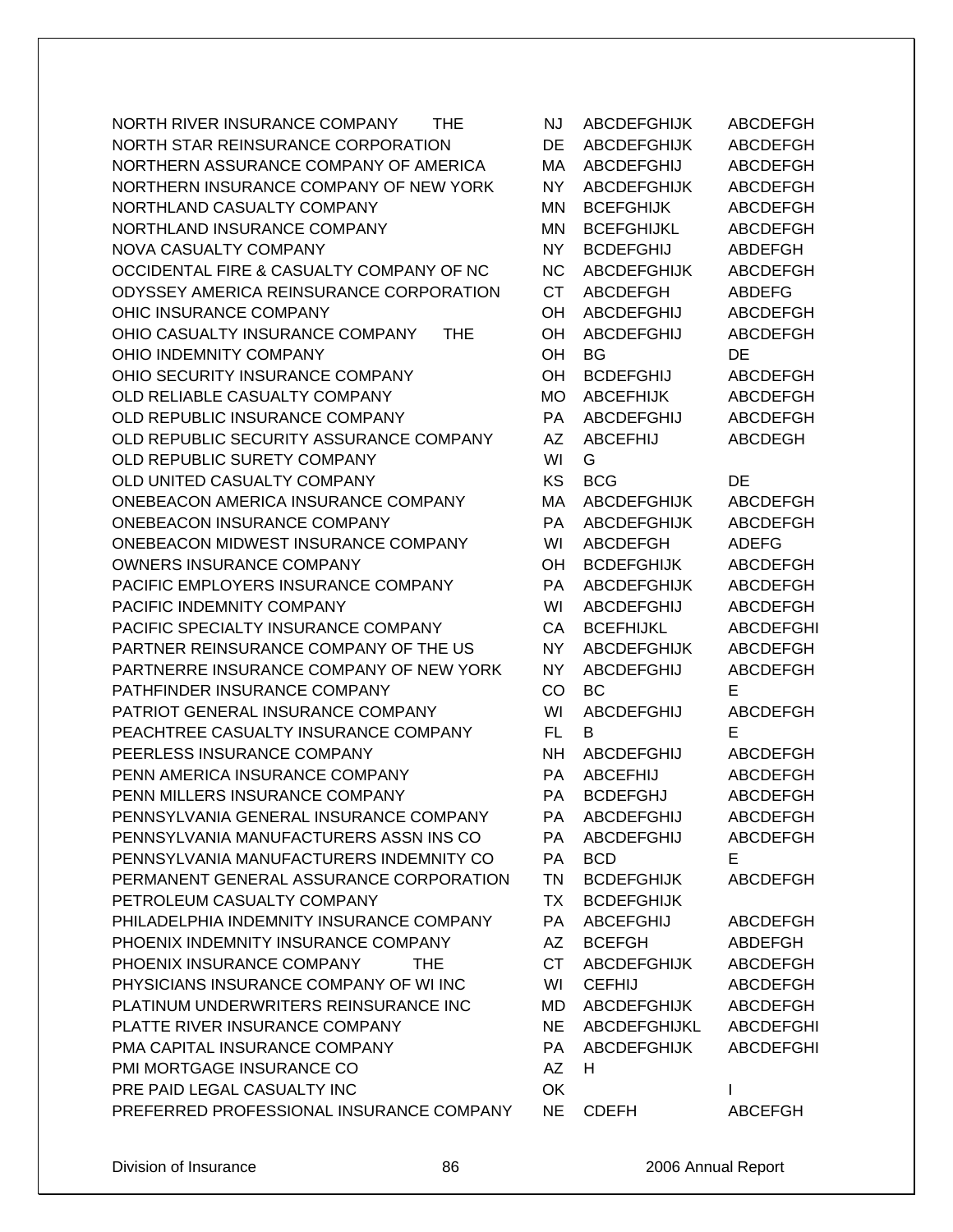| PRINCETON INSURANCE COMPANY              | <b>NJ</b> | <b>ACDEFGHIJKL</b>  | <b>ABCDEFGHI</b> |
|------------------------------------------|-----------|---------------------|------------------|
| PRIVATE RESIDENTIAL MORTGAGE INS CORP    | <b>NC</b> | H                   |                  |
| PRODUCERS AGRICULTURE INSURANCE COMPANY  | TX        |                     | <b>ABFGH</b>     |
| PROFESSIONAL LIABILITY INS CO OF AMERICA | NY.       | <b>BCEFGH</b>       | <b>ABCDEFGH</b>  |
| PROFESSIONAL SOLUTIONS INSURANCE COMPANY | IA        | <b>CEFL</b>         | <b>ABF</b>       |
| PROFESSIONALS ADVOCATE INSURANCE COMPANY | <b>MD</b> | <b>ABCDEFGHIJ</b>   | <b>ABCDEFGH</b>  |
| PROFESSIONALS DIRECT INSURANCE COMPANY   | MI        | С                   |                  |
| PROGRESSIVE AMERICAN INSURANCE COMPANY   | FL.       | <b>BCEFGHI</b>      | <b>ABCDEFG</b>   |
| PROGRESSIVE CASUALTY INSURANCE COMPANY   | OН        | <b>ABCEFGHIJL</b>   | <b>ABCDEFGH</b>  |
| PROGRESSIVE HALCYON INSURANCE COMPANY    | OH        | <b>BCEFGHI</b>      | <b>ABCDEFG</b>   |
| PROGRESSIVE HOME INSURANCE COMPANY       | OH        | <b>BCEFHIJ</b>      | <b>ABCDEFGH</b>  |
| PROGRESSIVE MAX INSURANCE COMPANY        | OH        | <b>BCEFGI</b>       | <b>ABCDEFG</b>   |
| PROGRESSIVE NORTHERN INSURANCE COMPANY   | OН        | <b>BCEFGHIJK</b>    | <b>ADE</b>       |
| PROGRESSIVE PREMIER INS CO OF ILLINOIS   | OH        | ABCEFGHIJKL         | <b>ABCDEFGHI</b> |
| PROGRESSIVE SPECIALTY INSURANCE COMPANY  | OH        | <b>BCEFGHI</b>      | <b>ABCDEFG</b>   |
| PROGRESSIVE UNIVERSAL INS CO             | WI        | <b>ABCEFGHIJKL</b>  | <b>ABCDEFGHI</b> |
| PRONATIONAL INSURANCE COMPANY            | MI        | ABCDEFGHIJL         | <b>ABCDEFGHI</b> |
| PROPERTY & CASUALTY INS CO OF HARTFORD   | IN        | <b>ABCDEFGHIJK</b>  | <b>ABCDEFGH</b>  |
| PROPERTY-OWNERS INSURANCE COMPANY        | IN        | <b>BCDEFGHIJK</b>   | <b>ABCDEFGH</b>  |
| PROTECTIVE INSURANCE COMPANY             | IN        | <b>ABCDEFGHIJK</b>  | <b>ABCDEFGH</b>  |
| PROVIDENCE WASHINGTON INS CO OF NY       | NY.       | <b>BCDEFGHIJ</b>    | <b>ABCDEFGH</b>  |
| PROVIDENCE WASHINGTON INSURANCE COMPANY  | RI        | <b>BCDEFGHIJ</b>    | <b>ABCDEFGH</b>  |
| PUTNAM REINSURANCE COMPANY               | <b>NY</b> | <b>ABCDEFGHIJK</b>  | <b>ABCDEFGH</b>  |
| PXRE REINSURANCE COMPANY                 | <b>CT</b> | <b>ABCDEFGHIJKL</b> | <b>ABCDEFGHI</b> |
| <b>QBE INSURANCE CORPORATION</b>         | PA        | ABCDEFGHIJKL        | <b>ABCDEFGH</b>  |
| QBE REINSURANCE CORPORATION              | PA        | <b>ABCDEFGHIJK</b>  | <b>ABCDEFGH</b>  |
| <b>QUADRANT INDEMNITY COMPANY</b>        | <b>CT</b> | <b>ABCDEFGHI</b>    | <b>ABCDEFGHI</b> |
| <b>QUANTA INDEMNITY COMPANY</b>          | CO        | <b>ABCDEFGHIJK</b>  | <b>ABCDEFGH</b>  |
| R V I AMERICA INSURANCE COMPANY          | <b>CT</b> |                     | G                |
| RADIAN ASSET ASSURANCE INC               | <b>NY</b> | GH                  |                  |
| <b>RADIAN GUARANTY INC</b>               | <b>PA</b> | н                   |                  |
| RAMPART INSURANCE COMPANY                | NY.       | <b>ABCDEFGHK</b>    | ABDEFG           |
| REDLAND INSURANCE COMPANY                | <b>NJ</b> | <b>BCDEFGHIJK</b>   | <b>ABCDEFGH</b>  |
| REGAL INSURANCE COMPANY                  | IN        | в                   |                  |
| <b>REGENT INSURANCE COMPANY</b>          | WI        | ABCDEFGHIJK         | ABCDEFGH         |
| REPUBLIC FRANKLIN INSURANCE COMPANY      | OH        | <b>BCDEFGHIJKL</b>  | <b>ABCDEFGHI</b> |
| REPUBLIC INDEMNITY COMPANY OF AMERICA    | CA        | <b>BCDEFGHIJ</b>    | <b>ABCDEF</b>    |
| REPUBLIC INDEMNITY COMPANY OF CALIFORNIA | CA        | <b>BCDEFGHIJ</b>    | <b>ABCDEF</b>    |
| REPUBLIC INSURANCE COMPANY               | <b>TX</b> | <b>ABCDEFG</b>      | ABCDEFGH         |
| REPUBLIC MORTGAGE INSURANCE CO OF FL     | FL.       | H                   |                  |
| REPUBLIC MORTGAGE INSURANCE COMPANY      | <b>NC</b> | Н                   |                  |
| REPUBLIC WESTERN INSURANCE COMPANY       | AZ        | <b>ABCDEFGHIJK</b>  | ABCDEFGH         |
| <b>RESIDENTIAL GUARANTY CO</b>           | AZ        | н                   |                  |
| RESPONSE INSURANCE COMPANY               | <b>DE</b> | <b>ABCDEFGHIJK</b>  | ABCDEFGH         |
| RESPONSE WORLDWIDE DIRECT AUTO INS CO    | <b>CT</b> | <b>ABCEFHIJL</b>    | <b>ABCDEFGHI</b> |
| RISCORP NATIONAL INSURANCE COMPANY       | <b>MO</b> | <b>CEFHIJ</b>       | ABCDEFGH         |
| RIVERPORT INSURANCE COMPANY              | MN        | <b>BCEFGHIJ</b>     | ABCDEFGH         |
| ROCKWOOD CASUALTY INSURANCE COMPANY      | <b>PA</b> | <b>BCDEFGHI</b>     | <b>ABDEFGH</b>   |
|                                          |           |                     |                  |

| NJ             | <b>ACDEFGHIJKL</b>  | <b>ABCDEFGHI</b> |
|----------------|---------------------|------------------|
| ΝC             | н                   |                  |
| TX             |                     | <b>ABFGH</b>     |
| NΥ             | <b>BCEFGH</b>       | <b>ABCDEFGH</b>  |
| IA             | <b>CEFL</b>         | ABF              |
| МD             | <b>ABCDEFGHIJ</b>   | <b>ABCDEFGH</b>  |
| MI             | С                   |                  |
| FL             | <b>BCEFGHI</b>      | <b>ABCDEFG</b>   |
| OН             | ABCEFGHIJL          | <b>ABCDEFGH</b>  |
| OН             | <b>BCEFGHI</b>      | <b>ABCDEFG</b>   |
| OН             | <b>BCEFHIJ</b>      | <b>ABCDEFGH</b>  |
| OН             | <b>BCEFGI</b>       | <b>ABCDEFG</b>   |
| OН             | <b>BCEFGHIJK</b>    | <b>ADE</b>       |
| OН             | <b>ABCEFGHIJKL</b>  | <b>ABCDEFGHI</b> |
| OН             | <b>BCEFGHI</b>      | <b>ABCDEFG</b>   |
| WI             | ABCEFGHIJKL         | <b>ABCDEFGHI</b> |
| MI             | <b>ABCDEFGHIJL</b>  | <b>ABCDEFGHI</b> |
| IN             | <b>ABCDEFGHIJK</b>  | <b>ABCDEFGH</b>  |
| IN             | <b>BCDEFGHIJK</b>   | <b>ABCDEFGH</b>  |
| IN             | <b>ABCDEFGHIJK</b>  | <b>ABCDEFGH</b>  |
| NY             | <b>BCDEFGHIJ</b>    | <b>ABCDEFGH</b>  |
| R <sub>l</sub> | <b>BCDEFGHIJ</b>    | <b>ABCDEFGH</b>  |
| NY             | <b>ABCDEFGHIJK</b>  | <b>ABCDEFGH</b>  |
| СT             | ABCDEFGHIJKL        | <b>ABCDEFGHI</b> |
| PA             | <b>ABCDEFGHIJKL</b> | <b>ABCDEFGH</b>  |
| PA             | <b>ABCDEFGHIJK</b>  | <b>ABCDEFGH</b>  |
| СT             | <b>ABCDEFGHI</b>    | <b>ABCDEFGHI</b> |
| CO             | <b>ABCDEFGHIJK</b>  | <b>ABCDEFGH</b>  |
| СT             |                     | G                |
| NΥ             | GH                  |                  |
| PA             | н                   |                  |
| NΥ             | <b>ABCDEFGHK</b>    | <b>ABDEFG</b>    |
| <b>NJ</b>      | <b>BCDEFGHIJK</b>   | <b>ABCDEFGH</b>  |
| IN             | В                   |                  |
| WI             | <b>ABCDEFGHIJK</b>  | ABCDEFGH         |
| OН             | <b>BCDEFGHIJKL</b>  | <b>ABCDEFGHI</b> |
| СA             | <b>BCDEFGHIJ</b>    | <b>ABCDEF</b>    |
| CA             | <b>BCDEFGHIJ</b>    | <b>ABCDEF</b>    |
| <b>TX</b>      | <b>ABCDEFG</b>      | <b>ABCDEFGH</b>  |
| FL.            | H                   |                  |
| <b>NC</b>      | н                   |                  |
|                | <b>ABCDEFGHIJK</b>  |                  |
| AZ             |                     | <b>ABCDEFGH</b>  |
| AΖ             | н                   |                  |
| DE             | <b>ABCDEFGHIJK</b>  | <b>ABCDEFGH</b>  |
| СT             | <b>ABCEFHIJL</b>    | <b>ABCDEFGHI</b> |
|                | MO CEFHIJ           | ABCDEFGH         |
| MN             | <b>BCEFGHIJ</b>     | <b>ABCDEFGH</b>  |
| PA             | <b>BCDEFGHI</b>     | <b>ABDEFGH</b>   |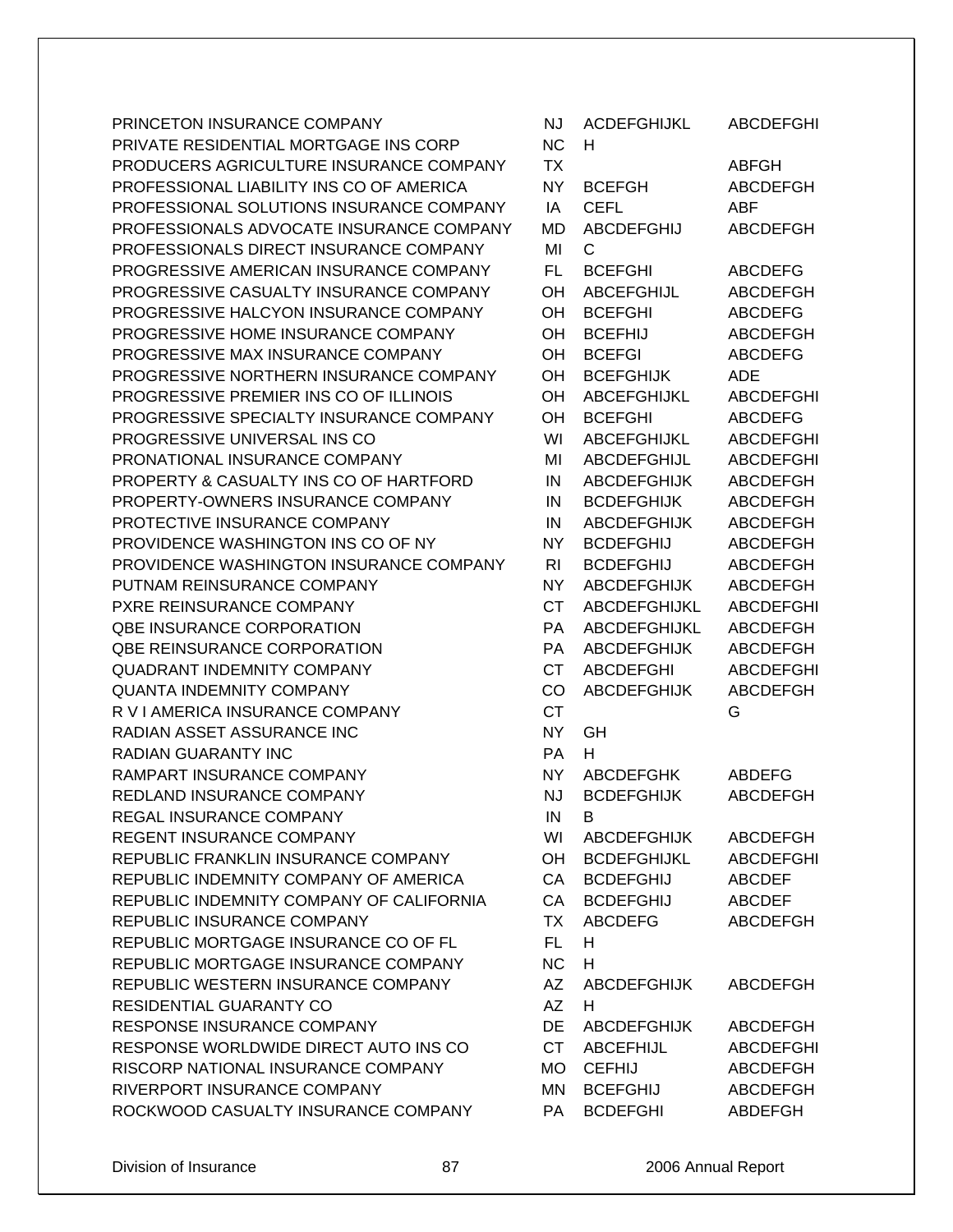ROYAL INDEMNITY COMPANY RSUI INDEMNITY COMPANY RURAL COMMUNITY INSURANCE COMPANY SAFE AUTO INSURANCE COMPANY SAFECO INSURANCE COMPANY OF AMERICA SAFECO INSURANCE COMPANY OF IN SAFECO NATIONAL INSURANCE COMPANY SAFETY NATIONAL CASUALTY CORPORATION SAFEWAY INSURANCE COMPANY OF ALABAMA INC SAFEWAY INSURANCE COMPANY OF GEORGIA SAFEWAY INSURANCE COMPANY OF LOUISIANA SAGAMORE INSURANCE COMPANY SAN FRANCISCO REINSURANCE COMPANY SAVERS PROPERTY & CASUALTY INS CO SCOR REINSURANCE COMPANY SCOTTSDALE INDEMNITY COMPANY SEABOARD SURETY COMPANY SEATON INSURANCE COMPANY SEAWORTHY INSURANCE COMPANY SECURA SUPREME INSURANCE COMPANY SECURIAN CASUALTY COMPANY SECURITY INSURANCE COMPANY OF HARTFORD SECURITY NATIONAL INSURANCE COMPANY SELECT INSURANCE COMPANY SELECTIVE INSURANCE COMPANY OF AMERICA SELECTIVE INSURANCE COMPANY OF SC SELECTIVE INSURANCE COMPANY OF THE SE SENECA INSURANCE COMPANY INC SENTINEL INSURANCE COMPANY LTD SENTRY CASUALTY COMPANY SENTRY SELECT INSURANCE COMPANY SHELTER GENERAL INSURANCE COMPANY SIRIUS AMERICA INSURANCE COMPANY SOMPO JAPAN FIRE & MARINE INS CO OF AM SOMPO JAPAN INSURANCE COMPANY OF AMERICA SOUTHERN GENERAL INSURANCE COMPANY SOUTHERN INSURANCE COMPANY SOUTHERN-OWNERS INSURANCE COMPANY ST PAUL FIRE & MARINE INSURANCE COMPANY ST PAUL GUARDIAN INSURANCE COMPANY ST PAUL MEDICAL LIABILITY INS CO ST PAUL MERCURY INSURANCE COMPANY STANDARD FIRE INSURANCE COMPANY THE STANDARD GUARANTY INSURANCE COMPANY STAR INSURANCE COMPANY STARNET INSURANCE COMPANY STATE AUTO INS CO OF WI STATE AUTO NATIONAL INSURANCE COMPANY

| DE             | <b>ABCDEFGHIJ</b>   | <b>ABCDEFGH</b>  |
|----------------|---------------------|------------------|
| <b>NH</b>      | CFHI                | ABDF             |
| <b>MN</b>      | <b>BCDEFHIJK</b>    | <b>ABCDEFGH</b>  |
| OH             | в                   | Е                |
| WA             | <b>BCDEFGHIJK</b>   | <b>ABCDEFGH</b>  |
| IN             | <b>BCEFHIJK</b>     | ABCDEFGH         |
| <b>MO</b>      | B                   | E                |
| <b>MO</b>      | <b>BCDEFGHIJ</b>    | <b>ABCDEFGH</b>  |
| <b>AL</b>      | B                   |                  |
| GA             | B                   |                  |
| LA             | B                   |                  |
| IN             | <b>ABCDEFGHIJK</b>  | <b>ABCDEFGH</b>  |
| CA             | <b>ABCDEFGHIJK</b>  | <b>ABCDEFGH</b>  |
| МO             | <b>ABCEFGHI</b>     | <b>ABCDEFG</b>   |
|                |                     |                  |
| <b>NY</b>      | <b>ABCDEFGHIJK</b>  | <b>ABCDFGH</b>   |
| OH             | <b>BCEFGHIJ</b>     | ABCDEFGH         |
| <b>NY</b>      | <b>ABCDEFGHIJ</b>   | <b>ABCDEFGH</b>  |
| R <sub>1</sub> | ABCDEFGHIJ          | ABCDEFGH         |
| MD             |                     | D                |
| WI             | <b>BCDEFGHIJK</b>   | <b>ABCDEFGH</b>  |
| ΜN             | <b>BCEFGHIJ</b>     | <b>ABCDEFGH</b>  |
| <b>CT</b>      | <b>ABCDEFGHIJ</b>   | <b>ABCDEFGH</b>  |
| <b>TX</b>      | <b>ABCDEFGHIJ</b>   | <b>ABCDEFGH</b>  |
| <b>TX</b>      | <b>ABCDEFGHIJK</b>  | <b>ABCDEFGH</b>  |
| <b>NJ</b>      | <b>ABCDEFGHIJKL</b> | <b>ABCDEFGHI</b> |
| SC             | <b>ABCDEFGHIJKL</b> | <b>ABCDEFGHI</b> |
| <b>NC</b>      | ABCDEFGHIJKL        | <b>ABCDEFGHI</b> |
| <b>NY</b>      | <b>BCDEFGHIJ</b>    | ABCDEFGH         |
| <b>CT</b>      | <b>BCDEFGHIJL</b>   | <b>ABCDEFGHI</b> |
| WI             | <b>ABCDEFGHIJK</b>  | <b>ABCDEFGH</b>  |
| WI             | <b>ABCDEFGHIJK</b>  | ABCDEFGH         |
| <b>MO</b>      | <b>ABCEFGHIJ</b>    | ABCDEFGH         |
| DE             | <b>ABCDEFGHIJK</b>  | <b>ABCDEFGH</b>  |
| NΥ             | ABCDEFGHIJKL        | <b>ABCDEFGHI</b> |
| <b>NY</b>      | <b>BCDEFGHIJK</b>   | <b>ABCDEFGH</b>  |
| GA             | В                   |                  |
| <b>TX</b>      | <b>BCEFHIJ</b>      | <b>ABCDEFGH</b>  |
| FL.            | <b>BCDEFGHIJK</b>   | <b>ABCDEFGH</b>  |
| MN             | <b>ABCDEFGHIJ</b>   | <b>ABCDEFGH</b>  |
| <b>MN</b>      | <b>ABCDEFGHIJK</b>  | <b>ABCDEFGH</b>  |
| MN             | <b>BCDEFGHIJKL</b>  | <b>ABCDEFGHI</b> |
| MN             | <b>ABCDEFGHIJ</b>   | <b>ABCDEFGH</b>  |
| <b>CT</b>      | <b>ABCDEFGHIJ</b>   | <b>ABCDEFGH</b>  |
| DE             | <b>ABCEFHIJ</b>     | <b>ABCDEFGH</b>  |
| MI             | ABCDEFGHIJKL        | <b>ABCDEFGHI</b> |
| DE             | ABCDEFGHIJKL        | <b>ABCDEFGH</b>  |
|                |                     |                  |
| WI             | <b>ABCEFHIJ</b>     | <b>ABEFGH</b>    |
| <b>OH</b>      | <b>ABCEFGHI</b>     | ABDEFGH          |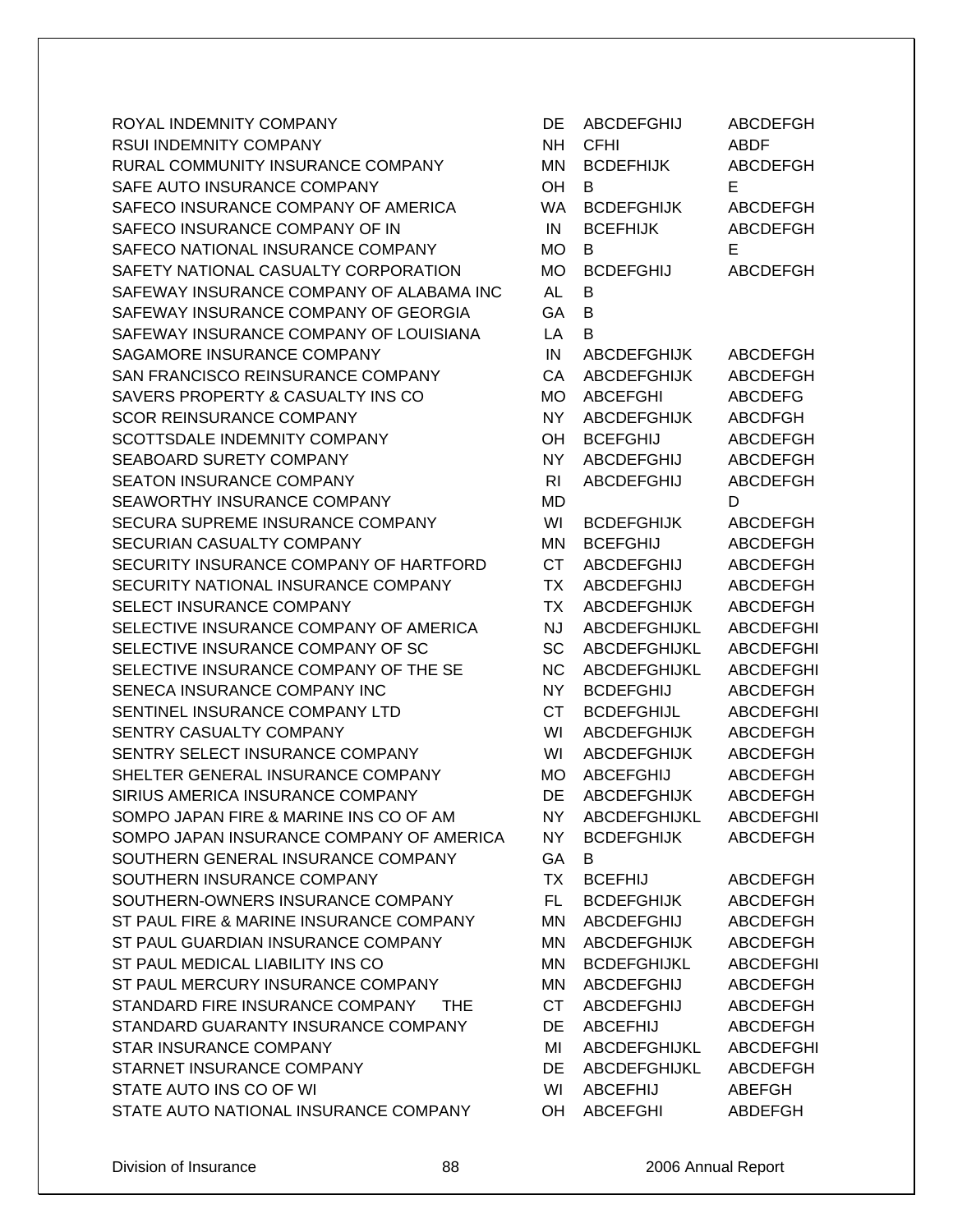STATE AUTO PROP AND CAS INS CO STATE FARM FLORIDA INSURANCE COMPANY STATE NATIONAL INSURANCE COMPANY INC STONEBRIDGE CASUALTY INSURANCE COMPANY STONEWALL INSURANCE COMPANY STONINGTON INSURANCE COMPANY STRATFORD INSURANCE COMPANY SUECIA INSURANCE COMPANY SUPERIOR INSURANCE COMPANY SURETY BONDING COMPANY OF AMERICA SWISS REINSURANCE AMERICA CORPORATION T H E INSURANCE COMPANY TECHNOLOGY INSURANCE COMPANY TICO INSURANCE COMPANY TIG INDEMNITY COMPANY TIG INSURANCE COMPANY TITAN INDEMNITY COMPANY TNUS INSURANCE COMPANY TOA REINSURANCE COMPANY OF AMERICA THE TOWER INSURANCE COMPANY OF NEW YORK TOYOTA MOTOR INSURANCE COMPANY TRADERS & GENERAL INSURANCE COMPANY TRANS PACIFIC INSURANCE COMPANY TRANSATLANTIC REINSURANCE COMPANY TRANSCONTINENTAL INSURANCE COMPANY TRANSPORT INSURANCE COMPANY TRAVCO INSURANCE COMPANY TRAVELERS CASUALTY AND SURETY CO OF AM TRAVELERS CASUALTY AND SURETY COMPANY TRAVELERS CASUALTY COMPANY OF CT TRAVELERS CASUALTY INSURANCE CO OF AMER TRAVELERS COMMERCIAL CASUALTY COMPANY TRAVELERS COMMERCIAL INSURANCE COMPANY TRAVELERS HOME AND MARINE INS CO THE TRAVELERS INDEMNITY COMPANY THE TRAVELERS INDEMNITY COMPANY OF AM THE TRAVELERS INDEMNITY COMPANY OF CT THE TRAVELERS PERSONAL INSURANCE COMPANY TRAVELERS PROPERTY CASUALTY CO OF AMER TRAVELERS PROPERTY CASUALTY INS CO TRENWICK AMERICA REINSURANCE CORPORATION TRI STATE INSURANCE COMPANY OF MINNESOTA TRINITY UNIVERSAL INSURANCE COMPANY TRITON INSURANCE COMPANY TRIUMPHE CASUALTY COMPANY TRUMBULL INSURANCE COMPANY TRUSTGARD INSURANCE COMPANY TWIN CITY FIRE INSURANCE COMPANY

| SC             | <b>BCDEFGHIJK</b>   | <b>ABCDEFGH</b>  |
|----------------|---------------------|------------------|
| FL.            | С                   | <b>ABCD</b>      |
| <b>TX</b>      | <b>ABCDEFGHIJKL</b> | <b>ABCDEFGHI</b> |
| OН             | <b>ABCDEFGHIJK</b>  | <b>ABCDEFGH</b>  |
| R <sub>1</sub> | <b>BCEFHIJ</b>      | <b>ABCDEFGH</b>  |
| <b>TX</b>      | ABCDEFGHIJKL        | <b>ABCDEFGH</b>  |
| <b>NH</b>      | <b>BCEI</b>         | ADE              |
| <b>NY</b>      | <b>ABCDEFGHIJK</b>  | <b>ABCDEFGH</b>  |
| <b>FL</b>      | BC                  | AEF              |
| <b>SD</b>      | CG                  |                  |
| NY.            | <b>ABCDEFGHIJ</b>   | <b>ABCDEFGH</b>  |
| LA             | <b>BCDEFGHIJ</b>    | <b>ABCDEFGH</b>  |
| NΗ             | <b>CD</b>           | DE               |
| OH             | <b>BCDEFGHIJ</b>    | <b>BCDEFGH</b>   |
| CA             | <b>ABCDEFGHIJK</b>  | <b>ABCDEFGH</b>  |
| CA             | <b>ABCDEFGHIJK</b>  | <b>ABCDEFGH</b>  |
| <b>TX</b>      | <b>BCDEFGHIJ</b>    | <b>ABCDEFGH</b>  |
| NY.            | <b>ABCDEFGHIJ</b>   | ABCDEFGH         |
| DE             | <b>ABCDEFGHIJK</b>  | <b>ABCDEFGH</b>  |
| <b>NY</b>      | <b>BCDEFGHIJ</b>    | <b>ABCDEFGH</b>  |
| IA             | <b>BCDEFGHIJK</b>   | <b>ABCDEFGHI</b> |
| <b>TX</b>      | <b>BCDEFGHIJ</b>    | <b>ABCDEFG</b>   |
| <b>NY</b>      | <b>ABCDEFGHIJ</b>   | <b>ABCDEFGH</b>  |
| NΥ             | <b>ABCDEFGHIJ</b>   | <b>ABCDEFGH</b>  |
| ΝY             | <b>ABCDEFGHIJ</b>   | <b>ABCDEFGH</b>  |
| OH             | <b>BCDEFGHIJ</b>    | <b>BCDEFGH</b>   |
| <b>CT</b>      | <b>BCEFHIJ</b>      | <b>ABCDEFGH</b>  |
| <b>CT</b>      | ABCDEFGHIJ          | <b>ABCDEFGH</b>  |
| <b>CT</b>      | <b>ABCDEFGHIJ</b>   | <b>ABCDEFGH</b>  |
| <b>CT</b>      | <b>BCDEFGHIK</b>    | <b>ABCDEFG</b>   |
| <b>CT</b>      | <b>ABCDEFGHIJK</b>  | <b>ABCDEFGH</b>  |
| СT             | <b>ABCDEFGHIJKL</b> | <b>ABCDEFGHI</b> |
| <b>CT</b>      | <b>BCDEFGHIK</b>    | <b>ABCDEFG</b>   |
| СT             | <b>BCEFHIJ</b>      | <b>ABCDEFGH</b>  |
| <b>CT</b>      | <b>ABCDEFGHIJK</b>  | <b>ABCDEFGH</b>  |
| <b>CT</b>      | <b>ABCDEFGHIJK</b>  | <b>ABCDEFGH</b>  |
| <b>CT</b>      | <b>ABCDEFGHIJK</b>  | <b>ABCDEFGH</b>  |
| <b>CT</b>      | <b>BCEFGHIJ</b>     | <b>ABCDEFGH</b>  |
| <b>CT</b>      | <b>ABCDEFGHIJK</b>  | ABCDEFGH         |
| <b>CT</b>      | <b>BCEFHIJ</b>      | ABCDEFGH         |
| <b>CT</b>      | <b>ABCDEFGHIJK</b>  | <b>ABCDEFGH</b>  |
| MN             | <b>ABCDEFGHIJK</b>  | <b>ABCDEFGH</b>  |
| <b>TX</b>      | <b>ABCDEFGHIJ</b>   | <b>ABCDEFGH</b>  |
| МO             | AH                  | <b>EFG</b>       |
| PA             | <b>ABCEFGHIJK</b>   | <b>ABCDEFGH</b>  |
| <b>CT</b>      | <b>ABCDEFGHIJK</b>  | <b>ABCDEFGH</b>  |
| OH             | <b>BCDEFGHIJK</b>   | <b>ABCDEFGH</b>  |
| IN             | <b>ABCDEFGHIJK</b>  | <b>ABCDEFGH</b>  |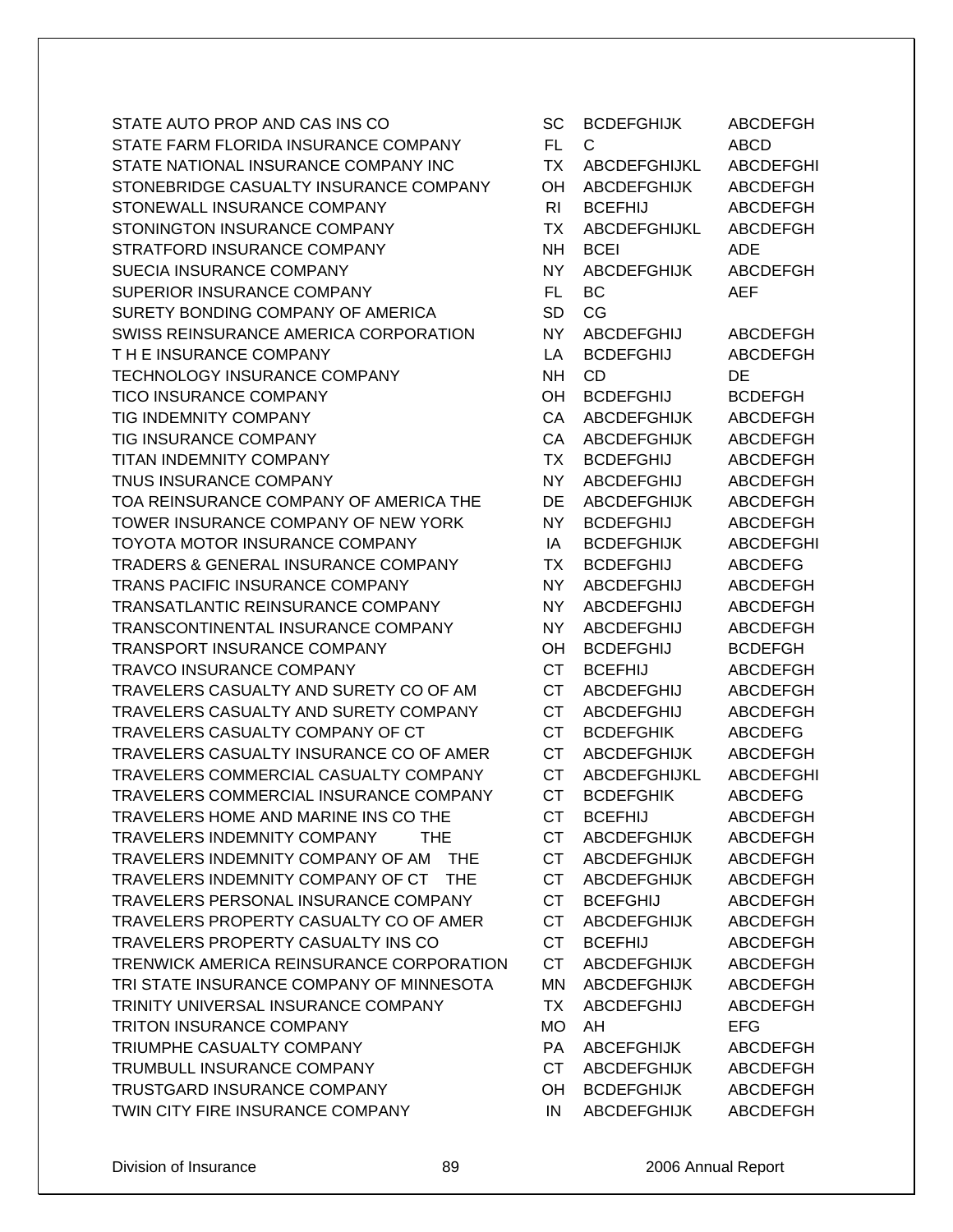U S SPECIALTY INSURANCE COMPANY ULICO CASUALTY COMPANY UNDERWRITER FOR THE PROFESSIONS INS CO. UNIGARD INDEMNITY COMPANY UNIGARD INSURANCE COMPANY UNION INSURANCE COMPANY UNIONE ITALIANA REINSURANCE CO OF AM INC UNITED AUTOMOBILE INSURANCE COMPANY UNITED CASUALTY INSURANCE COMPANY OF AM UNITED FINANCIAL CASUALTY COMPANY UNITED FIRE & CASUALTY COMPANY UNITED FIRE & INDEMNITY COMPANY UNITED GUARANTY COMMERCIAL INS CO OF NC UNITED GUARANTY CREDIT INSURANCE COMPANY UNITED GUARANTY RESIDENTIAL INS CO UNITED GUARANTY RESIDENTIAL INS CO OF NC UNITED NATIONAL CASUALTY INSURANCE CO UNITED NATIONAL SPECIALTY INS CO UNITED SECURITY INSURANCE COMPANY UNITED STATES FIDELITY & GUARANTY CO UNITED STATES FIRE INSURANCE COMPANY UNITED STATES LIABILITY INSURANCE CO UNITED WISCONSIN INSURANCE COMPANY UNITRIN AUTO AND HOME INS CO UNITRIN PREFERRED INSURANCE COMPANY UNIVERSAL FIRE & CAS INS CO UNIVERSAL SURETY COMPANY UNIVERSAL UNDERWRITERS INSURANCE COMPANY UNIVERSAL UNDERWRITERS OF TEXAS INS CO US INTERNATIONAL REINSURANCE COMPANY USAA CASUALTY INSURANCE COMPANY USAA GENERAL INDEMNITY COMPANY USAGENCIES DIRECT INSURANCE COMPANY USAUTO INSURANCE COMPANY INC USF&G INSURANCE COMPANY OF MISSISSIPPI VALIANT INSURANCE COMPANY VALLEY FORGE INSURANCE COMPANY VANLINER INSURANCE COMPANY **VEREX ASSURANCE INC** VERLAN FIRE INSURANCE COMPANY VICTORIA AUTOMOBILE INSURANCE COMPANY VICTORIA FIRE & CASUALTY COMPANY VICTORIA SELECT INSURANCE COMPANY VIGILANT INSURANCE COMPANY VIKING INSURANCE COMPANY OF WISCONSIN VISION SERVICE PLAN INSURANCE COMPANY VOYAGER PROPERTY & CASUALTY INS CO WARNER INSURANCE COMPANY

| ТX        | ABCDGHI                | <b>BDEG</b>      |
|-----------|------------------------|------------------|
| DE        | <b>ABCDEFGHIJ</b>      | <b>ABCDEFGH</b>  |
| CO        | С                      |                  |
| <b>WA</b> | <b>BCDEFGHIJK</b>      | <b>ABCDEFGH</b>  |
| <b>WA</b> | <b>BCDEFGHIJ</b>       | <b>ABCDEFGH</b>  |
| <b>NE</b> | <b>ABCDEFGHIJK</b>     | <b>ABCDEFGH</b>  |
| <b>NY</b> | <b>ABCDEFGHIJK</b>     | <b>ABCDEFGH</b>  |
| <b>FL</b> | B                      | E                |
| PA        | <b>ABCDEFHIJ</b>       | <b>ABCDEFGH</b>  |
| OH        | <b>BCEFGH</b>          | <b>ABCDEF</b>    |
| IA        | <b>BCDEFGHIJ</b>       | <b>ABCDEFGH</b>  |
| <b>TX</b> | <b>BCEFHI</b>          | <b>ABCDEFGH</b>  |
| <b>NC</b> | н                      |                  |
| <b>NC</b> | н                      |                  |
| <b>NC</b> | н                      |                  |
| <b>NC</b> | н                      |                  |
| IN        | <b>ABCDEFGHIJKL</b>    | <b>ABCDEFGHI</b> |
| WI        | ABCDEFGHIJKL           | <b>ABCDEFGHI</b> |
| IA        | <b>BCDEFGH</b>         | <b>ABCDEFGH</b>  |
| <b>MD</b> |                        |                  |
|           | <b>ABCDEFGHIJ</b>      | <b>ABCDEFGH</b>  |
| DE        | <b>ABCDEFGHIJ</b>      | <b>ABCDEFGH</b>  |
| PA        | <b>BCDEFGHIJ</b>       | <b>ABCDEFGH</b>  |
| WI        | <b>ACD</b>             |                  |
| <b>NY</b> | ABCDEFGHIJ             | <b>ABCDEFGH</b>  |
| NΥ        | <b>ABCDEFGHIJK</b>     | <b>ABCDEFGH</b>  |
| IN        | <b>ABCDEFGHIJKL</b>    | <b>ABCDEFGHI</b> |
| <b>NE</b> | G                      |                  |
| KS        | <b>ABCDEFGH</b>        | <b>ABCDEFGH</b>  |
| <b>TX</b> | <b>ABCD</b>            | <b>ABDE</b>      |
| <b>NH</b> | <b>ABCDEFGHIJK</b>     | <b>ABCDEFGH</b>  |
| <b>TX</b> | <b>BCEFHIJ</b>         | <b>ABCDEFGH</b>  |
| <b>TX</b> | <b>BCEFHIJ</b>         | <b>ABCDEFGH</b>  |
| ΝY        | <b>BCDEFHIJKL</b>      | <b>DEFGH</b>     |
| TΝ        | в.                     | <b>ABCEFGH</b>   |
| MS        | <b>BCDEFGHIJK</b>      | <b>ABCDEFGH</b>  |
| IA        | <b>ABCDEFGHIJK</b>     | <b>ABCDEFGH</b>  |
| <b>PA</b> | ABCDEFGHIJ             | <b>ABCDEFGH</b>  |
| MO        | <b>BCDE</b>            | <b>ABCDEFGH</b>  |
| WI        | H                      |                  |
| MD        | н                      | <b>ABCDF</b>     |
| IN        | AB                     | DE               |
|           | OH ABCEFH              | <b>ABCDEFG</b>   |
| OH        | AB                     | DE               |
| NY I      | ABCDEFGHIJ             | <b>ABCDEFGH</b>  |
| CO        | <b>BCDEFGHIJ</b>       | <b>ABCDEFGH</b>  |
| <b>CT</b> | A                      |                  |
|           | SC ACEFGHIJ            | <b>ABCDEFGH</b>  |
| <b>CT</b> | ABCDEFGHIJKL ABCDEFGHI |                  |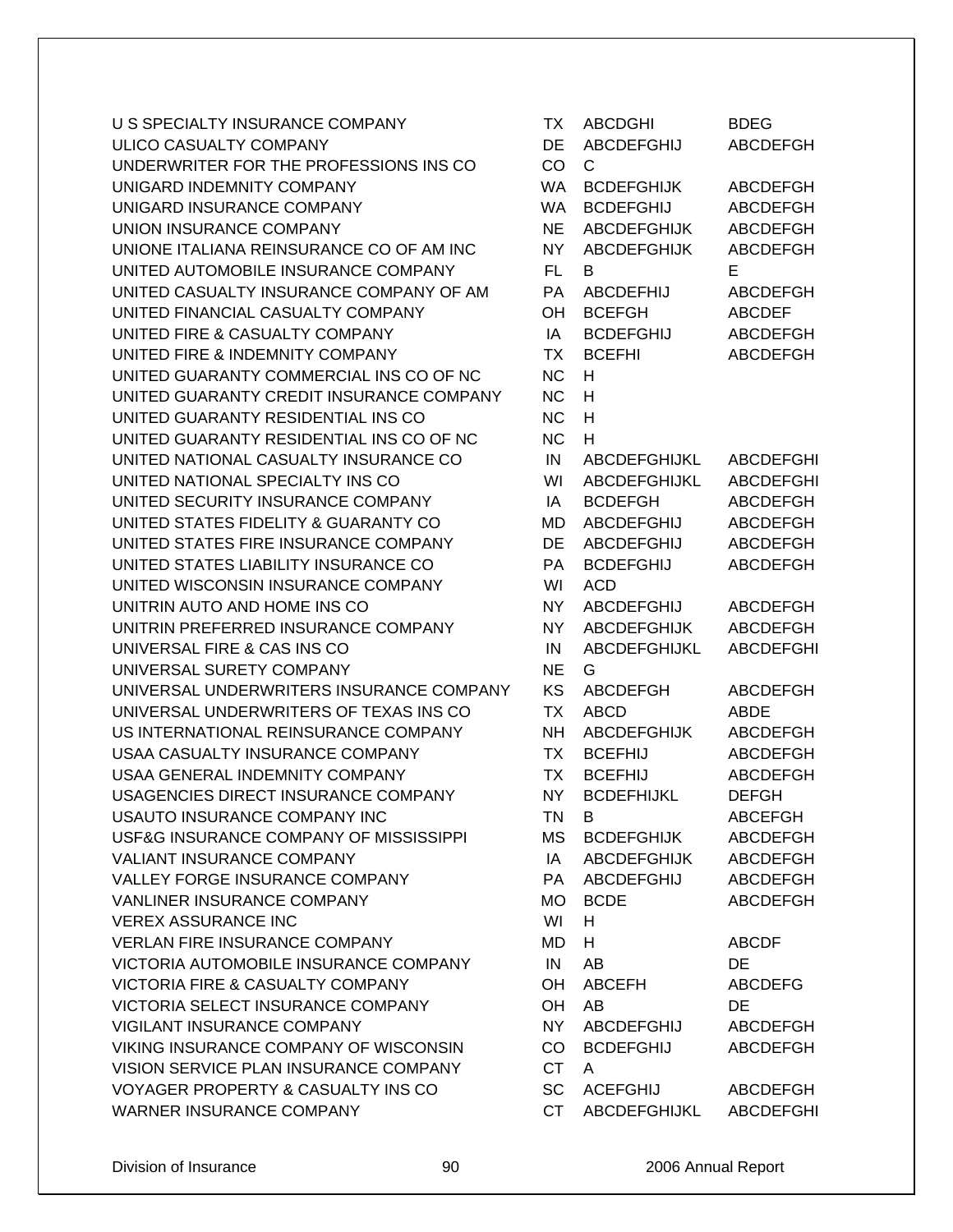WASHINGTON INTERNATIONAL INSURANCE CO WAUSAU BUSINESS INSURANCE COMPANY WAUSAU GENERAL INSURANCE COMPANY WAUSAU UNDERWRITERS INSURANCE COMPANY WESCO INSURANCE COMPANY WEST AMERICAN INSURANCE COMPANY WESTCHESTER FIRE INSURANCE COMPANY WESTERN AGRICULTURAL INSURANCE CO WESTERN DIVERSIFIED CASUALTY INS CO WESTERN GENERAL INSURANCE COMPANY WESTERN SURETY COMPANY WESTFIELD INSURANCE COMPANY WESTFIELD NATIONAL INSURANCE COMPANY WESTPORT INSURANCE CORPORATION WILLIAMSBURG NATIONAL INSURANCE COMPANY WINDSOR INSURANCE COMPANY WORKMENS AUTO INSURANCE COMPANY X L INSURANCE COMPANY OF NEW YORK INC XL CAPITAL ASSURANCE INC XL INSURANCE AMERICA INC XL REINSURANCE AMERICA INC XL SPECIALTY INSURANCE COMPANY YORK INSURANCE COMPANY YOSEMITE INSURANCE COMPANY YOUNG AMERICA INSURANCE COMPANY ZALE INDEMNITY COMPANY ZENITH INSURANCE COMPANY ZURICH AMERICAN INSURANCE COMPANY 21ST CENTURY CASUALTY COMPANY 21ST CENTURY INSURANCE COMPANY

| AZ             | ΒG                  | DE               |
|----------------|---------------------|------------------|
| WI             | <b>ABCDEFGHIJKL</b> | <b>ABCDEFGHI</b> |
| WI             | <b>ABCDEFGHIJK</b>  | <b>ABCDEFGH</b>  |
| WI             | <b>ABCDEFGHIJ</b>   | <b>ABCDEFGH</b>  |
| DE             | <b>ABCDEFGHIJK</b>  | <b>ABCDEFGH</b>  |
| IN             | <b>BCDEFGHIJ</b>    | ABCDEFGH         |
| <b>NY</b>      | <b>ABCDEFGHIJ</b>   | <b>ABCDEFGH</b>  |
| AR             | C.                  |                  |
| WI             | <b>ABCGHIJ</b>      | <b>ABCDEGH</b>   |
| CA             | <b>BCHI</b>         | DEG              |
| <b>SD</b>      | CG                  |                  |
| OН             | ABCDEFGHIJ          | <b>ABCDEFGH</b>  |
| OН             | ABCDEFGHIJK         | <b>ABCDEFGH</b>  |
| МO             | ABCDEFGHIJ          | <b>ABCDEFGH</b>  |
| CА             | <b>BCDEFGHIJK</b>   | ABCDEFGH         |
| IN             | B.                  | Е                |
| CA             | <b>BCEFHI</b>       | <b>ABDEFG</b>    |
| <b>NY</b>      | <b>BCDEFGHIJK</b>   | <b>ABCDEFGH</b>  |
| NΥ             | GHI                 | DE               |
| DE             | <b>ABCDEFGHIJ</b>   | <b>ABCDEFGH</b>  |
| NY             | <b>BCDEFGHIJK</b>   | <b>ABCDEFGH</b>  |
| DE             | <b>ABCDEFGHIJK</b>  | <b>ABCDEFGH</b>  |
| R <sub>1</sub> | <b>ABCDEFGHIJ</b>   | <b>ABCDEFGH</b>  |
| IN             | <b>ABCEFGHIJK</b>   | <b>ABCDEFGH</b>  |
| <b>TX</b>      | <b>BCEFHIJ</b>      | <b>ABCDEFGH</b>  |
| <b>TX</b>      | <b>ABCEFGHIJ</b>    | <b>ABCDEFGH</b>  |
| CA             | CD.                 |                  |
| <b>NY</b>      | <b>ABCDEFGHIJ</b>   | <b>ABCDEFGH</b>  |
| CA             | <b>BCEFHIJ</b>      | <b>ABDEFGH</b>   |
| CA             | <b>BCEFHIJ</b>      | <b>ABDEFGH</b>   |

### **Foreign Mutual**

#### **COMPANY NAME**

ACUITY A MUTUAL INSURANCE COMPANY AMERICAN BUSINESS & PERSONAL INS MUT INC AMERICAN FAMILY MUTUAL INSURANCE COMPANY AMERICAN HARDWARE MUTUAL INSURANCE CO AMERISURE MUTUAL INSURANCE COMPANY AMICA MUTUAL INSURANCE COMPANY ANTHEM INSURANCE COMPANIES INC ATLANTIC MUTUAL INSURANCE COMPANY AUSTIN MUTUAL INSURANCE COMPANY AUTO OWNERS INSURANCE COMPANY BADGER MUTUAL INSURANCE COMPANY BAR PLAN MUTUAL INSURANCE COMPANY THE BROTHERHOOD MUTUAL INSURANCE COMPANY

| STATE | <b>CLASS 2</b>     | <b>CLASS 3</b>   |
|-------|--------------------|------------------|
| WI    | <b>BCDEFGHIJK</b>  | <b>ABCDEFGH</b>  |
| DE    | <b>ABCDEFGHIJK</b> | ABCDEFGH         |
| WI    | <b>ABCDEFGHIJ</b>  | ABCDEFGH         |
| ΟH    | <b>ABCDEFGHIJ</b>  | ABCDEFGH         |
| МІ    | <b>ABCDEFGHIJ</b>  | ABCDEFGH         |
| RI    | <b>BCEFHIJ</b>     | ABCDEFGH         |
| IN    | ABC                | <b>ABCEFG</b>    |
| NΥ    | <b>ABCDEFGHIJL</b> | <b>ABCDEFGHI</b> |
| MN    |                    | ABFGH            |
| МΙ    | <b>ABCDEFGHIJ</b>  | ABCDEFGH         |
| WI    | <b>BCDEFHIJ</b>    | ABCDEFGH         |
| MO    | CG                 |                  |
| ΙN    | ABCDEFGHIJK        | ABCDEFGH         |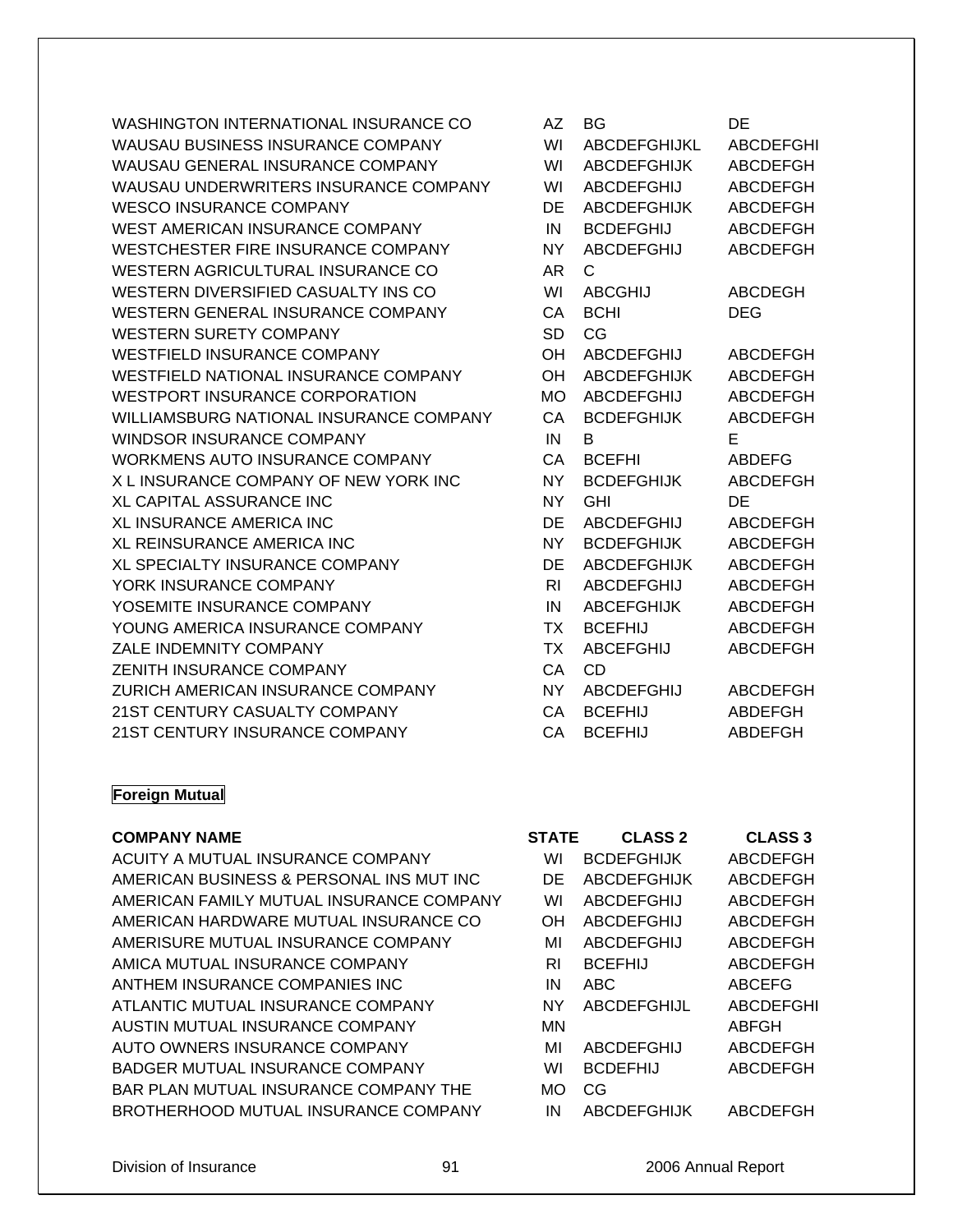BUCKEYE STATE MUTUAL INSURANCE COMPANY CAMBRIDGE MUTUAL FIRE INSURANCE COMPANY CAMICO MUTUAL INSURANCE COMPANY CENTRAL MUTUAL INSURANCE COMPANY CHURCH MUTUAL INSURANCE COMPANY COLUMBIA MUTUAL INSURANCE COMPANY COOPERATIVE MUTUAL INSURANCE COMPANY DONEGAL MUTUAL INSURANCE COMPANY EMPLOYERS MUTUAL CASUALTY COMPANY EQUITY MUTUAL INSURANCE COMPANY FACTORY MUTUAL INSURANCE COMPANY FARMERS ALLIANCE MUTUAL INSURANCE CO FARMERS MUTUAL HAIL INSURANCE CO OF IA FARMERS MUTUAL INSURANCE COMPANY OF NE FARMLAND MUTUAL INSURANCE COMPANY FEDERATED MUTUAL INSURANCE COMPANY FRANKENMUTH MUTUAL INSURANCE COMPANY GOODVILLE MUTUAL CASUALTY COMPANY GRAIN DEALERS MUTUAL INSURANCE COMPANY GRANGE MUTUAL CASUALTY COMPANY GRAPHIC ARTS MUTUAL INSURANCE COMPANY GREATER NEW YORK MUTUAL INSURANCE CO GRINNELL MUTUAL REINSURANCE COMPANY GUIDEONE MUTUAL INSURANCE COMPANY GUIDEONE SPECIALTY MUTUAL INSURANCE CO HARLEYSVILLE MUTUAL INSURANCE COMPANY HASTINGS MUTUAL INSURANCE COMPANY HOUSING AUTHORITY PROP INS, A MUT CO IMT INSURANCE COMPANY (MUTUAL) INDIANA LUMBERMENS MUTUAL INSURANCE CO INLAND MUTUAL INSURANCE COMPANY INTEGRITY MUTUAL INSURANCE COMPANY IOWA MUTUAL INSURANCE COMPANY JEWELERS MUTUAL INSURANCE COMPANY LIBERTY MUTUAL FIRE INSURANCE COMPANY LIGHTNING ROD MUTUAL INSURANCE COMPANY MEDICAL ASSURANCE COMPANY INC THE MEDMARC MUTUAL INSURANCE COMPANY MERCHANTS BONDING COMPANY (MUTUAL) MERIDIAN CITIZENS MUTUAL INSURANCE CO MERRIMACK MUTUAL FIRE INSURANCE COMPANY MICHIGAN MILLERS MUTUAL INSURANCE CO MIDDLESEX MUTUAL ASSURANCE COMPANY MIDWEST FAMILY MUTUAL INSURANCE COMPANY MINNESOTA LAWYERS MUTUAL INS CO MUTUAL SERVICE CASUALTY INSURANCE CO NATIONAL GRANGE MUTUAL INS CO NATIONWIDE MUTUAL FIRE INSURANCE COMPANY

| OН        | <b>BCEFHIJ</b>      | <b>ABCDEFGH</b>  |
|-----------|---------------------|------------------|
| MA        | <b>BCEFGHIJ</b>     | <b>ABCDEFGH</b>  |
| CA        | C.                  |                  |
| OH        | <b>BCDEFGHIJ</b>    | ABCDEFGH         |
| WI        | <b>ABCDEFGHIJK</b>  | <b>ABCDEFGH</b>  |
| <b>MO</b> | <b>ABCEFGHIJK</b>   | <b>ABCDEFGH</b>  |
| <b>NE</b> | <b>BCDEFGHI</b>     | ABDEG            |
| <b>PA</b> | <b>ABCDEFGHIJKL</b> | <b>ABCDEFGHI</b> |
| IA        | <b>ABCDEFGHIJK</b>  | <b>ABCDEFGH</b>  |
| <b>KS</b> | ABCDEFGHIJ          | ABCDEFGH         |
| <b>RI</b> | <b>CEFGHIJK</b>     | <b>ABCDEFGH</b>  |
| KS        | <b>CEFHIJ</b>       | <b>ABCDEFGH</b>  |
| IA        | A                   | <b>ABCDEFGH</b>  |
| <b>NE</b> | <b>BCDEFGHI</b>     | <b>ABCDEFG</b>   |
| IA        | <b>ABCDEFGHIJ</b>   | <b>ABCDEFGH</b>  |
| <b>MN</b> | <b>ABCDEFGHIJ</b>   | <b>ABCDEFGH</b>  |
| MI        | <b>BCDEFGHIJ</b>    | <b>ABCDEFGH</b>  |
| <b>PA</b> | <b>BCEFHIJ</b>      | ABCDEFGH         |
| IN        | <b>BCDEFGH</b>      | <b>ABCDEFGH</b>  |
| OH        | <b>BCDEFGHIJK</b>   | <b>ABCDEFGH</b>  |
| <b>NY</b> | <b>BCDEFGHIJ</b>    | <b>ABCDEFGH</b>  |
| <b>NY</b> | <b>ABCDEFGHIJ</b>   | ABCDEFGH         |
| IA        | <b>ABCDEFGHIJK</b>  | <b>ABCDEFGH</b>  |
| IA        | <b>ABCDEFGHIJ</b>   | <b>ABCDEFGH</b>  |
| IA        | <b>BCEFGHIJKL</b>   | <b>ABCDEFGHI</b> |
| PA        | <b>BCEFGHIJK</b>    | ABCDEFGH         |
| MI        | <b>BCDEFHIJK</b>    | <b>ABCDEFGH</b>  |
| VT        | <b>BCDEFGHIJ</b>    | <b>ABCDEFGH</b>  |
| IA        | <b>BCDEFGHIJ</b>    | <b>ABCDEFGH</b>  |
| IN        | <b>BCDEFGHIJK</b>   | <b>ABCDEFGH</b>  |
| WV        |                     | <b>ABCDEFGH</b>  |
| WI        | <b>BCDEFGHIJKL</b>  | <b>ABCDEFGHI</b> |
| IA        | <b>BCDEFGHIJ</b>    | <b>ABCDEFGH</b>  |
| WI        | <b>CEFGHIJ</b>      | <b>ABCDEFGH</b>  |
| MA        | <b>ABCDEFGHIJ</b>   | <b>ABCDEFGH</b>  |
| OH        | <b>BCDEFGHIJKL</b>  | <b>ABCDEFGHI</b> |
| <b>AL</b> | <b>ACDG</b>         |                  |
| VT        | $\mathsf{C}$        |                  |
| IA        | CG                  |                  |
| IN        | ABCDEFGHIJKL        | <b>ABCDEFGHI</b> |
| МA        | <b>BCEFGHIJ</b>     | <b>ABCDEFGH</b>  |
| MI        | <b>BCDEFGHIJ</b>    | <b>ABCDEFGH</b>  |
| <b>CT</b> | <b>BCDEFGHIJ</b>    | ABCDEFGH         |
| MN        | ABCDEFGHIJKL        | <b>ABCDEFGHI</b> |
| <b>MN</b> | C.                  |                  |
| MN        | <b>BCDEFGHIJK</b>   | <b>ABCDEFGH</b>  |
| <b>NH</b> | EG                  | B                |
|           | OH ABCDEFGHIJK      | ABCDEFGH         |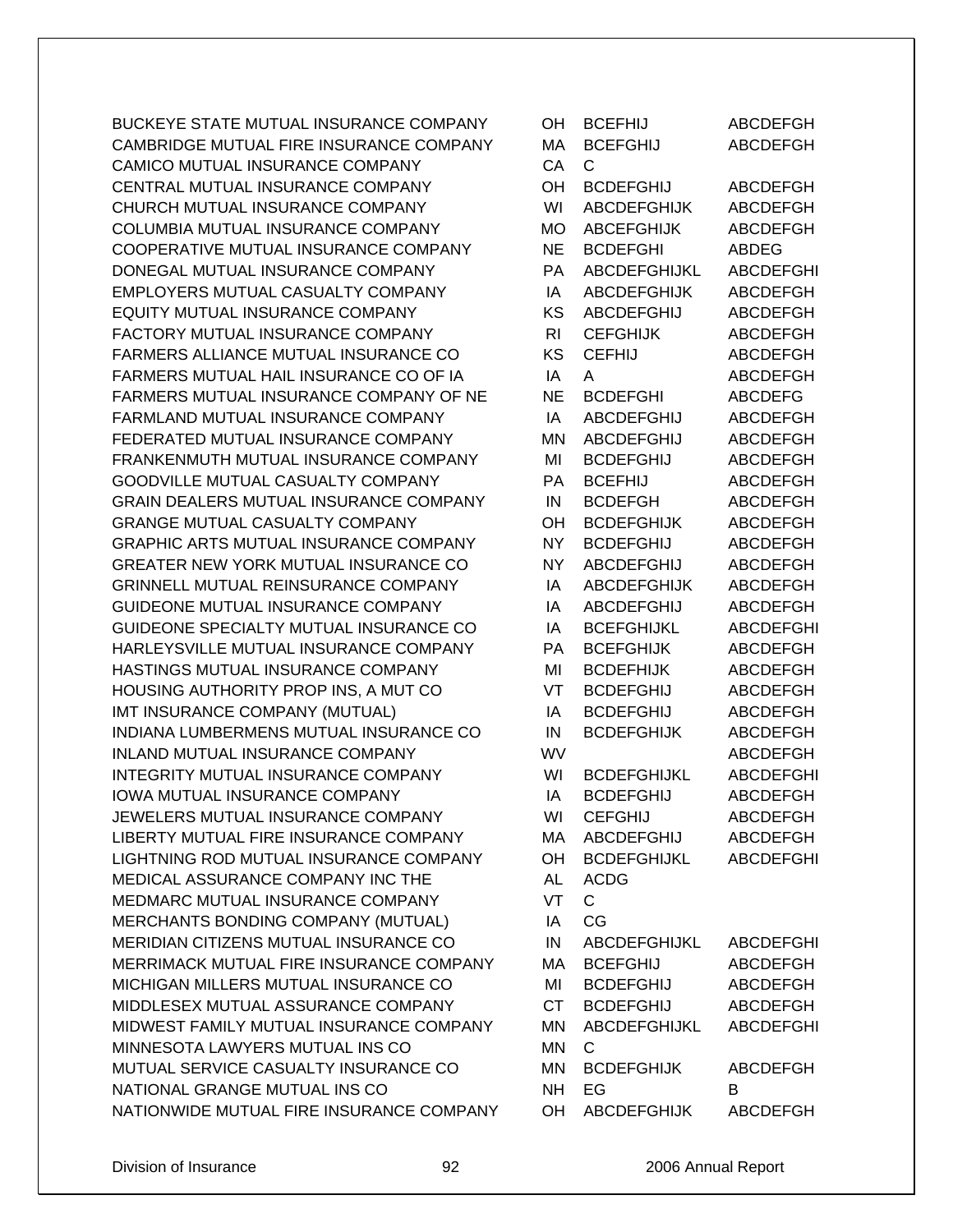NATIONWIDE MUTUAL INSURANCE COMPANY OH ABCDEFGHIJK ABCDEFGH OHIO FARMERS INSURANCE COMPANY PENNSYLVANIA LUMBERMENS MUTUAL INS CO PENNSYLVANIA NATIONAL MUTUAL CAS INS CO PHARMACISTS MUTUAL INSURANCE COMPANY PHILANTHROPIC MUTUAL FIRE INS CO PUBLIC SERVICE MUTUAL INSURANCE COMPANY RURAL MUTUAL INSURANCE COMPANY SECURA INSURANCE A MUTUAL COMPANY SENTRY INSURANCE A MUTUAL COMPANY SHELTER MUTUAL INSURANCE COMPANY SOCIETY INSURANCE A MUTUAL COMPANY STATE AUTOMOBILE MUTUAL INSURANCE CO UTICA MUTUAL INSURANCE COMPANY WEST BEND MUTUAL INSURANCE COMPANY WESTERN RESERVE MUTUAL CASUALTY COMPANY

### **Foreign Inter-Insurance Exchange**

### **COMPANY NAME**

ARMED FORCES INSURANCE EXCHANGE AUTOMOBILE CLUB INTERINSURANCE EXCHANGE CALIFORNIA CASUALTY IND EXCHANGE CASUALTY RECIPROCAL EXCHANGE DAKOTA TRUCK UNDERWRITERS DOCTORS' COMPANY THE ERIE INSURANCE EXCHANGE FARMERS INSURANCE EXCHANGE FEDERATED RURAL ELECTRIC INS EXCH FIRE INSURANCE EXCHANGE LUMBERMENS UNDERWRITING ALLIANCE MUTUALAID EXCHANGE NATIONAL FIRE & INDEMNITY EXCHANGE NATIONAL LLOYDS INSURANCE COMPANY RECIPROCAL OF AMERICA TRUCK INSURANCE EXCHANGE UNITED SERVICES AUTOMOBILE ASSOCIATION

### **Alien Stock**

| <b>COMPANY NAME</b>                     | <b>COUNIRY</b>    | -CLASS 2            | -CLASS 3 |
|-----------------------------------------|-------------------|---------------------|----------|
| <b>GENERALI - U S BRANCH</b>            | ITAI Y            | ABCDEFGHIJK         | ABCDEFGH |
| <b>GLOBAL REINSURANCE CORPORATION</b>   |                   | GERMANY ABCDEFGHIJK | ABCDEFGH |
| HYUNDAI MARINE & FIRE INS CO, LTD (US)  | S. KOREA BCDEFHIJ |                     | ABCDEFGH |
| NIPPONKOA INSURANCE COMPANY LTD (U S BR | JAPAN.            | ABCDEFGHIJ          | ABCDEFGH |
| TOKIO MARINE & NICHIDO FIRE INS CO LTD  | JAPAN             | ABCDEFGHIJK         | ABCDEFGH |

| (JH | ABCDEFGHIJK        | ABCDEFGH        |
|-----|--------------------|-----------------|
| OН  | <b>ABCDEFGHIJ</b>  | ABCDEFGH        |
| РA  | <b>ABCDEFGHIJ</b>  | ABCDEFGH        |
| РA  | <b>ABCDEFGHIJ</b>  | ABCDEFGH        |
| ΙA  | <b>ABCDEFGHIJ</b>  | ABCDEFGH        |
| РA  | Е                  | ABCDEFGH        |
| NΥ  | <b>BCDEFGHIJK</b>  | ABCDEFGH        |
| WI  | C                  |                 |
| WI  | <b>BCDEFGHIJ</b>   | ABCDEFGH        |
| WI  | <b>ABCDEFGHIJK</b> | ABCDEFGH        |
| МO  | ABCEFGHIJ          | ABCDEFGH        |
| WI  | <b>BCDEFGHIJ</b>   | <b>ABCDEFGH</b> |
| OH  | <b>ABCDEFGHIJK</b> | ABCDEFGH        |
| NY  | <b>BCDEFGHIJK</b>  | <b>ABCDEFGH</b> |
| WI  | <b>BCDEFGHIJ</b>   | ABCDEFGH        |
| OΗ  | BCEFGHIJKL         | ABCDEFGHI       |

| <b>STATE</b> | <b>CLASS 2</b>      | <b>CLASS 3</b>   |
|--------------|---------------------|------------------|
| ΚS           | BCEFHI              | ABCDEFGH         |
| MΟ           | <b>BCEFHIJ</b>      |                  |
| CА           | <b>ABCEFHIJ</b>     | ABCDEFGH         |
| κs           | ABCDEFGHIJ          | ABCDEFGH         |
| SD           | <b>ABCDEIJKL</b>    | DE               |
| СA           | <b>ABCDEFGHIJKL</b> | <b>ABCDEFGHI</b> |
| PA           | BCDEFGHIJ           | ABCDEFGH         |
| СA           | <b>ABCDEFGHIJ</b>   | ABCDEFGH         |
| κs           | <b>ABCDEFGHIJK</b>  | ABDEFGH          |
| СA           | CEFGHIJ             | ABCDEFGH         |
| МO           | <b>BCDEFGHIJ</b>    | ABCDEFGH         |
| κs           | <b>ABCDEFGHIJKL</b> | ABCDEFGHI        |
| MΟ           | CEFGHIJ             | ABCDEFGH         |
| TX           | CEFGHK              | ABDFG            |
| VA           | CD                  |                  |
| СA           | ABCDEFGHIJ          | <b>ABCDEFGH</b>  |
| тх           | RCEEHLI             | ARCDEFGH         |

| <b>COMPANY NAME</b>                     | <b>COUNTRY</b>    | <b>CLASS 2</b>      | <b>CLASS 3</b> |
|-----------------------------------------|-------------------|---------------------|----------------|
| <b>GENERALI - U S BRANCH</b>            | <b>ITALY</b>      | ABCDEFGHIJK         | ABCDEFGH       |
| <b>GLOBAL REINSURANCE CORPORATION</b>   |                   | GERMANY ABCDEFGHIJK | ABCDEFGH       |
| HYUNDAI MARINE & FIRE INS CO, LTD (US)  | S. KOREA BCDEFHIJ |                     | ABCDEFGH       |
| NIPPONKOA INSURANCE COMPANY LTD (U S BR | JAPAN             | ABCDEFGHIJ          | ABCDEFGH       |
| TOKIO MARINE & NICHIDO FIRE INS CO LTD  | JAPAN             | ABCDEFGHIJK         | ABCDEFGH       |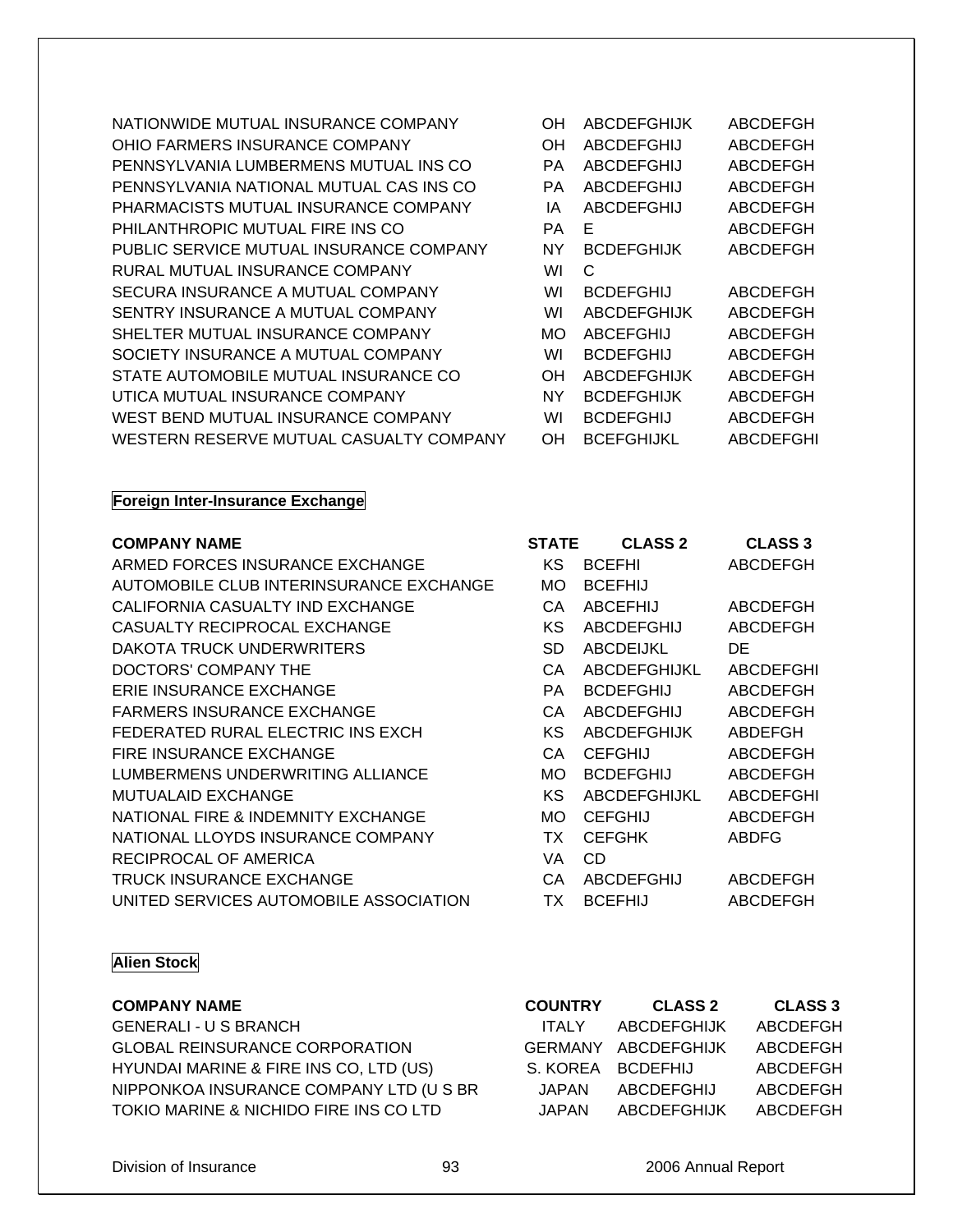| TRYGG HANSA INS CO LTD (U S BRANCH)                        | SWEDEN                    | ABCDEFGHIJKL                             | ABCDEFGHI                   |
|------------------------------------------------------------|---------------------------|------------------------------------------|-----------------------------|
| <b>Alien Lloyds</b>                                        |                           |                                          |                             |
| <b>COMPANY NAME</b><br>UNDERWRITERS AT LLOYDS LONDON       | <b>COUNTRY</b><br>ENGLAND | <b>CLASS 2</b><br>ABCDEFGHIJKL           | <b>CLASS 3</b><br>ABCDEFGHI |
| Domestic Captives/Risk Retention Groups                    |                           |                                          |                             |
| <b>COMPANY NAME</b><br>OMS NATIONAL INSURANCE COMPANY, RRG | <b>STATE</b><br>IL        | <b>CLASS 2</b><br>C                      | <b>CLASS 3</b>              |
| Illinois Insurance Exchange                                |                           |                                          |                             |
| <b>COMPANY NAME</b><br><b>INEX INSURANCE EXCHANGE</b>      | <b>STATE</b><br>IL        | <b>CLASS 2</b><br>ABCDEFGHIJKL ABCDEFGHI | <b>CLASS 3</b>              |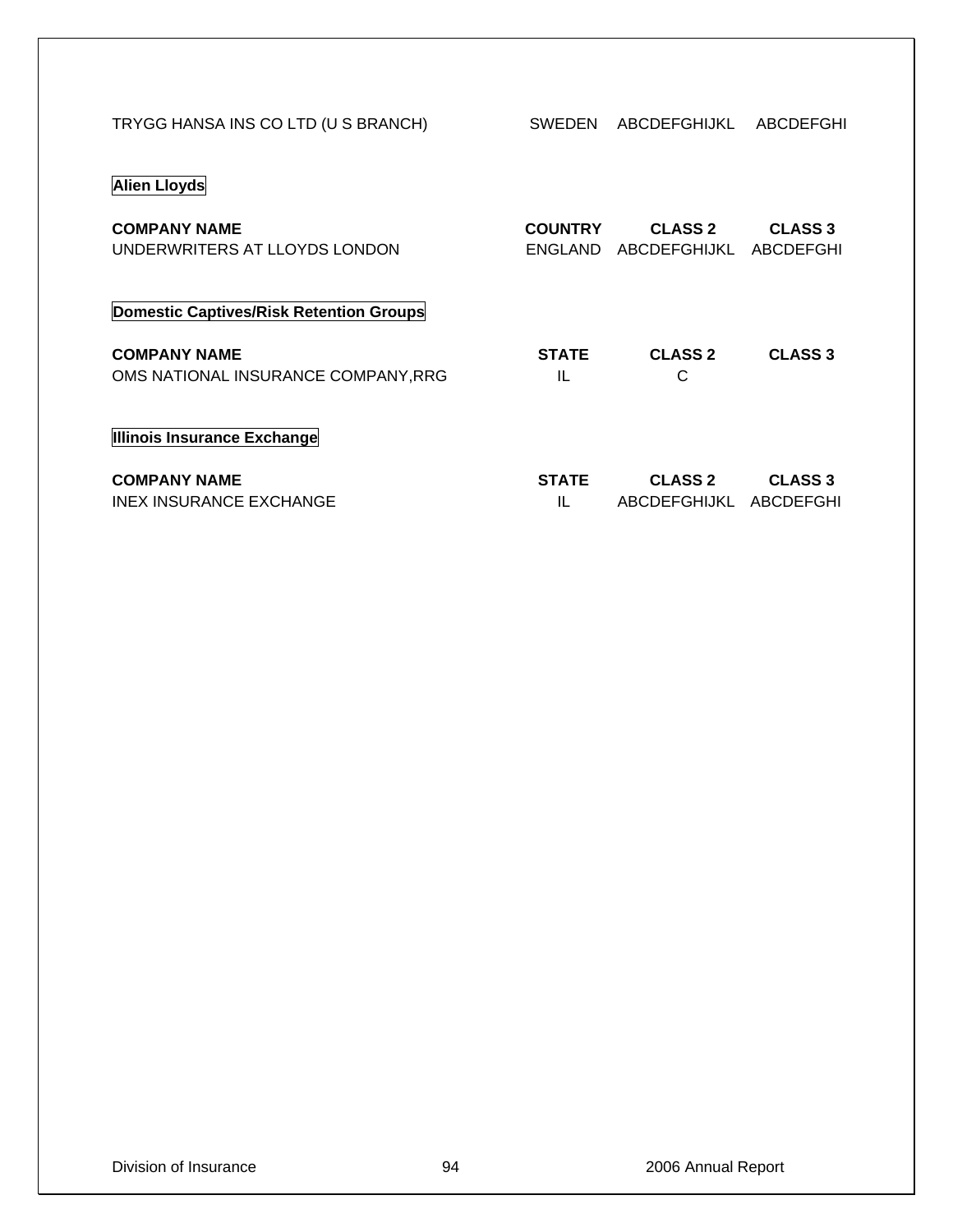# **Life and Health Insurance Companies**

## **Domestic Legal Reserve**

| <b>COMPANY NAME</b>                           | <b>STATE</b> | <b>CLASS 1</b> |
|-----------------------------------------------|--------------|----------------|
| ALLEGIANCE LIFE INSURANCE COMPANY             | IL.          | AB             |
| ALLSTATE ASSURANCE COMPANY                    | IL.          | A              |
| ALLSTATE LIFE INSURANCE COMPANY               | IL -         | ABC            |
| AMALGAMATED LIFE & HEALTH INSURANCE CO        | IL.          | AB             |
| AMERICAN GENERAL ASSURANCE COMPANY            | IL.          | AB             |
| AMERICAN SPECIALTY HEALTH INSURANCE CO        | IL.          | AB             |
| <b>BANKERS LIFE &amp; CASUALTY COMPANY</b>    | IL.          | <b>ABC</b>     |
| BANKERS LIFE INSURANCE COMPANY OF IL          | IL.          | AB             |
| <b>BCS LIFE INSURANCE COMPANY</b>             | IL.          | AB             |
| CELTIC INSURANCE COMPANY                      | IL.          | AB             |
| CHARTER NATIONAL LIFE INSURANCE COMPANY       | IL I         | AB             |
| CHASE INSURANCE LIFE & ANNUITY COMPANY        | IL.          | AB             |
| CHASE INSURANCE LIFE COMPANY                  | IL.          | AB             |
| CITIZENS USA LIFE INSURANCE COMPANY           | IL.          | AB             |
| COLUMBIAN LIFE INSURANCE COMPANY              | IL -         | <b>ABC</b>     |
| COMBINED INSURANCE COMPANY OF AMERICA         | IL.          | AB             |
| CONCERT HEALTH PLAN INSURANCE COMPANY         | IL.          | AB             |
| <b>CONSECO INSURANCE COMPANY</b>              | IL.          | AB             |
| CONTINENTAL ASSURANCE COMPANY                 | IL -         | AB             |
| COUNTRY INVESTORS LIFE ASSURANCE COMPANY      | IL.          | <b>ABC</b>     |
| COUNTRY LIFE INSURANCE COMPANY                | IL.          | AB             |
| DESTINY HEALTH INSURANCE COMPANY              | IL.          | AB             |
| EMPLOYEES LIFE COMPANY MUTUAL                 | IL.          | AB             |
| FEDERAL LIFE INSURANCE COMPANY MUTUAL         | IL.          | AB             |
| FIDELITY LIFE ASSOCIATION MUTUAL LEG RES      | IL.          | AB             |
| FIRST COMMONWEALTH INSURANCE COMPANY          | IL.          | AB             |
| FORT DEARBORN LIFE INSURANCE COMPANY          | IL           | AB             |
| GOLDEN RULE INSURANCE COMPANY                 | IL.          | AB             |
| <b>GUARANTEE TRUST LIFE INSURANCE COMPANY</b> | IL.          | AB             |
| HARTFORD LIFE GROUP INSURANCE COMPANY         | IL.          | AB             |
| <b>HCSC INSURANCE SERVICES COMPANY</b>        | IL –         | AB             |
| HEALTH ALLIANCE MEDICAL PLANS INC             | IL.          | B              |
| HEALTH CARE SERVICE CORP MUT LEG RES CO       | IL -         | B              |
| HOME OWNERS LIFE INSURANCE COMPANY            | IL           | AB             |
| HORACE MANN LIFE INSURANCE COMPANY            | IL           | AB             |
| ILLINOIS MUTUAL LIFE INSURANCE COMPANY        | IL           | AB             |
| JOHN DEERE HEALTH INSURANCE INC               | IL.          | B              |
| KEMPER INVESTORS LIFE INSURANCE COMPANY       | IL           | AB             |
| LIFE ASSURANCE COMPANY OF AMERICA             | IL.          | A              |
| LINCOLN HERITAGE LIFE INSURANCE COMPANY       | IL           | AB             |
| MANHATTAN NATIONAL LIFE INSURANCE CO          | IL.          | AB             |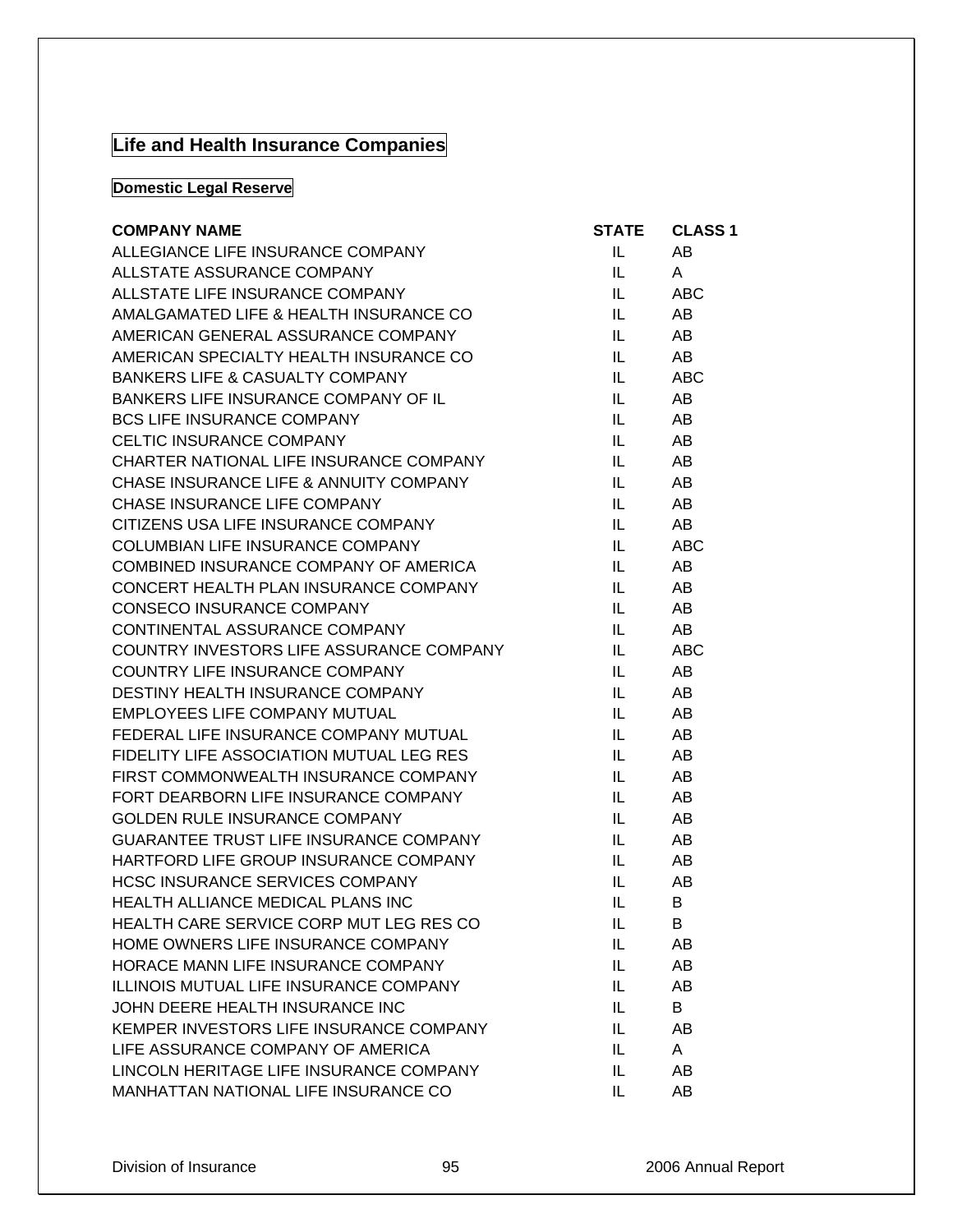| <b>MTL INSURANCE COMPANY</b>             | IL  | AB         |
|------------------------------------------|-----|------------|
| MUNICIPAL INSURANCE COMPANY OF AMERICA   | IL. | AB         |
| NORTH AMERICAN COMPANY FOR L & H INS     | IL  | AB         |
| OLD REPUBLIC LIFE INSURANCE COMPANY      | IL  | AB         |
| OSF HEALTH PLANS INC                     | IL  | B          |
| PEKIN LIFE INSURANCE COMPANY             | IL  | AB         |
| PERSONALCARE INSURANCE OF ILLINOIS INC   | IL  | B          |
| PHYSICIANS BENEFITS TRUST LIFE INS CO    | IL  | AB         |
| PROFESSIONAL LIFE & CASUALTY COMPANY     | IL  | AB         |
| REASSURE AMERICA LIFE INSURANCE COMPANY  | IL  | AB         |
| RELIANCE STANDARD LIFE INSURANCE COMPANY | IL  | AB         |
| RESOURCE LIFE INSURANCE COMPANY          | IL  | AB         |
| RIGHTCHOICE INSURANCE COMPANY            | IL  | AB         |
| STATE FARM ANNUITY & LIFE INSURANCE CO   | IL  | AB         |
| STATE FARM LIFE & ACCIDENT ASSURANCE CO  | IL. | AB         |
| STATE FARM LIFE INSURANCE COMPANY        | IL. | AB         |
| STERLING LIFE INSURANCE COMPANY          | IL. | AB         |
| TRUASSURE INSURANCE COMPANY              | IL  | AB         |
| <b>TRUSTMARK INSURANCE COMPANY</b>       | IL  | AB         |
| TRUSTMARK LIFE INSURANCE COMPANY         | IL. | AB         |
| UNICARE HEALTH INSURANCE CO OF THE MW    | IL  | <b>ABC</b> |
| UNION FIDELITY LIFE INSURANCE COMPANY    | IL  | AB         |
| UNITED HEALTHCARE INSURANCE CO OF IL     | IL  | AB         |
| UNITED INSURANCE COMPANY OF AMERICA      | IL  | AB         |
| UNITED NATIONAL LIFE INSURANCE CO OF AM  | IL  | AB         |
| UNITED SECURITY LIFE AND HEALTH INS CO   | IL  | AB         |
| <b>VETERANS LIFE INSURANCE COMPANY</b>   | IL  | AB         |
| WASHINGTON NATIONAL INSURANCE COMPANY    | IL  | AB         |
| XL LIFE INSURANCE & ANNUITY COMPANY      | IL  | AB         |

# **Foreign Legal Reserve**

| <b>COMPANY NAME</b>                   | <b>STATE</b> | <b>CLASS 1</b> |
|---------------------------------------|--------------|----------------|
| AAA LIFE INSURANCE COMPANY            | MI           | AB             |
| ACACIA LIFE INSURANCE COMPANY         | DC.          | AB             |
| ACADEMY LIFE INSURANCE COMPANY        | MO.          | AB             |
| ADMIRAL LIFE INSURANCE COMPANY OF AM  | AZ.          | AB             |
| ADVANCE INSURANCE COMPANY             | AZ.          | AB             |
| AETNA HEALTH & LIFE INSURANCE COMPANY | CT.          | AB             |
| AETNA LIFE INSURANCE COMPANY          | CT.          | AB.            |
| AF&L INSURANCE COMPANY                | PA.          | B              |
| AGL LIFE ASSURANCE COMPANY            | PA.          | AB             |
| AIG ANNUITY INSURANCE COMPANY         | TX.          | AB             |
| AIG LIFE INSURANCE COMPANY            | DE           | AB.            |
| AIG SUNAMERICA LIFE ASSURANCE COMPANY | AZ.          | AB             |
| ALL SAVERS INSURANCE COMPANY          | IN           | AB             |
| ALLIANZ LIFE INSURANCE COMPANY NY     | <b>NY</b>    | AB             |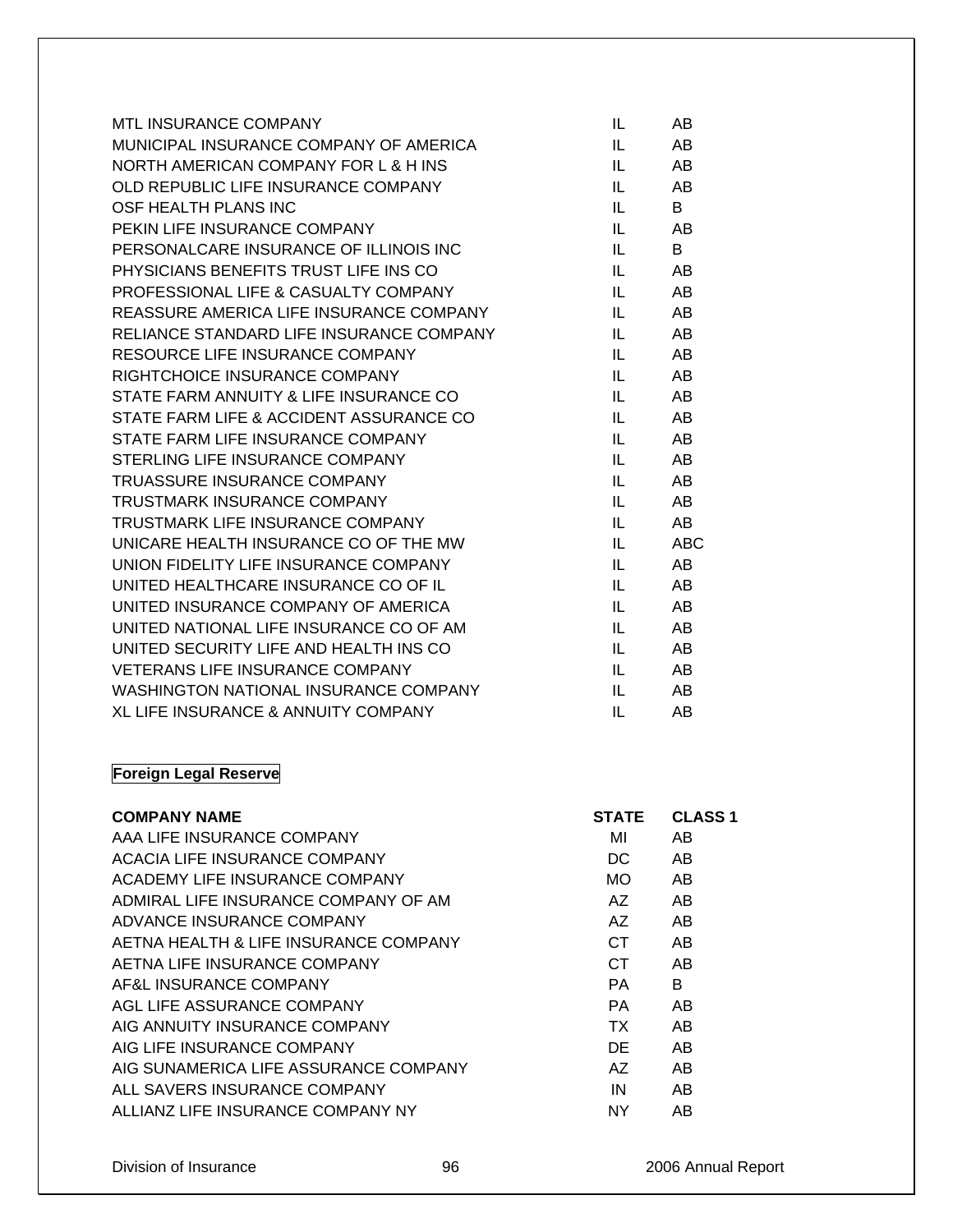| ALLIANZ LIFE INSURANCE COMPANY OF N A    | ΜN        | AB |
|------------------------------------------|-----------|----|
| ALLMERICA FINANCIAL LIFE INS & ANN CO    | МA        | AB |
| ALLSTATE LIFE INSURANCE COMPANY OF NY    | NY.       | AB |
| ALTA HEALTH & LIFE INSURANCE COMPANY     | IN        | AB |
| AMALGAMATED LIFE INSURANCE COMPANY       | NY.       | AB |
| AMERICAN AMICABLE LIFE INS CO OF TX      | TX        | AB |
| AMERICAN BANKERS LIFE ASSURANCE CO OF FL | FL.       | AB |
| AMERICAN CAPITOL INSURANCE COMPANY       | ТX        | A  |
| AMERICAN COMMUNITY MUTUAL INSURANCE CO   | MI        | AB |
| AMERICAN CREDITORS LIFE INSURANCE CO     | DE        | AB |
| AMERICAN ENTERPRISE LIFE INSURANCE CO    | IN        | AB |
| AMERICAN EQUITY INVESTMENT LIFE INS CO   | IA        | AB |
|                                          |           |    |
| AMERICAN FAMILY LIFE ASSR CO OF COLUMBUS | <b>NE</b> | AB |
| AMERICAN FAMILY LIFE INSURANCE COMPANY   | WI        | A  |
| AMERICAN FIDELITY ASSURANCE COMPANY      | OK        | AB |
| AMERICAN FIDELITY LIFE INSURANCE COMPANY | FL.       | AB |
| AMERICAN FOUNDERS LIFE INSURANCE COMPANY | TX        | AB |
| AMERICAN GENERAL LIFE & ACCIDENT INS CO  | TN        | AB |
| AMERICAN GENERAL LIFE INSURANCE COMPANY  | TX        | AB |
| AMERICAN HEALTH & LIFE INSURANCE COMPANY | ТX        | AB |
| AMERICAN HERITAGE LIFE INSURANCE COMPANY | FL.       | AB |
| AMERICAN HOME LIFE INSURANCE COMPANY     | KS        | A  |
| AMERICAN INCOME LIFE INSURANCE COMPANY   | IN        | AB |
| AMERICAN INTERNATIONAL LIFE ASSR CO NY   | NY.       | AB |
| AMERICAN INVESTORS LIFE INSURANCE CO INC | <b>KS</b> | AB |
| AMERICAN LIFE INSURANCE COMPANY OF NY    | NY        | AB |
| AMERICAN MATURITY LIFE INSURANCE COMPANY | CT        | AB |
| AMERICAN MEDICAL AND LIFE INSURANCE CO   | NY.       | AB |
| AMERICAN MEDICAL SECURITY LIFE INS CO    | WI        | AB |
| AMERICAN MEMORIAL LIFE INSURANCE COMPANY | <b>SD</b> | AB |
| AMERICAN MODERN LIFE INSURANCE COMPANY   | OH        | AB |
| AMERICAN NATIONAL INSURANCE COMPANY      | ТX        | AB |
| AMERICAN NATIONAL LIFE INSURANCE CO TX   | <b>TX</b> | AB |
| AMERICAN NETWORK INSURANCE COMPANY       | РA        | В  |
| AMERICAN PARTNERS LIFE INSURANCE COMPANY | AΖ        | AB |
| AMERICAN PHOENIX LIFE & REASSURANCE CO   | <b>CT</b> | AB |
| AMERICAN PROGRESSIVE LIFE & HEALTH OF NY | <b>NY</b> | AB |
| AMERICAN PUBLIC LIFE INSURANCE COMPANY   | OK        | AB |
| AMERICAN REPUBLIC INSURANCE COMPANY      | IA        | AB |
| AMERICAN RETIREMENT LIFE INSURANCE CO    | OH        | A  |
| AMERICAN SKANDIA LIFE ASSURANCE CORP     | <b>CT</b> |    |
|                                          |           | AB |
| AMERICAN TRANSCONTINENTAL LIFE INS CO    | AΖ        | AB |
| AMERICAN TRAVELERS ASSURANCE COMPANY     | DC        | AB |
| AMERICAN UNDERWRITERS LIFE INSURANCE CO  | AΖ        | AB |
| AMERICAN UNITED LIFE INSURANCE COMPANY   | IN        | AB |
| AMERICO FINANCIAL LIFE & ANNUITY INS CO  | ТX        | AB |
| AMERICOM LIFE & ANNUITY INSURANCE CO     | TX        | AB |
| AMERITAS LIFE INSURANCE CORP             | <b>NE</b> | AB |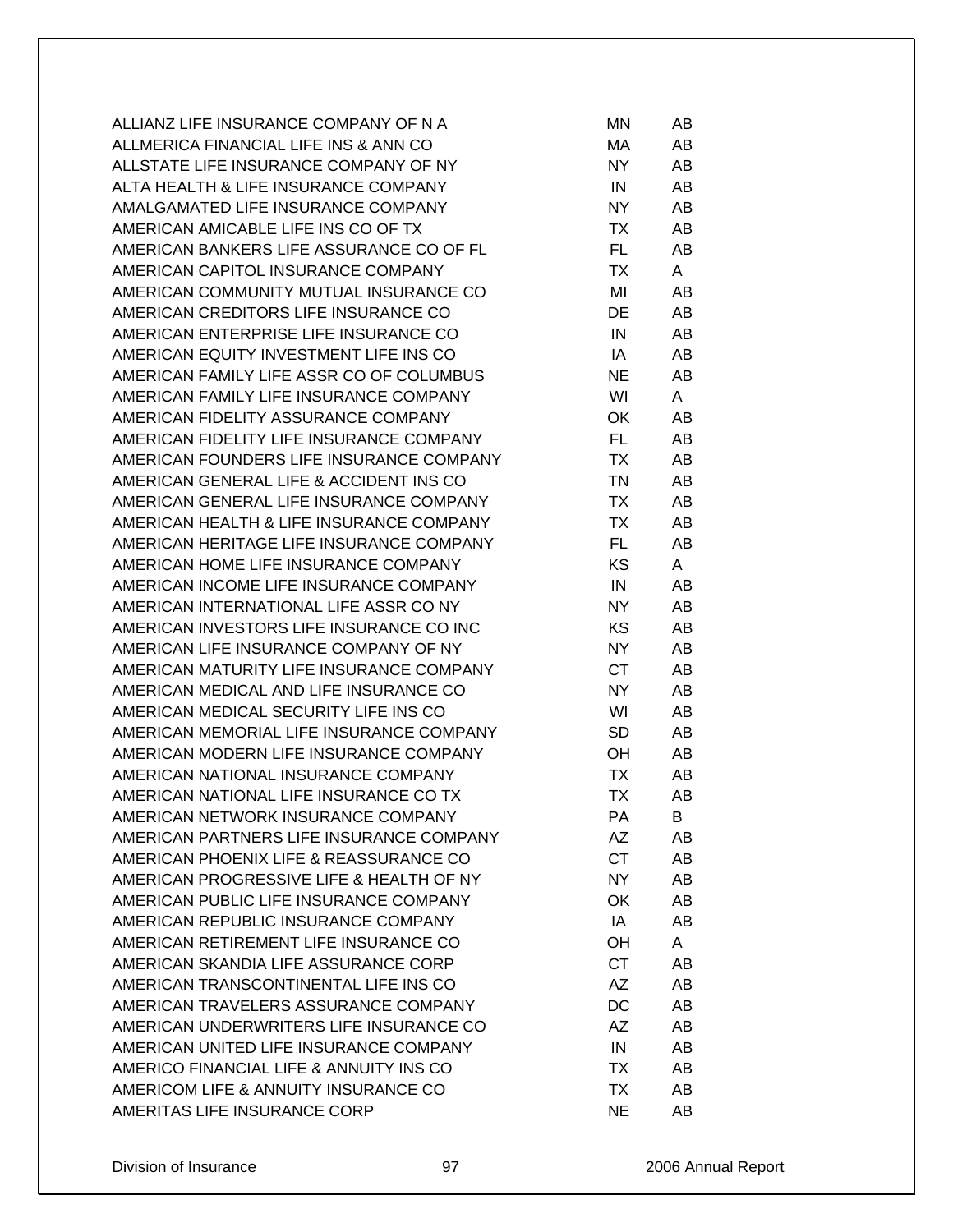| AMERITAS VARIABLE LIFE INSURANCE COMPANY        | NE.       | A  |
|-------------------------------------------------|-----------|----|
| AMERUS LIFE INSURANCE COMPANY                   | IA        | AB |
| AMICA LIFE INSURANCE COMPANY                    | <b>RI</b> | A  |
| ANNUITY & LIFE REASSURANCE AMERICA INC          | CT.       | A  |
| ANNUITY INVESTORS LIFE INSURANCE COMPANY        | OH        | AB |
| ANTHEM LIFE INSURANCE COMPANY                   | IN        | AB |
| ASSURITY LIFE INSURANCE COMPANY                 | <b>NE</b> | AB |
| ATLANTA LIFE INSURANCE COMPANY                  | GA        | AB |
| AURORA NATIONAL LIFE ASSURANCE COMPANY          | CA        | AB |
| AUTO CLUB LIFE INSURANCE COMPANY                | MI        | AB |
| AUTO OWNERS LIFE INSURANCE COMPANY              | MI        | AB |
| AVIVA LIFE INSURANCE COMPANY                    | DE        | AB |
| AXA CORPORATE SOLUTIONS LIFE REINS CO           | <b>DE</b> | AB |
| AXA EQUITABLE LIFE INSURANCE COMPANY            | NY        | AB |
| AXA LIFE AND ANNUITY COMPANY                    | CO        | AB |
| <b>BALBOA LIFE INSURANCE COMPANY</b>            | CA        | AB |
| BALTIMORE LIFE INSURANCE COMPANY THE            | MD        | AB |
| BANKERS FIDELITY LIFE INSURANCE COMPANY         |           |    |
|                                                 | GA        | AB |
| BANKERS LIFE INSURANCE COMPANY OF NY            | NY        | A  |
| BANKERS RESERVE LIFE INS CO OF WI               | WI        | AB |
| <b>BANNER LIFE INSURANCE COMPANY</b>            | MD        | AB |
| BENEFICIAL LIFE INSURANCE COMPANY               | UT        | AB |
| BERKSHIRE HATHAWAY LIFE INS CO OF NE            | <b>NE</b> | A  |
| BERKSHIRE LIFE INSURANCE COMPANY OF AM          | МA        | AB |
| <b>BEST LIFE &amp; HEALTH INSURANCE COMPANY</b> | TX        | AB |
| BOSTON MUTUAL LIFE INSURANCE COMPANY            | MA        | AB |
| BROKERS NATIONAL LIFE ASSURANCE COMPANY         | AR        | AB |
| BUSINESS MENS ASSURANCE COMPANY OF AM           | <b>SC</b> | AB |
| C M LIFE INSURANCE COMPANY                      | <b>CT</b> | AB |
| CANADA LIFE INSURANCE COMPANY OF AMERICA        | MI        | A  |
| CAPITOL LIFE INSURANCE COMPANY THE              | TX        | AB |
| CATERPILLAR LIFE INSURANCE COMPANY              | <b>MO</b> | AB |
| CENTRAL BENEFITS MUTUAL INSURANCE CO            | DC        | AB |
| CENTRAL BENEFITS NATIONAL LIFE INS CO           | OH        | AB |
| CENTRAL RESERVE LIFE INSURANCE COMPANY          | OH        | AB |
| CENTRAL SECURITY LIFE INSURANCE COMPANY         | TX        | AB |
| CENTRAL STATES HEALTH & LIFE CO OF OMAHA        | <b>NE</b> | AB |
| CENTRAL UNITED LIFE INSURANCE COMPANY           | <b>TX</b> | AB |
| CENTRE LIFE INSURANCE COMPANY                   | МA        | AB |
| CENTURION LIFE INSURANCE COMPANY                | <b>MO</b> | AB |
| <b>CHASE LIFE &amp; ANNUITY COMPANY</b>         | <b>DE</b> | AB |
| CHESAPEAKE LIFE INSURANCE COMPANY<br>THE        | OK        | AB |
| CHRISTIAN FIDELITY LIFE INSURANCE CO            | TX        | AB |
| CHURCH LIFE INSURANCE CORPORATION               | NY.       | AB |
| CINCINNATI LIFE INSURANCE COMPANY THE           | <b>OH</b> | AB |
| CITICORP LIFE INSURANCE COMPANY                 | AZ        | AB |
| <b>CM ASSURANCE COMPANY</b>                     | <b>CT</b> | A  |
| COLONIAL LIFE & ACCIDENT INSURANCE CO           | <b>SC</b> | AВ |
|                                                 |           |    |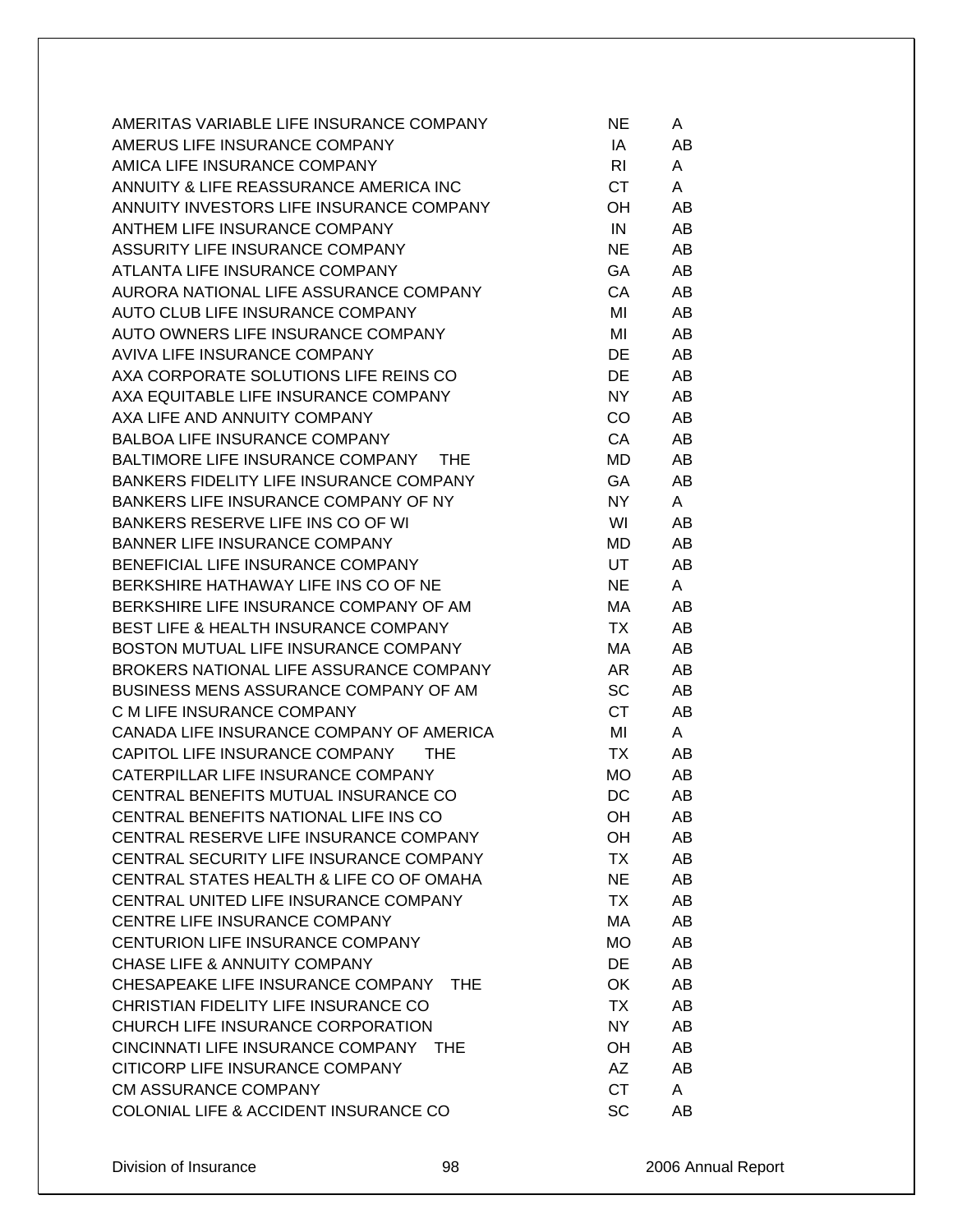| COLONIAL PENN LIFE INSURANCE COMPANY                | <b>PA</b> | AB |
|-----------------------------------------------------|-----------|----|
| COLORADO BANKERS LIFE INSURANCE COMPANY             | <b>CO</b> | AB |
| COLUMBIA UNIVERSAL LIFE INSURANCE CO                | TX        | AB |
| COLUMBIAN MUTUAL LIFE INSURANCE COMPANY             | NY.       | AB |
| COLUMBUS LIFE INSURANCE COMPANY<br><b>THE</b>       | OH        | AB |
| COMBINED LIFE INSURANCE COMPANY OF NY               | NY        | AB |
| COMMERCIAL TRAVELERS MUTUAL INSURANCE CO            | NY.       | B  |
| <b>COMPANION LIFE INSURANCE COMPANY</b>             | <b>SC</b> | AB |
| <b>COMPBENEFITS INSURANCE COMPANY</b>               | TX        | AB |
| CONGRESS LIFE INSURANCE COMPANY                     | AZ        | AB |
| CONNECTICUT GENERAL LIFE INSURANCE CO               | <b>CT</b> | AB |
| CONSECO HEALTH INSURANCE COMPANY                    | AΖ        | AB |
| CONSECO LIFE INSURANCE COMPANY                      | IN        | AB |
| CONSECO SENIOR HEALTH INSURANCE COMPANY             | PA        | AB |
| <b>CONSTITUTION LIFE INSURANCE COMPANY</b>          | TX        | AB |
| CONSUMERS LIFE INSURANCE COMPANY                    | OH.       | AB |
| CONTINENTAL AMERICAN INSURANCE COMPANY              | <b>SC</b> | AB |
| CONTINENTAL GENERAL INSURANCE COMPANY               | <b>NE</b> | AB |
| CONTINENTAL LIFE INS CO OF BRENTWOOD TN             | TN        | AB |
| CORPORATE HEALTH INSURANCE COMPANY                  | PA.       | AB |
| COVENTRY HEALTH AND LIFE INSURANCE CO               | DE        | AB |
| <b>CSI LIFE INSURANCE COMPANY</b>                   | <b>NE</b> | AB |
| <b>CUNA MUTUAL INSURANCE SOCIETY</b>                | WI        | AB |
| CUNA MUTUAL LIFE INSURANCE COMPANY                  | IA        | AB |
| DELAWARE AMERICAN LIFE INSURANCE COMPANY            | DE        | AB |
| DELTA DENTAL INSURANCE COMPANY                      | DE        | B  |
| DENTEGRA INSURANCE COMPANY                          | DE        | AB |
| DIRECT GENERAL LIFE INSURANCE COMPANY               | <b>SC</b> | AB |
| DIXIE NATIONAL LIFE INSURANCE COMPANY               | МS        | AB |
| EDUCATORS MUTUAL LIFE INSURANCE COMPANY             | PA.       | AB |
| <b>EMC NATIONAL LIFE COMPANY</b>                    | IA        | AB |
| <b>EMPHESYS INSURANCE COMPANY</b>                   | TX        | AB |
| EMPIRE GENERAL LIFE ASSURANCE CORP                  | TN        | AB |
| <b>EMPLOYERS REASSURANCE CORPORATION</b>            | ΚS        | AB |
| ENTERPRISE LIFE INSURANCE COMPANY                   | TX        | AB |
| EPIC LIFE INSURANCE COMPANY<br><b>THE</b>           | WI        | AB |
| EQUITABLE LIFE & CASUALTY INSURANCE CO              | UT        | AB |
| <b>EQUITRUST LIFE INSURANCE COMPANY</b>             | IA        | A  |
| ERIE FAMILY LIFE INSURANCE COMPANY                  | PA        | AB |
| FAMILY HERITAGE LIFE INSURANCE CO OF AM             | OH        | AB |
| FAMILY LIFE INSURANCE COMPANY                       | <b>TX</b> | AB |
| FAMILY SERVICE LIFE INSURANCE COMPANY               | TX        | A  |
| <b>FARMERS &amp; TRADERS LIFE INSURANCE COMPANY</b> | NY.       | A  |
| FARMERS NEW WORLD LIFE INSURANCE COMPANY            | <b>WA</b> | AB |
| FEDERAL HOME LIFE INSURANCE COMPANY                 | VA        | AB |
| FEDERATED LIFE INSURANCE COMPANY                    | ΜN        | AB |
| FIDELITY & GUARANTY LIFE INSURANCE CO               | MD        | AB |
| FIDELITY INVESTMENTS LIFE INSURANCE CO              | <b>UT</b> | AB |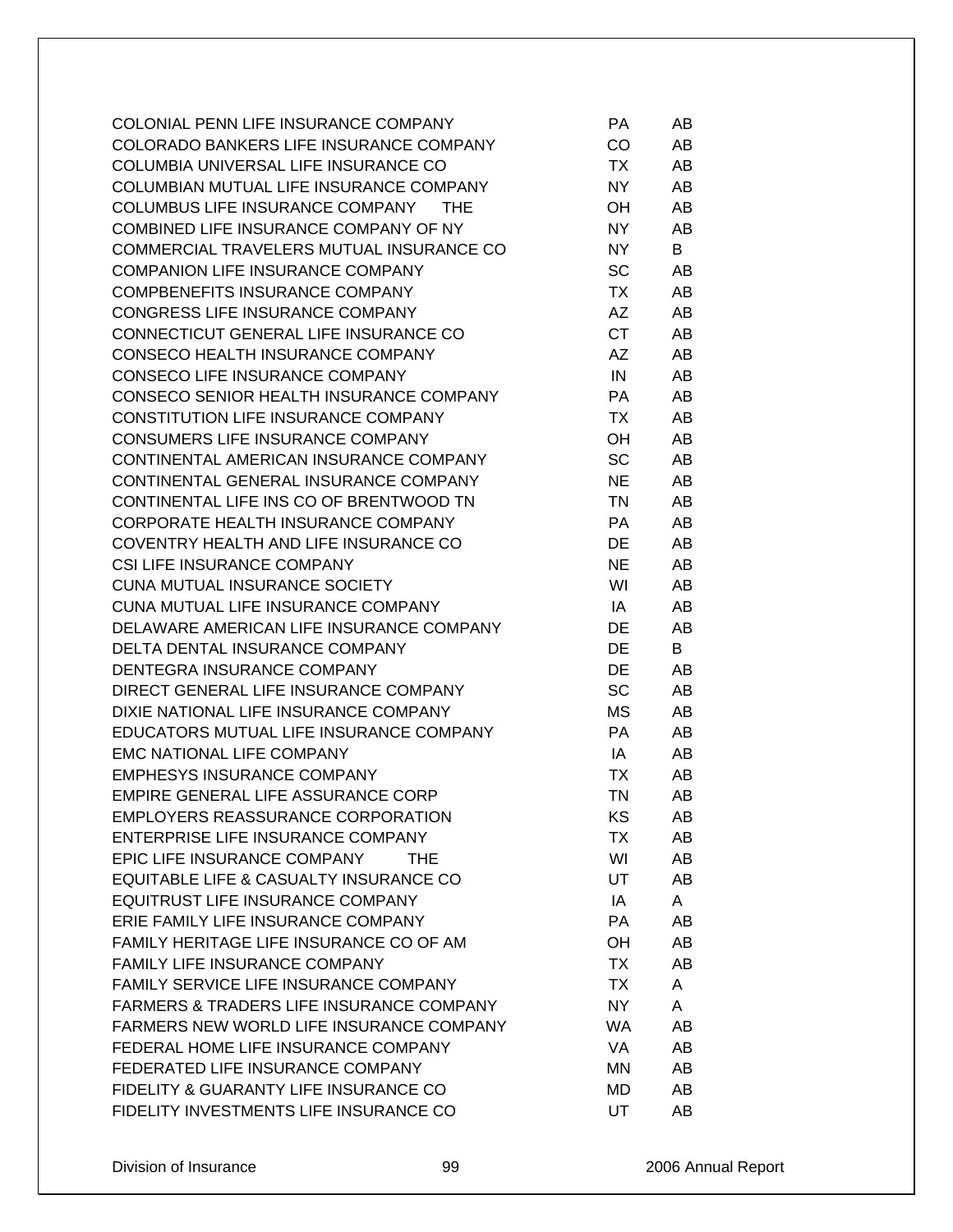| FIDELITY LIFE INSURANCE COMPANY                      | PA        | A  |
|------------------------------------------------------|-----------|----|
| FIDELITY SECURITY LIFE INSURANCE COMPANY             | MO        | AB |
| FINANCIAL AMERICAN LIFE INSURANCE CO                 | KS.       | AB |
| FINANCIAL ASSURANCE LIFE INSURANCE CO                | TX        | A  |
| FINANCIAL BENEFIT LIFE INSURANCE COMPANY             | <b>KS</b> | AB |
| FIRST ALLMERICA FINANCIAL LIFE INS CO                | МA        | AB |
| FIRST COLONY LIFE INSURANCE COMPANY                  | VA        | AB |
| FIRST HEALTH LIFE & HEALTH INS CO                    | TX        | AB |
| FIRST INVESTORS LIFE INSURANCE COMPANY               | NY.       | AB |
| FIRST LIFE AMERICA CORPORATION                       | <b>KS</b> | A  |
| FIRST PENN PACIFIC LIFE INSURANCE CO                 | IN        | AB |
| FIRST REHABILITATION LIFE INS CO OF AM               | NY.       | AB |
| FORETHOUGHT LIFE ASSURANCE COMPANY                   | IN        | AB |
| FORETHOUGHT LIFE INSURANCE COMPANY                   | IN        | AB |
| FREEDOM LIFE INSURANCE COMPANY OF AM                 | TX        | AB |
| FUNERAL DIRECTORS LIFE INSURANCE COMPANY             | TX        | A  |
| <b>GARDEN STATE LIFE INSURANCE COMPANY</b>           | TX        | AB |
| GE GROUP LIFE ASSURANCE COMPANY                      | <b>CT</b> | AB |
| <b>GE LIFE &amp; ANNUITY ASSURANCE COMPANY</b>       | VA        | AB |
| <b>GENERAL AMERICAN LIFE INSURANCE COMPANY</b>       | MO.       | AB |
| <b>GENERAL ELECTRIC CAPITAL ASSURANCE CO</b>         | DE        | AB |
| <b>GENERAL FIDELITY LIFE INSURANCE COMPANY</b>       | CA        | AB |
| <b>GENERAL RE LIFE CORPORATION</b>                   | <b>CT</b> | AB |
| <b>GENERALI USA LIFE REASSURANCE COMPANY</b>         | MO        | AB |
| <b>GERBER LIFE INSURANCE COMPANY</b>                 | NY.       | AB |
| <b>GLOBE LIFE &amp; ACCIDENT INSURANCE COMPANY</b>   | DE        | AB |
| GOLDEN STATE MUTUAL LIFE INSURANCE CO                | CA        | AB |
| GOVERNMENT PERSONNEL MUTUAL LIFE INS CO              | TX        | AB |
| <b>GRANGE LIFE INSURANCE COMPANY</b>                 | OH        | AB |
| <b>GREAT AMERICAN LIFE INSURANCE COMPANY</b>         | OH        | AB |
| <b>GREAT SOUTHERN LIFE INSURANCE COMPANY</b>         | TX        | AB |
| <b>GREAT WEST LIFE &amp; ANNUITY INSURANCE CO</b>    | CO        | AB |
| <b>GREAT WESTERN INSURANCE COMPANY</b>               | UT        | A  |
| <b>GUARANTY INCOME LIFE INSURANCE COMPANY</b>        | LA        | AB |
| <b>GUARDIAN INSURANCE &amp; ANNUITY COMPANY INC.</b> | DE        | AB |
| GUARDIAN LIFE INSURANCE COMPANY OF AM                | NY.       | AB |
| HARLEYSVILLE LIFE INSURANCE COMPANY                  | PA        | AB |
| HART LIFE INSURANCE COMPANY                          | <b>CT</b> | A  |
| HARTFORD INTERNATIONAL LIFE REASSR CORP              | <b>CT</b> | A  |
| HARTFORD LIFE & ACCIDENT INSURANCE CO                | <b>CT</b> | AB |
| HARTFORD LIFE & ANNUITY INSURANCE CO                 | <b>CT</b> | AB |
| HARTFORD LIFE INSURANCE COMPANY                      | <b>CT</b> | AB |
| <b>HCC LIFE INSURANCE COMPANY</b>                    | IN        | AB |
| HEALTH NET LIFE INSURANCE COMPANY                    | CA        | AB |
| HERITAGE LIFE INSURANCE COMPANY                      | AΖ        | AB |
| <b>HIGHMARK LIFE INSURANCE COMPANY</b>               | <b>PA</b> | AB |
| HM HEALTH INSURANCE COMPANY                          | VA        | AB |
| HOMESHIELD INSURANCE COMPANY                         | OK        | AB |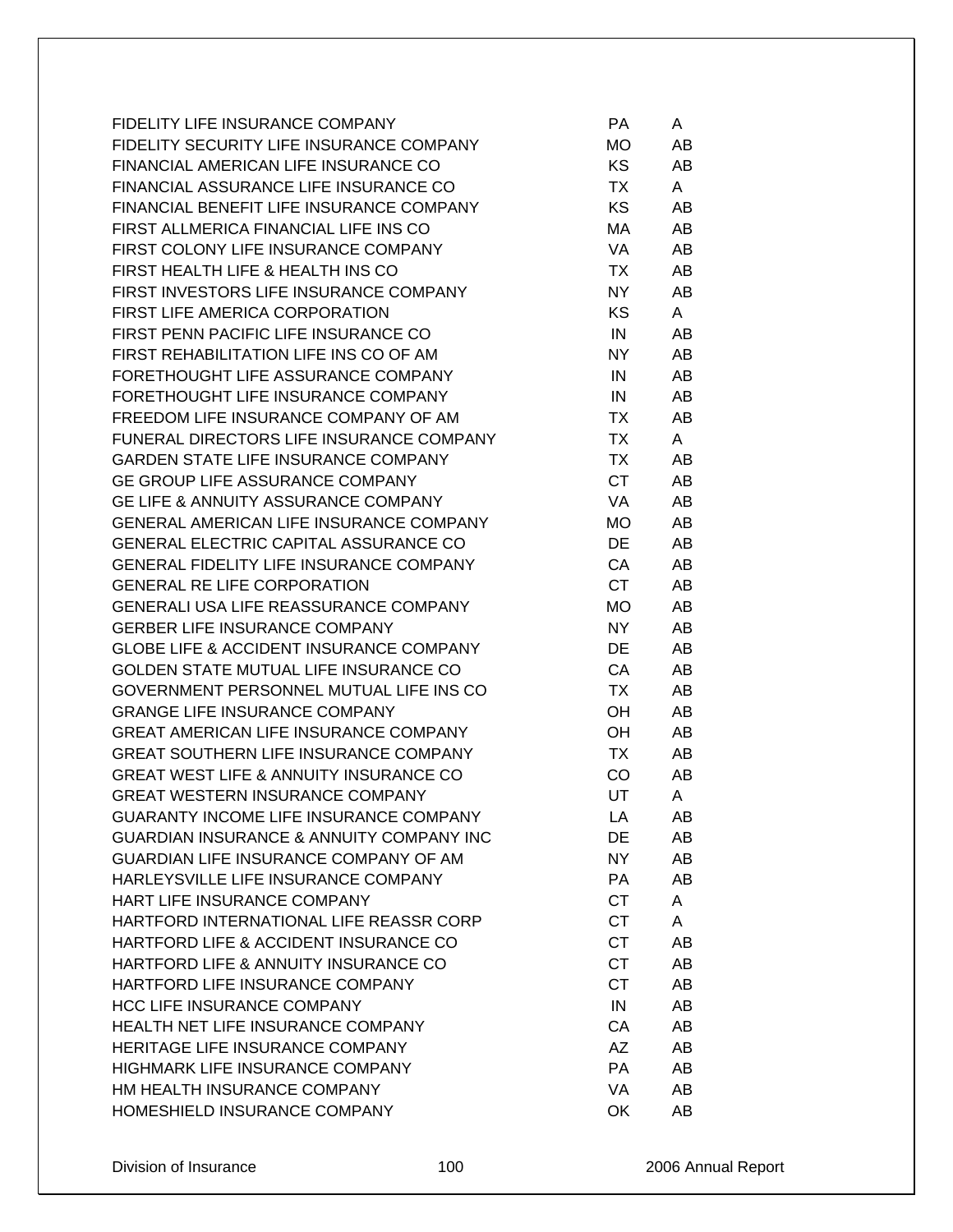| HOMESTEADERS LIFE COMPANY                          | ΙA        | AB  |
|----------------------------------------------------|-----------|-----|
| HOUSEHOLD LIFE INSURANCE COMPANY                   | MI        | AB  |
| HUMANA INSURANCE COMPANY                           | WI        | AB  |
| HUMANADENTAL INSURANCE COMPANY                     | WI        | AB  |
| <b>IDEALIFE INSURANCE COMPANY</b>                  | <b>CT</b> | AB  |
| IDS LIFE INSURANCE COMPANY                         | <b>MN</b> | AB  |
| <b>IMERICA LIFE &amp; HEALTH INSURANCE COMPANY</b> | AR        | AB  |
| INDEPENDENCE LIFE AND ANNUITY COMPANY              | RI        | AB  |
| INDIANAPOLIS LIFE INSURANCE COMPANY                | IN        | AB  |
| INDIVIDUAL ASSURANCE COMPANY LIFE HTH AC           | MO        | AB  |
| ING LIFE INSURANCE & ANNUITY COMPANY               | <b>CT</b> | AB  |
| ING USA ANNUITY AND LIFE INSURANCE CO              | IA        | AB  |
| INSTIL HEALTH INSURANCE COMPANY                    | SC        | B   |
| INTEGRITY LIFE INSURANCE COMPANY                   | OH        | AB  |
| INTRAMERICA LIFE INSURANCE COMPANY                 | <b>NY</b> | A   |
| <b>INVESTORS GUARANTY LIFE INSURANCE CO</b>        | CA        | AB  |
| INVESTORS HERITAGE LIFE INSURANCE CO               | KY        | AB  |
| <b>INVESTORS INSURANCE CORPORATION</b>             | DE        | AB  |
| INVESTORS LIFE INSURANCE COMPANY OF N A            | <b>TX</b> | AB  |
| JACKSON NATIONAL LIFE INSURANCE COMPANY            | MI        | AB  |
| JEFFERSON NATIONAL LIFE INSURANCE CO               | TX        | AB  |
| JEFFERSON PILOT FINANCIAL INSURANCE CO             | <b>NE</b> | AB  |
| JEFFERSON PILOT LIFE INSURANCE COMPANY             | <b>NC</b> | AB  |
| JEFFERSON PILOT LIFEAMERICA INSURANCE CO           | <b>NJ</b> | AB  |
| <b>JMIC LIFE INSURANCE COMPANY</b>                 | FL        | AB  |
| JOHN ALDEN LIFE INSURANCE COMPANY                  | WI        | AB  |
| JOHN HANCOCK LIFE INSURANCE COMPANY                | МA        | ABC |
| JOHN HANCOCK LIFE INSURANCE COMPANY USA            | MI        | AB  |
| JOHN HANCOCK VARIABLE LIFE INSURANCE CO            | МA        | AB  |
| KANAWHA INSURANCE COMPANY                          | SC        | AB  |
| KANSAS CITY LIFE INSURANCE COMPANY                 | MO.       | AB  |
| KEYSTONE STATE LIFE INSURANCE COMPANY              | <b>PA</b> | A   |
| LAFAYETTE LIFE INSURANCE COMPANY<br><b>THE</b>     | IN        | AB  |
| LEWER LIFE INSURANCE COMPANY                       | IL        | AB  |
| LIBERTY BANKERS LIFE INSURANCE COMPANY             | 0K        | AB  |
| LIBERTY LIFE ASSURANCE COMPANY OF BOSTON           | MA        | AB  |
| LIBERTY LIFE INSURANCE COMPANY                     | SC        | AB  |
| LIBERTY NATIONAL LIFE INSURANCE COMPANY            | <b>AL</b> | AB  |
| LIFE INSURANCE COMPANY OF NORTH AMERICA            | PA        | AB  |
| LIFE INSURANCE COMPANY OF THE SOUTHWEST            | ТX        | AB  |
| LIFE INVESTORS INSURANCE COMPANY OF AM             | IA        | AB  |
| LINCOLN BENEFIT LIFE COMPANY                       | <b>NE</b> | AB  |
| LINCOLN MEMORIAL LIFE INSURANCE COMPANY            | ТX        | AB  |
| LINCOLN NATIONAL LIFE INSURANCE COMPANY            | IN        | AB  |
| LONDON LIFE REINSURANCE COMPANY                    | <b>PA</b> | AB  |
| LOYAL AMERICAN LIFE INSURANCE COMPANY              | OH        | AB  |
| MADISON NATIONAL LIFE INSURANCE COMPANY            | WI        | AB  |
| <b>MAGNA INSURANCE COMPANY</b>                     | <b>MS</b> | AB  |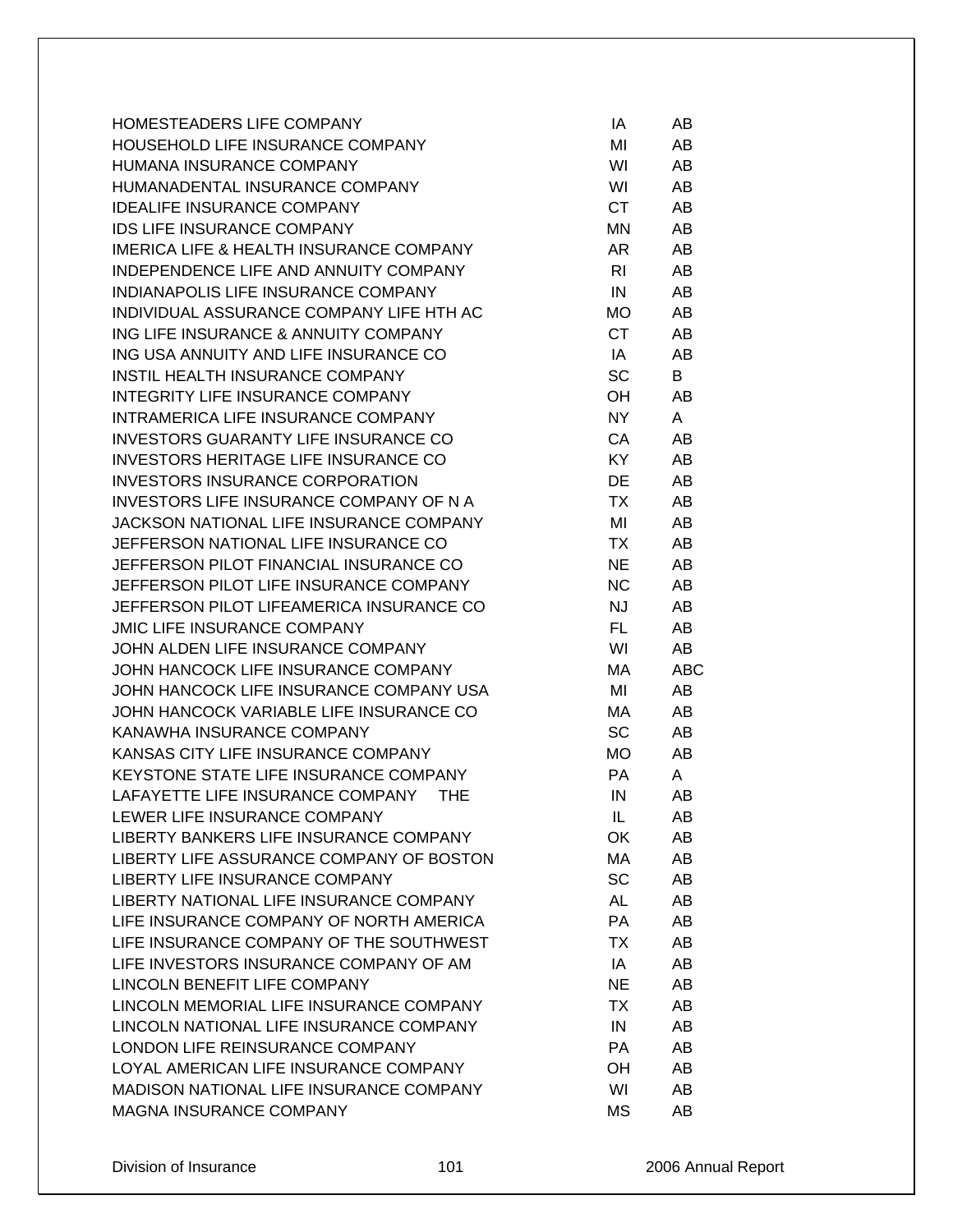| MAMSI LIFE AND HEALTH INSURANCE COMPANY  | MD        | AB |
|------------------------------------------|-----------|----|
| MANHATTAN LIFE INSURANCE COMPANY THE     | NY        | AB |
| MANULIFE INSURANCE COMPANY               | DE        | AB |
| MARQUETTE INDEMNITY & LIFE INSURANCE CO  | AZ        | AB |
| MASSACHUSETTS MUTUAL LIFE INSURANCE CO   | МA        | AB |
| MAYFLOWER NATIONAL LIFE INSURANCE CO     | IN        | AB |
| MEDAMERICA INSURANCE COMPANY             | PA        | AB |
| MEDCO CONTAINMENT LIFE INSURANCE COMPANY | PA.       | AB |
| MEDICAL BENEFITS MUTUAL LIFE INS CO      | OH        | AB |
| MEDICAL SAVINGS INSURANCE COMPANY        | IN        | AB |
| <b>MEDICO LIFE INSURANCE COMPANY</b>     | <b>NE</b> | AB |
| MEGA LIFE AND HEALTH INSURANCE COMPANY   | OK        | AB |
| MEMBER SERVICE LIFE INSURANCE COMPANY    | OK        | AB |
| MEMBERS LIFE INSURANCE COMPANY           | WI        | AB |
| MERCYCARE INSURANCE COMPANY              | WI        | B  |
| <b>MERIT LIFE INSURANCE CO</b>           | IN        | AB |
| MERRILL LYNCH LIFE INSURANCE COMPANY     | AR        | A  |
| METLIFE INVESTORS INSURANCE COMPANY      | MO        | AB |
| METLIFE INVESTORS USA INSURANCE COMPANY  | DE        | AB |
| METROPOLITAN LIFE INSURANCE COMPANY      | NY        | AB |
| METROPOLITAN TOWER LIFE INSURANCE CO     | DE        | AB |
| MIC LIFE INSURANCE CORPORATION           | DE        | AB |
| MID CONTINENT PREFERRED LIFE INS CO      | OK        | A  |
| MID SOUTH INSURANCE COMPANY              | <b>NE</b> | AB |
| MID WEST NATIONAL LIFE INS CO OF TN      | TX        | AB |
| MIDLAND NATIONAL LIFE INSURANCE COMPANY  | IA        | AB |
| MIDWEST SECURITY LIFE INSURANCE COMPANY  | WI        | AB |
| MIDWESTERN UNITED LIFE INSURANCE COMPANY | IN        | AB |
| MINNESOTA LIFE INSURANCE COMPANY         | ΜN        | AB |
| MMA INSURANCE COMPANY                    | IN        | AB |
| MML BAY STATE LIFE INSURANCE COMPANY     | <b>CT</b> | AB |
| MONARCH LIFE INSURANCE COMPANY           | МA        | AB |
| MONITOR LIFE INSURANCE COMPANY OF NY     | NY        | A  |
| MONUMENTAL LIFE INSURANCE COMPANY        | MD        | AB |
| MONY LIFE INSURANCE COMPANY              | NY.       | AB |
| MONY LIFE INSURANCE COMPANY OF AMERICA   | AΖ        | AB |
| MOTORISTS LIFE INSURANCE COMPANY         | OН        | AB |
| MUNICH AMERICAN REASSURANCE COMPANY      | GA        | AB |
| MUTUAL OF AMERICA LIFE INSURANCE COMPANY | NY        | AB |
| MUTUAL OF DETROIT INSURANCE COMPANY      | MI        | AB |
| MUTUAL OF OMAHA INSURANCE COMPANY        | NE.       | AB |
| MUTUAL PROTECTIVE INSURANCE COMPANY      | NE.       | AB |
| MUTUAL SERVICE LIFE INSURANCE COMPANY    | ΜN        | AB |
| NATIONAL BENEFIT LIFE INSURANCE COMPANY  | NY.       | AB |
| NATIONAL FARMERS UNION LIFE INSURANCE CO | TX        | AB |
| NATIONAL GUARDIAN LIFE INSURANCE COMPANY | WI        | AB |
| NATIONAL HEALTH INSURANCE COMPANY        | TX        | AB |
| NATIONAL LIFE INSURANCE COMPANY          | VT        | AB |
|                                          |           |    |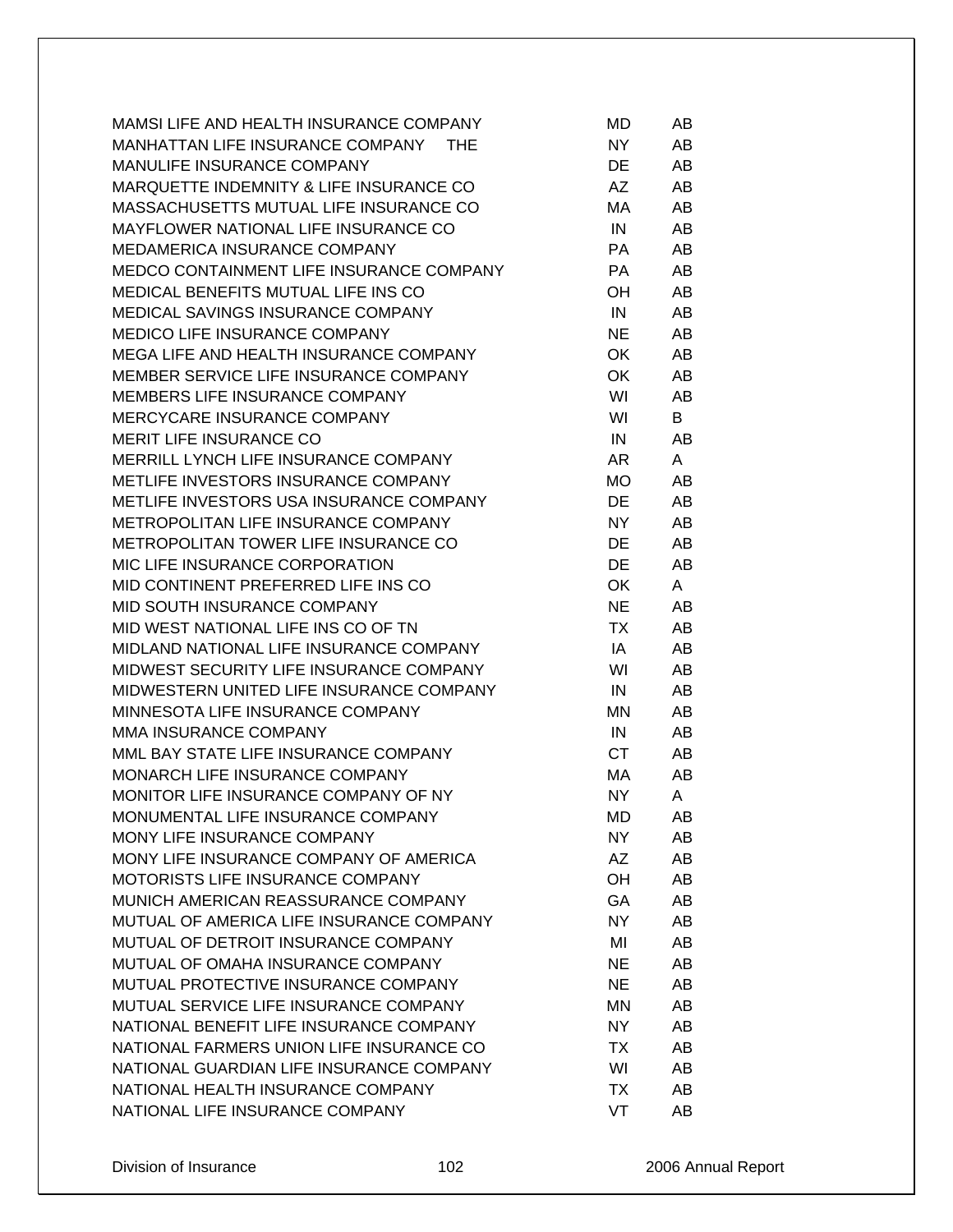| NATIONAL SECURITY LIFE & ANNUITY COMPANY        | NY.       | A  |
|-------------------------------------------------|-----------|----|
| NATIONAL STATES INSURANCE COMPANY               | MO        | AB |
| NATIONAL TEACHERS ASSOCIATES LIFE INS CO        | TX        | AB |
| NATIONAL WESTERN LIFE INSURANCE COMPANY         | CO        | AB |
| NATIONSBANC INSURANCE COMPANY INC               | SC        | AB |
| NATIONWIDE LIFE & ANNUITY COMPANY OF AM         | DE        | AB |
| NATIONWIDE LIFE AND ANNUITY INSURANCE CO        | OH        | A  |
| NATIONWIDE LIFE INSURANCE COMPANY               | OH        | AB |
| NATIONWIDE LIFE INSURANCE COMPANY OF AM         | PA        | AB |
| NEW ENGLAND LIFE INSURANCE COMPANY              | МA        | AB |
| NEW ERA LIFE INSURANCE CO OF THE MIDWEST        | TX.       | AB |
| NEW YORK LIFE INSURANCE & ANNUITY CORP          | DE        | AB |
| NEW YORK LIFE INSURANCE COMPANY                 | NY.       | AB |
| NGL AMERICAN LIFE INSURANCE COMPANY             | WI        | A  |
| NIPPON LIFE INSURANCE COMPANY OF AMERICA        | IA        | AB |
| NORTH AMERICAN COMPANY FOR L & H OF NY          | NY.       | AB |
| NORTH AMERICAN INSURANCE COMPANY                | WI        | AB |
| NORTH CAROLINA MUTUAL LIFE INSURANCE CO         | <b>NC</b> | AB |
|                                                 |           |    |
| NORTHWESTERN LONG TERM CARE INSURANCE CO        | WI        | AB |
| NORTHWESTERN MUTUAL LIFE INSURANCE CO           | WI        | AB |
| NUTMEG LIFE INSURANCE COMPANY                   | IA        | AB |
| NYLIFE INSURANCE COMPANY OF ARIZONA             | AZ        | A  |
| OCCIDENTAL LIFE INSURANCE COMPANY OF NC         | TX        | AB |
| OHIO NATIONAL LIFE ASSURANCE CORPORATION        | OH        | AB |
| OHIO NATIONAL LIFE INSURANCE COMPANY THE        | OH        | AB |
| OHIO STATE LIFE INSURANCE COMPANY<br><b>THE</b> | TX        | AB |
| OLD AMERICAN INSURANCE COMPANY                  | MO        | AB |
| OLD RELIANCE INSURANCE COMPANY                  | AZ        | AB |
| OLD UNITED LIFE INSURANCE COMPANY               | AZ        | AB |
| <b>ONENATION INSURANCE COMPANY</b>              | IN        | AB |
| OPTIMUM RE INSURANCE COMPANY                    | TX        | AB |
| OXFORD LIFE INSURANCE COMPANY                   | AΖ        | AB |
| OZARK NATIONAL LIFE INSURANCE COMPANY           | MO        | AB |
| PACIFIC LIFE & ANNUITY COMPANY                  | AΖ        | AΒ |
| PACIFIC LIFE INSURANCE COMPANY                  | NE.       | AB |
| PACIFICARE LIFE & HEALTH INSURANCE CO           | IN        | AB |
| PACIFICARE LIFE ASSURANCE COMPANY               | CO        | AB |
| PAN AMERICAN ASSURANCE COMPANY                  | LA        | AB |
| PAN AMERICAN LIFE INSURANCE COMPANY             | LA        | AB |
| PARAGON LIFE INSURANCE COMPANY                  | МO        | AB |
| PARK AVENUE LIFE INSURANCE COMPANY              | DE        | AB |
| PARKER CENTENNIAL ASSURANCE COMPANY             | WI        | AB |
| PAUL REVERE LIFE INSURANCE COMPANY THE          | МA        | AB |
| PAUL REVERE VARIABLE ANNUITY INS CO THE         | МA        | AB |
| PENINSULAR LIFE INSURANCE COMPANY               | FL        | AB |
| PENN INSURANCE & ANNUITY COMPANY<br>THE.        | DE        | AB |
| PENN MUTUAL LIFE INSURANCE COMPANY THE          | PA        | AB |
| PENN TREATY NETWORK AMERICA INS CO              | PA        | AB |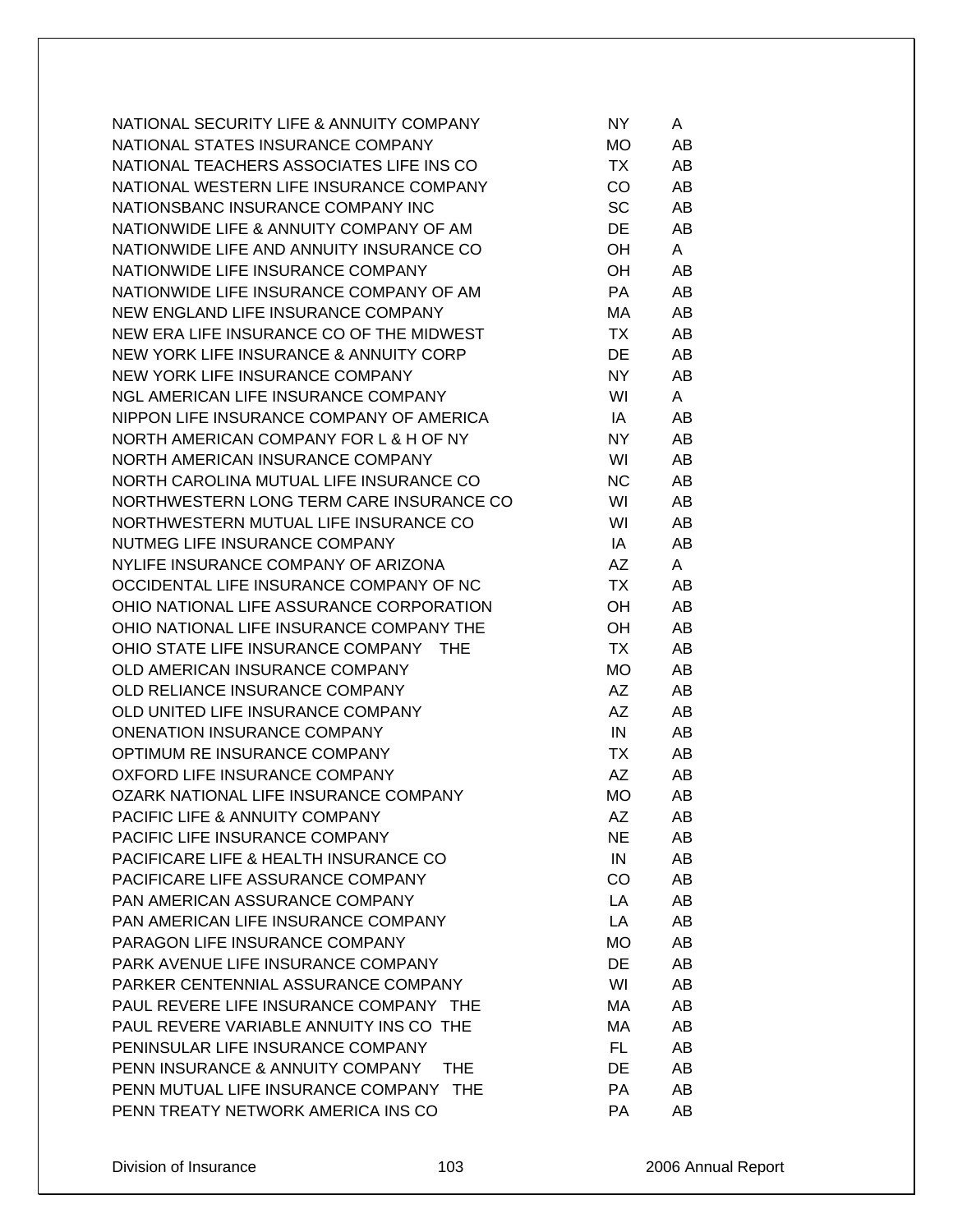| PENNSYLVANIA LIFE INSURANCE COMPANY          | РA        | AB         |
|----------------------------------------------|-----------|------------|
| PEOPLES BENEFIT LIFE INSURANCE COMPANY       | IA        | AB         |
| PHARMACISTS LIFE INSURANCE COMPANY THE       | ΙA        | A          |
| PHILADELPHIA AMERICAN LIFE INSURANCE CO      | ТX        | AB         |
| PHILADELPHIA UNITED LIFE INSURANCE CO        | <b>PA</b> | AB         |
| PHL VARIABLE INSURANCE COMPANY               | <b>CT</b> | AB         |
| PHOENIX LIFE & ANNUITY COMPANY               | <b>CT</b> | AB         |
| PHOENIX LIFE INSURANCE COMPANY               | <b>NY</b> | AB         |
| PHOENIX NATIONAL INSURANCE COMPANY           | OH        | AB         |
| PHYSICIANS LIFE INSURANCE COMPANY            | <b>NE</b> | AB         |
| PHYSICIANS MUTUAL INSURANCE COMPANY          | <b>NE</b> | B          |
| PIONEER AMERICAN INSURANCE COMPANY           | TX        | AB         |
| PIONEER MUTUAL LIFE INSURANCE COMPANY        | <b>ND</b> | AB         |
| PIONEER SECURITY LIFE INSURANCE COMPANY      | TX        | AB         |
| PRESIDENTIAL LIFE INSURANCE COMPANY          | <b>NY</b> | AB         |
| PRIMERICA LIFE INSURANCE COMPANY             | МA        | AB         |
| PRINCIPAL HEALTH INSURANCE COMPANY           | IA        | AB         |
| PRINCIPAL LIFE INSURANCE COMPANY             | IA        | AB         |
| PROFESSIONAL INSURANCE COMPANY               | ТX        | AB         |
| PROTECTIVE LIFE & ANNUITY INSURANCE CO       | <b>AL</b> | A          |
| PROTECTIVE LIFE INSURANCE COMPANY            | <b>TN</b> | AB         |
| PROVIDENT AMERICAN LIFE & HEALTH INS CO      | OН        | AB         |
| PROVIDENT LIFE & ACCIDENT INSURANCE CO       | <b>TN</b> | AB         |
| PROVIDENT LIFE & CASUALTY INSURANCE CO       | <b>TN</b> | AB         |
| PRUCO LIFE INSURANCE COMPANY                 | AZ        | AB         |
| PRUDENTIAL INSURANCE COMPANY OF AMERICA      | <b>NJ</b> | <b>ABC</b> |
| PRUDENTIAL RETIREMENT INS & ANNUITY CO       | <b>CT</b> | AB         |
| PYRAMID LIFE INSURANCE COMPANY<br><b>THE</b> | KS        | AB         |
| RELIABLE LIFE INSURANCE COMPANY<br>THE       | <b>MO</b> | AB         |
| RELIANCE LIFE INSURANCE COMPANY              | DE        | AB         |
| RELIASTAR LIFE INSURANCE COMPANY             | MN        | AB         |
| RELIASTAR LIFE INSURANCE COMPANY OF NY       | <b>NY</b> | AB         |
| RENAISSANCE LIFE & HEALTH INS OF AM          | DE        | AB         |
| RENAISSANCE LIFE & HEALTH INSURANCE CO       | IN        | AB         |
| RESERVE NATIONAL INSURANCE COMPANY           | OK        | AB         |
| REVIOS REINSURANCE U S INC                   | CA        | AB         |
| <b>RGA REINSURANCE COMPANY</b>               | MO        | AB         |
| ROONEY LIFE INSURANCE COMPANY                | CA        | AB         |
| S USA LIFE INSURANCE COMPANY INC             | AZ        | AB         |
| SAFEHEALTH LIFE INSURANCE COMPANY            | CA        | AB         |
| SAGE LIFE ASSURANCE OF AMERICA INC           | DE        | AB         |
| SBLI USA MUTUAL LIFE INS CO INC              | NY        | AB         |
| <b>SCOR LIFE INSURANCE COMPANY</b>           | TX        | AB         |
| SCOR LIFE US RE INSURANCE COMPANY            | <b>TX</b> |            |
| SCOTTISH RE LIFE CORPORATION                 | <b>DE</b> | AB<br>AB   |
| SCOTTISH RE U S INC                          | <b>DE</b> |            |
| SEARS LIFE INSURANCE COMPANY                 |           | AB         |
|                                              | TX        | ABC        |
| SECURIAN LIFE INSURANCE COMPANY              | MN        | AB         |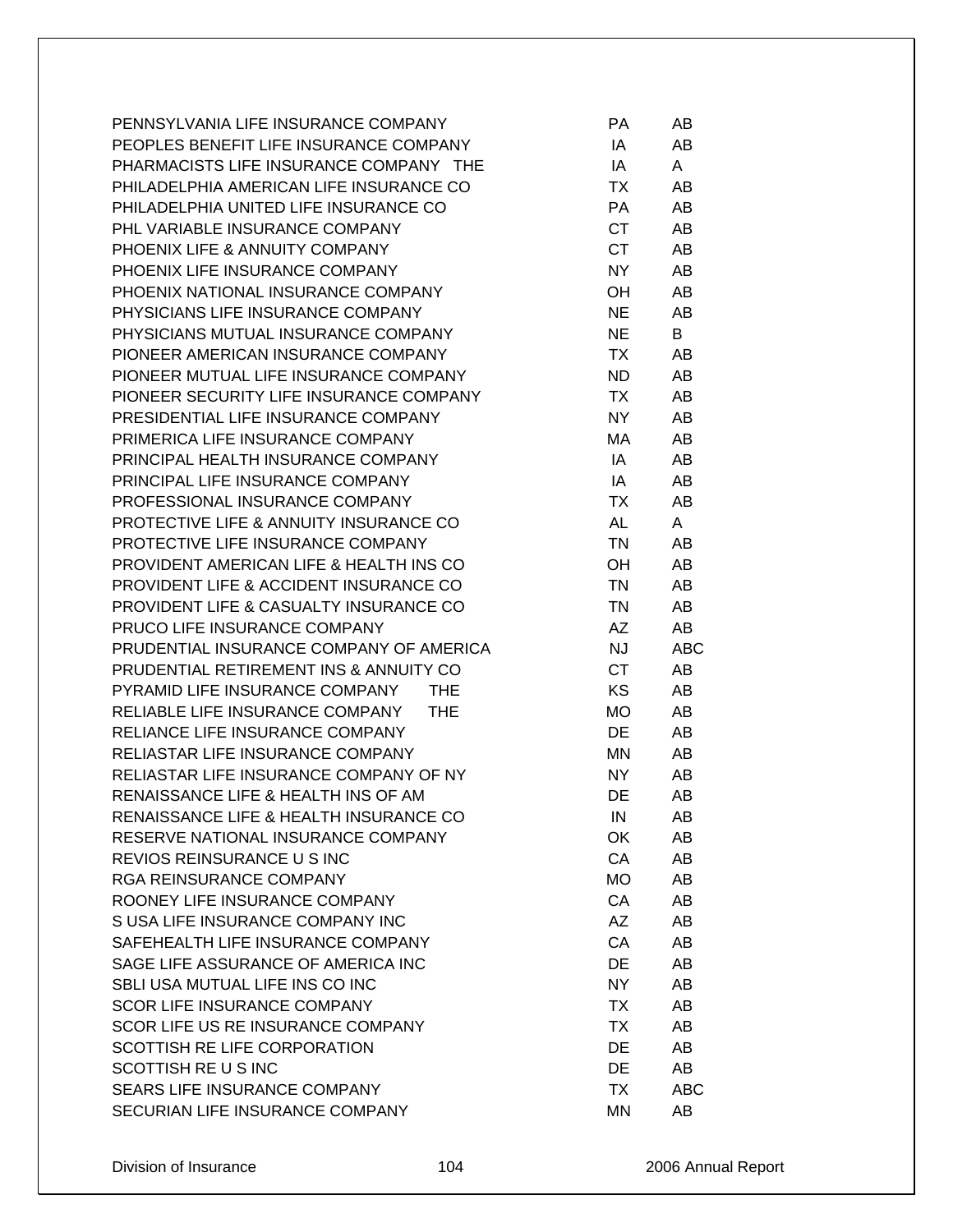| SECURITY BENEFIT LIFE INSURANCE COMPANY        | ΚS        | AB  |
|------------------------------------------------|-----------|-----|
| SECURITY FINANCIAL LIFE INSURANCE CO           | <b>NE</b> | AB  |
| SECURITY LIFE INSURANCE COMPANY OF AM          | ΜN        | AB  |
| SECURITY LIFE OF DENVER INSURANCE CO           | CO.       | AB  |
| SECURITY MUTUAL LIFE INSURANCE CO OF NY        | NY.       | AB  |
| SECURITY NATIONAL LIFE INSURANCE COMPANY       | UT        | AB  |
| SENTRY LIFE INSURANCE COMPANY                  | WI        | AB. |
| SERVUS LIFE INSURANCE COMPANY                  | CT        | AB  |
| SETTLERS LIFE INSURANCE COMPANY                | VA.       | AB  |
| SHELTER LIFE INSURANCE COMPANY                 | MO.       | AB  |
| SHENANDOAH LIFE INSURANCE COMPANY              | VA        | AB  |
| SIERRA HEALTH & LIFE INS CO INC                | CA        | AB  |
| SOUTHERN SECURITY LIFE INSURANCE COMPANY       | FL.       | AB  |
| SOUTHWESTERN LIFE INSURANCE COMPANY            | TX        | AB  |
| STANDARD INSURANCE COMPANY                     | OR.       | AB  |
| STANDARD LIFE & ACCIDENT INSURANCE CO          | OK.       | AB  |
| STANDARD LIFE INSURANCE COMPANY OF IN          | IN        | AB  |
| STANDARD SECURITY LIFE INSURANCE CO NY         | NY.       | AB  |
| STARMOUNT LIFE INSURANCE COMPANY               | LA.       | AB  |
| STATE LIFE INSURANCE COMPANY<br><b>THE</b>     | IN        | AB  |
| STATE MUTUAL INSURANCE COMPANY                 | GA        | AB  |
| STERLING INVESTORS LIFE INSURANCE CO           | <b>GA</b> | AB  |
| STONEBRIDGE LIFE INSURANCE COMPANY             | VT        | AB. |
| SUN LIFE ASSURANCE COMPANY OF CANADA US        | <b>DE</b> | AB  |
| SUNAMERICA LIFE INSURANCE COMPANY              | AZ.       | AB  |
|                                                |           |     |
| SUNSET LIFE INSURANCE COMPANY OF AMERICA       | MO.       | AB  |
| SURETY LIFE INSURANCE COMPANY                  | <b>NE</b> | AB  |
| SWISS RE LIFE & HEALTH AMERICA INC             | CT.       | AB  |
| SYMETRA LIFE INSURANCE COMPANY                 | WA.       | AB  |
| SYMETRA NATIONAL LIFE INSURANCE COMPANY        | WA.       | AB  |
| TEACHERS INSURANCE & ANNUITY ASSN OF AM        | NY.       | AB  |
| <b>TEMPLETON FUNDS ANNUITY COMPANY</b>         | FL.       | A   |
| TEXAS LIFE INSURANCE COMPANY                   | ТX        | A   |
| THRIVENT LIFE INSURANCE COMPANY                | ΜN        | AB  |
| TIAA-CREF LIFE INSURANCE COMPANY               | NY.       | AB  |
| TIME INSURANCE COMPANY                         | WI        | AB  |
| TOWN & COUNTRY LIFE INSURANCE COMPANY          | <b>UT</b> | AB  |
| TRANS WORLD ASSURANCE COMPANY                  | CA        | AB  |
| TRANSAMERICA FINANCIAL LIFE INSURANCE CO       | NY.       | AB  |
| TRANSAMERICA LIFE INSURANCE COMPANY            | IA        | AB  |
| TRANSAMERICA OCCIDENTAL LIFE INS CO            | IA        | AB  |
| TRAVELERS INSURANCE COMPANY<br><b>THE</b>      | CT        | AB  |
| TRAVELERS LIFE & ANNUITY COMPANY<br><b>THE</b> | <b>CT</b> | AB  |
| U S FINANCIAL LIFE INSURANCE COMPANY           | OH        | AB  |
| UBS LIFE INSURANCE COMPANY USA                 | CA        | AB  |
| ULLICO LIFE INSURANCE COMPANY                  | <b>TX</b> | AB  |
| UNICARE LIFE & HEALTH INSURANCE COMPANY        | DE        | AB  |
| UNIFIED LIFE INSURANCE COMPANY                 | TX        | AB  |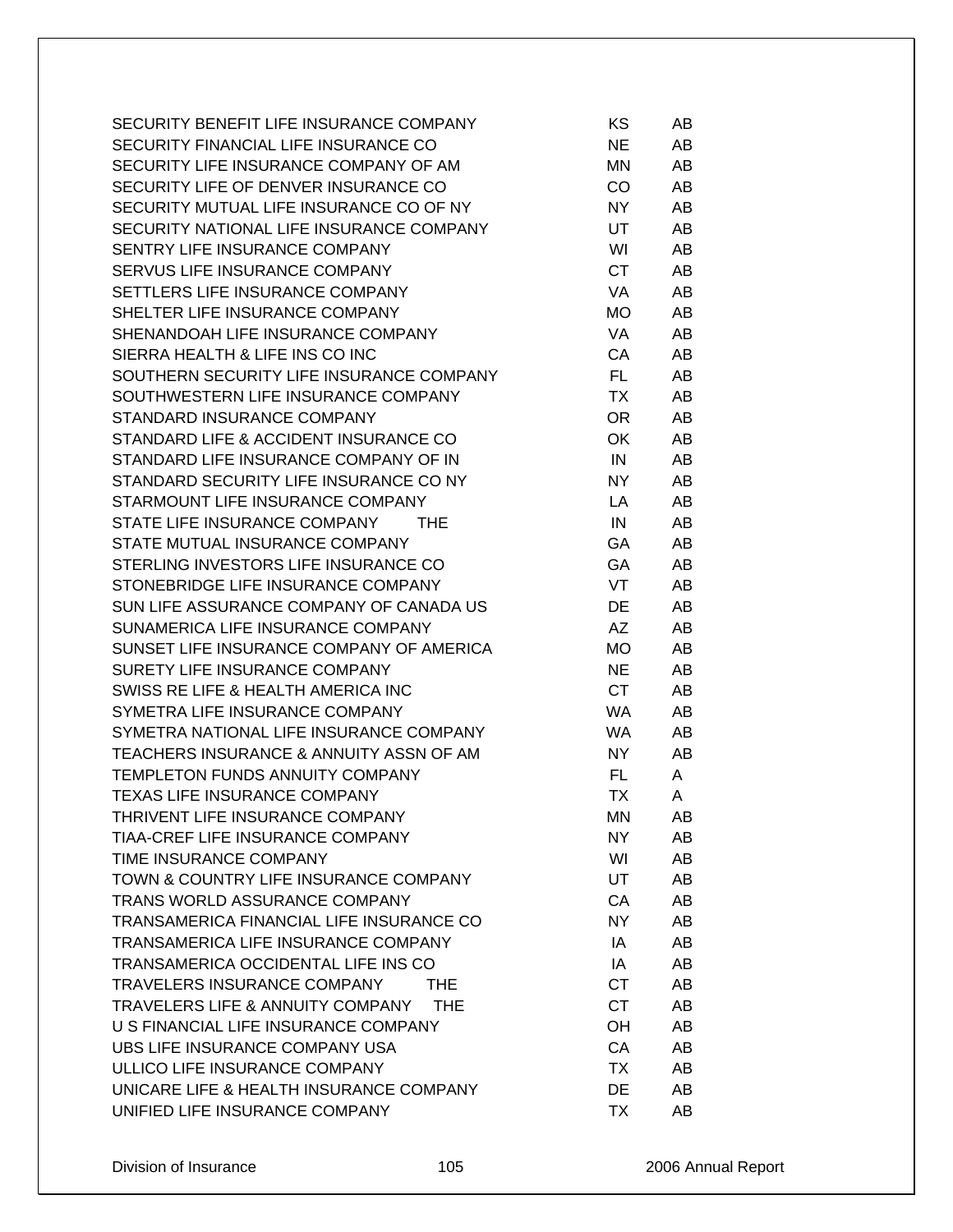| UNIMERICA INSURANCE COMPANY              | WI        | AB |
|------------------------------------------|-----------|----|
| UNION BANKERS INSURANCE COMPANY          | TX        | AB |
| UNION CENTRAL LIFE INSURANCE COMPANY THE | OH        | AB |
| UNION LABOR LIFE INSURANCE COMPANY THE   | MD        | AB |
| UNION SECURITY INSURANCE COMPANY         | IA        | AB |
| UNION SECURITY LIFE INSURANCE COMPANY    | DE        | AB |
| UNITED AMERICAN INSURANCE COMPANY        | DE        | AB |
| UNITED BENEFIT LIFE INSURANCE COMPANY    | OH        | AB |
| UNITED CONCORDIA LIFE & HEALTH INS CO    | PA        | B  |
| UNITED FAMILY LIFE INSURANCE COMPANY     | GA.       | A  |
| UNITED FIDELITY LIFE INSURANCE COMPANY   | TX        | AB |
| UNITED HEALTHCARE INSURANCE COMPANY      | CT.       | AB |
| UNITED HEARTLAND LIFE INSURANCE COMPANY  | WI        | AB |
| UNITED HERITAGE LIFE INSURANCE COMPANY   | ID        | AB |
| UNITED HOME LIFE INSURANCE COMPANY       | IN        | AB |
| UNITED INVESTORS LIFE INSURANCE COMPANY  | MO.       | A  |
| UNITED LIFE INSURANCE COMPANY            | IA        | AB |
| UNITED OF OMAHA LIFE INSURANCE COMPANY   | NE.       | AB |
| UNITED SECURITY ASSURANCE COMPANY OF PA  | PA.       | AB |
| UNITED STATES LIFE INSURANCE CO OF NY    | NY.       | AB |
| UNITED TEACHER ASSOCIATES INSURANCE CO   | TX        | AB |
| UNITED WORLD LIFE INSURANCE COMPANY      | <b>NE</b> | AB |
| UNITY FINANCIAL LIFE INSURANCE COMPANY   | PA        | AB |
| UNITY MUTUAL LIFE INSURANCE COMPANY      | NY.       | AB |
| UNIVERSAL GUARANTY LIFE INSURANCE CO     | OH        | A  |
| UNIVERSAL UNDERWRITERS LIFE INSURANCE CO | KS.       | AB |
| UNUM LIFE INSURANCE COMPANY OF AMERICA   | МE        | AB |
| US HEALTH & LIFE INSURANCE COMPANY       | MI        | AB |
| USA LIFE ONE INSURANCE COMPANY OF IN     | IN        | AB |
| USAA LIFE INSURANCE COMPANY              | TX        | AB |
| <b>USABLE LIFE</b>                       | AR        | AB |
| UTICA NATIONAL LIFE INSURANCE COMPANY    | NY.       | AB |
| VALLEY FORGE LIFE INSURANCE COMPANY      | IN        | AB |
| VANTISLIFE INSURANCE COMPANY             | <b>CT</b> | AB |
| VARIABLE ANNUITY LIFE INSURANCE COMPANY  | TX        | A  |
| VISTA LIFE INSURANCE COMPANY             | MI        | AB |
| WELLCHOICE INSURANCE OF NEW JERSEY INC   | NJ        | AB |
| WELLMARK COMMUNITY INSURANCE INC         | IA        | AB |
| WEST COAST LIFE INSURANCE COMPANY        | NE.       | AB |
| WESTERN & SOUTHERN LIFE INSURANCE CO     | OН        | AB |
| WESTERN RESERVE LIFE ASSURANCE CO OF OH  | OН        | AB |
| WESTERN SOUTHERN LIFE ASSURANCE COMPANY  | OH        | AB |
| WESTWARD LIFE INSURANCE COMPANY          | AZ        | AB |
| <b>WILTON REASSURANCE COMPANY</b>        | ΜN        | AB |
| <b>WORLD INSURANCE COMPANY</b>           | <b>NE</b> | AB |
| ZALE LIFE INSURANCE COMPANY              | AZ        | AB |
| 5 STAR LIFE INSURANCE COMPANY            | LA        | AB |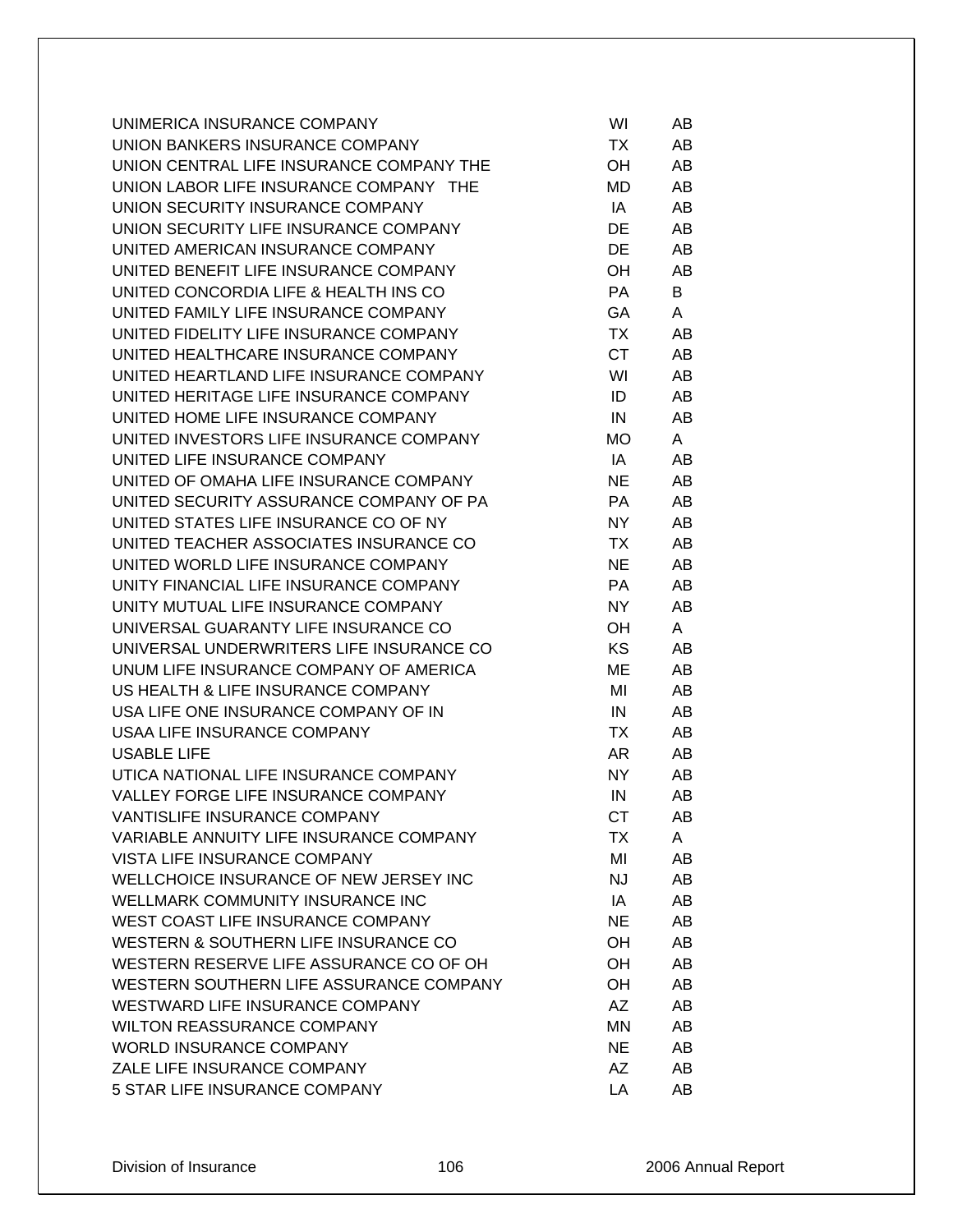# **Alien Legal Reserve**

| CANADA LIFE ASSURANCE COMPANY<br><b>THE</b><br>Canada<br>AB.<br>CROWN LIFE INSURANCE COMPANY<br>Canada<br>AB<br>GREAT WEST LIFE ASSURANCE COMPANY THE<br>AB<br>Canada<br>INDUSTRIAL ALLIANCE PACIFIC LIFE INS CO<br>AB<br>Canada<br>REVIOS REINSURANCE CANADA LTD<br>AB<br>Canada<br>SUN LIFE ASSURANCE COMPANY OF CANADA<br>AB<br>Canada | <b>COMPANY NAME</b> | <b>COUNTRY CLASS 1</b> |  |
|-------------------------------------------------------------------------------------------------------------------------------------------------------------------------------------------------------------------------------------------------------------------------------------------------------------------------------------------|---------------------|------------------------|--|
|                                                                                                                                                                                                                                                                                                                                           |                     |                        |  |
|                                                                                                                                                                                                                                                                                                                                           |                     |                        |  |
|                                                                                                                                                                                                                                                                                                                                           |                     |                        |  |
|                                                                                                                                                                                                                                                                                                                                           |                     |                        |  |
|                                                                                                                                                                                                                                                                                                                                           |                     |                        |  |
|                                                                                                                                                                                                                                                                                                                                           |                     |                        |  |

# **Domestic Assessment Legal Reserve**

| <b>COMPANY NAME</b>                  |              | STATE CLASS 1 |
|--------------------------------------|--------------|---------------|
| AMERICAN LIFE INSURANCE COMPANY      | $\mathbf{H}$ | AB            |
| INTERSTATE BANKERS LIFE INSURANCE CO | $\mathbf{H}$ | AB            |

## Division of Insurance 107 107 107 2006 Annual Report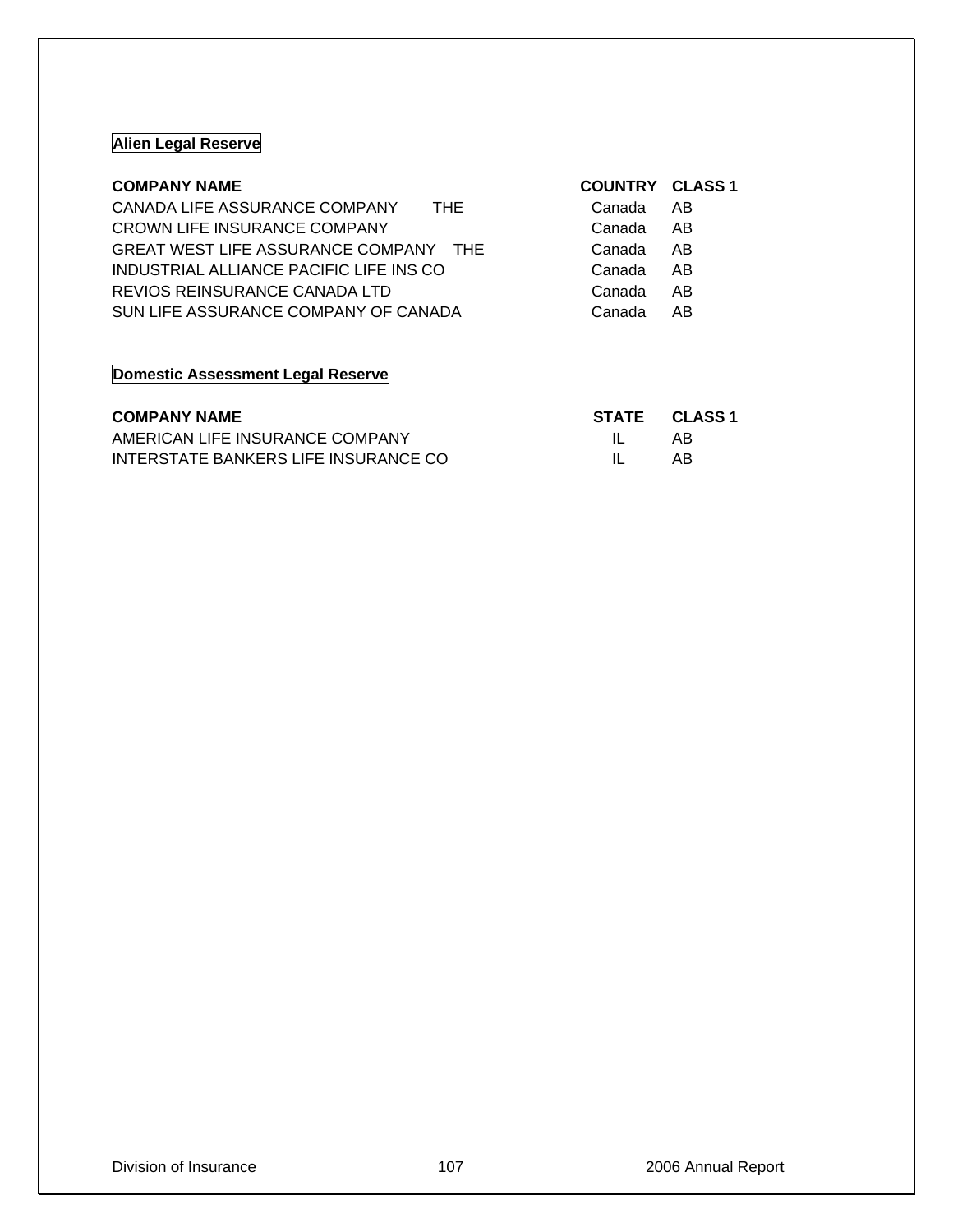# **Summary of Annual Statements**

On or before March 1 of each year, Illinois law requires that all companies, except farm mutuals, authorized to transact the business of insurance in this state file, under oath, an annual statement covering the preceding year ending December 31. Farm mutual insurance companies are required by law to file an annual statement, under oath, on or before January 31 of each year, covering the preceding year ending December 31.

The following schedules present a summary of the financial information contained in these annual statements for the year ending December 31, 2006. The Division of Insurance has not verified this data and does not guarantee its accuracy.

**Farm Mutual Insurance Companies** County Mutual Fire Insurance Companies Township Mutual Fire Insurance Companies Special Act Companies **Recapitulation** 

### **Property & Casualty Insurance Companies**

Domestic Stock Companies Domestic Mutual Companies Domestic Inter- Insurance Exchanges Domestic Risk Retention Groups Domestic Surplus Lines Companies Foreign Stock Companies Foreign Mutual Companies Foreign Inter- Insurance Exchanges Alien Stock Companies Alien Lloyds Foreign Accredited Reinsurers Alien Accredited Reinsurers Domestic Mutual Holding Companies Insurance Exchange Recapitulation

#### **Life & Health Insurance Companies**

Domestic Legal Reserve Life Companies Foreign Legal Reserve Life Companies Alien Legal Reserve Life Companies Domestic Fraternal Benefit Societies Foreign Fraternal Benefit Societies Alien Fraternal Benefit Societies Assessment Companies Burial Societies Domestic Health Maintenance Organizations Foreign Health Maintenance Organizations Voluntary Service Plans Dental Service Plans Domestic Limited Health Service Organizations Foreign Accredited Reinsurer Mutual Holding Companies **Recapitulation**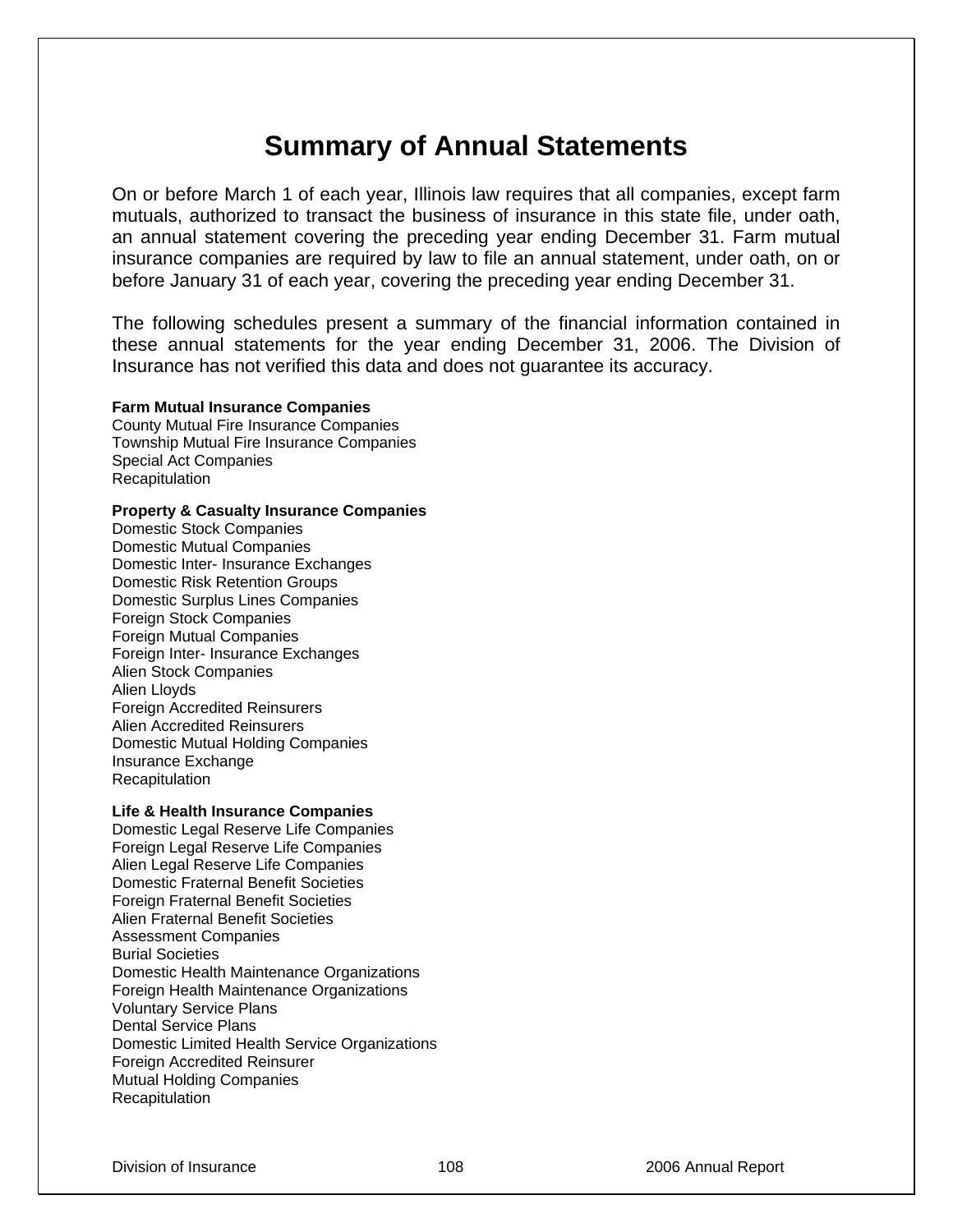# **Farm Mutual Insurance Companies**

# **County Mutual Fire Insurance Companies**

|                                                |               |             |                | Gross     | <b>Net</b> | Net Losses |
|------------------------------------------------|---------------|-------------|----------------|-----------|------------|------------|
| <b>Company Name</b>                            | <u>Assets</u> | Liabilities | <b>Surplus</b> | Premium   | Premium    | Paid       |
| ASBURY MUTUAL INSURANCE COMPANY                | 780,814       | 430,659     | 350,155        | 644,181   | 418,888    | 297,974    |
| BANNER MUTUAL INSURANCE COMPANY                | 400,287       | 68,182      | 332,105        | 123,491   | 84,049     | 57,663     |
| BELLE PRAIRIE MUTUAL INSURANCE COMPANY         | 2,046,543     | 772,463     | 1,274,079      | 1,425,266 | 950,595    | 764,408    |
| BELVIDERE FARMERS MUTUAL INS CO                | 474,717       | 224,249     | 250,468        | 631,649   | 378,734    | 118,547    |
| BERLIN MUTUAL INSURANCE COMPANY                | 2,083,406     | 256,273     | 1,827,133      | 420,766   | 286,603    | 94,482     |
| BIG ROCK COUNTY MUTUAL FIRE INSURANCE CO       | 814,788       | 153,656     | 661,132        | 255,987   | 122,268    | 112,444    |
| <b>BISHOP MUTUAL INSURANCE COMPANY</b>         | 1,254,429     | 593,042     | 661,387        | 1,140,379 | 726,818    | 672,938    |
| <b>BLACK HAWK MUTUAL INSURANCE COMPANY THE</b> | 697,716       | 261,476     | 436,240        | 544,587   | 310,550    | 222,046    |
| BRADFORD VICTOR-ADAMS MUTUAL INS CO            | 5,417,914     | 2,550,603   | 2,867,311      | 4,027,498 | 3,201,955  | 1,614,042  |
| BUCKEYE MUTUAL INSURANCE COMPANY               | 1,468,699     | 461,775     | 1,006,924      | 864,457   | 653,153    | 284,098    |
| CALHOUN COUNTY MUTUAL COUNTY FIRE INS CO       | 920,260       | 305,976     | 614,284        | 643,149   | 479,930    | 273,025    |
| CAMP POINT MUTUAL INSURANCE COMPANY            | 2,458,167     | 1,296,568   | 1,161,599      | 1,905,666 | 1,256,396  | 563,272    |
| CARTHAGE MUTUAL INSURANCE COMPANY              | 3,187,891     | 829,296     | 2,358,595      | 1,587,931 | 1,248,529  | 557,865    |
| CENTRAL ILLINOIS MUT INS CO                    | 7,779,933     | 3,663,258   | 4,116,675      | 6,583,837 | 5,269,137  | 3,085,042  |
| DELAVAN MUTUAL INSURANCE COMPANY               | 1,102,705     | 500,627     | 602,078        | 958,540   | 449,660    | 332,929    |
| DUNHAM & CHEMUNG MUTUAL INS CO                 | 1,475,902     | 714,060     | 761,842        | 1,349,467 | 915,360    | 197,315    |
| ELMIRA MUTUAL INSURANCE COMPANY                | 932,773       | 333,097     | 599,676        | 577,714   | 403,992    | 136,372    |
| ENFIELD FARMERS MUT INS CO                     | 420,093       | 200,092     | 220,001        | 476,178   | 248,175    | 113,189    |
| FARMERS PIONEER MUTUAL INSURANCE COMPANY       | 3,973,593     | 807,935     | 3,165,658      | 1,577,051 | 1,342,605  | 165,899    |
| FORREST MUTUAL INSURANCE COMPANY               | 346,108       | 118,057     | 228,051        | 241,786   | 108,782    | 66,602     |
| FORRESTON MUTUAL INSURANCE COMPANY             | 3,955,767     | 1,396,930   | 2,558,837      | 3,291,993 | 1,646,725  | 786,979    |
| FRONTIER MUTUAL INSURANCE COMPANY              | 7,032,469     | 2,780,300   | 4,252,169      | 5,203,066 | 4,347,242  | 3,090,511  |
| <b>GERMAN RICHLAND COUNTY MUT INS CO</b>       | 460,921       | 183,882     | 277,039        | 453,766   | 221,317    | 229,431    |
| <b>GERMANTOWN MUTUAL INSURANCE COMPANY</b>     | 560,330       | 97,394      | 462,936        | 170,959   | 120,240    | 61,922     |
| <b>GREEN GARDEN MUTUAL INSURANCE COMPANY</b>   | 1,347,156     | 892,003     | 455,153        | 1,273,670 | 292,857    | 145,350    |
| GREENE COUNTY MUTUAL INSURANCE CO              | 1,712,441     | 959,627     | 752,814        | 1,387,200 | 652,427    | 554,653    |
| HAMEL MUTUAL INSURANCE COMPANY                 | 815,176       | 224,331     | 590,845        | 477,888   | 334,956    | 212,834    |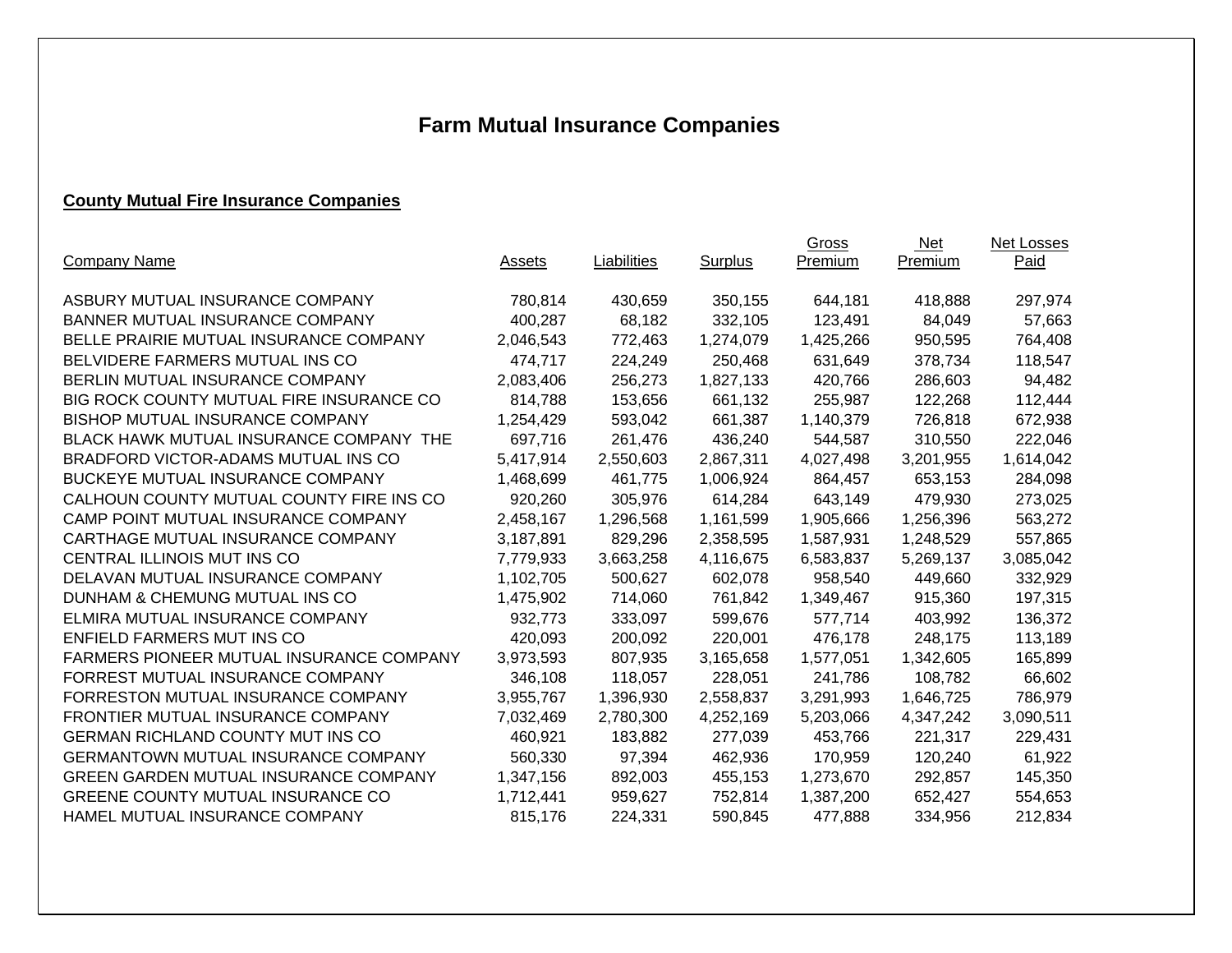| HAMLET MUTUAL INSURANCE COMPANY           | 2,094,671 | 609,080   | 1,485,591 | 1,177,982 | 942,888   | 567,197   |
|-------------------------------------------|-----------|-----------|-----------|-----------|-----------|-----------|
| HEARTLAND MUTUAL INSURANCE COMPANY        | 4,959,084 | 1,443,198 | 3,515,886 | 2,687,017 | 2,231,640 | 1,382,578 |
| HOME FARMERS MUTUAL INSURANCE COMPANY     | 1,806,285 | 203,490   | 1,602,795 | 446,617   | 319,581   | 374,263   |
| HORSE PRAIRIE MUTUAL INSURANCE COMPANY    | 1,795,371 | 957,177   | 838,194   | 1,597,602 | 919,652   | 962,915   |
| JEFFERSON COUNTY MUTUAL INS CO            | 835,107   | 279,522   | 555,585   | 489,564   | 317,980   | 245,936   |
| JERSEYVILLE MUTUAL INS CO                 | 1,436,054 | 543,201   | 892,853   | 817,125   | 582,879   | 261,088   |
| JO DAVIESS MUTUAL INSURANCE COMPANY       | 1,884,768 | 772,689   | 1,112,079 | 1,413,021 | 1,027,083 | 360,706   |
| KANE COUNTY MUTUAL INSURANCE CO           | 1,936,489 | 706,896   | 1,229,593 | 1,260,491 | 925,477   | 371,486   |
| KINGSTON MUTUAL INSURANCE COMPANY         | 4,777,146 | 1,366,911 | 3,410,235 | 1,892,491 | 1,432,405 | 481,256   |
| LANARK MUTUAL INSURANCE COMPANY           | 530,698   | 160,844   | 369,854   | 379,270   | 193,958   | 105,909   |
| LAPRAIRIE MUTUAL INSURANCE COMPANY        | 4,609,910 | 1,456,458 | 3,153,452 | 2,213,827 | 1,824,267 | 472,312   |
| LEWISTOWN MUTUAL INSURANCE COMPANY        | 1,214,848 | 297,101   | 917,747   | 700,470   | 532,523   | 232,661   |
| LOOKINGGLASS MUTUAL INSURANCE COMPANY     | 1,378,937 | 267,977   | 1,110,960 | 406,970   | 269,532   | 138,245   |
| LORAN MUTUAL INSURANCE COMPANY            | 676,231   | 53,910    | 622,321   | 114,856   | 59,913    | 19,032    |
| LOUISVILLE CLAY COUNTY FARMERS MUT I C    | 837,210   | 180,436   | 656,774   | 498,441   | 199,056   | 135,751   |
| MAGNOLIA EVANS MUTUAL INSURANCE COMPANY   | 882,638   | 353,992   | 528,646   | 904,150   | 674,379   | 391,641   |
| MARSHALL MUTUAL INSURANCE COMPANY         | 2,864,813 | 846,645   | 2,018,168 | 2,392,650 | 1,248,648 | 424,550   |
| MAZON MUTUAL INSURANCE COMPANY            | 696,654   | 142,646   | 554,008   | 284,950   | 188,544   | 58,090    |
| MCLEAN COUNTY MUTUAL INSURANCE CO         | 1,281,946 | 317,506   | 964,440   | 371,845   | 241,745   | 165,380   |
| MENDOTA MUTUAL INSURANCE COMPANY          | 3,343,730 | 466,614   | 2,877,116 | 807,998   | 588,036   | 440,619   |
| MONTGOMERY MUTUAL INSURANCE COMPANY       | 629,234   | 318,967   | 310,267   | 341,081   | 223,768   | 44,510    |
| MOSQUITO MUTUAL INSURANCE COMPANY         | 1,132,651 | 281,910   | 850,741   | 569,240   | 299,780   | 132,062   |
| NOKOMIS FARMERS MUTUAL INSURANCE CO       | 637,447   | 274,673   | 362,774   | 414,539   | 272,558   | 160,608   |
| NORTHWESTERN ILLINOIS MUTUAL INS CO       | 712,524   | 454,140   | 258,384   | 852,630   | 545,107   | 375,972   |
| PATRONS MUTUAL INSURANCE CO<br><b>THE</b> | 1,599,288 | 162,230   | 1,437,058 | 275,032   | 194,866   | 119,277   |
| PAYSON FARMERS MUTUAL INSURANCE COMPANY   | 929,304   | 223,494   | 705,810   | 409,949   | 224,325   | 135,827   |
| PERU WALTHAM MUTUAL INSURANCE COMPANY     | 2,211,238 | 249,182   | 1,962,056 | 436,431   | 298,629   | 84,712    |
| PINCKNEYVILLE MUTUAL INSURANCE COMPANY    | 812,994   | 111,061   | 701,933   | 191,509   | 138,122   | 52,943    |
| PLN MUTUAL INSURANCE COMPANY              | 3,177,235 | 1,375,616 | 1,801,619 | 2,116,046 | 1,697,643 | 644,168   |
| PONTIAC MUTUAL INSURANCE COMPANY          | 1,556,985 | 572,921   | 984,064   | 1,039,472 | 787,797   | 788,144   |
| PRAIRIELAND MUTUAL INSURANCE COMPANY      | 1,537,421 | 813,893   | 723,528   | 1,292,273 | 870,321   | 879,100   |
| PROPHETSTOWN FARMERS MUTUAL INS CO        | 2,569,124 | 733,651   | 1,835,473 | 1,199,386 | 869,988   | 364,367   |
| SHELBYVILLE MUTUAL INSURANCE COMPANY      | 4,199,603 | 678,989   | 3,520,614 | 1,155,969 | 909,499   | 541,383   |
| SIGEL MUTUAL INSURANCE COMPANY            | 1,431,195 | 151,027   | 1,280,168 | 345,645   | 249,888   | 220,688   |
| SOUTHERN FARMERS MUTUAL INS CO            | 817,073   | 225,552   | 591,521   | 414,689   | 17,348    | 80,082    |
| STEPHENSON COUNTY MUTUAL INS CO           | 1,497,412 | 122,933   | 1,374,479 | 319,900   | 251,463   | 45,135    |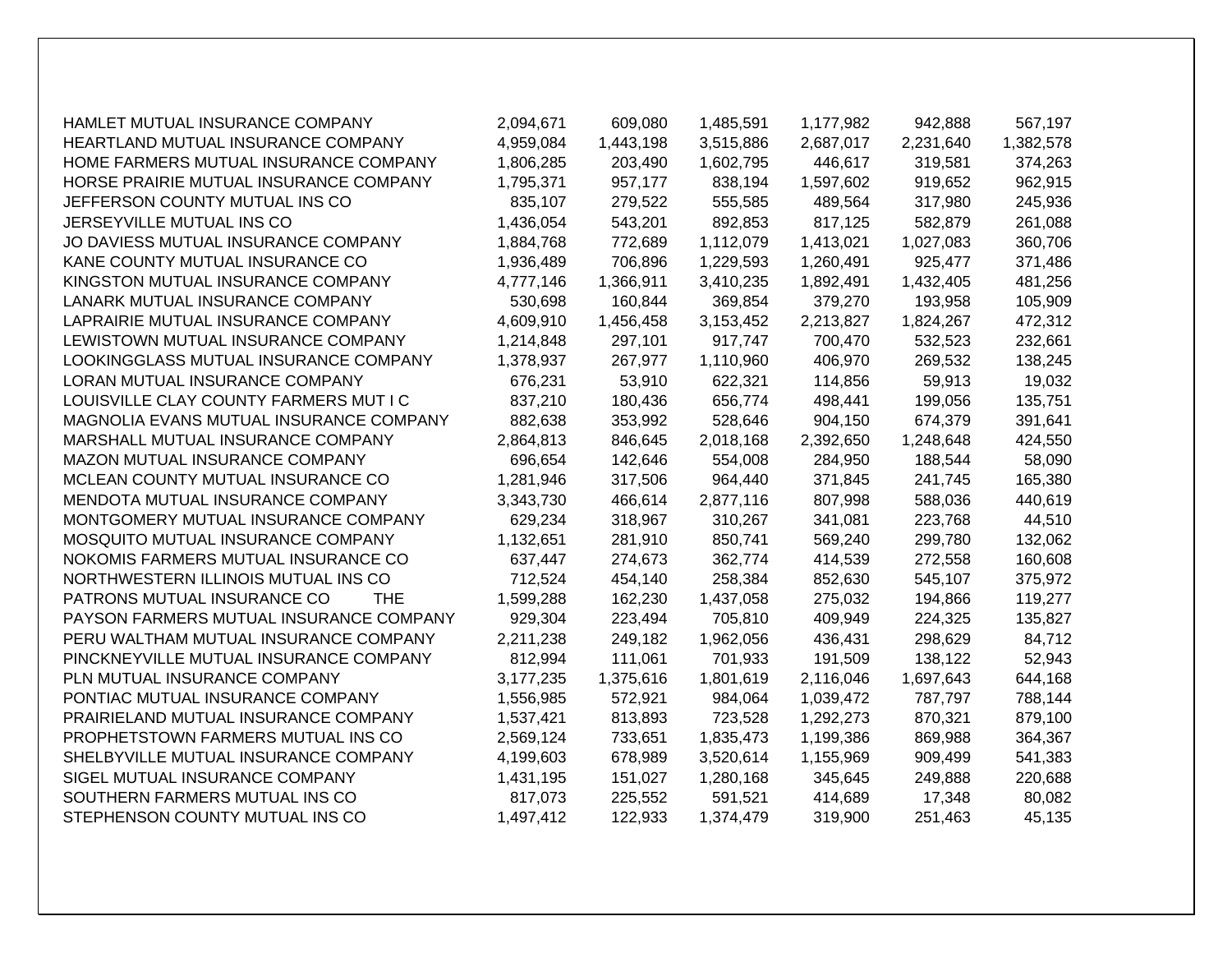| SVEA MUTUAL INSURANCE COMPANY            | 6,244,806   | 2,276,020  | 3,968,786  | 4.851.714  | 3,613,362  | 2,052,072  |
|------------------------------------------|-------------|------------|------------|------------|------------|------------|
| THOMPSON & GUILFORD MUTUAL INS CO        | 481.307     | 223,059    | 258,248    | 394,735    | 185,969    | 34,193     |
| TOWN & COUNTRY MUTUAL INSURANCE COMPANY  | 1.175.469   | 562,461    | 613.008    | 1,369,629  | 806,408    | 119,854    |
| TOWNSHIP MUTUAL INSURANCE COMPANY OF SPA | 190.796     | 43.187     | 147.609    | 112.032    | 66.131     | 36,629     |
| <b>TRITON MUTUAL INSURANCE COMPANY</b>   | 284.033     | 97.140     | 186.893    | 258.153    | 129.710    | 60,576     |
| UNITED MUTUAL INSURANCE COMPANY          | 3,810,434   | 573.100    | 3.237.334  | 1.171.232  | 939.706    | 808,318    |
| VANDALIA MUTUAL INSURANCE COMPANY        | 1.811.973   | 236,830    | 1.575.143  | 620.217    | 385.053    | 162.263    |
| WATSEKA MUTUAL INSURANCE COMPANY<br>THE. | 1,236,151   | 497.458    | 738,693    | 879.826    | 653,640    | 415,669    |
| WEST POINT MUTUAL INS CO                 | 664.995     | 153.222    | 511.773    | 608.553    | 215,115    | 171,739    |
| WESTERVELT MUTUAL INSURANCE COMPANY      | 1.301.857   | 530.378    | 771.479    | 830.138    | 535.531    | 222,268    |
| WILBERTON MUTUAL INSURANCE COMPANY       | 1.237.091   | 478.229    | 758.862    | 738,603    | 507,449    | 239,110    |
| WOODFORD COUNTY MUTUAL INSURANCE CO      | 1,529,776   | 820,059    | 709,717    | 1,553,841  | 977,025    | 669,826    |
| Totals                                   | 139,183,004 | 45.743.486 | 93,439,517 | 83.857.923 | 58,058,330 | 32,064,942 |
|                                          |             |            |            |            |            |            |

# **Township Mutual Fire Insurance Companies**

| Company Name                           | Assets  | Liabilities | Surplus | Gross<br>Premium | <b>Net</b><br>Premium | Net Losses<br>Paid |
|----------------------------------------|---------|-------------|---------|------------------|-----------------------|--------------------|
| OSCO & WESTERN FARMERS MUT F & LTG I C | 508,495 | 93,883      | 414.612 | 173.022          | 80,128                | 53,501             |
| Totals                                 | 508.495 | 93.883      | 414.612 | 173.022          | 80.128                | 53,501             |

## **Special Act Companies**

| <b>Company Name</b>               |       | Assets    | Liabilities | Surplus   | <u>Gross</u><br>Premium | <b>Net</b><br>Premium | Net Losses<br>Paid |
|-----------------------------------|-------|-----------|-------------|-----------|-------------------------|-----------------------|--------------------|
| RANDOLPH MUTUAL INSURANCE COMPANY | THE . | 2,029,602 | 985.084     | 1.044.518 | 1.412.648               | l.015.281             | 660,939            |
| Totals                            |       | 2.029.602 | 985.084     | 1.044.518 | 1.412.648               | l.015.281             | 660,939            |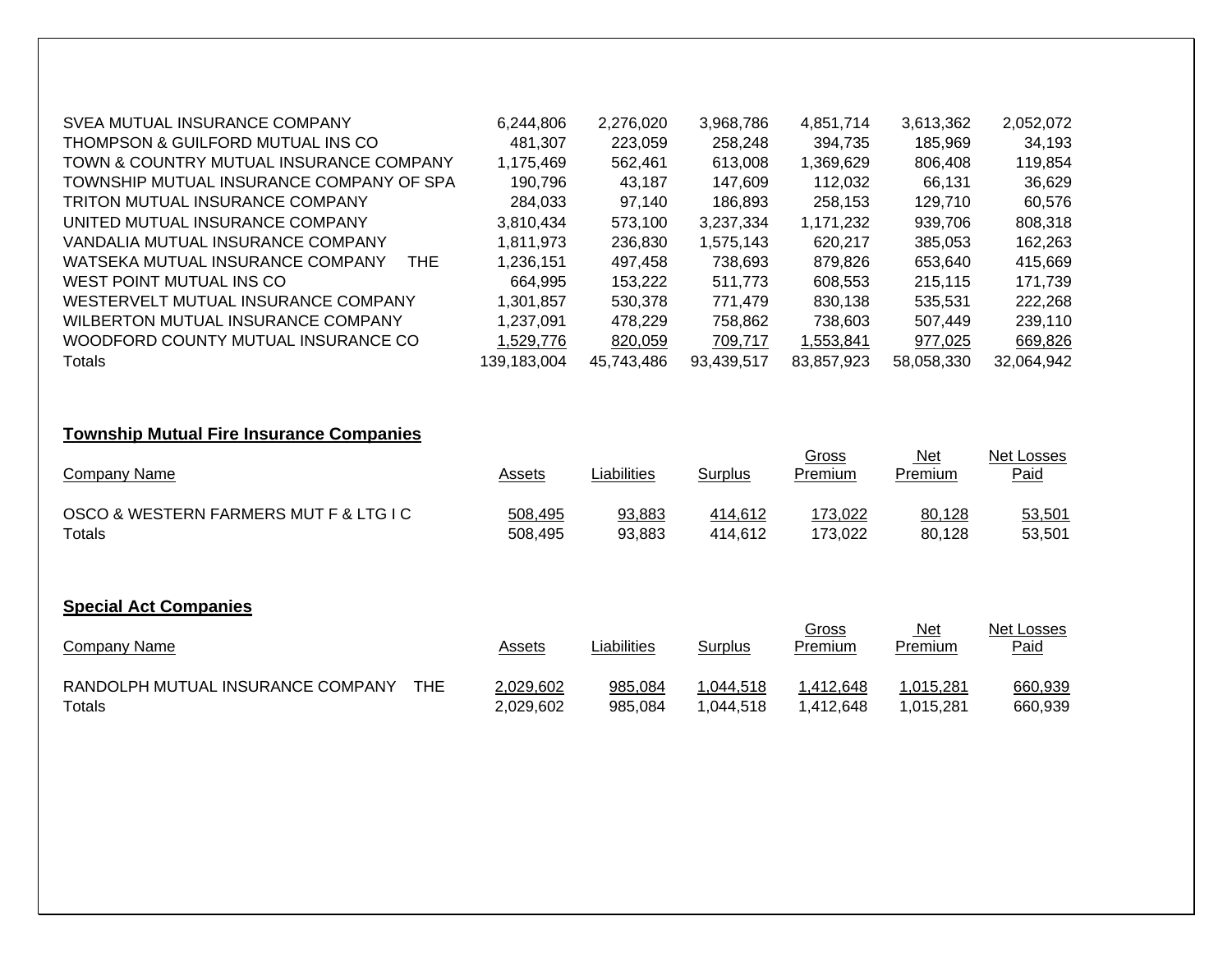## **Recapitulation**

| <b>Grand Total:</b>                                                                       | 76     | 141.721.101            | 46.822.453           | 94.898.647            | 85.443.593            | 59,153,739            | 32.779.382                |
|-------------------------------------------------------------------------------------------|--------|------------------------|----------------------|-----------------------|-----------------------|-----------------------|---------------------------|
| <b>County Mutual Fire Insurance Companies</b><br>Township Mutual Fire Insurance Companies | 74     | 139.183.004<br>508,495 | 45.743.486<br>93,883 | 93.439.517<br>414,612 | 83.857.923<br>173,022 | 58,058,330<br>80,128  | 32,064,942<br>53,501      |
| <b>Special Act Companies</b>                                                              |        | 2,029,602              | 985,084              | 1.044.518             | 1.412.648             | 1,015,281             | 660,939                   |
| Companies                                                                                 | Totals | Assets                 | Liabilities          | Surplus               | Gross<br>Premium      | <u>Net</u><br>Premium | Net Losses<br><b>Paid</b> |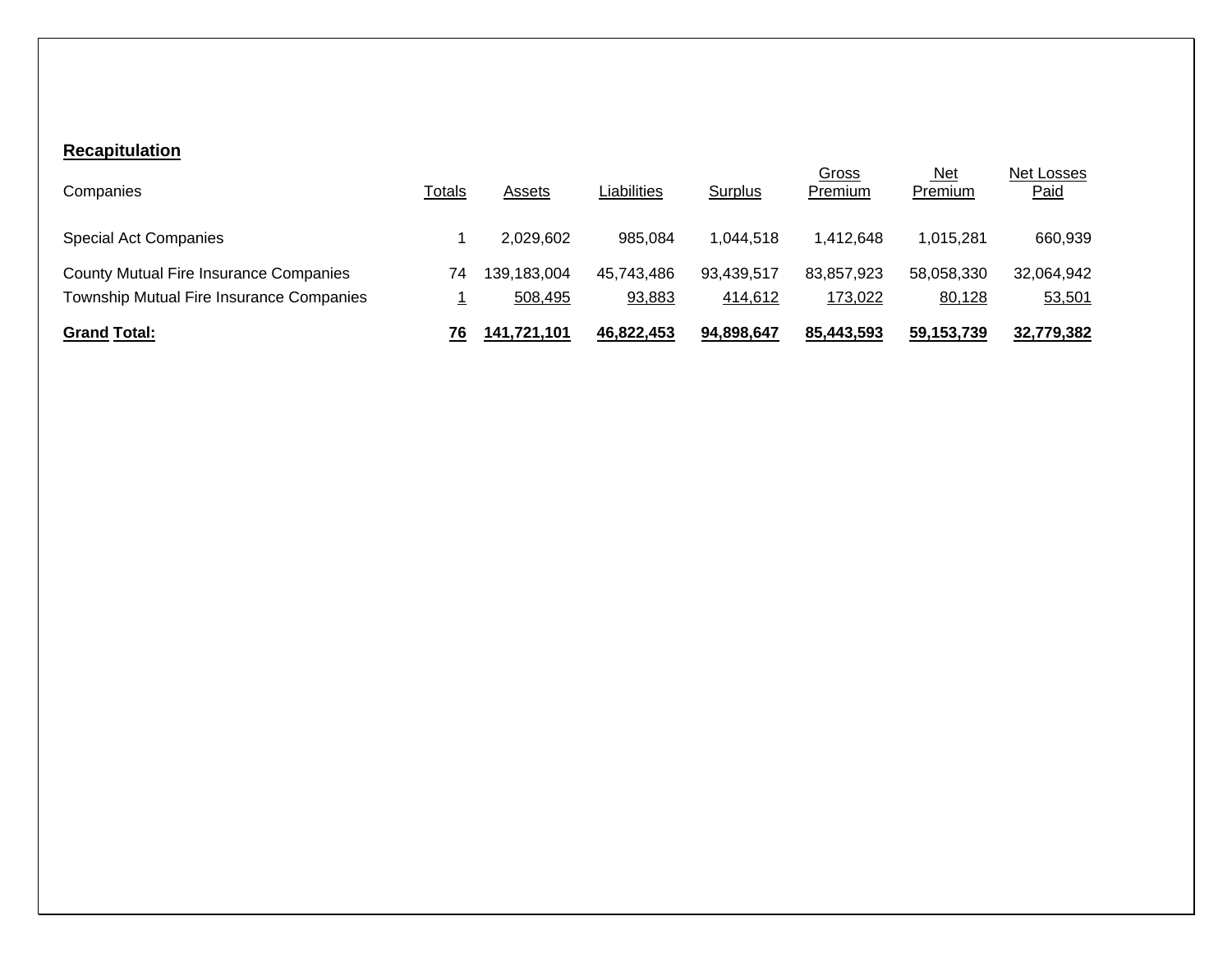# **Property & Casualty Insurance Companies**

#### **Domestic Stock Companies**

| Company Name                            | Domicile | Assets         | Liabilities    | Policy<br>Holders<br>Surplus | Nationwide<br><b>Net Premiums</b><br>Written | Nationwide<br><b>Net Losses</b><br>Paid | Direct<br><b>Illinois</b><br>Premiums |
|-----------------------------------------|----------|----------------|----------------|------------------------------|----------------------------------------------|-----------------------------------------|---------------------------------------|
| ACE INSURANCE COMPANY OF IL             | IL       | 88,798,451     | 7,155,139      | 81,643,312                   | 532,878                                      | 486,261                                 | 16,686,644                            |
| ACIG INSURANCE COMPANY                  | IL.      | 266,760,699    | 193,261,252    | 73,499,432                   | 90,706,323                                   | 26,859,837                              | 1,028,198                             |
| <b>ACSTAR INSURANCE COMPANY</b>         | IL       | 94,885,793     | 63,206,101     | 31,679,692                   | 12,170,776                                   | (726, 859)                              | 222,751                               |
| ADDISON INSURANCE COMPANY               | IL.      | 68,390,448     | 43,695,283     | 24,695,165                   | 23,820,086                                   | 8,141,942                               | 12,572,784                            |
| AFFIRMATIVE INSURANCE COMPANY           | IL.      | 367,208,671    | 233,799,724    | 133,408,947                  | 284,806,287                                  | 59,657,804                              | 23,263,385                            |
| ALAMANCE INSURANCE COMPANY              | IL       | 374,918,864    | 158,400,069    | 216,518,795                  | 73,921,942                                   | (2,952,158)                             |                                       |
| ALLSTATE FIRE AND CASUALTY INS CO       | IL.      | 16,143,378     | 237,606        | 15,905,772                   |                                              |                                         | 72,645,877                            |
| ALLSTATE FLORIDIAN INDEMNITY COMPANY    | IL.      | 18,273,339     | 5,035,961      | 13,237,378                   |                                              | 12,738,022                              |                                       |
| ALLSTATE FLORIDIAN INSURANCE COMPANY    | IL.      | 580,002,167    | 332,126,602    | 247,875,566                  | 204,283,799                                  | 1,124,122,130                           |                                       |
| ALLSTATE INDEMNITY COMPANY              | IL.      | 138,344,895    | 6,814,598      | 131,530,297                  |                                              |                                         | 241,649,073                           |
| ALLSTATE INSURANCE COMPANY              | IL.      | 47,679,723,129 | 28,550,562,952 | 19,129,160,177               | 25,167,488,012                               | 12,134,054,705                          | 571,440,190                           |
| ALLSTATE NEW JERSEY INSURANCE COMPANY   | IL.      | 2,398,398,468  | 1,619,017,755  | 779,380,713                  | 1,169,369,713                                | 353,337,276                             |                                       |
| ALLSTATE NEW JERSEY PROPERTY & CASUALTY | IL.      | 10,986,149     | 82,753         | 10,903,396                   |                                              |                                         |                                       |
| ALLSTATE NORTH AMERICAN INSURANCE CO    | IL.      | 11,634,448     | 82,134         | 11,552,314                   |                                              |                                         |                                       |
| ALLSTATE PROPERTY & CASUALTY INS CO     | IL       | 80,184,344     | 1,089,105      | 79,095,239                   |                                              |                                         | 304,164,854                           |
| AMERICAN ACCESS CASUALTY COMPANY        | IL.      | 105,090,381    | 74,082,686     | 31,007,695                   | 64,196,603                                   | 10,128,147                              | 63,597,555                            |
| AMERICAN AMBASSADOR CASUALTY COMPANY    | IL.      | 5,103,689      | 1,160,617      | 3,943,072                    |                                              |                                         | (1, 843)                              |
| AMERICAN COUNTRY INSURANCE COMPANY      | IL.      | 72,389,949     | 47,813,295     | 24,576,654                   | (13, 258, 057)                               | 22,589,762                              | 23,287,350                            |
| AMERICAN FREEDOM INSURANCE COMPANY      | IL.      | 26,481,718     | 15,286,551     | 11,195,167                   | 14,054,958                                   | 5,008,783                               | 13,853,449                            |
| AMERICAN FUJI FIRE AND MARINE INS CO    | IL.      | 109,759,116    | 28,989,961     | 80,769,155                   | 4,943,515                                    | 1,898,317                               | 125,369                               |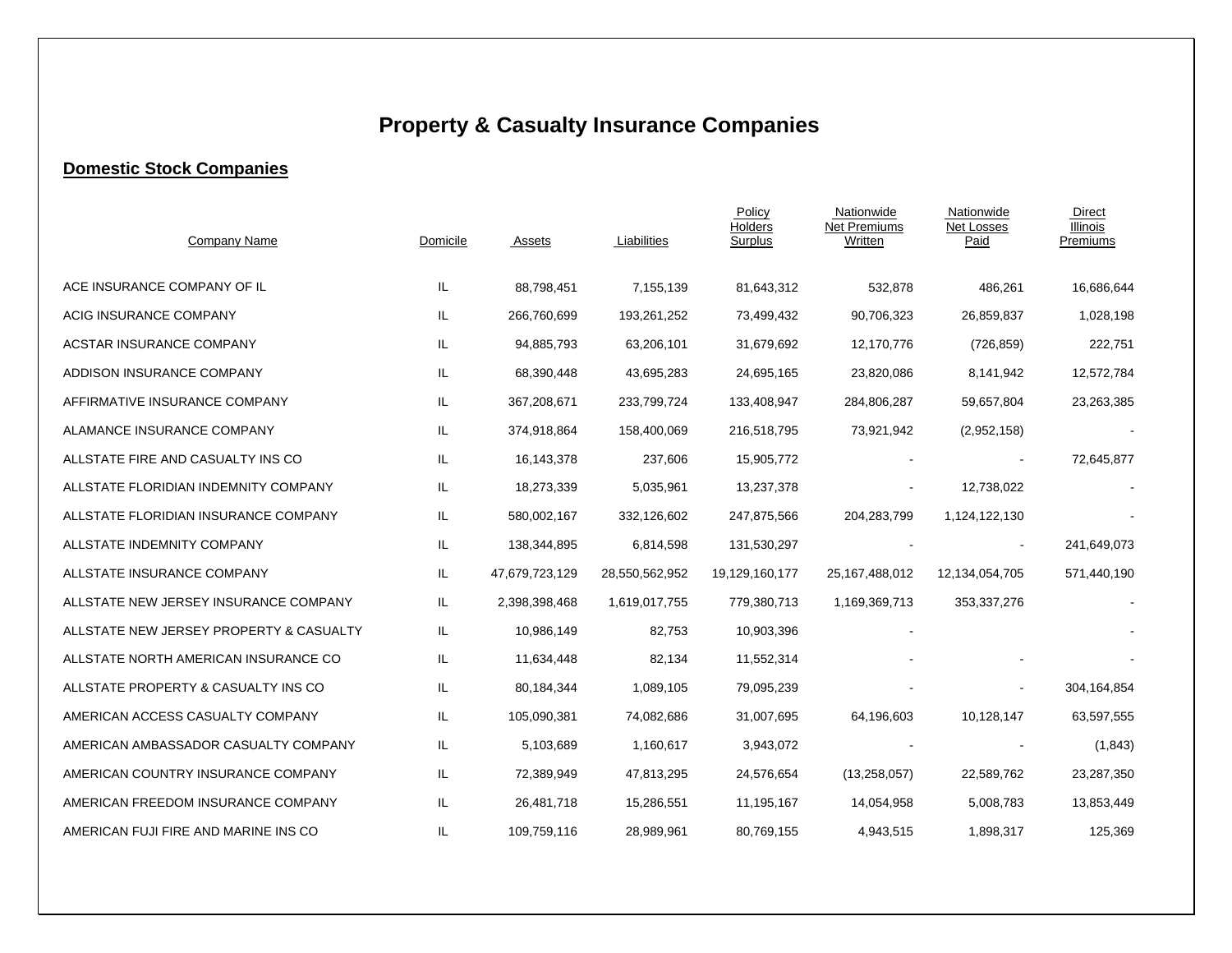| AMERICAN GENERAL INDEMNITY COMPANY     | IL  | 74,470,562    | 35,830,623  | 38,639,939  | (1,089,150) | 13,838,650  | 353,960    |
|----------------------------------------|-----|---------------|-------------|-------------|-------------|-------------|------------|
| AMERICAN HEARTLAND INSURANCE COMPANY   | IL  | 12,880,454    | 9,210,697   | 3,669,757   | 9,192,853   | 5,963,482   | 9,192,853  |
| AMERICAN LIVE STOCK INSURANCE COMPANY  | IL. | 68,483,057    | 14,645,004  | 53,838,053  | 11,193,310  | 17,074,474  | 1,468,716  |
| AMERICAN MEDICAL ASSURANCE COMPANY     | IL. | 4,246,496     | 2,022,335   | 2,224,161   |             | 6,622       |            |
| AMERICAN MOTORISTS INSURANCE COMPANY   | IL. | 26,900,732    | 1,054,655   | 25,846,077  |             | 28,498,368  | (389, 377) |
| AMERICAN SERVICE INSURANCE COMPANY INC | IL. | 91,112,494    | 54,857,631  | 36,254,863  | 33,639,284  | 16,432,750  | 60,071,626 |
| AMERICAN UNION INSURANCE COMPANY       | IL. | 24,087,751    | 554,515     | 23,533,236  |             | 131,921     |            |
| AMERICAN ZURICH INSURANCE COMPANY      | IL. | 221, 187, 781 | 12,328,016  | 208,859,765 |             |             | 20,153,855 |
| AMERIN GUARANTY CORPORATION            | IL. | 233,913,432   | 31,779,221  | 202,134,211 | 28,608,332  | 15,067,419  |            |
| AMERIN RE CORPORATION                  | IL  | 61,060,041    | 18,954,386  | 42,105,655  | 322,899     | 1,475,888   |            |
| AMEX ASSURANCE COMPANY                 | IL. | 142,582,687   | 24,747,363  | 117,835,324 |             | 104,954,698 | 17,698,682 |
| APOLLO CASUALTY COMPANY                | IL. | 50,936,035    | 31,461,201  | 19,474,834  | 21,659,774  | 14,996,502  | 21,659,774 |
| ARGONAUT GREAT CENTRAL INS CO          | IL. | 313,141,457   | 221,348,029 | 91,793,428  | 140,217,441 | 29,550,032  | 16,212,809 |
| ARGONAUT INSURANCE COMPANY             | IL. | 1,280,263,409 | 814,446,996 | 465,816,413 | 118,039,930 | 95,604,505  | 1,902,385  |
| ARGONAUT MIDWEST INSURANCE COMPANY     | IL. | 105,946,962   | 61,181,475  | 44,765,487  | 8,468,082   | 6,858,583   | 7,870,620  |
| ASSOCIATED INTERNATIONAL INSURANCE CO  | IL. | 241,558,280   | 127,643,918 | 113,914,362 | 20,031,019  | 8,205,026   |            |
| AXIS INSURANCE COMPANY                 | IL. | 107,198,813   | 298,893     | 106,899,920 |             |             | (623)      |
| AXIS SURPLUS INSURANCE COMPANY         | IL. | 593,338,265   | 477,796,946 | 115,541,319 | 77,008,655  | 15,224,316  | 1,281,114  |
| BITUMINOUS CASUALTY CORPORATION        | IL. | 759,269,836   | 497,890,988 | 261,378,848 | 247,481,922 | 103,041,717 | 27,634,693 |
| BITUMINOUS FIRE & MARINE INSURANCE CO  | IL. | 492,386,961   | 378,934,324 | 113,452,637 | 183,200,230 | 56,919,679  | 3,501,443  |
| BOND SAFEGUARD INSURANCE COMPANY       | IL. | 37,178,127    | 20,214,305  | 16,963,822  | 24,172,925  | 1,725,713   | 4,142,184  |
| CEM INSURANCE COMPANY                  | IL  | 3,558,156     | 978,995     | 2,579,161   | 1,058,646   | 271,393     | 700,421    |
| CHICAGO INSURANCE COMPANY              | IL  | 272,636,728   | 152,702,820 | 119,933,908 | 68,788,555  | 29,527,658  | 16,145,571 |
| CITIZENS INSURANCE COMPANY OF ILLINOIS | IL. | 4,179,318     | 1,442       | 4,177,876   |             |             | 18,260,448 |
| CONSTITUTIONAL CASUALTY COMPANY        | IL  | 22,882,934    | 14,470,372  | 8,412,562   | 12,797,301  | 7,149,119   | 14,904,928 |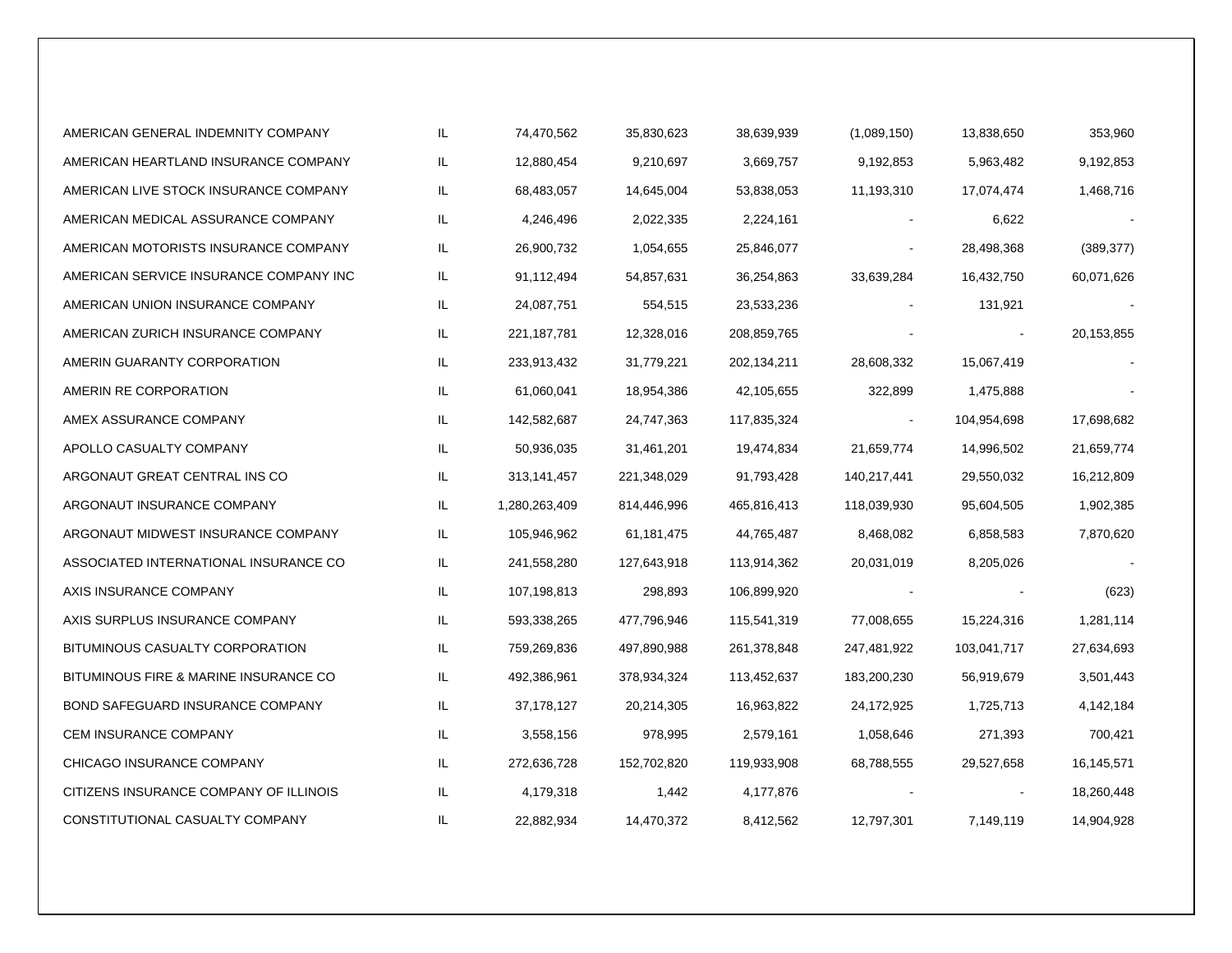| CONTINENTAL CASUALTY COMPANY                       | IL. | 38,198,350,519 | 30,258,931,766 | 7,939,418,752 | 6,808,011,543 | 3,778,970,866 | 264,693,472 |
|----------------------------------------------------|-----|----------------|----------------|---------------|---------------|---------------|-------------|
| COUNTRY CASUALTY INSURANCE COMPANY                 | IL. | 73,829,310     | 16,197,147     | 57,632,163    |               |               | 24,656,742  |
| COUNTRY PREFERRED INSURANCE COMPANY                | IL. | 77,722,917     | 61,699,876     | 16,023,041    |               |               | 136,478,533 |
| DEERBROOK INSURANCE COMPANY                        | IL. | 35,063,935     | 204,493        | 34,859,442    |               |               | 75,410      |
| DEERFIELD INSURANCE COMPANY                        | IL  | 85,753,188     | 43,634,241     | 42,118,947    | 20,530,610    | 33,318,557    | 181,346     |
| DELPHI CASUALTY COMPANY                            | IL  | 5,134,019      | 2,132,504      | 3,001,515     | 2,344,004     | 26,325        | 2,415,012   |
| DIAMOND INSURANCE COMPANY                          | IL  | 76,518,126     | 57,191,307     | 19,326,819    | 20,708,940    | 15,887,865    | 10,655,877  |
| DIRECT AUTO INSURANCE COMPANY                      | IL  | 2,708,014      | 7,173          | 2,700,842     |               |               |             |
| DISCOVER PROPERTY & CASUALTY INS CO                | IL  | 108,639,935    | 68,061,723     | 40,578,212    | 25,047,585    | 10,481,151    | 21,522,084  |
| DOCTORS DIRECT INSURANCE INC                       | IL  | 5,593,226      | 89,000         | 5,504,226     |               |               |             |
| ECHELON PROPERTY & CASUALTY INS CO                 | IL  | 6,195,369      | 3,844,878      | 2,350,488     | 2,223,942     | 37,893        | 3,607,532   |
| ECONOMY FIRE & CASUALTY COMPANY                    | IL  | 344,937,873    | 13,870,258     | 331,067,614   |               |               | 24,338,635  |
| ECONOMY PREFERRED INSURANCE COMPANY                | IL. | 7,982,724      | 25,473         | 7,957,251     |               |               |             |
| ECONOMY PREMIER ASSURANCE COMPANY                  | IL  | 33,100,245     | 75,710         | 33,024,537    |               |               | 76,378,759  |
| ENCOMPASS FLORIDIAN INDEMNITY COMPANY              | IL  | 5,691,723      | 337,397        | 5,354,326     |               |               |             |
| ENCOMPASS FLORIDIAN INSURANCE COMPANY              | IL  | 6,746,587      | 1,392,085      | 5,354,502     |               |               |             |
| <b>ENCOMPASS HOME &amp; AUTO INSURANCE COMPANY</b> | IL. | 5,710,064      | 104,663        | 5,605,401     |               |               | 3,430,375   |
| <b>ENCOMPASS INDEMNITY COMPANY</b>                 | IL. | 24,406,647     | 4,150,182      | 20,256,465    |               | 933,653       |             |
| ENCOMPASS INDEPENDENT INSURANCE COMPANY            | IL. | 6,242,410      | 88,208         | 6,154,202     |               |               | 3,041,767   |
| ENCOMPASS INSURANCE COMPANY                        | IL. | 26,238,484     | 13,539,674     | 12,698,811    | 17,309,132    |               |             |
| ENCOMPASS INSURANCE COMPANY OF AMERICA             | IL. | 23,227,413     | 1,070,267      | 22, 157, 146  |               |               | 14,353,157  |
| ENCOMPASS INSURANCE COMPANY OF NJ                  | IL  | 32,328,759     | 8,487,243      | 23,841,516    |               | 221,463,303   |             |
| ENCOMPASS PROPERTY & CAS INS CO OF NJ              | IL. | 10,959,377     | 83,915         | 10,875,462    |               |               |             |
| ENCOMPASS PROPERTY AND CASUALTY COMPANY            | IL  | 13,856,795     | 198,344        | 13,658,451    |               |               | 19,935,744  |
| EVANSTON INSURANCE COMPANY                         | IL. | 2,304,773,264  | 1,657,028,478  | 647,744,786   | 683,265,356   | 182,430,025   | 2,090,892   |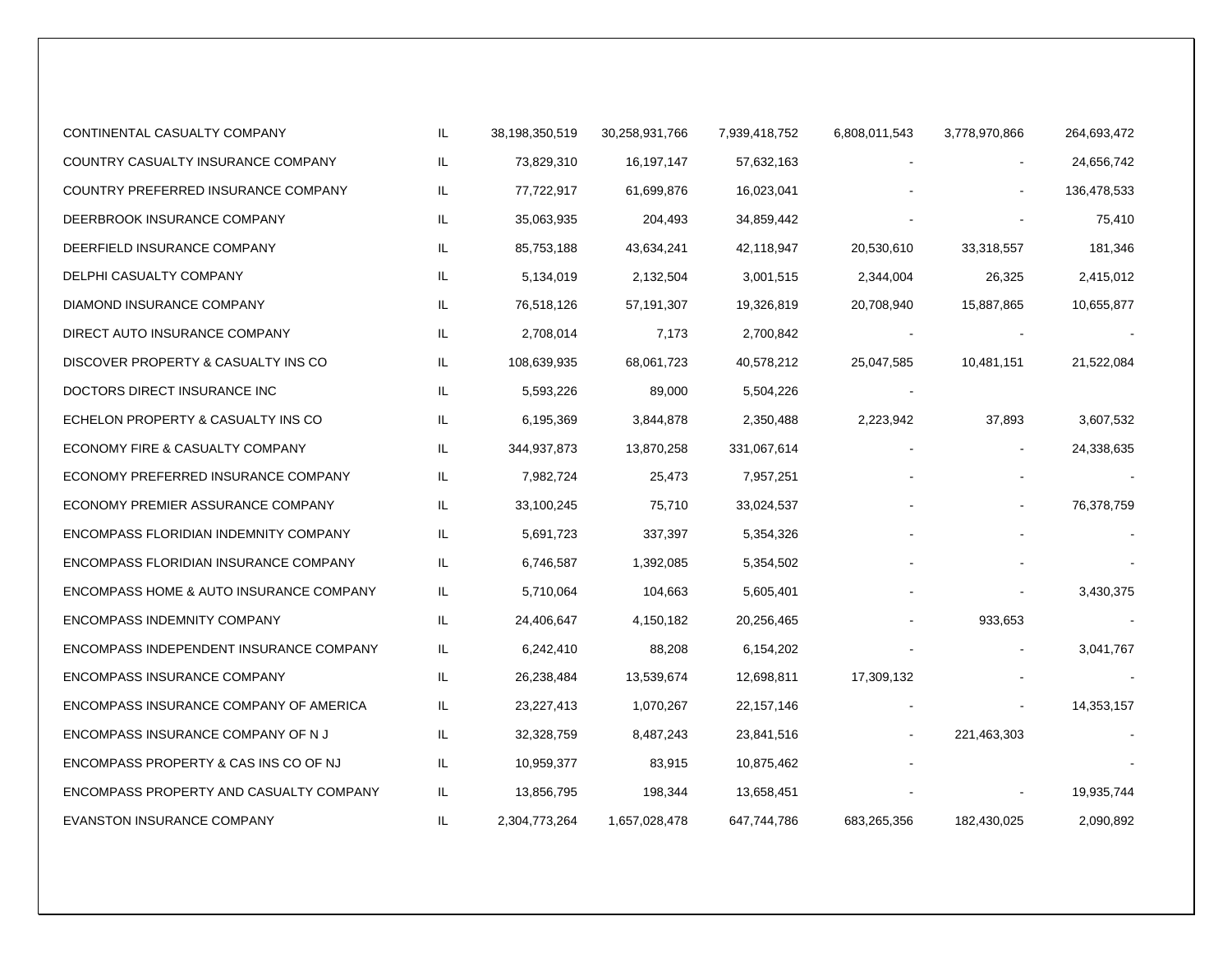| <b>FARMERS NEW CENTURY INSURANCE COMPANY</b> | IL. | 166,533,297   | 111,456,494   | 55,076,803    | 86,965,871    | 38,604,625     |             |
|----------------------------------------------|-----|---------------|---------------|---------------|---------------|----------------|-------------|
| <b>FINANCIAL BENEFITS INSURANCE COMPANY</b>  | IL. | 6,158,333     | 908,600       | 5,249,733     | 1,160,083     | 190,005        | 1,160,083   |
| FIRST CHICAGO INSURANCE COMPANY              | IL  | 7,462,524     | 5,040,286     | 2,422,238     | 5,214,546     | 2,336,377      | 5,957,115   |
| FIRST FINANCIAL INSURANCE COMPANY            | IL. | 510,365,766   | 258,463,357   | 251,902,409   | 55,441,457    | 9,173,687      | 2,372,235   |
| FIRST NONPROFIT INSURANCE COMPANY            | IL  | 46,025,564    | 25,514,527    | 20,511,037    | 15,003,187    | 3,815,387      | 29,183,348  |
| <b>FLORISTS INSURANCE COMPANY</b>            | IL. | 13,530,703    | 6,000,073     | 7,530,630     | 1,659,953     | 2,329,902      |             |
| FORTRESS INSURANCE COMPANY                   | IL  | 39,660,339    | 24,243,251    | 15,417,088    | 2,632,393     | 221,615        | 474,819     |
| FOUNDERS INSURANCE COMPANY                   | IL  | 182,021,719   | 117,929,248   | 64,092,470    | 94,104,339    | 44,598,636     | 55,231,997  |
| <b>GE REINSURANCE CORPORATION</b>            | IL. | 3,175,224,263 | 2,328,152,132 | 847,072,131   | 428,306,460   | 455,670,382    |             |
| <b>GENERAL CASUALTY COMPANY OF ILLINOIS</b>  | IL. | 214,263,028   | 150,623,289   | 63,639,738    | 98,852,488    | 36,907,563     | 125,988,865 |
| GUILFORD INSURANCE COMPANY                   | IL  | 335,704,959   | 167,358,418   | 168,346,541   | 73,921,942    | (2,952,158)    |             |
| HARCO NATIONAL INSURANCE COMPANY             | IL. | 464,599,972   | 272,802,192   | 191,797,780   | 136,759,954   | 56,105,596     | 3,448,444   |
| HARTFORD INSURANCE COMPANY OF ILLINOIS       | IL  | 3,613,808,851 | 2,181,714,883 | 1,432,093,968 | 1,067,326,897 | 561,281,066    | 73,683,608  |
| HERITAGE CASUALTY INSURANCE COMPANY          | IL  | 112,693,722   | 61,728,104    | 50,965,618    | 45,127,672    | 45,523,002     | 37,094,746  |
| HOMESITE INSURANCE COMPANY OF ILLINOIS       | IL  | 6,796,728     | 3,889,327     | 2,907,401     | 4,386,790     | 495,008        | 5,053,025   |
| HORACE MANN INSURANCE COMPANY                | IL  | 413,335,551   | 259,318,940   | 154,016,611   | 246,074,538   | 175,861,475    | 2,962,944   |
| ILLINOIS FARMERS INSURANCE COMPANY           | IL  | 236,581,087   | 166,796,362   | 69,784,725    | 86,965,876    | 39,115,319     | 413,896,799 |
| ILLINOIS NATIONAL INSURANCE CO               | IL  | 55,270,711    | 382,635       | 54,888,076    |               | $\blacksquare$ | 722,659,445 |
| INSURA PROPERTY AND CASUALTY INS CO          | IL  | 41,217,740    | 16,645,384    | 24,572,355    |               |                | 43,561,988  |
| INSURANCE COMPANY OF ILLINOIS                | IL. | 31,631,067    | 1,309,178     | 30,321,889    |               |                | 11,346,254  |
| INTERSTATE BANKERS CASUALTY COMPANY          | IL. | 12,607,071    | 3,909,823     | 8,697,248     | 6,462,915     | 6,390,888      | 6,463,327   |
| INTERSTATE FIRE & CASUALTY COMPANY           | IL. | 612,133,323   | 326,582,990   | 285,550,333   | 160,506,502   | 68,897,450     | 977,425     |
| INTERSTATE INDEMNITY COMPANY                 | IL  | 139,782,790   | 73,830,849    | 65,951,941    | 36,687,235    | 15,747,844     | 228,165     |
| KEMPER CASUALTY INSURANCE COMPANY            | IL. | 45,404,475    | 16,908,360    | 28,496,115    | 723,935       | 1,327,706      |             |
| KEMPER INDEPENDENCE INSURANCE COMPANY        | IL. | 104,766,384   | 85,673,022    | 19,093,362    | 24,045,618    | 6,476,013      | 14,746,397  |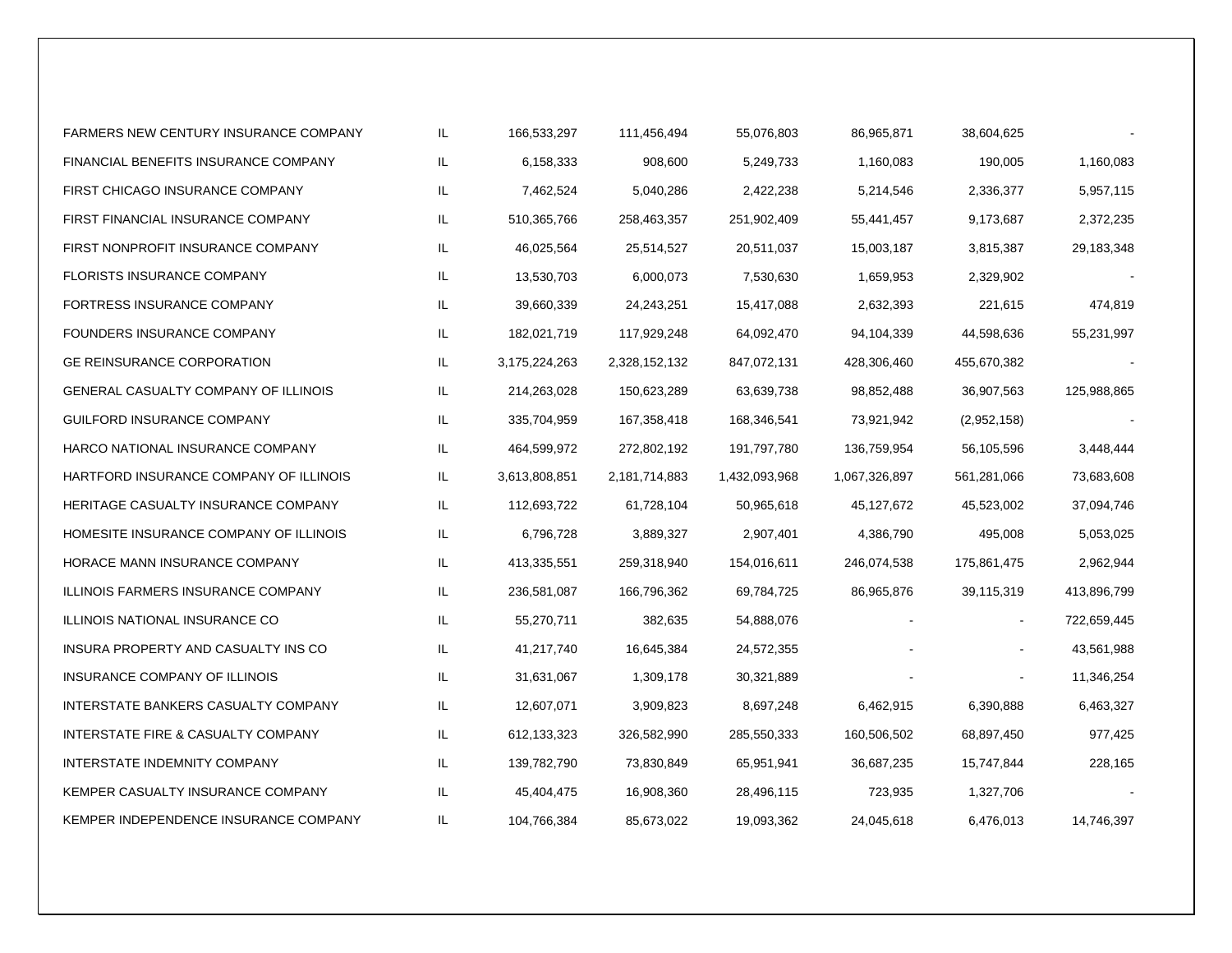| LANCER INSURANCE COMPANY                 | IL. | 549,173,453   | 452,195,594   | 96,977,859  | 110,204,932 | 23,229,088  | 5,543,926      |
|------------------------------------------|-----|---------------|---------------|-------------|-------------|-------------|----------------|
| <b>LEGION INDEMNITY COMPANY</b>          | IL. |               |               |             |             |             |                |
| LIBERTY INSURANCE COMPANY OF AMERICA     | IL. | 11,150,461    | 152,340       | 10,998,121  |             |             | (40, 911, 095) |
| LIBERTY INSURANCE CORPORATION            | IL  | 1,850,482,043 | 1,520,802,632 | 329,679,411 | 711,847,862 | 374,657,378 | 119,935,770    |
| MARKEL INSURANCE COMPANY                 | IL. | 614,720,963   | 484,535,540   | 130,185,423 | 325,519,884 | 113,244,097 | 5,894,345      |
| MARTINGALE NATIONAL INSURANCE COMPANY    | IL. | 8,449,032     | 30,710        | 8,418,322   |             |             |                |
| MBIA INSURANCE CORP OF ILLINOIS          | IL. | 181,949,050   | 1,658,308     | 180,290,742 |             |             |                |
| MEDICAL ALLIANCE INSURANCE COMPANY       | IL. | 26,970,812    | 23,929,771    | 3,041,041   | 2,638,067   |             | 13,190,335     |
| MERCURY INSURANCE COMPANY OF IL          | IL. | 44,570,985    | 19,630,789    | 24,940,196  | 27,411,667  | 11,014,968  | 28,547,125     |
| MERCURY NATIONAL INSURANCE COMPANY       | IL. | 12,648,076    | 1,018,496     | 11,629,580  | 56,967      | (132, 653)  |                |
| MERIT HEALTH INSURANCE COMPANY           | IL  | 14,051,129    | 1,071,628     | 12,979,501  | 820,117     | 458,796     |                |
| MIDSTATES REINSURANCE CORPORATION        | IL. | 153,160,496   | 87,834,110    | 65,326,387  | (1, 180)    | 3,000,410   |                |
| MIDWAY INSURANCE COMPANY OF ILLINOIS     | IL  | 5,925,279     | 109,950       | 5,815,329   |             |             |                |
| MIDWEST INSURANCE COMPANY                | IL. | 35,491,999    | 23,860,533    | 11,631,466  | 17,807,144  | 6,351,639   | 12,320,641     |
| MILLERS FIRST INSURANCE COMPANY          | IL. | 41,986,572    | 22,472,001    | 19,514,571  | 10,471,121  | 11,951,327  | 4,932,846      |
| MODERN SERVICE INSURANCE COMPANY         | IL  | 25,985,902    | 3,741,270     | 22,244,632  |             | 128,203     |                |
| MSI PREFERRED INSURANCE COMPANY          | IL  | 21,937,414    | 1,048,285     | 20,889,129  |             |             |                |
| NATIONAL FIRE & CASUALTY COMPANY         | IL. | 10,894,701    | 3,752,390     | 7,142,311   | 995,537     | 231,611     | 1,275,100      |
| NATIONAL FIRE INSURANCE COMPANY OF HARTF | IL. | 210,224,252   | 33, 165, 744  | 177,058,508 |             |             | 28,180,956     |
| NATIONAL HERITAGE INSURANCE COMPANY      | IL. | 6,163,319     | 2,700,549     | 3,462,770   | 4,862,397   | 2,126,750   | 4,862,397      |
| NATIONAL SURETY CORPORATION              | IL. | 553,480,285   | 363,788,571   | 189,691,714 | 183,435,874 | 78,739,404  | 26,494,132     |
| NORTHBROOK INDEMNITY COMPANY             | IL. | 37,974,299    | 3,267,323     | 34,706,976  |             |             | 478,221        |
| OLD REPUBLIC GENERAL INSURANCE CORP      | IL. | 853,771,882   | 583,808,332   | 269,963,550 | 223,630,715 | 79,524,575  | 202,269        |
| OLD REPUBLIC MERCANTILE INSURANCE CO     | IL  | 3,658,467     | 18,601        | 3,639,866   |             | 10,634,907  |                |
| OLD REPUBLIC UNION INSURANCE COMPANY     | IL. | 27,453,029    | 5,990,356     | 21,462,673  | 43,876      | 4,447,287   |                |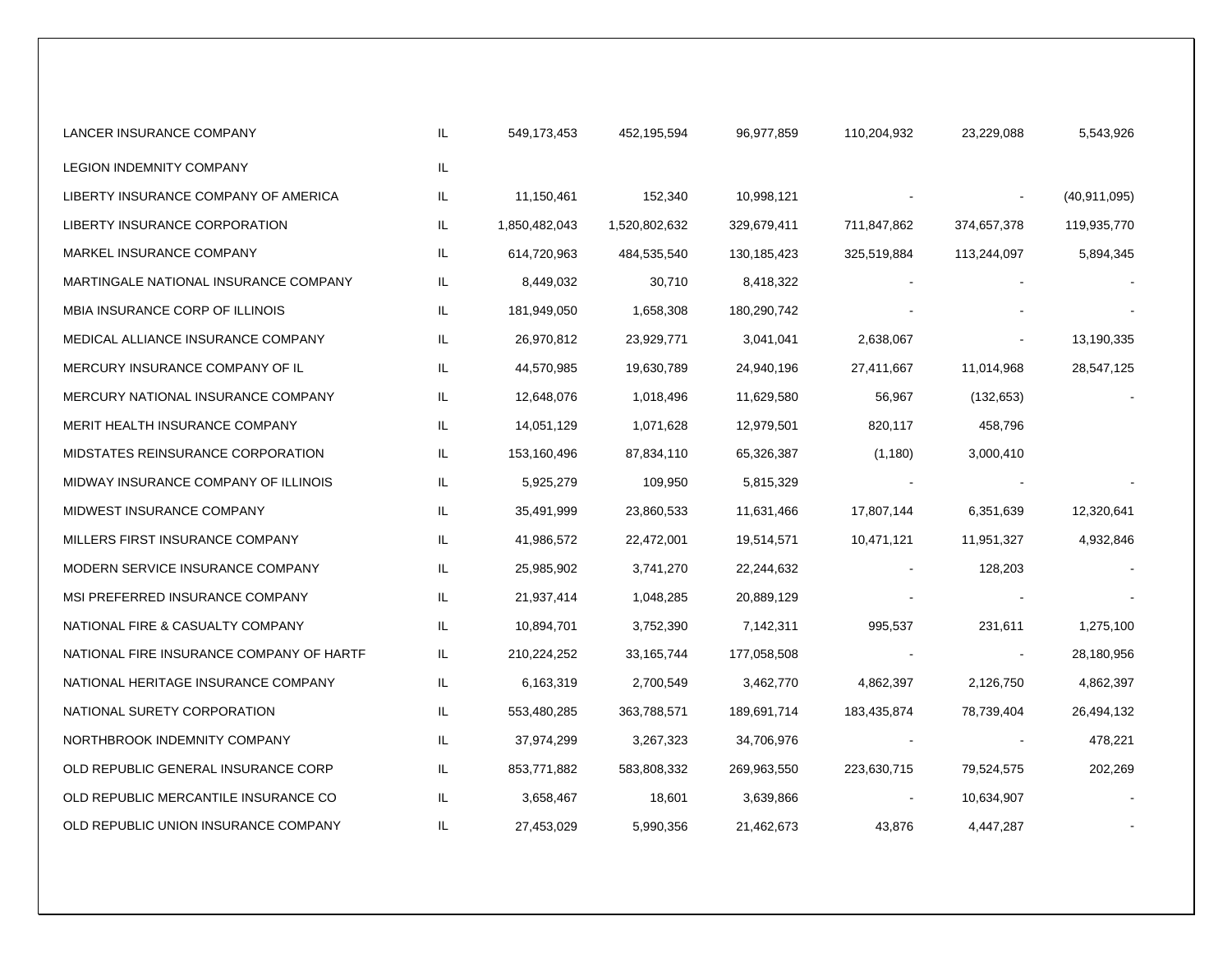| OMNI INDEMNITY COMPANY               | IL  | 49,651,420     | 23,805,414     | 25,846,006    | 18,814,371     | 24,414,829    | 574,949       |
|--------------------------------------|-----|----------------|----------------|---------------|----------------|---------------|---------------|
| OMNI INSURANCE COMPANY               | IL  | 191,225,267    | 134,454,308    | 56,770,959    | 51,988,801     | 138,846,708   | 22,310        |
| ONECIS INSURANCE COMPANY             | IL  | 9,241,050      | 3,590,947      | 5,650,103     |                |               |               |
| PACO ASSURANCE COMPANY INC           | IL  | 25,790,007     | 14,302,270     | 11,487,737    | 6,686,817      | 481,438       | 604,176       |
| PEERLESS INDEMNITY INSURANCE COMPANY | IL. | 246, 151, 279  | 78,031,214     | 168,120,065   | 10,783,988     | 247,060,476   | 713,808       |
| PEKIN INSURANCE COMPANY              | IL. | 181,285,508    | 95,252,292     | 86,033,216    | 79,320,747     | 36,255,050    | 148,050,684   |
| PRAETORIAN INSURANCE COMPANY         | IL  | 1,739,204,022  | 1,340,488,814  | 398,715,209   | 511,509,448    | 27,750,242    | 22,981,196    |
| REINSURANCE COMPANY OF AMERICA INC   | IL. | 34,002,613     | 22,692,463     | 11,310,150    | 12,219,744     | 144,895       | 1,643,666     |
| <b>RLI INDEMNITY COMPANY</b>         | IL  | 41,723,923     | 6,326,622      | 35,397,301    | 593,987        |               | 101,213       |
| <b>RLI INSURANCE COMPANY</b>         | IL  | 1,366,310,095  | 619,404,680    | 746,905,415   | 229,424,355    | 86,790,456    | 9,311,788     |
| SAFECO INSURANCE COMPANY OF ILLINOIS | IL. | 664,143,852    | 475,461,207    | 188,682,645   | 280,689,818    | 133,646,546   | 50,703,408    |
| SAFETY FIRST INSURANCE COMPANY       | IL. | 15,353,397     | 3,442,068      | 11,911,329    | 1,101,404      | 246,704       | 31,713        |
| SAFEWAY INSURANCE COMPANY            | IL  | 370,949,235    | 113,959,898    | 256,989,337   | 125,597,882    | 94,425,196    | 21,837,586    |
| SEABRIGHT INSURANCE COMPANY          | IL  | 550,860,338    | 328,550,123    | 222,310,216   | 213,611,586    | 10,209,283    | 19,645,130    |
| SELECT MARKETS INSURANCE COMPANY     | IL. | 15,406,319     | 4,993,985      | 10,412,334    | 769,826        | 623,508       |               |
| SPECIALTY SURPLUS INSURANCE COMPANY  | IL. | 49,429,794     | 27,716,009     | 21,713,785    | 36,416         | 526,886       |               |
| SPRINGFIELD FIRE & CASUALTY COMPANY  | IL  | 11,030,539     | 4,603,899      | 6,426,640     | 2,828,491      | 632,723       | 3,588,675     |
| ST PAUL PROTECTIVE INSURANCE COMPANY | IL. | 504,764,671    | 273,347,553    | 231,417,117   | 100,190,340    | 20,962,298    | 1,399,430     |
| STATE FARM FIRE & CASUALTY COMPANY   | IL. | 24,413,590,236 | 15,465,481,326 | 8,948,108,911 | 11,635,694,064 | 4,870,160,473 | 1,112,268,344 |
| STATE FARM GENERAL INSURANCE COMPANY | IL. | 4,192,497,656  | 2,341,786,332  | 1,850,711,324 | 1,832,522,283  | 706,865,019   | 1,210         |
| STATE FARM GUARANTY INSURANCE CO     | IL. | 4,125,707      | 1,595,334      | 2,530,373     |                |               |               |
| STATE FARM INDEMNITY COMPANY         | IL. | 1,874,789,985  | 784,522,486    | 1,090,267,500 | 535,583,495    | 431,224,629   |               |
| STATEWIDE INSURANCE COMPANY          | IL  |                |                |               |                |               |               |
| <b>SUA INSURANCE COMPANY</b>         | IL  | 245,754,129    | 168,446,381    | 77,307,748    | 142,099,865    | 14,423,720    | 4,276,160     |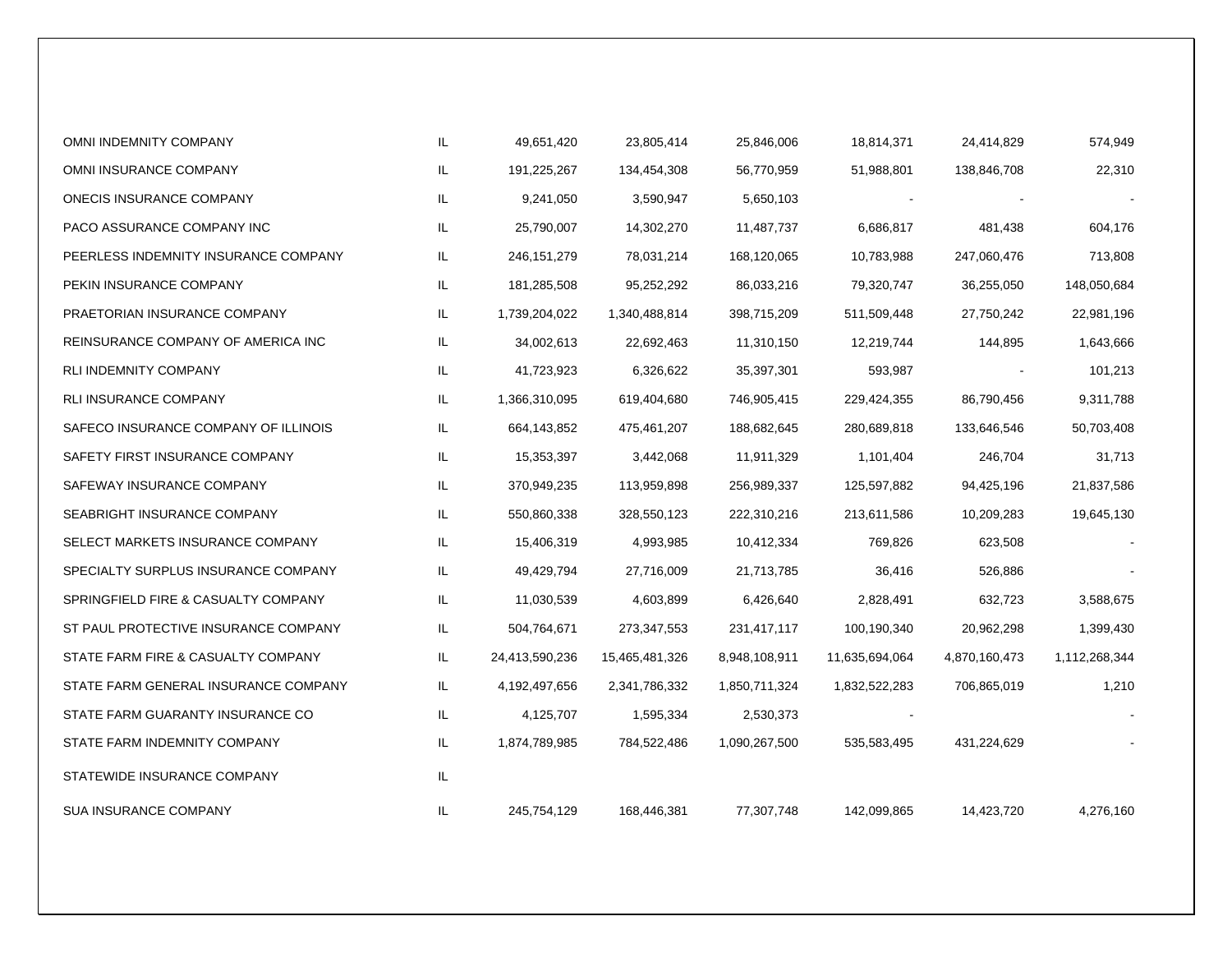| <b>TEACHERS INSURANCE COMPANY</b>       | IL  | 302,137,693     | 192,402,141     | 109,735,552    | 201,890,680    | 130,608,010    | 7,544,400     |
|-----------------------------------------|-----|-----------------|-----------------|----------------|----------------|----------------|---------------|
| THIRD COAST INSURANCE COMPANY           | IL  | 13,031,229      | 524,914         | 12,506,314     |                | 741,995        |               |
| TRANSGUARD INS CO OF AMERICA INC        | IL  | 220,822,444     | 146,311,886     | 74,510,558     | 60,735,943     | 49,217,172     | 54,291,421    |
| <b>TRANSPORTATION INSURANCE COMPANY</b> | IL  | 88,273,001      | 317,928         | 87,955,073     |                |                | 15,143,266    |
| TRIAD GUARANTY ASSURANCE CORPORATION    | IL  | 22,048,720      | 10,025,478      | 12,023,243     | 2,593,839      | 296,265        |               |
| TRIAD GUARANTY INSURANCE CORPORATION    | IL  | 794,359,344     | 625,920,456     | 168,438,888    | 207,971,755    | 28,040,928     | 5,795,954     |
| UNIQUE INSURANCE COMPANY                | IL  | 29,074,250      | 22,566,395      | 6,507,855      | 23,860,291     | 2,924,808      | 23,369,467    |
| UNITED CASUALTY INSURANCE COMPANY OF AM | IL. | 19,712,766      | 6,113,197       | 13,599,570     | 3,231,874      | 1,395,996      | 1,872,278     |
| UNITED EQUITABLE INSURANCE COMPANY      | IL. | 15,152,267      | 9,598,867       | 5,553,400      | 11,043,904     | 5,002,543      | 11,043,904    |
| UNITRIN DIRECT INSURANCE COMPANY        | IL  | 34,609,870      | 20,512,985      | 14,096,885     | 5,348,163      | 1,237,710      |               |
| UNITRIN DIRECT PROPERTY & CASUALTY CO   | IL  | 62,836,141      | 46,881,351      | 15,954,790     | 12,901,129     | 5,877,077      | 1,949,712     |
| UNIVERSAL CASUALTY COMPANY              | IL  | 89,586,423      | 57,634,626      | 31,951,797     | 43,055,873     | 12,831,091     | 56,982,515    |
| USPLATE GLASS INSURANCE COMPANY         | IL  | 12,060,446      | 5,270,167       | 6,790,279      | 7,666,824      | 721,638        | 223,258       |
| VIRGINIA SURETY COMPANY INC             | IL  | 1,162,968,174   | 907,240,552     | 255,727,624    | 662,274,194    | 420,326,116    | 363,397,856   |
| ZURICH AMERICAN INSURANCE COMPANY OF IL | IL  | 69,909,303      | 10,767,611      | 59,141,691     |                |                | 105,142,010   |
| Totals                                  |     | 154,904,306,767 | 101,301,811,025 | 53,602,495,730 | 57,013,987,783 | 28,364,049,725 | 6,007,106,539 |

#### **Domestic Mutual Companies**

| Company Name                         | Domicile | Assets        | Liabilities   | Policy<br>Holders<br><b>Surplus</b> | Nationwide<br>Net Premiums<br><b>Written</b> | Nationwide<br>Net Losses<br><b>Paid</b> | <b>Direct</b><br><b>Illinois</b><br>Premiums |
|--------------------------------------|----------|---------------|---------------|-------------------------------------|----------------------------------------------|-----------------------------------------|----------------------------------------------|
| AMERICAN MANUFACTURERS MUTUAL INS CO | IL       | 10.558.305    | 75,229        | 10.483.076                          |                                              | $\sim$                                  | 30,055                                       |
| COUNTRY MUTUAL INSURANCE COMPANY     | IL       | 3,321,079,649 | 1.875.821.190 | 1.445.258.459                       | 1,795,179,134                                | 727,684,538                             | 773,163,739                                  |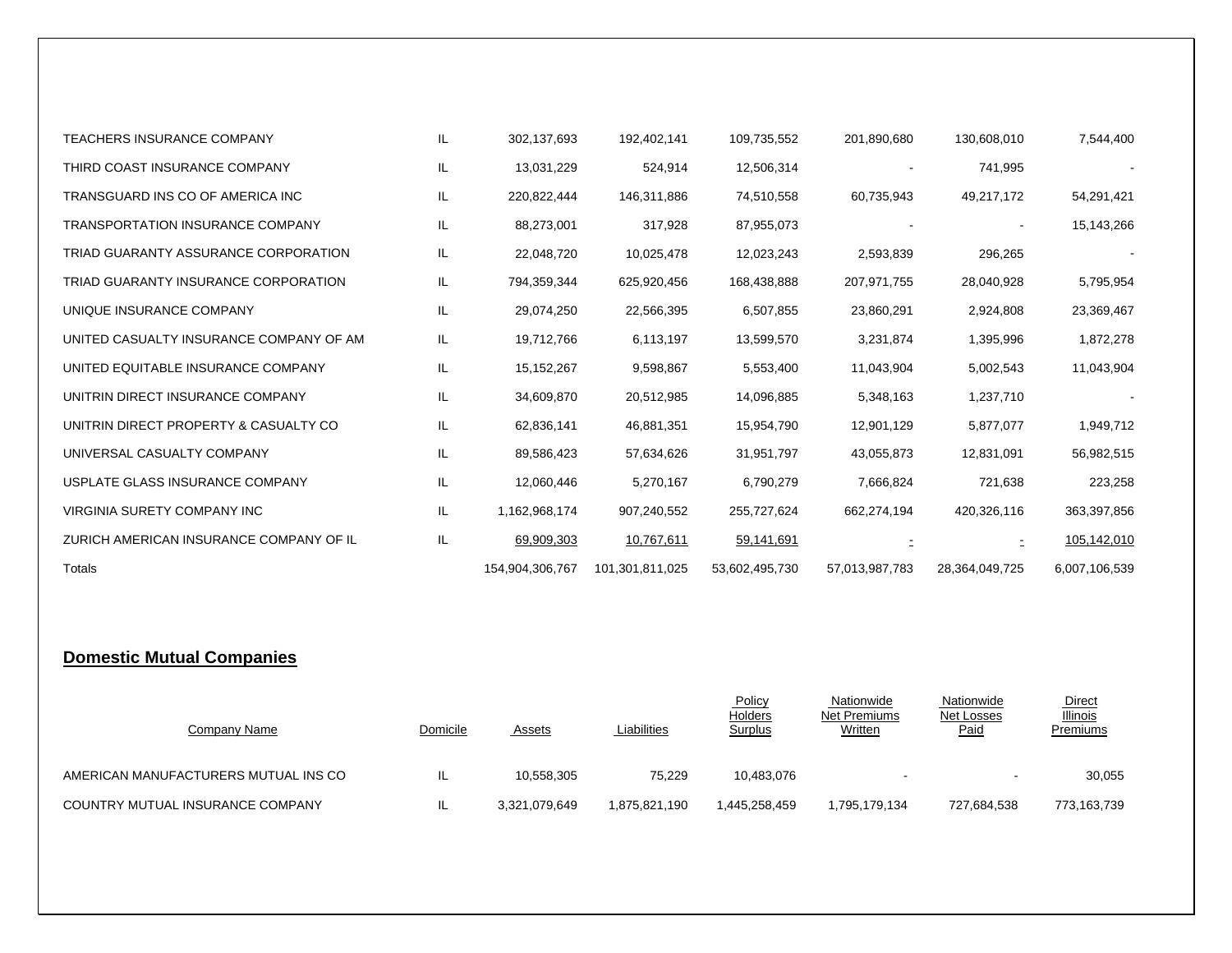| <b>FLORISTS MUTUAL INSURANCE COMPANY</b>       | IL | 168,995,892     | 117,857,842    | 51,138,050     | 49,816,899     | 32,802,672     | 5,831,158     |
|------------------------------------------------|----|-----------------|----------------|----------------|----------------|----------------|---------------|
| ILLINOIS CASUALTY COMPANY (A MUT INS CO)       | IL | 71,805,049      | 45,066,299     | 26,738,750     | 26,251,136     | 6,246,975      | 25,740,413    |
| ILLINOIS STATE BAR ASSN MUT IN CO              | IL | 56,403,401      | 35,520,050     | 20,883,350     | 11,615,687     | 2,441,305      | 16,496,563    |
| INDEPENDENT MUTUAL FIRE INSURANCE CO           | IL | 30,325,883      | 4,530,998      | 25,794,885     | 6,168,054      | 1,389,894      | 1,736,756     |
| ISMIE MUTUAL INSURANCE COMPANY                 | IL | 1,396,450,897   | 1,102,521,831  | 293,929,065    | 277,951,855    | 126,554,176    | 384,043,064   |
| LUMBERMENS MUTUAL CASUALTY COMPANY             | IL | 2,136,458,926   | 1,962,866,314  | 173,592,612    | 9,661,007      | 938,674,970    | 178,574       |
| LUTHERAN MUTUAL FIRE INSURANCE COMPANY         | IL | 8,798,558       | 248,584        | 8,549,974      | 246,811        | 46,975         | 317,357       |
| MADISON MUTUAL INSURANCE COMPANY               | IL | 71,365,914      | 23,361,553     | 48,004,361     | 30,496,460     | 20,103,122     | 32,680,113    |
| MOUNT CARROLL MUTUAL FIRE INS CO<br><b>THE</b> | IL | 2,838,616       | 544,696        | 2,293,920      | 958,648        | 327,637        | 2,042,283     |
| NHRMA MUTUAL INSURANCE COMPANY                 | IL | 23,018,664      | 19,450,191     | 3,568,473      | 10,894,783     |                | 12,053,887    |
| PODIATRY INSURANCE CO OF AM A MUT CO           | IL | 231,845,803     | 159,228,922    | 72,616,881     | 78,845,304     | 21,644,536     | 6,921,201     |
| ROCKFORD MUTUAL INSURANCE COMPANY              | IL | 60,653,355      | 34,414,377     | 26,238,978     | 33,095,384     | 13,750,206     | 31,198,038    |
| STANDARD MUTUAL INSURANCE COMPANY              | IL | 67,550,000      | 38,220,000     | 29,330,000     | 38,707,355     | 22,180,056     | 29,035,017    |
| STATE FARM MUTUAL AUTOMOBILE INSURANCE C       | IL | 98,348,108,897  | 40,313,841,036 | 58,034,267,860 | 32,100,270,519 | 20,905,205,640 | 1,697,609,914 |
| Totals                                         |    | 106,006,257,809 | 45,733,569,112 | 60,272,688,694 | 34,470,159,036 | 22,819,052,702 | 3,019,078,132 |

#### **Domestic Risk Retention Groups**

| Company Name                        | Domicile | <u>Assets</u> | Liabilities | Policy<br>Holders<br><b>Surplus</b> | Nationwide<br>Net Premiums<br><b>Written</b> | Nationwide<br>Net Losses<br>Paid | Direct<br><b>Illinois</b><br>Premiums |
|-------------------------------------|----------|---------------|-------------|-------------------------------------|----------------------------------------------|----------------------------------|---------------------------------------|
| OMS NATIONAL INSURANCE COMPANY, RRG | IL.      | 240,205,630   | 170,887,395 | 69,318,234                          | 68,298,983                                   | 9,995,005                        | ,440,224                              |
| Totals                              |          | 240,205,630   | 170,887,395 | 69,318,234                          | 68,298,983                                   | 9,995,005                        | .440,224                              |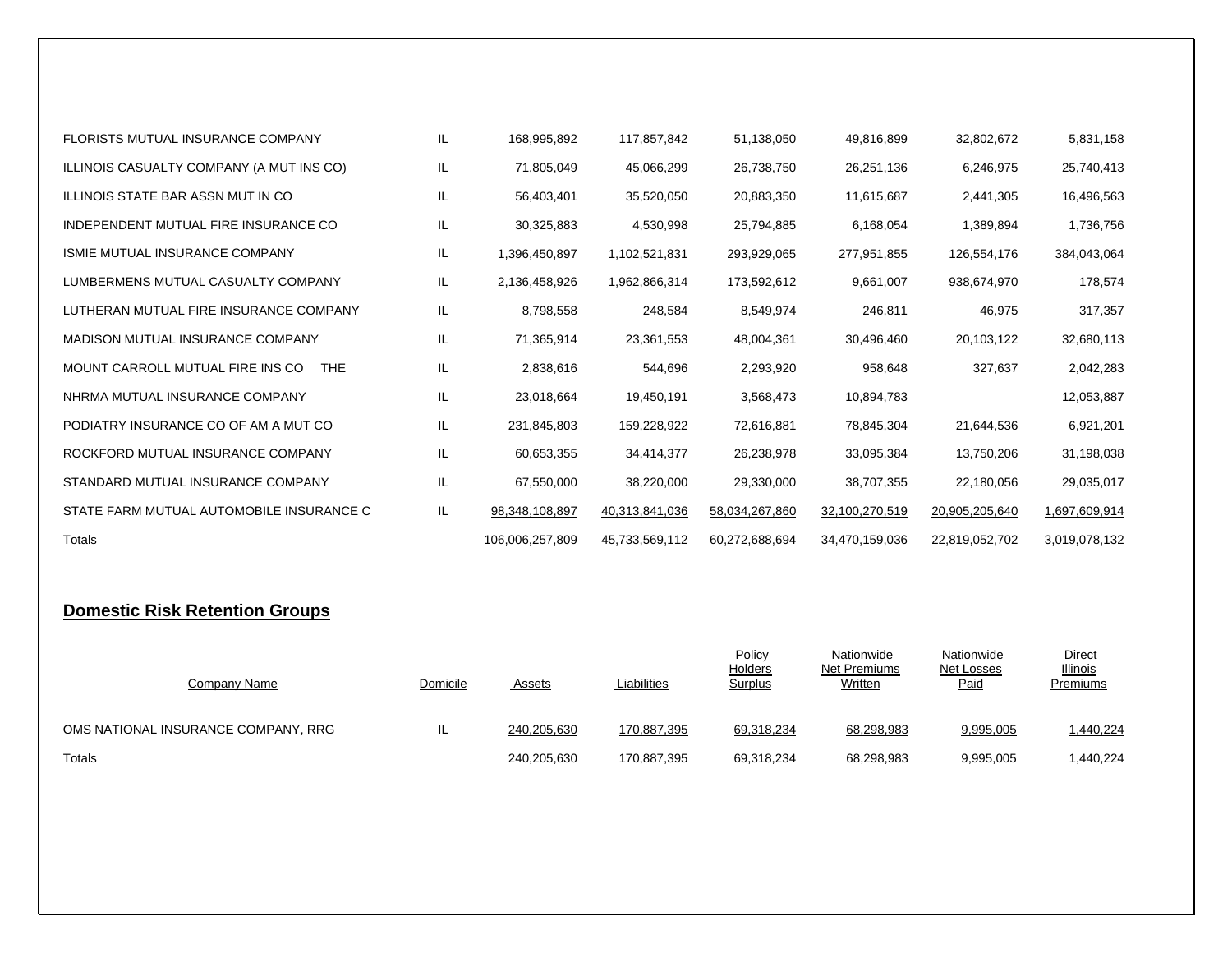## **Domestic Surplus Lines Companies**

| Company Name                            | Domicile | Assets        | Liabilities   | Policy<br>Holders<br><b>Surplus</b> | Nationwide<br>Net Premiums<br>Written | Nationwide<br>Net Losses<br>Paid | Direct<br>Illinois<br>Premiums |
|-----------------------------------------|----------|---------------|---------------|-------------------------------------|---------------------------------------|----------------------------------|--------------------------------|
| ARGONAUT LIMITED RISK INSURANCE COMPANY | IL       | 19,101,865    | 966,039       | 18,135,826                          | 128,305                               | 103,919                          |                                |
| COLUMBIA CASUALTY COMPANY               | IL       | 256,345,169   | 27,225        | 256,317,944                         |                                       | $\overline{\phantom{a}}$         | 19,663,978                     |
| DISCOVER SPECIALTY INSURANCE COMPANY    | IL       | 101,621,894   | 68,393,918    | 33,227,976                          | 25,047,585                            | 10,481,151                       | (17, 895)                      |
| FIRST MERCURY INSURANCE COMPANY         | IL       | 296,684,678   | 168,646,711   | 128,037,967                         | 124,666,110                           | 12,330,911                       | 3,088,574                      |
| <b>ILLINOIS UNION INSURANCE COMPANY</b> | IL       | 422,795,972   | 307,303,260   | 115,492,712                         |                                       | $\blacksquare$                   | 27,057,729                     |
| <b>ISMIE INDEMNITY COMPANY</b>          | IL       | 16,821,868    | 1,342,538     | 15,479,330                          |                                       |                                  |                                |
| MT HAWLEY INSURANCE COMPANY             | IL       | 1,024,693,618 | 608,268,983   | 416,424,635                         | 321,511,629                           | 36,457,311                       | 11,504,770                     |
| NOETIC SPECIALTY INSURANCE COMPANY      | IL       | 103,333,623   | 68,334,315    | 34,999,308                          | 16,084,570                            | (7,961,852)                      | 1,429,918                      |
| PRIME INSURANCE COMPANY                 | IL       | 42,567,904    | 4,924,139     | 37,643,765                          | 5,578,528                             |                                  | 18,714                         |
| Totals                                  |          | 2,283,966,591 | 1,228,207,128 | 1,055,759,463                       | 493,016,727                           | 51,411,440                       | 62,745,788                     |

#### **Domestic Inter-Insurance Exchanges**

| Company Name                          | Domicile | Assets      | Liabilities | Policy<br><b>Holders</b><br><b>Surplus</b> | Nationwide<br>Net Premiums<br><b>Written</b> | Nationwide<br>Net Losses<br><u>Paid</u> | Direct<br><b>Illinois</b><br>Premiums |
|---------------------------------------|----------|-------------|-------------|--------------------------------------------|----------------------------------------------|-----------------------------------------|---------------------------------------|
| FARMERS AUTOMOBILE INSURANCE ASSN THE |          | 811.119.709 | 417.934.710 | 393.184.999                                | 317.282.987                                  | 145.020.202                             | 96,927,675                            |
| GOVERNMENTAL INTERINSURANCE EXCHANGE  | IL.      | 65,131,905  | 23,495,413  | 41,636,492                                 | 8,910,987                                    | 2,241,936                               | 4,252,871                             |
| Totals                                |          | 876,251,614 | 441,430,123 | 434,821,491                                | 326,193,974                                  | 147,262,138                             | 101,180,546                           |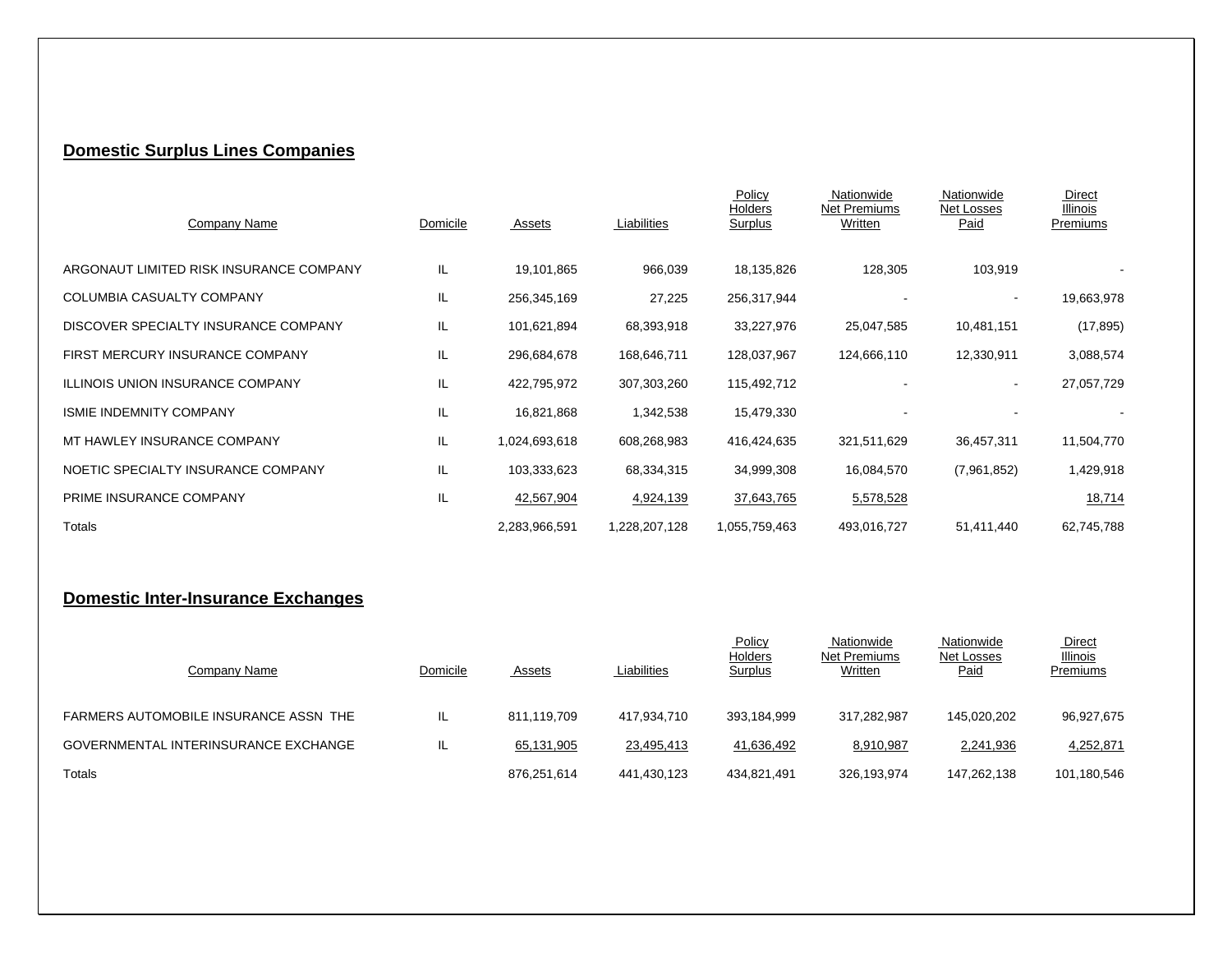#### **Domestic Mutual Holding Companies**

| Company Name                           | Domicile | Assets     | Liabilities | Policy<br>Holders<br><b>Surplus</b> | Nationwide<br>Net Premiums<br>Written | Nationwide<br>Net Losses<br><u>Paid</u> | <b>Direct</b><br><b>Illinois</b><br>Premiums |
|----------------------------------------|----------|------------|-------------|-------------------------------------|---------------------------------------|-----------------------------------------|----------------------------------------------|
| AFFILIATED MUTUAL HOLDING COMPANY      | IL       | 19.571.928 | 28,335      | 19,543,593                          | -                                     | . .                                     |                                              |
| FIRST NONPROFIT MUTUAL HOLDING COMPANY | IL       | 20,589,384 | 78,347      | 20,511,037                          | $\overline{\phantom{0}}$              | $\sim$<br>÷                             | <b>College</b>                               |
| Totals                                 |          | 40,161,312 | 106.682     | 40,054,630                          | $\overline{\phantom{0}}$              | . .                                     |                                              |

#### **Foreign Stock Companies**

| Company Name                            | Domicile  | Assets        | Liabilities   | Policy<br>Holders<br><b>Surplus</b> | Nationwide<br>Net Premiums<br>Written | Nationwide<br>Net Losses<br>Paid | Direct<br><b>Illinois</b><br>Premiums |
|-----------------------------------------|-----------|---------------|---------------|-------------------------------------|---------------------------------------|----------------------------------|---------------------------------------|
| 21ST CENTURY CASUALTY COMPANY           | CA        | 11,104,051    | 284,541       | 10,819,510                          |                                       |                                  |                                       |
| 21ST CENTURY INSURANCE COMPANY          | CA        | 1,625,097,104 | 868,336,683   | 756,760,421                         | 1,294,593,378                         | 775,768,517                      | 12,564,888                            |
| ACA FINANCIAL GUARANTY CORPORATION      | <b>MD</b> | 640,900,479   | 367,256,722   | 273,643,757                         | 69,867,866                            | 9,923,843                        | 1,473,697                             |
| ACCEPTANCE INSURANCE COMPANY            | <b>NE</b> | 49,534,859    | 58,402,243    | (8,867,384)                         |                                       | 16,751,684                       |                                       |
| ACCIDENT FUND GENERAL INSURANCE CO      | MI        | 93,055,742    | 67,897,659    | 25,158,083                          | 36,281,396                            |                                  | 2,187,765                             |
| ACCIDENT FUND INSURANCE CO OF AMERICA   | MI        | 1,870,916,699 | 1,368,100,137 | 502,816,562                         | 503,707,882                           | 207,940,495                      | 51,690,202                            |
| ACCIDENT FUND NATIONAL INSURANCE CO     | MI        | 150,789,327   | 109,302,271   | 41,487,056                          | 54,422,094                            |                                  | 566,755                               |
| ACCREDITED SURETY & CASUALTY CO, INC    | FL.       | 33,338,824    | 11,946,477    | 21,392,347                          | 19,311,737                            | 525,034                          | 19,323                                |
| ACE AMERICAN INSURANCE COMPANY          | PA        | 7,309,316,755 | 5,621,249,819 | 1,688,066,936                       | 1,416,617,004                         | 287,766,009                      | 149,616,332                           |
| ACE AMERICAN REINSURANCE COMPANY        | PA        | 348,776,358   | 320,455,430   | 28,320,928                          | 280,555                               | (1)                              |                                       |
| ACE FIRE UNDERWRITERS INSURANCE COMPANY | <b>PA</b> | 79,778,334    | 24,128,017    | 55,650,317                          | 7,699,004                             | 1,572,492                        | 1,931,012                             |
| ACE INDEMNITY INSURANCE COMPANY         | PA        | 30,328,422    | 17,648,231    | 12,680,191                          | 7,699,004                             | 1,572,492                        |                                       |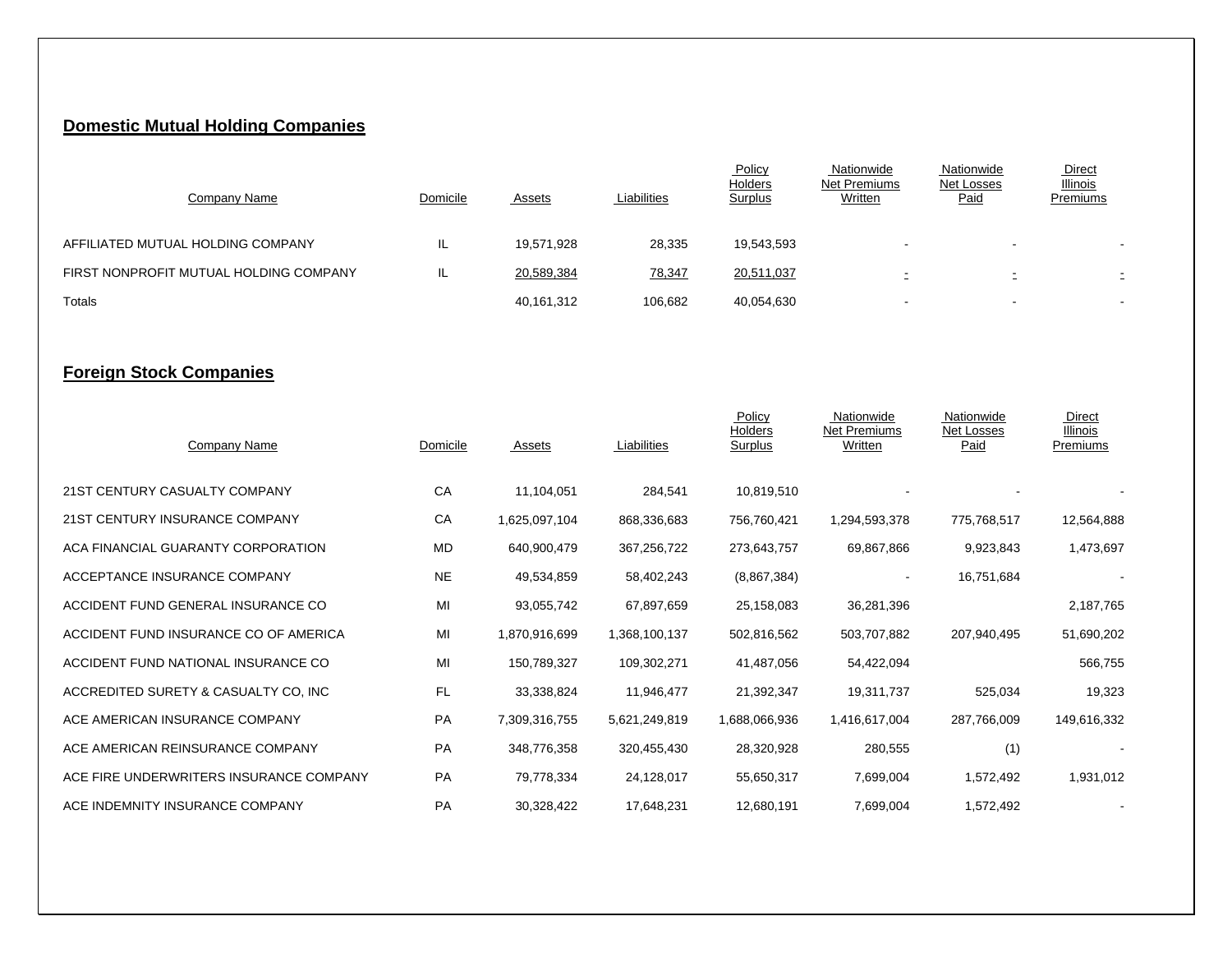| ACE PROPERTY AND CASUALTY INS CO       | PA        | 5,925,245,954 | 4,395,818,119 | 1,529,427,835 | 1,347,325,964 | 275,186,078    | 52,032,124 |
|----------------------------------------|-----------|---------------|---------------|---------------|---------------|----------------|------------|
| ADMIRAL INDEMNITY COMPANY              | DE        | 61,159,326    | 32,254,107    | 28,905,219    | 11,544,145    | 3,202,630      | 1,320,169  |
| ADVANTA INSURANCE COMPANY              | AZ        | 15,315,125    | 455,377       | 14,859,748    | 3,065,638     | 73,320         |            |
| ADVANTAGE WORKERS COMPENSATION INS CO  | IN        | 77,879,370    | 38,692,978    | 39,186,392    | 33,126,526    | 5,377,774      | 47,638     |
| AEGIS SECURITY INSURANCE COMPANY       | PA        | 75,909,981    | 39,619,942    | 36,290,039    | 53,598,377    | 17,969,642     | 769,613    |
| AETNA INSURANCE COMPANY OF CONNECTICUT | <b>CT</b> | 27,207,744    | 2,204,197     | 25,003,547    | 488,710       | 18,671,159     | 275,591    |
| AFFILIATED F M INSURANCE COMPANY       | RI        | 1,275,125,439 | 703,133,042   | 571,992,397   | 347,267,687   | 54,939,827     | 27,651,963 |
| AGRI GENERAL INSURANCE COMPANY         | IA        | 431,259,132   | 97,331,678    | 333,927,454   | 327,233,631   | 219,331,891    | 16,621,283 |
| AIG CENTENNIAL INSURANCE COMPANY       | PA        | 614,108,527   | 293,235,609   | 320,872,918   | 289,518,586   | 297,989,390    | 1,014,652  |
| AIG NATIONAL INSURANCE COMPANY         | <b>NY</b> | 55,727,337    | 38,151,075    | 17,576,262    | 32,168,733    | (18, 422, 103) | 2,485,343  |
| AIG PREFERRED INSURANCE COMPANY        | PA        | 82,629,139    | 54,480,307    | 28,148,832    | 48,253,098    | (27, 633, 156) | 804,753    |
| AIG PREMIER INSURANCE COMPANY          | PA        | 360,431,755   | 210,922,662   | 149,509,093   | 209,096,757   | 47,902,981     | 1,564,451  |
| AIOI INSURANCE COMPANY OF AMERICA      | <b>NY</b> | 51,362,605    | 33,689,146    | 17,673,459    | 20,528,890    | 3,831,880      |            |
| AIU INSURANCE COMPANY                  | <b>NY</b> | 3,268,183,694 | 2,045,754,753 | 1,222,428,941 | 808,102,387   | 305,581,245    | (14, 021)  |
| ALASKA NATIONAL INSURANCE COMPANY      | AΚ        | 645,190,825   | 420, 154, 551 | 225,036,274   | 181,544,096   | 57,270,962     | 81,073     |
| ALEA NORTH AMERICA INSURANCE COMPANY   | <b>NY</b> | 579,221,103   | 400,150,545   | 179,070,558   | (32,690,866)  | 24,437,449     | 954,387    |
| ALL AMERICA INSURANCE COMPANY          | OH        | 215,382,140   | 125,743,368   | 89,638,769    | 88,814,271    | 32,958,571     | 3,910,149  |
| ALL NATION INSURANCE COMPANY           | <b>MN</b> | 43,975,768    | 28,830,263    | 15,145,505    | 18,513,570    | 1,178,937      |            |
| ALLEGHENY CASUALTY COMPANY             | PA        | 21,794,269    | 6,761,589     | 15,032,680    | 30,443,566    | 2,228          |            |
| ALLIANCE ASSURANCE COMPANY OF AMERICA  | <b>NY</b> | 6,905,290     |               | 6,905,290     |               |                |            |
| ALLIANZ GLOBAL RISKS US INS CO         | CA        | 4,713,840,624 | 1,082,322,217 | 3,631,518,407 | 116,792,393   | 143,340,002    | 28,406,844 |
| ALLIED PROPERTY & CASUALTY INS CO      | IA        | 137,701,554   | 47,543,349    | 90,158,205    |               | $\blacksquare$ | 45,761,436 |
| ALLMERICA FINANCIAL ALLIANCE INS CO    | <b>NH</b> | 14,513,430    | 13,354        | 14,500,076    |               |                | 5,085,633  |
| ALLMERICA FINANCIAL BENEFIT INS CO     | MI        | 15,112,277    | 12,354        | 15,099,923    |               |                | 4,482      |
| ALPHA PROPERTY & CASUALTY INSURANCE CO | WI        | 26,879,635    | 12,916,333    | 13,963,303    |               |                | 2,265,759  |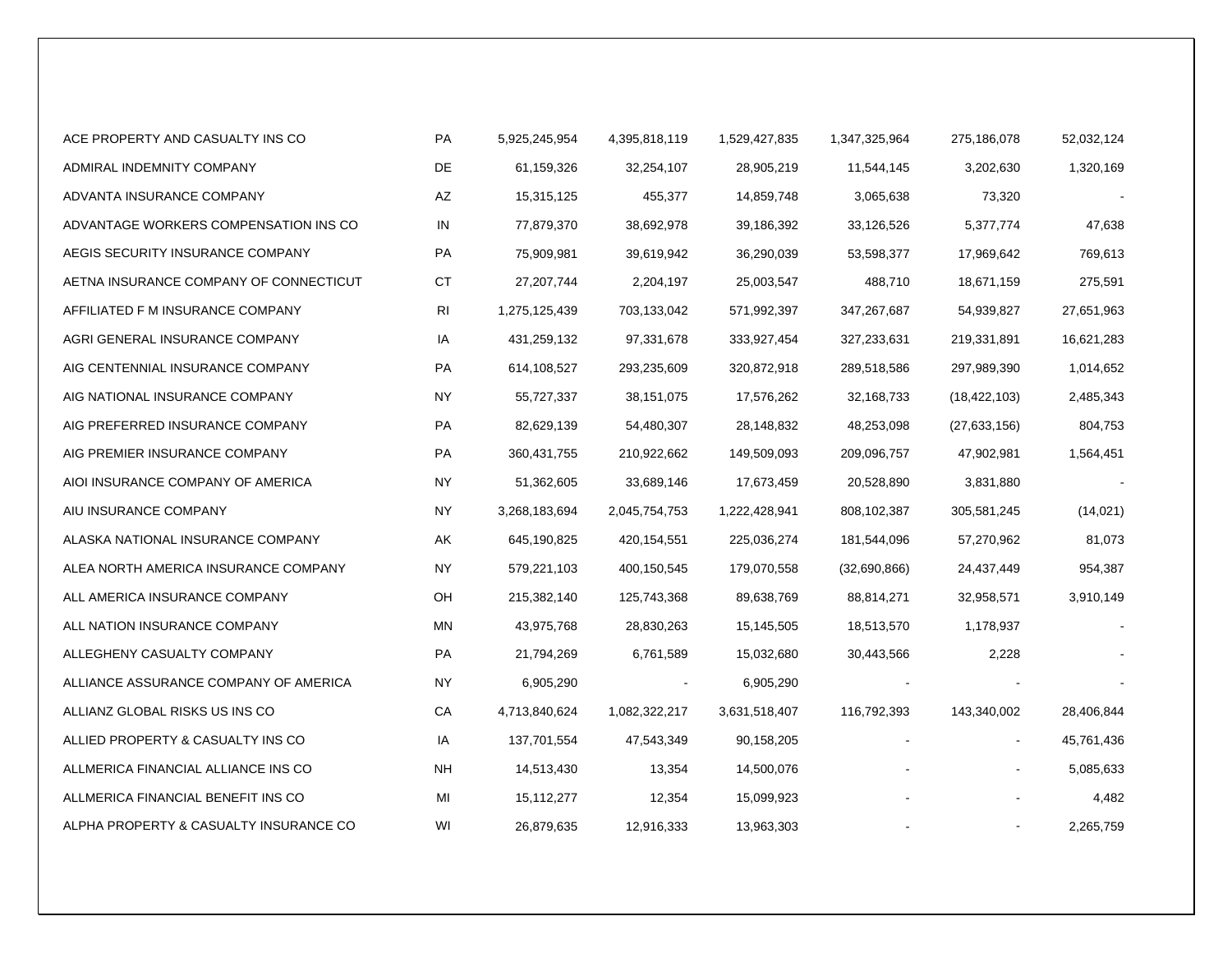| AMBAC ASSURANCE CORPORATION              | WI  | 10,014,555,633 | 6,317,679,209  | 3,696,876,424 | 913,016,783   | 14,322,285    | 36,163,555  |
|------------------------------------------|-----|----------------|----------------|---------------|---------------|---------------|-------------|
| AMCO INSURANCE COMPANY                   | IA  | 997,504,755    | 517,934,008    | 479,570,747   |               |               | 57,401,197  |
| AMCOMP ASSURANCE CORPORATION             | FL. | 248,049,992    | 163,233,247    | 84,816,745    | 97,971,520    | 25,911,157    | 7,931,955   |
| AMCOMP PREFERRED INSURANCE COMPANY       | FL. | 410,183,275    | 254,674,176    | 155,509,099   | 166,816,373   | 44,118,996    |             |
| AMERICAN AGRI BUSINESS INSURANCE COMPANY | TX. | 226,557,124    | 220,123,962    | 6,433,162     | 1,427,311     |               | 8,679,348   |
| AMERICAN AGRICULTURAL INSURANCE COMPANY  | IN  | 1,134,939,929  | 650,424,468    | 484,515,461   | 428,812,303   | 297,296,716   |             |
| AMERICAN ALTERNATIVE INS CORP            | DE. | 458,302,732    | 318,837,248    | 139,465,484   | 28,419,220    | 9,605,795     | 31,165,282  |
| AMERICAN AUTOMOBILE INSURANCE COMPANY    | MO  | 402,789,826    | 240,866,865    | 161,922,961   | 114,647,542   | 49,212,673    | 28,644,309  |
| AMERICAN BANKERS INSURANCE COMPANY OF FL | FL. | 1,240,094,177  | 903,693,146    | 336,401,031   | 708,768,156   | 260,367,039   | 16,065,997  |
| AMERICAN CASUALTY COMPANY OF READING PA  | PA  | 114,347,913    | 17,451         | 114,330,461   |               |               | 18,237,109  |
| AMERICAN CENTURY CASUALTY COMPANY        | TX  | 104,956,619    | 67,813,287     | 37,143,332    | 81,838,630    | 22,992,029    |             |
| AMERICAN COMMERCE INSURANCE COMPANY      | OH  | 343,937,928    | 212,411,128    | 131,526,800   | 131,420,107   | 78,886,718    | 946,432     |
| AMERICAN COMPENSATION INSURANCE COMPANY  | MN  | 136,372,862    | 89,807,214     | 46,565,647    | 42,135,806    | 25,214,453    | 1,226       |
| AMERICAN CONTRACTORS INDEMNITY COMPANY   | CA  | 227,295,252    | 176,387,303    | 50,907,949    | 74,721,584    | 3,843,299     | 631,451     |
| AMERICAN ECONOMY INSURANCE COMPANY       | IN  | 1,634,750,860  | 1,105,961,426  | 528,789,434   | 785,931,492   | 374,210,330   | 20,616,051  |
| AMERICAN EMPIRE INSURANCE COMPANY        | OH  | 65,530,908     | 31,030,262     | 34,500,646    | 11,519,833    | 4,712,667     |             |
| AMERICAN EMPLOYERS INSURANCE COMPANY     | МA  | 35,375,438     | 165,348        | 35,210,090    |               | 121,159,111   |             |
| AMERICAN EQUITY SPECIALTY INS CO         | СA  | 46,746,594     | 24,438,037     | 22,308,557    | 14,629,508    | 7,434,459     | 1,987,121   |
| AMERICAN FAMILY HOME INSURANCE COMPANY   | FL  | 429,360,825    | 292,061,562    | 137,299,264   | 173,251,302   | 84,657,744    | 1,610,463   |
| AMERICAN FEDERATION INSURANCE COMPANY    | FL  | 19,922,202     | 5,830,161      | 14,092,041    |               |               |             |
| AMERICAN FIRE AND CASUALTY COMPANY       | OH  | 38,961,733     | 1,138,819      | 37,822,913    |               | 37,203,860    | 5,506,380   |
| AMERICAN GENERAL PROPERTY INS CO         | TN  | 65,270,522     | 13,798,810     | 51,471,712    | 8,655,740     | 6,722,320     |             |
| AMERICAN GUARANTEE & LIABILITY INS CO    | ΝY  | 259,667,514    | 113,695,494    | 145,972,021   |               |               | 59,644,735  |
| AMERICAN HEALTHCARE INDEMNITY COMPANY    | DE  | 98,509,583     | 59,006,165     | 39,503,418    | 42,587,227    | 8,307,274     |             |
| AMERICAN HOME ASSURANCE COMPANY          | NY. | 28,409,595,587 | 22,197,742,541 | 6,211,853,046 | 7,883,968,566 | 2,935,802,236 | 238,133,506 |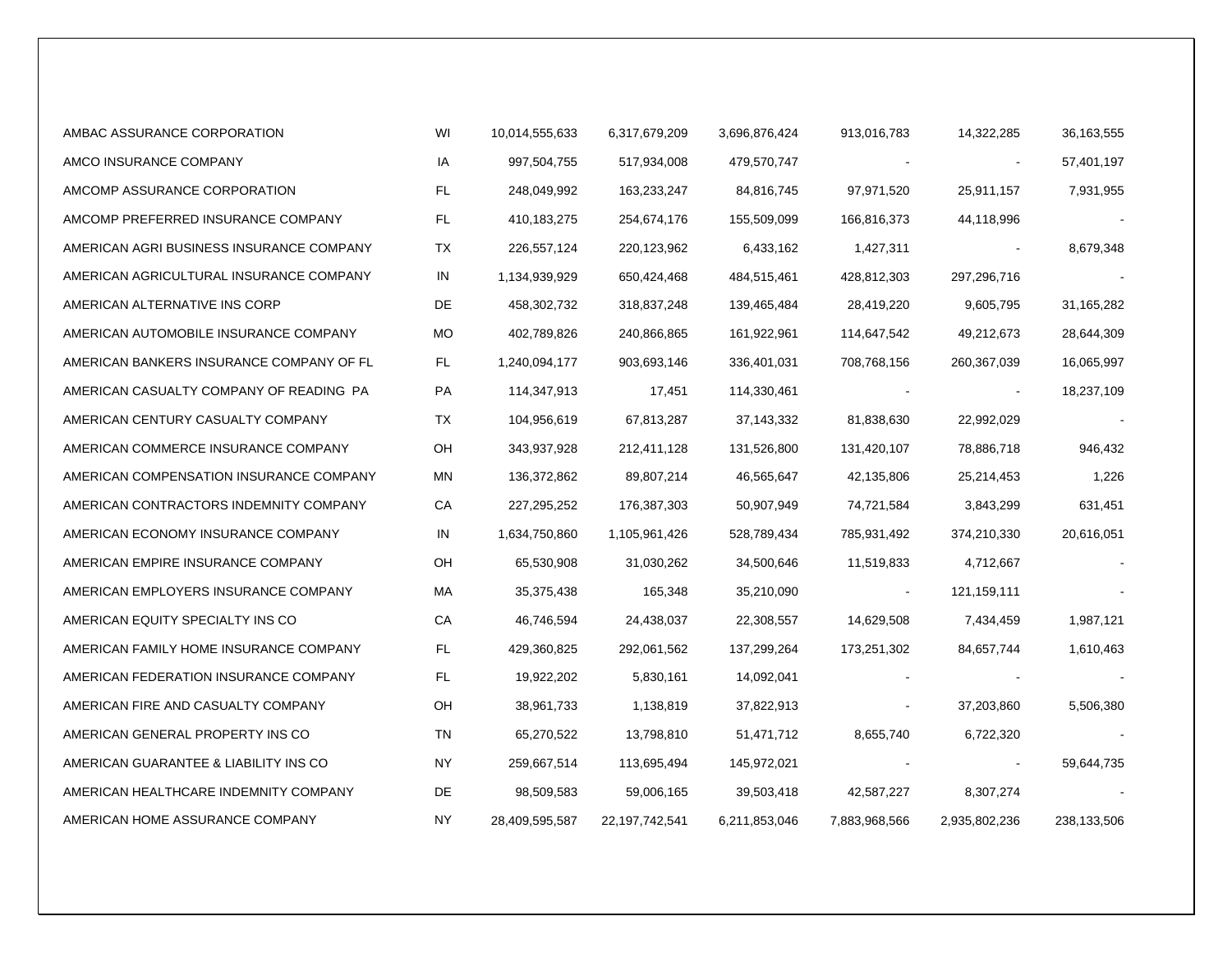| AMERICAN INDEPENDENT INSURANCE COMPANY        | PA        | 109,709,656   | 79,661,270    | 30,048,395  | 39,283,453     | 9,576,791      |            |
|-----------------------------------------------|-----------|---------------|---------------|-------------|----------------|----------------|------------|
| AMERICAN INSURANCE COMPANY<br><b>THE</b>      | NE.       | 1,566,036,408 | 1,001,469,985 | 564,566,423 | 527,378,201    | 226,376,355    | 13,159,337 |
| AMERICAN INTERNATIONAL INSURANCE CO THE       | ΝY        | 1,175,349,277 | 817,257,943   | 358,091,334 | 498,610,821    | 419,406,632    | 12,969,600 |
| AMERICAN INTERNATIONAL SOUTH INS CO           | PA        | 35,527,654    | 220,756       | 35,306,898  |                | $\blacksquare$ | 17,708,596 |
| AMERICAN INTERSTATE INSURANCE COMPANY         | LA        | 765,956,317   | 569,938,896   | 196,017,420 | 250,782,687    | 76,072,176     | 14,536,779 |
| AMERICAN MERCHANTS CASUALTY COMPANY           | OH        | 13,349,896    | 16,870        | 13,333,026  |                | 8,161,962      |            |
| AMERICAN MERCURY INSURANCE COMPANY            | OK        | 345,251,227   | 232,044,350   | 113,206,876 | 235,221,791    | 69,301,447     | 1,212,745  |
| AMERICAN MODERN HOME INSURANCE COMPANY        | OH        | 824,293,912   | 551,059,565   | 273,234,347 | 279,582,782    | 174,959,345    | 5,684,755  |
| AMERICAN MODERN SELECT INSURANCE COMPANY      | OН        | 63,512,602    | 43,480,855    | 20,031,747  | 43,742,871     | 5,643,850      | 600,443    |
| AMERICAN NATIONAL GENERAL INSURANCE CO        | <b>MO</b> | 100,633,356   | 36,654,149    | 63,979,207  | 28,597,321     | 32,196,969     | 487,323    |
| AMERICAN NATIONAL PROPERTY & CASUALTY CO      | <b>MO</b> | 1,128,700,205 | 685,995,608   | 442,704,597 | 601,799,406    | 356,995,256    | 13,315,064 |
| AMERICAN PHYSICIANS ASSURANCE CORP            | MI        | 892,836,929   | 658,903,096   | 233,933,833 | 146,834,977    | 74,344,343     | 48,421,229 |
| AMERICAN PREMIER INSURANCE COMPANY            | IN        | 6,670,645     | 1,097,882     | 5,572,763   | 982,190        | 150,228        |            |
| AMERICAN RELIABLE INSURANCE COMPANY           | AZ        | 365,749,355   | 278, 187, 227 | 87,562,128  | 167,309,452    | 58,851,501     | 6,430,278  |
| AMERICAN ROAD INSURANCE COMPANY<br><b>THE</b> | MI        | 719,002,703   | 319,480,750   | 399,521,953 | 177,834,718    | 115,663,199    | 6,272,668  |
| AMERICAN SAFETY CASUALTY INS CO               | DE        | 157,884,369   | 87,400,099    | 70,484,270  | (18, 314, 440) | 8,733,311      | 883,459    |
| AMERICAN SECURITY INSURANCE COMPANY           | DE        | 1,085,100,574 | 653,621,645   | 431,478,929 | 857,191,500    | 111,933,167    | 43,704,574 |
| AMERICAN SELECT INSURANCE COMPANY             | OH        | 161,035,658   | 104,046,567   | 56,989,091  | 75,554,617     | 32,192,530     | 1,763,145  |
| AMERICAN SENTINEL INSURANCE COMPANY           | PA        | 21,660,376    | 11,341,946    | 10,318,430  | 17,866,127     | 6,153,978      | 323,630    |
| AMERICAN SOUTHERN HOME INSURANCE COMPANY      | FL.       | 79,917,701    | 57,613,790    | 22,303,910  | 30,403,449     | 8,465,774      |            |
| AMERICAN SOUTHERN INSURANCE COMPANY           | KS        | 104,526,001   | 69,588,154    | 34,937,846  | 46,274,200     | 18,369,696     | 1,034,502  |
| AMERICAN STANDARD INSURANCE CO OF WI          | WI        | 355,217,394   | 116,618,918   | 238,598,476 |                |                | 35,230,584 |
| AMERICAN STATES INSURANCE COMPANY             | IN        | 2,337,821,031 | 1,567,111,446 | 770,709,585 | 1,066,621,310  | 507,856,876    | 27,237,646 |
| AMERICAN STATES PREFERRED INS CO              | IN        | 238,059,026   | 158,716,072   | 79,342,954  | 112,275,927    | 53,458,619     | 1,485,358  |
| AMERICAN SURETY COMPANY                       | IN        | 13,804,652    | 2,481,066     | 11,323,586  | 8,516,983      | 457,048        |            |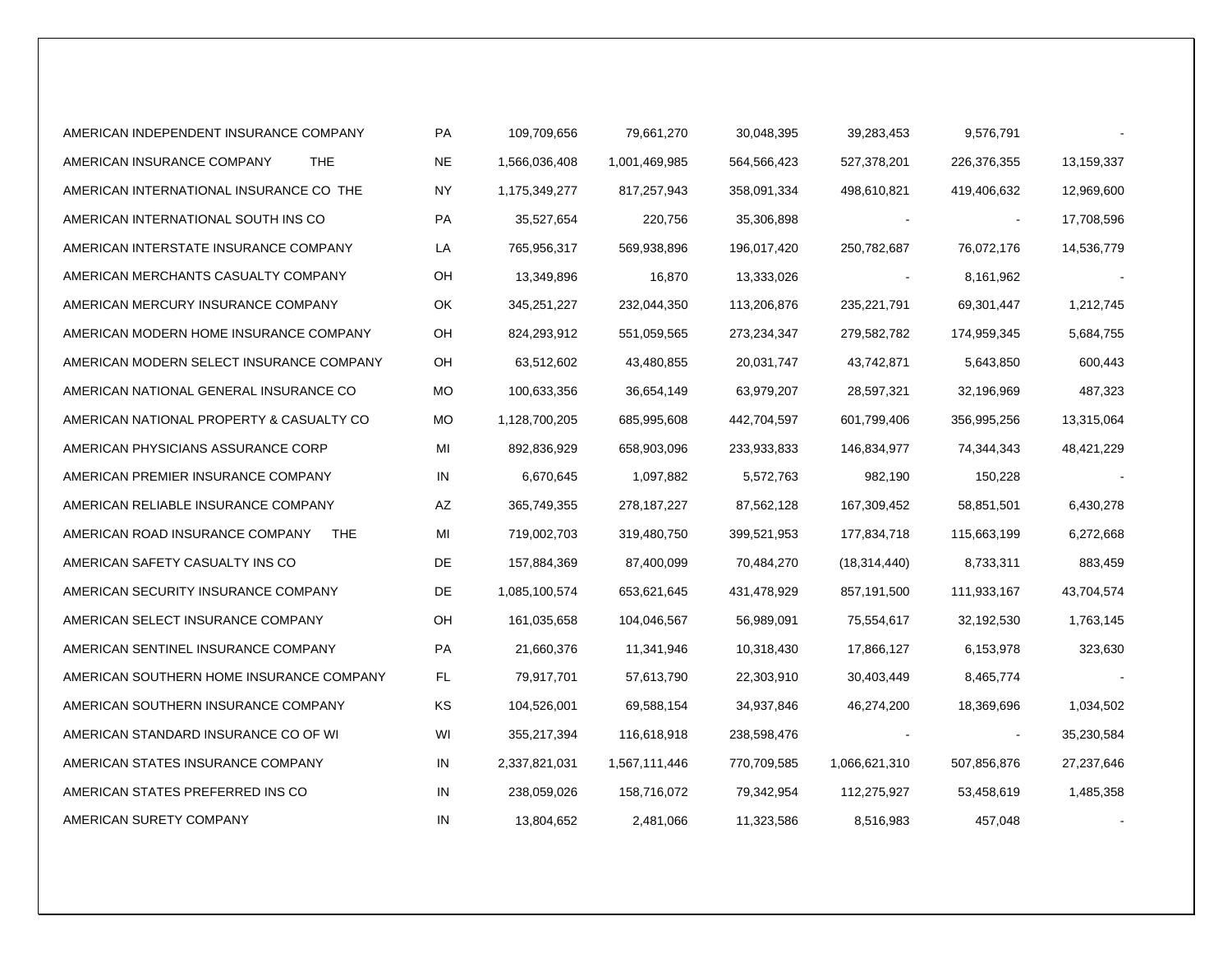| AMERICAS INSURANCE COMPANY              | LA        | 19,824,532    | 6,496,475   | 13,328,057  |             | 73,405      |            |
|-----------------------------------------|-----------|---------------|-------------|-------------|-------------|-------------|------------|
| AMERIPRISE INSURANCE COMPANY            | WI        | 47,156,189    | (14,761)    | 47,170,950  |             |             |            |
| AMERISURE INSURANCE COMPANY             | MI        | 566,995,786   | 417,786,306 | 149,209,480 | 184,707,410 | 77,535,346  | 5,279,747  |
| AMGUARD INSURANCE COMPANY               | PA        | 239,939,666   | 186,606,702 | 53,332,964  | 68,354,966  | 32,137,682  | 916,899    |
| ANESTHESIOLOGISTS PROFESSIONAL ASSR CO  | FL.       | 96,200,073    | 70,661,471  | 25,538,602  | 19,430,009  | 8,970,392   | 47,550     |
| ANSUR AMERICA INSURANCE COMPANY         | MI        | 24,892,066    | 15,899,687  | 8,992,379   | 6,746,215   | 344,425     |            |
| ARAG INSURANCE COMPANY                  | IA        | 44,258,580    | 15,228,594  | 29,029,986  | 46,298,777  | 25,960,194  | 3,434,596  |
| ARCH INSURANCE COMPANY                  | МO        | 1,187,699,401 | 668,775,498 | 518,923,903 | 170,304,387 | 66,243,606  | 48,938,273 |
| ARCH REINSURANCE COMPANY                | NE        | 1,076,174,896 | 384,458,340 | 691,716,556 | 93,847,845  | 17,735,041  |            |
| ARGUS FIRE AND CASUALTY INS CO          | FL        | 23,209,530    | 14,215,155  | 8,994,375   | 9,341,464   | 3,165,194   |            |
| ARMOR ASSURANCE COMPANY                 | VT        | 21,252,175    | 232,429     | 21,019,746  | 3,346,793   |             | 11,555     |
| ARTISAN AND TRUCKERS CASUALTY COMPANY   | WI        | 24,352,114    | 14,502,511  | 9,849,603   | 3,550,063   | 3,072,748   |            |
| ASSOCIATED INDEMNITY CORPORATION        | СA        | 169,314,247   | 103,882,994 | 65,431,253  | 45,859,158  | 19,684,926  | 9,920,696  |
| ASSURANCE COMPANY OF AMERICA            | NY.       | 56,771,478    | 36,196,870  | 20,574,608  |             |             | 12,825,825 |
| ASSURED GUARANTY CORP                   | MD        | 1,248,270,663 | 962,316,898 | 285,953,765 | 114,114,530 | 9,411,610   | 360,773    |
| ATHENA ASSURANCE COMPANY                | MN        | 190,457,055   | 136,499,731 | 53,957,324  | 50,095,170  | 20,962,298  | 1,353,413  |
| ATLANTA CASUALTY COMPANY                | OH        | 9,284,089     | 1,659,428   | 7,624,661   | 982,190     | 83,584,573  |            |
| ATLANTA SPECIALTY INSURANCE COMPANY     | OH        | 9,533,039     | 1,210,708   | 8,322,331   | 982,190     | 150,229     |            |
| ATLANTIC INSURANCE COMPANY              | TX        | 34,226,683    | 775,784     | 33,450,899  |             | 38,907,480  |            |
| ATLANTIC SPECIALTY INSURANCE COMPANY    | <b>NY</b> | 66,652,323    | 18,495,766  | 48,156,557  | 11,284,554  | 5,656,014   | 4,178,487  |
| ATRADIUS TRADE CREDIT INSURANCE INC     | MD        | 90,311,321    | 46,836,560  | 43,474,761  | 20,319,316  | 2,934,901   | 23,393,021 |
| AUTO CLUB FAMILY INSURANCE COMPANY      | <b>MO</b> | 59,571,969    | 34,891,461  | 24,680,508  | 28,625,096  | 22,940,151  | 2,771,615  |
| AUTOMOBILE INSURANCE CO OF HARTFORD THE | CT        | 928,690,153   | 644,837,952 | 283,852,201 | 237,117,138 | 111,568,832 | 6,533,392  |
| AVEMCO INSURANCE COMPANY                | MD        | 122,331,917   | 56,523,718  | 65,808,199  | 45,392,500  | 51,316,984  | 1,567,952  |
| AVOMARK INSURANCE COMPANY               | IN        | 10,342,047    | 87,307      | 10,254,739  |             | 3,400,155   |            |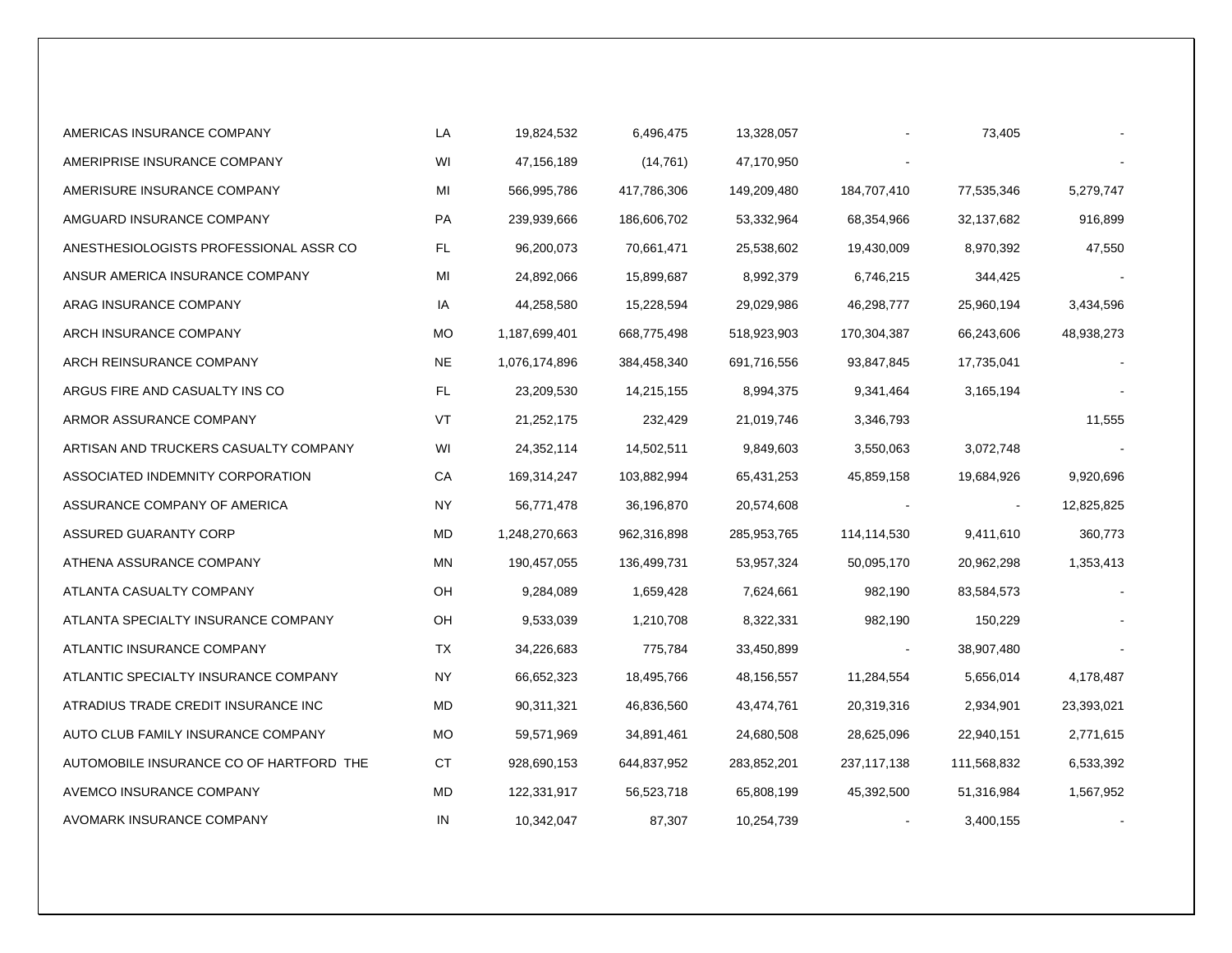| AXA ART INSURANCE CORPORATION             | <b>NY</b> | 66,870,651    | 32,326,867    | 34,543,784    | 31,100,018    | 14,589,359  | 1,541,167  |
|-------------------------------------------|-----------|---------------|---------------|---------------|---------------|-------------|------------|
| AXA CORPORATE SOLUTIONS REINSURANCE CO    | DE        | 932,202,482   | 278,433,717   | 653,768,765   | 15,948,003    | 154,744,923 |            |
| AXA INSURANCE COMPANY                     | NY        | 170,142,379   | 78,580,079    | 91,562,300    | 5,664,019     | 13,078,855  | 1,368,291  |
| AXA RE AMERICA INSURANCE COMPANY          | DE        | 56,757,572    | 6,821,556     | 49,936,016    | (665, 258)    | 2,564,020   |            |
| AXA RE PROPERTY AND CASUALTY INS CO       | DE        | 59,613,289    | 33,272,507    | 26,340,782    | (8,411,082)   | 63,278,862  |            |
| AXIS REINSURANCE COMPANY                  | NY.       | 1,831,970,659 | 1,281,077,712 | 550,892,947   | 508,218,191   | 14,842,443  | 19,224,539 |
| <b>BALBOA INSURANCE COMPANY</b>           | CA        | 1,533,166,926 | 877,126,701   | 656,040,225   | 885,459,937   | 283,676,095 | 13,355,714 |
| <b>BANCINSURE INC</b>                     | OK        | 102,442,150   | 60,994,466    | 41,447,684    | 45,329,767    | 29,015,658  | 1,608,918  |
| <b>BANKERS INSURANCE COMPANY</b>          | FL.       | 110,779,062   | 67,140,854    | 43,638,209    | 51,716,556    | 21,651,200  | 86,612     |
| <b>BANKERS STANDARD INSURANCE COMPANY</b> | PA        | 271,851,923   | 185,467,056   | 86,384,867    | 80,839,556    | 16,511,163  | 723        |
| BAR PLAN SURETY AND FIDELITY COMPANY THE  | MO        | 4,325,239     | 1,088,830     | 3,236,409     | 315,937       | 237,461     | 15,828     |
| <b>BAY STATE INSURANCE COMPANY</b>        | МA        | 269,362,295   | 102,908,321   | 166,453,975   | 70,021,888    | 25,966,726  |            |
| <b>BCS INSURANCE COMPANY</b>              | OH        | 227,983,948   | 91,316,010    | 136,667,938   | 82,566,892    | 35,241,241  | 6,609,574  |
| BEAZLEY INSURANCE COMPANY, INC            | СT        | 78,181,323    | 18,031,891    | 60,149,432    | 9,681,959     | 17,707,365  | 2,873,679  |
| BENCHMARK INSURANCE COMPANY               | KS        | 113,533,453   | 76,518,599    | 37,014,854    | 30,159,074    | 14,250,735  | 1,106,114  |
| BERKLEY INSURANCE COMPANY                 | DE        | 6,796,348,696 | 4,617,626,251 | 2,178,722,445 | 1,800,711,690 | 398,131,292 |            |
| BERKLEY REGIONAL INSURANCE COMPANY        | DE        | 2,402,315,783 | 1,737,349,593 | 664,966,190   | 1,274,534,559 | 365,361,797 | 332,694    |
| BIRMINGHAM FIRE INSURANCE COMPANY OF PA   | PA        | 4,146,017,133 | 2,812,055,608 | 1,333,961,525 | 1,028,137,756 | 397,340,026 | 7,106,489  |
| <b>BLUE RIDGE INSURANCE COMPANY</b>       | WI        | 186,726,000   | 128,838,042   | 57,887,958    | 84,733,898    | 36,907,565  |            |
| <b>BRISTOL WEST INSURANCE COMPANY</b>     | OH        | 118,905,827   | 82,173,123    | 36,732,704    | 47,492,150    | 26,849,621  | 158,613    |
| CALIFORNIA CASUALTY & FIRE INSURANCE CO   | СA        | 51,471,717    | 26,310,161    | 25,161,556    | 24,059,759    | 18,361,128  |            |
| CALIFORNIA CASUALTY GENERAL INS CO OF OR  | OR        | 78,334,891    | 48,452,223    | 29,882,668    | 28,871,711    | 26,707,095  | 1,366,221  |
| CALIFORNIA CASUALTY INSURANCE COMPANY     | CA        | 100,861,066   | 22,493,757    | 78,367,309    | 19,247,808    | 36,722,257  |            |
| CAMDEN FIRE INSURANCE ASSOCIATION, THE    | <b>NJ</b> | 78,972,108    | 5,317,551     | 73,654,557    |               | 201,931,867 |            |
| CANAL INSURANCE COMPANY                   | <b>SC</b> | 1,324,256,744 | 738,476,056   | 585,780,688   | 472,327,841   | 197,026,984 | 19,672,754 |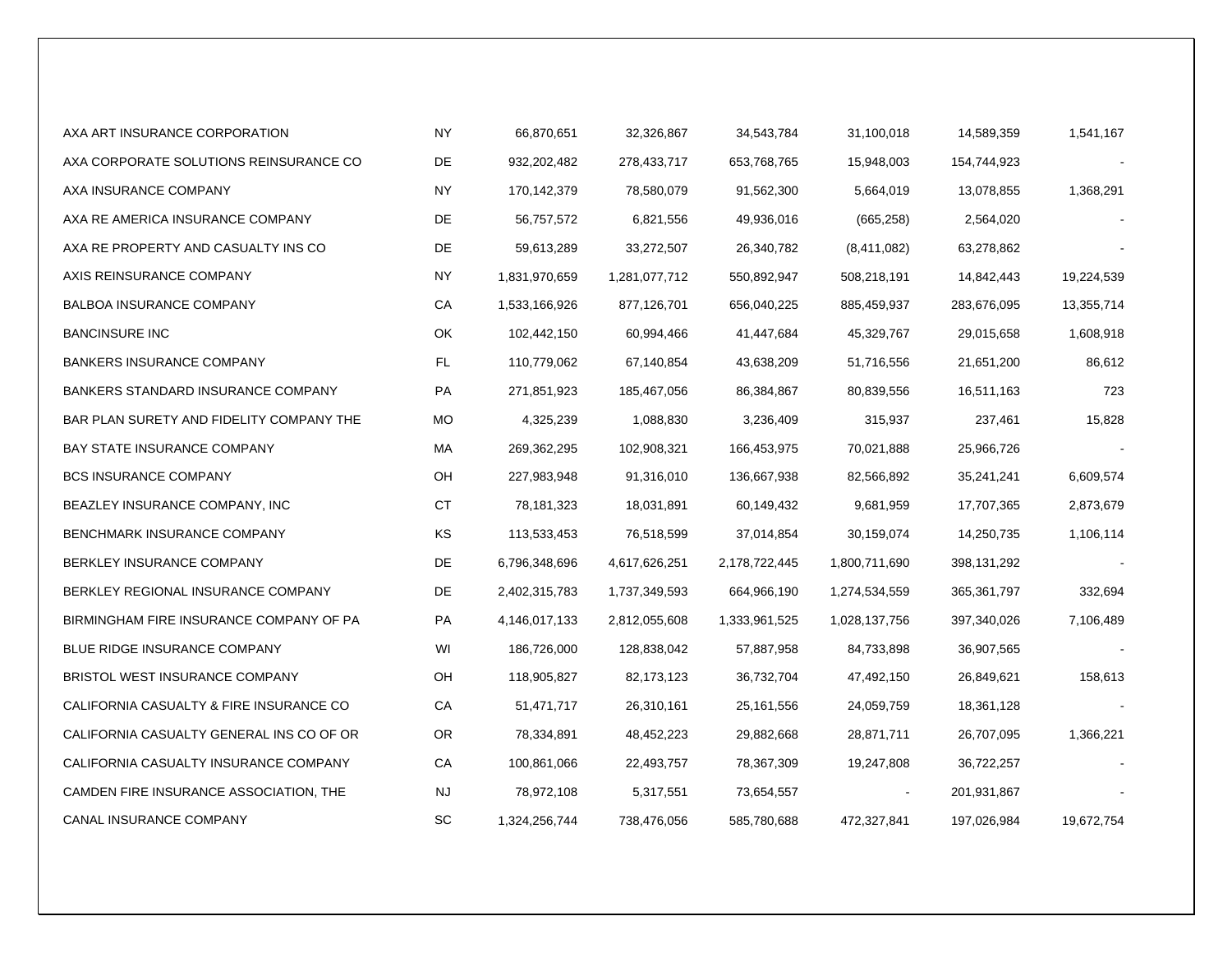| CAPITAL CITY INSURANCE COMPANY INC         | <b>SC</b> | 139,255,429    | 102,662,591   | 36,592,838    | 51,301,807    | 27,028,677    | 1,633       |
|--------------------------------------------|-----------|----------------|---------------|---------------|---------------|---------------|-------------|
| CAPITAL MARKETS ASSURANCE CORPORATION      | NY        | 87,717,512     | 1,352,525     | 86,364,987    |               |               |             |
| CAPITOL INDEMNITY CORPORATION              | WI        | 445,537,797    | 264,229,666   | 181,308,131   | 159,967,776   | 53,582,268    | 19,905,403  |
| CARDIF PROPERTY AND CASUALTY INS CO        | TX        | 12,153,828     | 473,481       | 11,680,348    | 1,070,807     |               |             |
| CAROLINA CASUALTY INSURANCE COMPANY        | FL        | 881,704,551    | 620,977,507   | 260,727,044   | 354,782,910   | 141,766,461   | 22,997,976  |
| CATERPILLAR INSURANCE COMPANY              | MO        | 153,922,678    | 119,827,438   | 34,095,240    | 57,701,402    | 9,728,691     | 2,453,907   |
| CATLIN INSURANCE COMPANY INC               | TX.       | 101,022,050    | 2,822,919     | 98,199,131    | (1,353,016)   | 9,903,920     |             |
| CENTENNIAL INSURANCE COMPANY               | NY.       | 227,431,064    | 157,961,637   | 69,469,427    | 20,084,575    | 91,150,654    | 238,282     |
| CENTRAL STATES INDEMNITY CO OF OMAHA       | <b>NE</b> | 260,853,018    | 53,342,757    | 207,510,261   | 54,905,113    | 11,829,262    | 3,288,956   |
| CENTRE INSURANCE COMPANY                   | DE        | 554,529,190    | 419,940,093   | 134,589,097   | 901,370       | 35,552,581    |             |
| CENTURION CASUALTY COMPANY                 | IA        | 321,991,551    | 19,195,327    | 302,796,224   | 12,065,844    | 399,693       |             |
| CENTURY INDEMNITY COMPANY                  | PA        | 882,569,407    | 857,569,407   | 25,000,000    | 31,504        | 383,878,615   |             |
| CENTURY NATIONAL INSURANCE COMPANY         | СA        | 572,030,583    | 356,134,973   | 215,895,610   | 185,093,924   | 96,846,302    | 1,952,829   |
| CHARTER INDEMNITY COMPANY                  | TX        | 11,254,899     | 1,385,402     | 9,869,497     |               |               | 4,383,329   |
| CHARTER OAK FIRE INSURANCE COMPANY THE     | СT        | 805,685,829    | 606,716,939   | 198,968,889   | 220,418,748   | 103,807,522   | 26,771,540  |
| CHEROKEE INSURANCE COMPANY                 | MI        | 224,683,563    | 146,460,606   | 78,222,957    | 139,043,271   | 41,131,392    | 1,225       |
| CHUBB INDEMNITY INSURANCE COMPANY          | NY        | 212, 135, 299  | 158,209,288   | 53,926,011    | 47,174,373    | 16,970,444    | 2,772,367   |
| CHUBB NATIONAL INSURANCE COMPANY           | IN        | 177, 177, 805  | 123,435,298   | 53,742,507    | 47,174,373    | 16,970,444    | 35,564,626  |
| CHURCH INSURANCE COMPANY<br><b>THE</b>     | ΝY        | 57,658,410     | 38,230,770    | 19,427,640    | 6,390,425     | 12,911,686    | 53,048      |
| CIFG ASSURANCE NORTH AMERICA, INC          | NY        | 191,381,402    | 87,561,335    | 103,820,067   | 17,502,305    |               | 2,332,728   |
| CIM INSURANCE CORPORATION                  | MI        | 20,999,696     | 6,500,807     | 14,498,889    |               |               | 1,862       |
| CINCINNATI CASUALTY COMPANY THE            | OH        | 349,578,661    | 68,115,634    | 281,463,027   |               |               | 47,708,241  |
| CINCINNATI EQUITABLE INSURANCE COMPANY     | OH        | 28,263,595     | 9,069,415     | 19,194,180    | 9,039,630     | 7,646,108     |             |
| CINCINNATI INDEMNITY COMPANY               | OH        | 74,495,278     | 12,569,976    | 61,925,302    |               |               | 8,709,265   |
| CINCINNATI INSURANCE COMPANY<br><b>THE</b> | OH        | 10,917,879,475 | 6,194,510,667 | 4,723,368,807 | 3,180,419,247 | 1,365,863,268 | 247,092,957 |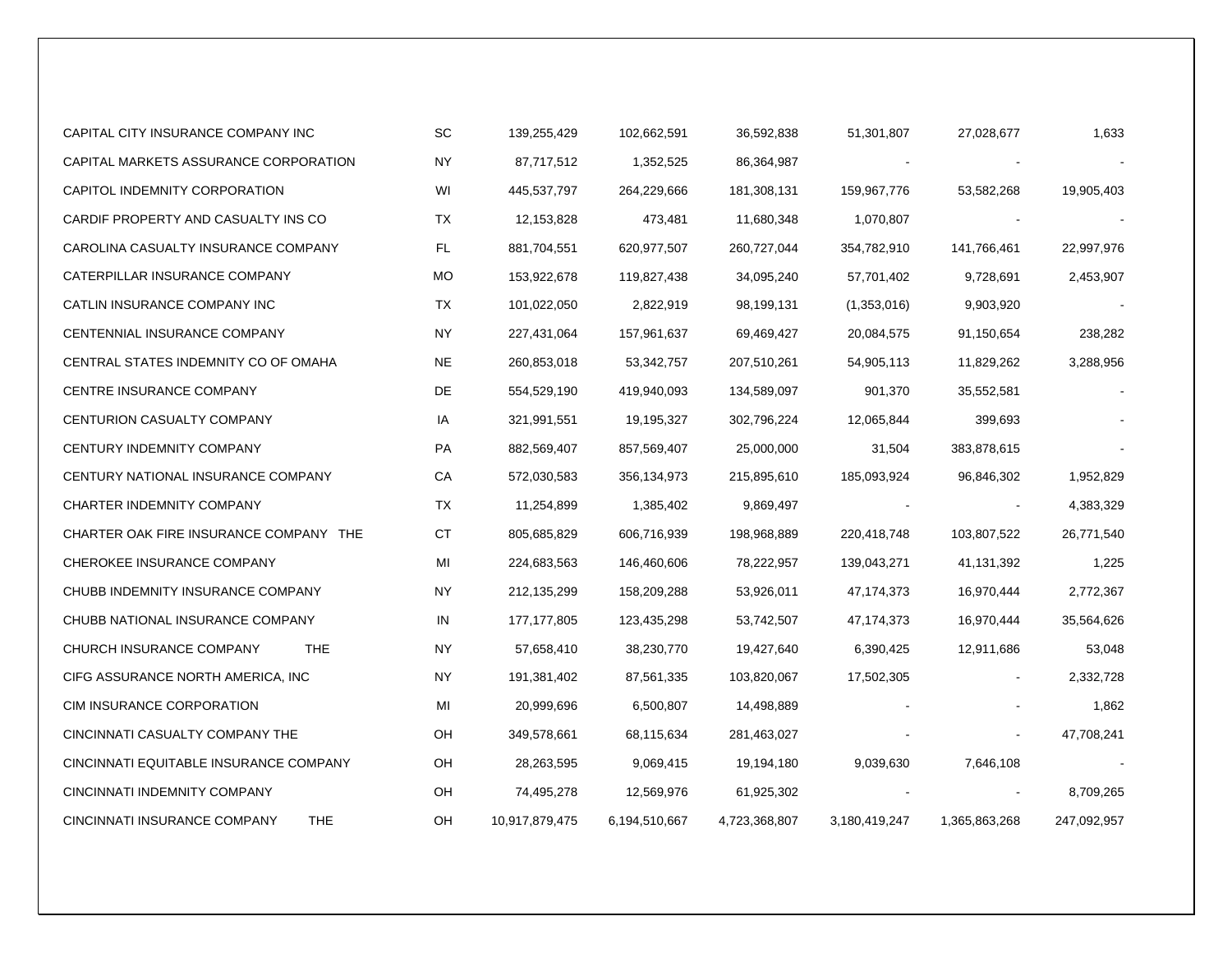| CITIZENS INSURANCE COMPANY OF AMERICA            | MI        | 1,763,314,581  | 1,026,481,209 | 736,833,372   | 757,145,126   | 459,107,015    | 8,383,048   |
|--------------------------------------------------|-----------|----------------|---------------|---------------|---------------|----------------|-------------|
| CLARENDON NATIONAL INSURANCE COMPANY             | NJ        | 1,430,872,998  | 934,847,596   | 496,025,403   | (695, 490)    | 252,546,256    | 14,139,316  |
| CLEARWATER INSURANCE COMPANY                     | DE        | 1,308,348,733  | 647,951,974   | 660,396,759   | 18,430,884    | 32,731,957     | 489,425     |
| CLEARWATER SELECT INSURANCE COMPANY              | DE        | 108,851,522    | 27,566,566    | 81,284,956    | 224,208       | 26,643,957     |             |
| CMG MORTGAGE ASSURANCE COMPANY                   | WI        | 9,307,681      | 1,262,853     | 8,044,828     | 572,793       | 31,817         | 7,340       |
| CMG MORTGAGE INSURANCE COMPANY                   | WI        | 323,103,861    | 219,404,481   | 103,699,380   | 57,896,845    | 4,890,402      | 1,543,314   |
| CNL/INSURANCE AMERICA INC                        | GA        | 26,826,564     | 7,708,086     | 19,118,478    | 11,525,807    | 6,044,179      |             |
| COFACE NORTH AMERICA INSURANCE COMPANY           | МA        | 60,888,615     | 33,549,780    | 27,338,834    | 28,908,338    | $\blacksquare$ | 8,341,490   |
| COLOGNE REINSURANCE COMPANY OF AMERICA           | СT        | 68,420,201     | 47,955,798    | 20,464,403    | (188, 236)    | 10,619,127     |             |
| COLONIAL AMERICAN CASUALTY AND SURETY CO         | MD        | 31,934,629     | 8,695,538     | 23,239,091    |               | $\blacksquare$ | 1,069,836   |
| COLONIAL SURETY COMPANY                          | PA        | 22,131,781     | 13,401,417    | 8,730,361     | 6,773,104     | 413,200        | 89,094      |
| COLONY NATIONAL INSURANCE COMPANY                | VA        | 331,633,991    | 253,780,745   | 77,853,244    | 149,819,072   | 21,438,023     | (11, 727)   |
| COLORADO CASUALTY INSURANCE COMPANY              | CO        | 22,444,733     | 5,936,319     | 16,508,414    |               |                |             |
| COLUMBIA INSURANCE COMPANY                       | <b>NE</b> | 13,360,492,065 | 5,374,067,083 | 7,986,424,983 | 679,433,904   | 63,205,157     |             |
| COLUMBIA NATIONAL INSURANCE COMPANY              | <b>NE</b> | 84,918,877     | 48,537,336    | 36,381,541    | 43,387,311    | 18,941,677     | 802,814     |
| <b>COMMERCE &amp; INDUSTRY INSURANCE COMPANY</b> | ΝY        | 7,355,794,061  | 5,547,094,927 | 1,808,699,134 | 2,056,275,508 | 794,680,052    | 104,623,377 |
| COMMERCIAL CASUALTY INSURANCE COMPANY            | CA        | 206,620,270    | 159,197,896   | 47,422,374    | (150, 428)    | (166,073,056)  |             |
| COMMERCIAL GUARANTY CASUALTY INS CO              | IN        | 139,355,403    | 21,164,753    | 118,190,651   | (38, 344)     | 12,533,481     | (2, 437)    |
| COMMERCIAL LOAN INSURANCE CORPORATION            | WI        | 10,919,819     | 502,612       | 10,417,207    | 56,384        |                |             |
| COMMONWEALTH INSURANCE CO OF AMERICA             | WA        | 51,506,904     | 29,288,614    | 22,218,290    | 11,874,262    | 2,458,985      | 1,943,001   |
| COMPANION COMMERCIAL INSURANCE COMPANY           | SC        | 10,832,005     | 2,648,130     | 8,183,875     |               |                | 256,176     |
| COMPANION PROPERTY & CASUALTY INS CO             | SC        | 384,592,992    | 272,151,542   | 112,441,450   | 127,248,779   | 71,990,570     | 1,765,303   |
| COMPUTER INSURANCE COMPANY                       | RI        | 38,301,658     | 4,098,882     | 34,202,776    | 8,104,129     | 231,814        | 102,297     |
| CONNIE LEE INSURANCE COMPANY                     | WI        | 160,946,897    | 22,329,716    | 138,617,181   | (242, 500)    | 2,314,942      |             |
| CONSOLIDATED INSURANCE COMPANY                   | IN        | 23,056,357     | 566,274       | 22,490,083    |               |                | 43,119,879  |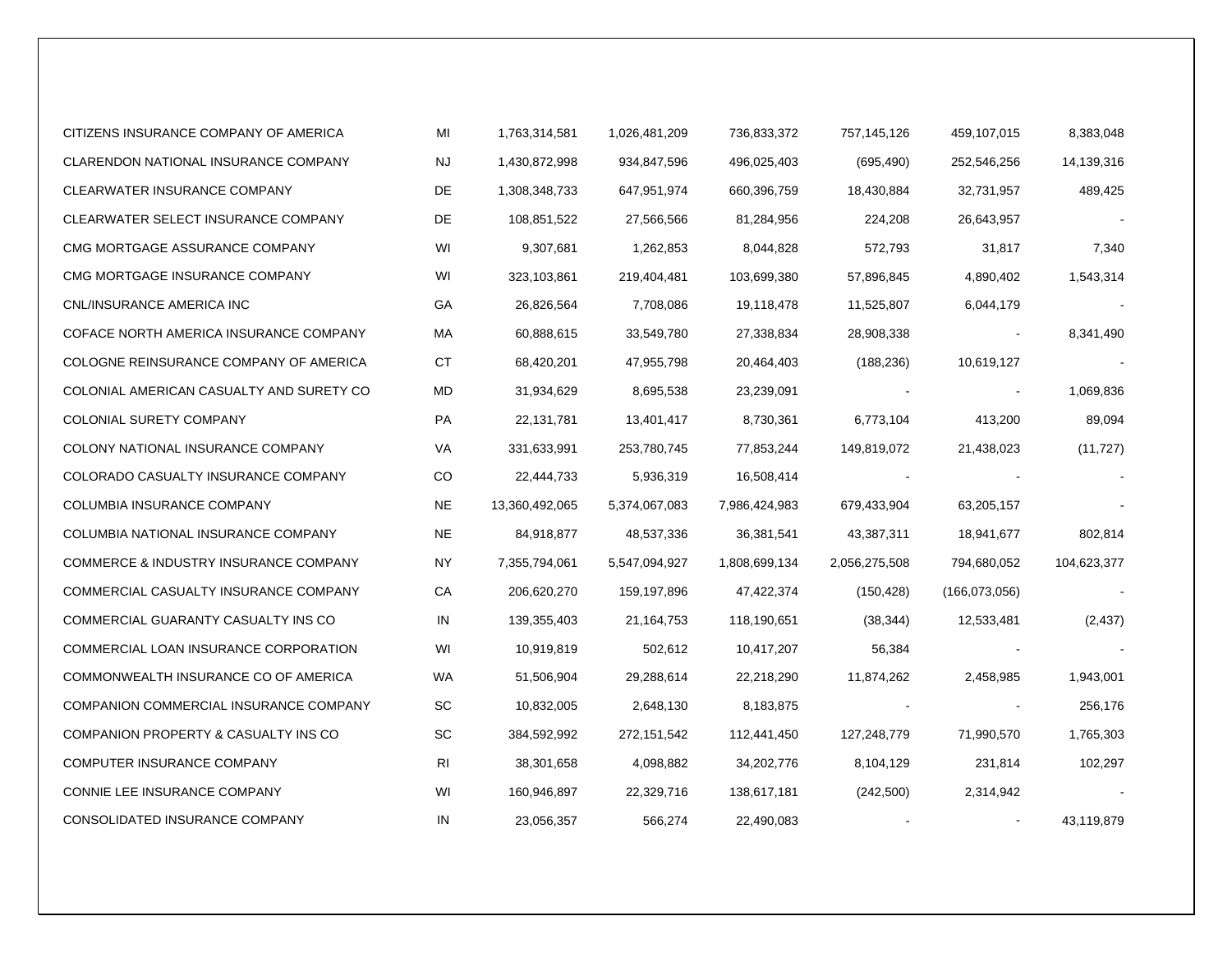| CONSTITUTION INSURANCE COMPANY              | <b>NY</b> | 46,777,773    | 8,124,815     | 38,652,958    | 33,254      | 7,838,415   |            |
|---------------------------------------------|-----------|---------------|---------------|---------------|-------------|-------------|------------|
| CONSUMERS INSURANCE USA INC                 | TN        | 49,501,676    | 29,531,718    | 19,969,959    | 35,815,462  | 10,413,471  | 2,707,593  |
| CONTINENTAL HERITAGE INSURANCE COMPANY      | OН        | 9,158,170     | 2,305,583     | 6,852,587     | 2,097,287   | 3,426,678   |            |
| CONTINENTAL INSURANCE COMPANY<br><b>THE</b> | PA        | 4,057,425,582 | 2,132,067,669 | 1,925,357,913 | 3,594,145   | 29,230,876  | 20,769,182 |
| CONTINENTAL NATIONAL INDEMNITY COMPANY      | IA        | 24,806,161    | 11,769,532    | 13,036,630    | 16,458,379  | 1,334,230   | 2,887,776  |
| CONTINENTAL WESTERN INSURANCE COMPANY       | IA        | 264,743,868   | 182,277,516   | 82,466,352    |             |             | 25,963,980 |
| CONTRACTORS BONDING & INSURANCE COMPANY     | <b>WA</b> | 190,670,367   | 118,144,439   | 72,525,928    | 81,514,984  | 8,065,905   | 341,403    |
| CONVERIUM INSURANCE (NORTH AMERICA) INC     | <b>NJ</b> | 73,248,379    | 9,099,730     | 64,148,649    | (11)        | 177,646     | (124, 712) |
| CONVERIUM REINSURANCE (NA) INC              | СT        | 1,450,361,071 | 1,072,862,429 | 377,498,642   | 16,504,094  | 754,287,821 |            |
| <b>COREGIS INSURANCE COMPANY</b>            | IN        | 388,095,420   | 155,037,416   | 233,058,004   | 4,922,941   | 87,584,826  | (54, 521)  |
| CORNERSTONE NATIONAL INSURANCE COMPANY      | MO        | 45,214,570    | 27,512,241    | 17,702,329    | 32,945,550  | 10,716,613  |            |
| COURTESY INSURANCE COMPANY                  | FL.       | 373,185,884   | 262,002,898   | 111,182,987   | 101,729,847 | 31,362,611  | 2,013,487  |
| CRUM & FORSTER INDEMNITY COMPANY            | DE        | 36,132,032    | 24,625,657    | 11,506,375    | 10,301,030  | 4,379,186   | 2,560,814  |
| CUMIS INSURANCE SOCIETY INC                 | WI        | 1,172,959,823 | 712,067,910   | 460,891,913   | 569,850,037 | 212,407,739 | 18,257,377 |
| DAIMLERCHRYSLER INSURANCE COMPANY           | MI        | 347,816,886   | 163, 171, 447 | 184,645,439   | 80,819,342  | 86,115,682  | 2,875,765  |
| DAIRYLAND INSURANCE COMPANY                 | WI        | 1,238,205,402 | 818,308,439   | 419,896,963   | 395,346,690 | 185,389,792 | 7,031,235  |
| DARWIN NATIONAL ASSURANCE COMPANY           | DE        | 442,010,386   | 258,089,125   | 183,921,261   | 148,730,550 | 3,221       | 4,341,580  |
| DEALERS ASSURANCE COMPANY                   | OH        | 52,185,600    | 26,573,500    | 25,612,100    | 12,203,152  | 1,817,240   | 452,104    |
| DELOS INSURANCE COMPANY                     | DE        | 370,444,382   | 166,600,510   | 203,843,872   | 63,218,328  | 27,748,353  | 671,149    |
| DENTISTS INSURANCE COMPANY THE              | СA        | 225,320,515   | 90,407,010    | 134,913,505   | 34,450,453  | 8,725,293   | 655,392    |
| DEPOSITORS INSURANCE COMPANY                | IA        | 62,060,875    | 16,325,970    | 45,734,905    |             |             | 9,483,840  |
| DEVELOPERS SURETY AND INDEMNITY COMPANY     | IA        | 117,721,937   | 64,601,271    | 53,120,666    | 54,163,045  | 9,361,029   | 965,101    |
| DIAMOND STATE INSURANCE COMPANY             | IN        | 170,527,895   | 57,533,946    | 112,993,949   | 13,717,058  | 6,235,694   | 1,410,806  |
| DIRECT GENERAL INSURANCE COMPANY            | SC.       | 378,061,049   | 239,124,278   | 138,936,771   | 307,308,976 | 156,379,973 |            |
| DIRECT NATIONAL INSURANCE COMPANY           | AR        | 11,577,496    | 5,366,294     | 6,211,202     | 6,314,224   | 104,163     | 44,560     |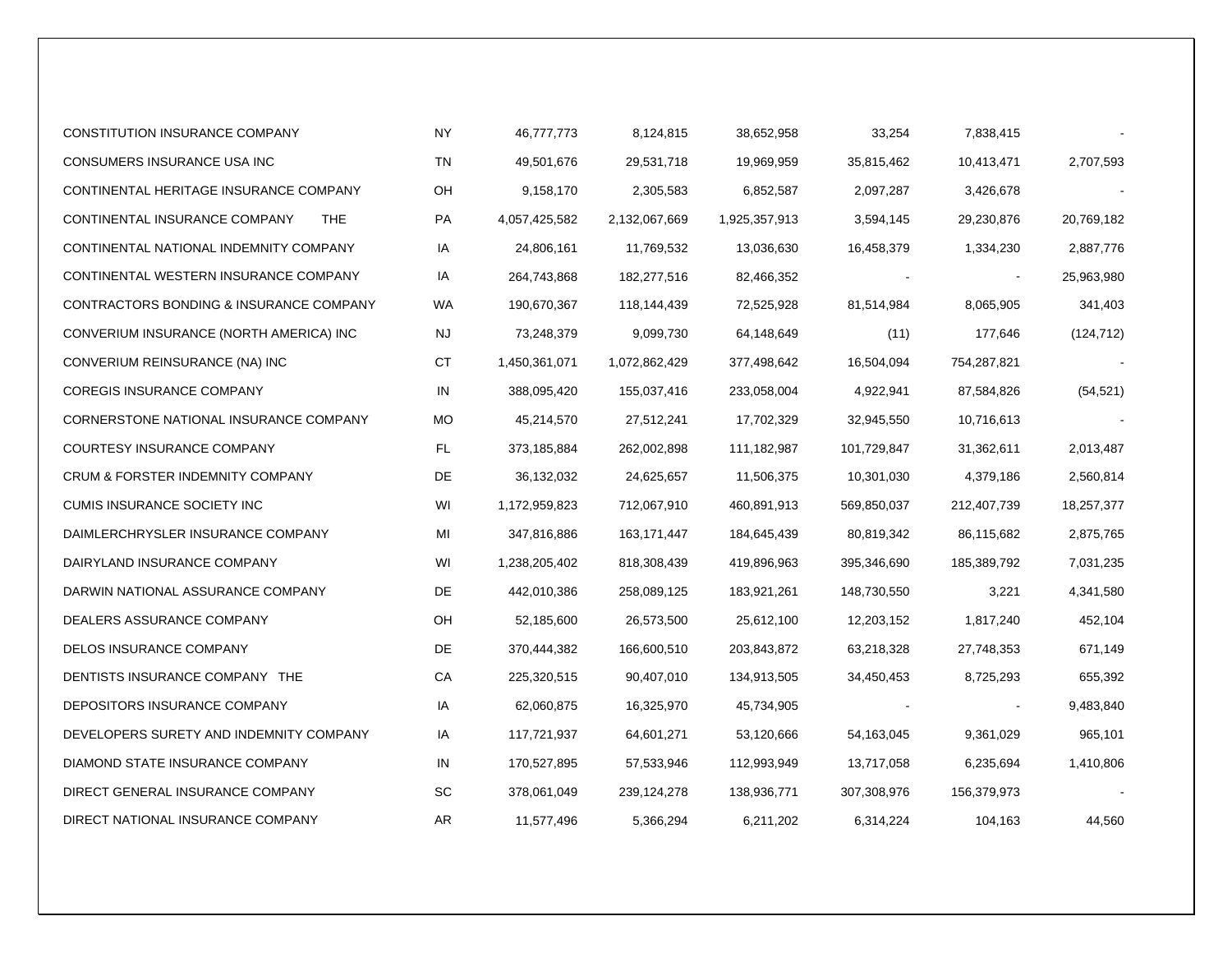| DORINCO REINSURANCE COMPANY                     | MI | 1,910,651,347  | 1,345,115,351  | 565,535,996   | 297,603,138   | 110,354,163    |            |
|-------------------------------------------------|----|----------------|----------------|---------------|---------------|----------------|------------|
| EASTGUARD INSURANCE COMPANY                     | PA | 64,288,299     | 48,163,449     | 16,124,850    | 19,210,218    | 7,332,225      |            |
| ELECTRIC INSURANCE COMPANY                      | МA | 1,200,095,381  | 868,295,545    | 331,799,834   | 371,018,646   | 291,867,641    | 11,158,153 |
| EMC PROPERTY & CASUALTY COMPANY                 | IA | 118,511,518    | 66,760,104     | 51,751,414    | 37,331,472    | 17,652,449     |            |
| <b>EMCASCO INSURANCE COMPANY</b>                | IA | 311,458,928    | 227,106,719    | 84,352,209    | 127,993,613   | 45,392,012     | 8,008,535  |
| EMPIRE FIRE & MARINE INSURANCE COMPANY          | NE | 252,469,400    | 121,429,070    | 131,040,331   |               | $\blacksquare$ | 25,254,403 |
| <b>EMPLOYERS COMPENSATION INSURANCE COMPANY</b> | СA | 1,479,467,443  | 1,165,372,815  | 314,094,628   | 181,977,266   | 45,198,713     |            |
| EMPLOYERS FIRE INSURANCE COMPANY THE            | МA | 107,472,222    | 46,198,139     | 61,274,083    | 28,211,386    | 21,865,090     | 3,070,019  |
| EMPLOYERS INSURANCE COMPANY OF WAUSAU           | WI | 5,295,626,509  | 4,087,255,690  | 1,208,370,819 | 1,898,260,965 | 999,087,854    | 19,973,951 |
| <b>EMPLOYERS REINSURANCE CORPORATION</b>        | МO | 15,488,044,200 | 11,881,740,663 | 3,606,303,537 | 1,050,779,824 | 2,086,175,936  | 10,738,100 |
| EMPLOYERS SECURITY INSURANCE COMPANY            | IN | 19,424,220     | 14,118,404     | 5,305,817     | 10,352,473    | 2,819,331      |            |
| ENDURANCE AMERICAN INSURANCE COMPANY            | DE | 141,560,101    | 1,701,331      | 139,858,770   | 5,626         |                |            |
| <b>EQUITY INSURANCE COMPANY</b>                 | ТX | 64,537,013     | 39,165,431     | 25,371,582    | 23,217,137    | 17,720,708     |            |
| ERIE INSURANCE COMPANY                          | PA | 602,935,224    | 416,651,090    | 186,284,134   | 190,276,189   | 105,199,806    | 5,806,312  |
| ERIE INSURANCE COMPANY OF NEW YORK              | ΝY | 48,150,292     | 32,104,135     | 16,046,158    | 19,027,618    | 10,519,980     |            |
| ERIE INSURANCE PROPERTY & CASUALTY CO           | PA | 61,496,781     | 52,232,997     | 9,263,784     |               |                |            |
| ESURANCE INSURANCE COMPANY                      | WI | 328,929,140    | 260,120,018    | 68,809,121    | 87,649,782    | 12,578,545     | 21,436,572 |
| ESURANCE PROPERTY & CASUALTY INS CO             | СA | 71,689,146     | 56,930,765     | 14,758,381    | 11,627,327    | 2,190,911      |            |
| EULER HERMES AMERICAN CREDIT IND CO             | MD | 325,368,561    | 165,265,205    | 160,103,356   | 117,134,132   | 22,684,642     | 12,161,300 |
| EVEREST NATIONAL INSURANCE COMPANY              | DE | 574,664,698    | 409,707,001    | 164,957,698   | 87,984,584    | 37,194,207     | 19,638,956 |
| EVEREST REINSURANCE COMPANY                     | DE | 9,731,935,336  | 7,027,814,464  | 2,704,120,872 | 2,187,127,996 | 1,359,055,931  |            |
| EVERGREEN NATIONAL INDEMNITY COMPANY            | OH | 45,030,733     | 13,833,318     | 31, 197, 415  | 9,527,569     | 8,728,594      | 920,991    |
| <b>EXCESS REINSURANCE COMPANY</b>               | DE | 37,095,861     | 10,558,597     | 26,537,264    | (4,738)       | 6,290,995      |            |
| <b>EXCESS SHARE INSURANCE CORPORATION</b>       | OH | 53,226,207     | 37,826,857     | 15,399,350    | 2,723,253     |                | 217,551    |
| EXECUTIVE RISK INDEMNITY INC                    | DE | 2,633,694,022  | 1,823,547,765  | 810,146,257   | 754,799,022   | 271,534,348    | 23,873,070 |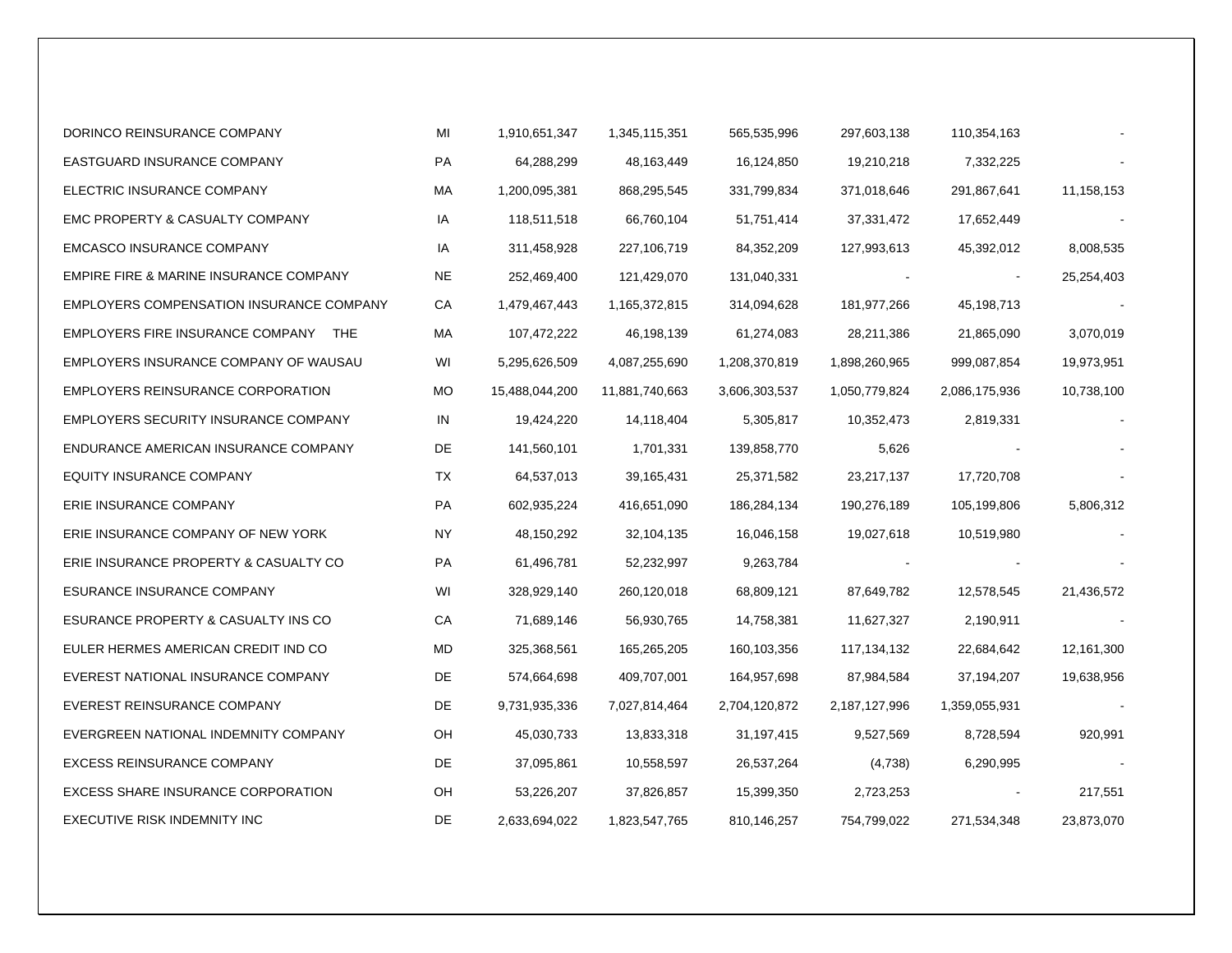| EXPLORER INSURANCE COMPANY                  | CA        | 121,852,149    | 86,214,301     | 35,637,847     | 45,410,883     | 17,528,112     |             |
|---------------------------------------------|-----------|----------------|----------------|----------------|----------------|----------------|-------------|
| FAIRFIELD INSURANCE COMPANY                 | <b>CT</b> | 27,878,289     | 8,160,749      | 19,717,540     |                | (521, 480)     | (151, 510)  |
| <b>FAIRMONT INSURANCE COMPANY</b>           | CA        | 54,439,553     | 33,594,855     | 20,844,698     | 1,475,160      | 6,135,803      |             |
| FAIRMONT PREMIER INSURANCE COMPANY          | СA        | 185,587,832    | 46,179,258     | 139,408,574    | 2,269,478      | 9,439,696      | 7,607,672   |
| <b>FAIRMONT SPECIALTY INSURANCE COMPANY</b> | DE        | 236,977,919    | 139,375,873    | 97,602,046     | 7,602,750      | 31,622,982     | 703,272     |
| FARMERS UNION CO OPERATIVE INS CO INC       | IA        | 9,750,629      | 3,421,098      | 6,329,531      | $\blacksquare$ | 1,060,942      | 1,613,420   |
| <b>FARMINGTON CASUALTY COMPANY</b>          | СT        | 941,936,097    | 701,222,079    | 240,714,018    | 257, 171, 206  | 121,270,470    | 662,767     |
| FCCI INSURANCE COMPANY                      | FL.       | 1,342,308,850  | 952,166,499    | 390,142,351    | 539,668,900    | 210,189,043    | 14,303,448  |
| FEDERAL INSURANCE COMPANY                   | IN        | 28,363,071,383 | 17,086,324,021 | 11,276,747,362 | 6,997,733,414  | 2,412,897,653  | 317,333,895 |
| FEDERATED SERVICE INSURANCE COMPANY         | ΜN        | 339,482,510    | 232,858,438    | 106,624,072    | 115,680,894    | 63,223,294     | 3,390,375   |
| FFG INSURANCE COMPANY                       | TX        | 283,549,831    | 236,203,467    | 47,346,364     | 143,109,453    | 1,765,501      | 39,398      |
| FIDELITY & DEPOSIT COMPANY OF MARYLAND      | MD        | 263,243,635    | 68,487,376     | 194,756,260    |                | $\blacksquare$ | 22,034,735  |
| FIDELITY & GUARANTY INS UNDERWRITERS INC    | WI        | 31,793,092     | 395,655        | 31,397,437     |                |                | 504,000     |
| FIDELITY & GUARANTY INSURANCE COMPANY       | IA        | 18,717,718     | (859, 793)     | 19,577,511     |                |                | 2,504,037   |
| FIDELITY NATIONAL INSURANCE COMPANY         | СA        | 284,729,734    | 164,923,001    | 119,806,733    | 160,966,342    | 19,293,158     | 653,489     |
| FIDELITY NATIONAL PROP & CAS INS CO         | NY.       | 94,202,664     | 32,406,128     | 61,796,536     | 5,428,847      | 412,711        | 3,655,017   |
| FINANCIAL GUARANTY INSURANCE COMPANY        | NY.       | 3,894,109,763  | 2,763,330,350  | 1,130,779,413  | 352,277,636    | 1,940,758      | 4,157,269   |
| FINANCIAL INDEMNITY COMPANY                 | CA        | 109,855,011    | 77,871,442     | 31,983,569     | 25,968,735     | 17,732,645     |             |
| FINANCIAL SECURITY ASSURANCE INC            | NY.       | 3,953,513,669  | 2,387,278,743  | 1,566,234,926  | 370,759,568    | 18,429,085     | 15,975,614  |
| FIREMANS FUND INSURANCE COMPANY             | СA        | 10,066,490,771 | 7,033,859,818  | 3,032,630,953  | 3,439,422,190  | 1,476,362,611  | 39,977,064  |
| FIREMENS INSURANCE CO OF WASHINGTON DC      | DE        | 120,601,351    | 86,927,499     | 33,673,852     |                |                |             |
| FIRST ACCEPTANCE INS CO INC                 | TX        | 221, 132, 773  | 126,430,453    | 94,702,320     | 220,491,633    | 19,869,830     | 30,125,331  |
| FIRST AMERICAN PROPERTY & CASUALTY I C      | СA        | 85,044,464     | 38,157,389     | 46,887,075     | 36,361,692     | 22,127,379     | 158,767     |
| FIRST COLONIAL INSURANCE COMPANY            | FL.       | 350,517,409    | 243,452,845    | 107,064,563    | 147,380,173    | 42,550,219     | 4,783,692   |
| FIRST GUARD INSURANCE COMPANY               | AZ        | 9,110,396      | 662,618        | 8,447,778      | 3,782,426      | 1,343,308      | 1,849,398   |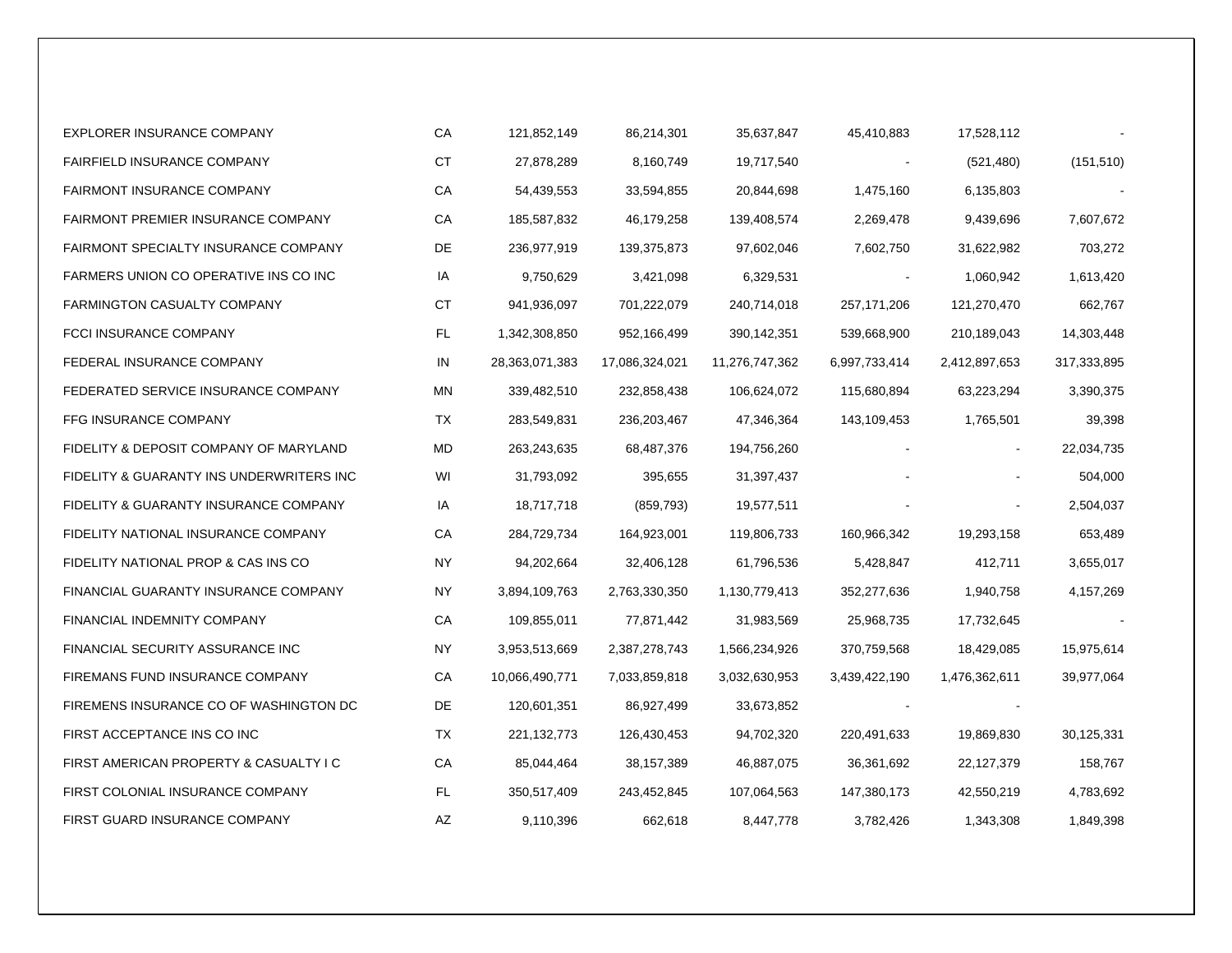| FIRST LIBERTY INSURANCE CORPORATION THE        | IA        | 45,620,600     | 24,607,092    | 21,013,508    | 11,864,131    | 6,244,290      | 5,883,726  |
|------------------------------------------------|-----------|----------------|---------------|---------------|---------------|----------------|------------|
| FIRST MARINE INSURANCE COMPANY                 | <b>MO</b> | 6,097,909      | 991,583       | 5,106,326     | 1,046,639     | 439,962        | 45,099     |
| FIRST NATIONAL INSURANCE COMPANY OF AM         | WA        | 253,514,190    | 175,928,221   | 77,585,969    | 112,275,927   | 53,458,619     | 18,179,911 |
| FIRST PROFESSIONALS INS CO INC                 | FL        | 753,144,928    | 552,700,447   | 200,444,482   | 162,006,860   | 49,179,561     |            |
| FIRST SEALORD SURETY INC                       | PA        | 11,640,436     | 1,607,285     | 10,033,151    | 15,090,187    | 686,032        | 723,726    |
| FLAGSHIP CITY INSURANCE COMPANY                | PA        | 17,630,654     | 8,225,180     | 9,405,474     |               |                |            |
| FOLKSAMERICA REINSURANCE COMPANY               | ΝY        | 3,024,786,221  | 1,871,510,327 | 1,153,275,894 | 715,637,883   | 512,845,608    | 37,402     |
| FOREMOST INSURANCE COMPANY                     | MI        | 1,812,960,024  | 1,225,971,133 | 586,988,891   | 1,309,166,216 | 435,161,330    | 19,375,261 |
| FOREMOST PROPERTY & CASUALTY INS CO            | MI        | 39,348,050     | 24,435,451    | 14,912,599    |               | $\blacksquare$ | 1,247,090  |
| FOREMOST SIGNATURE INSURANCE COMPANY           | MI        | 57,727,120     | 40,486,641    | 17,240,479    |               |                | 7,339,960  |
| FORTUITY INSURANCE COMPANY                     | MI        | 12,661,816     | 75,993        | 12,585,823    |               |                |            |
| FREMONT INDEMNITY COMPANY                      | CA        |                |               |               |               |                |            |
| <b>FRONTIER INSURANCE COMPANY</b>              | ΝY        | 153,474,491    | 252,518,723   | (99,044,232)  | (225, 170)    | 107,764,209    | (67, 490)  |
| GARRISON PROPERTY AND CASUALTY INS CO          | ТX        | 33,535,393     | 22,116,558    | 11,418,835    | 26,126,835    |                | 466,248    |
| <b>GATEWAY INSURANCE COMPANY</b>               | МO        | 38,455,679     | 23,378,617    | 15,077,062    | 17,438,759    | 10,517,145     | 223,135    |
| <b>GEICO CASUALTY COMPANY</b>                  | MD        | 272,005,663    | 162,472,611   | 109,533,052   | 62,022,331    | 38,357,781     | 5,202,450  |
| <b>GEICO GENERAL INSURANCE COMPANY</b>         | MD        | 151,061,741    | 80,362,396    | 70,699,344    |               | $\blacksquare$ | 82,619,537 |
| <b>GEICO INDEMNITY COMPANY</b>                 | MD        | 4,288,406,091  | 2,463,985,229 | 1,824,420,862 | 3,113,141,370 | 1,154,167,263  | 32,829,509 |
| GENERAL CASUALTY COMPANY OF WISCONSIN          | WI        | 1,512,185,615  | 770,772,029   | 741,413,586   | 480,143,408   | 319,865,569    | 24,927,941 |
| <b>GENERAL FIDELITY INSURANCE COMPANY</b>      | SC        | 598,641,278    | 195,595,177   | 403,046,101   | 170,309,503   | (5,099,315)    | 84,117     |
| <b>GENERAL FIRE &amp; CASUALTY COMPANY</b>     | ID        | 25,892,198     | 15,119,929    | 10,772,269    | 5,274,820     | 12,860,700     | 58,633     |
| <b>GENERAL INSURANCE COMPANY OF AMERICA</b>    | <b>WA</b> | 2,702,742,949  | 1,826,146,338 | 876,596,611   | 1,291,173,165 | 614,774,113    | 25,429,751 |
| <b>GENERAL REINSURANCE CORPORATION</b>         | DE.       | 15,457,707,255 | 6,765,528,794 | 8,692,178,461 | 749,142,199   | 3,350,189,406  | 2,458,281  |
| <b>GENERAL SECURITY NATIONAL INS CO</b>        | NY.       | 404,843,468    | 336,843,108   | 68,000,360    | 1,225,091     | 92,157,322     |            |
| <b>GENERAL STAR NATIONAL INSURANCE COMPANY</b> | OН        | 518,758,131    | 316,606,367   | 202, 151, 764 | 22,145,712    | 21,566,175     | 3,010,074  |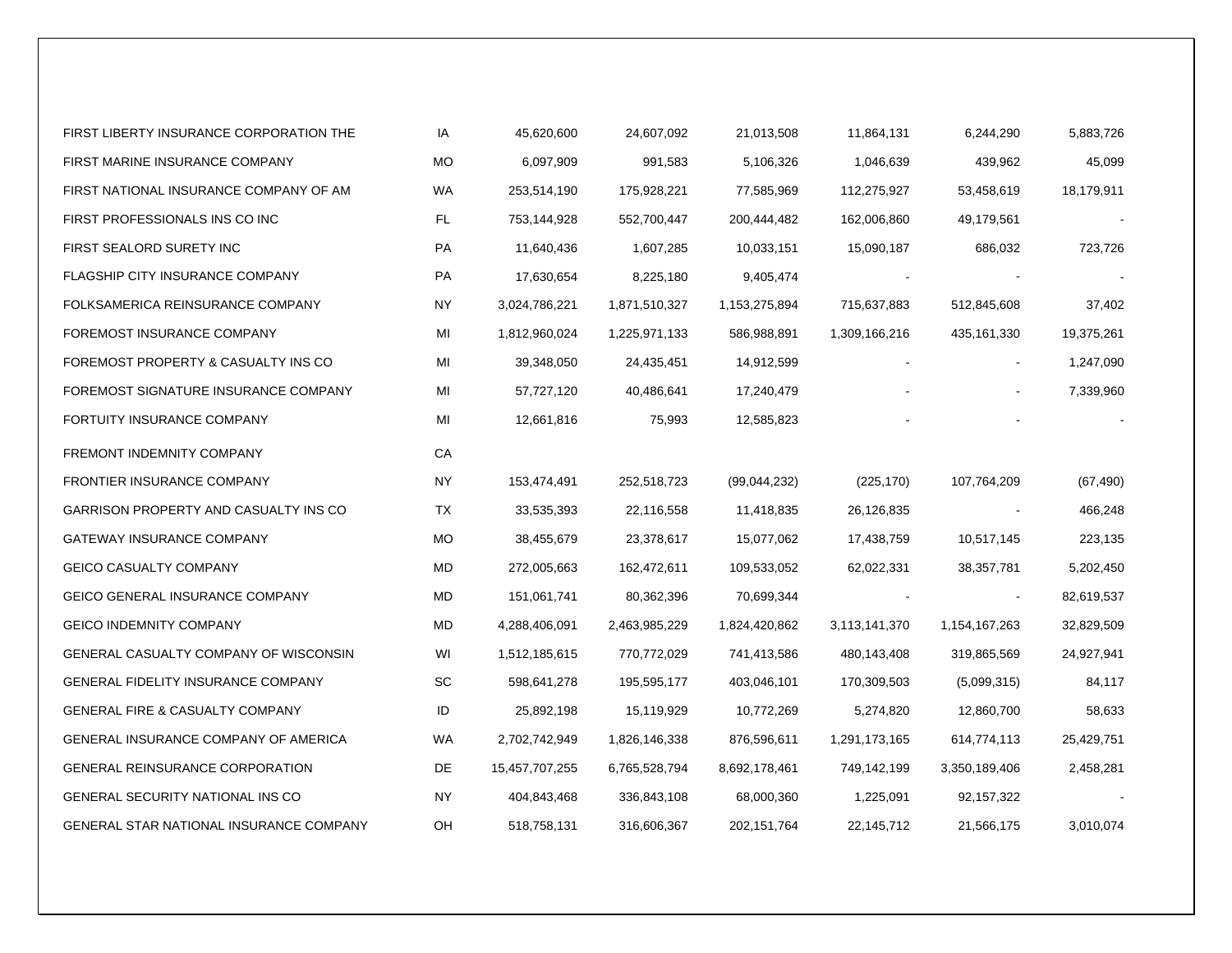| <b>GENESIS INSURANCE COMPANY</b>               | <b>CT</b> | 219,773,948    | 116,068,140   | 103,705,808   | 17,779,971    | 25,230,315    | 2,214,111   |
|------------------------------------------------|-----------|----------------|---------------|---------------|---------------|---------------|-------------|
| <b>GENWORTH HOME EQUITY INSURANCE CORP</b>     | <b>NC</b> | 6,138,637      | 274,393       | 5,864,244     | 239,494       |               |             |
| GENWORTH MORTGAGE INSURANCE CORP OF NC         | NC.       | 189,614,401    | 158,967,870   | 30,646,531    | 47,698,167    | 10,567,269    | 927         |
| <b>GENWORTH MORTGAGE INSURANCE CORPORATION</b> | <b>NC</b> | 2,790,366,705  | 2,545,615,943 | 244,750,762   | 432,365,170   | 111,943,630   | 29,931,764  |
| GENWORTH RESIDENTIAL MORT INS CORP OF NC       | NC.       | 61,952,428     | 52,694,885    | 9,257,543     | 19,210,740    | 557,681       | 550,280     |
| <b>GEOVERA INSURANCE COMPANY</b>               | CA        | 113,060,005    | 65,599,489    | 47,460,516    | 31,586,400    |               |             |
| <b>GERLING AMERICA INSURANCE COMPANY</b>       | ΝY        | 134,741,309    | 45,513,613    | 89,227,696    | 1,715,845     | 23,184,151    | 623,309     |
| <b>GERMANTOWN INSURANCE COMPANY</b>            | PA        | 60,238,942     | 34, 341, 770  | 25,897,172    | 26,792,969    | 14,923,688    |             |
| GHS PROPERTY & CASUALTY INSURANCE CO           | <b>OK</b> | 39,425,397     | 19,954,392    | 19,471,005    | 17,305,403    | 5,981,968     |             |
| <b>GLOBAL REINSURANCE CORP OF AMERICA</b>      | <b>NY</b> | 650,500,795    | 534,417,005   | 116,083,790   | 991,486       | 299,820,939   |             |
| GLOBE AMERICAN CASUALTY COMPANY                | OH        | 11,895,575     | 6,532,157     | 5,363,418     |               |               | 2,236,903   |
| <b>GMAC DIRECT INSURANCE COMPANY</b>           | <b>MO</b> | 8,873,677      | 118,864       | 8,754,813     |               |               |             |
| GMAC INSURANCE COMPANY ONLINE INC              | МO        | 11,867,090     | 776,431       | 11,090,659    | 145,658       | 1,454,537     |             |
| GOVERNMENT EMPLOYEES INSURANCE COMPANY         | MD        | 12,268,573,470 | 7,561,882,044 | 4,706,691,426 | 7,964,164,872 | 3,750,700,824 | 29,333,333  |
| <b>GRAMERCY INSURANCE COMPANY</b>              | <b>TX</b> | 40,251,666     | 26,030,818    | 14,220,848    | 18,503,601    | 5,340,199     | 154,883     |
| <b>GRANGE INDEMNITY INSURANCE COMPANY</b>      | OH        | 49,360,175     | 21,255,676    | 28,104,499    | 21,400,476    | 10,222,335    | 529,108     |
| <b>GRANGE PROPERTY &amp; CASUALTY INS CO</b>   | OH        | 11,038,335     | 362,689       | 10,675,646    |               |               |             |
| <b>GRANITE RE INC</b>                          | OK        | 17,908,349     | 8,648,014     | 9,260,335     | 14,163,614    | 1,465,259     | 221,422     |
| <b>GRANITE STATE INSURANCE COMPANY</b>         | PA        | 42,526,702     | 10,354,660    | 32,172,042    |               |               | 17,782,693  |
| GRAY INSURANCE COMPANY THE                     | LA        | 315,622,094    | 219,077,483   | 96,544,612    | 112,320,022   | 22,684,799    | 75,042      |
| <b>GREAT AMERICAN ALLIANCE INS CO</b>          | OH        | 25,791,230     | 18,435        | 25,772,795    |               |               | 4,760,682   |
| GREAT AMERICAN ASSURANCE COMPANY               | OH        | 15,999,743     | 6,348         | 15,993,395    |               |               | 31,398,227  |
| <b>GREAT AMERICAN CONTEMPORARY INS CO</b>      | OH        | 10,055,016     | 3,270         | 10,051,746    |               |               |             |
| <b>GREAT AMERICAN INSURANCE COMPANY</b>        | OH        | 5,461,795,679  | 3,859,159,520 | 1,602,636,159 | 1,669,596,447 | 570,575,729   | 37,863,404  |
| <b>GREAT AMERICAN INSURANCE COMPANY OF NY</b>  | ΝY        | 55,324,688     | 319,762       | 55,004,926    |               |               | 109,545,975 |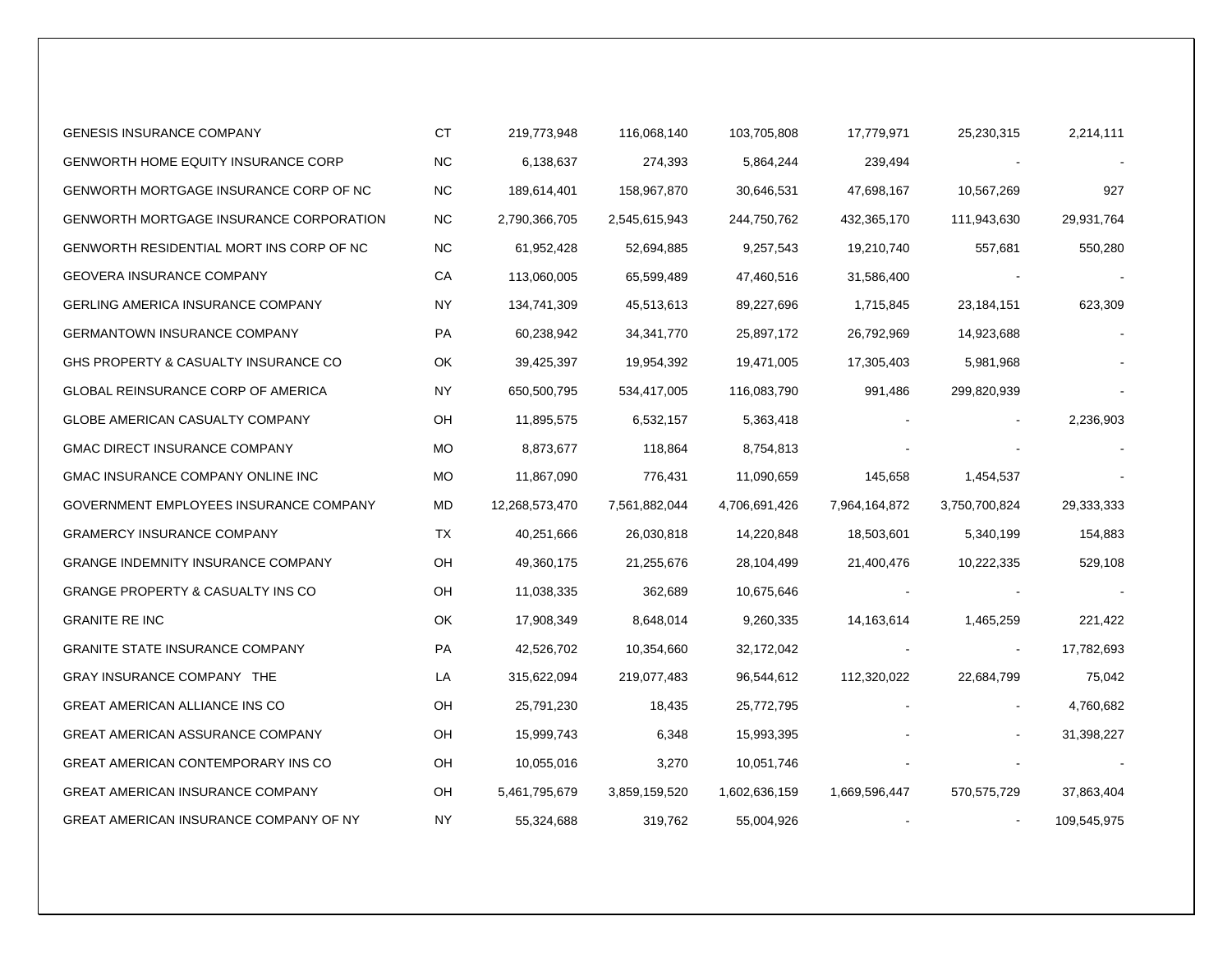| <b>GREAT AMERICAN SECURITY INS CO</b>          | OΗ        | 16,580,425     | 25,933         | 16,554,492     |               |               | 5,435      |
|------------------------------------------------|-----------|----------------|----------------|----------------|---------------|---------------|------------|
| <b>GREAT AMERICAN SPIRIT INSURANCE COMPANY</b> | OH        | 18,155,473     | 16,828         | 18,138,645     |               |               | 5,440      |
| <b>GREAT DIVIDE INSURANCE COMPANY</b>          | <b>ND</b> | 131,640,294    | 68,882,706     | 62,757,588     | 10,168,016    | 3,915,966     | 1,882,538  |
| <b>GREAT MIDWEST INSURANCE COMPANY</b>         | MI        | 28,313,420     | 14,772,261     | 13,541,159     | 7,030,113     | 4,597,650     | 35,376     |
| <b>GREAT NORTHERN INSURANCE COMPANY</b>        | ΜN        | 1,508,865,573  | 1,157,592,205  | 351,273,368    | 377,399,511   | 135,766,963   | 42,652,260 |
| <b>GREAT WEST CASUALTY COMPANY</b>             | <b>NE</b> | 1,564,427,492  | 1,125,091,276  | 439,336,216    | 668,786,274   | 232,092,799   | 54,733,630 |
| <b>GREATWAY INSURANCE COMPANY</b>              | WI        | 7,112,583      | 42,509         | 7,070,074      |               |               |            |
| <b>GREENWICH INSURANCE COMPANY</b>             | DE        | 785,875,859    | 430,292,764    | 355,583,095    | 101,398,005   | 31,931,876    | 41,374,203 |
| <b>GRINNELL SELECT INSURANCE COMPANY</b>       | IA        | 57,421,345     | 28,630,034     | 28,791,311     | 36,584,733    | 14,211,992    | 6,629,135  |
| GUARANTEE COMPANY OF NORTH AMERICA USA         | MI        | 64,990,130     | 10,366,170     | 54,623,960     | 10,533,019    | 3,966,765     | 429,987    |
| GUIDEONE AMERICA INSURANCE COMPANY             | IA        | 12,289,053     | 3,728,980      | 8,560,073      |               |               | 2,950,920  |
| GUIDEONE ELITE INSURANCE COMPANY               | IA        | 27,250,137     | 9,904,403      | 17,345,734     |               |               | 5,189,861  |
| HANOVER AMERICAN INSURANCE COMPANY THE         | <b>NH</b> | 14,887,148     | 13,591         | 14,873,557     |               |               |            |
| HANOVER FIRE AND CASUALTY INS CO               | PA        | 2,639,758      | 787,572        | 1,852,186      | 2,824,053     | 428,206       | 326,506    |
| HANOVER INSURANCE COMPANY                      | <b>NH</b> | 4,027,098,266  | 2,563,464,936  | 1,463,633,330  | 1,548,921,785 | 807,420,712   | 20,526,589 |
| HARLEYSVILLE INSURANCE COMPANY                 | PA        | 105,397,994    | 75,034,855     | 30,363,139     | 34,950,722    | 18,570,473    | 564,644    |
| HARLEYSVILLE LAKE STATES INS CO                | MI        | 286,074,372    | 213,210,894    | 72,863,478     | 93,201,925    | 49,521,255    | 21,159,188 |
| HARLEYSVILLE PREFERRED INSURANCE COMPANY       | PA        | 670,562,890    | 486,383,875    | 184,179,015    | 209,704,332   | 111,422,829   |            |
| HARTFORD ACCIDENT & INDEMNITY COMPANY          | СT        | 11,193,585,525 | 7,415,598,044  | 3,777,987,481  | 3,454,546,165 | 1,816,661,199 | 13,065,716 |
| HARTFORD CASUALTY INSURANCE COMPANY            | IN        | 2,115,393,752  | 1,210,198,672  | 905,195,080    | 581,217,616   | 305,648,106   | 73,304,781 |
| HARTFORD FIRE INSURANCE COMPANY                | СT        | 24,589,860,907 | 11,568,997,535 | 13,020,863,372 | 4,385,551,116 | 2,306,253,897 | 93,051,267 |
| HARTFORD INSURANCE CO OF THE MIDWEST           | IN        | 297,358,935    | 107,429,107    | 189,929,828    | 52,837,966    | 27,786,193    | 34,587,447 |
| HARTFORD STEAM BOILER INSP & IN CO OF CT       | СT        | 87,367,271     | 46,769,234     | 40,598,037     | 28,183,969    | 5,652,989     |            |
| HARTFORD STEAM BOILER INSPECT & INS CO         | СT        | 1,203,282,364  | 585,694,828    | 617,587,536    | 570,961,175   | 121,485,976   | 5,050,698  |
| HARTFORD UNDERWRITERS INSURANCE COMPANY        | СT        | 1,506,231,742  | 859,597,558    | 646,634,183    | 422,703,721   | 222,289,532   | 39,299,634 |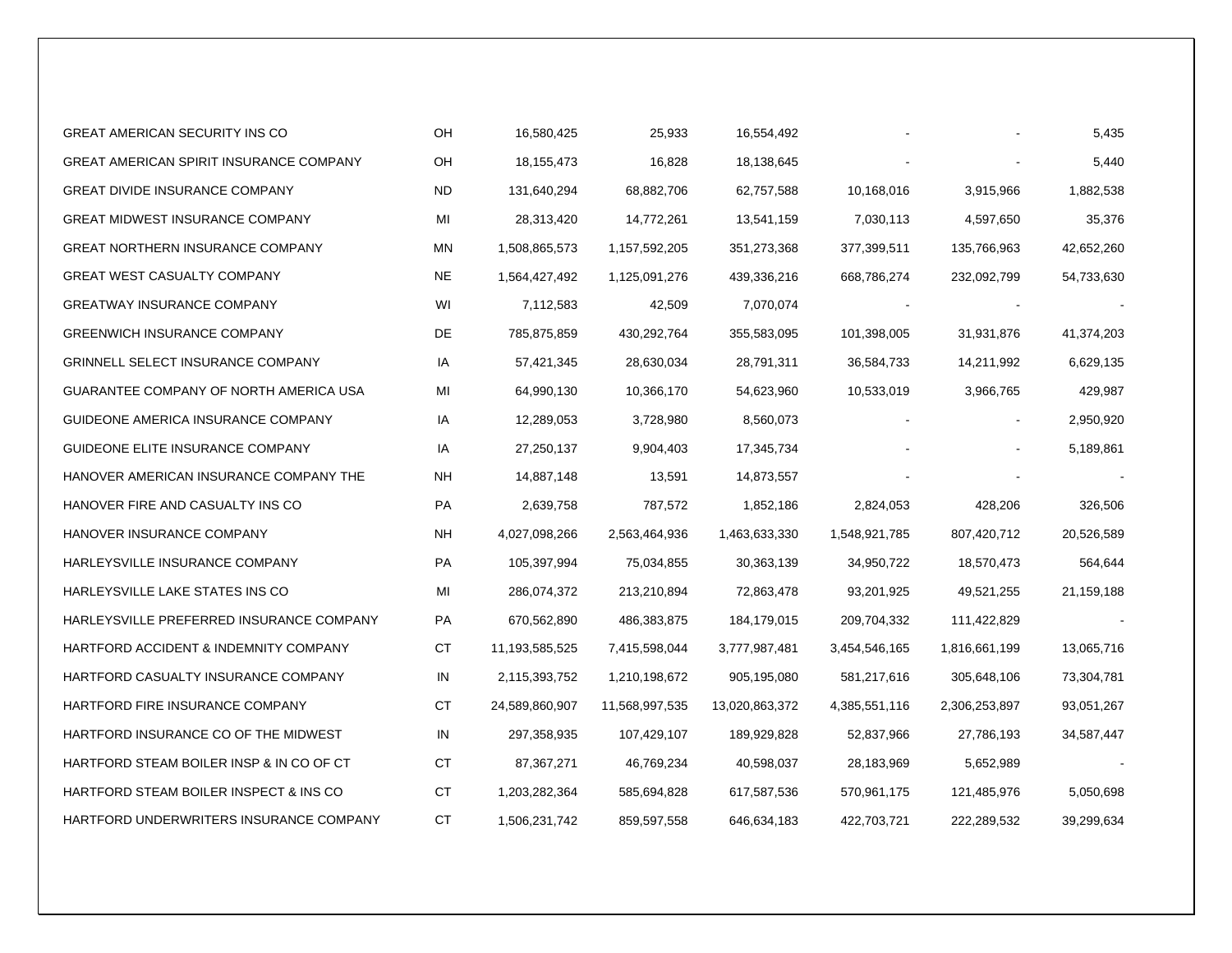| HAULERS INSURANCE COMPANY, INC                   | TN        | 46,325,662    | 20,054,947    | 26,270,715     | 25,056,395               | 14,110,924     |            |
|--------------------------------------------------|-----------|---------------|---------------|----------------|--------------------------|----------------|------------|
| HAWKEYE SECURITY INSURANCE COMPANY               | WI        | 16,764,553    | 5,497,214     | 11,267,339     | $\overline{\phantom{a}}$ |                | 3,004      |
| <b>HCC INSURANCE COMPANY</b>                     | IN        | 32,272,816    | 5,018,540     | 27,254,276     | 5,954                    | 365,840        |            |
| <b>HEALTH CARE INDEMNITY INC</b>                 | CO        | 2,174,905,701 | 1,652,979,156 | 521,926,545    | 312,969,656              | 157,696,085    |            |
| HERITAGE INDEMNITY COMPANY                       | СA        | 198,384,540   | 95,331,680    | 103,052,860    | 47,022,314               | 21,443,568     | 1,827,425  |
| HIGHMARK CASUALTY INSURANCE COMPANY              | PA        | 191,448,564   | 116,230,001   | 75,218,563     | 87,446,883               | 29,637,690     |            |
| HOME INSURANCE COMPANY<br><b>THE</b>             | <b>NH</b> |               |               |                |                          |                |            |
| HOME OWNERS INSURANCE COMPANY                    | MI        | 1,146,465,653 | 680,886,460   | 465,579,194    | 646,721,048              | 213,896,804    |            |
| HOMELAND CENTRAL INSURANCE COMPANY               | WI        | 8,785,889     | 22,057        | 8,763,832      |                          |                |            |
| HORACE MANN PROPERTY & CASUALTY INS CO           | CA        | 126,078,572   | 71,849,125    | 54,229,447     | 89,012,340               | 31,245,404     | 1,931,284  |
| HOUSTON GENERAL INSURANCE COMPANY                | <b>TX</b> | 43,767,551    | 22,992,415    | 20,775,136     | 3,425,193                | 165,596        |            |
| HSBC INSURANCE COMPANY OF DELAWARE               | DE        | 480,437,008   | 128,917,682   | 351,519,326    | 125,995,053              | 6,881          |            |
| HUDSON INSURANCE COMPANY                         | DE        | 371,337,988   | 255,921,807   | 115,416,181    | 199,421,850              | 28,264,894     | 1,010,224  |
| <b>IDS PROPERTY CASUALTY INSURANCE COMPANY</b>   | WI        | 1,091,657,301 | 568,719,859   | 522,937,442    | 575,325,059              | 238,354,215    | 3,900,378  |
| ILLINOIS EMCASCO INSURANCE COMPANY               | IA        | 261,662,460   | 189,573,730   | 72,088,730     | 106,661,343              | 40,348,457     | 27,186,841 |
| <b>IMPERIAL CASUALTY &amp; INDEMNITY COMPANY</b> | OK        | 23,333,420    | 12,468,912    | 10,864,508     | 9,476,639                | $\blacksquare$ | 922,769    |
| INDEMNITY INSURANCE COMPANY OF NORTH AM          | PA        | 325,950,819   | 232,029,326   | 93,921,493     | 76,990,055               | 15,724,918     | 17,172,975 |
| INDEPENDENCE AMERICAN INSURANCE COMPANY          | DE        | 62,840,390    | 22,062,630    | 40,777,760     | 67,908,206               | 35,649,907     | 1,392,598  |
| INDIANA INSURANCE COMPANY                        | IN        | 1,024,857,370 | 756,097,528   | 268,759,842    | 440,346,249              | 299,480,984    | 50,503,431 |
| INFINITY INSURANCE COMPANY                       | IN        | 1,596,370,374 | 1,103,514,087 | 492,856,287    | 968,439,651              | 155,242,597    | 465,152    |
| INSURANCE COMPANY OF NORTH AMERICA               | PA        | 628,630,387   | 453,657,133   | 174,973,254    | 192,475,137              | 39,312,299     | 1,250,490  |
| INSURANCE COMPANY OF THE STATE OF PA THE         | PA        | 4,343,795,678 | 2,822,005,326 | 1,521,790,352  | 1,028,137,755            | 397,340,026    | 39,654,443 |
| INSURANCE COMPANY OF THE WEST                    | CA        | 845,856,930   | 392,553,343   | 453,303,587    | 253,082,399              | 97,573,154     | 286,153    |
| INSURANCE CORPORATION OF AMERICA                 | MI        | 41,899,215    | 26,904,365    | 14,994,850     | (110, 595)               | 29,143,172     | (4,944)    |
| INSURANCE CORPORATION OF NEW YORK THE            | <b>NY</b> | 101,000,702   | 190,386,290   | (89, 385, 588) | 6,102                    | 108,087,624    |            |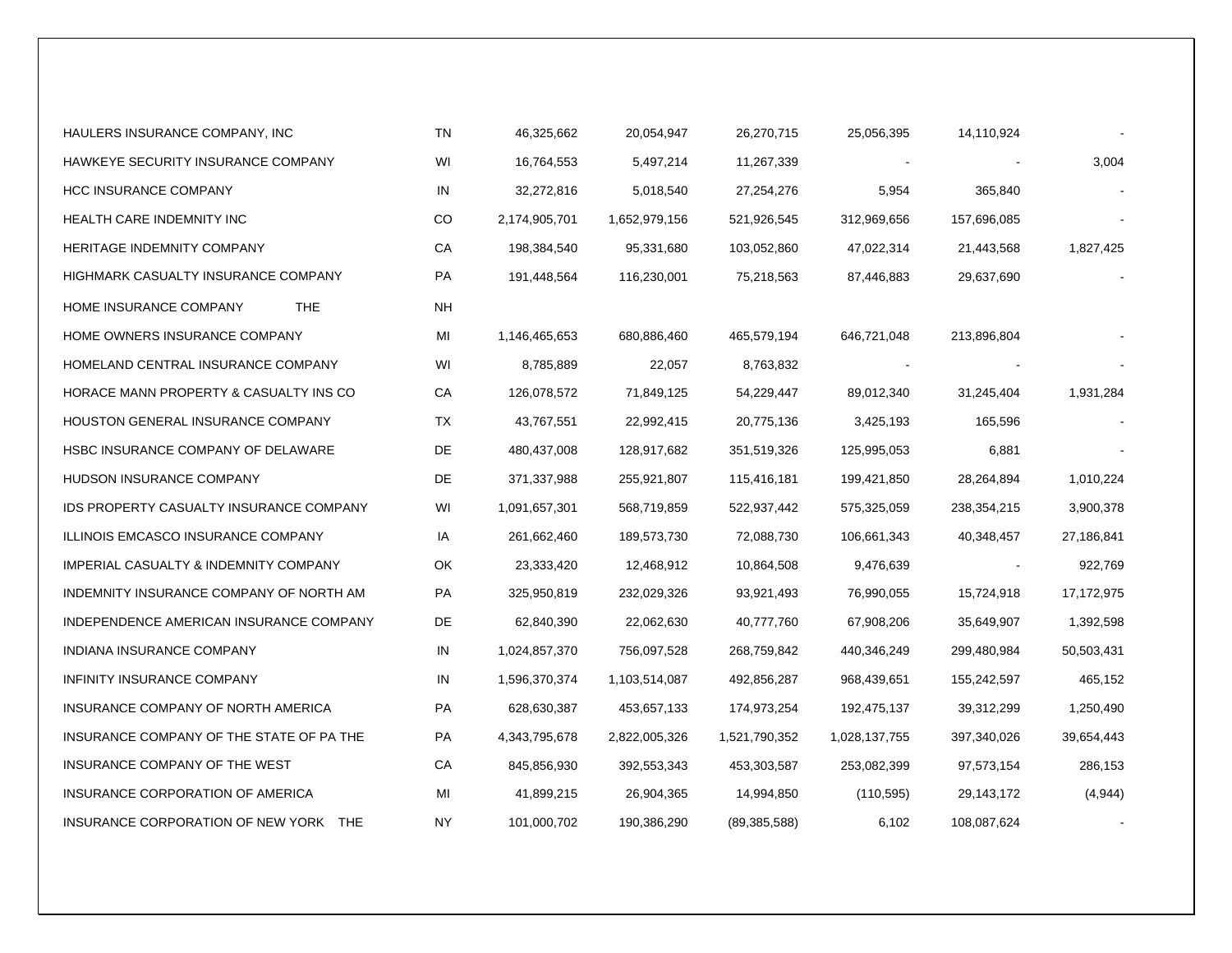| INTEGON CASUALTY INSURANCE COMPANY       | NC.       | 47,845,014     | 33,796,282     | 14,048,733    |               |               |            |
|------------------------------------------|-----------|----------------|----------------|---------------|---------------|---------------|------------|
| INTEGON GENERAL INSURANCE CORPORATION    | <b>NC</b> | 51,869,426     | 11,526,682     | 40,342,744    |               |               |            |
| INTEGON INDEMNITY CORPORATION            | <b>NC</b> | 82,732,207     | 38,177,610     | 44,554,597    |               |               |            |
| INTEGON NATIONAL INSURANCE COMPANY       | <b>NC</b> | 217,436,016    | 134,535,606    | 82,900,410    |               |               | 1,230      |
| INTERNATIONAL FIDELITY INSURANCE COMPANY | NJ        | 149,565,807    | 76,318,974     | 73,246,833    | 80,666,540    | 9,506,320     | 2,400,952  |
| INTREPID INSURANCE COMPANY               | MI        | 38,781,020     | 16,835,929     | 21,945,091    | 24,672,270    | 3,074,152     | 683,121    |
| IOWA AMERICAN INSURANCE COMPANY          | IA        | 11,758,390     | 5,460,697      | 6,297,693     | 3,087,269     | 1,468,407     | 1,068,893  |
| JEFFERSON INSURANCE COMPANY              | ΝY        | 130,081,302    | 30,687,094     | 99,394,208    |               | 25,732,861    |            |
| KANSAS BANKERS SURETY COMPANY            | KS.       | 158,570,744    | 29,306,101     | 129,264,643   | 19,800,239    | 7,410,269     | 1,724,964  |
| L M INSURANCE CORPORATION                | IA        | 67,188,909     | 48,207,641     | 18,981,268    | 23,728,263    | 12,488,576    | 7,212,776  |
| LAURIER INDEMNITY COMPANY                | WI        | 25,567,078     | 9,658,336      | 15,908,742    | 2,762,147     | 678,963       |            |
| LE MARS INSURANCE COMPANY                | IA        | 47,278,290     | 21,862,396     | 25,415,894    | 19,998,625    | 9,587,367     |            |
| LEADER INSURANCE COMPANY                 | OH        | 16,334,644     | 6,590,977      | 9,743,667     | 982,190       | 88,677,911    |            |
| <b>LEXON INSURANCE COMPANY</b>           | TX        | 69,490,278     | 32,180,586     | 37,309,693    | 48,085,167    | 246,099       | 1,794,858  |
| LIBERTY INSURANCE UNDERWRITERS INC       | NY        | 117,980,703    | 41,888,695     | 76,092,008    |               |               | 19,253,657 |
| LIBERTY MUTUAL INSURANCE COMPANY         | МA        | 29,920,012,089 | 19,967,883,060 | 9,952,129,029 | 7,889,647,136 | 3,722,498,493 | 46,278,246 |
| LIBERTY PERSONAL INSURANCE COMPANY       | MI        | 24,036,877     | 2,328,528      | 21,708,349    |               |               |            |
| LINCOLN GENERAL INSURANCE COMPANY        | PA        | 466,101,357    | 332,900,727    | 133,200,630   | 229,684,199   | 113,835,122   | 46,908,767 |
| LM GENERAL INSURANCE COMPANY             | DE        | 15,508,853     | 10,107,503     | 5,401,350     |               |               |            |
| LM PERSONAL INSURANCE COMPANY            | DE        | 10,692,208     | 4,897,776      | 5,794,432     |               |               |            |
| LM PROPERTY & CASUALTY INS CO            | IN        | 355,438,618    | 197,963,976    | 157,474,642   | 13,399        | 32,608,651    | 5,323      |
| LONE STAR NATIONAL INSURANCE COMPANY     | IN        | 4,589,537      | 1,935,867      | 2,653,671     | 99,063        | 59,125        |            |
| LOYA INSURANCE COMPANY                   | TX        | 183,561,265    | 79,716,147     | 103,845,118   | 213,766,932   | 32,574,354    |            |
| LYNDON PROPERTY INSURANCE COMPANY        | <b>MO</b> | 434,618,512    | 309,492,598    | 125,125,914   | 109,448,913   | 48,454,582    | 5,818,984  |
| MAJESTIC INSURANCE COMPANY               | СA        | 184,931,580    | 131,720,411    | 53,211,170    | 59,633,445    | 31,232,032    |            |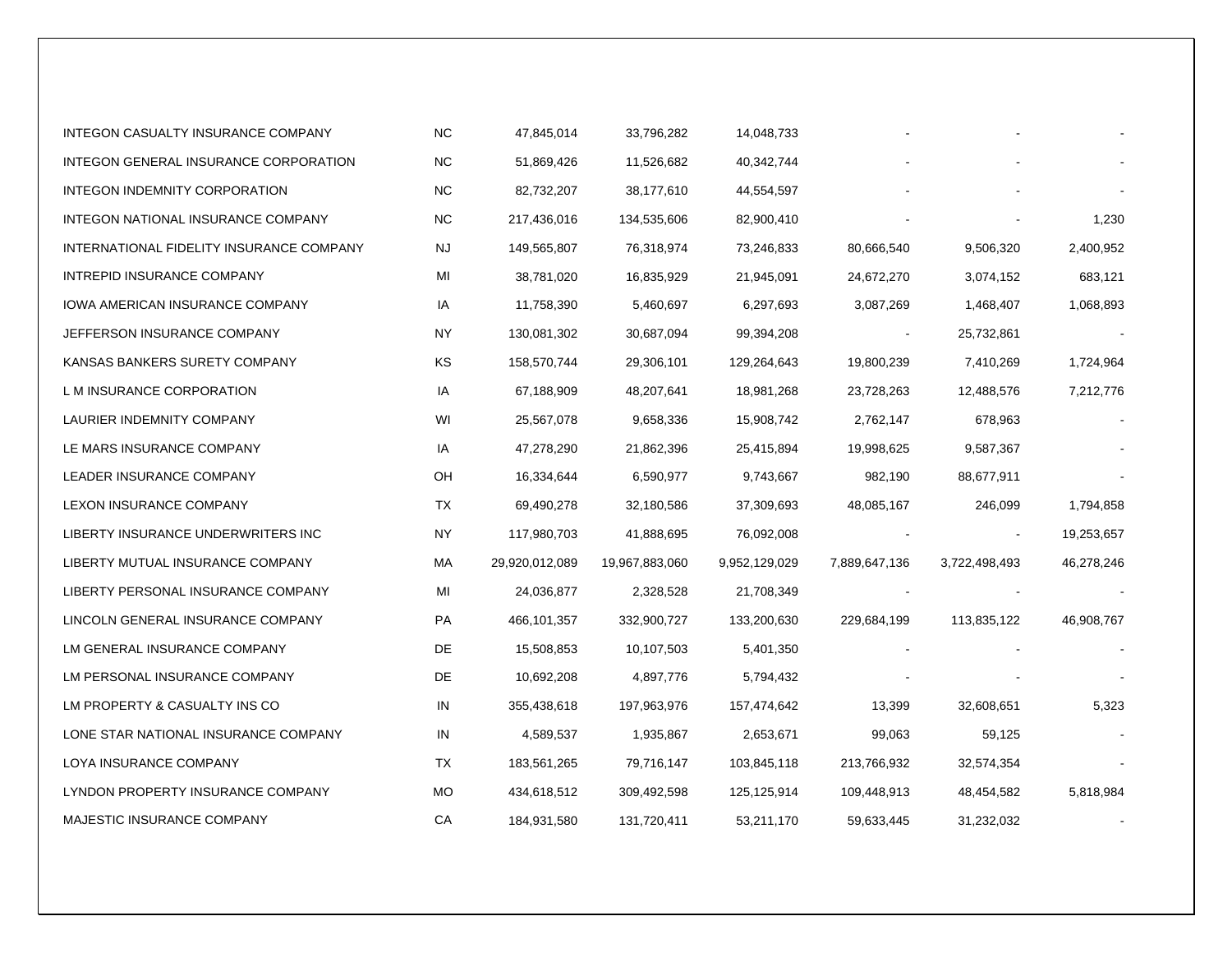| MANUFACTURERS ALLIANCE INSURANCE COMPANY   | PA             | 191,523,095    | 132,688,031   | 58,835,064    | 71,861,007    | 50,332,012     | 829,957    |
|--------------------------------------------|----------------|----------------|---------------|---------------|---------------|----------------|------------|
| MAPFRE REINSURANCE CORPORATION             | NJ             | 76,266,168     | 29,321,506    | 46,944,663    | 1,983,081     | 25,720,077     |            |
| MARKEL AMERICAN INSURANCE COMPANY          | VA             | 403,368,773    | 294,657,697   | 108,711,076   | 112,824,099   | 29,967,956     | 3,189,955  |
| MARYLAND CASUALTY COMPANY                  | MD             | 514,130,378    | 109,272,613   | 404,857,765   |               | $\blacksquare$ | 26,565,639 |
| MARYLAND INSURANCE COMPANY                 | ТX             | 30,354,263     | 5,804,204     | 24,550,059    |               |                |            |
| MASSACHUSETTS BAY INSURANCE COMPANY        | NH             | 21,909,304     | 7,071         | 21,902,233    |               |                | 8,996,483  |
| MAXUM CASUALTY INSURANCE COMPANY           | GA             | 11,114,635     | 2,159,443     | 8,955,192     |               |                |            |
| <b>MBIA INSURANCE CORPORATION</b>          | NY.            | 10,952,319,309 | 6,871,687,447 | 4,080,631,862 | 723,460,531   | 26,037,240     | 17,247,491 |
| MEDICAL LIABILITY ALLIANCE                 | МO             | 32,116,593     | 15,346,060    | 16,770,534    | 7,246,248     | 223,469        | 488,988    |
| <b>THE</b><br>MEDICAL PROTECTIVE COMPANY   | IN             | 1,703,798,855  | 1,057,913,866 | 645,884,989   | 337,385,540   | 257,771,090    | 16,272,496 |
| MEDICUS INSURANCE COMPANY                  | ТX             | 11,776,473     | 1,536,480     | 10,239,993    | 1,056,607     |                |            |
| MEDMARC CASUALTY INSURANCE COMPANY         | VT             | 112,696,469    | 70,862,487    | 41,833,982    | 16,084,571    | 17,795,221     | 2,011,559  |
| MEMBERSELECT INSURANCE COMPANY             | MI             | 223,550,903    | 91,726,552    | 131,824,352   | 68,086,868    | 42,936,680     | 77,251,807 |
| <b>MEMIC INDEMNITY COMPANY</b>             | NH.            | 123,442,358    | 72,384,853    | 51,057,505    | 32,346,183    | 11,505,002     | 2,891      |
| <b>MENDAKOTA INSURANCE COMPANY</b>         | ΜN             | 22,126,104     | 12,094,497    | 10,031,607    | 7,314,754     | 3,717,229      | 2,051,440  |
| <b>MERASTAR INSURANCE COMPANY</b>          | IN             | 83,733,234     | 59,513,062    | 24,220,172    | 20,597,648    | 52,317,659     | 594,923    |
| <b>MERIDIAN SECURITY INSURANCE COMPANY</b> | IN             | 95,002,371     | 16, 151, 404  | 78,850,967    | (268, 436)    | 20,674,392     |            |
| METROPOLITAN CASUALTY INSURANCE COMPANY    | RI             | 46,364,205     | 1,088,036     | 45,276,170    |               | $\sim$         | 64,796,085 |
| METROPOLITAN DIRECT PROP & CAS INS CO      | RI             | 24,141,446     | 469,918       | 23,671,529    |               |                | 6,422      |
| METROPOLITAN GENERAL INSURANCE COMPANY     | R <sub>l</sub> | 29,659,767     | 821,261       | 28,838,506    |               |                | 415,280    |
| METROPOLITAN GROUP PROP & CAS INS CO       | RI             | 381,523,803    | 121,951,187   | 259,572,608   |               | 9,511,013      | 20,914,042 |
| METROPOLITAN PROPERTY & CASUALTY INS CO    | R <sub>l</sub> | 5,305,099,235  | 3,454,517,473 | 1,850,581,761 | 2,955,030,334 | 1,524,493,181  | 15,947,423 |
| MGA INSURANCE COMPANY INC                  | ТX             | 120,365,499    | 99,297,465    | 21,068,034    | 48,000,037    | 10,374,265     |            |
| MGIC ASSURANCE CORPORATION                 | WI             | 9,118,032      | 19,291        | 9,098,741     |               |                |            |
| MGIC CREDIT ASSURANCE CORPORATION          | WI             | 45,128,800     | 6,320,504     | 38,808,296    | 1,543,083     | 12,497,748     | 129        |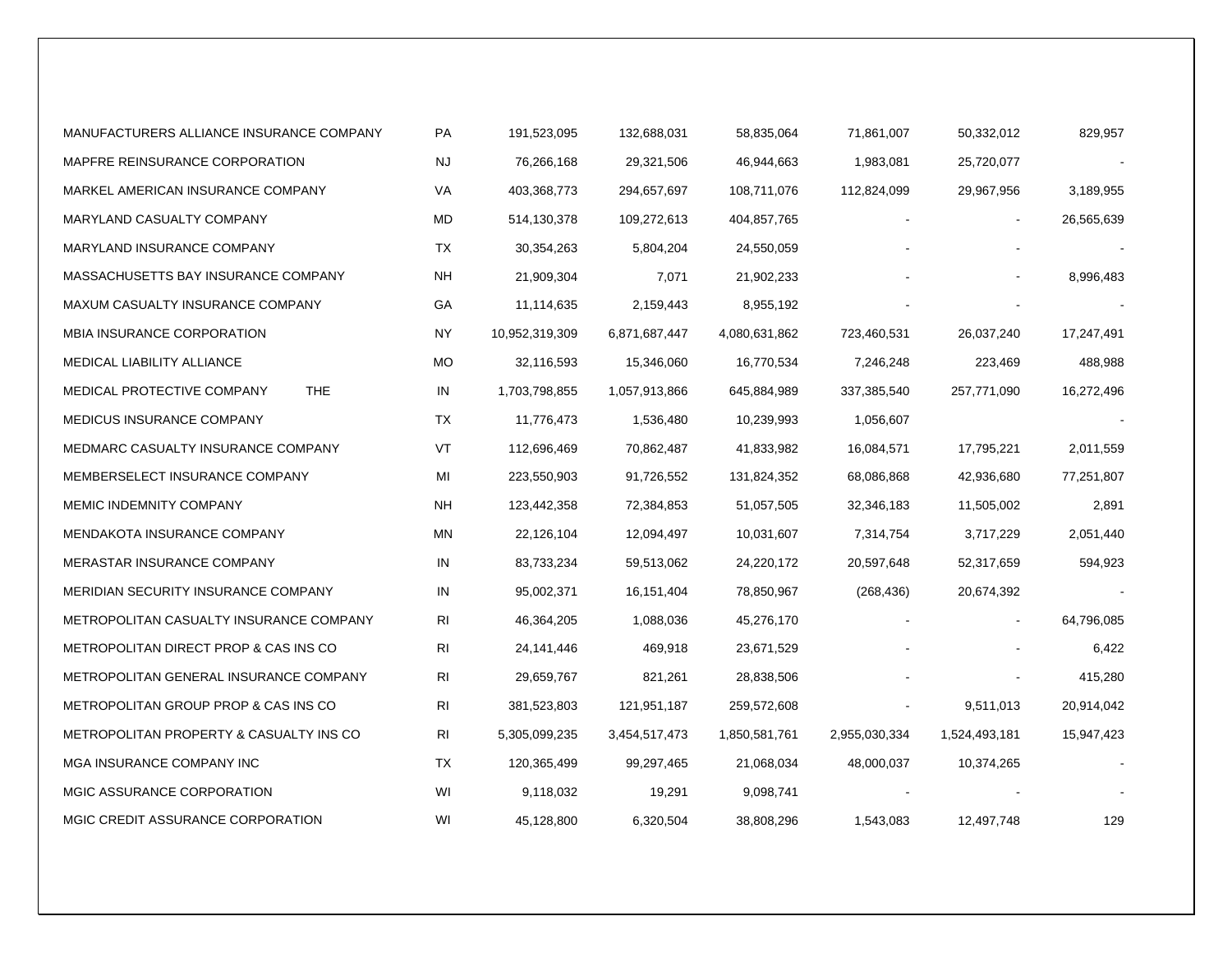| MGIC INDEMNITY CORPORATION                 | WI | 22,752,780     | 472,604        | 22,280,176    | 1,029         |               | 7,727      |
|--------------------------------------------|----|----------------|----------------|---------------|---------------|---------------|------------|
| MGIC MORTGAGE REINSURANCE CORPORATION      | WI | 28,764,595     | 12,832,209     | 15,932,386    | 4,454,661     | 262,375       |            |
| MGIC REINSURANCE CORPORATION               | WI | 292,220,660    | 246,174,088    | 46,046,572    | 69,803,951    | 28,861,417    |            |
| MGIC RESIDENTIAL REINSURANCE CORPORATION   | WI | 28,379,389     | 12,832,205     | 15,547,184    | 4,454,661     | 262,375       |            |
| MHA INSURANCE COMPANY                      | MI | 362,468,139    | 256,157,080    | 106,311,059   | 66,298,739    | 14,369,897    |            |
| MIC GENERAL INSURANCE CORPORATION          | MI | 54,813,102     | 40,958,169     | 13,854,932    |               |               | 607,588    |
| MIC PROPERTY AND CASUALTY INS CORP         | MI | 166,717,693    | 116,725,942    | 49,991,752    |               |               | (725, 554) |
| MID CENTURY INSURANCE COMPANY              | СA | 3,198,083,569  | 2,587,485,969  | 610,597,600   | 1,855,284,274 | 970,008,165   | 58,630,821 |
| MID CONTINENT CASUALTY COMPANY             | OK | 876,228,423    | 583,403,608    | 292,824,815   | 301,544,045   | 64,604,561    | 606,287    |
| MIDDLESEX INSURANCE COMPANY                | WI | 623,576,521    | 413,603,303    | 209,973,219   | 197,673,345   | 92,694,896    | 558,994    |
| MIDWEST EMPLOYERS CASUALTY COMPANY         | DE | 298,751,782    | 177,854,816    | 120,896,965   | 40,968,106    |               | 6,570,880  |
| MIDWEST MEDICAL INSURANCE COMPANY          | MN | 442,881,977    | 285,696,850    | 157, 185, 127 | 126,208,521   | 48,500,987    | 24,414     |
| MIDWESTERN INDEMNITY COMPANY<br><b>THE</b> | OH | 21,925,207     | 6,936,416      | 14,988,791    |               |               | 1,061      |
| MILBANK INSURANCE COMPANY                  | SD | 441,018,675    | 275,669,973    | 165,348,702   | 206,648,969   | 97,156,010    |            |
| MILLERS CLASSIFIED INSURANCE COMPANY       | WI | 23,166,721     | 12,697,228     | 10,469,494    | 13,836,180    | 8,762,785     | 4,705,539  |
| MILWAUKEE CASUALTY INSURANCE CO            | WI | 20,620,821     | 10,291,839     | 10,328,982    |               |               | 9,430,033  |
| MILWAUKEE INSURANCE COMPANY                | WI | 49,559,853     | 17,273,107     | 32,286,746    | 2,211,242     | 1,317,289     | 4,388,444  |
| MILWAUKEE SAFEGUARD INSURANCE COMPANY      | WI | 11,886,692     | 1,361,667      | 10,525,025    |               |               |            |
| MITSUI SUMITOMO INSURANCE CO OF AMERICA    | ΝY | 670,201,634    | 480,152,059    | 190,049,576   | 140,961,686   | 67,729,620    | 6,687,481  |
| MITSUI SUMITOMO INSURANCE USA INC          | ΝY | 100,552,976    | 53,097,775     | 47,455,201    | 15,662,410    | 7,525,514     | 5,036,765  |
| MONROE GUARANTY INSURANCE COMPANY          | IN | 30,199,603     | (9,275,390)    | 39,474,993    |               | 13,008,668    | 3,550,416  |
| MORTGAGE GUARANTY INSURANCE CORPORATION    | WI | 7,364,303,289  | 5,814,624,431  | 1,549,678,858 | 1,056,244,796 | 455,398,772   | 68,800,710 |
| MOTOR CLUB OF IOWA INSURANCE COMPANY       | IA | 30,485,541     | 1,888,283      | 28,597,259    | 824,986       | 468,758       | 70,935     |
| <b>MOTORS INSURANCE CORPORATION</b>        | MI | 7,770,566,346  | 4,958,412,121  | 2,812,154,226 | 2,855,301,970 | 1,683,899,793 | 4,770,042  |
| MUNICH REINSURANCE AMERICA INC             | DE | 17,207,194,585 | 13,433,287,204 | 3,773,907,382 | 2,523,026,161 | 1,776,026,262 |            |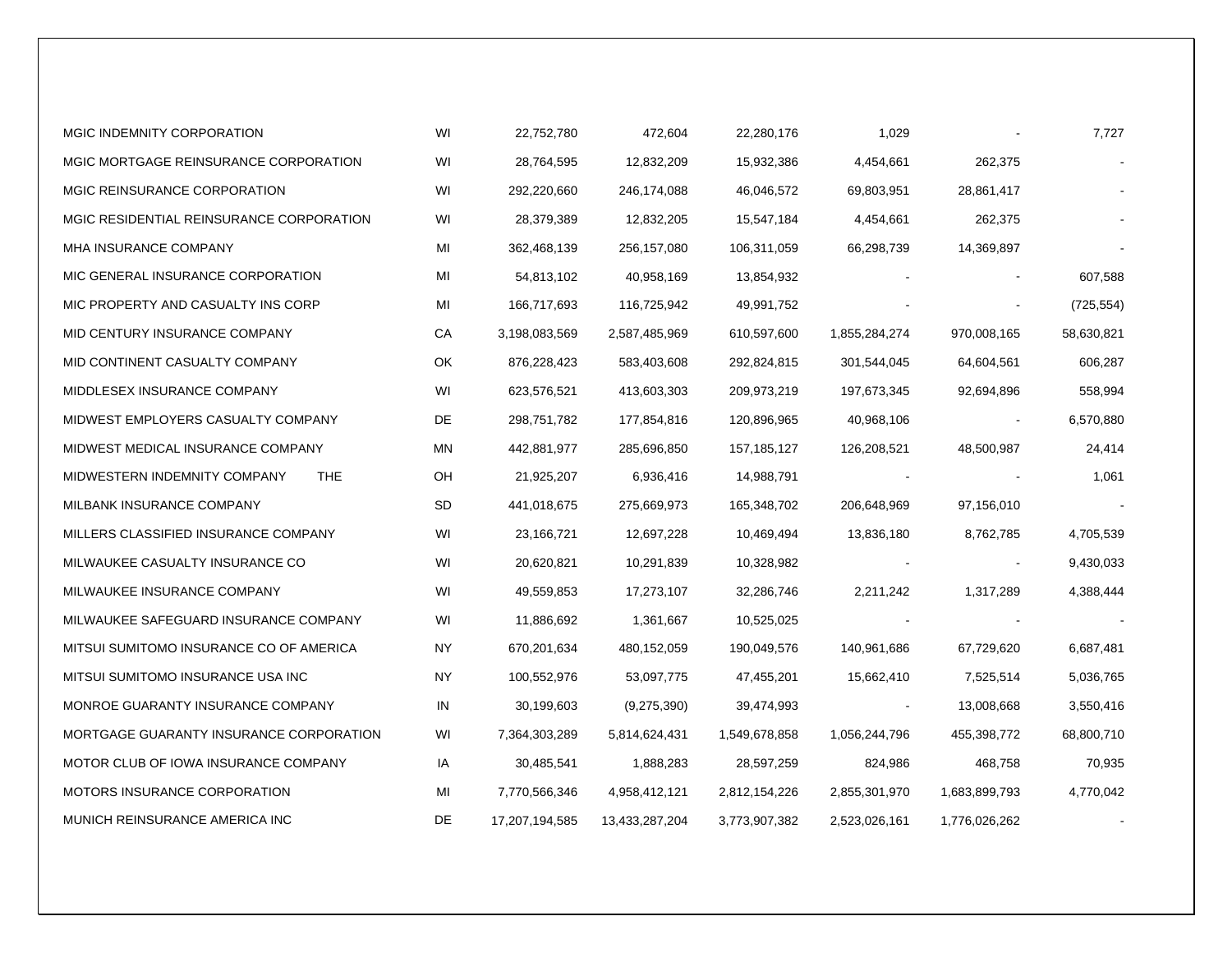| NATIONAL ALLIANCE INSURANCE COMPANY      | MO        | 20,959,198     | 2,426          | 20,956,772     |               | 5,549,411      |             |
|------------------------------------------|-----------|----------------|----------------|----------------|---------------|----------------|-------------|
| NATIONAL AMERICAN INSURANCE COMPANY      | OK        | 142,375,926    | 90,713,041     | 51,662,885     | 64,789,212    | 25,747,239     | 193,490     |
| NATIONAL BUILDING MATERIAL ASSURANCE CO  | IN        | 2,597,204      | 20,508         | 2,576,696      |               | 517            |             |
| NATIONAL CASUALTY COMPANY                | WI        | 156,736,229    | 56,441,011     | 100,295,218    |               | 91,980         | 18,839,186  |
| NATIONAL CONTINENTAL INSURANCE COMPANY   | NY        | 125,830,786    | 84,445,434     | 41,385,352     | 45,462,441    | 13,119         | 458,074     |
| NATIONAL FARMERS UNION PROPERTY & CAS CO | CO.       | 272,939,419    | 156,760,125    | 116,179,294    | 166,092,165   | 80,899,885     | 1,753,900   |
| NATIONAL GENERAL ASSURANCE COMPANY       | MO        | 43,992,913     | 24,460,993     | 19,531,920     |               |                | 6,930,316   |
| NATIONAL GENERAL INSURANCE COMPANY       | MO        | 99,603,805     | 60,757,520     | 38,846,284     | 31,338,797    | 18,199,295     | 1,157,386   |
| NATIONAL INDEMNITY COMPANY               | <b>NE</b> | 67,168,015,588 | 31,605,446,680 | 35,562,568,908 | 4,832,377,687 | 926,685,149    | 6,250,794   |
| NATIONAL INSURANCE COMPANY OF WI INC     | WI        | 39,376,970     | 25,722,986     | 13,653,985     | 12,922,628    | 4,933,859      |             |
| NATIONAL INTERSTATE INSURANCE COMPANY    | OH        | 631,479,415    | 483,213,605    | 148,265,810    | 185,557,747   | 46,063,303     | 5,477,049   |
| NATIONAL LIABILITY & FIRE INS CO         | СT        | 1,155,384,109  | 658,684,849    | 496,699,260    | 439,818,649   | 15,098,945     | 9,517,817   |
| NATIONAL REINSURANCE CORPORATION         | DE        | 849,770,747    | 179,029,496    | 670,741,251    | (1, 111, 662) | 33,472,669     |             |
| NATIONAL SPECIALTY INSURANCE COMPANY     | TX        | 26,650,676     | 15,927,269     | 10,723,407     | 11,021,384    | 3,456,825      | 3,600,331   |
| NATIONAL TRUST INSURANCE COMPANY         | TN        | 9,192,890      | (5,432,085)    | 14,624,975     |               | 3, 151, 774    | 5,825,298   |
| NATIONAL UNION FIRE INSURANCE CO OF PITT | PA        | 31,667,494,265 | 21,247,282,764 | 10,420,211,501 | 7,813,846,949 | 3,019,784,196  | 149,562,542 |
| NATIONWIDE AFFINITY INSURANCE CO OF AM   | OH        | 47,237,820     | 33,376,481     | 13,861,339     | 5,070,884     | 80,845         |             |
| NATIONWIDE AGRIBUSINESS INSURANCE CO     | IA        | 93,871,638     | 41,713,997     | 52,157,641     |               | $\blacksquare$ | 33,090,587  |
| NATIONWIDE ASSURANCE COMPANY             | WI        | 86,035,353     | 14,854,315     | 71,181,038     |               |                | 421,634     |
| NATIONWIDE GENERAL INSURANCE COMPANY     | OH        | 49,884,683     | 26,982,821     | 22,901,862     |               |                | 25,184      |
| NATIONWIDE INSURANCE COMPANY OF AMERICA  | WI        | 114,976,241    | 33,423,000     | 81,553,241     |               |                | 9,306,879   |
| NATIONWIDE PROPERTY & CASUALTY INS CO    | OH        | 94,600,776     | 67,083,697     | 27,517,079     |               |                | 8,421,423   |
| NAU COUNTRY INSURANCE COMPANY            | MN        | 269,627,910    | 148,249,170    | 121,378,740    | 192,378,011   | 22,998,586     | 63,704,561  |
| NAVIGATORS INSURANCE COMPANY             | NY        | 1,361,848,572  | 837,660,585    | 524,187,987    | 376,178,945   | 46,550,437     | 19,667,122  |
| NCMIC INSURANCE COMPANY                  | IA        | 486,729,957    | 338,488,718    | 148,241,239    | 83,689,951    | 15,507,134     | 4,986,216   |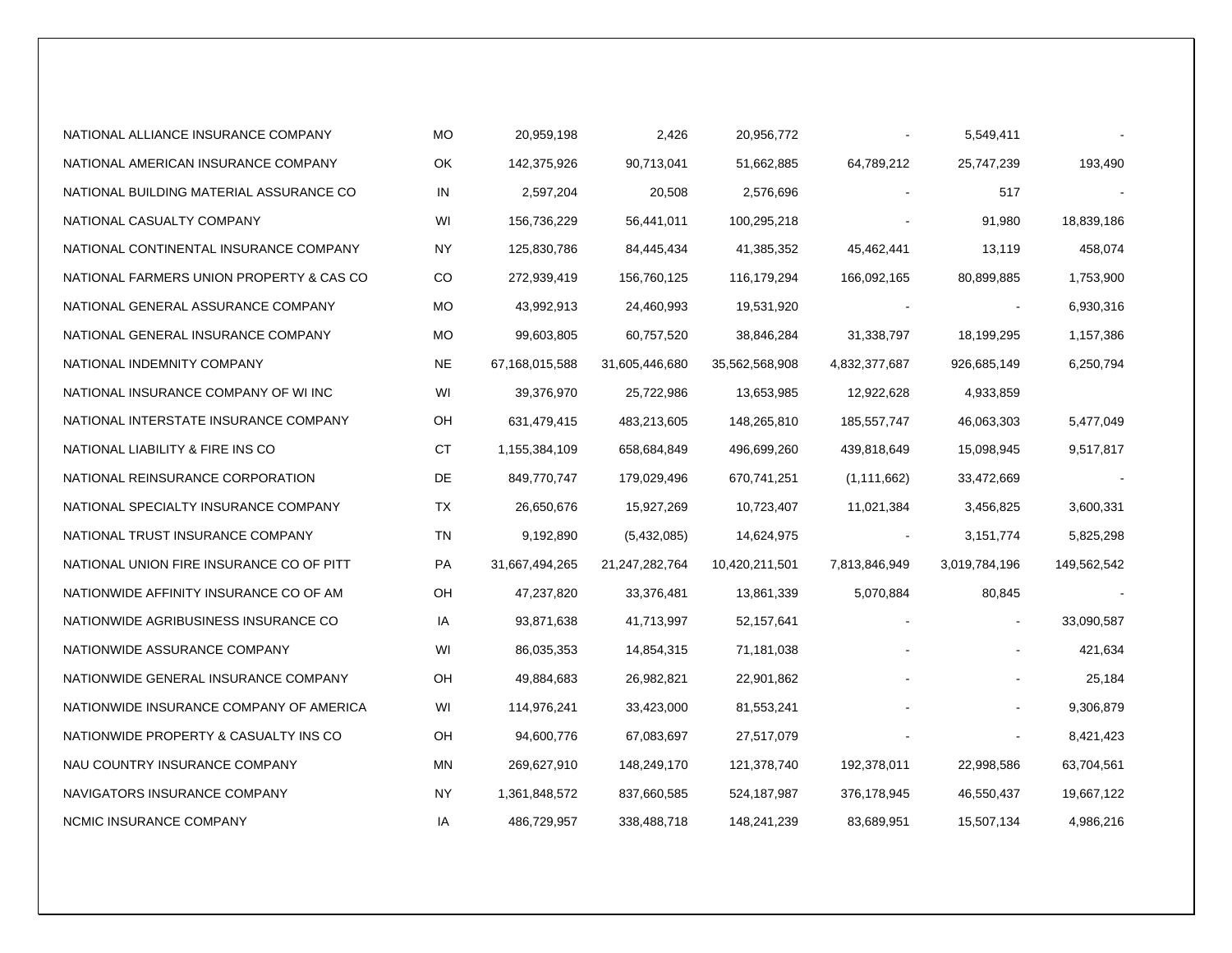| NETHERLANDS INSURANCE COMPANY THE             | NH        | 290,596,203   | 234,175,189   | 56,421,014    | 117,545,488   | 29,528,062  | 44,364,458  |
|-----------------------------------------------|-----------|---------------|---------------|---------------|---------------|-------------|-------------|
| NEW ENGLAND INSURANCE COMPANY                 | СT        | 293,231,895   | 19,922,216    | 273,309,678   | 899           | 1,130,752   |             |
| NEW ENGLAND REINSURANCE CORPORATION           | СT        | 129,095,289   | 12,137,319    | 116,957,970   | 899           | 1,130,752   |             |
| NEW HAMPSHIRE INSURANCE COMPANY               | PA        | 4,001,180,436 | 2,971,893,484 | 1,029,286,952 | 1,028,137,755 | 397,340,026 | 292,355,503 |
| NEW SOUTH INSURANCE COMPANY                   | NC.       | 63,874,345    | 32,886,655    | 30,987,690    |               |             |             |
| NEW YORK MARINE AND GENERAL INS CO            | NY.       | 590,818,619   | 409,695,095   | 181, 123, 524 | 131,695,612   | 40,375,131  | 2,026,133   |
| NEWARK INSURANCE COMPANY                      | NJ.       |               |               |               |               | 16,845,447  |             |
| NEWMARKET UNDERWRITERS INSURANCE COMPANY      | ΝH        | 115,586,806   | 71,343,961    | 44,242,845    | 9,392,594     | 5,760,688   | 2,048,169   |
| NGM INSURANCE COMPANY                         | FL        | 1,008,556,621 | 448,246,610   | 560,310,011   | 331,894,322   | 150,076,107 | 1,050       |
| NIPPONKOA INSURANCE COMPANY OF AMERICA        | ΝY        | 48,073,588    | 274,825       | 47,798,763    | (57, 583)     | 4,376,064   | 27,992      |
| NORGUARD INSURANCE COMPANY                    | <b>PA</b> | 310,172,823   | 241,418,322   | 68,754,501    | 97,650,966    | 32,601,592  | 409,205     |
| NORTH AMERICAN ELITE INSURANCE COMPANY        | NH.       | 38,669,167    | 4,824,693     | 33,844,474    |               |             |             |
| NORTH AMERICAN SPECIALTY INSURANCE CO         | NH.       | 447,501,879   | 234,808,995   | 212,692,884   | 27,494,361    | 6,634,806   | 3,532,108   |
| NORTH POINTE INSURANCE COMPANY                | MI        | 113,654,679   | 63,813,276    | 49,841,403    | 38,389,666    | 30,628,316  | 3,019,006   |
| NORTH RIVER INSURANCE COMPANY<br><b>THE</b>   | NJ        | 956,398,628   | 546,456,402   | 409,942,226   | 226,622,692   | 96,342,092  | 11,691,043  |
| NORTH STAR REINSURANCE CORPORATION            | DE        | 21,574,735    | 3,338,753     | 18,235,982    |               |             |             |
| NORTHERN ASSURANCE COMPANY OF AMERICA         | MA        | 355,882,652   | 163,931,912   | 191,950,740   | 94,037,947    | 72,883,559  | 2,997,727   |
| NORTHERN INSURANCE COMPANY OF NEW YORK        | NY.       | 52,853,804    | 21,977,654    | 30,876,150    |               |             | 3,433,981   |
| NORTHLAND CASUALTY COMPANY                    | MN        | 104,248,043   | 72,524,085    | 31,723,958    | 43,888,523    | 22,303,377  | 423,310     |
| NORTHLAND INSURANCE COMPANY                   | MN        | 1,227,413,998 | 660,084,674   | 567,329,324   | 402,311,461   | 204,734,502 | 39,747,520  |
| NOVA CASUALTY COMPANY                         | NY.       | 127,007,736   | 73,648,884    | 53,358,852    | 45,929,434    | 14,797,799  | 99,619      |
| OCCIDENTAL FIRE & CASUALTY COMPANY OF NC      | NC.       | 357,432,913   | 211,799,494   | 145,633,419   | 62,927,318    | 45,776,251  | 22,165,696  |
| ODYSSEY AMERICA REINSURANCE CORPORATION       | СT        | 6,392,402,375 | 3,890,820,489 | 2,501,581,886 | 1,741,174,308 | 737,584,057 |             |
| OHIC INSURANCE COMPANY                        | OH        | 286,936,900   | 187,657,629   | 99,279,271    | 35,680,568    | 42,767,435  |             |
| OHIO CASUALTY INSURANCE COMPANY<br><b>THE</b> | OH        | 4,349,775,979 | 3,267,058,181 | 1,082,717,796 | 1,412,405,829 | 317,914,571 | 21,436,369  |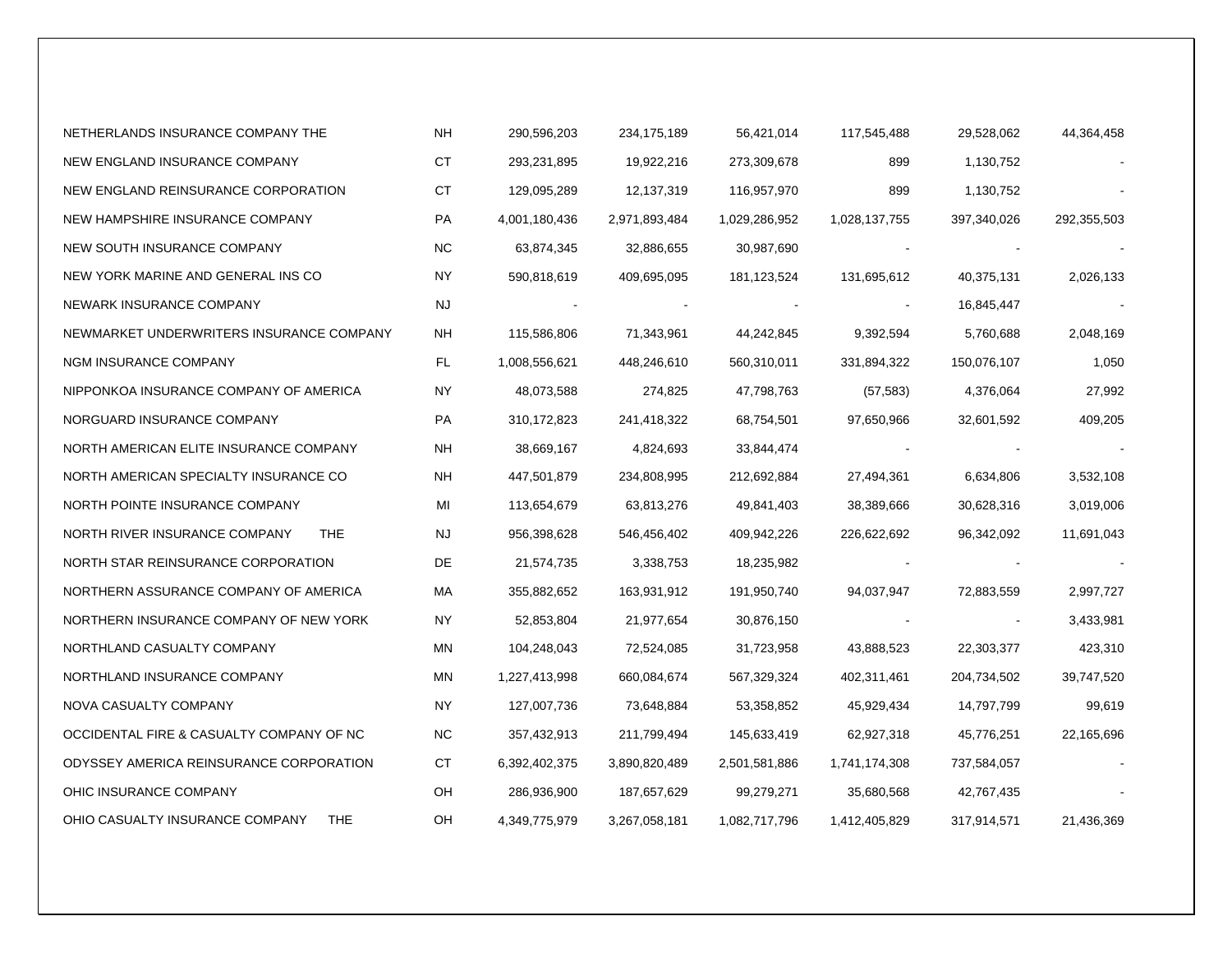| OHIO INDEMNITY COMPANY                  | OH        | 100,617,027   | 60,158,295     | 40,458,732    | 48,806,034               | 33,654,458   | 487,285    |  |
|-----------------------------------------|-----------|---------------|----------------|---------------|--------------------------|--------------|------------|--|
| OHIO SECURITY INSURANCE COMPANY         | OH        | 13,908,967    | $\blacksquare$ | 13,908,967    | $\overline{\phantom{a}}$ | 6,800,314    | 1,089,405  |  |
| OLD RELIABLE CASUALTY COMPANY           | <b>MO</b> | 11,018,759    | 3,078,350      | 7,940,409     | (513, 149)               | 6,349,720    | 603,863    |  |
| OLD REPUBLIC INSURANCE COMPANY          | PA        | 2,266,579,625 | 1,422,441,018  | 844,138,607   | 339,234,043              | 99,641,414   | 38,036,904 |  |
| OLD REPUBLIC SECURITY ASSURANCE COMPANY | AZ        | 112,687,796   | 93,385,334     | 19,302,462    | 32,510,494               | 13,307,149   | (282)      |  |
| OLD REPUBLIC SURETY COMPANY             | WI        | 96,686,493    | 53,892,627     | 42,793,866    | 39,771,804               | 3,579,288    | 3,190,196  |  |
| OLD UNITED CASUALTY COMPANY             | ΚS        | 353,425,161   | 236,591,003    | 116,834,158   | 81,406,800               | 28,327,444   | 403,751    |  |
| ONEBEACON AMERICA INSURANCE COMPANY     | МA        | 1,056,962,287 | 536,071,704    | 520,890,583   | 308,444,463              | 178,478,402  | 2,412,408  |  |
| ONEBEACON INSURANCE COMPANY             | PA        | 3,758,323,295 | 2,064,200,561  | 1,694,122,734 | 1,015,609,818            | 787,142,058  | 2,922,456  |  |
| ONEBEACON MIDWEST INSURANCE COMPANY     | WI        | 41,809,040    | 138,245        | 41,670,795    | $\overline{\phantom{a}}$ | 8,654,225    | 109,602    |  |
| OWNERS INSURANCE COMPANY                | OH        | 2,166,012,347 | 1,405,670,570  | 760,341,778   | 1,027,826,387            | 347,745,872  | 96,649,346 |  |
| PACIFIC EMPLOYERS INSURANCE COMPANY     | PA        | 2,247,176,691 | 1,674,198,333  | 572,978,358   | 685,211,489              | 139,951,776  | 9,985,462  |  |
| PACIFIC INDEMNITY COMPANY               | WI        | 5,465,092,945 | 3,857,031,380  | 1,608,061,565 | 1,604,772,608            | 578,560,996  | 12,835,150 |  |
| PACIFIC SPECIALTY INSURANCE COMPANY     | СA        | 244,141,408   | 118,000,358    | 126,141,050   | 116,589,389              | 34,316,743   | 61,531     |  |
| PARTNER REINSURANCE COMPANY OF THE US   | NY        | 3,177,327,869 | 2,524,786,714  | 652,541,155   | 716,803,437              | 252,162,101  |            |  |
| PARTNERRE INSURANCE COMPANY OF NEW YORK | NY.       | 111,899,765   | 14,772,378     | 97,127,387    | 521,877                  | 17,543,043   |            |  |
| PATHFINDER INSURANCE COMPANY            | CO.       | 10,817,458    | 3,378,647      | 7,438,811     | 748,336                  | 327,500      |            |  |
| PATRIOT GENERAL INSURANCE COMPANY       | WI        | 21,057,247    | 819,712        | 20,237,535    |                          |              |            |  |
| PEACHTREE CASUALTY INSURANCE COMPANY    | FL.       | 12,372,927    | 5,859,831      | 6,513,096     | 7,096,504                | 4,735,993    |            |  |
| PEERLESS INSURANCE COMPANY              | <b>NH</b> | 5,707,896,863 | 4,488,676,760  | 1,219,220,103 | 2,549,694,747            | 375,554,776  | 10,630,836 |  |
| PENN AMERICA INSURANCE COMPANY          | PA        | 358,382,381   | 177,410,389    | 180,971,990   | 80,578,770               | 39,156,590   | 420,880    |  |
| PENN MILLERS INSURANCE COMPANY          | PA        | 170,299,489   | 119,774,731    | 50,524,757    | 67,294,006               | 29,430,638   | 2,679,627  |  |
| PENNSYLVANIA GENERAL INSURANCE COMPANY  | PA        | 550,337,899   | 326,643,153    | 223,694,746   | 188,075,892              | (12,893,661) | 79,212     |  |
| PENNSYLVANIA MANUFACTURERS ASSN INS CO  | PA        | 630,776,801   | 434,056,931    | 196,719,870   | 215,583,020              | 150,996,038  | 2,105,794  |  |
| PENNSYLVANIA MANUFACTURERS INDEMNITY CO | PA        | 197,518,376   | 131,827,998    | 65,690,378    | 71,861,007               | 50,332,012   | 51,262     |  |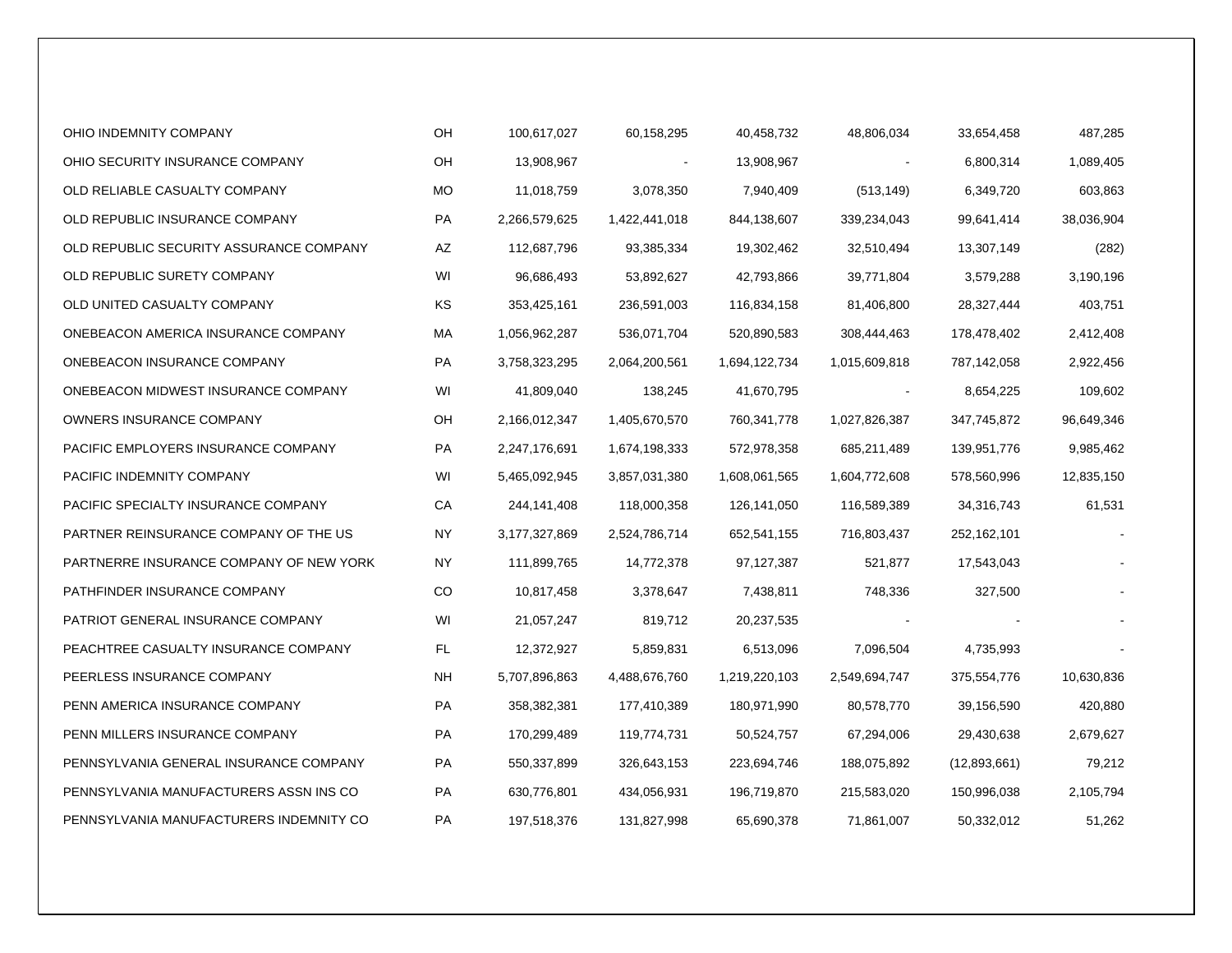| PERMANENT GENERAL ASSURANCE CORPORATION  | TN        | 198,768,991   | 120,075,519   | 78,693,472    | 147,393,504   | 61,280,550    |            |
|------------------------------------------|-----------|---------------|---------------|---------------|---------------|---------------|------------|
| PETROLEUM CASUALTY COMPANY               | TX        | 18,048,450    | 7,185,566     | 10,862,884    | 2,559,279     | 245,699       | 351,831    |
| PHILADELPHIA INDEMNITY INSURANCE COMPANY | PA        | 2,674,048,760 | 1,783,838,194 | 890,210,566   | 1,198,809,637 | 55,889,414    | 42,129,954 |
| PHOENIX INDEMNITY INSURANCE COMPANY      | AZ        | 109,220,378   | 71,072,988    | 38,147,390    | 77,268,222    | 12,003,617    | 444,651    |
| PHOENIX INSURANCE COMPANY<br>THE         | CT        | 3,510,131,710 | 2,359,634,916 | 1,150,496,794 | 866,646,440   | 408,924,023   | 13,093,635 |
| PHYSICIANS INSURANCE COMPANY OF WI INC   | WI        | 339,198,934   | 254,787,374   | 84,411,558    | 68,332,417    | 7,727,087     | 7,008,059  |
| PLANS LIABILITY INSURANCE COMPANY        | OH        | 88,703,901    | 38,972,112    | 49,731,789    | 15,881,739    | 3,158,838     |            |
| PLATINUM UNDERWRITERS REINSURANCE INC    | MD        | 1,519,674,695 | 988,853,066   | 530,821,629   | 307,275,614   | 187,649,424   |            |
| PLATTE RIVER INSURANCE COMPANY           | NE.       | 117,333,177   | 81,052,133    | 36,281,044    | 17,774,197    | 4,475,550     | 1,851,878  |
| PMA CAPITAL INSURANCE COMPANY            | PA        | 430,647,217   | 309,081,152   | 121,566,065   | 1,900,302     | 199,203,774   |            |
| PMI MORTGAGE INSURANCE CO                | AZ        | 3,487,286,008 | 2,968,951,702 | 518,334,306   | 550,551,985   | 182,112,971   | 40,667,589 |
| PRE PAID LEGAL CASUALTY INC              | OK        | 26,519,941    | 2,925,483     | 23,594,458    | 51,558,312    | 15,415,285    | 11,185,998 |
| PREFERRED PROFESSIONAL INSURANCE COMPANY | <b>NE</b> | 274,720,874   | 188,776,262   | 85,944,611    | 58,039,040    | 16,497,146    | 5,731,334  |
| PRINCETON INSURANCE COMPANY              | NJ        | 1,007,679,300 | 785,417,406   | 222,261,894   | 173,566,181   | 138,537,886   |            |
| PRIVATE RESIDENTIAL MORTGAGE INS CORP    | NC.       | 16,304,910    | 6,591,076     | 9,713,834     | 523,775       | 50,248        |            |
| PRODUCERS AGRICULTURE INSURANCE COMPANY  | TX        | 53,800,914    | 29,860,430    | 23,940,484    | 53,588,921    | 24,442,060    | 15,969,681 |
| PROFESSIONAL LIABILITY INS CO OF AMERICA | ΝY        | 47,420,509    | 28,486,165    | 18,934,344    | 29,618,434    | 142,851       | 35,969,456 |
| PROFESSIONAL SOLUTIONS INSURANCE COMPANY | IA        | 13,899,132    | 5,535,591     | 8,363,541     | 547,543       |               | 4,153,617  |
| PROFESSIONALS ADVOCATE INSURANCE COMPANY | MD        | 95,031,228    | 59,938,568    | 35,092,660    | 8,902,843     | 6,133,540     |            |
| PROFESSIONALS DIRECT INSURANCE COMPANY   | MI        | 45,873,365    | 28,376,367    | 17,496,998    | 15,704,902    | 4,983,615     | 205,332    |
| PROGRESSIVE ADVANCED INSURANCE COMPANY   | OH        | 136, 173, 708 | 91,588,499    | 44,585,209    | 135,567,795   | 38,653,689    |            |
| PROGRESSIVE AMERICAN INSURANCE COMPANY   | <b>FL</b> | 326,319,556   | 197,404,655   | 128,914,901   | 177,884,719   | 107,674,250   |            |
| PROGRESSIVE CASUALTY INSURANCE COMPANY   | OН        | 5,588,119,908 | 3,995,419,282 | 1,592,700,626 | 4,713,945,024 | 2,853,367,671 | 4,325,852  |
| PROGRESSIVE DIRECT INSURANCE COMPANY     | OH        | 2,708,050,979 | 1,807,891,183 | 900,159,796   | 2,626,626,024 | 472,984,226   | 76,371,332 |
| PROGRESSIVE MAX INSURANCE COMPANY        | OH        | 222,484,362   | 156,064,806   | 66,419,556    | 203,351,692   | 48,871,043    |            |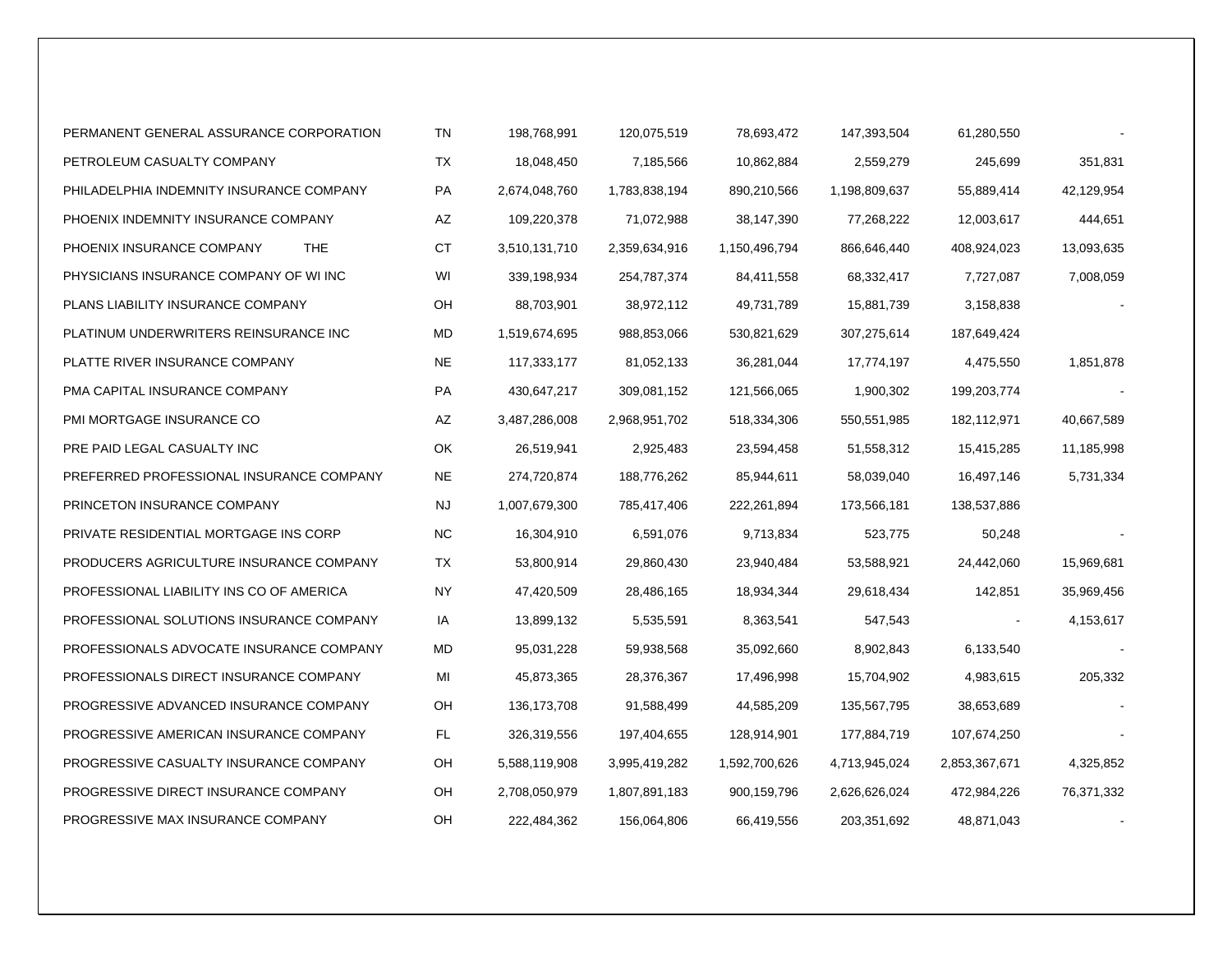| PROGRESSIVE NORTHERN INSURANCE COMPANY  | WI             | 1,269,437,962 | 911,857,994   | 357,579,968   | 1,067,308,307 | 646,045,511 | 150,515,997  |
|-----------------------------------------|----------------|---------------|---------------|---------------|---------------|-------------|--------------|
| PROGRESSIVE PREMIER INS CO OF ILLINOIS  | OH             | 70,200,565    | 47,698,323    | 22,502,242    | 67,783,897    | 14,496,722  | 27,008,563   |
| PROGRESSIVE SPECIALTY INSURANCE COMPANY | OH             | 1,120,562,502 | 501,030,447   | 619,532,055   | 622,596,513   | 376,859,879 | (11, 552)    |
| PROGRESSIVE UNIVERSAL INS CO            | WI             | 139,275,622   | 93,836,424    | 45,439,198    | 135,567,795   | 33,187,968  | 2,282,267    |
| PRONATIONAL INSURANCE COMPANY           | MI             | 1,117,186,170 | 885,471,877   | 231,714,293   | 184,974,986   | 26,254,436  | 24,154,909   |
| PROPERTY & CASUALTY INS CO OF HARTFORD  | IN             | 200,095,124   | 107,565,034   | 92,530,090    | 52,837,966    | 27,786,193  | 34,883,829   |
| PROPERTY-OWNERS INSURANCE COMPANY       | IN             | 114,086,047   | 61,667,033    | 52,419,014    | 54,118,327    | 11,324,210  |              |
| PROTECTIVE INSURANCE COMPANY            | IN             | 595,991,207   | 253,300,239   | 342,690,968   | 117,441,665   | 38,097,422  | 3,567,116    |
| PROVIDENCE WASHINGTON INSURANCE COMPANY | R <sub>l</sub> | 191,536,831   | 159,959,013   | 31,577,818    | (668, 210)    | 76,144,196  | 4,149        |
| PUTNAM REINSURANCE COMPANY              | <b>NY</b>      | 505,289,968   | 367,198,531   | 138,091,437   | 165,545,536   | 71,600,634  |              |
| PXRE REINSURANCE COMPANY                | <b>CT</b>      | 295,917,606   | 157,943,251   | 137,974,355   | 14,203,046    | 31,580,263  |              |
| QBE INSURANCE CORPORATION               | PA             | 478,982,515   | 341,588,368   | 137,394,147   | 141,771,290   | 26,789,382  | 12,318,108   |
| QBE REINSURANCE CORPORATION             | PA             | 1,171,664,694 | 626,081,501   | 545,583,193   | 468,753,633   | 183,836,405 |              |
| <b>QUADRANT INDEMNITY COMPANY</b>       | <b>CT</b>      | 21,567,212    | 507,485       | 21,059,727    | 10,487,312    | 16,970,444  | 24,417       |
| <b>QUANTA INDEMNITY COMPANY</b>         | CO             | 263,139,353   | 174,667,219   | 88,472,132    | 5,877,495     | 342,149     | 12,962       |
| R V I AMERICA INSURANCE COMPANY         | CT             | 72,287,106    | 47,643,264    | 24,643,842    | 6,308,472     | 3,817,376   | 15,356       |
| R V I NATIONAL INSURANCE COMPANY        | CT             | 15,412,344    | 531,784       | 14,880,560    |               | 115,960     |              |
| RADIAN ASSET ASSURANCE INC              | <b>NY</b>      | 2,258,169,748 | 1,256,914,024 | 1,001,255,724 | 257,727,837   | 98,426,310  | 3,214,241    |
| RADIAN GUARANTY INC                     | PA             | 3,963,742,984 | 3,467,692,015 | 496,050,969   | 671,824,014   | 274,558,877 | 36, 154, 767 |
| RAMPART INSURANCE COMPANY               | <b>NY</b>      | 92,897,705    | 63,559,884    | 29,337,821    | (3, 877)      | 8,235,572   |              |
| REDLAND INSURANCE COMPANY               | <b>NJ</b>      | 149,539,054   | 111,475,954   | 38,063,100    | 58,340,947    | 2,712,083   | 1,298,882    |
| REGAL INSURANCE COMPANY                 | IN             | 7,874,287     | 1,399,314     | 6,474,973     | 982,190       | 13,501,425  |              |
| <b>REGENT INSURANCE COMPANY</b>         | WI             | 277,903,345   | 193,510,891   | 84,392,454    | 127,096,190   | 49,210,089  | 22,562,963   |
| REPUBLIC FRANKLIN INSURANCE COMPANY     | OH             | 83,978,821    | 48,501,850    | 35,476,971    | 18,619,085    | 8,957,116   | 1,919,889    |
| REPUBLIC INDEMNITY COMPANY OF AMERICA   | СA             | 893,445,866   | 572,615,946   | 320,829,920   | 276,913,865   | 126,098,896 |              |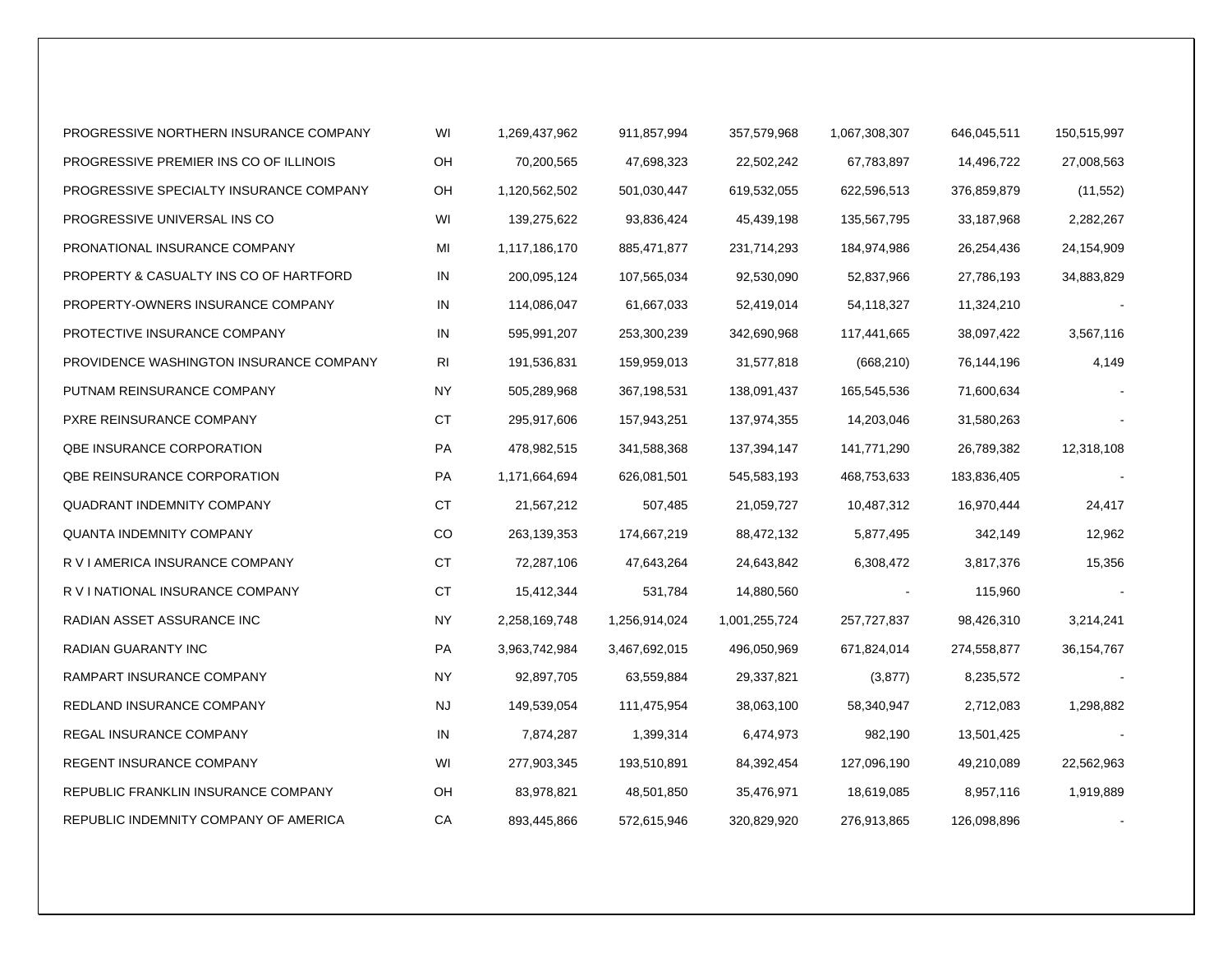| REPUBLIC INDEMNITY COMPANY OF CALIFORNIA | CA        | 38,431,160    | 17,848,913    | 20,582,247    | 8,564,346     | 3,899,966   |               |
|------------------------------------------|-----------|---------------|---------------|---------------|---------------|-------------|---------------|
| REPUBLIC INSURANCE COMPANY               | TX        | 81,923,996    | 65,439,295    | 16,484,701    |               |             |               |
| REPUBLIC MORTGAGE INSURANCE CO OF FL     | FL.       | 41,353,691    | 29,073,168    | 12,280,523    | 5,870,725     | 1,556,386   |               |
| REPUBLIC MORTGAGE INSURANCE COMPANY      | <b>NC</b> | 1,588,450,346 | 1,472,751,450 | 115,698,896   | 341,298,421   | 92,868,503  | 30,924,995    |
| REPUBLIC WESTERN INSURANCE COMPANY       | AZ        | 259,080,514   | 157,844,081   | 101,236,433   | 23,184,079    | 65,572,390  | 639,289       |
| RESIDENTIAL GUARANTY CO                  | AZ        | 513,563,890   | 422, 152, 228 | 91,411,662    | 110,124,883   | 25,599,229  |               |
| RESPONSE INSURANCE COMPANY               | DE        | 99,532,646    | 28,072,142    | 71,460,504    | 21,478,919    | 22,708,766  | 278,699       |
| RESPONSE WORLDWIDE DIRECT AUTO INS CO    | СT        | 45,589,624    | 29,499,781    | 16,089,843    | 31,501,067    | 5,385,442   | 947,654       |
| RIVERPORT INSURANCE COMPANY              | MN        | 71,078,997    | 39,925,506    | 31,153,492    | 13,755,017    | 3,178,081   | 4,346,145     |
| ROCKWOOD CASUALTY INSURANCE COMPANY      | PA        | 257,165,903   | 167,111,411   | 90,054,491    | 70,768,979    | 30,349,490  | 4,501,006     |
| ROYAL INDEMNITY COMPANY                  | DE        | 3,246,553,338 | 2,670,951,560 | 575,601,778   | (5,006,087)   | 719,079,944 | (1, 124, 578) |
| RSUI INDEMNITY COMPANY                   | NH        | 2,257,889,695 | 1,337,250,735 | 920,638,960   | 632,329,598   | 88,680,512  | 39,099,260    |
| RURAL COMMUNITY INSURANCE COMPANY        | ΜN        | 2,658,693,154 | 2,384,867,437 | 273,825,717   | 506,957,132   | 261,491,952 | 78,933,305    |
| SAFE AUTO INSURANCE COMPANY              | OH        | 445,113,182   | 287,966,922   | 157,146,260   | 333,893,279   | 138,602,148 | 8,046,672     |
| SAFECO INSURANCE COMPANY OF AMERICA      | WA        | 4,522,038,349 | 3,366,636,926 | 1,155,401,423 | 1,852,552,801 | 882,067,206 | 30,734,563    |
| SAFECO INSURANCE COMPANY OF IN           | IN        | 18,751,168    | 6,616,676     | 12,134,492    |               |             | 13,075,551    |
| SAFECO NATIONAL INSURANCE COMPANY        | МO        | 252,767,361   | 159,979,141   | 92,788,220    | 112,275,927   | 53,458,619  | 7,505,174     |
| SAFETY NATIONAL CASUALTY CORPORATION     | МO        | 1,522,910,476 | 1,106,884,224 | 416,026,252   | 311,027,677   | 66,727,555  | 25,931,849    |
| SAFEWAY DIRECT INSURANCE COMPANY         | CA        | 13,591,896    | 5,770,965     | 7,820,931     | 9,164,670     | 2,414,376   |               |
| SAFEWAY INSURANCE COMPANY OF ALABAMA INC | AL        | 53,546,516    | 25,658,468    | 27,888,048    | 31,755,668    | 31,336,226  |               |
| SAFEWAY INSURANCE COMPANY OF GEORGIA     | GА        | 51,968,389    | 23,452,026    | 28,516,363    | 30,450,013    | 15,639,490  |               |
| SAFEWAY INSURANCE COMPANY OF LOUISIANA   | LA        | 85,633,117    | 37,275,821    | 48,357,296    | 47,045,588    | 31,789,782  |               |
| SAGAMORE INSURANCE COMPANY               | IN        | 166,683,330   | 66,214,945    | 100,468,385   | 52,474,295    | 30,362,952  | 1,389,838     |
| SAN FRANCISCO REINSURANCE COMPANY        | CA        | 102,043,941   | 27,942,321    | 74,101,620    |               | (1,494,340) |               |
| SAVERS PROPERTY & CASUALTY INS CO        | МO        | 143,197,106   | 107,282,978   | 35,914,127    | 57,786,652    | 10,186,972  | 125,950       |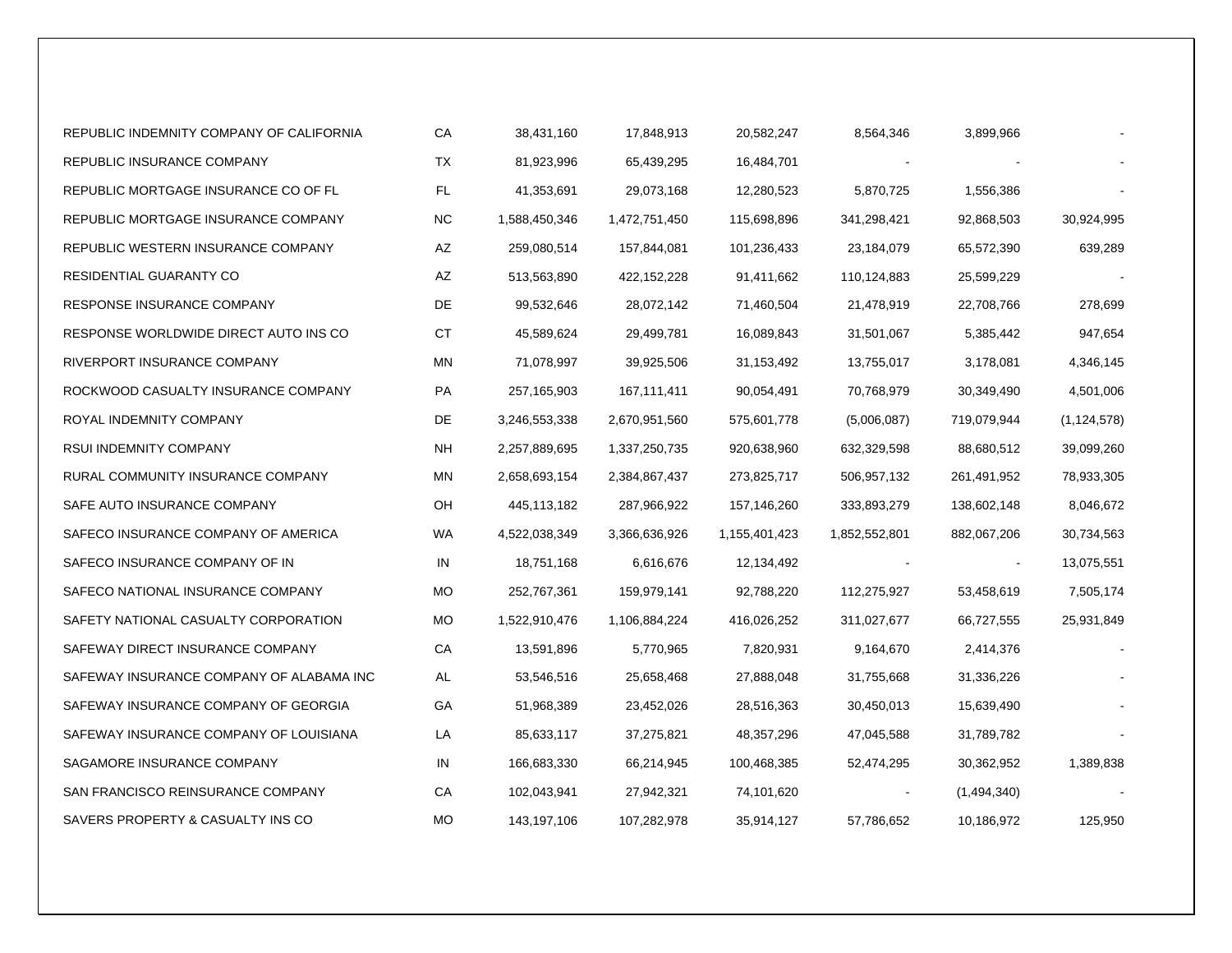| <b>SCOR REINSURANCE COMPANY</b>          | <b>NY</b> | 1,329,137,817 | 864,521,398   | 464,616,419 | 86,819,171    | 351,783,100    |            |
|------------------------------------------|-----------|---------------|---------------|-------------|---------------|----------------|------------|
| SCOTTSDALE INDEMNITY COMPANY             | OH        | 24,050,965    | 7,231,660     | 16,819,305  |               |                | 3,124,058  |
| SEABOARD SURETY COMPANY                  | ΝY        | 140,626,596   | 11,731,406    | 128,895,190 |               | 20,962,298     | 189,659    |
| SEATON INSURANCE COMPANY                 | RI        | 79,479,626    | 39,449,177    | 40,030,452  | 13,815        | 12,784,357     |            |
| SEAWORTHY INSURANCE COMPANY              | MD        | 49,600,010    | 28,089,822    | 21,510,188  | 43,203,472    | 17,622,125     | 155,928    |
| SECURA SUPREME INSURANCE COMPANY         | WI        | 67,139,737    | 41,509,758    | 25,629,979  | 30,246,480    | 10,914,595     | 2,388,332  |
| SECURIAN CASUALTY COMPANY                | ΜN        | 50,114,806    | 3,618,457     | 46,496,349  | 5,241,969     | 53,701         |            |
| SECURITY INSURANCE COMPANY OF HARTFORD   | DE        | 1,172,728,866 | 980,928,999   | 191,799,867 | (2, 145, 466) | 220,363,209    | (101, 492) |
| SECURITY NATIONAL INSURANCE COMPANY      | TX        | 33,452,307    | 18,079,809    | 15,372,497  |               | $\blacksquare$ | 1,782,731  |
| SELECT INSURANCE COMPANY                 | TX        | 62,417,383    | 1,251,732     | 61,165,651  |               | 77,814,959     |            |
| SELECTIVE INSURANCE COMPANY OF AMERICA   | NJ        | 2,133,191,319 | 1,598,871,230 | 534,320,089 | 775,956,588   | 308,497,155    | 226,099    |
| SELECTIVE INSURANCE COMPANY OF SC        | SC.       | 383,856,957   | 292,926,097   | 90,930,860  | 140,309,598   | 50,026,566     | 28,646,471 |
| SELECTIVE INSURANCE COMPANY OF THE SE    | <b>NC</b> | 307,503,679   | 233,139,440   | 74,364,239  | 109,129,691   | 38,909,551     | 33,724,197 |
| SENECA INSURANCE COMPANY INC             | NY.       | 307,231,311   | 191,193,904   | 116,037,407 | 109,370,126   | 20,874,176     | 2,642,945  |
| SENTINEL INSURANCE COMPANY LTD           | CT        | 379,208,466   | 64,539,412    | 314,669,054 | 31,702,780    | 16,671,715     | 23,556,350 |
| SENTRY CASUALTY COMPANY                  | WI        | 51,428,930    | 75,991        | 51,352,937  |               |                |            |
| SENTRY SELECT INSURANCE COMPANY          | WI        | 631,343,106   | 436,696,824   | 194,646,282 | 197,673,345   | 92,694,896     | 33,857,272 |
| SEQUOIA INSURANCE COMPANY                | CA        | 177,755,736   | 111,844,898   | 65,910,838  | 89,873,309    | 26,901,202     |            |
| SERVICE INSURANCE COMPANY                | <b>FL</b> | 23,152,361    | 13,133,119    | 10,019,241  | 8,723,848     | 11,322,320     |            |
| SHELBY CASUALTY INSURANCE COMPANY        | TX        |               |               |             |               |                |            |
| SHELBY INSURANCE COMPANY THE             | TX        |               |               |             |               |                |            |
| SHELTER GENERAL INSURANCE COMPANY        | МO        | 192,730,940   | 107,788,926   | 84,942,010  | 93,451,886    | 54,002,830     | 13,765,411 |
| SOMPO JAPAN FIRE & MARINE INS CO OF AM   | NY.       | 62,999,652    | 466,046       | 62,533,606  |               | (160, 295)     |            |
| SOMPO JAPAN INSURANCE COMPANY OF AMERICA | <b>NY</b> | 534,129,051   | 328,017,180   | 206,111,871 | 65,616,295    | 42,251,507     | 8,492,771  |
| SOUTHERN GENERAL INSURANCE COMPANY       | GA        | 82,949,772    | 45,846,402    | 37,103,370  | 63,414,440    | 28,460,270     |            |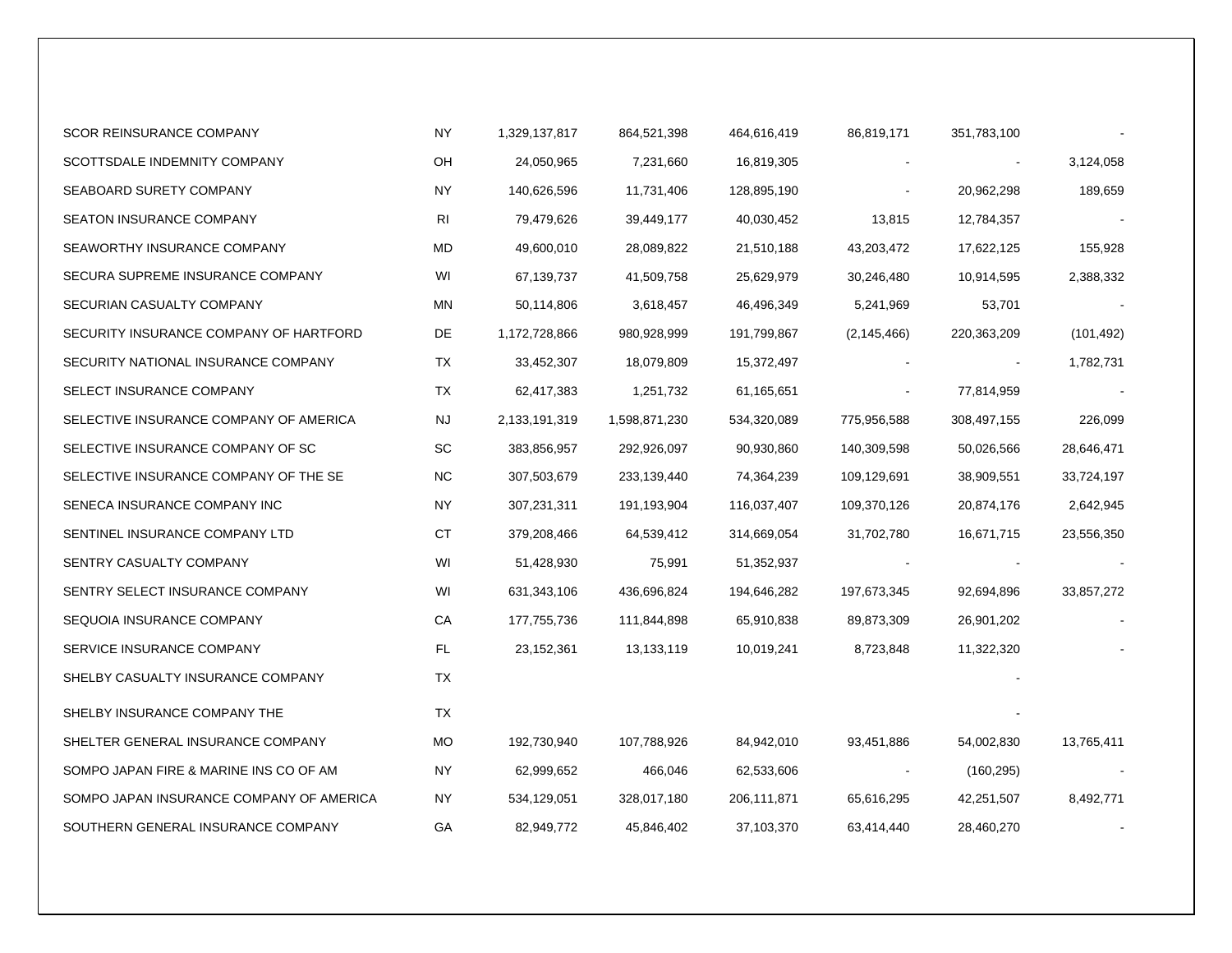| SOUTHERN INSURANCE COMPANY              | TX        | 8,519,478      | 624,416           | 7,895,062     |               |                |            |
|-----------------------------------------|-----------|----------------|-------------------|---------------|---------------|----------------|------------|
| SOUTHERN-OWNERS INSURANCE COMPANY       | FL        | 314,713,716    | 181,561,575       | 133, 152, 141 | 116,179,878   | 48,581,200     |            |
| ST PAUL FIRE & MARINE INSURANCE COMPANY | <b>MN</b> | 20,171,993,801 | 13, 152, 114, 948 | 7,019,878,853 | 4,654,607,916 | 1,928,531,381  | 92,864,572 |
| ST PAUL GUARDIAN INSURANCE COMPANY      | ΜN        | 14,779,131     | 127,684           | 14,651,448    |               |                | 1,328,381  |
| ST PAUL MEDICAL LIABILITY INS CO        | ΜN        | 190,380,929    | 136,684,450       | 53,696,479    | 50,095,170    | 20,962,298     | 856        |
| ST PAUL MERCURY INSURANCE COMPANY       | ΜN        | 25,568,452     | (443,706)         | 26,012,157    |               | $\blacksquare$ | 36,001,815 |
| STANDARD FIRE INSURANCE COMPANY<br>THE. | CT.       | 3,599,560,790  | 2,323,342,559     | 1,276,218,231 | 839,979,016   | 396,311,895    | 5,207,882  |
| STANDARD GUARANTY INSURANCE COMPANY     | DE        | 141,972,910    | 102,312,063       | 39,660,847    | 107,034,502   | 15,201,147     | (214, 686) |
| STAR INSURANCE COMPANY                  | MI        | 468,216,067    | 303,108,714       | 165, 107, 354 | 148,669,295   | 58,658,598     | 3,571,705  |
| STARNET INSURANCE COMPANY               | DE        | 157,047,893    | 54,432,373        | 102,615,520   | 12,595,607    | 2,188,466      | 4,054,922  |
| STATE AUTO INS CO OF WI                 | WI        | 20,139,353     | 8,462,740         | 11,676,613    | (158,960)     | 5,715,061      |            |
| STATE AUTO NATIONAL INSURANCE COMPANY   | OН        | 105,351,376    | 37,725,172        | 67,626,204    | 42,419,033    | 42,379,231     | 661,243    |
| STATE AUTO PROP AND CAS INS CO          | IA        | 1,555,269,249  | 976,365,633       | 578,903,616   | 721,893,091   | 337,188,510    | 23,239,826 |
| STATE FARM FLORIDA INSURANCE COMPANY    | FL.       | 2,391,685,554  | 1,672,835,082     | 718,850,472   | 1,140,466,455 | 1,102,529,569  |            |
| STATE NATIONAL INSURANCE COMPANY INC    | TX        | 176,295,019    | 83,711,261        | 92,583,758    | 65,228,702    | 31,111,424     | 8,273,543  |
| STONEBRIDGE CASUALTY INSURANCE COMPANY  | OH        | 292,597,667    | 190,770,686       | 101,826,981   | 164,898,325   | 43,513,865     | 6,624,260  |
| STONEWALL INSURANCE COMPANY             | RI        | 106,071,349    | 49,514,310        | 56,557,040    |               | 3,639,492      |            |
| STONINGTON INSURANCE COMPANY            | TX        | 355,546,154    | 261,758,971       | 93,787,183    | 130,539,330   | 16,819,175     | 5,128,581  |
| STRATFORD INSURANCE COMPANY             | <b>NH</b> | 173,871,607    | 122,129,329       | 51,742,278    | 25,678,799    | 6,959,251      | 281,379    |
| SUECIA INSURANCE COMPANY                | NY.       | 60,825,120     | 34,822,417        | 26,002,703    | 926           | 347,228        |            |
| SUPERIOR INSURANCE COMPANY              | FL        | 5,310,406      | 7,027,718         | (1,717,312)   |               |                |            |
| SURETY BONDING COMPANY OF AMERICA       | SD        | 8,686,189      | 1,786,782         | 6,899,407     | 325,625       | 76,416         | 23,348     |
| SWISS REINSURANCE AMERICA CORPORATION   | ΝY        | 11,369,549,606 | 8,354,790,210     | 3,014,759,396 | 1,614,795,914 | 1,139,323,101  |            |
| THE INSURANCE COMPANY                   | LA        | 167,968,883    | 117,921,598       | 50,047,285    | 49,903,589    | 20,590,328     | 1,639,728  |
| TECHNOLOGY INSURANCE COMPANY            | <b>NH</b> | 306,821,121    | 187,227,635       | 119,593,486   | 89,369,825    | 4,550,867      | 26,477,677 |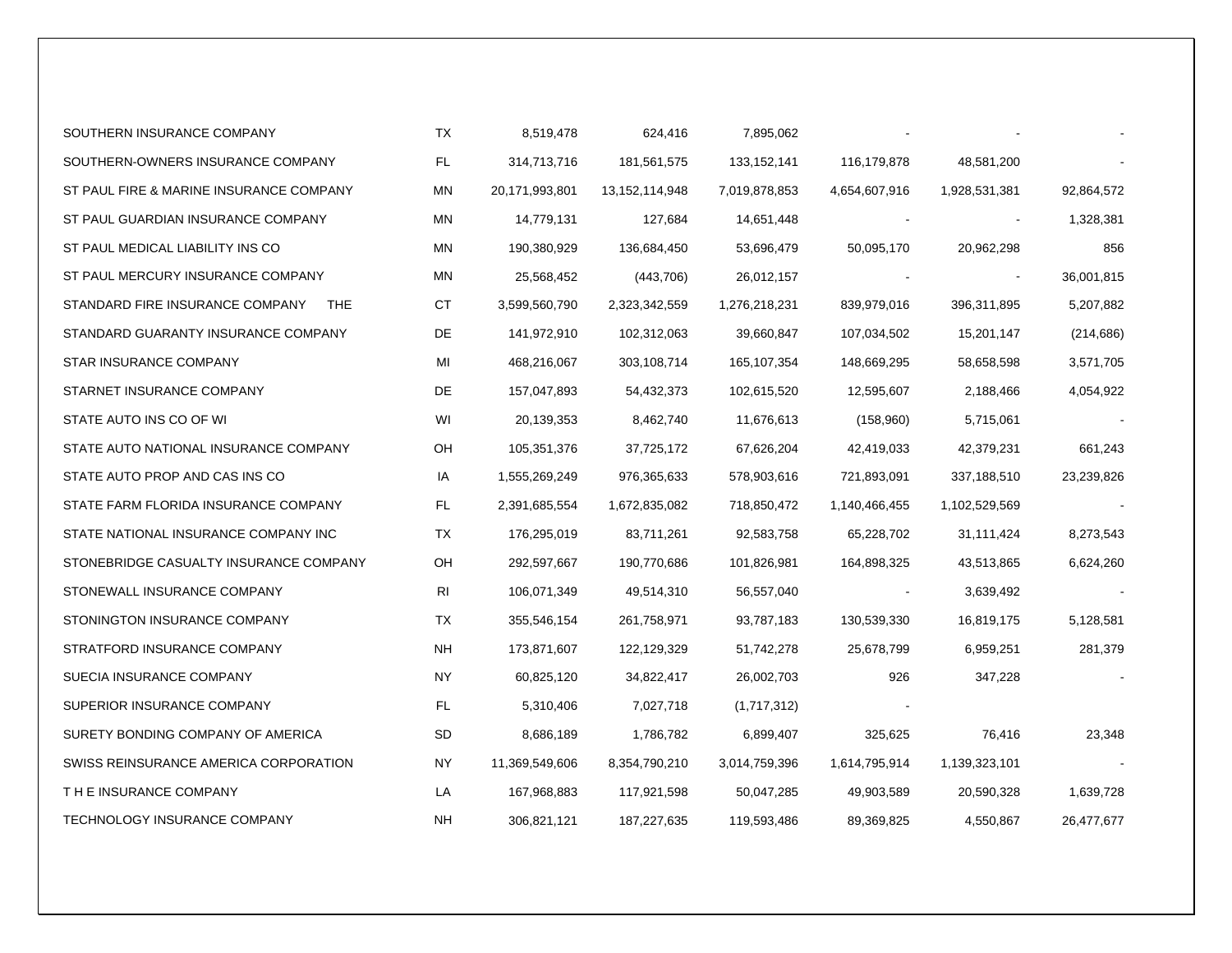| <b>TICO INSURANCE COMPANY</b>                    | OH        | 6,586,740      | 1,198,849      | 5,387,891     | 982,190       | 914,205        |             |
|--------------------------------------------------|-----------|----------------|----------------|---------------|---------------|----------------|-------------|
| TIG INDEMNITY COMPANY                            | СA        | 26,868,015     | 2,057,316      | 24,810,699    |               |                |             |
| TIG INSURANCE COMPANY                            | СA        | 2,191,152,602  | 1,507,776,422  | 683,376,180   | 8,941,930     | (51, 282, 341) | 320,720     |
| TITAN INDEMNITY COMPANY                          | TX        | 148,045,471    | 55,018,158     | 93,027,313    |               |                |             |
| TNUS INSURANCE COMPANY                           | ΝY        | 112,908,268    | 70,478,794     | 42,429,474    | 20,528,761    | 15,323,983     |             |
| TOA REINSURANCE COMPANY OF AMERICA THE           | DE        | 1,369,524,260  | 964,924,999    | 404,599,261   | 283,858,209   | 128,316,403    |             |
| TOWER INSURANCE COMPANY OF NEW YORK              | NY        | 638,621,602    | 437,971,379    | 200,650,223   | 243,784,972   | 11,256,500     | 1,018,652   |
| TOWER NATIONAL INSURANCE COMPANY                 | МA        | 21,311,238     | 11,597,145     | 9,714,093     | 1,285,396     | 885,021        | 3,559       |
| TOYOTA MOTOR INSURANCE COMPANY                   | IA        | 166,791,693    | 116,878,911    | 49,912,782    | 57,684,803    | 18,706,165     | 1,228,815   |
| <b>TRADERS &amp; GENERAL INSURANCE COMPANY</b>   | TX        | 8,217,813      | 37,166         | 8,180,647     |               |                |             |
| TRANS PACIFIC INSURANCE COMPANY                  | NY        | 58,357,951     | 13,976,626     | 44,381,325    | 632,051       | 472,265        | 591,333     |
| TRANSATLANTIC REINSURANCE COMPANY                | ΝY        | 10,161,483,247 | 7,102,000,289  | 3,059,482,958 | 3,145,365,191 | 1,360,412,034  |             |
| TRANSCONTINENTAL INSURANCE COMPANY               | NY.       | 99,217,823     | 202,856        | 99,014,967    |               |                | 14,722,962  |
| TRAVCO INSURANCE COMPANY                         | СT        | 191,082,262    | 127,363,853    | 63,718,409    | 46,755,492    | 21,828,685     | 8,392,334   |
| TRAVELERS CASUALTY AND SURETY CO OF AM           | СT        | 3,291,414,536  | 2,163,513,785  | 1,127,900,751 | 1,193,436,739 | 198,661,793    | 55,938,049  |
| TRAVELERS CASUALTY AND SURETY COMPANY            | СT        | 14,358,336,770 | 9,900,242,744  | 4,458,094,025 | 3,530,839,643 | 1,665,878,904  | 5,059,003   |
| TRAVELERS CASUALTY COMPANY OF CT                 | СT        | 305,129,610    | 223,043,291    | 82,086,319    | 81,822,111    | 38,806,550     | 4,900,018   |
| TRAVELERS CASUALTY INSURANCE CO OF AMER          | СT        | 1,750,762,269  | 1,302,925,597  | 447,836,672   | 472,564,437   | 222,652,582    | 2,022,194   |
| TRAVELERS COMMERCIAL CASUALTY COMPANY            | СT        | 309,549,983    | 228,668,731    | 80,881,252    | 81,822,111    | 38,806,550     |             |
| TRAVELERS COMMERCIAL INSURANCE COMPANY           | СT        | 303,657,361    | 223,215,265    | 80,442,096    | 81,822,111    | 38,806,550     | 1,235,296   |
| TRAVELERS HOME AND MARINE INS CO THE             | CT        | 190,558,007    | 127,243,759    | 63,314,248    | 46,755,492    | 21,828,685     | 26,789,693  |
| <b>TRAVELERS INDEMNITY COMPANY</b><br><b>THE</b> | СT        | 19,419,086,591 | 12,017,570,231 | 7,401,516,361 | 3,727,759,460 | 1,370,182,209  | 115,634,356 |
| TRAVELERS INDEMNITY COMPANY OF AM THE            | СT        | 494,404,429    | 362,926,487    | 131,477,942   | 133,587,120   | 63,060,644     | 36,171,267  |
| TRAVELERS INDEMNITY COMPANY OF CT THE            | СT        | 949,212,297    | 644,759,036    | 304,453,261   | 237,117,138   | 111,568,832    | 28,315,497  |
| TRAVELERS PERSONAL INSURANCE COMPANY             | <b>CT</b> | 183,699,809    | 127,571,485    | 56,128,324    | 46,755,492    | 21,828,685     | 55,036,412  |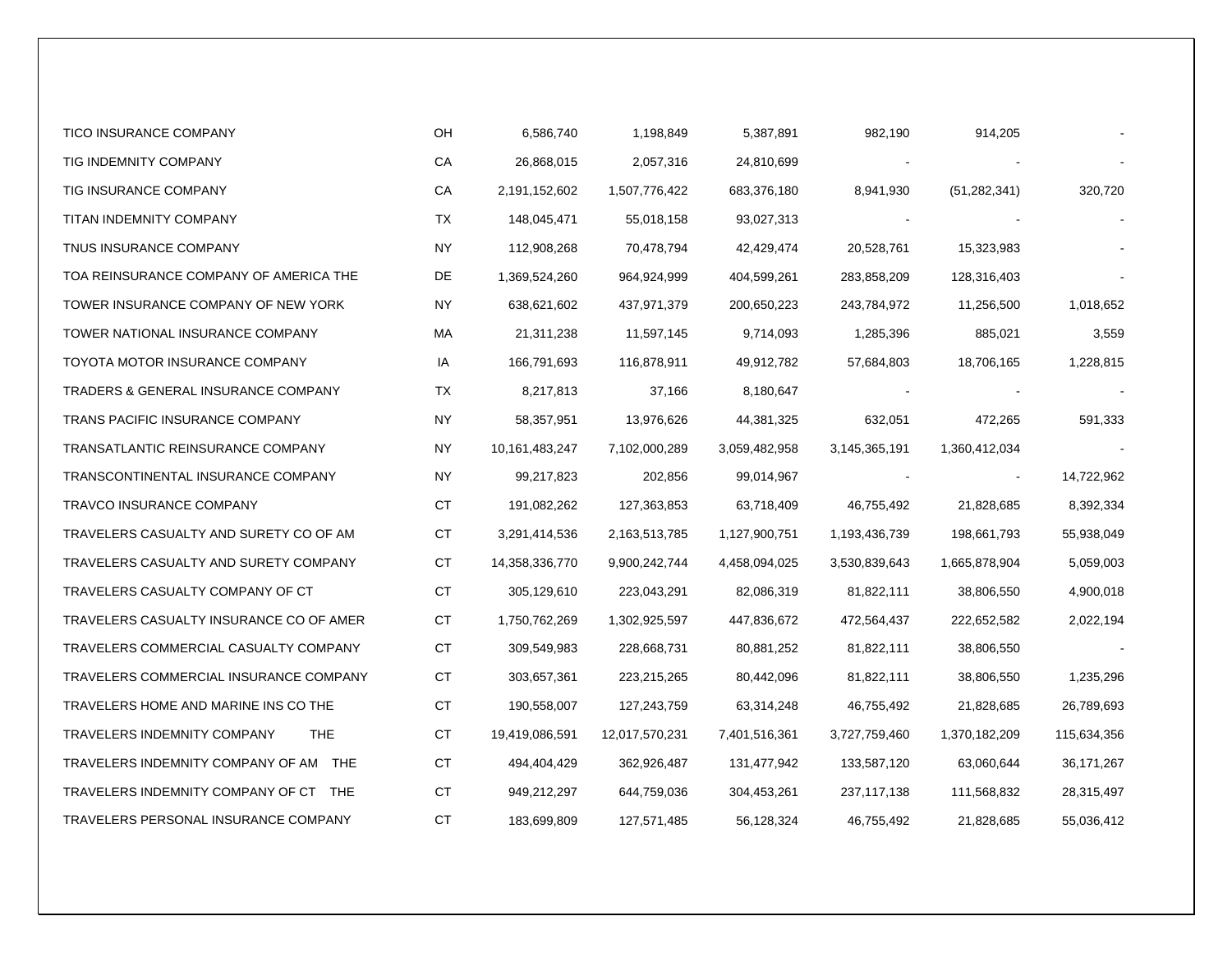| TRAVELERS PROPERTY CASUALTY CO OF AMER   | <b>CT</b> | 256,735,805   | 167,052,878   | 89,682,927    | 61,784,043    | 29,104,913    | 205,758,519 |
|------------------------------------------|-----------|---------------|---------------|---------------|---------------|---------------|-------------|
| TRAVELERS PROPERTY CASUALTY INS CO       | CT        | 201,153,646   | 140,551,080   | 60,602,566    | 51,765,009    | 24,254,094    | 33,867,555  |
| TRENWICK AMERICA REINSURANCE CORPORATION | CT        | 221,839,597   | 181,339,994   | 40,499,603    | 782,277       | 266,116,406   |             |
| TRI STATE INSURANCE COMPANY OF MINNESOTA | MN        | 31,497,949    | 152,381       | 31,345,568    |               |               | (1,229)     |
| TRIANGLE INSURANCE COMPANY INC           | OK        | 23,301,396    | 12,718,890    | 10,582,506    | 10,517,901    | 4,937,393     |             |
| TRINITY UNIVERSAL INSURANCE COMPANY      | ТX        | 3,334,835,592 | 2,150,583,717 | 1,184,251,875 | 1,775,813,308 | 920,833,697   | 613,103     |
| <b>TRITON INSURANCE COMPANY</b>          | TX        | 715,673,522   | 268,925,095   | 446,748,427   | 172,060,172   | 61,294,956    | 40,786      |
| TRIUMPHE CASUALTY COMPANY                | PA        | 15,024,728    | 1,353,972     | 13,670,756    |               | 11,391,733    |             |
| TRUMBULL INSURANCE COMPANY               | CT.       | 427,851,128   | 107,511,119   | 320,340,009   | 52,837,966    | 27,786,193    | 13,570,056  |
| TRUSTGARD INSURANCE COMPANY              | OH        | 66,042,247    | 41,056,881    | 24,985,366    | 42,800,949    | 20,444,671    | 7,536,461   |
| TWIN CITY FIRE INSURANCE COMPANY         | IN        | 615,891,197   | 322,198,624   | 293,692,573   | 158,513,896   | 83,358,575    | 102,462,017 |
| U S SPECIALTY INSURANCE COMPANY          | TX        | 786,650,462   | 588,128,952   | 198,521,510   | 335,630,301   | 33, 154, 854  | 23,021,579  |
| ULICO CASUALTY COMPANY                   | DE        | 142,250,940   | 75,354,481    | 66,896,459    | 29,158,179    | 16,757,277    | 285,207     |
| UNDERWRITER FOR THE PROFESSIONS INS CO   | CO        | 236,198,579   | 146,077,847   | 90,120,732    | 14,596,838    | 2,490,440     |             |
| UNIGARD INDEMNITY COMPANY                | <b>WA</b> | 94,675,136    | 64,407,585    | 30,267,552    | 42,365,086    | 12,988,152    | (1)         |
| UNIGARD INSURANCE COMPANY                | <b>WA</b> | 691,060,050   | 465,795,015   | 225,265,035   | 282,437,016   | 111,698,116   | 2,324       |
| UNION INSURANCE COMPANY                  | IA        | 78,526,953    | 52,169,393    | 26,357,560    |               |               | 25,672      |
| UNIONE ITALIANA REINSURANCE CO OF AM INC | ΝY        | 80,606,876    | 42,890,868    | 37,716,008    | 4,950         | 758,910       |             |
| UNITED AUTOMOBILE INSURANCE COMPANY      | FL.       | 570,095,802   | 467,016,034   | 103,079,768   | 317,405,771   | 84,537,067    | 28,170,546  |
| UNITED FINANCIAL CASUALTY COMPANY        | OH        | 1,609,180,752 | 1,182,809,329 | 426,371,423   | 1,261,946,134 | 31,622,505    | (621)       |
| UNITED FIRE & CASUALTY COMPANY           | IA        | 1,213,874,484 | 637,891,920   | 575,982,564   | 395,413,415   | 135, 156, 220 | 25,613,382  |
| UNITED FIRE & INDEMNITY COMPANY          | ТX        | 35,350,830    | 23,233,986    | 12,116,844    | 14,292,052    | 4,885,166     |             |
| UNITED GUARANTY COMMERCIAL INS CO OF NC  | NC.       | 231,628,175   | 203,868,424   | 27,759,751    | 63,081,407    | 220,149       |             |
| UNITED GUARANTY CREDIT INSURANCE COMPANY | NC.       | 20,443,177    | 2,682,195     | 17,760,982    | 1,014,131     | (38, 574)     | 289,229     |
| UNITED GUARANTY RESIDENTIAL INS CO       | <b>NC</b> | 1,903,313,089 | 1,770,278,211 | 133,034,878   | 357,939,520   | 83,512,523    | 36,057,153  |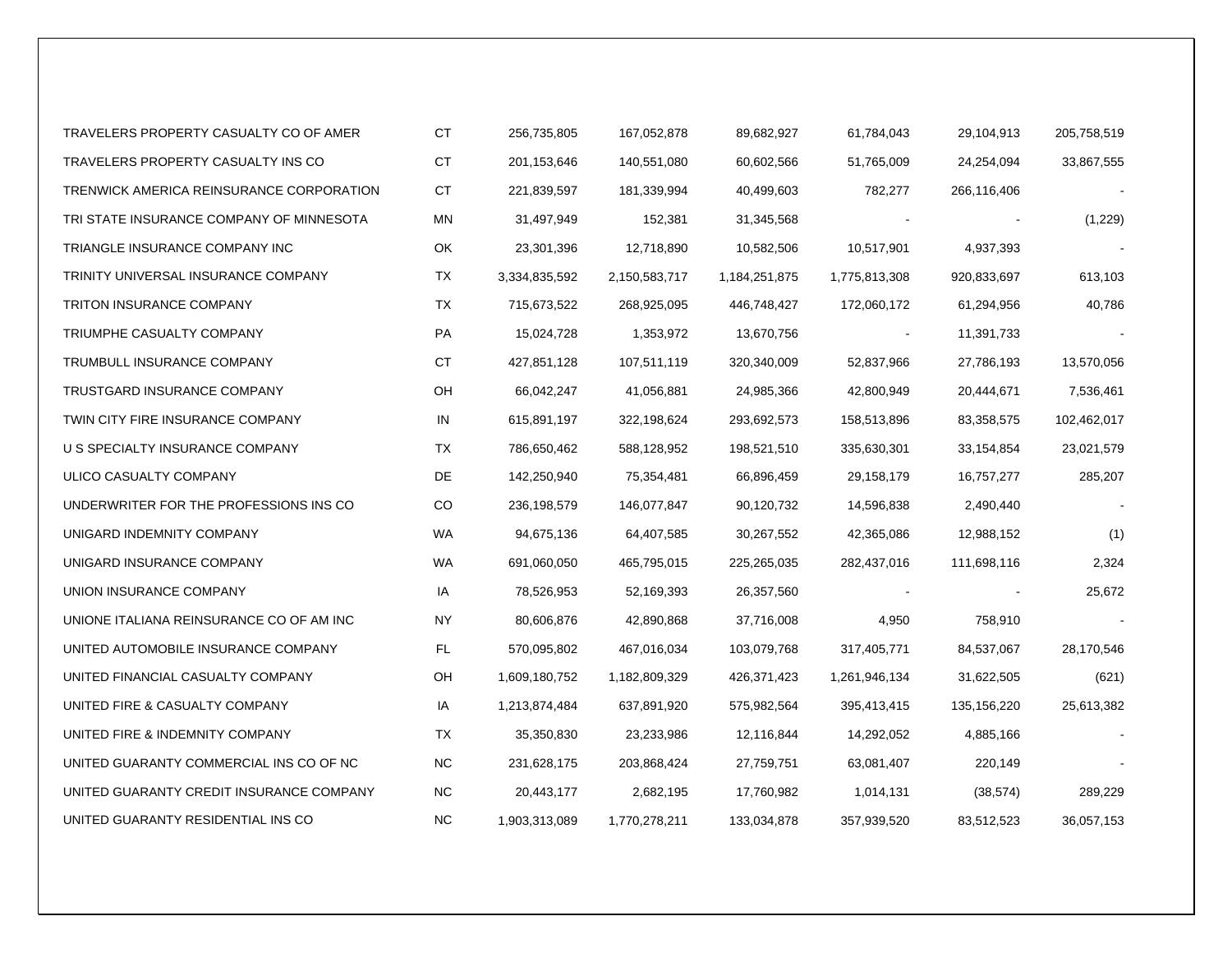| UNITED GUARANTY RESIDENTIAL INS CO OF NC | <b>NC</b> | 371,198,568   | 305,352,317   | 65,846,251    | 192,739,502   | 23,930,083    | 675        |
|------------------------------------------|-----------|---------------|---------------|---------------|---------------|---------------|------------|
| UNITED NATIONAL CASUALTY INSURANCE CO    | IN        | 36,717,209    | 12,639,299    | 24,077,910    | 6,594,090     | 1,341,192     |            |
| UNITED NATIONAL SPECIALTY INS CO         | WI        | 84,018,882    | 27,325,171    | 56,693,712    | 6,626,641     | 4,580,333     | 3,774,515  |
| UNITED SECURITY INSURANCE COMPANY        | CO        | 14,229,469    | 1,005,604     | 13,223,865    | 1,960,587     |               | 373,933    |
| UNITED STATES FIDELITY & GUARANTY CO     | <b>MD</b> | 4,390,091,740 | 2,158,185,287 | 2,231,906,453 | 764,786,261   | 832,072,599   | 8,219,085  |
| UNITED STATES FIRE INSURANCE COMPANY     | DE        | 3,328,674,930 | 2,354,769,514 | 973,905,416   | 782,877,377   | 332,818,094   | 17,282,353 |
| UNITED STATES LIABILITY INSURANCE CO     | PA        | 832,170,067   | 352,817,209   | 479,352,856   | 139,186,494   | 20,465,577    | 4,479,131  |
| UNITED WISCONSIN INSURANCE COMPANY       | WI        | 260,455,290   | 197,712,253   | 62,743,035    | 50,209,616    | 23,852,911    | 37,503,551 |
| UNITRIN AUTO AND HOME INS CO             | ΝY        | 156,000,117   | 130,311,637   | 25,688,480    | 37,486,012    | 9,187,408     | 3,076,494  |
| UNITRIN PREFERRED INSURANCE COMPANY      | NΥ        | 50,324,192    | 35,887,848    | 14,436,345    | 10,604,346    | 3,920,283     | 3,159,474  |
| UNIVERSAL FIRE & CAS INS CO              | IN        | 6,913,254     | 1,348,233     | 5,565,021     | 1,840,667     |               |            |
| UNIVERSAL SURETY COMPANY                 | NE        | 138,289,498   | 41,362,521    | 96,926,977    | 2,631,876     | 191,679       | 59,679     |
| UNIVERSAL UNDERWRITERS INSURANCE COMPANY | KS        | 681,557,264   | 149,961,391   | 531,595,873   |               |               | 34,041,621 |
| UNIVERSAL UNDERWRITERS OF TEXAS INS CO   | ТX        | 109,329,717   | 94,323,821    | 15,005,896    |               |               |            |
| UPPER HUDSON NATIONAL INSURANCE COMPANY  | ΝY        | 7,679,825     | 99,021        | 7,580,804     | 8,476         |               |            |
| US INTERNATIONAL REINSURANCE COMPANY     | <b>NH</b> |               |               |               |               |               |            |
| USAA CASUALTY INSURANCE COMPANY          | ТX        | 5,724,190,749 | 3,228,532,559 | 2,495,658,189 | 3,342,407,602 | 1,693,894,889 | 57,870,743 |
| USAA GENERAL INDEMNITY COMPANY           | ТX        | 343,470,773   | 180,357,813   | 163,112,960   | 156,345,817   | 126,959,486   | 2,573,083  |
| USAGENCIES DIRECT INSURANCE COMPANY      | <b>NY</b> | 16,149,864    | 7,379,768     | 8,770,096     | 7,521,877     | 1,019,308     | 12,454,099 |
| <b>VALIANT INSURANCE COMPANY</b>         | IA        | 21,890,636    | 5,434,489     | 16,456,147    |               |               | 19,163     |
| VALLEY FORGE INSURANCE COMPANY           | PA        | 55,922,000    | 14,211        | 55,907,789    |               |               | 21,787,353 |
| VANLINER INSURANCE COMPANY               | <b>MO</b> | 439,095,092   | 326,356,530   | 112,738,562   | 153,090,627   | 65,906,554    | 8,534,697  |
| <b>VEREX ASSURANCE INC</b>               | WI        | 26,101,445    | 16,480,041    | 9,621,404     | 154,461       | 94,499        | 8,836      |
| <b>VERLAN FIRE INSURANCE COMPANY</b>     | MD        | 27,812,854    | 10,856,847    | 16,956,007    | 9,639,783     | 2,138,040     | 1,834,962  |
| <b>VESTA FIRE INSURANCE CORPORATION</b>  | <b>TX</b> |               |               |               |               | 281,178,632   |            |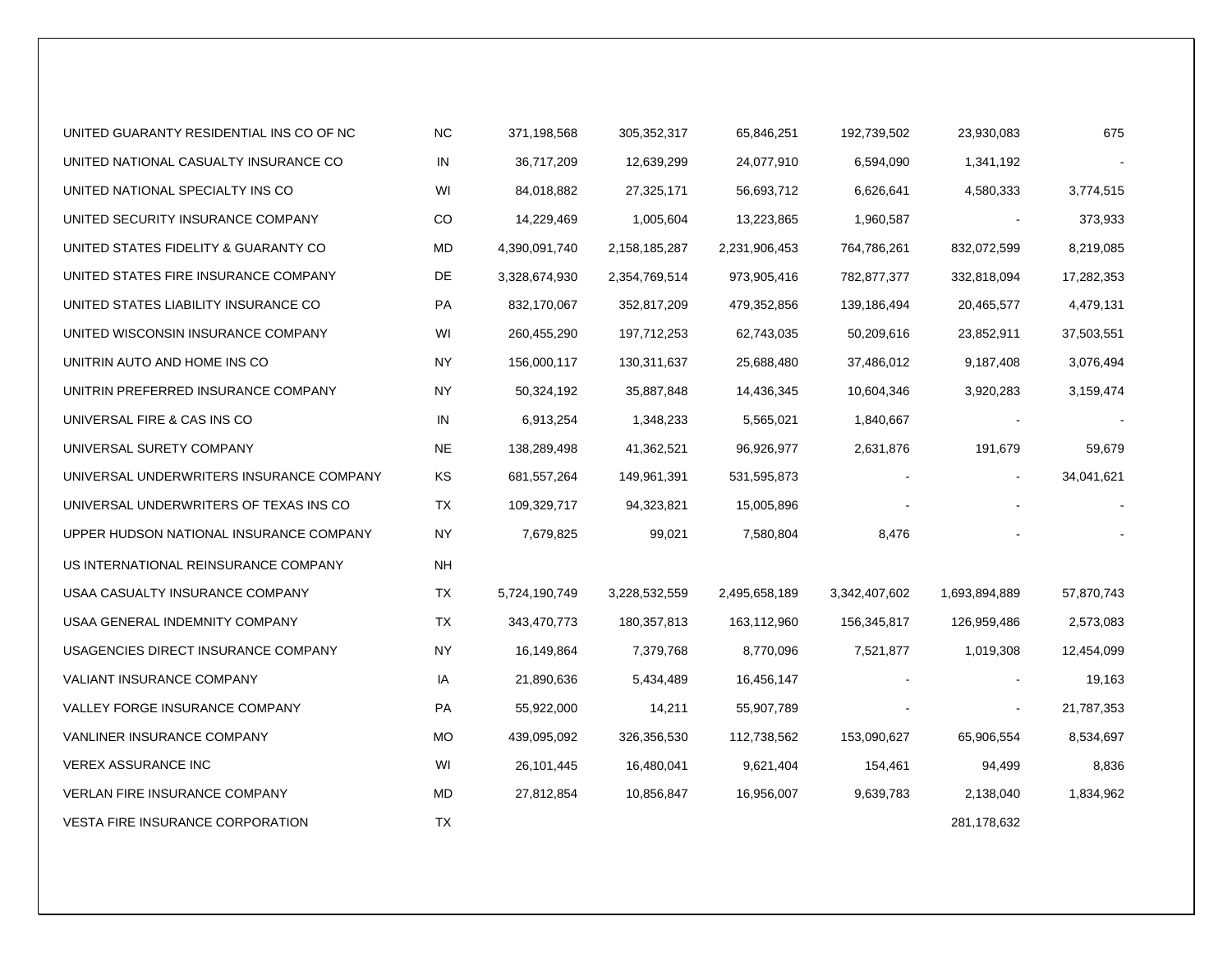| <b>VESTA INSURANCE CORPORATION</b>      | TX  |               |               |             |                |              |             |
|-----------------------------------------|-----|---------------|---------------|-------------|----------------|--------------|-------------|
| VICTORIA AUTOMOBILE INSURANCE COMPANY   | IN  | 10,205,102    | 2,458,175     | 7,746,927   |                |              |             |
| VICTORIA FIRE & CASUALTY COMPANY        | OH  | 142,478,504   | 97,455,310    | 45,023,194  | 46,904,891     | (598, 892)   | 1,397,632   |
| VICTORIA SELECT INSURANCE COMPANY       | OH  | 14,849,016    | 7,867,632     | 6,981,384   |                |              | 2,922,806   |
| VIGILANT INSURANCE COMPANY              | ΝY  | 382,130,596   | 243,773,045   | 138,357,551 | 42,314,042     | 18,214,486   | 28,681,738  |
| VIKING INSURANCE COMPANY OF WISCONSIN   | WI  | 347,080,404   | 215,920,860   | 131,159,545 | 143,723,670    | 46,392,254   | 4,064,255   |
| VISION SERVICE PLAN INSURANCE COMPANY   | CT. |               |               |             |                |              |             |
| VOYAGER PROPERTY & CASUALTY INS CO      | SC  | 79,323,816    | 51,272,934    | 28,050,882  | 44,824,356     | 8,213,092    | 37,759,832  |
| <b>WADENA INSURANCE COMPANY</b>         | IA  |               |               |             |                |              |             |
| WARNER INSURANCE COMPANY                | CT  | 31,616,305    | 9,434,995     | 22,181,310  | 8,591,202      | 1,709,997    | 690,294     |
| WASHINGTON INTERNATIONAL INSURANCE CO   | AZ  | 117,503,062   | 68,041,123    | 49,461,939  | 8,204,498      | 2,094,402    | 4,680,764   |
| WAUSAU BUSINESS INSURANCE COMPANY       | WI  | 165,353,821   | 118,073,760   | 47,280,061  | 47,456,524     | 24,978,344   | 18,748,124  |
| WAUSAU GENERAL INSURANCE COMPANY        | WI  | 128,100,368   | 101,606,386   | 26,493,982  | 47,456,524     | 24,978,344   | 3,621,915   |
| WAUSAU UNDERWRITERS INSURANCE COMPANY   | WI  | 215,128,601   | 129,101,231   | 86,027,370  | 47,456,524     | 24,978,345   | 18,396,463  |
| <b>WESCO INSURANCE COMPANY</b>          | DE  | 38,534,489    | 12,553,208    | 25,981,281  | 7,930,098      | 22,674,768   | 645,867     |
| WEST AMERICAN INSURANCE COMPANY         | IN  | 264,562,056   | 48,539,983    | 216,022,073 | $\blacksquare$ | 317,914,570  | 34,295,853  |
| WESTCHESTER FIRE INSURANCE COMPANY      | NY  | 2,297,673,069 | 1,639,895,506 | 657,777,563 | 607,160,738    | 138,958,851  | 22,737,809  |
| WESTERN AGRICULTURAL INSURANCE CO       | IA  | 143,083,123   | 90,892,130    | 52,190,993  | 57,044,079     | 35, 353, 163 |             |
| WESTERN DIVERSIFIED CASUALTY INS CO     | NE. | 10,679,495    | 64,883        | 10,614,612  |                |              | (2,672)     |
| WESTERN GENERAL INSURANCE COMPANY       | CA  | 80,495,745    | 51,533,423    | 28,962,322  | 71,678,350     | 24,225,813   |             |
| <b>WESTERN SURETY COMPANY</b>           | SD  | 959,642,190   | 610,627,018   | 349,015,172 | 405,324,227    | 77,030,366   | 9,180,750   |
| <b>WESTFIELD INSURANCE COMPANY</b>      | OH  | 2,074,939,328 | 1,391,808,496 | 683,130,832 | 967,099,103    | 412,064,376  | 101,313,463 |
| WESTFIELD NATIONAL INSURANCE COMPANY    | OН  | 435,945,516   | 271,431,498   | 164,514,018 | 196,442,006    | 83,700,579   | 6,707,562   |
| WESTPORT INSURANCE CORPORATION          | МO  | 1,002,226,296 | 718,445,743   | 283,780,553 | 67,127,868     | 254,688,618  | 42,419,173  |
| WILLIAMSBURG NATIONAL INSURANCE COMPANY | СA  | 81,810,289    | 62,831,345    | 18,978,944  | 29,943,992     | 954,181      |             |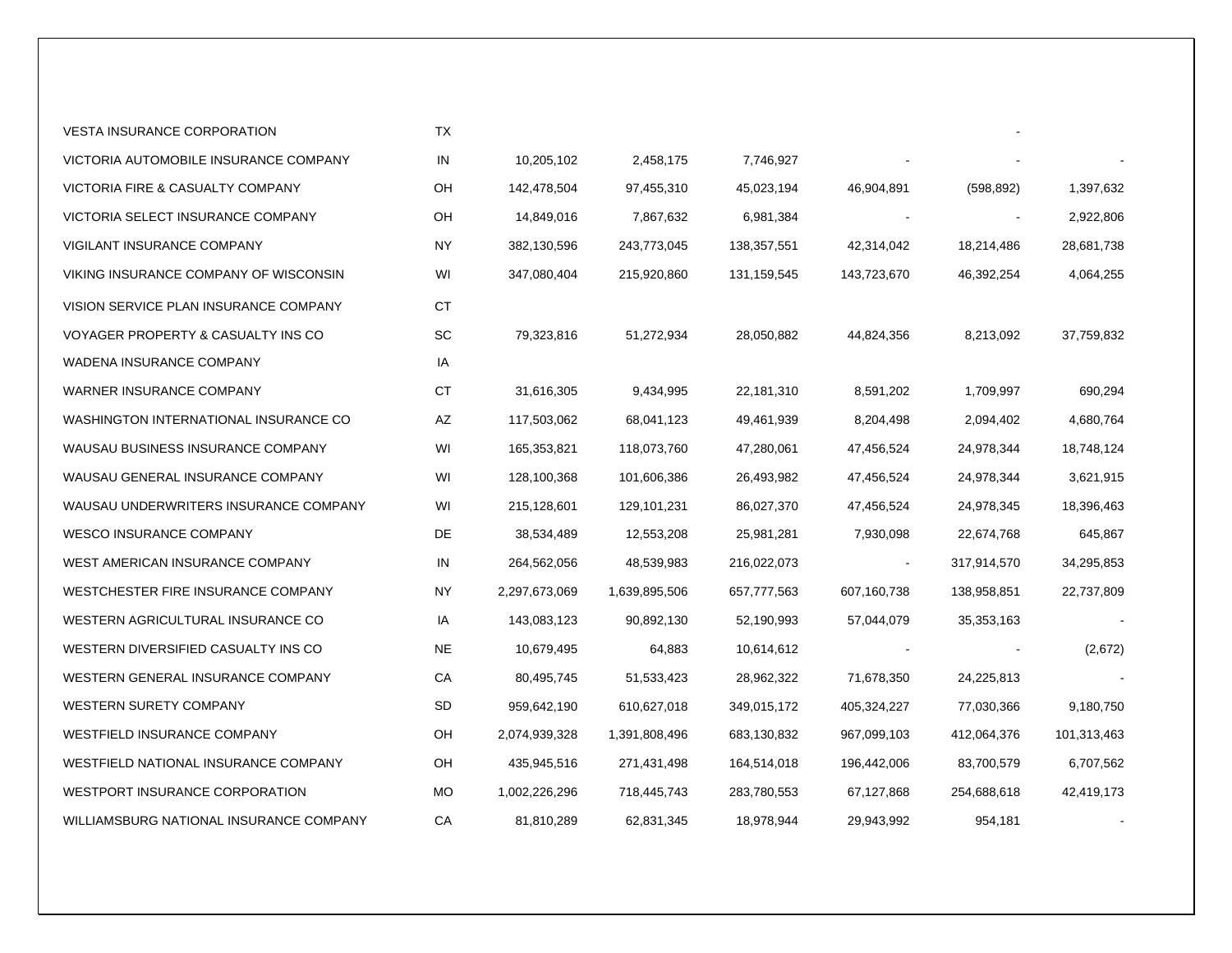| WINDSOR INSURANCE COMPANY             | IN             | 28,252,427      | 19,493,685      | 8,758,742       | 982,190         | 127,513,462     |               |
|---------------------------------------|----------------|-----------------|-----------------|-----------------|-----------------|-----------------|---------------|
| WORK FIRST CASUALTY COMPANY           | DE             | 14,378,333      | 4,214,197       | 10,164,136      | 5,064,958       | 9,213,240       | 246,661       |
| WORKMENS AUTO INSURANCE COMPANY       | CA             | 60,682,955      | 39,037,821      | 21,645,134      | 53,236,164      | 23,473,149      |               |
| X L INSURANCE COMPANY OF NEW YORK INC | <b>NY</b>      | 148,849,557     | 93,300,635      | 55,548,922      | 25,349,501      | 7,982,968       |               |
| XL CAPITAL ASSURANCE INC              | <b>NY</b>      | 429,072,978     | 222,060,220     | 207,012,758     | 42,799,294      |                 | 5,793,855     |
| <b>XL INSURANCE AMERICA INC</b>       | DE             | 542,656,747     | 339,929,183     | 202,727,564     | 84,498,338      | 26,614,235      | 22,260,986    |
| XL REINSURANCE AMERICA INC            | <b>NY</b>      | 4,939,769,901   | 2,806,163,942   | 2,133,605,959   | 549,239,196     | 172,964,317     |               |
| <b>XL SPECIALTY INSURANCE COMPANY</b> | DE             | 432,856,446     | 271,257,841     | 161,598,605     | 50,699,003      | 15,965,936      | 56,485,935    |
| YORK INSURANCE COMPANY                | R <sub>l</sub> | 25,367,298      | 22,253,424      | 3,113,874       | (94, 335)       | 11,866,628      | (7, 138)      |
| YOSEMITE INSURANCE COMPANY            | IN             | 514,049,658     | 90,983,382      | 423,066,276     | 52,562,690      | 14,586,272      | 3,518,720     |
| YOUNG AMERICA INSURANCE COMPANY       | <b>TX</b>      | 45,850,840      | 32,107,119      | 13,743,721      | 20,701,866      | 13,921,251      | 84,994        |
| ZALE INDEMNITY COMPANY                | <b>TX</b>      | 13,939,132      | 4,203,601       | 9,735,531       | 3,900,162       | 344,809         | 55,846        |
| ZENITH INSURANCE COMPANY              | CA             | 2,377,070,395   | 1,817,566,587   | 559,503,808     | 871,950,971     | 292,301,410     | 11,970,682    |
| ZURICH AMERICAN INSURANCE COMPANY     | <b>NY</b>      | 31,513,418,125  | 25,476,622,353  | 6,036,795,772   | 5,434,043,368   | 3,039,116,658   | 484,232,091   |
| Totals                                |                | 881,776,498,468 | 565,128,257,876 | 316,648,240,585 | 218,375,800,970 | 101,505,636,087 | 8,561,979,981 |

#### **Foreign Mutual Companies**

| Company Name                             | Domicile | Assets         | Liabilities   | Policy<br><b>Holders</b><br><b>Surplus</b> | Nationwide<br>Net Premiums<br>Written | Nationwide<br>Net Losses<br>Paid | Direct<br>Illinois<br>Premiums |
|------------------------------------------|----------|----------------|---------------|--------------------------------------------|---------------------------------------|----------------------------------|--------------------------------|
| ACUITY A MUTUAL INSURANCE COMPANY        | WI       | 1.706.368.621  | 1.072.989.343 | 633.379.278                                | 760.815.505                           | 221.564.537                      | 114,379,204                    |
| AMERICAN BUSINESS & PERSONAL INS MUT INC | DE       | 43.314.133     | 22,752,895    | 20.561.238                                 | 135.056                               | 1,769,260                        | $\overline{\phantom{a}}$       |
| AMERICAN FAMILY MUTUAL INSURANCE COMPANY | WI       | 11.009.904.394 | 6.818.334.833 | 4.191.569.561                              | 5.904.973.363                         | 3.245.178.445                    | 521,401,161                    |
| AMERICAN HARDWARE MUTUAL INSURANCE CO    | OН       | 319.832.901    | 200,705,138   | 119,127,764                                | 114,228,960                           | 46,169,098                       | 1,971,117                      |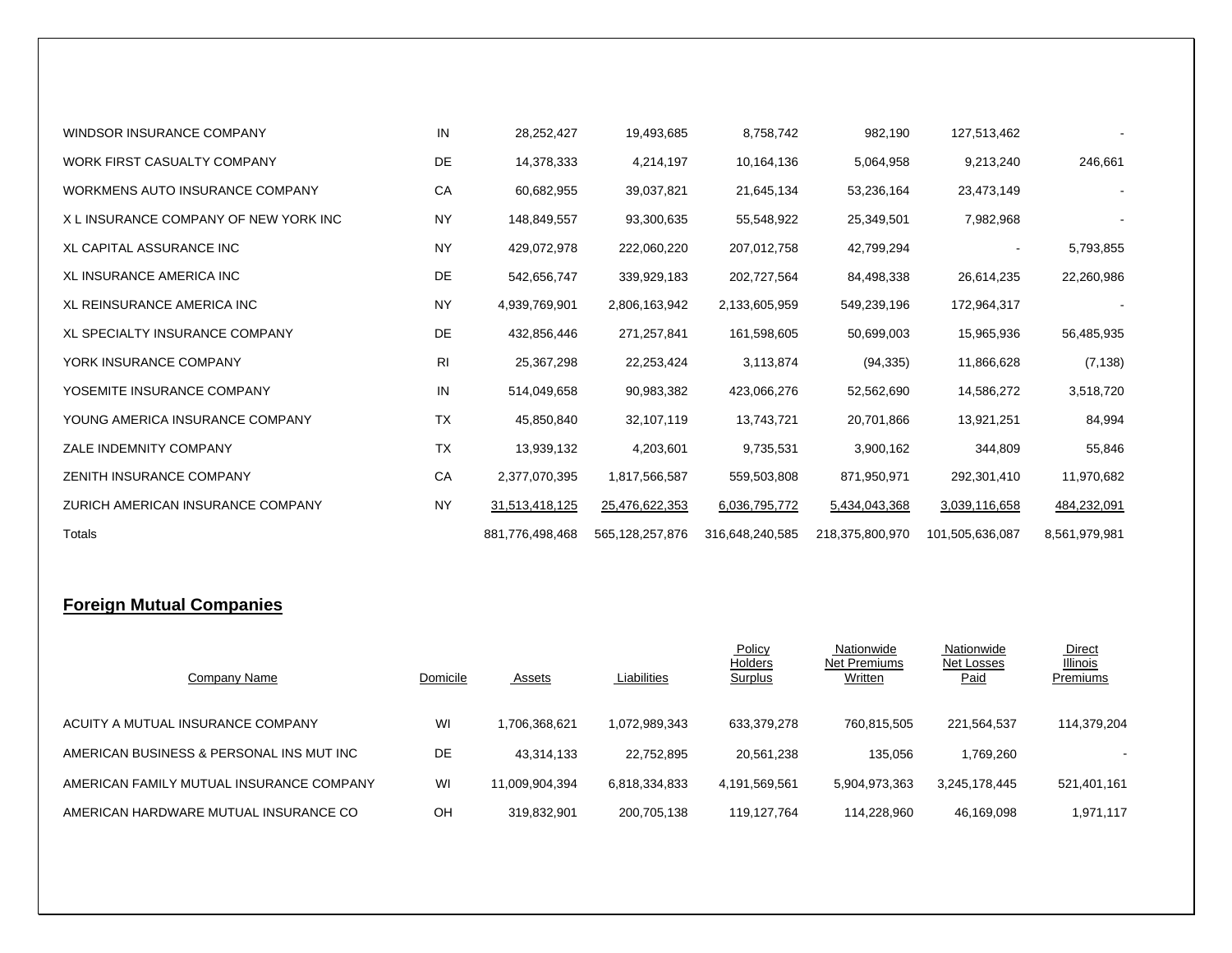| AMERISURE MUTUAL INSURANCE COMPANY      | MI        | 1,632,574,355 | 1,086,687,214 | 545,887,141   | 430,983,958   | 180,915,806   | 13,943,129  |
|-----------------------------------------|-----------|---------------|---------------|---------------|---------------|---------------|-------------|
| AMICA MUTUAL INSURANCE COMPANY          | <b>RI</b> | 3,890,071,095 | 1,799,575,410 | 2,090,495,685 | 1,312,589,310 | 730,511,808   | 16,671,525  |
| ANTHEM INSURANCE COMPANIES INC          | IN        |               |               |               |               | 1,948,275,352 |             |
| ATLANTIC MUTUAL INSURANCE COMPANY       | <b>NY</b> | 584,544,133   | 462,960,126   | 121,584,007   | 60,254,040    | 273,451,964   | 4,198,773   |
| AUSTIN MUTUAL INSURANCE COMPANY         | <b>MN</b> | 139,925,937   | 67,628,689    | 72,297,248    | 68,314,922    | 29,126,932    | 208,085     |
| AUTO OWNERS INSURANCE COMPANY           | MI        | 9,037,953,108 | 4,192,209,122 | 4,845,743,986 | 2,510,597,290 | 1,734,957,999 | 132,115,686 |
| BADGER MUTUAL INSURANCE COMPANY         | WI        | 170,116,552   | 103,905,525   | 66,211,027    | 91,142,948    | 41,042,614    | 32,506,306  |
| BAR PLAN MUTUAL INSURANCE COMPANY THE   | <b>MO</b> | 59,297,676    | 39,697,365    | 19,600,311    | 13,984,512    | 2,292,492     | 2,416       |
| BROTHERHOOD MUTUAL INSURANCE COMPANY    | IN        | 293,366,803   | 173,870,608   | 119,496,194   | 153,052,744   | 69,368,859    | 11,756,402  |
| BUCKEYE STATE MUTUAL INSURANCE COMPANY  | OH        | 67,793,414    | 42,989,877    | 24,803,536    | 47,515,343    | 17,244,700    |             |
| CAMBRIDGE MUTUAL FIRE INSURANCE COMPANY | МA        | 502,668,895   | 242,225,567   | 260,443,328   | 163,384,406   | 60,589,027    | 7,563,747   |
| CAMERON MUTUAL INSURANCE COMPANY        | MO        | 89,321,019    | 56,622,552    | 32,698,466    | 60,646,853    | 28,449,216    |             |
| CAMICO MUTUAL INSURANCE COMPANY         | CA        | 157,959,811   | 107,784,042   | 50,175,769    | 55,119,845    | 7,995,897     | 908,750     |
| CENTRAL MUTUAL INSURANCE COMPANY        | OH        | 1,137,963,177 | 669,759,000   | 468,204,170   | 466,274,903   | 173,032,492   | 28,078,062  |
| CHURCH MUTUAL INSURANCE COMPANY         | WI        | 1,066,334,980 | 737,781,334   | 328,553,646   | 444,746,223   | 193,511,619   | 30,891,036  |
| COLUMBIA MUTUAL INSURANCE COMPANY       | MO        | 325,472,942   | 158,531,534   | 166,941,408   | 143,366,766   | 54,457,320    | 6,089,048   |
| COOPERATIVE MUTUAL INSURANCE COMPANY    | <b>NE</b> | 29,129,725    | 16,304,551    | 12,825,174    | 12,856,418    | 7,105,484     |             |
| DONEGAL MUTUAL INSURANCE COMPANY        | PA        | 296,517,465   | 160,432,098   | 136,085,367   | 85,855,870    | 37,931,313    |             |
| EMPLOYERS MUTUAL CASUALTY COMPANY       | IA        | 1,976,772,516 | 1,185,686,301 | 791,086,215   | 633,233,374   | 336,203,168   | 14,439,333  |
| FACTORY MUTUAL INSURANCE COMPANY        | <b>RI</b> | 9,152,614,118 | 4,135,909,170 | 5,016,704,948 | 2,449,613,291 | 806,618,202   | 87,855,514  |
| FARMERS ALLIANCE MUTUAL INSURANCE CO    | KS        | 274,736,797   | 136,940,864   | 137,795,932   | 108,096,345   | 86,452,844    | 1,797,119   |
| FARMERS MUTUAL HAIL INSURANCE CO OF IA  | IA        | 315,488,425   | 94,289,298    | 221,199,127   | 174,020,980   | 92,721,115    | 24,567,404  |
| FARMERS MUTUAL INSURANCE COMPANY OF NE  | <b>NE</b> | 392,087,545   | 156,202,256   | 235,885,289   | 175,264,024   | 75,148,949    |             |
| FARMLAND MUTUAL INSURANCE COMPANY       | IA        | 332,320,535   | 191,404,989   | 140,915,546   | 155,928,776   | 69,604,531    | 4,881,289   |
| FEDERATED MUTUAL INSURANCE COMPANY      | MN        | 3,722,360,925 | 2,131,456,727 | 1,590,904,198 | 1,041,128,048 | 569,009,645   | 61,071,472  |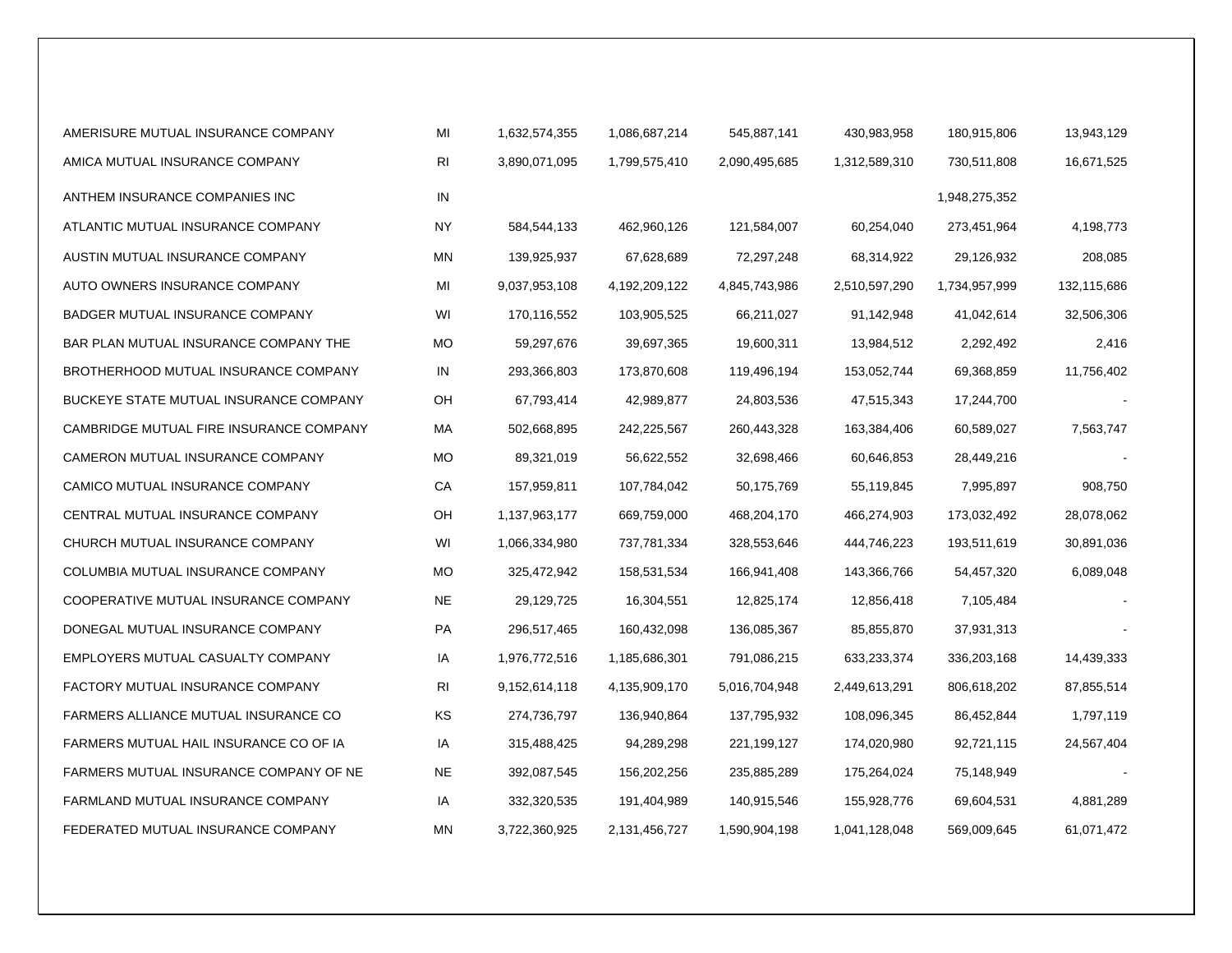| FRANKENMUTH MUTUAL INSURANCE COMPANY         | MI        | 868,005,743   | 546,260,299   | 321,745,444 | 333,269,197   | 138,874,179 | 27,931,609  |
|----------------------------------------------|-----------|---------------|---------------|-------------|---------------|-------------|-------------|
| GOODVILLE MUTUAL CASUALTY COMPANY            | PA        | 113,683,603   | 51,821,466    | 61,862,137  | 57,351,386    | 23,020,277  | 1,173,459   |
| GRAIN DEALERS MUTUAL INSURANCE COMPANY       | IN        | 56,011,269    | 41,468,071    | 14,543,197  | 26,950,262    | 17,296,567  |             |
| <b>GRANGE MUTUAL CASUALTY COMPANY</b>        | OH        | 1,652,350,388 | 937,081,077   | 715,269,311 | 941,620,900   | 449,782,750 | 35,608,965  |
| <b>GRAPHIC ARTS MUTUAL INSURANCE COMPANY</b> | <b>NY</b> | 124,838,323   | 80,883,563    | 43,954,760  | 31,031,808    | 14,928,524  | 3,702,684   |
| GREATER NEW YORK MUTUAL INSURANCE CO         | <b>NY</b> | 769,355,163   | 477,211,271   | 292,143,892 | 216,813,926   | 71,102,204  | (20,086)    |
| GRINNELL MUTUAL REINSURANCE COMPANY          | IA        | 640,611,074   | 353,397,700   | 287,213,374 | 316,508,629   | 144,244,405 | 49,564,684  |
| GUIDEONE MUTUAL INSURANCE COMPANY            | IA        | 950,709,904   | 652,356,461   | 298,353,443 | 324,757,682   | 119,337,150 | 11,904,153  |
| GUIDEONE SPECIALTY MUTUAL INSURANCE CO       | IA        | 215,737,166   | 161,237,879   | 54,499,287  | 81,189,421    | 31,346,360  | 1,064,367   |
| HARLEYSVILLE MUTUAL INSURANCE COMPANY        | PA        | 1,506,301,850 | 839,836,108   | 666,465,742 | 267,949,595   | 152,408,132 | 125         |
| HASTINGS MUTUAL INSURANCE COMPANY            | MI        | 584,233,652   | 314,799,817   | 269,433,835 | 256,679,620   | 124,204,486 | 14,620,722  |
| HOUSING AUTHORITY PROP INS, A MUT CO         | VT        | 138,790,525   | 71,383,958    | 67,406,567  | 29,909,745    | 12,364,083  |             |
| IMT INSURANCE COMPANY (MUTUAL)               | IA        | 201,586,101   | 99,302,800    | 102,283,300 | 99,584,996    | 48,050,314  | 12,468,277  |
| INDIANA LUMBERMENS MUTUAL INSURANCE CO       | IN        | 123,270,828   | 81,046,721    | 42,224,108  | 48,711,340    | 26,301,720  | 1,366,386   |
| INLAND MUTUAL INSURANCE COMPANY              | WV        | 5,782,442     | 552,197       | 5,230,245   | 237,405       | 8,824       |             |
| INTEGRITY MUTUAL INSURANCE COMPANY           | WI        | 69,036,270    | 42,075,150    | 26,961,119  | 42,800,950    | 20,444,671  |             |
| IOWA MUTUAL INSURANCE COMPANY                | IA        | 80,483,152    | 49,953,338    | 30,529,814  | 21,610,884    | 10,278,849  | 8,723,148   |
| JEWELERS MUTUAL INSURANCE COMPANY            | WI        | 184,417,398   | 77,015,359    | 107,402,040 | 91,493,130    | 40,831,747  | 3,785,807   |
| LIBERTY MUTUAL FIRE INSURANCE COMPANY        | WI        | 3,420,760,390 | 2,507,229,875 | 913,530,515 | 1,186,413,103 | 624,523,158 | 220,142,702 |
| LIGHTNING ROD MUTUAL INSURANCE COMPANY       | OH        | 207,246,789   | 81,820,055    | 125,426,734 | 76,964,447    | 43,221,311  |             |
| MEDICAL ASSURANCE COMPANY INC THE            | AL        | 1,720,534,720 | 1,291,399,227 | 429,135,493 | 288,904,802   | 37,432,285  | 1,849       |
| MEDMARC MUTUAL INSURANCE COMPANY             | VT        | 240,177,806   | 118,631,675   | 121,546,131 | 32,169,141    | 19,577,079  |             |
| <b>MERCHANTS BONDING COMPANY (MUTUAL)</b>    | IA        | 67,067,914    | 20,787,337    | 46,280,577  | 32,515,574    | 1,272,224   | 1,182,940   |
| MERIDIAN CITIZENS MUTUAL INSURANCE CO        | IN        | 24,849,988    | 12,397,437    | 12,452,551  | 5,895,284     | 2,665,108   | 1,058,894   |
| MERRIMACK MUTUAL FIRE INSURANCE COMPANY      | МA        | 813,371,083   | 348,307,075   | 465,064,007 | 233,406,295   | 86,555,753  | 29,619,663  |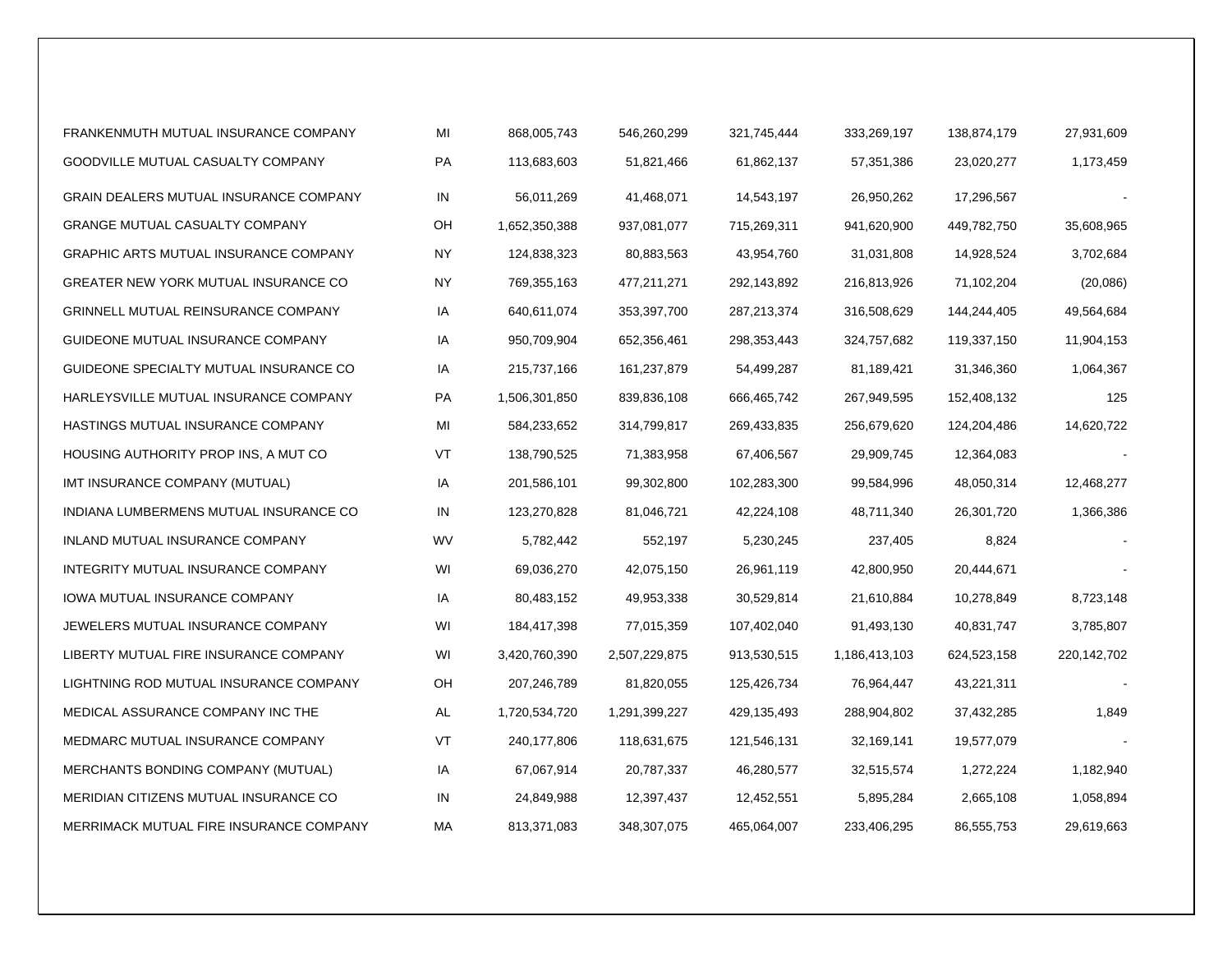| MICHIGAN MILLERS MUTUAL INSURANCE CO     | MI        | 313,928,048     | 184,994,956    | 128,933,091    | 155,516,658    | 81,269,178     | 12,512,428    |
|------------------------------------------|-----------|-----------------|----------------|----------------|----------------|----------------|---------------|
| MIDDLESEX MUTUAL ASSURANCE COMPANY       | <b>CT</b> | 267,574,871     | 201,266,451    | 66,308,420     | 92,976,506     | 37,996,235     | 576,496       |
| MIDWEST FAMILY MUTUAL INSURANCE COMPANY  | <b>MN</b> | 82,670,700      | 53,981,679     | 28,689,022     | 50,006,204     | 15,912,042     | 4,047,385     |
| MINNESOTA LAWYERS MUTUAL INS CO          | <b>MN</b> | 96,544,970      | 43,338,495     | 53,206,473     | 25,150,795     | 2,553,944      | 1,167,375     |
| MUTUAL SERVICE CASUALTY INSURANCE CO     | <b>MN</b> | 79,860,248      | 40,400,514     | 39,459,735     | 17,906         | 1,594,888      |               |
| NATIONWIDE MUTUAL FIRE INSURANCE COMPANY | OH        | 4,219,131,799   | 2,306,661,456  | 1,912,470,343  | 1,761,995,158  | 786,531,181    | 25,778,253    |
| NATIONWIDE MUTUAL INSURANCE COMPANY      | OH        | 28,374,752,730  | 17,568,790,436 | 10,805,962,295 | 13,057,682,127 | 5,825,899,120  | 40,721,731    |
| OHIO FARMERS INSURANCE COMPANY           | OH        | 1,482,973,663   | 315,271,236    | 1,167,702,427  | 135,998,312    | 57,946,554     | 2,011,239     |
| PENNSYLVANIA LUMBERMENS MUTUAL INS CO    | PA        | 294,663,492     | 188,828,401    | 105,835,092    | 112,160,111    | 39,783,039     | 1,522,283     |
| PENNSYLVANIA NATIONAL MUTUAL CAS INS CO  | PA        | 993,209,891     | 594,269,688    | 398,940,203    | 309,152,370    | 168,422,659    | 5,954         |
| PHARMACISTS MUTUAL INSURANCE COMPANY     | IA        | 183,415,907     | 118,990,685    | 64,425,222     | 88,986,192     | 33,832,921     | 6,371,263     |
| PHILANTHROPIC MUTUAL FIRE INS CO         | PA        | 3,236,357       | 418,791        | 2,817,566      | 1,660,719      | 434,969        | 24,359        |
| PUBLIC SERVICE MUTUAL INSURANCE COMPANY  | <b>NY</b> | 680,073,415     | 429,261,479    | 250,811,936    | 164,050,076    | 84,472,878     | 4,196,897     |
| RURAL MUTUAL INSURANCE COMPANY           | WI        | 224,501,748     | 130,989,209    | 93,512,539     | 117,948,303    | 56,386,955     |               |
| SECURA INSURANCE A MUTUAL COMPANY        | WI        | 561,676,165     | 351,539,072    | 210,137,093    | 272,218,431    | 98,234,653     | 22,069,042    |
| SENTRY INSURANCE A MUTUAL COMPANY        | WI        | 5,280,674,980   | 2,486,897,811  | 2,793,777,148  | 1,042,316,400  | 556,169,375    | 53,545,272    |
| SHELTER MUTUAL INSURANCE COMPANY         | <b>MO</b> | 2,004,158,752   | 859,837,390    | 1,144,321,363  | 865,821,232    | 489,785,827    | 9,098,097     |
| SOCIETY INSURANCE A MUTUAL COMPANY       | WI        | 265, 154, 253   | 184,352,374    | 80,801,879     | 97,487,975     | 40,092,645     | 21,298,990    |
| STATE AUTOMOBILE MUTUAL INSURANCE CO     | OH        | 1,941,501,162   | 612,578,187    | 1,328,922,975  | 277,146,275    | 109,797,369    | 7,759,113     |
| UTICA MUTUAL INSURANCE COMPANY           | <b>NY</b> | 2,141,896,215   | 1,449,906,500  | 691,989,715    | 552,366,197    | 265,727,763    | 8,785,983     |
| WEST BEND MUTUAL INSURANCE COMPANY       | WI        | 1,460,288,557   | 958,458,594    | 501,829,964    | 657,784,216    | 240,557,672    | 181,384,079   |
| WESTERN RESERVE MUTUAL CASUALTY COMPANY  | <b>OH</b> | 153,522,122     | 59,759,414     | 93,762,708     | 55,974,138     | 31,433,682     |               |
| Totals                                   |           | 114,611,435,583 | 64,664,685,162 | 49,946,750,391 | 42,577,279,896 | 22,425,608,397 | 1,944,073,165 |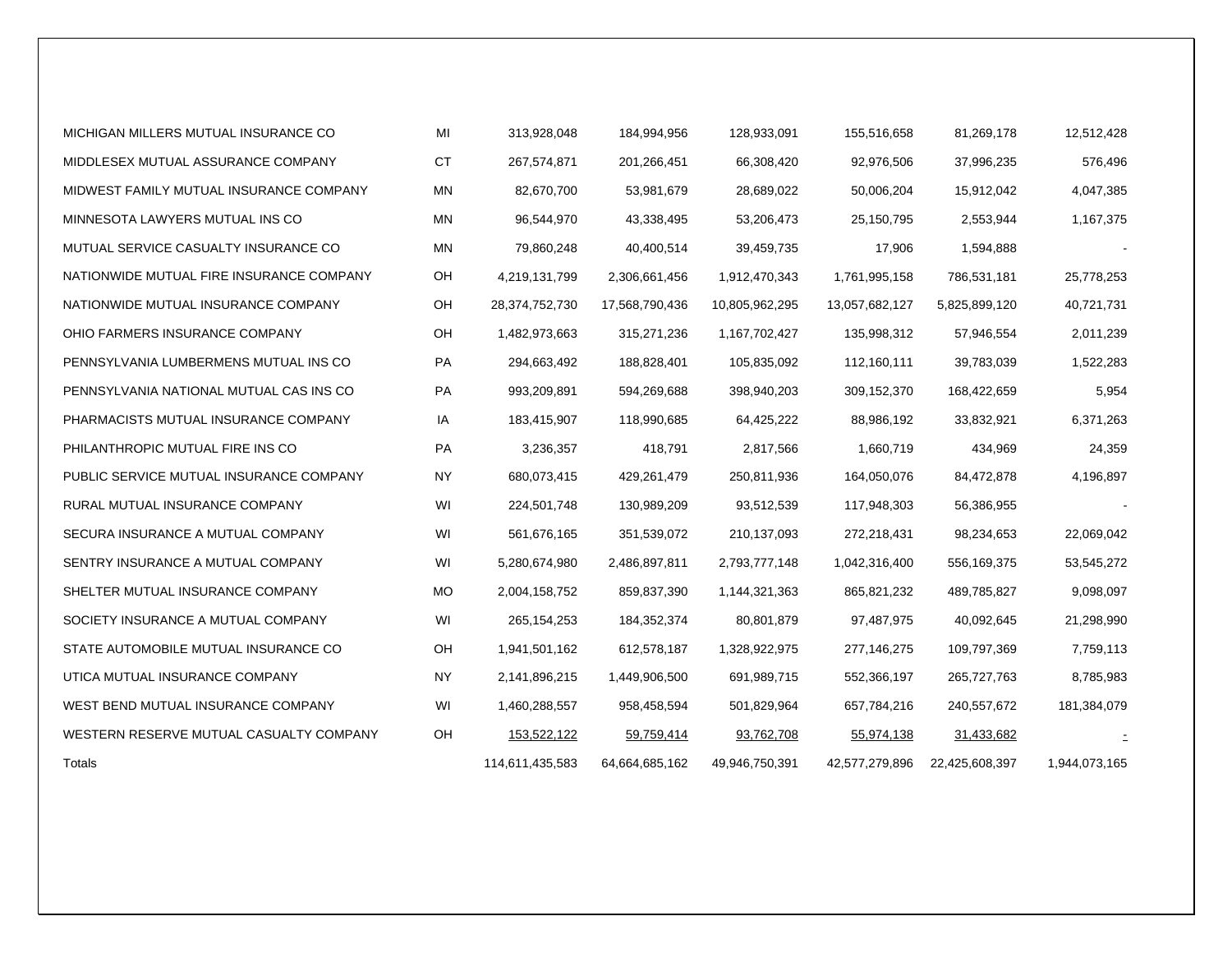#### **Foreign Inter Insurance Exchanges**

| Company Name                              | Domicile  | Assets         | Liabilities    | Policy<br>Holders<br>Surplus | Nationwide<br><b>Net Premiums</b><br>Written | Nationwide<br>Net Losses<br>Paid | Direct<br><b>Illinois</b><br>Premiums |
|-------------------------------------------|-----------|----------------|----------------|------------------------------|----------------------------------------------|----------------------------------|---------------------------------------|
| ARMED FORCES INSURANCE EXCHANGE           | KS        | 148,272,466    | 78,672,676     | 69,599,790                   | 59,548,846                                   | 37,231,981                       | 735,456                               |
| AUTOMOBILE CLUB INTERINSURANCE EXCHANGE   | <b>MO</b> | 242,211,322    | 100,000,578    | 142,210,744                  | 147,762,567                                  | 91,760,602                       | 7,265,780                             |
| CALIFORNIA CASUALTY IND EXCHANGE          | CA        | 534,544,900    | 228,816,693    | 305,728,207                  | 168,418,316                                  | 85,128,865                       | 2,824,547                             |
| DAKOTA TRUCK UNDERWRITERS                 | <b>SD</b> | 60,229,107     | 39,999,584     | 20,229,523                   | 29,072,039                                   | 10,672,172                       | 245,916                               |
| DOCTORS COMPANY THE                       | CA        | 1,939,549,138  | 1,283,589,638  | 655,959,500                  | 493,082,275                                  | 151,050,795                      | 4,282,485                             |
| ERIE INSURANCE EXCHANGE                   | <b>PA</b> | 9,516,144,257  | 5,429,048,578  | 4,087,095,680                | 3,596,219,964                                | 1,988,276,336                    | 85,447,377                            |
| <b>FARMERS INSURANCE EXCHANGE</b>         | CA        | 11,919,107,149 | 8,770,540,085  | 3,148,567,064                | 6,000,645,712                                | 2,728,905,518                    | 29,150,180                            |
| FEDERATED RURAL ELECTRIC INS EXCH         | KS        | 279,457,700    | 194,226,071    | 85,231,629                   | 93,591,816                                   | 44,345,841                       | 6,190,980                             |
| FIRE INSURANCE EXCHANGE                   | CA        | 2,063,035,845  | 1,519,284,375  | 543,751,470                  | 869,658,781                                  | 394,250,064                      |                                       |
| <b>HOUSTON GENERAL INSURANCE EXCHANGE</b> | <b>TX</b> | 26,765,013     | 2,313,161      | 24,451,852                   | 380,577                                      |                                  |                                       |
| LUMBERMENS UNDERWRITING ALLIANCE          | <b>MO</b> | 362,917,259    | 262,336,999    | 100,580,260                  | 94,070,296                                   | 39,944,795                       | 703,918                               |
| <b>MUTUALAID EXCHANGE</b>                 | KS        | 30,841,999     | 11,447,688     | 19,394,311                   | 13,502,352                                   | 7,442,187                        | 111,699                               |
| NATIONAL FIRE & INDEMNITY EXCHANGE        | <b>MO</b> | 13,393,197     | 7,210,640      | 6,182,558                    | 5,279,093                                    | 2,253,239                        | 173,898                               |
| NATIONAL LLOYDS INSURANCE COMPANY         | <b>TX</b> | 167,774,117    | 84,719,241     | 83,054,876                   | 110,466,991                                  | 24,518,116                       | 11,406                                |
| <b>TRUCK INSURANCE EXCHANGE</b>           | CA        | 1,641,531,367  | 1,170,372,731  | 471,158,636                  | 898,647,410                                  | 407,637,019                      | 36,648,265                            |
| UNITED SERVICES AUTOMOBILE ASSOCIATION    | TX        | 16,868,906,203 | 5,175,998,479  | 11,692,907,724               | 5,045,113,937                                | 2,743,267,851                    | 80,410,976                            |
| Totals                                    |           | 45,814,681,039 | 24,358,577,217 | 21,456,103,824               | 17,625,460,972                               | 8,756,685,381                    | 254,202,883                           |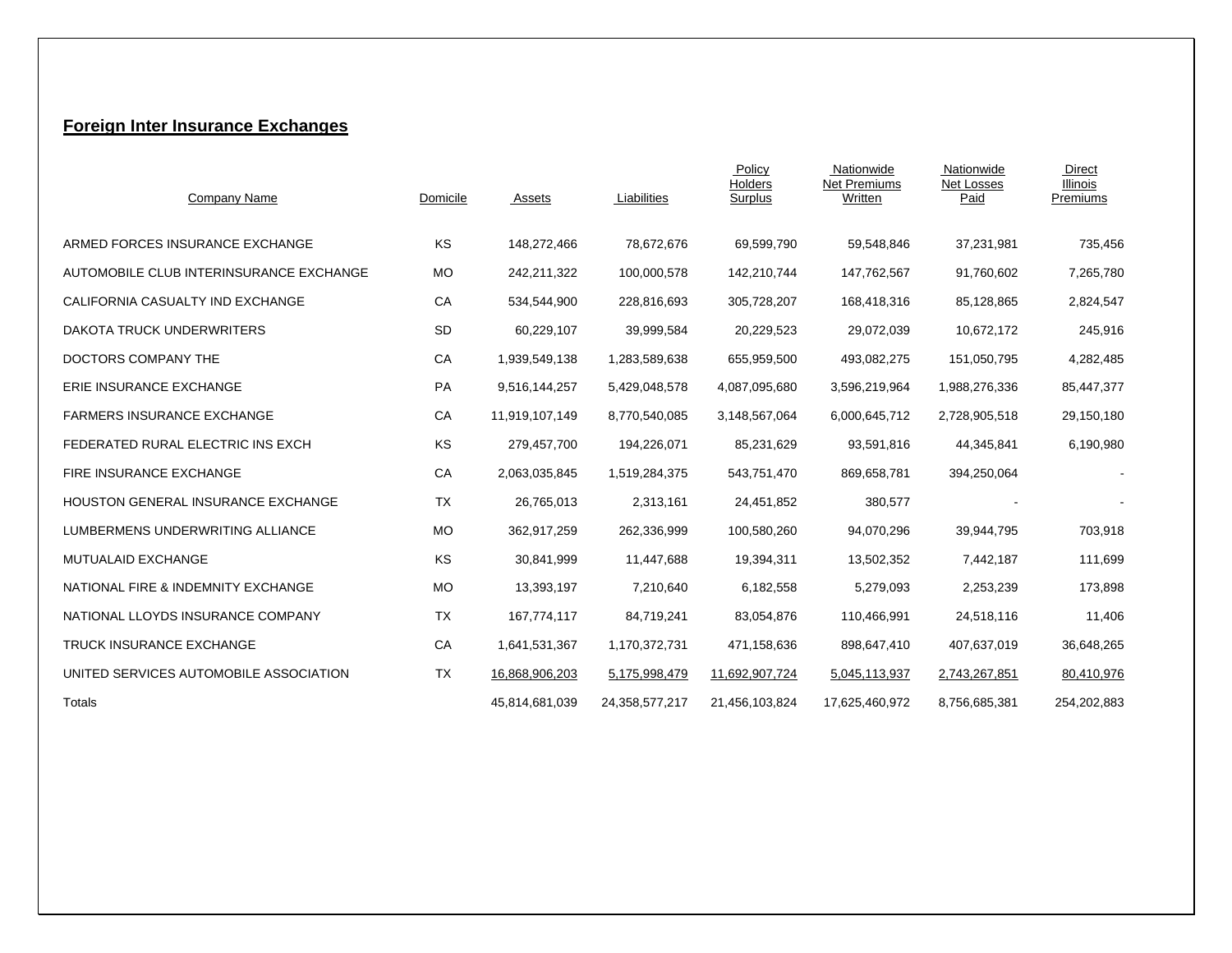#### **Foreign Accredited Reinsurers**

| Company Name                                | Domicile  | Assets         | Liabilities    | Policy<br>Holders<br>Surplus | Nationwide<br><b>Net Premiums</b><br>Written | Nationwide<br>Net Losses<br>Paid | Direct<br><b>Illinois</b><br>Premiums |
|---------------------------------------------|-----------|----------------|----------------|------------------------------|----------------------------------------------|----------------------------------|---------------------------------------|
| ALEA NORTH AMERICA SPECIALTY INS CO         | <b>DE</b> | 33,876,798     | 2,585,162      | 31,291,636                   | 91,759                                       | 291,043                          | (161, 558)                            |
| ALFA MUTUAL FIRE INSURANCE COMPANY          | AL        | 773,902,701    | 155,319,476    | 618,583,225                  | 153,981,490                                  | 178,092,532                      |                                       |
| ALFA MUTUAL INSURANCE COMPANY               | AL        | 1,338,597,654  | 410,199,212    | 928,398,442                  | 152,190,342                                  | 113,740,294                      |                                       |
| ASSURED GUARANTY MORTGAGE INSURANCE CO      | <b>NY</b> | 46,846,023     | 16,438,966     | 30,407,057                   | 661,200                                      | 90,637                           |                                       |
| <b>BURLINGTON INSURANCE COMPANY</b>         | <b>NC</b> | 436,716,621    | 316,546,421    | 120,170,200                  | 104,722,752                                  | (1,666,719)                      | 9,958,589                             |
| <b>COMMERCIAL RISK RE-INSURANCE COMPANY</b> | VT        | 75,894,012     | 50,917,246     | 24,976,767                   | $\blacksquare$                               | 40,941,693                       |                                       |
| COTTON STATES MUTUAL INSURANCE COMPANY      |           |                |                |                              |                                              |                                  |                                       |
| ENDURANCE REINSURANCE CORP OF AMERICA       | <b>NY</b> | 1,572,805,557  | 1,001,452,349  | 571,353,208                  | 322,409,240                                  | 55,684,815                       |                                       |
| <b>ESSEX INSURANCE COMPANY</b>              | DE        | 1,201,163,806  | 867,002,859    | 334,160,947                  | 434,560,131                                  | 76,011,118                       | 40,805,671                            |
| HOLYOKE MUTUAL INSURANCE COMPANY            | MA        | 164,743,389    | 92,330,868     | 72,412,521                   | 81,400,809                                   | 36,667,308                       |                                       |
| <b>HOUSTON CASUALTY COMPANY</b>             | TX        | 2,520,417,641  | 1,568,334,706  | 952,082,935                  | 485,571,070                                  | 65,046,125                       | 11,407,638                            |
| KENTUCKY FARM BUREAU MUTUAL INS CO          | KY        | 1,589,633,681  | 656,331,856    | 933,301,825                  | 705,431,788                                  | 399,149,138                      |                                       |
| MERCURY CASUALTY COMPANY                    | CA        | 2,336,258,732  | 1,051,986,457  | 1,284,272,275                | 1,257,410,708                                | 440,350,666                      |                                       |
| MOTORISTS MUTUAL INSURANCE COMPANY          | OH        | 1,183,005,353  | 683,090,946    | 499,914,407                  | 460,003,109                                  | 218,792,645                      |                                       |
| NATIONAL FIRE & MARINE INSURANCE COMPANY    | <b>NE</b> | 5,054,764,536  | 1,959,245,011  | 3,095,519,526                | 606,205,413                                  | 113,772,766                      | 26,031,593                            |
| NATIONWIDE INDEMNITY COMPANY                | OH        | 3,718,570,796  | 2,933,133,129  | 785,437,667                  | (160, 890)                                   | 180,729,381                      |                                       |
| NEW JERSEY RE-INSURANCE COMPANY             | <b>NJ</b> | 1,509,679,641  | 867,098,097    | 642,581,544                  | 187,439,359                                  | 104,728,516                      |                                       |
| PHILADELPHIA CONTRIBUTIONSHIP               | PA        | 239,398,616    | 49,836,070     | 189,562,549                  | 116,060                                      | 3,881,593                        |                                       |
| ROCKHILL INSURANCE COMPANY                  | AZ        | 176,796,015    | 52,594,107     | 124,201,908                  | 56,998,205                                   | 3,916,158                        | 734,746                               |
| Totals                                      |           | 23,973,071,572 | 12,734,442,938 | 11,238,628,639               | 5,009,032,545                                | 2,030,219,709                    | 88,776,679                            |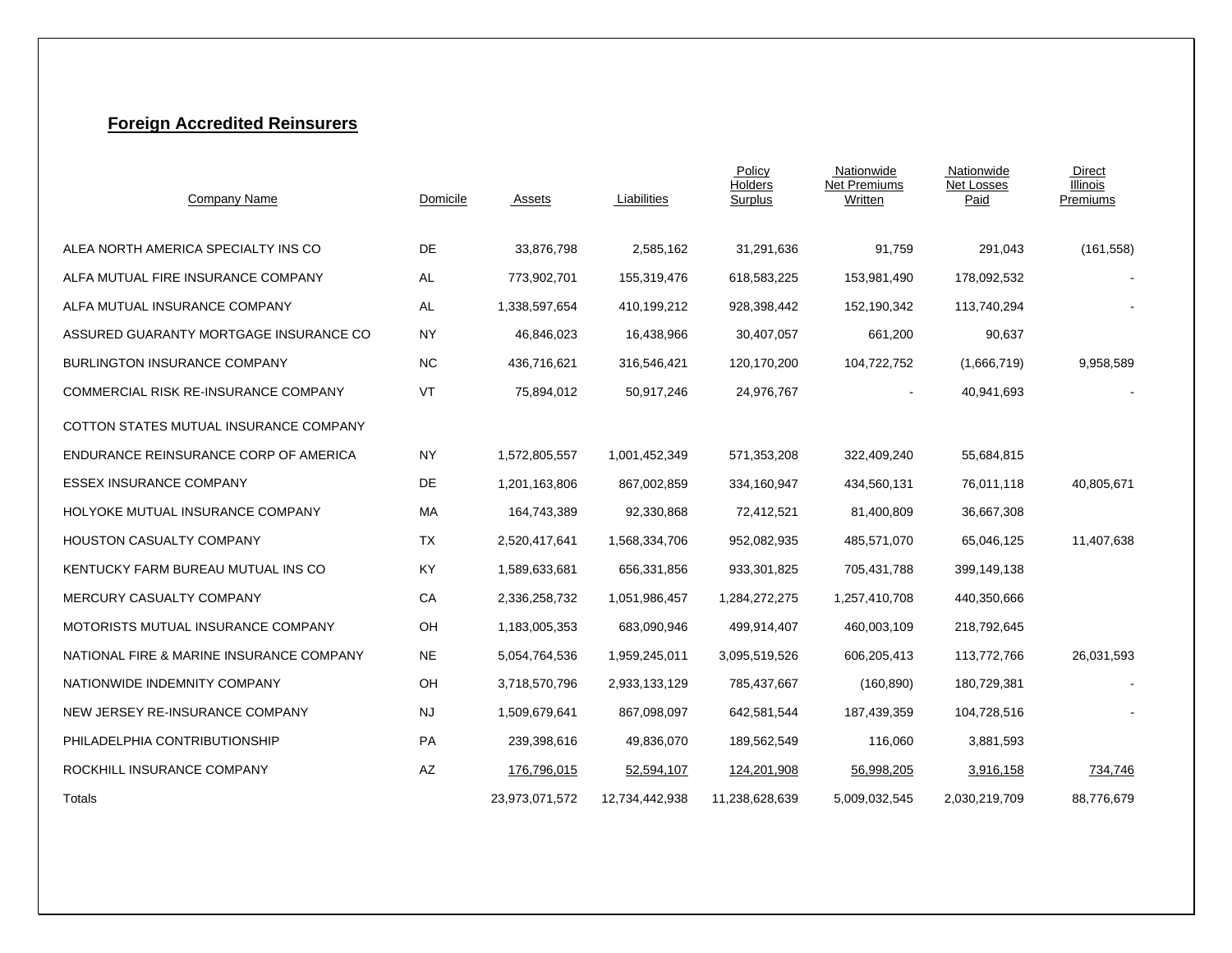#### **Alien Accredited Reinsures**

| Company Name                             | Domicile  | Assets         | Liabilities    | Policy<br>Holders<br>Surplus | Nationwide<br>Net Premiums<br>Written | Nationwide<br>Net Losses<br>Paid | <b>Direct</b><br>Illinois<br>Premiums |
|------------------------------------------|-----------|----------------|----------------|------------------------------|---------------------------------------|----------------------------------|---------------------------------------|
| ASPEN INSURANCE UK LIMITED               | <b>NY</b> | 1,121,937,356  | 8,113,322,772  | 310,604,584                  | 449,461,811                           | 349,009,564                      |                                       |
| AXA RE                                   | <b>NY</b> | 96,678,259     | 16,616,357     | 79,061,902                   | 555,011                               | 7,860,125                        |                                       |
| CX REINSURANCE COMPANY LIMITED           | <b>NY</b> | 164,621,317    | 92,192,671     | 72,428,646                   | (4,660,264)                           | 97,622,835                       | $\blacksquare$                        |
| HANNOVER RUCKVERSICHERUNGS-AKTIENGESELLS | <b>NY</b> | 3,587,373,007  | 3,480,976,122  | 106,396,885                  | 1,549,464,643                         | 1,059,374,327                    |                                       |
| MAPFRE RE COMPANIA DE REASEGUROS S A     | <b>NY</b> | 149,840,832    | 116,446,078    | 33,394,754                   | 72,477,370                            | (43,861,609)                     |                                       |
| MARKEL INTERNATIONAL INSURANCE CO LTD    | <b>NY</b> | 107,784,859    | 65,337,024     | 42,447,835                   | 2,424,158                             | 18,159,621                       |                                       |
| ST PAUL REINSURANCE COMPANY LIMITED      | <b>NY</b> | 123,965,314    | 85,960,654     | 38,004,660                   | (341, 059)                            | 32,814,184                       |                                       |
| UNDERWRITERS @ LLOYDS LONDON             |           | 4,803,263,369  | 3,937,953,105  | 865,310,264                  | 1,251,483                             | 35,218,420                       |                                       |
| UNIONAMERICA INSURANCE COMPANY LIMITED   | <b>NY</b> | 117,589,481    | 77,150,419     | 40,439,062                   | (236, 185)                            | 20,884,061                       |                                       |
| ZURICH SPECIALTIES LONDON LIMITED        | <b>NY</b> | 318,308,927    | 172,916,150    | 145,392,777                  | 439,950                               | 36,487,700                       |                                       |
| Totals                                   |           | 10,591,362,721 | 16,158,871,352 | 1,733,481,369                | 2,070,836,918                         | 1,613,569,228                    |                                       |

### **Alien Stock Companies**

| Company Name                                 | Domicile  | <b>Assets</b> | Liabilities | Policy<br>Holders<br><b>Surplus</b> | Nationwide<br>Net Premiums<br>Written | Nationwide<br>Net Losses<br>Paid | Direct<br><b>Illinois</b><br>Premiums |
|----------------------------------------------|-----------|---------------|-------------|-------------------------------------|---------------------------------------|----------------------------------|---------------------------------------|
| <b>GENERALI - U S BRANCH</b>                 | <b>NY</b> | 73.399.364    | 38,460,986  | 34,938,380                          | 325,355                               | 10.911.280                       | 9,928                                 |
| <b>GLOBAL REINSURANCE CORPORATION</b>        | <b>NY</b> | 274.728.571   | 232,799,624 | 41,928,947                          | 21.749                                | 37,585,086                       |                                       |
| HYUNDAI MARINE & FIRE INS CO, LTD (US)       | CA        | 25.305.105    | 13,065,491  | 12,239,614                          | 4,487,078                             | 1,057,853                        | 352,500                               |
| NIPPONKOA INSURANCE COMPANY LTD (U S BRUNCH) | <b>NY</b> | 220.186.151   | 162,343,813 | 57,842,339                          | 54,609,334                            | 17,473,816                       | 2,041,139                             |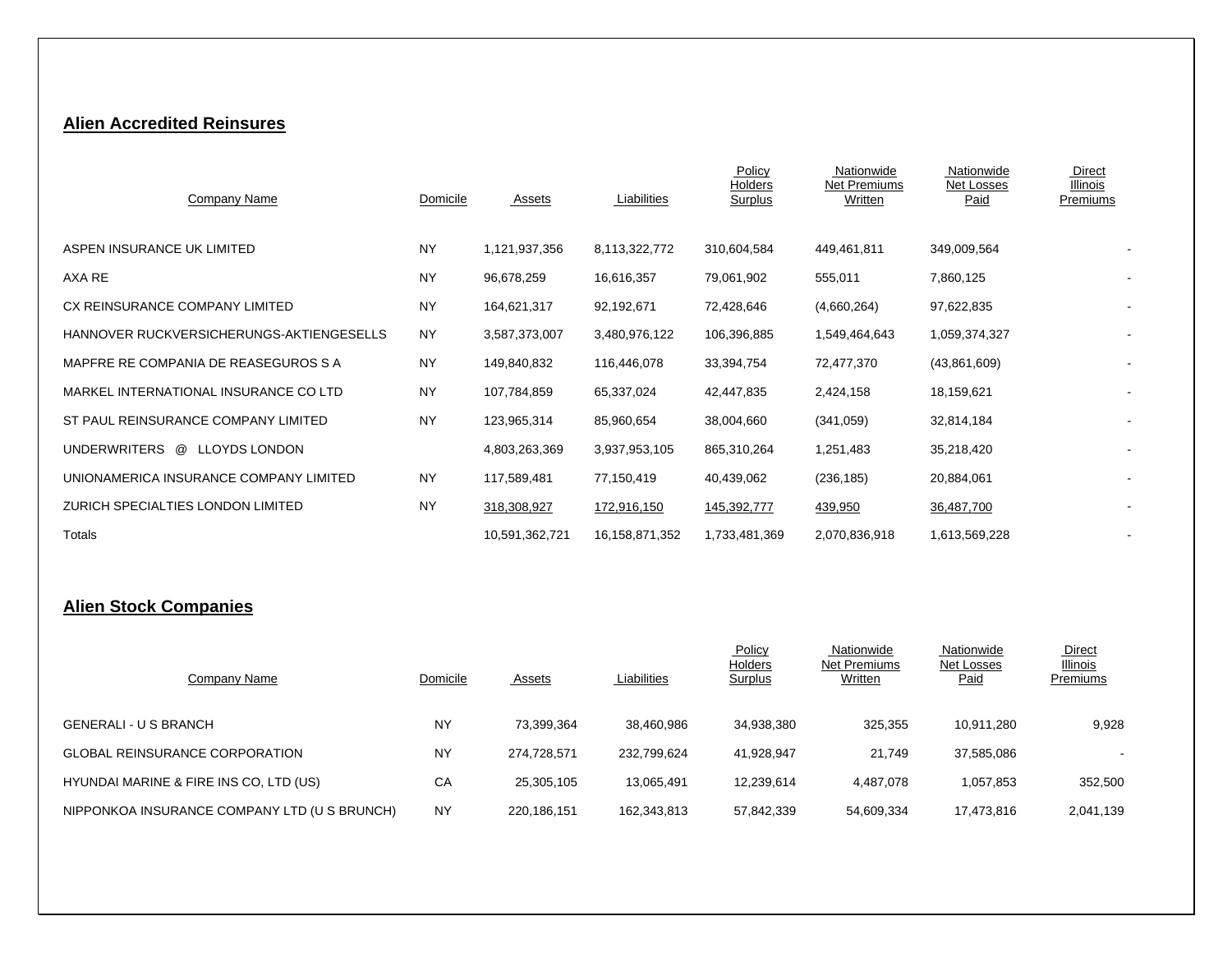| TOKIO MARINE & NICHIDO FIRE INS CO LTD | NY        | 1.585.465.065 | .125.826.328 | 459.638.737 | 322.782.462  | 106.739.221 | 21.722.769 |
|----------------------------------------|-----------|---------------|--------------|-------------|--------------|-------------|------------|
| TRYGG HANSA INS CO LTD (U S BRANCH)    | <b>NY</b> | 5,856,626     | 410,417      | 5,446,209   | <u>3,448</u> | 127,761     |            |
| Totals                                 |           | 2.184.940.882 | .572.906.659 | 612.034.226 | 382.229.426  | 173.895.017 | 24.126.336 |

### **Alien Lloyds**

| Company Name                  | Domicile | Assets      | Liabilities | <b>Policy</b><br>Holders<br>Surplus | Nationwide<br>Net Premiums<br>Written | Nationwide<br>Net Losses<br><u>Paid</u> | Direct<br>Illinois<br>Premiums |
|-------------------------------|----------|-------------|-------------|-------------------------------------|---------------------------------------|-----------------------------------------|--------------------------------|
| UNDERWRITERS AT LLOYDS LONDON | ⊢        | 730,647,660 | 512,462,048 | 218,185,612                         | 86,171,695                            | 18,617,826                              | 86,924,069                     |
| Total                         |          | 730,647,660 | 512.462.048 | 218,185,612                         | 86,171,695                            | 18,617,826                              | 86,924,069                     |

#### **Illinois Insurance Exchange**

| Company Name                      | Domicile | <b>Assets</b> | Liabilities | Policy<br>Holders<br><b>Surplus</b> | Nationwide<br><b>Net Premiums</b><br>Written | Nationwide<br>Net Losses<br>Paid | <b>Direct</b><br><b>Illinois</b><br>Premiums |
|-----------------------------------|----------|---------------|-------------|-------------------------------------|----------------------------------------------|----------------------------------|----------------------------------------------|
| PRIME INSURANCE SYNDICATE INC THE | IL.      | 41,916,800    | 20,356,838  | 21,559,962                          | 4,947,198                                    | 7,909,084                        | 1,257,234                                    |
| Totals                            |          | 41,916,800    | 20.356.838  | 21,559,962                          | 4.947.198                                    | 7,909,084                        | 1,257,234                                    |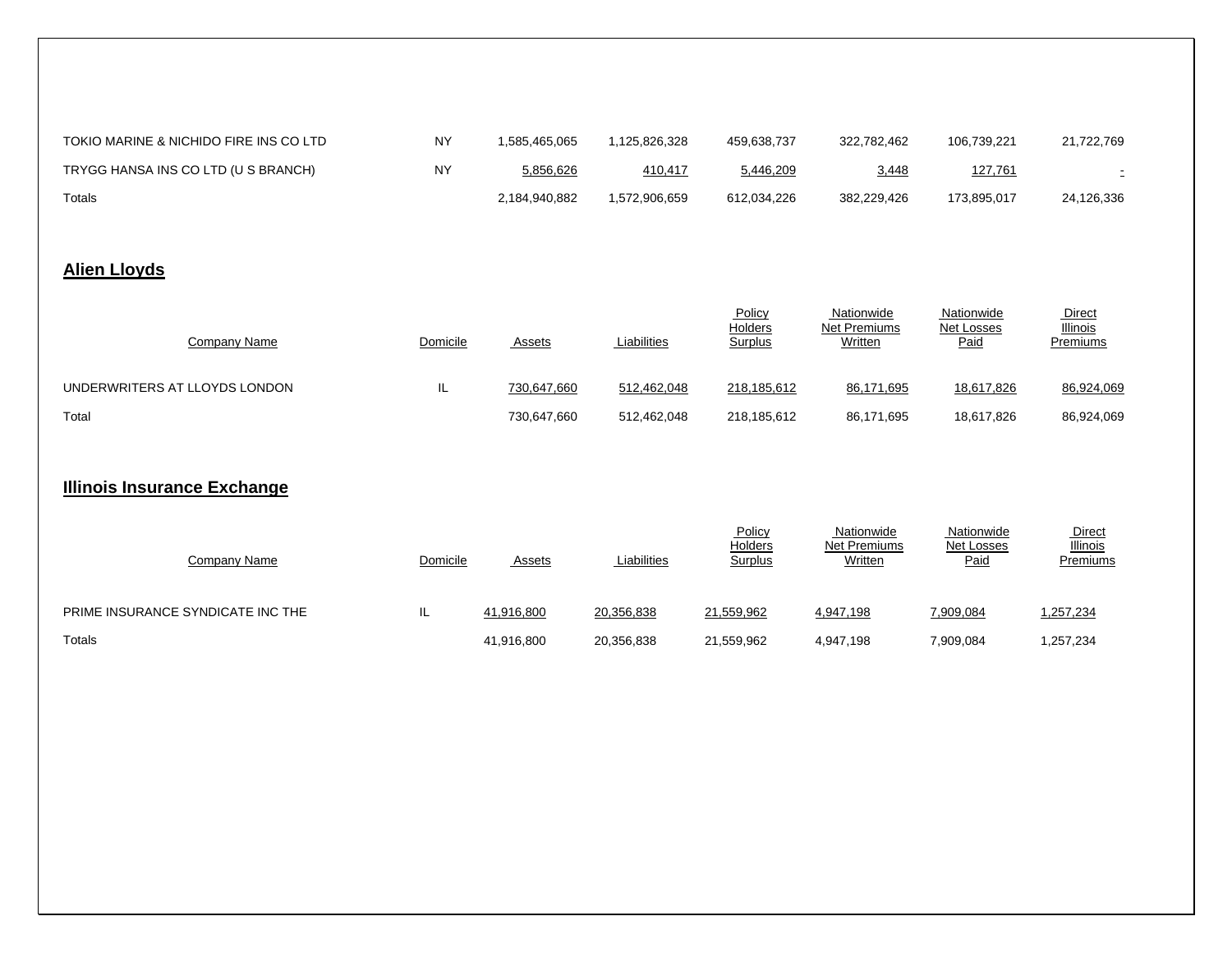#### **Recapitulation**

|                               | Number<br>οf<br>Companies | Assets            | Liabilities     | Policy<br>Holders<br>Surplus | Nationwide<br><b>Net Premiums</b><br>Written | Nationwide<br>Net Losses<br>Paid | Direct<br>Illinois<br>Premiums |
|-------------------------------|---------------------------|-------------------|-----------------|------------------------------|----------------------------------------------|----------------------------------|--------------------------------|
| Domestic Stock                | 159                       | 154,904,306,767   | 101,301,811,025 | 53,602,495,730               | 57,013,987,783                               | 28,364,049,725                   | 6,007,106,539                  |
| Domestic Mutual               | 16                        | 106,006,257,809   | 45,733,569,112  | 60,272,688,694               | 34,470,159,036                               | 22,819,052,702                   | 3,019,078,132                  |
| Domestic RRG                  | -1                        | 240,205,630       | 170,887,395     | 69,318,234                   | 68,298,983                                   | 9,995,005                        | 1,440,224                      |
| <b>Domestic Surplus Lines</b> | 9                         | 2,283,966,591     | 1,228,207,128   | 1,055,759,463                | 493,016,727                                  | 51,411,440                       | 62,745,788                     |
| Dom Inter-Insurance Exchanges | $\overline{2}$            | 876,251,614       | 441,430,123     | 434,821,491                  | 326, 193, 974                                | 147,262,138                      | 101,180,546                    |
| Dom Mutual Holding Companies  | $\overline{2}$            | 40,161,312        | 106,682         | 40,054,630                   |                                              |                                  |                                |
| Foreign Stock                 | 751                       | 881,776,498,468   | 565,128,257,876 | 316,648,240,585              | 218,375,800,970                              | 101,505,636,087                  | 8,561,979,981                  |
| Foreign Mutual                | 76                        | 114,611,435,583   | 64,664,685,162  | 49,946,750,391               | 42,577,279,896                               | 22,425,608,397                   | 1,944,073,165                  |
| For Inter-Insurance Exchange  | 16                        | 45,814,681,039    | 24,358,577,217  | 21,456,103,824               | 17,625,460,972                               | 8,756,685,381                    | 254,202,883                    |
| Alien Stock                   | 6                         | 2,184,940,882     | 1,572,906,659   | 612,034,226                  | 382,229,426                                  | 173,895,017                      | 24,126,336                     |
| Alien Lloyds                  |                           | 730,647,660       | 512,462,048     | 218,185,612                  | 86,171,695                                   | 18,617,826                       | 86,924,069                     |
| Foreign Accredited Reinsures  | 19                        | 23,973,071,572    | 12,734,442,938  | 11,238,628,639               | 5,009,032,545                                | 2,030,219,709                    | 88,776,679                     |
| Alien Accredited Reinsures    | 10                        | 10,591,362,721    | 16,158,871,352  | 1,733,481,369                | 2,070,836,918                                | 1,613,569,228                    |                                |
| Illinois Insurance Exchange   | $\mathbf{1}$              | 41,916,800        | 20,356,838      | 21,559,962                   | 4,947,198                                    | 7,909,084                        | 1,257,234                      |
| <b>Totals</b>                 | 1069                      | 1,344,075,704,448 | 834,026,571,555 | 517,350,122,850              | 378,503,416,123                              | 187,923,911,739                  | 20,152,891,576                 |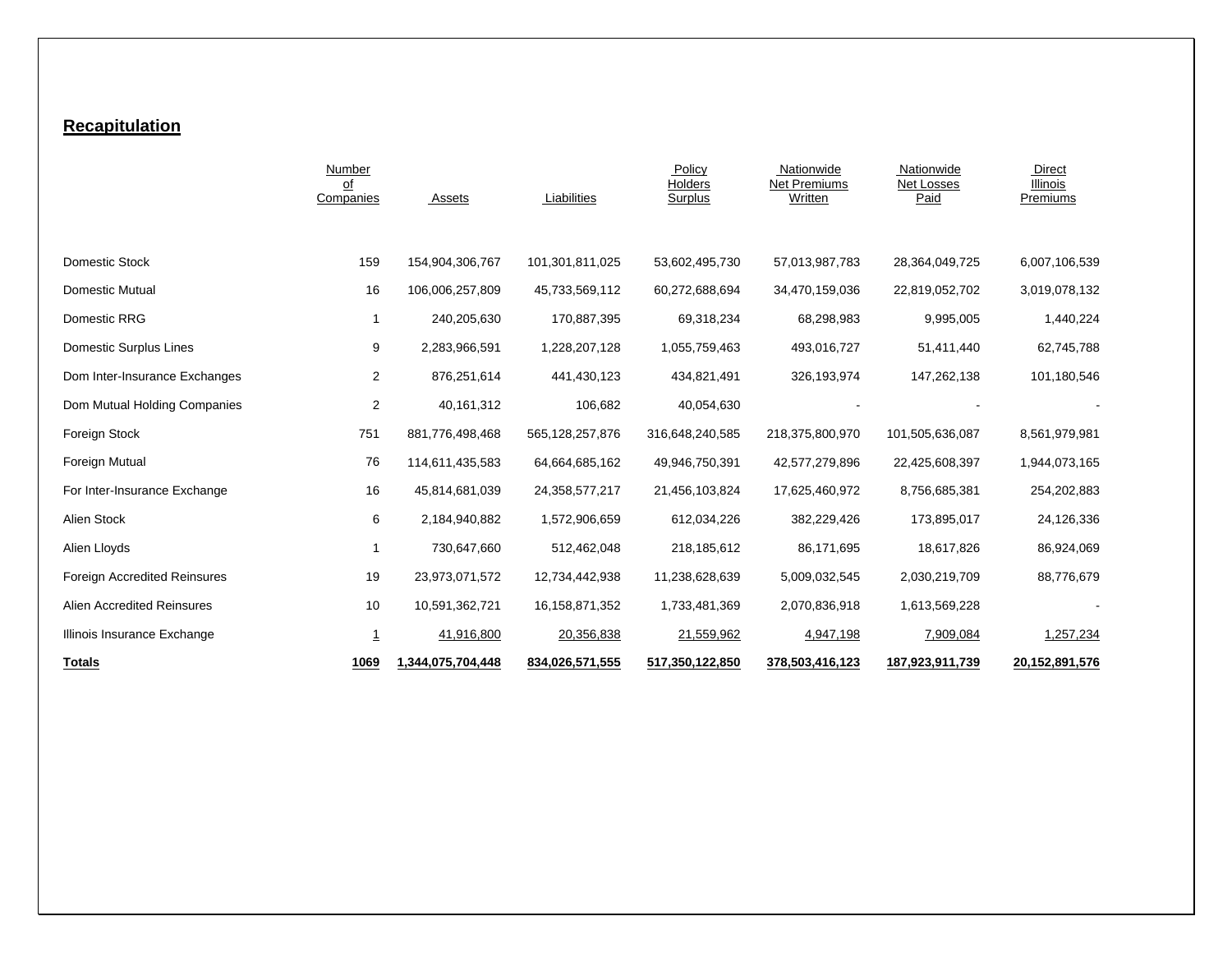# **Life & Health Insurance Companies**

## **Domestic Legal Reserve Life Insurance Companies**

|                                               |       |                |                    |               |               | Direct        |                |
|-----------------------------------------------|-------|----------------|--------------------|---------------|---------------|---------------|----------------|
|                                               |       |                |                    | Policyholders |               | Illinois      | Nationwide     |
| Company Name                                  | State | Assets         | <b>Liabilities</b> | Surplus       | Net Income    | Premium       | Premiums       |
| ALLEGIANCE LIFE INSURANCE COMPANY             | IL    | 264,696,686    | 12,897,744         | 251,798,942   | 363.397       | $\Omega$      | 1,558,300      |
| ALLSTATE ASSURANCE COMPANY                    | IL    | 11,206,653     | 2,867,330          | 8,339,322     | 369,683       | 2,600         | n              |
| ALLSTATE LIFE INSURANCE COMPANY               | IL    | 79,028,221,719 | 75,667,190,378     | 3,361,031,337 | 237,017,675   | 282,934,994   | 6,473,631,731  |
| AMALGAMATED LIFE & HEALTH INSURANCE CO        | IL    | 7,037,903      | 2,861,595          | 4,176,308     | 938,309       | 9,120,383     | 6,732,510      |
| AMERICAN GENERAL ASSURANCE COMPANY            | IL    | 1,510,699,467  | 1,230,234,347      | 280,465,120   | $-6,049,898$  | 7,308,385     | 491,883,942    |
| AMERICAN SPECIALTY HEALTH INSURANCE CO        | IL    | 7,847,838      | 1,025,802          | 6,822,036     | $-758,725$    | 1,524         | 3,839,079      |
| <b>BANKERS LIFE &amp; CASUALTY COMPANY</b>    | IL    | 9,887,303,830  | 9,257,070,645      | 630,233,185   | 53,802,346    | 63,694,911    | 2,493,704,139  |
| <b>BANKERS LIFE INSURANCE COMPANY OF IL</b>   | IL    | 651,085,908    | 11,373,806         | 639,712,102   | 2,013,611     | 12,310        | 12,220         |
| <b>BCS LIFE INSURANCE COMPANY</b>             | IL    | 170,400,730    | 94,015,729         | 76,385,000    | 5,496,139     | 2,829,024     | 209,440,000    |
| CELTIC INSURANCE COMPANY                      | IL    | 103,982,279    | 55,774,954         | 48,207,325    | 4,393,035     | 7,919,871     | 106,381,040    |
| CHARTER NATIONAL LIFE INSURANCE COMPANY       | IL    | 269,819,315    | 260,489,526        | 9,329,789     | 357,768       | 15,818        | 0              |
| CHASE INSURANCE LIFE & ANNUITY COMPANY        | IL    | 5,990,058,256  | 5,747,755,235      | 242,303,021   | 101,956,276   | 106,874,220   | 813,680,271    |
| CHASE INSURANCE LIFE COMPANY                  | IL    | 329,920,908    | 270,564,233        | 59,356,675    | 39,321,304    | 10,511,684    | 52,475,430     |
| <b>COLUMBIAN LIFE INSURANCE COMPANY</b>       | IL    | 239,025,617    | 224,159,850        | 14,865,767    | $-83,309$     | 3,022,598     | 40,965,739     |
| COMBINED INSURANCE COMPANY OF AMERICA         | IL    | 2,878,446,370  | 2,069,192,939      | 809,253,431   | 176,879,399   | 43,637,801    | 1,234,257,716  |
| CONCERT HEALTH PLAN INSURANCE COMPANY         | IL    | 16,368,962     | 6,899,898          | 9,469,064     | 52,394        | 30,676,431    | 30,383,905     |
| CONSECO INSURANCE COMPANY                     | IL    | 4,011,740,186  | 3,697,664,236      | 314,075,950   | 8,573,178     | 19,087,395    | 249,786,658    |
| CONTINENTAL ASSURANCE COMPANY                 | IL    | 4,481,613,662  | 3,794,974,111      | 686,639,551   | 67,373,458    | $-6,533,520$  | 8,537,233      |
| COUNTRY INVESTORS LIFE ASSURANCE CO           | IL    | 158,041,222    | 24,265,708         | 133,775,514   | $-77,305$     | 56,885,661    | $\Omega$       |
| COUNTRY LIFE INSURANCE COMPANY                | IL    | 6,771,138,272  | 5,824,462,562      | 946,675,711   | 53,568,543    | 252,493,762   | 469,383,466    |
| DESTINY HEALTH INSURANCE COMPANY              | IL    | 34,233,890     | 21,125,603         | 13,108,287    | $-5,113,202$  | 50,077,714    | 60,828,892     |
| EMPLOYEES LIFE COMPANY MUTUAL                 | IL    | 271,203,882    | 250,268,749        | 20,935,133    | 2,531,308     | 1,722,563     | 27,272,303     |
| FEDERAL LIFE INSURANCE COMPANY MUTUAL         | IL    | 238,478,748    | 203,279,765        | 35,198,983    | $-604,962$    | 7,942,566     | 23,470,809     |
| FIDELITY LIFE ASSOCIATION MUTUAL LEG RES      | IL    | 553,160,770    | 274,103,482        | 279,057,288   | 12,994,340    | 3,331,414     | 15,359,554     |
| FIRST COMMONWEALTH INSURANCE COMPANY          | IL    | 25,679,442     | 10,179,272         | 15,500,170    | 6,394,686     | 61,947,631    | 61,947,631     |
| FORT DEARBORN LIFE INSURANCE COMPANY          | IL    | 2,105,495,206  | 1,662,133,926      | 443,361,280   | 17,685,772    | 132,699,530   | 1,020,363,033  |
| <b>GUARANTEE TRUST LIFE INSURANCE COMPANY</b> | IL    | 193,584,128    | 158,083,316        | 35,500,813    | 2,243,050     | 24,829,262    | 152,583,044    |
| <b>HCSC INSURANCE SERVICES COMPANY</b>        | IL    | 122,795,458    | 45,383,729         | 77,411,729    | 6,575,596     | 185,235,453   | 347,485,691    |
| <b>HEALTH ALLIANCE MEDICAL PLANS INC</b>      | IL    | 206,212,163    | 93,577,959         | 112,634,204   | 19,022,857    | 764,470,246   | 762,639,439    |
| HEALTH CARE SERVICE CORP MUT LEG RES CO       | IL    | 9,162,656,517  | 3,899,906,013      | 5,262,750,504 | 1,115,440,364 | 6,932,160,726 | 12,991,761,349 |
| HORACE MANN LIFE INSURANCE COMPANY            | IL    | 5,102,515,194  | 4,851,284,409      | 251,230,785   | 28,415,110    | 46,734,614    | 428,074,156    |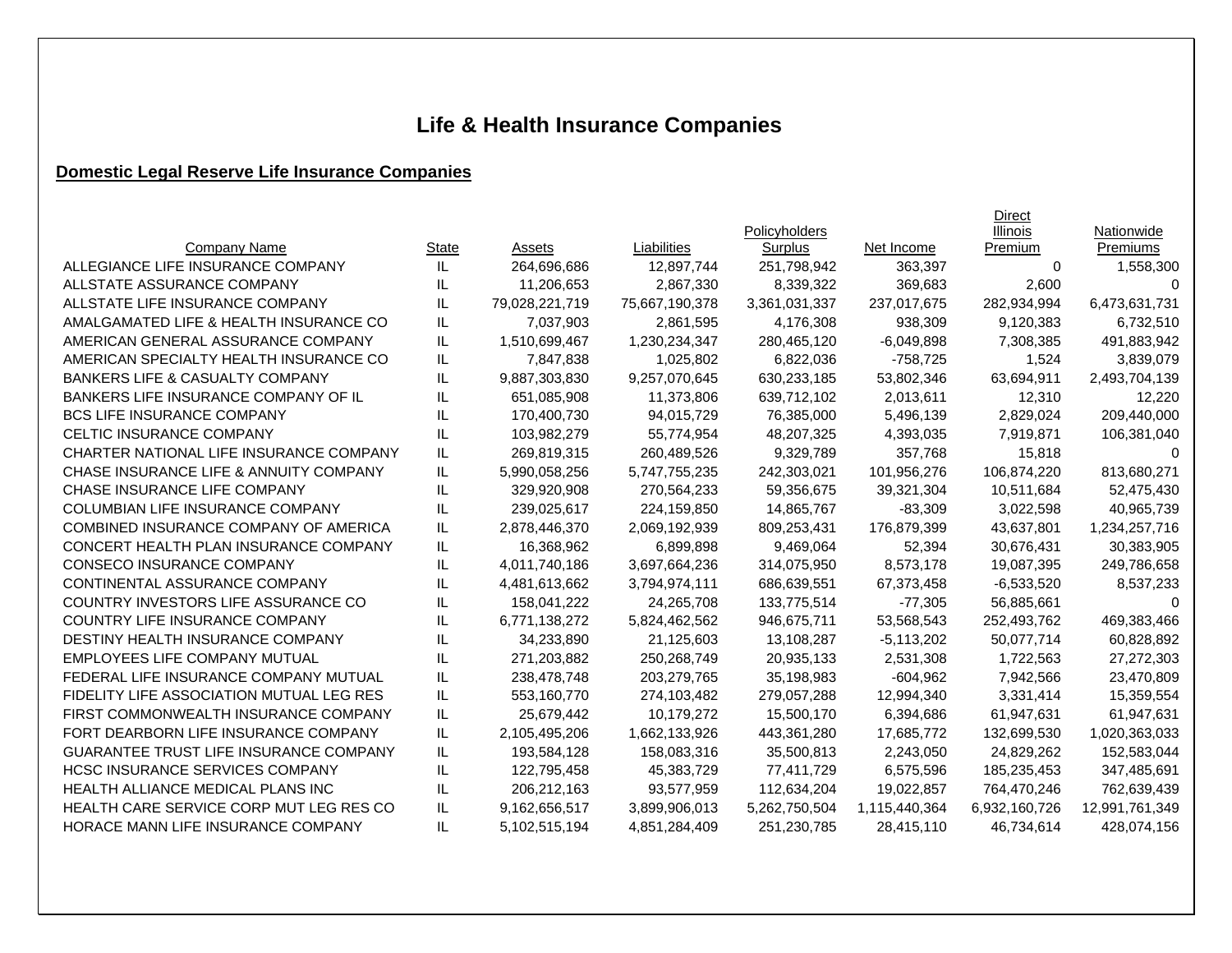| ILLINOIS MUTUAL LIFE INSURANCE COMPANY   | IL. | 1,234,962,062   | 1,087,724,035     | 147,238,027    | 25,154,894    | 23,861,723     | 153,699,496      |
|------------------------------------------|-----|-----------------|-------------------|----------------|---------------|----------------|------------------|
| KEMPER INVESTORS LIFE INSURANCE COMPANY  | IL  | 16,589,795,875  | 16,367,339,203    | 222,456,672    | -422,996,967  | 25,555,014     | $-928, 297, 142$ |
| LIFE ASSURANCE COMPANY OF AMERICA        | IL  | 7,166,060       | 4,724,092         | 2,441,968      | 138,159       | 458,137        | 308,685          |
| LINCOLN HERITAGE LIFE INSURANCE COMPANY  | IL  | 549,255,803     | 459,917,613       | 89,338,190     | 10,386,498    | 12,200,128     | 155,394,787      |
| MANHATTAN NATIONAL LIFE INSURANCE CO     | IL  | 254,980,275     | 222,784,181       | 32,196,094     | 4,754,569     | 1,453,775      | 3,194,046        |
| <b>MTL INSURANCE COMPANY</b>             | IL  | 1,256,787,813   | 1,150,057,601     | 106,730,212    | 5,803,444     | 15,870,501     | 115,547,703      |
| MUNICIPAL INSURANCE COMPANY OF AMERICA   | IL  | 15,861,583      | 12,642,088        | 3,219,495      | $-1,754,055$  | 6,592,289      | 24,025,937       |
| NORTH AMERICAN COMPANY FOR L & H INS     | IL  | 5,451,981,239   | 5,052,321,968     | 399,659,271    | 84,579,910    | 54,612,352     | 769,737,023      |
| OLD REPUBLIC LIFE INSURANCE COMPANY      | IL  | 149,306,142     | 114,831,833       | 34,474,309     | 3,349,845     | 3,464,139      | 32,109,740       |
| OSF HEALTH PLANS INC                     | IL  | 72,078,350      | 32,937,906        | 39,140,444     | 12,792,844    | 3,273,084      | 3,269,275        |
| PEKIN LIFE INSURANCE COMPANY             | IL  | 794,256,292     | 674,977,742       | 119,278,552    | 14,032,647    | 121,090,964    | 199,688,194      |
| PERSONALCARE INSURANCE OF ILLINOIS INC   | IL  | 81,138,348      | 31,544,730        | 49,593,618     | 22,282,956    | 280,380,092    | 277, 267, 797    |
| PHYSICIANS BENEFITS TRUST LIFE INS CO    | IL  | 20,751,407      | 10,733,322        | 10,018,088     | 2,452,929     | 28,177,612     | 26,617,742       |
| PROFESSIONAL LIFE & CASUALTY COMPANY     | IL  | 67,485,841      | 53,256,806        | 14,229,035     | 3,850,875     | 3,114,574      | 3,099,785        |
| REASSURE AMERICA LIFE INSURANCE COMPANY  | IL  | 11,440,522,179  | 11,102,288,927    | 338,233,252    | 90,034,241    | 22,371,340     | 209, 177, 170    |
| RELIANCE STANDARD LIFE INSURANCE COMPANY | IL  | 2,939,388,901   | 2,523,136,035     | 416,252,866    | 44,607,286    | 45,047,400     | 864,211,486      |
| RESOURCE LIFE INSURANCE COMPANY          | IL  | 125,311,705     | 94,965,658        | 30,346,047     | $-1,274,696$  | 5,313,183      | 1,835,294        |
| RIGHTCHOICE INSURANCE COMPANY            | IL  | 11,449,685      | 1,423,580         | 10,026,105     | 486,708       | 0              | $\Omega$         |
| STATE FARM ANNUITY & LIFE INSURANCE CO   | IL  | 8,106,986       | 57,854            | 8,049,132      | 168,512       | 0              |                  |
| STATE FARM LIFE & ACCIDENT ASSURANCE CO  | IL  | 1,467,428,418   | 1,212,101,691     | 255,326,727    | 20,419,891    | 873,196        | 147,312,803      |
| STATE FARM LIFE INSURANCE COMPANY        | IL. | 42,209,001,818  | 37, 147, 123, 798 | 5,061,878,020  | 388,067,697   | 243,395,910    | 3,762,775,075    |
| STERLING LIFE INSURANCE COMPANY          | IL  | 204,136,706     | 101,984,680       | 102,152,026    | 41,395,182    | 31,795,137     | 497,787,829      |
| TRUASSURE INSURANCE COMPANY              | IL  | 2,701,931       | 66,674            | 2,635,257      | $-56,305$     | 90,872         | 36,505           |
| TRUSTMARK INSURANCE COMPANY              | IL  | 1,282,004,018   | 1,042,196,456     | 239,807,562    | 42,493,609    | 72,492,718     | 128,827,848      |
| TRUSTMARK LIFE INSURANCE COMPANY         | IL  | 564,631,467     | 424,185,468       | 140,445,999    | 45,500,088    | 194,512,053    | 619,276,157      |
| UNICARE HEALTH INSURANCE CO OF THE MW    | IL  | 137,630,044     | 96,068,084        | 41,561,960     | 3,969,702     | 452,828,822    | 454,955,945      |
| UNION FIDELITY LIFE INSURANCE COMPANY    | IL  | 18,253,645,474  | 17,480,849,856    | 772,795,619    | 32,680,876    | 5,862,439      | 394,471,653      |
| UNITED HEALTHCARE INSURANCE CO OF IL     | IL  | 110,840,455     | 37,412,757        | 73,427,698     | 26,765,833    | 258,863,685    | 256,555,854      |
| UNITED INSURANCE COMPANY OF AMERICA      | IL  | 2,032,677,846   | 1,823,873,595     | 208,804,251    | 45,191,962    | 17,543,984     | 225,785,326      |
| UNITED NATIONAL LIFE INSURANCE CO OF AM  | IL. | 7,374,444       | 4,521,307         | 2,853,136      | $-135,225$    | 623,812        | 1,949,786        |
| UNITED SECURITY LIFE AND HEALTH INS CO   | IL  | 26,307,493      | 16,776,095        | 9,531,399      | 317,691       | 10,111,266     | 32,970,992       |
| UNITEDHEALTHCARE INS CO OF RIVER VALLEY  | IL  | 14,906,049      | 5,624,497         | 9,281,552      | 1,639,429     | 16,087,831     | 16,880,679       |
| <b>VETERANS LIFE INSURANCE COMPANY</b>   | IL  | 291,075,389     | 236,810,831       | 54,264,558     | 18,487,098    | 3,471,431      | 5,132,966        |
| WASHINGTON NATIONAL INSURANCE COMPANY    | IL  | 2,609,704,584   | 2,023,937,819     | 585,766,765    | 4,249,355     | 22,992,274     | 432,598,794      |
| WELLCARE HEALTH INSURANCE OF IL INC      | IL  | 5,766,367       | 126,848           | 5,639,519      | 98,231        | $\Omega$       | 0                |
| XL LIFE INSURANCE & ANNUITY COMPANY      | IL  | 810,809,518     | 718,484,274       | 92,325,244     | $-4,158,726$  | $-2,126$       | 0                |
| Totals                                   |     | 245,905,899,748 | 221,094,876,755   | 24,811,022,995 | 2,516,869,184 | 11.086.027.182 | 37,466,644,510   |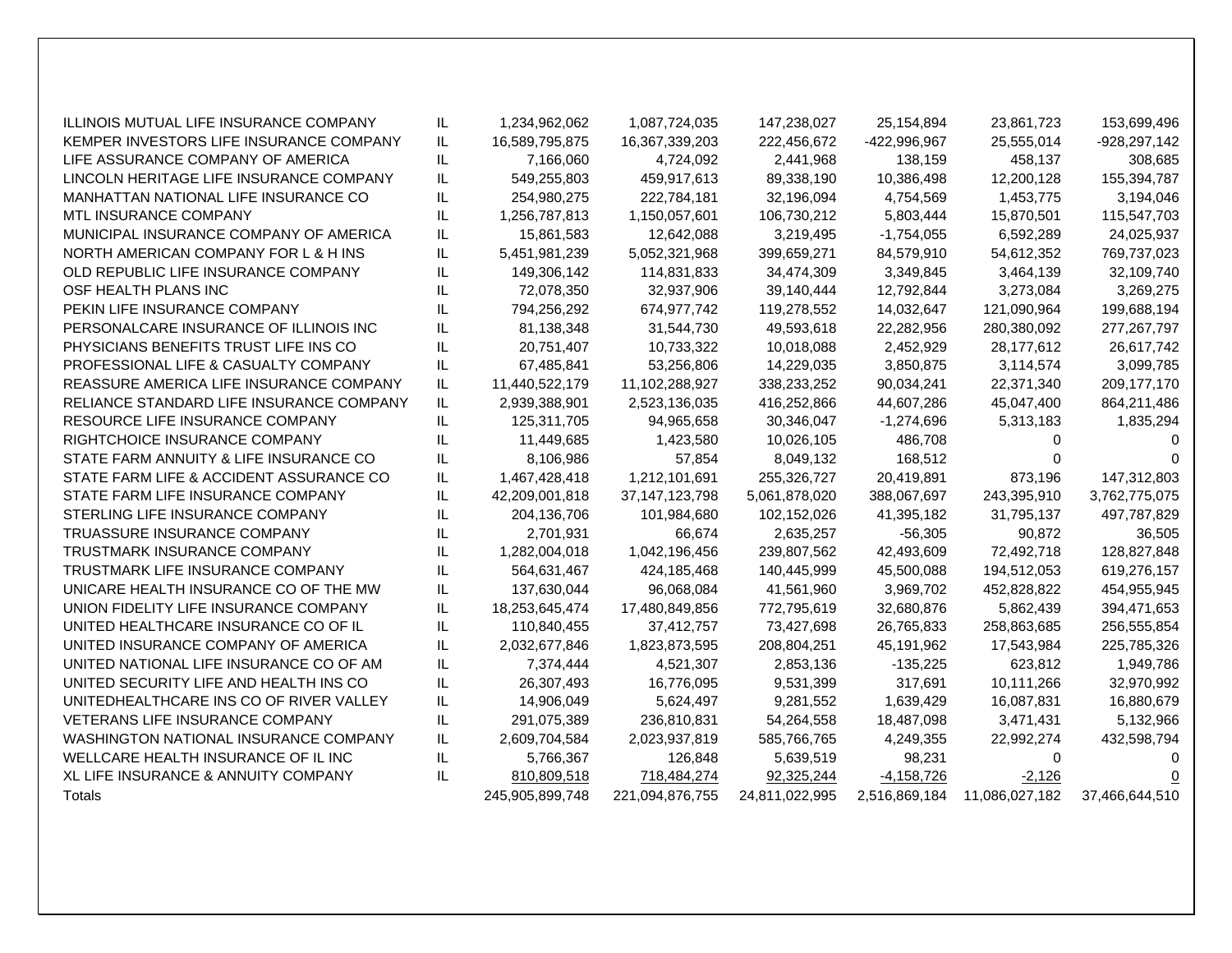### **Foreign Legal Reserve Life Insurance Companies**

|                                          |              |                |                | Policyholders |               | Direct<br><b>Illinois</b> | Nationwide     |
|------------------------------------------|--------------|----------------|----------------|---------------|---------------|---------------------------|----------------|
| Company Name                             | <b>State</b> | Assets         | Liabilities    | Surplus       | Net Income    | Premium                   | Premiums       |
| 5 STAR LIFE INSURANCE COMPANY            | LA           | 154,752,419    | 103,905,917    | 50,846,502    | 701,274       | 1,500,944                 | 83,744,478     |
| AAA LIFE INSURANCE COMPANY               | MI           | 284,692,427    | 228,867,808    | 55,824,619    | $-2,630,034$  | 4,227,476                 | 67,881,706     |
| ACACIA LIFE INSURANCE COMPANY            | DC           | 1,651,393,151  | 1,353,271,275  | 298,121,876   | 19,302,921    | 2,484,549                 | 37,569,378     |
| ACE LIFE INSURANCE COMPANY               | <b>CT</b>    | 17,717,581     | 1,791,969      | 15,925,612    | $-1,315,557$  | 0                         | 30,457         |
| ADMIRAL LIFE INSURANCE COMPANY OF AM     | AZ           | 9,220,714      | 82,654         | 9,138,060     | 259,044       | $\mathbf 0$               | $\Omega$       |
| AETNA HEALTH & LIFE INSURANCE COMPANY    | <b>CT</b>    | 1,533,829,559  | 1,352,926,012  | 180,903,547   | 18,991,078    | $\mathbf 0$               | 259, 163, 783  |
| AETNA LIFE INSURANCE COMPANY             | <b>CT</b>    | 32,339,161,928 | 29,301,959,777 | 3,037,202,151 | 981,016,374   | 426,829,842               | 8,667,717,822  |
| AF&L INSURANCE COMPANY                   | <b>PA</b>    | 154,594,206    | 151,138,497    | 3,455,710     | $-1,419,254$  | 3,293,585                 | 5,620,357      |
| AGL LIFE ASSURANCE COMPANY               | <b>PA</b>    | 4,101,159,547  | 4,089,730,961  | 11,428,586    | 918,222       | 1,152                     | 1,049,593,201  |
| AIG ANNUITY INSURANCE COMPANY            | TX           | 53,107,957,389 | 48,896,036,294 | 4,211,921,095 | 416,533,094   | 165,269,933               | $-240,233,317$ |
| AIG LIFE INSURANCE COMPANY               | DE           | 11,146,805,056 | 10,576,816,810 | 569,988,246   | 108,706,426   | 31,607,362                | 310,862,419    |
| AIG SUNAMERICA LIFE ASSURANCE COMPANY    | AZ           | 32,726,521,863 | 31,937,667,781 | 788,854,082   | 147,383,706   | 234,748,812               | 4,146,423,741  |
| ALL SAVERS INSURANCE COMPANY             | IN           | 4,143,522      | 323,728        | 3,819,794     | 127,313       | 0                         | 30,881         |
| ALLIANZ LIFE INSURANCE COMPANY NY        | <b>NY</b>    | 849,131,746    | 786,603,980    | 62,527,769    | 3,160,198     | 62,654                    | 154,584,930    |
| ALLIANZ LIFE INSURANCE COMPANY OF N A    | <b>MN</b>    | 62,860,993,015 | 60,413,127,551 | 2,447,865,464 | 318,527,915   | 468,359,368               | 10,472,750,984 |
| ALLSTATE LIFE INSURANCE COMPANY OF NY    | <b>NY</b>    | 7,547,190,519  | 7,102,575,533  | 444,614,987   | 33,412,676    | 81,696                    | 466,146,903    |
| ALTA HEALTH & LIFE INSURANCE COMPANY     | IN           | 156,549,571    | 97,428,935     | 59,120,636    | 16,593,490    | 2,035,607                 | 45,791,852     |
| AMALGAMATED LIFE INSURANCE COMPANY       | NY           | 51,813,316     | 26,148,184     | 25,665,132    | 3,041,593     | 2,503                     | 33,247,755     |
| AMERICAN AMICABLE LIFE INS CO OF TX      | <b>TX</b>    | 307,761,204    | 260,682,780    | 47,078,424    | 7,946,723     | 2,724,198                 | 43,912,388     |
| AMERICAN BANKERS LIFE ASSURANCE CO OF FL | FL.          | 776,638,879    | 670,905,446    | 105,733,433   | 28,385,012    | 9,042,077                 | 171,472,209    |
| AMERICAN CAPITOL INSURANCE COMPANY       | TX           | 71,922,526     | 62,979,740     | 8,942,786     | 2,154,233     | 78,685                    | 7,291,019      |
| AMERICAN COMMUNITY MUTUAL INSURANCE CO   | MI           | 178,469,867    | 71,591,082     | 106,878,785   | $-16,428,009$ | 38,181,582                | 338,619,176    |
| AMERICAN CONTINENTAL INSURANCE COMPANY   | <b>TN</b>    | 9,081,376      | 85,609         | 8,995,767     | 5,075         | 0                         | 172,266        |
| AMERICAN CREDITORS LIFE INSURANCE CO     | DE           | 16,459,615     | 4,213,746      | 12,245,869    | 276,636       | 0                         | $-3,686$       |
| AMERICAN EQUITY INVESTMENT LIFE INS CO   | IA           | 11,471,358,118 | 10,478,880,614 | 992,477,504   | 88,510,890    | 143,309,773               | 1,771,021,097  |
| AMERICAN FAMILY LIFE ASSR CO OF COLUMBUS | <b>NE</b>    | 50,298,815,355 | 46,112,516,890 | 4,186,298,465 | 1,714,989,230 | 121,780,665               | 12,486,915,448 |
| AMERICAN FAMILY LIFE INSURANCE COMPANY   | WI           | 3,685,060,233  | 3,252,832,866  | 432,227,367   | 61,131,953    | 43,881,353                | 399,030,939    |
| AMERICAN FIDELITY ASSURANCE COMPANY      | OK           | 2,959,824,615  | 2,759,377,166  | 200,447,449   | 25,531,404    | 10,864,539                | 493,132,168    |
| AMERICAN FIDELITY LIFE INSURANCE COMPANY | FL.          | 474,966,844    | 397,419,368    | 77,547,476    | 2,648,284     | 376,936                   | 16,445,153     |
| AMERICAN GENERAL LIFE & ACCIDENT INS CO  | TN           | 8,936,854,521  | 8,436,369,923  | 500,484,598   | 279,270,284   | 13,904,944                | 885,576,134    |
| AMERICAN GENERAL LIFE INSURANCE COMPANY  | <b>TX</b>    | 34,024,822,954 | 28,577,295,069 | 5,447,527,885 | 506,995,766   | 180,270,762               | 2,623,519,198  |
| AMERICAN HEALTH & LIFE INSURANCE COMPANY | <b>TX</b>    | 1,609,844,342  | 729,720,499    | 880,123,843   | 139,046,718   | 4,126,753                 | 214,316,793    |
| AMERICAN HERITAGE LIFE INSURANCE COMPANY | FL.          | 1,326,649,820  | 1,115,550,711  | 211,099,108   | 23,100,761    | 9,250,306                 | 414,618,413    |
| AMERICAN HOME LIFE INSURANCE COMPANY     | KS           | 156,745,218    | 143,526,212    | 13,219,004    | 728,821       | 364,777                   | 19,147,639     |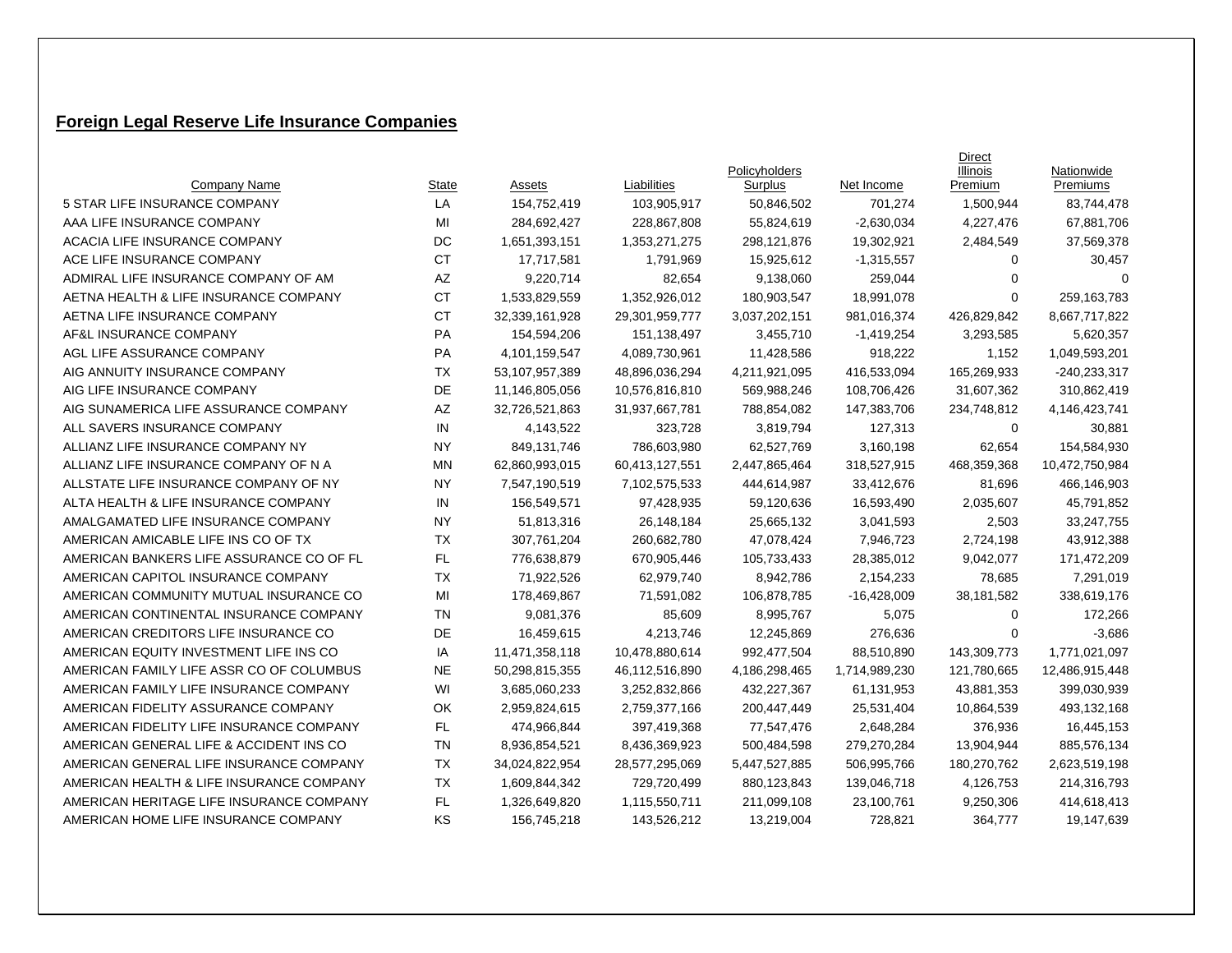| AMERICAN INCOME LIFE INSURANCE COMPANY   | IN        | 1,542,400,340   | 1,349,072,876   | 193,327,464   | 75,795,963    | 23,203,745  | 468,716,270    |
|------------------------------------------|-----------|-----------------|-----------------|---------------|---------------|-------------|----------------|
| AMERICAN INTERNATIONAL LIFE ASSR CO NY   | <b>NY</b> | 7,820,788,161   | 7,214,662,349   | 606,125,812   | 62,078,912    | 998,625     | 312,016,569    |
| AMERICAN INVESTORS LIFE INSURANCE CO INC | KS        | 8,829,218,073   | 8,406,302,099   | 422,915,973   | $-29,029,561$ | 27,266,876  | 1,008,224,343  |
| AMERICAN MATURITY LIFE INSURANCE COMPANY | <b>CT</b> | 67,110,363      | 27,352,329      | 39,758,034    | 1,354,795     | 104,294     | 27,300         |
| AMERICAN MEDICAL AND LIFE INSURANCE CO   | <b>NY</b> | 13,649,199      | 5,921,850       | 7,727,349     | $-245,079$    | 16,525      | 16,247,317     |
| AMERICAN MEDICAL SECURITY LIFE INS CO    | WI        | 406,874,690     | 148,031,883     | 258,842,807   | 81,438,493    | 56,276,193  | 631,337,558    |
| AMERICAN MEMORIAL LIFE INSURANCE COMPANY | SD        | 1,549,858,200   | 1,467,789,596   | 82,068,604    | 36,653,019    | 8,190,176   | 229,680,395    |
| AMERICAN MODERN LIFE INSURANCE COMPANY   | OH        | 58,061,045      | 36,908,049      | 21,152,996    | 1,611,308     | 1,564,440   | 9,790,015      |
| AMERICAN NATIONAL INSURANCE COMPANY      | TX        | 13,239,606,798  | 11,131,497,316  | 2,108,109,482 | 92,177,292    | 115,714,097 | 1,389,200,376  |
| AMERICAN NATIONAL LIFE INSURANCE CO TX   | <b>TX</b> | 145,558,128     | 102,558,255     | 42,999,873    | 3,120,195     | 3,930,612   | 74,433,022     |
| AMERICAN NETWORK INSURANCE COMPANY       | PA        | 113,814,883     | 95,088,077      | 18,726,806    | 1,297,651     | 1,255       | 8,763,866      |
| AMERICAN PHOENIX LIFE & REASSURANCE CO   | <b>CT</b> | 70,652,464      | 17,261,142      | 53,391,322    | 6,755,087     | $\mathbf 0$ | $-224,192$     |
| AMERICAN PROGRESSIVE LIFE & HEALTH OF NY | <b>NY</b> | 259,057,364     | 224,549,646     | 34,507,718    | $-1,049,499$  | 781,519     | 191,012,183    |
| AMERICAN PUBLIC LIFE INSURANCE COMPANY   | OK.       | 72,347,582      | 56,986,563      | 15,361,019    | 3,016,325     | 416,966     | 43,373,121     |
| AMERICAN REPUBLIC CORP INSURANCE COMPANY | <b>NE</b> | 8,584,711       | 312,858         | 8,271,853     | 216,513       | 0           | $\mathbf 0$    |
| AMERICAN REPUBLIC INSURANCE COMPANY      | IA        | 495,478,875     | 291,751,185     | 203,727,690   | 239,150       | 34,923,437  | 483,125,176    |
| AMERICAN RETIREMENT LIFE INSURANCE CO    | OH        | 7,033,278       | 1,023,471       | 6,009,807     | 112,738       | 0           | 4,383          |
| AMERICAN SKANDIA LIFE ASSURANCE CORP     | <b>CT</b> | 36,963,081,395  | 36,635,853,985  | 327,227,410   | 110,161,495   | 267,156,584 | 6,668,095,240  |
| AMERICAN TRANSCONTINENTAL LIFE INS CO    | AZ        | 529,918,359     | 307,119,959     | 222,798,400   | 67,201,294    | $\mathbf 0$ | 1,496,617,550  |
| AMERICAN UNDERWRITERS LIFE INSURANCE CO  | AZ        | 65,295,721      | 53,392,629      | 11,903,095    | 1,906,277     | 21,448      | 8,226,675      |
| AMERICAN UNITED LIFE INSURANCE COMPANY   | IN        | 12,879,129,074  | 12,218,608,059  | 660,521,015   | 64,011,164    | 132,340,492 | 1,951,831,656  |
| AMERICO FINANCIAL LIFE & ANNUITY INS CO  | TX        | 3,575,247,882   | 3,358,663,938   | 216,583,944   | 18,715,080    | 7,416,197   | 300,442,326    |
| AMERICOM LIFE & ANNUITY INSURANCE CO     | <b>TX</b> | 492,222,727     | 474,429,544     | 17,793,183    | $-11,989,018$ | 7,752,269   | 111,593,211    |
| AMERITAS LIFE INSURANCE CORP             | <b>NE</b> | 3,566,686,289   | 2,752,450,180   | 814,236,108   | 54,213,633    | 15,311,280  | 732,111,152    |
| AMERITAS VARIABLE LIFE INSURANCE COMPANY | <b>NE</b> | 2,563,260,897   | 2,421,521,291   | 141,739,606   | 19,330,969    | 3,545,814   | 219,491,716    |
| AMERUS LIFE INSURANCE COMPANY            | IA        | 9,669,901,946   | 9,161,782,990   | 508,118,956   | 80,583,172    | 103,068,637 | 1,677,848,728  |
| AMICA LIFE INSURANCE COMPANY             | <b>RI</b> | 891,439,131     | 743,989,080     | 147,450,051   | 11,410,080    | 1,056,810   | 57,944,044     |
| ANNUITY & LIFE REASSURANCE AMERICA INC   | <b>CT</b> | 12,326,880      | 665,325         | 11,661,554    | 41,851        | 306,437     | $-50,000$      |
| ANNUITY INVESTORS LIFE INSURANCE COMPANY | OH        | 1,601,778,377   | 1,536,345,335   | 65,433,042    | 25,200,853    | 4,510,732   | 276,495,284    |
| ANTHEM LIFE INSURANCE COMPANY            | IN        | 258,082,868     | 200,310,257     | 57,772,611    | 15,568,098    | 631,318     | 135,636,551    |
| ASSURITY LIFE INSURANCE COMPANY          | <b>NE</b> | 1,327,594,289   | 1,191,431,482   | 136,162,804   | 5,716,138     | 5,346,450   | 155,937,445    |
| ATLANTA LIFE INSURANCE COMPANY           | GA        | 100,780,328     | 82,793,832      | 17,986,497    | 230,931       | 1,743,633   | 59,485,941     |
| AURORA NATIONAL LIFE ASSURANCE COMPANY   | CA        | 3,292,062,376   | 3,006,514,703   | 285,547,673   | 18,809,247    | 4,500,220   | 1,617,787      |
| AUTO CLUB LIFE INSURANCE COMPANY         | MI        | 423,257,107     | 389,586,054     | 33,671,053    | 917,802       | 60,097      | 51,342,128     |
| AUTO OWNERS LIFE INSURANCE COMPANY       | MI        | 1,840,811,671   | 1,637,829,194   | 202,982,477   | 16,857,134    | 8,186,590   | 208,830,145    |
| AVIVA LIFE INSURANCE COMPANY             | DE        | 6,656,753,040   | 6,238,048,514   | 418,704,526   | $-5,687,071$  | 7,134,893   | 858,868,326    |
| AXA CORPORATE SOLUTIONS LIFE REINS CO    | DE        | 770,302,822     | 294,787,449     | 475,515,373   | 62,762,578    | $\mathbf 0$ | 112,290,640    |
| AXA EQUITABLE LIFE INSURANCE COMPANY     | <b>NY</b> | 131,779,702,127 | 125,282,089,097 | 6,497,613,031 | 526,187,990   | 853,796,361 | 16,603,745,174 |
| AXA LIFE AND ANNUITY COMPANY             | CO        | 541,688,094     | 444,069,272     | 97,618,822    | 6,115,869     | 3,041,048   | 7,740,985      |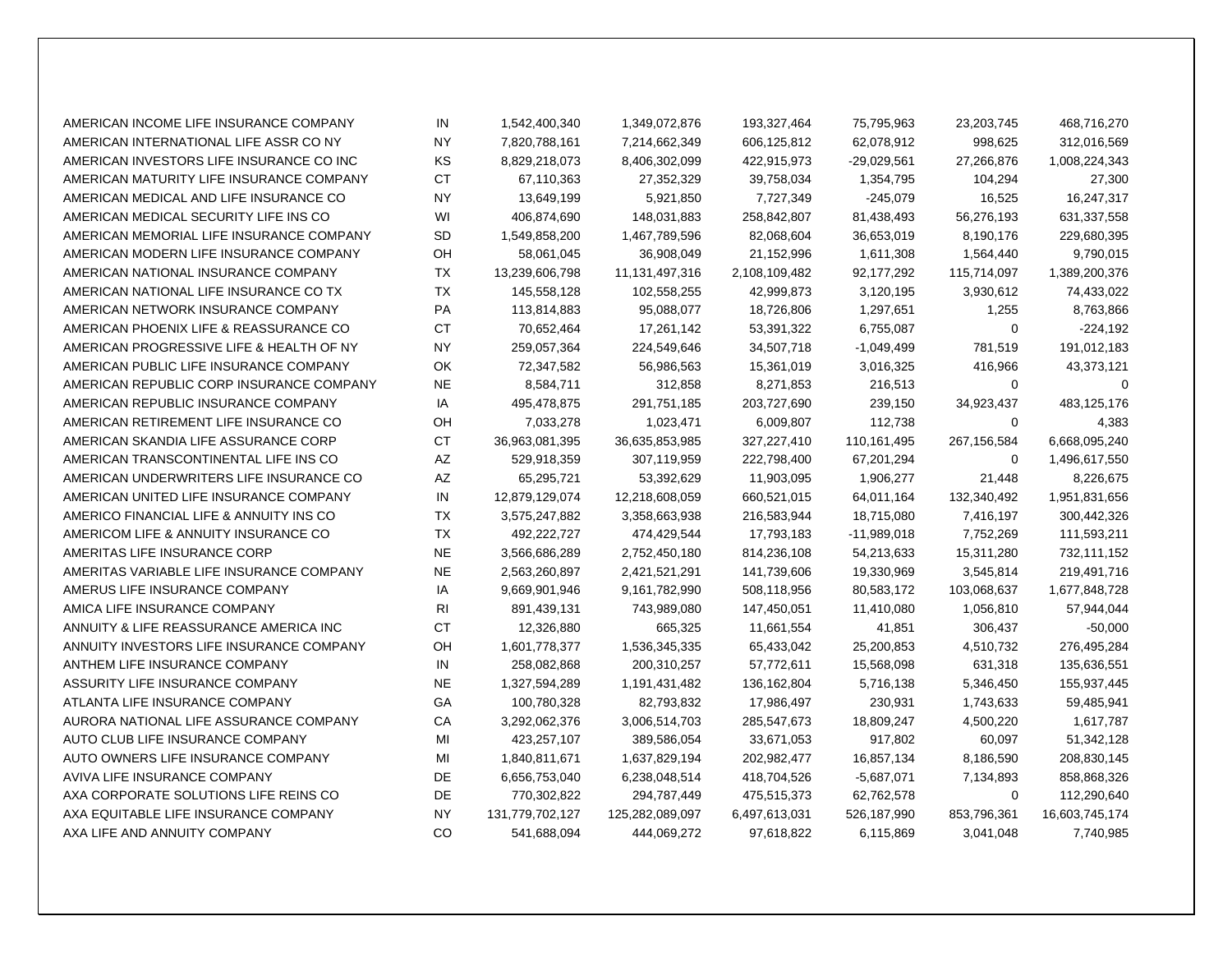| <b>BALBOA LIFE INSURANCE COMPANY</b>            | CA        | 38,916,509     | 16,526,014     | 22,390,495  | 4,361,549     | 692,916     | 17,575,720    |
|-------------------------------------------------|-----------|----------------|----------------|-------------|---------------|-------------|---------------|
| BALTIMORE LIFE INSURANCE COMPANY<br><b>THE</b>  | MD        | 801,539,802    | 737,409,278    | 64,130,523  | 5,599,927     | 1,225,613   | 71,129,365    |
| BANKERS FIDELITY LIFE INSURANCE COMPANY         | GA        | 115,187,349    | 80,720,781     | 34,466,568  | 3,172,659     | 1,525,914   | 58,286,222    |
| BANKERS LIFE INSURANCE COMPANY OF NY            | <b>NY</b> | 566,900,513    | 516,704,095    | 50,196,418  | $-1,252,430$  | 225,526     | 77,561,203    |
| BANKERS RESERVE LIFE INS CO OF WI               | WI        | 80,582,313     | 42,787,377     | 37,794,936  | 10,535,207    | 0           | 159,720,807   |
| BANNER LIFE INSURANCE COMPANY                   | MD        | 1,226,386,041  | 1,043,189,907  | 183,196,134 | -43,873,840   | 19,615,840  | 245,204,801   |
| BENEFICIAL LIFE INSURANCE COMPANY               | UT        | 3,678,738,286  | 3,399,645,797  | 279,092,489 | 29,063,580    | 2,754,938   | 497,500,855   |
| BERKSHIRE HATHAWAY LIFE INS CO OF NE            | <b>NE</b> | 3,757,507,411  | 2,895,523,176  | 861,984,235 | 353,122,125   | 0           | 139,924,442   |
| BERKSHIRE LIFE INSURANCE COMPANY OF AM          | МA        | 2,139,102,208  | 1,793,725,858  | 345,376,350 | 59,156,007    | 7,370,681   | 379,492,090   |
| <b>BEST LIFE &amp; HEALTH INSURANCE COMPANY</b> | ТX        | 16,871,019     | 6,569,668      | 10,301,351  | 260,808       | 1,549,218   | 39,656,100    |
| BOSTON MUTUAL LIFE INSURANCE COMPANY            | МA        | 841,513,744    | 752,103,172    | 89,410,572  | 7,169,460     | 6,039,200   | 184,722,176   |
| BROKERS NATIONAL LIFE ASSURANCE COMPANY         | AR.       | 23,701,084     | 10,478,040     | 13,223,044  | 2,490,537     | 1,426,381   | 44,668,418    |
| C M LIFE INSURANCE COMPANY                      | <b>CT</b> | 9,123,635,604  | 8,620,653,044  | 502,982,560 | 118,416,626   | 24,897,919  | 651,188,605   |
| CANADA LIFE INSURANCE COMPANY OF AMERICA        | MI        | 2,183,221,239  | 2,002,417,856  | 180,803,383 | 35,370,993    | 261,541     | 4,226,718     |
| CAPITOL LIFE INSURANCE COMPANY<br><b>THE</b>    | <b>TX</b> | 236,156,406    | 231,200,624    | 4,955,782   | $-1,469,579$  | 0           | 0             |
| CATERPILLAR LIFE INSURANCE COMPANY              | MO        | 155,263,736    | 109,786,465    | 45,477,271  | 3,092,841     | 0           | $\Omega$      |
| CENTRAL BENEFITS MUTUAL INSURANCE CO            | DC        | 52,240,669     | 12,066,782     | 40,173,887  | $-4,960,140$  | $\mathbf 0$ | 10,374,688    |
| CENTRAL BENEFITS NATIONAL LIFE INS CO           | OH        | 9,452,121      | 896,653        | 8,555,468   | 595,348       | 26,980      | 1,490,950     |
| CENTRAL RESERVE LIFE INSURANCE COMPANY          | OH        | 38,702,517     | 13,733,937     | 24,968,580  | $-2,974,235$  | 7,322,185   | 64,229,237    |
| CENTRAL SECURITY LIFE INSURANCE COMPANY         | TX        | 85,124,959     | 77,558,543     | 7,566,419   | 1,545,760     | 122,718     | 4,275,382     |
| CENTRAL STATES HEALTH & LIFE CO OF OMAHA        | <b>NE</b> | 278,123,210    | 183,889,829    | 94,233,381  | 9,978,185     | 2,432,362   | 44,250,558    |
| CENTRAL UNITED LIFE INSURANCE COMPANY           | AR        | 350,237,790    | 317,958,886    | 32,278,904  | 1,691,783     | 598,250     | 106,738,990   |
| CENTRE LIFE INSURANCE COMPANY                   | МA        | 1,672,561,959  | 1,597,436,986  | 75,124,972  | 6,438,893     | 1,400,124   | 4,511,271     |
| CENTURION LIFE INSURANCE COMPANY                | IA        | 1,045,257,139  | 129,581,992    | 915,675,147 | 57,368,888    | 4,131,318   | 49,290,503    |
| CHASE LIFE & ANNUITY COMPANY                    | DE        | 269,098,985    | 247,314,330    | 21,784,655  | 6,138,451     | 656         | 1,089,799     |
| CHESAPEAKE LIFE INSURANCE COMPANY<br><b>THE</b> | OK        | 98,859,957     | 54,039,027     | 44,820,930  | 2,318,492     | 1,663,133   | 61,020,624    |
| CHRISTIAN FIDELITY LIFE INSURANCE CO            | TX        | 77,488,036     | 56,447,778     | 21,040,258  | 2,651,881     | 142,044     | 60,259,436    |
| CHURCH LIFE INSURANCE CORPORATION               | <b>NY</b> | 199,385,311    | 164,423,737    | 34,961,574  | 4,177,407     | 403,674     | 40,404,934    |
| CINCINNATI LIFE INSURANCE COMPANY THE           | OH        | 2,521,354,119  | 2,042,592,907  | 478,761,209 | 28,459,477    | 16,556,463  | 153,237,889   |
| CM ASSURANCE COMPANY *                          | <b>CT</b> |                |                |             |               |             |               |
| COLONIAL LIFE & ACCIDENT INSURANCE CO           | SC        | 1,773,900,271  | 1,403,449,139  | 370,451,131 | 110,640,081   | 9,558,067   | 879,042,803   |
| COLONIAL PENN LIFE INSURANCE COMPANY            | PA        | 716,714,203    | 672,246,082    | 44,468,121  | 9,024,943     | 8,037,472   | 99,815,677    |
| COLORADO BANKERS LIFE INSURANCE COMPANY         | CO        | 132,203,894    | 113,709,539    | 18,494,356  | 1,736,254     | 3,777,412   | 43,360,361    |
| COLUMBIA UNIVERSAL LIFE INSURANCE CO            | ТX        | 9,080,525      | 195,711        | 8,884,814   | 119,359       | 190,335     | $-12,829,374$ |
| COLUMBIAN MUTUAL LIFE INSURANCE COMPANY         | <b>NY</b> | 385,179,937    | 341,960,657    | 43,219,280  | 776,184       | 117,330     | 76,524,784    |
| COLUMBUS LIFE INSURANCE COMPANY<br>THE          | OH        | 2,550,329,926  | 2,297,091,072  | 253,238,855 | 23,883,835    | 3,640,867   | 194,662,209   |
| COMBINED LIFE INSURANCE COMPANY OF NY           | <b>NY</b> | 337,712,422    | 286,758,077    | 50,954,345  | 14,824,213    | 19,909      | 138,669,074   |
| COMMERCIAL TRAVELERS MUTUAL INSURANCE CO        | <b>NY</b> | 35,551,054     | 23,634,198     | 11,916,856  | 466,500       | 173,780     | 34,003,799    |
| COMMONWEALTH ANNUITY & LIFE INSURANCE CO        | <b>MA</b> | 10,556,864,114 | 10,187,927,155 | 368,936,960 | $-35,525,345$ | 7,827,932   | 100,410,201   |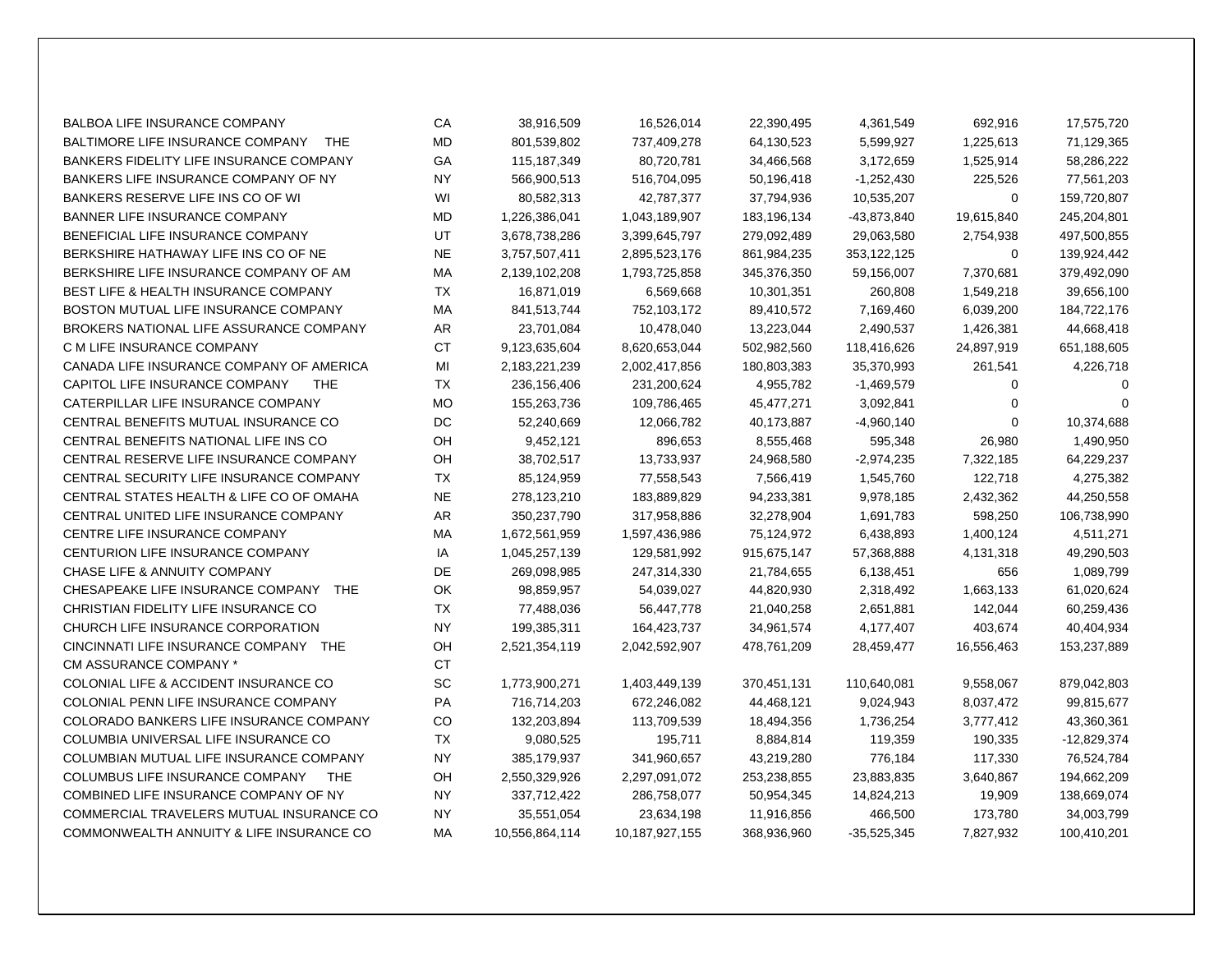| COMPANION LIFE INSURANCE COMPANY                    | SC        | 95,849,600     | 41,486,805     | 54,362,795    | 7,427,463     | 7,493,594   | 123,919,462   |
|-----------------------------------------------------|-----------|----------------|----------------|---------------|---------------|-------------|---------------|
| COMPBENEFITS INSURANCE COMPANY                      | ТX        | 43,055,550     | 14,291,118     | 28,764,432    | 9,704,323     | 6,720,575   | 128,064,853   |
| CONGRESS LIFE INSURANCE COMPANY                     | AZ        | 6,315,309      | 3,161          | 6,312,148     | 100,813       | 0           | 83,224        |
| CONNECTICUT GENERAL LIFE INSURANCE CO               | <b>CT</b> | 17,765,388,250 | 15,775,226,278 | 1,990,161,972 | 1,032,777,823 | 167,168,980 | 4,755,846,543 |
| <b>CONSECO HEALTH INSURANCE COMPANY</b>             | AZ        | 2,187,859,114  | 2,082,708,062  | 105,151,052   | 17,442,975    | 34,308,068  | 304,125,535   |
| CONSECO LIFE INSURANCE COMPANY                      | IN        | 3,983,168,849  | 3,822,276,339  | 160,892,510   | -157,060,864  | 7,815,118   | 350,282,713   |
| CONSECO SENIOR HEALTH INSURANCE COMPANY             | PA        | 3,201,500,332  | 3,084,123,676  | 117,376,656   | $-98,188,198$ | 16,276,397  | 343,216,677   |
| CONSTITUTION LIFE INSURANCE COMPANY                 | TX        | 87,464,472     | 72,902,035     | 14,562,437    | $-1,228,798$  | 11,429,203  | 41,348,973    |
| CONSUMERS LIFE INSURANCE COMPANY                    | OH        | 22,306,959     | 14,277,908     | 8,029,051     | $-262,598$    | 0           | 30,274,827    |
| CONTINENTAL AMERICAN INSURANCE COMPANY              | SC        | 86,233,973     | 63,541,026     | 22,692,947    | 4,771,872     | 1,430,862   | 61,718,169    |
| CONTINENTAL GENERAL INSURANCE COMPANY               | <b>NE</b> | 308,445,953    | 244,867,589    | 63,578,364    | 19,372,470    | 14,175,581  | 36,827,655    |
| CONTINENTAL LIFE INS CO OF BRENTWOOD TN             | <b>TN</b> | 147,696,583    | 93,515,697     | 54,180,886    | 10,265,338    | 2,332,475   | 170,871,141   |
| CORPORATE HEALTH INSURANCE COMPANY                  | PA        | 81,035,184     | 47,136,604     | 33,898,580    | 12,736,335    | 5,520,179   | 182,249,471   |
| COVENTRY HEALTH AND LIFE INSURANCE CO               | DE        | 397,429,195    | 281,041,419    | 116,387,777   | 43,610,110    | 14,562,627  | 943,907,829   |
| CSI LIFE INSURANCE COMPANY                          | <b>NE</b> | 19,171,411     | 4,926,213      | 14,245,198    | 845,083       | $\mathbf 0$ | 8,424,613     |
| CUNA MUTUAL INSURANCE SOCIETY                       | WI        | 3,393,362,314  | 2,603,250,652  | 790,111,662   | 67,544,776    | 47,643,370  | 1,557,529,349 |
| CUNA MUTUAL LIFE INSURANCE COMPANY                  | IA        | 8,188,092,089  | 7,912,916,198  | 275,175,891   | 3,888,178     | 35,775,586  | 1,126,155,033 |
| DELAWARE AMERICAN LIFE INSURANCE COMPANY            | DE        | 80,450,166     | 54,637,777     | 25,812,389    | 2,802,568     | 215,431     | 19,597,596    |
| DELTA DENTAL INSURANCE COMPANY                      | DE        | 104,079,360    | 59,332,732     | 44,746,628    | 83,334        | 120,769     | 207,620,114   |
| DENTEGRA INSURANCE COMPANY                          | <b>DE</b> | 27,479,289     | 14,130,913     | 13,348,376    | 276,528       | 1,954,127   | 17,872,650    |
| DIRECT GENERAL LIFE INSURANCE COMPANY               | <b>SC</b> | 19,947,571     | 9,926,066      | 10,021,504    | 2,700,033     | 108         | 16,886,881    |
| DIXIE NATIONAL LIFE INSURANCE COMPANY               | IN        | 5,122,268      | 2,110,409      | 3,011,859     | $-3,204$      | 36,208      | 47,681        |
| EASTERN LIFE & HEALTH INSURANCE COMPANY             | PA        | 85,698,045     | 25,454,312     | 60,243,733    | 2,954,974     | 0           | 33,450,864    |
| EMC NATIONAL LIFE COMPANY                           | IA        | 679,905,064    | 627,943,884    | 51,961,178    | $-4,536,565$  | 10,098,658  | 143,389,612   |
| <b>EMPHESYS INSURANCE COMPANY</b>                   | TX        | 4,531,711      | 706,059        | 3,825,652     | 64,737        | 0           | 2,052,232     |
| EMPIRE GENERAL LIFE ASSURANCE CORP                  | <b>TN</b> | 362,008,286    | 300,883,638    | 61,124,648    | $-8,405,652$  | 19,197,751  | 71,971,132    |
| <b>EMPLOYERS REASSURANCE CORPORATION</b>            | KS        | 7,644,238,062  | 7,223,123,232  | 421,114,829   | -258,762,590  | 0           | 1,154,621,590 |
| ENTERPRISE LIFE INSURANCE COMPANY                   | <b>TX</b> | 28,827,413     | 17,418,972     | 11,408,441    | 252,428       | 345,817     | 2,938,254     |
| EPIC LIFE INSURANCE COMPANY<br>THE                  | WI        | 40,375,112     | 18,065,371     | 22,309,741    | 606,287       | 621,063     | 12,162,462    |
| EQUITABLE LIFE & CASUALTY INSURANCE CO              | UT        | 190,574,063    | 153,359,955    | 37,214,108    | 3,668,869     | 1,893,609   | 109,315,932   |
| EQUITRUST LIFE INSURANCE COMPANY                    | IA        | 5,477,321,444  | 5,149,361,109  | 327,960,335   | 24,481,402    | 104,741,744 | 1,855,508,222 |
| ERIE FAMILY LIFE INSURANCE COMPANY                  | PA        | 1,558,305,871  | 1,390,238,489  | 168,067,382   | 23,463,877    | 2,663,305   | 150,504,338   |
| FAMILY HERITAGE LIFE INSURANCE CO OF AM             | OH        | 216,363,753    | 191,980,295    | 24,383,458    | 7,398,229     | 7,603,814   | 89,108,378    |
| <b>FAMILY LIFE INSURANCE COMPANY</b>                | <b>TX</b> | 119,119,671    | 101,247,464    | 17,872,207    | $-4,850,091$  | 703,220     | 40,418,757    |
| FAMILY SERVICE LIFE INSURANCE COMPANY               | <b>TX</b> | 579,530,680    | 489,097,131    | 90,433,548    | 7,823,041     | 15          | 28,213        |
| <b>FARMERS &amp; TRADERS LIFE INSURANCE COMPANY</b> | <b>NY</b> | 473,361,408    | 441,531,306    | 31,830,102    | 1,192,714     | 1,928,574   | 41,275,534    |
| FARMERS NEW WORLD LIFE INSURANCE COMPANY            | WA        | 6,966,390,093  | 6,297,838,287  | 668,551,806   | 142,199,458   | 40,727,439  | 659,505,131   |
| FEDERAL HOME LIFE INSURANCE COMPANY                 | <b>VA</b> | 1,228,865,738  | 492,908,147    | 735,957,591   | 365,502,080   | 578,676     | 44,726,208    |
| FEDERATED LIFE INSURANCE COMPANY                    | <b>MN</b> | 868,677,994    | 663,460,880    | 205,217,113   | 17,123,778    | 5,993,222   | 113,982,084   |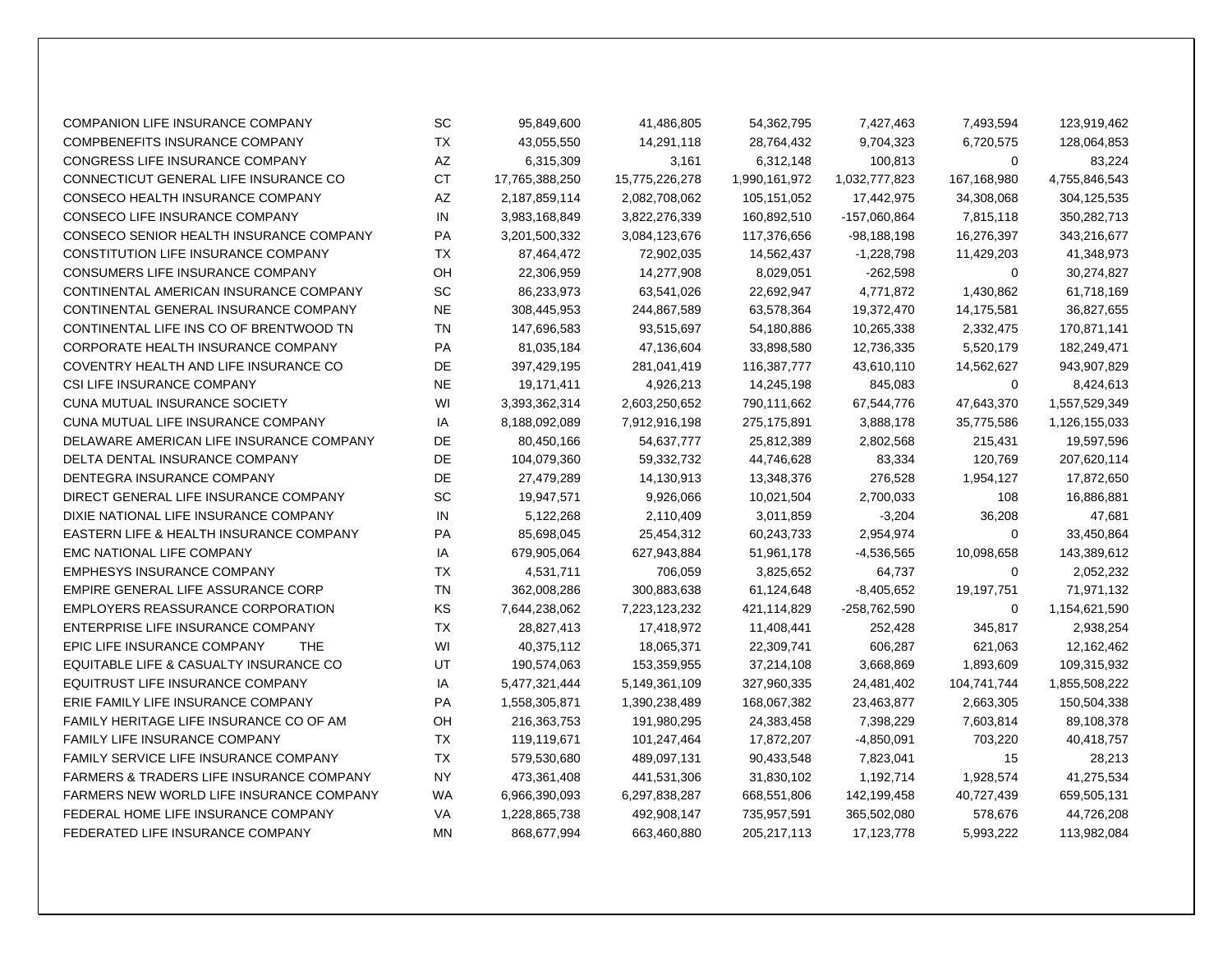| FIDELITY INVESTMENTS LIFE INSURANCE CO              | UT        | 13,590,036,749 | 12,985,539,475    | 604,497,274   | 43,269,194    | 74,744,693  | 1,215,091,585 |
|-----------------------------------------------------|-----------|----------------|-------------------|---------------|---------------|-------------|---------------|
| FIDELITY LIFE INSURANCE COMPANY                     | <b>PA</b> | 9,290,975      | 105,927           | 9,185,048     | 196,723       | 0           | $\Omega$      |
| FIDELITY SECURITY LIFE INSURANCE COMPANY            | <b>MO</b> | 480,230,608    | 411,434,068       | 68,796,540    | 9,869,366     | 43,068,616  | 164, 131, 154 |
| FINANCIAL AMERICAN LIFE INSURANCE CO                | KS        | 53,111,955     | 42,316,694        | 10,795,260    | $-2,280,102$  | 1,450,302   | 11,838,807    |
| FINANCIAL ASSURANCE LIFE INSURANCE CO               | TX        | 8,878,518      | 1,143,308         | 7,735,210     | 298,610       | 1,638       | 126,076       |
| FIRST ALLMERICA FINANCIAL LIFE INS CO               | MA        | 2,375,919,685  | 2,224,088,501     | 151,831,184   | 12,962,188    | 1,120,827   | 34,844,385    |
| FIRST COLONY LIFE INSURANCE COMPANY                 | VA        | 9,578,813,910  | 9,022,302,910     | 556,511,000   | 308, 107, 255 | 63,992,562  | 517,999,448   |
| FIRST HEALTH LIFE & HEALTH INS CO                   | <b>TX</b> | 350,106,342    | 307,025,723       | 43,080,619    | 7,327,344     | 2,596,004   | 470,683,243   |
| FIRST INVESTORS LIFE INSURANCE COMPANY              | NY        | 1,339,037,855  | 1,236,233,879     | 102,803,976   | 12,012,244    | 4,097,869   | 90,194,192    |
| FIRST LIFE AMERICA CORPORATION                      | KS        | 24,515,948     | 20,549,715        | 3,966,233     | 216,259       | 341,741     | 7,372,117     |
| FIRST PENN PACIFIC LIFE INSURANCE CO                | IN        | 1,898,175,433  | 1,622,966,575     | 275,208,858   | 62,852,434    | 12,912,445  | 68,464,236    |
| FIRST REHABILITATION LIFE INS CO OF AM              | <b>NY</b> | 93,977,575     | 61,467,585        | 32,509,992    | $-19,043,797$ | 783,083     | 45,979,581    |
| FORETHOUGHT LIFE ASSURANCE COMPANY                  | IN        | 3,029,212,870  | 2,902,633,271     | 126,579,599   | 37,221,691    | 0           | 129,525,663   |
| FORETHOUGHT LIFE INSURANCE COMPANY                  | IN        | 462,268,473    | 352,540,008       | 109,728,465   | 7,591,003     | 16,086,764  | 355,977,552   |
| FREEDOM LIFE INSURANCE COMPANY OF AM                | <b>TX</b> | 35,221,920     | 25,165,441        | 10,056,479    | 175,338       | 2,260,537   | 17,881,167    |
| FUNERAL DIRECTORS LIFE INSURANCE COMPANY            | TX        | 453,382,597    | 407,953,844       | 45,428,754    | 3,314,973     | 627,015     | 84,707,451    |
| <b>GARDEN STATE LIFE INSURANCE COMPANY</b>          | TX        | 90,660,732     | 72,160,441        | 18,500,291    | $-4,633,129$  | 1,446,656   | 40,812,440    |
| GENERAL AMERICAN LIFE INSURANCE COMPANY             | <b>MO</b> | 14,482,980,324 | 12,341,304,980    | 2,141,675,344 | 316,499,826   | 27,603,130  | 502,602,334   |
| GENERAL FIDELITY LIFE INSURANCE COMPANY             | SC        | 251,963,974    | 106,267,562       | 145,696,412   | 22,910,892    | 0           | 2,050,350     |
| <b>GENERAL RE LIFE CORPORATION</b>                  | <b>CT</b> | 2,382,835,074  | 1,990,444,032     | 392,391,042   | 28,594,368    | $\Omega$    | 1,039,883,395 |
| GENERALI USA LIFE REASSURANCE COMPANY               | <b>MO</b> | 731,870,769    | 491,694,398       | 240,176,370   | $-9,229,800$  | $\Omega$    | 235,404,144   |
| <b>GENWORTH LIFE &amp; HEALTH INSURANCE COMPANY</b> | <b>CT</b> | 861,219,200    | 619,203,406       | 242,015,794   | 33,083,903    | 35,064,284  | 630,486,683   |
| <b>GENWORTH LIFE AND ANNUITY INSURANCE CO</b>       | VA        | 18,729,318,177 | 18, 141, 539, 841 | 587,778,335   | 169,614,960   | 91,664,446  | 2,087,903,830 |
| <b>GENWORTH LIFE INSURANCE COMPANY</b>              | <b>DE</b> | 34,770,582,027 | 31,773,651,854    | 2,996,930,173 | 633,977,947   | 236,980,787 | 3,190,122,146 |
| GERBER LIFE INSURANCE COMPANY                       | NY        | 1,242,846,712  | 1,052,078,786     | 190,767,926   | 22,625,185    | 22,655,428  | 310,560,987   |
| <b>GLOBE LIFE &amp; ACCIDENT INSURANCE COMPANY</b>  | DE        | 2,403,843,248  | 2,065,735,603     | 338,107,645   | 123,488,457   | 26,295,462  | 484,051,210   |
| GOLDEN RULE INSURANCE COMPANY                       | IN        | 596,607,461    | 304,872,958       | 291,734,503   | 191,537,783   | 47,640,316  | 996,594,130   |
| GOLDEN STATE MUTUAL LIFE INSURANCE CO               | CA        | 103,535,328    | 93,422,440        | 10,112,888    | 523,648       | 1,344,917   | 25,947,756    |
| GOVERNMENT PERSONNEL MUTUAL LIFE INS CO             | TX        | 775,380,172    | 690,857,382       | 84,522,790    | 5,815,551     | 1,144,670   | 55,735,738    |
| <b>GRANGE LIFE INSURANCE COMPANY</b>                | OH        | 227,571,724    | 196,459,566       | 31,112,158    | 3,017,196     | 1,137,006   | 39,620,737    |
| <b>GREAT AMERICAN LIFE INSURANCE COMPANY</b>        | OH        | 8,703,723,928  | 8,059,907,979     | 643,815,949   | 120,853,006   | 18,275,735  | 1,087,594,729 |
| <b>GREAT SOUTHERN LIFE INSURANCE COMPANY</b>        | <b>TX</b> | 303,635,839    | 273,638,583       | 29,997,256    | $-1,176,646$  | 2,258,000   | 728,814       |
| <b>GREAT WEST LIFE &amp; ANNUITY INSURANCE CO</b>   | CO        | 37,371,560,955 | 35,517,145,070    | 1,854,415,885 | 285,570,310   | 198,049,846 | 6,718,327,595 |
| <b>GREAT WESTERN INSURANCE COMPANY</b>              | UT        | 433,846,865    | 395,933,531       | 37,913,334    | 6,550,676     | 1,581,526   | 130,739,383   |
| GUARANTY INCOME LIFE INSURANCE COMPANY              | LA        | 354,021,014    | 331,382,007       | 22,639,007    | 1,714,993     | 2,019,320   | 50,323,083    |
| <b>GUARDIAN INSURANCE &amp; ANNUITY COMPANY INC</b> | DE        | 10,291,227,382 | 10,062,647,967    | 228,579,415   | 20,485,916    | 41,374,635  | 1,214,021,938 |
| GUARDIAN LIFE INSURANCE COMPANY OF AM               | <b>NY</b> | 26,706,999,118 | 23,216,791,649    | 3,490,207,469 | 375,758,926   | 296,866,699 | 6,004,544,298 |
| HARLEYSVILLE LIFE INSURANCE COMPANY                 | PA        | 372,676,660    | 349,021,476       | 23,655,184    | $-2,757,247$  | 880,515     | 46,848,845    |
| HARTFORD INTERNATIONAL LIFE REASSR CORP             | <b>CT</b> | 1,144,149,187  | 1,060,835,438     | 83,313,749    | 19,113,731    | 0           | 18,434,574    |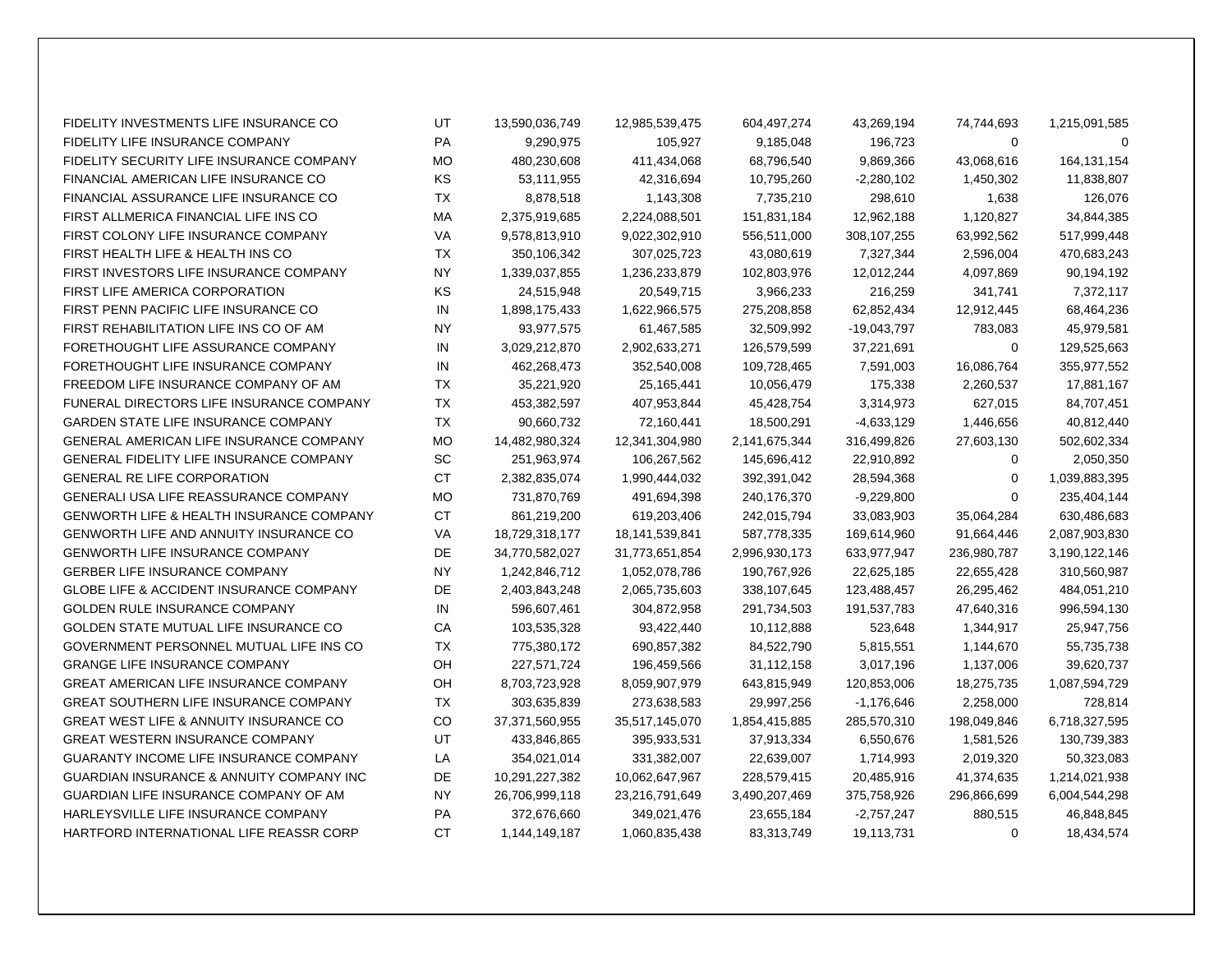| HARTFORD LIFE & ACCIDENT INSURANCE CO              | <b>CT</b>      | 12,966,229,749  | 8,233,237,257   | 4,732,992,492 | 644,449,993    | 145,845,383 | 3,980,431,600  |
|----------------------------------------------------|----------------|-----------------|-----------------|---------------|----------------|-------------|----------------|
| <b>HARTFORD LIFE &amp; ANNUITY INSURANCE CO</b>    | <b>CT</b>      | 83,086,138,310  | 81,418,459,482  | 1,667,678,828 | 338,711,390    | 349,298,093 | 9,842,304,772  |
| HARTFORD LIFE INSURANCE COMPANY                    | CT             | 146,277,717,289 | 143,002,145,578 | 3,275,571,711 | 552,982,021    | 353,983,533 | 11,541,208,137 |
| <b>HCC LIFE INSURANCE COMPANY</b>                  | IN             | 549,103,758     | 280,326,712     | 268,777,046   | 47,995,504     | 18,666,669  | 494,156,742    |
| HEALTH NET LIFE INSURANCE COMPANY                  | CA             | 400,410,984     | 196,911,260     | 203,499,724   | 61,712,732     | 0           | 816,480,176    |
| HERITAGE LIFE INSURANCE COMPANY                    | AZ             | 111,605,353     | 62,871,975      | 48,733,378    | 13,075         | 0           | 581            |
| HM HEALTH INSURANCE COMPANY                        | PA             | 12,616,819      | 2,156,927       | 10,459,892    | $-2,517,051$   | $\mathbf 0$ | $\Omega$       |
| HM LIFE INSURANCE COMPANY                          | PA             | 284,766,826     | 146,092,551     | 138,674,274   | 10,467,623     | 8,694,033   | 284,933,320    |
| HOMESHIELD INSURANCE COMPANY                       | OK             | 59,494,284      | 37,179,736      | 22,314,548    | 438,323        | $\mathbf 0$ | 9,029,465      |
| HOMESTEADERS LIFE COMPANY                          | IA             | 1,337,913,641   | 1,270,135,433   | 67,778,209    | 4,151,551      | 22,364,555  | 329,264,474    |
| HOUSEHOLD LIFE INSURANCE COMPANY                   | MI             | 1,043,802,238   | 534,721,357     | 509,080,881   | 58,480,522     | 9,258,923   | 265,061,223    |
| HUMANA INSURANCE COMPANY                           | WI             | 3,250,206,661   | 2,075,625,920   | 1,174,580,741 | 73,187,086     | 652,785,344 | 9,163,952,812  |
| HUMANADENTAL INSURANCE COMPANY                     | WI             | 90,382,454      | 26,482,664      | 63,899,790    | 21,256,270     | 32,082,874  | 277,174,060    |
| <b>IDEALIFE INSURANCE COMPANY</b>                  | <b>CT</b>      | 20,105,690      | 7,361,089       | 12,744,601    | 318,605        | 211,529     | 1,603,544      |
| <b>IMERICA LIFE &amp; HEALTH INSURANCE COMPANY</b> | AR             | 4,007,768       | 388,380         | 3,619,388     | $-2,456,576$   | 11,154      | 1,688,840      |
| INDEPENDENCE LIFE AND ANNUITY COMPANY              | R <sub>l</sub> | 171,919,732     | 120,661,804     | 51,257,928    | 2,634,436      | 0           | $-864,038$     |
| INDIANAPOLIS LIFE INSURANCE COMPANY                | IN             | 3,485,020,582   | 3,288,756,319   | 196,264,263   | 15,272,122     | 16,974,094  | 373,904,270    |
| INDIVIDUAL ASSURANCE COMPANY LIFE HTH AC           | <b>MO</b>      | 44,983,125      | 33,673,166      | 11,309,959    | 288,953        | 1,961,935   | 27,952,214     |
| ING LIFE INSURANCE & ANNUITY COMPANY               | <b>CT</b>      | 63,590,646,950  | 62,155,790,252  | 1,434,856,698 | 125,711,682    | 338,546,449 | 10,250,836,452 |
| ING USA ANNUITY AND LIFE INSURANCE CO              | IA             | 61,524,347,886  | 59,863,600,579  | 1,660,747,307 | $-1,568,365$   | 465,588,947 | 9,704,086,242  |
| INSTIL HEALTH INSURANCE COMPANY                    | SC             | 26,081,378      | 17,195,074      | 8,886,303     | $-9,234,530$   | 0           | 42,467,397     |
| <b>INTEGRITY LIFE INSURANCE COMPANY</b>            | OH             | 4,648,997,281   | 4,310,624,307   | 338,372,974   | 75,706,469     | 26,443,862  | 554,848,147    |
| INTRAMERICA LIFE INSURANCE COMPANY                 | NY             | 45,989,824      | 33,984,766      | 12,005,058    | 499,947        | 2,698       | 120,876        |
| <b>INVESTORS GUARANTY LIFE INSURANCE CO</b>        | СA             | 7,824,692       | 192,468         | 7,632,224     | 143,419        | 309         | 157,747        |
| <b>INVESTORS HERITAGE LIFE INSURANCE CO</b>        | KY             | 336,726,971     | 318,247,862     | 18,479,108    | 1,300,773      | 513,293     | 43,833,044     |
| <b>INVESTORS INSURANCE CORPORATION</b>             | DE             | 248,015,862     | 225,694,241     | 22,321,621    | $-2,383,287$   | 2,275,560   | 112,319,510    |
| INVESTORS LIFE INSURANCE COMPANY OF N A            | <b>TX</b>      | 988,927,675     | 945,513,353     | 43,414,322    | 6,035,774      | 1,428,379   | 13,549,120     |
| JACKSON NATIONAL LIFE INSURANCE COMPANY            | MI             | 66,835,657,480  | 63,158,760,994  | 3,676,896,486 | 412,251,921    | 323,097,700 | 9,332,931,385  |
| JEFFERSON NATIONAL LIFE INSURANCE CO               | TX             | 1,675,872,493   | 1,634,807,849   | 41,064,644    | $-3,065,174$   | 8,097,777   | 147,883,677    |
| JEFFERSON PILOT FINANCIAL INSURANCE CO             | <b>NE</b>      | 12,689,403,147  | 11,617,850,926  | 1,071,552,221 | 288,378,142    | 81,874,945  | 1,793,039,349  |
| JEFFERSON PILOT LIFE INSURANCE COMPANY             | <b>NC</b>      | 17,744,020,413  | 16,971,152,705  | 772,867,708   | $-109,000,591$ | 89,859,467  | 2,440,802,362  |
| JEFFERSON PILOT LIFEAMERICA INSURANCE CO           | NJ             | 1,416,096,857   | 1,347,270,535   | 68,826,322    | $-26,363,459$  | 4,424,279   | 211,839,705    |
| <b>JMIC LIFE INSURANCE COMPANY</b>                 | FL.            | 239,019,154     | 158,514,609     | 80,504,545    | 1,347,489      | 1,035,677   | 34,421,478     |
| JOHN ALDEN LIFE INSURANCE COMPANY                  | WI             | 540,572,637     | 437,971,370     | 102,601,266   | 61,678,982     | 50,583,847  | 564,706,320    |
| JOHN HANCOCK LIFE INSURANCE COMPANY                | MA             | 71,776,172,713  | 68,183,900,359  | 3,592,272,354 | 523,492,662    | 178,808,363 | 3,356,974,493  |
| JOHN HANCOCK LIFE INSURANCE COMPANY USA            | MI             | 108,335,351,818 | 106,908,885,203 | 1,426,466,615 | 184,342,825    | 776,419,778 | 13,031,923,557 |
| JOHN HANCOCK VARIABLE LIFE INSURANCE CO            | МA             | 15,050,988,875  | 14,374,507,435  | 676,481,440   | 117,492,694    | 50,850,619  | 851,991,932    |
| KANAWHA INSURANCE COMPANY                          | SC             | 608,840,427     | 536,556,652     | 72,283,775    | -14,717,792    | 4,961,502   | 129,388,768    |
| KANSAS CITY LIFE INSURANCE COMPANY                 | <b>MO</b>      | 3,314,089,339   | 2,942,323,165   | 371,766,174   | 49,352,523     | 6,433,166   | 238,862,836    |
|                                                    |                |                 |                 |               |                |             |                |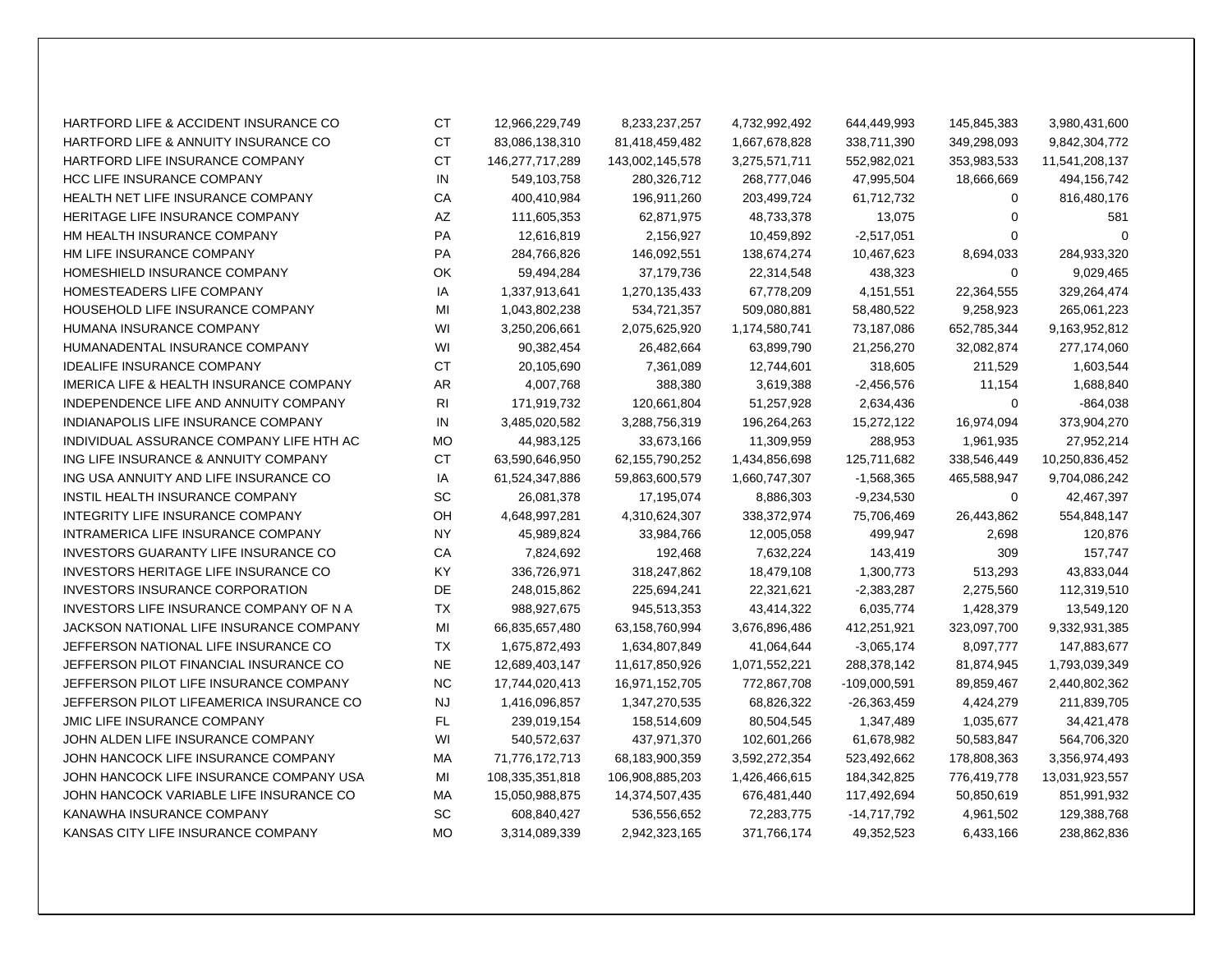| KEYSTONE STATE LIFE INSURANCE COMPANY          | PA        | 55,824,918      | 39,048,820      | 16,776,098    | 1,284,397    | 6,545       | 3,998,046      |
|------------------------------------------------|-----------|-----------------|-----------------|---------------|--------------|-------------|----------------|
| LAFAYETTE LIFE INSURANCE COMPANY<br><b>THE</b> | IN        | 1,806,949,888   | 1,689,526,526   | 117,423,362   | 4,680,056    | 14,173,385  | 268,681,652    |
| LEWER LIFE INSURANCE COMPANY                   | IL.       | 26,886,957      | 19,786,339      | 7,100,618     | 47,255       | 0           | 4,055,282      |
| LIBERTY BANKERS LIFE INSURANCE COMPANY         | OK        | 419,468,329     | 387,988,670     | 31,479,659    | 6,805,839    | 3,947,042   | 135,193,790    |
| LIBERTY LIFE ASSURANCE COMPANY OF BOSTON       | МA        | 10,457,191,093  | 10,007,868,435  | 449,322,658   | 12,915,287   | 22,589,858  | 1,235,569,084  |
| LIBERTY LIFE INSURANCE COMPANY                 | SC        | 3,770,945,564   | 3,502,441,939   | 268,503,625   | 19,987,633   | 17,673,106  | 461,705,208    |
| LIBERTY NATIONAL LIFE INSURANCE COMPANY        | AL        | 4,926,694,788   | 4,248,907,370   | 677,787,418   | 225,045,077  | 3,308,440   | 540,044,642    |
| LIFE INSURANCE COMPANY OF NORTH AMERICA        | PA        | 5,776,606,869   | 5,161,124,439   | 615,482,430   | 94,891,122   | 89,675,948  | 1,794,884,506  |
| LIFE INSURANCE COMPANY OF THE SOUTHWEST        | <b>TX</b> | 5,352,826,044   | 5,059,922,425   | 292,903,618   | 46,232,502   | 10,255,229  | 823,601,641    |
| LIFE INVESTORS INSURANCE COMPANY OF AM         | IA        | 10,306,216,547  | 9,672,324,738   | 633,891,809   | 102,082,696  | 28,091,050  | 657,372,084    |
| LIFE OF THE SOUTH INSURANCE COMPANY            | GA        | 53,190,560      | 35,988,140      | 17,202,420    | 1,843,234    | 0           | 38,147,259     |
| LINCOLN BENEFIT LIFE COMPANY                   | <b>NE</b> | 3,448,631,175   | 3,174,219,510   | 274,411,664   | 9,064,805    | 158,379,916 | $\mathbf 0$    |
| LINCOLN MEMORIAL LIFE INSURANCE COMPANY        | ТX        | 132,400,483     | 120,269,707     | 12,130,776    | $-1,433,198$ | 10,865,098  | 40,711,543     |
| LINCOLN NATIONAL LIFE INSURANCE COMPANY        | IN        | 106,799,101,564 | 103,763,759,803 | 3,035,341,761 | 224,140,394  | 549,131,510 | 13,867,849,521 |
| LONDON LIFE REINSURANCE COMPANY                | PA        | 1,558,651,245   | 1,487,271,333   | 71,379,912    | 1,675,626    | 126,943     | 30,892,539     |
| LOYAL AMERICAN LIFE INSURANCE COMPANY          | OH        | 434,856,076     | 389,501,878     | 45,354,198    | 4,898,412    | 1,186,675   | 32,600,906     |
| MADISON NATIONAL LIFE INSURANCE COMPANY        | WI        | 755,051,104     | 628,636,764     | 126,414,340   | 7,806,127    | 4,296,845   | 115,034,388    |
| MAGNA INSURANCE COMPANY                        | MS        | 71,400,480      | 55,952,112      | 15,448,368    | 465,640      | 92,407      | 7,653,042      |
| MAMSI LIFE AND HEALTH INSURANCE COMPANY        | MD        | 174,185,822     | 77,089,028      | 97,096,794    | 54,359,065   | 0           | 516,091,868    |
| MANHATTAN LIFE INSURANCE COMPANY THE           | <b>NY</b> | 362,538,757     | 327,773,222     | 34,765,536    | 15,072       | 518,100     | 16,323,182     |
| MANULIFE INSURANCE COMPANY                     | DE        | 545,707,687     | 427,065,935     | 118,641,752   | 5,317,454    | 58,040      | 1,088,113      |
| MARQUETTE INDEMNITY & LIFE INSURANCE CO        | AZ        | 11,102,469      | 5,032,216       | 6,070,253     | 357,217      | 0           | 2,081,012      |
| MASSACHUSETTS MUTUAL LIFE INSURANCE CO         | МA        | 109,220,586,803 | 102,193,744,751 | 7,026,842,052 | 702,798,369  | 518,397,647 | 12,480,794,103 |
| MAYFLOWER NATIONAL LIFE INSURANCE CO           | IN        | 347,639,121     | 291,439,896     | 56,199,225    | 4,885,826    | 2,784,996   | 93,795,654     |
| MEDAMERICA INSURANCE COMPANY                   | PA        | 367,739,816     | 334,548,402     | 33,191,416    | $-2,566,856$ | 1,443,407   | 49,887,198     |
| MEDCO CONTAINMENT LIFE INSURANCE COMPANY       | PA        | 191,763,842     | 147,611,054     | 44,152,788    | 14,672,770   | 30,081,761  | 462,611,159    |
| MEDICAL BENEFITS MUTUAL LIFE INS CO            | OH        | 18,903,742      | 6,227,513       | 12,676,229    | 566,284      | $\mathbf 0$ | 7,090,457      |
| MEDICAL SAVINGS INSURANCE COMPANY              | IN        | 51,756,942      | 45,955,382      | 5,801,560     | $-3,227,994$ | 2,731,547   | 45,681,006     |
| MEDICO INSURANCE COMPANY                       | <b>NE</b> | 308,119,162     | 276,878,010     | 31,241,153    | 374,466      | 2,435,872   | 58,720,301     |
| MEDICO LIFE INSURANCE COMPANY                  | <b>NE</b> | 135,876,336     | 117,453,443     | 18,422,893    | 196,630      | 421,342     | 18,602,249     |
| MEGA LIFE AND HEALTH INSURANCE COMPANY         | OK        | 1,112,324,672   | 750,132,259     | 362,192,413   | 279,838,330  | 60,636,048  | 1,232,120,621  |
| MEMBERS LIFE INSURANCE COMPANY                 | WI        | 780,096,605     | 750,585,928     | 29,510,677    | 1,034,805    | 14,630      | 58,501,741     |
| MERCYCARE INSURANCE COMPANY                    | WI        | 7,373,480       | 1,127,900       | 6,245,580     | 153,159      | 126,391     | 6,394,079      |
| <b>MERIT LIFE INSURANCE CO</b>                 | IN        | 1,042,442,825   | 380,135,924     | 662,306,901   | 48,393,910   | 12,625,229  | 101,797,796    |
| MERRILL LYNCH LIFE INSURANCE COMPANY           | AR        | 14,297,372,147  | 13,879,272,479  | 418,099,668   | 193,731,054  | 55,348,069  | 760,759,930    |
| METLIFE INSURANCE COMPANY OF CONNECTICUT       | СT        | 66,375,626,759  | 62,285,937,825  | 4,089,688,934 | 749,309,477  | 67,026,419  | 2,691,402,558  |
| METLIFE INVESTORS INSURANCE COMPANY            | <b>MO</b> | 11,341,828,955  | 11,057,867,450  | 283,961,505   | 115,907,870  | 90,832,857  | 1,190,584,115  |
| METLIFE INVESTORS USA INSURANCE COMPANY        | <b>DE</b> | 24,029,259,139  | 23,454,210,358  | 575,048,781   | -115,783,773 | 289,806,430 | 5,385,482,548  |
| METLIFE LIFE & ANNUITY CO OF CONNECTICUT       | <b>CT</b> | 19,454,674,070  | 18,714,603,501  | 740,070,569   | 107,073,093  | 35,097,646  | 771,889,365    |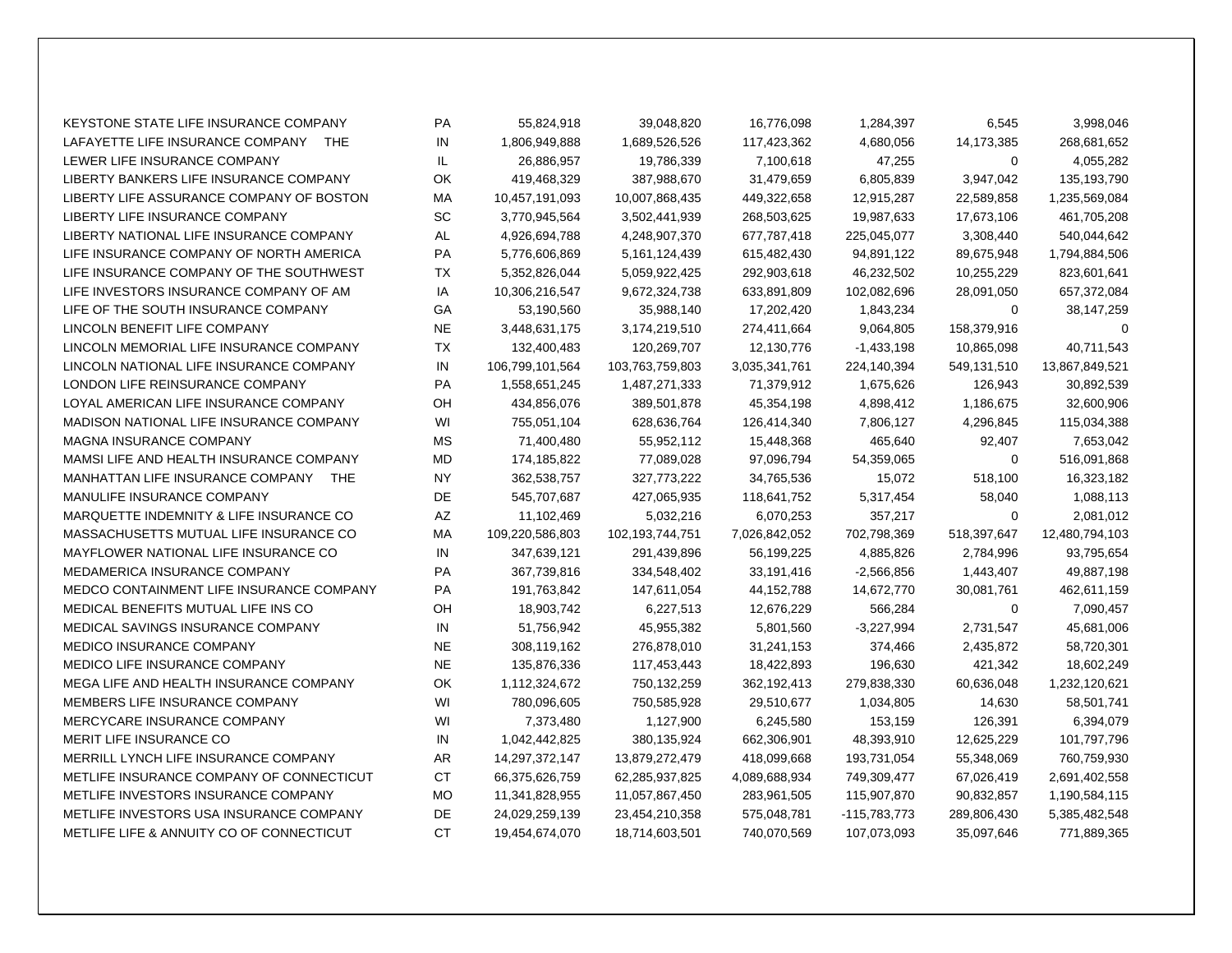| METROPOLITAN LIFE INSURANCE COMPANY      | <b>NY</b> | 280,557,488,204   | 271,359,949,377 | 9,197,538,827  | 1,027,210,726 | 1,582,306,933 | 25,627,339,018 |
|------------------------------------------|-----------|-------------------|-----------------|----------------|---------------|---------------|----------------|
| METROPOLITAN TOWER LIFE INSURANCE CO     | DE        | 7,261,999,014     | 6,219,166,236   | 1,042,832,778  | 2,786,763,367 | 13,968,688    | 57,450,983     |
| MID CONTINENT PREFERRED LIFE INS CO      | OK        | 9,254,924         | 5,779,913       | 3,475,011      | $-74,376$     | $\mathbf 0$   | 6,361,232      |
| MID WEST NATIONAL LIFE INS CO OF TN      | <b>TX</b> | 409,610,244       | 267,299,088     | 142,311,156    | 71,046,510    | 21,761,069    | 431,675,256    |
| MIDLAND NATIONAL LIFE INSURANCE COMPANY  | IA        | 21,661,560,459    | 20,641,557,843  | 1,020,002,615  | 155,138,887   | 151,533,552   | 2,369,500,192  |
| MIDWEST SECURITY LIFE INSURANCE COMPANY  | WI        | 72,485,837        | 31,592,848      | 40,892,989     | 11,740,123    | 25,102,472    | 162,542,887    |
| MIDWESTERN UNITED LIFE INSURANCE COMPANY | IN        | 251,988,728       | 157,284,653     | 94,704,075     | 5,016,197     | 147,807       | 4,587,016      |
| MINNESOTA LIFE INSURANCE COMPANY         | MN        | 22, 151, 123, 999 | 20,440,240,211  | 1,710,883,788  | 167,975,914   | 335,556,996   | 3,747,475,715  |
| MMA INSURANCE COMPANY                    | IN        | 20,579,732        | 7,837,747       | 12,741,985     | $-92,430$     | 326,094       | 19,988,112     |
| MML BAY STATE LIFE INSURANCE COMPANY     | <b>CT</b> | 4,549,928,237     | 4,338,348,552   | 211,579,685    | 37,442,393    | 2,838,286     | 65,980,021     |
| MOLINA HEALTHCARE INSURANCE COMPANY      | OH        | 9,344,007         | 709,476         | 8,634,531      | 101,132       | 19,784        | $\mathbf 0$    |
| MONARCH LIFE INSURANCE COMPANY           | МA        | 968,404,458       | 957,132,744     | 11,271,714     | $-478,749$    | 1,129,206     | 11,286,369     |
| MONITOR LIFE INSURANCE COMPANY OF NY     | NY        | 9,467,991         | 3,781,562       | 5,686,430      | 75,110        | 17,690        | 1,257,500      |
| MONUMENTAL LIFE INSURANCE COMPANY        | <b>MD</b> | 19,898,104,945    | 19,022,125,261  | 875,979,684    | 154,815,095   | 131,889,431   | 1,215,394,680  |
| MONY LIFE INSURANCE COMPANY              | NY        | 10,270,270,039    | 9,200,722,642   | 1,069,547,397  | 293,479,882   | 29,544,022    | 489,187,231    |
| MONY LIFE INSURANCE COMPANY OF AMERICA   | AZ        | 6,004,780,385     | 5,723,528,695   | 281,251,690    | 27,655,895    | 23,728,331    | 257,822,693    |
| MOTORISTS LIFE INSURANCE COMPANY         | OH        | 322,527,469       | 272,583,932     | 49,943,538     | 732,475       | 165,467       | 40,575,730     |
| MUNICH AMERICAN REASSURANCE COMPANY      | GA        | 4,527,185,285     | 3.982.911.779   | 544,273,506    | $-60,082,838$ | $\mathbf 0$   | 960,160,650    |
| MUTUAL OF AMERICA LIFE INSURANCE COMPANY | <b>NY</b> | 12,437,899,386    | 11,625,961,132  | 811,938,254    | 16,821,204    | 37,991,133    | 1,282,615,238  |
| MUTUAL OF DETROIT INSURANCE COMPANY      | MI        | 77,520,433        | 60,256,405      | 17,264,028     | $-1,607,196$  | 9,701         | 18,082,915     |
| MUTUAL OF OMAHA INSURANCE COMPANY        | <b>NE</b> | 4,752,902,232     | 2,611,995,602   | 2,140,906,630  | 93,421,891    | 57,828,399    | 2,175,140,833  |
| MUTUAL SERVICE LIFE INSURANCE COMPANY    | MN        | 346,065,269       | 290,086,471     | 55,978,798     | 4,960,522     | 92,401        | 16,272,867     |
| NATIONAL BENEFIT LIFE INSURANCE COMPANY  | <b>NY</b> | 834,142,451       | 504,623,753     | 329,518,698    | 36,333,216    | 1,676,791     | 293,385,870    |
| NATIONAL FARMERS UNION LIFE INSURANCE CO | <b>TX</b> | 281,097,566       | 240,520,679     | 40,576,887     | 5,500,969     | 478,102       | 7,813,402      |
| NATIONAL GUARDIAN LIFE INSURANCE COMPANY | WI        | 1,393,703,565     | 1,236,299,010   | 157,404,554    | 17,239,126    | 7,519,666     | 138,112,947    |
| NATIONAL HEALTH INSURANCE COMPANY        | <b>TX</b> | 34,908,997        | 26,885,889      | 8,023,108      | 3,247,430     | 949,366       | 56,113,714     |
| NATIONAL LIFE INSURANCE COMPANY          | <b>VT</b> | 8,164,720,977     | 7,456,731,849   | 707,989,127    | 79,709,614    | 13,944,487    | 559,229,426    |
| NATIONAL SECURITY LIFE & ANNUITY COMPANY | <b>NY</b> | 61,244,477        | 41,231,061      | 20,013,416     | $-714,794$    | $\mathbf 0$   | 9,297,831      |
| NATIONAL STATES INSURANCE COMPANY        | <b>MO</b> | 77,990,450        | 62,261,148      | 15,729,303     | 748,219       | 3,889,494     | 65,181,409     |
| NATIONAL TEACHERS ASSOCIATES LIFE INS CO | TX        | 166,316,328       | 141,920,588     | 24,395,740     | 3,861,805     | 2,648,785     | 60,438,608     |
| NATIONAL WESTERN LIFE INSURANCE COMPANY  | CO        | 5,962,809,887     | 5,289,548,165   | 673,261,722    | 72,584,716    | 11,530,686    | 627,535,784    |
| NATIONWIDE LIFE & ANNUITY COMPANY OF AM  | DE        | 909,864,018       | 835,802,043     | 74,061,975     | 10,188,736    | 313,013       | 29,696,150     |
| NATIONWIDE LIFE AND ANNUITY INSURANCE CO | OH        | 6,481,679,102     | 6,323,083,179   | 158,595,923    | -45,628,034   | 14,526,810    | 108,333,511    |
| NATIONWIDE LIFE INSURANCE COMPANY        | OH        | 97,060,333,421    | 94,378,026,232  | 2,682,307,189  | 537,500,351   | 497,809,098   | 10,923,333,981 |
| NATIONWIDE LIFE INSURANCE COMPANY OF AM  | PA        | 6,648,451,780     | 5,994,170,689   | 654,281,091    | 95,288,022    | 11,461,525    | 275,376,044    |
| NEW ENGLAND LIFE INSURANCE COMPANY       | МA        | 12,015,453,145    | 11,580,640,674  | 434,812,471    | 109,416,093   | 73,416,349    | 1,709,262,165  |
| NEW ERA LIFE INSURANCE CO OF THE MIDWEST | <b>TX</b> | 32,246,650        | 24,606,759      | 7,639,891      | 673,681       | 4,302         | 40,037,907     |
| NEW YORK LIFE INSURANCE & ANNUITY CORP   | DE        | 66,967,144,959    | 64,643,277,207  | 2,323,867,752  | 251,606,151   | 203,726,605   | 7,279,317,744  |
| NEW YORK LIFE INSURANCE COMPANY          | <b>NY</b> | 113,703,802,057   | 102,403,529,292 | 11,300,272,765 | 794,263,554   | 206, 357, 743 | 9,301,182,935  |
|                                          |           |                   |                 |                |               |               |                |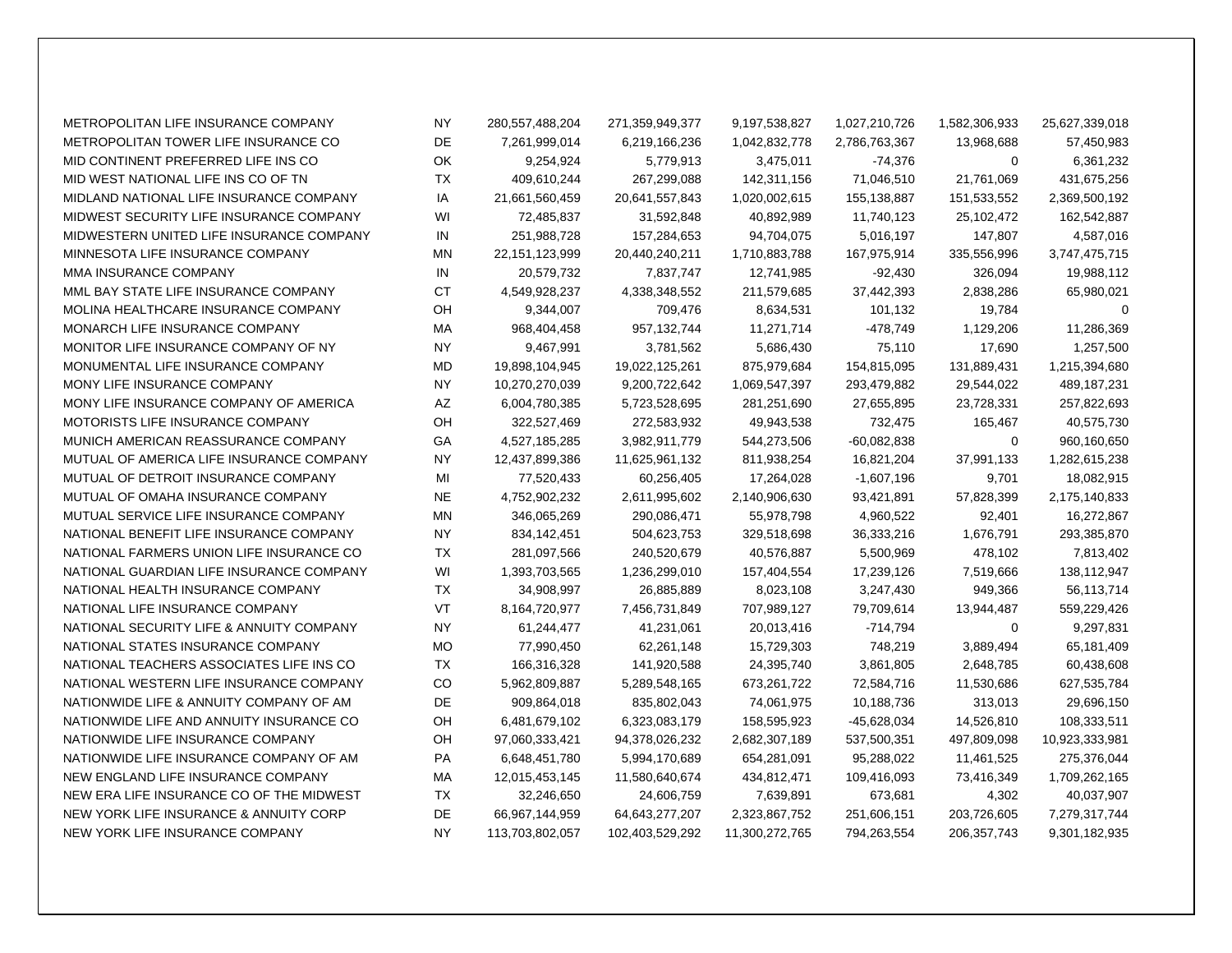| NIPPON LIFE INSURANCE COMPANY OF AMERICA       | IA        | 168,670,554     | 51,959,989      | 116,710,565    | 5,264,865    | 32,469,643  | 213,101,334    |
|------------------------------------------------|-----------|-----------------|-----------------|----------------|--------------|-------------|----------------|
| NORTH AMERICAN INSURANCE COMPANY               | WI        | 31,949,126      | 14,517,059      | 17,432,067     | 6,197,823    | 59,776      | 6,188,711      |
| NORTH CAROLINA MUTUAL LIFE INSURANCE CO        | <b>NC</b> | 139,750,599     | 124,805,695     | 14,944,904     | 1,749,726    | 11,605,725  | 68,161,645     |
| NORTHWESTERN LONG TERM CARE INSURANCE CO       | WI        | 217,060,584     | 158,753,649     | 58,306,935     | $-8,841,607$ | 9,423,593   | 94,113,952     |
| NORTHWESTERN MUTUAL LIFE INSURANCE CO          | WI        | 144,961,941,781 | 133,277,565,922 | 11,684,375,859 | 838,200,675  | 703,796,790 | 11,996,360,718 |
| NUTMEG LIFE INSURANCE COMPANY                  | IA        | 9,849,228       | 17,541          | 9,831,687      | 238,727      | $\mathbf 0$ | $\Omega$       |
| NYLIFE INSURANCE COMPANY OF ARIZONA            | AZ        | 155,488,504     | 124,192,368     | 31,296,136     | $-648,514$   | 1,993,573   | 41,994,422     |
| OCCIDENTAL LIFE INSURANCE COMPANY OF NC        | <b>TX</b> | 250,053,607     | 226,309,866     | 23,743,741     | 3,614,084    | 697,631     | 24,343,375     |
| OHIO NATIONAL LIFE ASSURANCE CORPORATION       | OH        | 2,475,117,413   | 2,305,702,597   | 169,414,816    | $-6,012,112$ | 27,623,947  | 356,330,326    |
| OHIO NATIONAL LIFE INSURANCE COMPANY THE       | OH        | 11,246,637,680  | 10,455,333,732  | 791,303,948    | 76,111,362   | 75,862,123  | 1,876,994,303  |
| OHIO STATE LIFE INSURANCE COMPANY THE          | <b>TX</b> | 9,492,975       | 2,611,827       | 6,881,148      | 445,364      | 723,977     | $\Omega$       |
| OLD AMERICAN INSURANCE COMPANY                 | <b>MO</b> | 243,671,534     | 219,941,878     | 23,729,658     | 6,765,508    | 3,855,892   | 63,085,718     |
| OLD RELIANCE INSURANCE COMPANY                 | AZ        | 3,496,316       | 1,829,633       | 1,666,683      | $-440,543$   | 13,655      | 1,136,857      |
| OLD UNITED LIFE INSURANCE COMPANY              | AZ        | 68,792,892      | 34,246,617      | 34,546,275     | 546,173      | 184,160     | 9,577,107      |
| OM FINANCIAL LIFE INSURANCE COMPANY            | <b>MD</b> | 19,015,444,198  | 18,385,873,450  | 629,570,748    | -160,329,047 | 138,143,661 | 2,373,124,720  |
| ONENATION INSURANCE COMPANY                    | IN        | 91,463,860      | 879,682         | 90,584,177     | 4,691,496    | 1,222       | 117,472        |
| OPTIMUM RE INSURANCE COMPANY                   | <b>TX</b> | 58,079,217      | 35,247,621      | 22,831,596     | 1,249,401    | $\mathbf 0$ | 22,361,034     |
| OXFORD LIFE INSURANCE COMPANY                  | AZ        | 576,319,819     | 463,321,545     | 112,998,274    | 14,869,295   | 325,723     | 33,232,114     |
| OZARK NATIONAL LIFE INSURANCE COMPANY          | <b>MO</b> | 554,237,896     | 475,141,417     | 79,096,479     | 20,597,339   | 4,799,834   | 93,133,026     |
| <b>PACIFIC LIFE &amp; ANNUITY COMPANY</b>      | AZ        | 1,851,759,296   | 1,487,226,803   | 364,532,494    | 5,762,584    | 5,611,249   | 382,401,875    |
| PACIFIC LIFE INSURANCE COMPANY                 | <b>NE</b> | 86,141,888,885  | 82,923,958,898  | 3,217,929,988  | 362,100,485  | 640,458,755 | 10,304,214,427 |
| PACIFICARE LIFE & HEALTH INSURANCE CO          | IN        | 983,617,625     | 644,643,792     | 338,973,833    | 176,739,392  | 113,356,044 | 2,793,203,107  |
| PACIFICARE LIFE ASSURANCE COMPANY              | CO        | 245,620,465     | 124,106,467     | 121,513,998    | 55,616,543   | $\mathbf 0$ | 783,815,183    |
| PAN AMERICAN ASSURANCE COMPANY                 | LA        | 24,113,104      | 8,623,437       | 15,489,667     | 1,183,263    | 3,085,034   | 15,901         |
| PAN AMERICAN LIFE INSURANCE COMPANY            | LA        | 1,673,576,823   | 1,384,556,715   | 289,020,109    | $-7,301,081$ | 2,218,840   | 156,357,217    |
| PARK AVENUE LIFE INSURANCE COMPANY             | DE        | 444,535,795     | 292,364,697     | 152,171,097    | 12,885,844   | 70,802      | 9,498,453      |
| PARKER CENTENNIAL ASSURANCE COMPANY            | WI        | 54,379,830      | 15,752,611      | 38,627,217     | 946,920      | $\mathbf 0$ | 6,664,274      |
| PAUL REVERE LIFE INSURANCE COMPANY THE         | MA        | 5,286,377,997   | 4,251,768,900   | 1,034,609,097  | 95,874,127   | 22,003,415  | 604,569,282    |
| PAUL REVERE VARIABLE ANNUITY INS CO THE        | МA        | 145,719,933     | 36,239,965      | 109,479,968    | 8,360,280    | 40,246      | $\mathbf 0$    |
| PENINSULAR LIFE INSURANCE COMPANY              | FL.       | 6,004,042       | 117,142         | 5,886,900      | 33,764       | 0           | $\Omega$       |
| PENN INSURANCE & ANNUITY COMPANY<br><b>THE</b> | DE        | 1,142,981,987   | 1,036,530,810   | 106,451,177    | 18,849,627   | 806,438     | 29,590,194     |
| PENN MUTUAL LIFE INSURANCE COMPANY THE         | PA        | 9,972,863,314   | 8,677,221,652   | 1,295,641,662  | 56,694,478   | 32,916,916  | 985,076,916    |
| PENN TREATY NETWORK AMERICA INS CO             | PA        | 1,036,638,241   | 1,001,343,179   | 35,295,062     | 466,572      | 16,789,459  | 28,533,918     |
| PENNSYLVANIA LIFE INSURANCE COMPANY            | PA        | 964,047,044     | 851,637,295     | 112,409,749    | 22,645,788   | 37,060,930  | 359,436,372    |
| PEOPLES BENEFIT LIFE INSURANCE COMPANY         | IA        | 15,496,598,790  | 14,663,394,987  | 833,203,803    | 128,304,356  | 42,647,463  | 944,777,852    |
| PERICO LIFE INSURANCE COMPANY                  | DE        | 45,424,885      | 17,880,768      | 27,544,117     | 2,950,290    | 1,626,582   | 31,943,811     |
| PHARMACISTS LIFE INSURANCE COMPANY THE         | IA        | 35,549,219      | 28,554,695      | 6,994,524      | $-393,352$   | 194,940     | 2,281,791      |
| PHILADELPHIA AMERICAN LIFE INSURANCE CO        | <b>TX</b> | 159,970,421     | 143,506,998     | 16,463,423     | 3,020,908    | 2,273,040   | 63,053,914     |
| PHILADELPHIA UNITED LIFE INSURANCE CO          | PA        | 43,118,503      | 34,584,249      | 8,534,254      | 279,846      | 3,692       | 8,985,702      |
|                                                |           |                 |                 |                |              |             |                |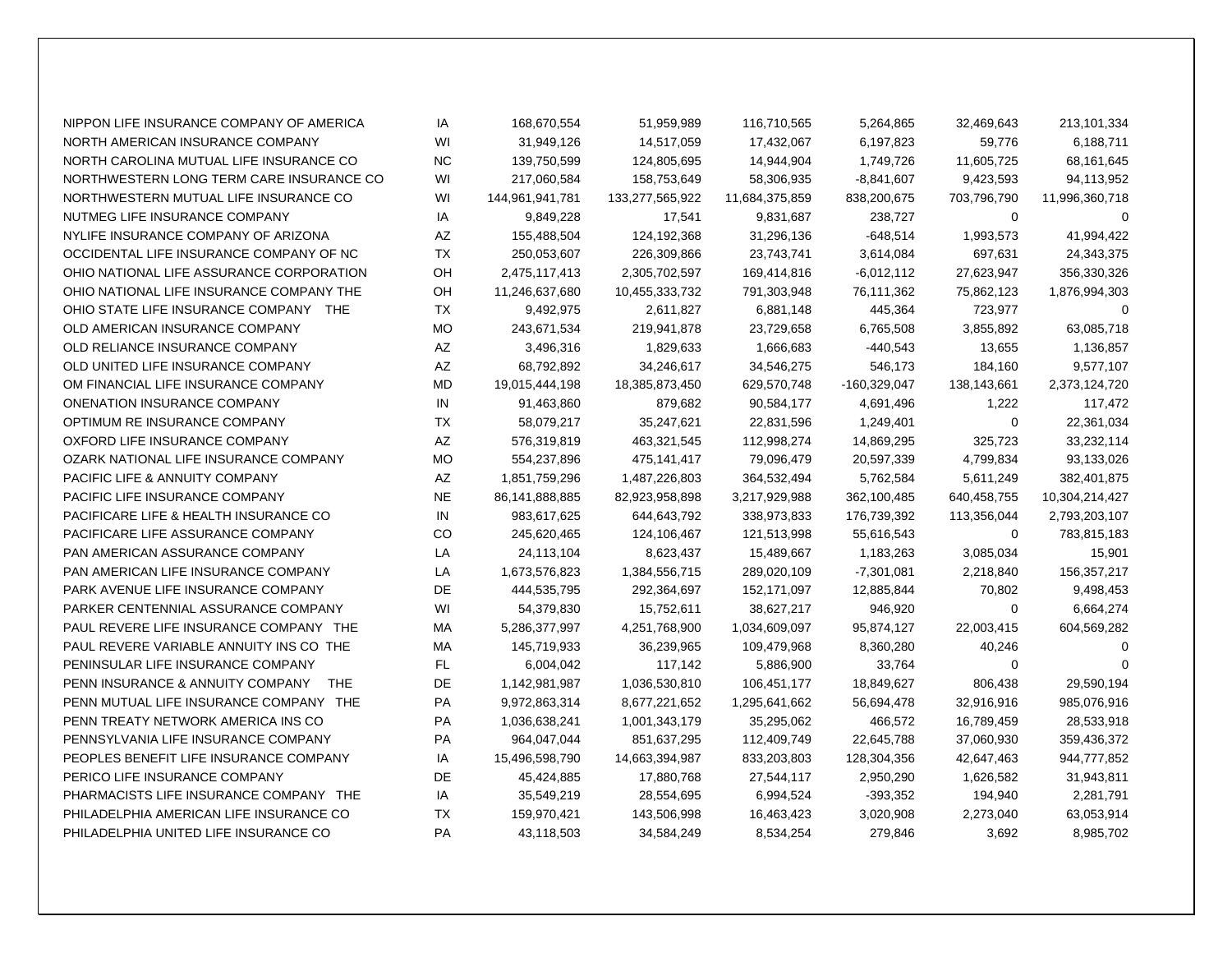| PHL VARIABLE INSURANCE COMPANY                | <b>CT</b> | 5,133,820,079   | 4,913,477,854   | 220,342,225   | $-33,993,845$ | 25,601,766  | 723,176,892    |
|-----------------------------------------------|-----------|-----------------|-----------------|---------------|---------------|-------------|----------------|
| PHOENIX LIFE & ANNUITY COMPANY                | <b>CT</b> | 60,119,378      | 42,521,405      | 17,597,973    | 3,102,406     | 1,655,727   | 5,679,298      |
| PHOENIX LIFE INSURANCE COMPANY                | NY        | 16,753,006,363  | 15,820,557,219  | 932,449,144   | 162,011,774   | 34,525,890  | 891,828,801    |
| PHYSICIANS LIFE INSURANCE COMPANY             | <b>NE</b> | 1,333,763,356   | 1,252,815,634   | 80,947,722    | 1,150,009     | 16,323,661  | 239,333,631    |
| PHYSICIANS MUTUAL INSURANCE COMPANY           | <b>NE</b> | 1,301,478,635   | 549,525,322     | 751,953,313   | 47,317,503    | 15,463,989  | 439,018,772    |
| PIONEER AMERICAN INSURANCE COMPANY            | <b>TX</b> | 43,816,335      | 33,316,843      | 10,499,492    | 283,414       | 87,086      | 5,056,611      |
| PIONEER MUTUAL LIFE INSURANCE COMPANY         | <b>ND</b> | 467,337,354     | 434,722,873     | 32,614,481    | 596,950       | 715,453     | 33,674,363     |
| PIONEER SECURITY LIFE INSURANCE COMPANY       | <b>TX</b> | 78,905,527      | 19,159,534      | 59,745,993    | 8,342,072     | 133,490     | 5,981,660      |
| PRESIDENTIAL LIFE INSURANCE COMPANY           | <b>NY</b> | 4,277,307,476   | 3,947,203,464   | 330,104,012   | 74,975,821    | 2,449,630   | 171,528,045    |
| PRIMERICA LIFE INSURANCE COMPANY              | МA        | 5,549,726,496   | 3,884,658,212   | 1,665,068,284 | 302,868,077   | 65,742,555  | 1,183,845,901  |
| PRINCIPAL HEALTH INSURANCE COMPANY            | IA        | 11,313,276      | 176,842         | 11,136,434    | 286,778       | 0           | 660            |
| PRINCIPAL LIFE INSURANCE COMPANY              | IA        | 125,532,324,846 | 121,933,701,318 | 3,598,623,528 | 684,902,162   | 394,779,335 | 6,804,699,294  |
| PROFESSIONAL INSURANCE COMPANY                | TX        | 76,631,857      | 57,439,924      | 19,191,934    | $-2,620,257$  | 607,017     | 55,224,030     |
| PROTECTIVE LIFE & ANNUITY INSURANCE CO        | <b>AL</b> | 579,774,757     | 536,681,437     | 43,093,320    | 12,845,051    | 3,573       | 25,840,516     |
| PROTECTIVE LIFE INSURANCE COMPANY             | <b>TN</b> | 19,047,009,656  | 17,658,584,480  | 1,388,425,175 | 451,476,433   | 64,722,287  | 1,302,989,733  |
| PROVIDENT AMERICAN LIFE & HEALTH INS CO       | OH        | 8,990,896       | 2,439,730       | 6,551,166     | $-1,004,946$  | 297,359     | 9,860,472      |
| PROVIDENT LIFE & ACCIDENT INSURANCE CO        | <b>TN</b> | 7,872,145,652   | 6,750,381,249   | 1,121,764,403 | 70,920,202    | 40,382,971  | 1,059,494,497  |
| PROVIDENT LIFE & CASUALTY INSURANCE CO        | <b>TN</b> | 665,245,383     | 564,781,009     | 100,464,374   | 10,270,582    | $-43,199$   | 75,643,884     |
| PRUCO LIFE INSURANCE COMPANY                  | AZ        | 25,360,117,797  | 24,339,815,486  | 1,020,302,311 | 499,153,159   | 209,255,426 | 2,503,552,264  |
| PRUDENTIAL INSURANCE COMPANY OF AMERICA       | <b>NJ</b> | 245,816,674,570 | 239,844,165,485 | 5,972,509,085 | 443,913,154   | 606,071,353 | 24,068,831,183 |
| PRUDENTIAL RETIREMENT INS & ANNUITY CO        | CT        | 59,441,285,976  | 58,399,815,470  | 1,041,470,506 | 224,930,901   | 108,591     | 18,253,136     |
| PYRAMID LIFE INSURANCE COMPANY<br><b>THE</b>  | <b>KS</b> | 162,080,531     | 133,027,832     | 29,052,699    | $-1,629,337$  | 4,324,745   | 144,531,813    |
| RELIABLE LIFE INSURANCE COMPANY<br><b>THE</b> | МO        | 713,744,292     | 657,813,217     | 55,931,075    | 13,255,293    | 986,563     | 115,052,726    |
| RELIANCE LIFE INSURANCE COMPANY               | DE        | 8,847,100       | 37,231          | 8,809,869     | 314,407       | 447         | 0              |
| <b>RELIASTAR LIFE INSURANCE COMPANY</b>       | <b>MN</b> | 22,050,607,611  | 19,727,148,282  | 2,323,459,329 | 129,500,192   | 99,853,888  | 3,038,520,435  |
| RELIASTAR LIFE INSURANCE COMPANY OF NY        | <b>NY</b> | 2,999,326,251   | 2,721,114,704   | 278,211,547   | 17,879,768    | 3,561,797   | 423,673,684    |
| RENAISSANCE LIFE & HEALTH INS OF AM           | <b>DE</b> | 14,042,803      | 3,803,769       | 10,239,034    | $-558,760$    | 34,473      | 5,738,857      |
| RENAISSANCE LIFE & HEALTH INSURANCE CO        | IN        | 6,436,600       | 347,915         | 6,088,685     | $-73,372$     | 20,851      | 3,615,809      |
| RESERVE NATIONAL INSURANCE COMPANY            | OK        | 104,917,859     | 60,596,582      | 44,321,277    | 18,039,659    | 9,089,108   | 127,259,925    |
| REVIOS REINSURANCE U S INC                    | CA        | 361,700,201     | 309,080,703     | 52,619,498    | $-7,067,004$  | 0           | 28,434,746     |
| RGA REINSURANCE COMPANY                       | <b>MO</b> | 11,061,594,533  | 10,010,748,526  | 1,050,846,007 | $-61,466,258$ | 0           | 3,848,412,866  |
| RIVERSOURCE LIFE INSURANCE COMPANY            | ΜN        | 74,682,920,418  | 71,424,862,770  | 3,258,057,648 | 513,766,012   | 358,326,537 | 11,230,032,176 |
| ROONEY LIFE INSURANCE COMPANY                 | CA        | 11,429,481      | 619,960         | 10,809,521    | 310,770       | $\mathbf 0$ | $\mathbf 0$    |
| S USA LIFE INSURANCE COMPANY INC              | AZ        | 17,399,297      | 3,623,317       | 13,775,980    | $-4,626,473$  | 136,803     | 943,292        |
| SAFEHEALTH LIFE INSURANCE COMPANY             | CA        | 26,394,060      | 11,006,262      | 15,387,798    | 4,638,731     | 261,935     | 74,766,018     |
| SAGICOR LIFE INSURANCE COMPANY                | TX        | 480,592,214     | 445,534,902     | 35,057,312    | $-1,207,549$  | 119,342     | 15,224,091     |
| SBLI USA MUTUAL LIFE INS CO INC               | <b>NY</b> | 1,525,082,377   | 1,401,344,265   | 123,738,113   | 11,463,016    | 128,403     | 99,320,224     |
| <b>SCOR LIFE INSURANCE COMPANY</b>            | <b>TX</b> | 52,264,131      | 15,735,485      | 36,528,646    | 5,163,347     | 63,138      | 1,150,257      |
| SCOR LIFE US RE INSURANCE COMPANY             | <b>TX</b> | 1,958,736,415   | 1,832,405,138   | 126,331,276   | $-4,612,651$  | $\mathbf 0$ | $-17,841,584$  |
|                                               |           |                 |                 |               |               |             |                |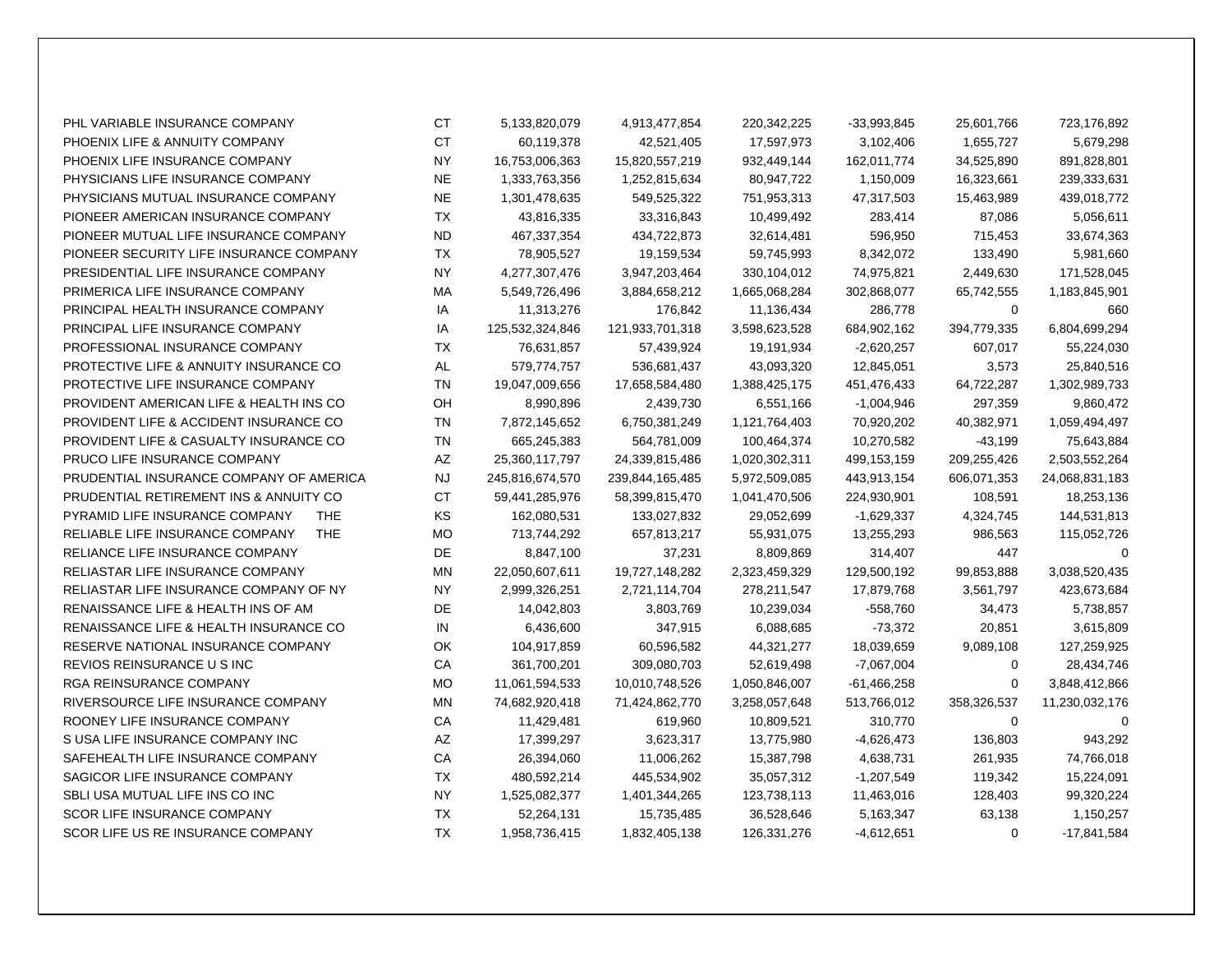| SCOTTISH RE LIFE CORPORATION               | DE        | 667,980,846     | 586,686,511     | 81,294,335     | $-3,741,276$   | $\mathbf 0$ | 109,355,892    |
|--------------------------------------------|-----------|-----------------|-----------------|----------------|----------------|-------------|----------------|
| SCOTTISH RE U S INC                        | DE        | 3,090,603,561   | 2,783,904,211   | 306,699,350    | $-208,032,470$ | $\mathbf 0$ | 74,764,095     |
| SEARS LIFE INSURANCE COMPANY               | <b>TX</b> | 75,742,846      | 21,591,969      | 54,150,877     | $-5,990,035$   | 4,285,436   | 23,256,706     |
| SECURIAN LIFE INSURANCE COMPANY            | ΜN        | 122,363,603     | 5,928,849       | 116,434,754    | 3,044,172      | 73,994      | 21,648,731     |
| SECURITY BENEFIT LIFE INSURANCE COMPANY    | KS        | 12,169,856,810  | 11,595,137,844  | 574,718,966    | 38,889,626     | 59,525,079  | 1,531,229,737  |
| SECURITY FINANCIAL LIFE INSURANCE CO       | <b>NE</b> | 831,397,404     | 739,782,555     | 91,614,849     | 6,677,054      | 1,349,173   | 75,451,247     |
| SECURITY LIFE INSURANCE COMPANY OF AM      | MN        | 79,092,842      | 64,235,225      | 14,857,618     | 4,228,429      | 1,597,417   | 111,065,815    |
| SECURITY LIFE OF DENVER INSURANCE CO       | CO        | 23,761,828,797  | 22,166,484,495  | 1,595,344,302  | 135,443,148    | 43,507,294  | 658,071,920    |
| SECURITY MUTUAL LIFE INSURANCE CO OF NY    | <b>NY</b> | 2,041,281,483   | 1,934,453,086   | 106,828,397    | 7,029,096      | 2,910,801   | 226,396,259    |
| SECURITY NATIONAL LIFE INSURANCE COMPANY   | UT        | 292,732,489     | 276,813,554     | 15,918,935     | 353,388        | 111,301     | 35,562,512     |
| SENTRY LIFE INSURANCE COMPANY              | WI        | 3,096,614,850   | 2,846,793,768   | 249,821,086    | 24,258,385     | 23,501,358  | 317,445,538    |
| SERVUS LIFE INSURANCE COMPANY              | <b>CT</b> | 58,955,541      | 3,762,508       | 55,193,033     | $-1,017,028$   | 2,220       | 38,658         |
| SETTLERS LIFE INSURANCE COMPANY            | WI        | 373,479,054     | 326,481,484     | 46,997,572     | 5,354,346      | 618,508     | 34,979,730     |
| SHELTER LIFE INSURANCE COMPANY             | <b>MO</b> | 898,252,907     | 736,176,121     | 162,076,785    | 12,118,454     | 2,983,926   | 110,001,867    |
| SHENANDOAH LIFE INSURANCE COMPANY          | VA        | 1,583,908,602   | 1,463,048,012   | 120,860,590    | 5,042,447      | 4,964,075   | 233,406,081    |
| SIERRA HEALTH & LIFE INS CO INC            | CA        | 152,841,259     | 89,088,814      | 63,752,445     | 24,250,129     | 0           | 324,941,576    |
| SOUTHERN SECURITY LIFE INSURANCE COMPANY   | FL.       | 4,365,867       | 504,504         | 3,861,363      | 212,613        | 35,172      | $\mathbf 0$    |
| STANDARD INSURANCE COMPANY                 | OR.       | 12,148,124,273  | 11,211,376,810  | 936,747,463    | 167,044,414    | 71,267,818  | 3,275,060,137  |
| STANDARD LIFE & ACCIDENT INSURANCE CO      | <b>OK</b> | 528,742,530     | 317, 174, 457   | 211,568,073    | 21,132,188     | 7,067,949   | 172,715,896    |
| STANDARD LIFE INSURANCE COMPANY OF IN      | IN        | 1,643,066,036   | 1,550,600,327   | 92,465,709     | 8,760,325      | 1,488,054   | 65,529,927     |
| STANDARD SECURITY LIFE INSURANCE CO NY     | <b>NY</b> | 344,282,872     | 236,364,785     | 107,918,087    | 11,415,995     | 18,199,083  | 174,716,432    |
| STARMOUNT LIFE INSURANCE COMPANY           | LA        | 20,571,216      | 10,751,821      | 9,819,395      | 2,099,185      | 0           | 33,415,965     |
| STATE LIFE INSURANCE COMPANY<br><b>THE</b> | IN        | 2,386,102,556   | 2,254,451,822   | 131,650,734    | 25,607,265     | 3,473,382   | 207,821,929    |
| STATE MUTUAL INSURANCE COMPANY             | GA        | 370,548,472     | 341,473,073     | 29,075,399     | 2,156,746      | 3,370,384   | 26,879,175     |
| STERLING INVESTORS LIFE INSURANCE CO       | <b>GA</b> | 25,525,744      | 18,936,420      | 6,589,323      | 349,131        | 439,579     | $-1,588,551$   |
| STONEBRIDGE LIFE INSURANCE COMPANY         | VT        | 1,885,014,104   | 1,759,024,460   | 125,989,644    | 126,355,775    | 22,292,523  | 529,474,809    |
| SUN LIFE ASSURANCE COMPANY OF CANADA US    | DE        | 42,552,001,902  | 41,125,527,907  | 1,426,473,995  | 171,853,887    | 149,932,284 | 3,837,936,808  |
| SUNAMERICA LIFE INSURANCE COMPANY          | AZ        | 46,889,646,418  | 42,427,077,950  | 4,462,568,468  | 538,746,253    | 399,009     | 4,982,004      |
| SUNSET LIFE INSURANCE COMPANY OF AMERICA   | <b>MO</b> | 456,697,001     | 418,938,826     | 37,758,177     | 9,177,075      | 140,531     | 16,981,228     |
| SURETY LIFE INSURANCE COMPANY              | <b>NE</b> | 13,326,012      | 1,088,102       | 12,237,910     | 453,069        | 3,165,599   | 19,700         |
| SWISS RE LIFE & HEALTH AMERICA INC         | <b>CT</b> | 11,973,008,192  | 9,832,945,746   | 2,140,062,446  | 233,300,219    | 0           | 2,317,763,933  |
| SYMETRA LIFE INSURANCE COMPANY             | <b>WA</b> | 18,364,578,031  | 17,098,356,071  | 1,266,221,960  | 145,020,195    | 44,639,043  | 1,065,611,002  |
| SYMETRA NATIONAL LIFE INSURANCE COMPANY    | WA        | 16,175,307      | 5,952,739       | 10,222,568     | 1,107,097      | 17,581      | 397,977        |
| TEACHERS INSURANCE & ANNUITY ASSN OF AM    | <b>NY</b> | 183,697,731,614 | 168,415,566,624 | 15,282,164,990 | 2,333,792,388  | 433,231,018 | 10,294,240,463 |
| TEMPLETON FUNDS ANNUITY COMPANY            | FL.       | 21,544,764      | 10,264,146      | 11,280,617     | 699,371        | 0           | $\mathbf 0$    |
| TEXAS LIFE INSURANCE COMPANY               | TX        | 1,910,465,484   | 1,870,769,400   | 39,696,084     | 6,438,835      | 1,824,445   | 100,066,647    |
| THRIVENT LIFE INSURANCE COMPANY            | ΜN        | 3,731,230,823   | 3,563,693,972   | 167,536,851    | 34,035,665     | 5,160,062   | 120,122,260    |
| TIAA-CREF LIFE INSURANCE COMPANY           | <b>NY</b> | 3,208,373,412   | 2,867,820,497   | 340,552,915    | 17,278,825     | 6,157,310   | 136,003,459    |
| TIME INSURANCE COMPANY                     | WI        | 820,779,019     | 582,215,630     | 238,563,390    | 99,886,953     | 108,391,688 | 1,314,388,700  |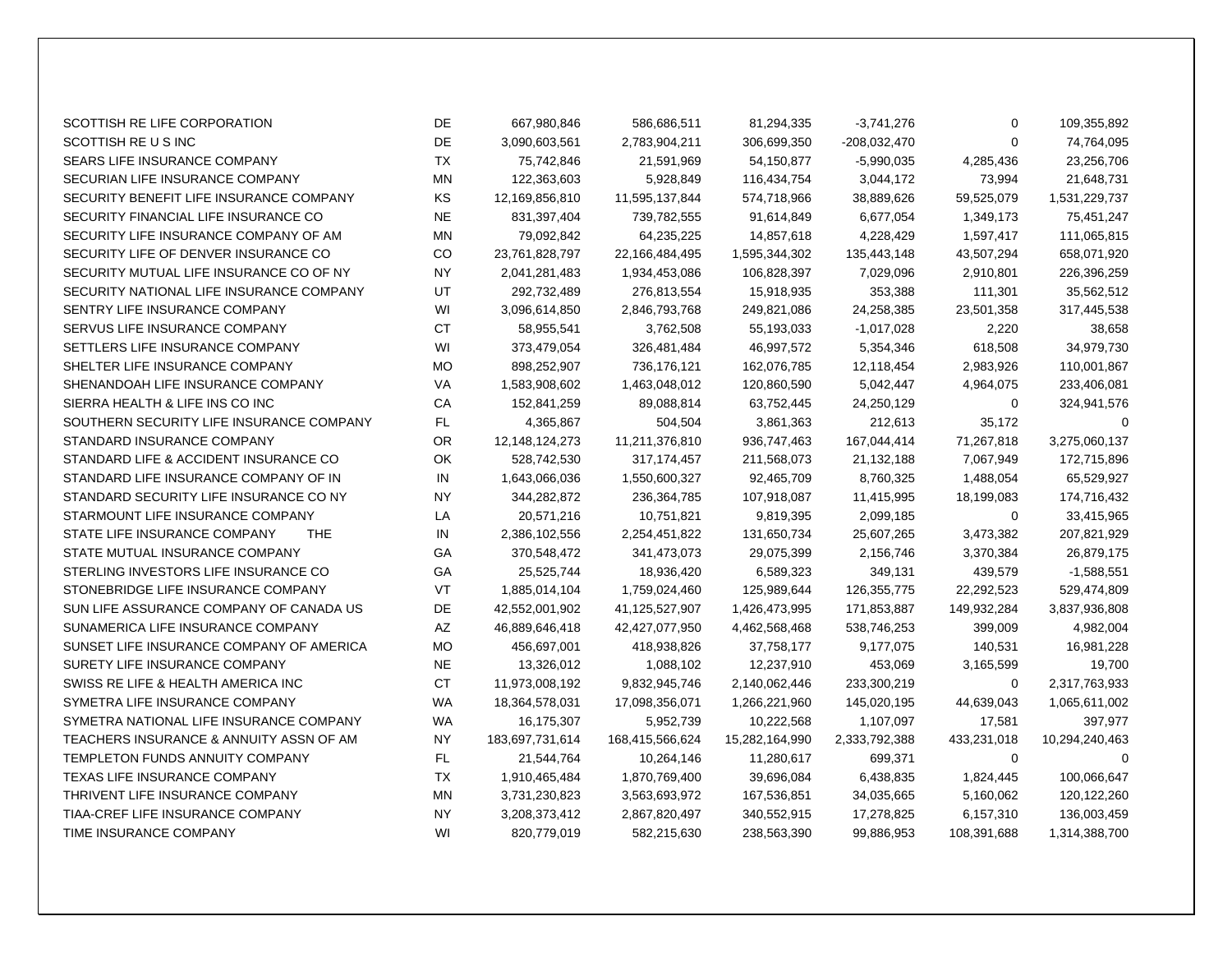| TOWN & COUNTRY LIFE INSURANCE COMPANY    | UT        | 5,252,550         | 2,393,237      | 2,859,313     | 40,357        | 1,950         | 219,457        |
|------------------------------------------|-----------|-------------------|----------------|---------------|---------------|---------------|----------------|
| TRANS WORLD ASSURANCE COMPANY            | СA        | 323,901,093       | 257,307,918    | 66,593,175    | 904,196       | 393,955       | 16,255,457     |
| TRANSAMERICA FINANCIAL LIFE INSURANCE CO | <b>NY</b> | 16,802,679,275    | 15,914,602,280 | 888,076,995   | 93,266,616    | 25,671,618    | 2,586,551,158  |
| TRANSAMERICA LIFE INSURANCE COMPANY      | IA        | 73,929,534,848    | 71,886,756,678 | 2,042,778,170 | 332,398,379   | 224,449,698   | 4,898,100,892  |
| TRANSAMERICA OCCIDENTAL LIFE INS CO      | IA        | 30, 344, 061, 307 | 27,451,913,244 | 2,892,148,063 | -461,337,136  | 301, 357, 127 | 1,963,450,184  |
| U S FINANCIAL LIFE INSURANCE COMPANY     | OН        | 503,890,389       | 464,088,722    | 39,801,668    | -48,332,279   | 12,432,057    | 84,863,515     |
| UBS LIFE INSURANCE COMPANY USA           | CA        | 47,180,746        | 12,039,005     | 35, 141, 741  | 3,885,598     | 0             | 1,184,762      |
| ULLICO LIFE INSURANCE COMPANY            | ТX        | 12,957,847        | 3,036,683      | 9,921,164     | 640,261       | 330,526       | 1,308,315      |
| UNICARE LIFE & HEALTH INSURANCE COMPANY  | IN        | 1,491,396,476     | 1,213,294,784  | 278,101,692   | 116,215,314   | 107,296,577   | 2,328,654,108  |
| UNIFIED LIFE INSURANCE COMPANY           | TX        | 75,284,816        | 63,689,905     | 11,594,911    | 2,488,123     | 1,101,513     | 11,954,525     |
| UNIMERICA INSURANCE COMPANY              | WI        | 94,297,787        | 56,581,374     | 37,716,413    | 8,428,210     | 1,262,092     | 83,830,682     |
| UNION BANKERS INSURANCE COMPANY          | <b>TX</b> | 99,578,413        | 86,507,136     | 13,071,279    | 3,292,354     | 2,078,771     | 22,160,341     |
| UNION CENTRAL LIFE INSURANCE COMPANY THE | OH        | 7,093,697,509     | 6,766,614,335  | 327,083,174   | $-9,074,948$  | 24,516,581    | 914,256,680    |
| UNION LABOR LIFE INSURANCE COMPANY THE   | MD        | 3,496,021,007     | 3,356,664,699  | 139,356,308   | $-353,970$    | 3,809,857     | 221,689,022    |
| UNION SECURITY INSURANCE COMPANY         | IA        | 7,494,681,143     | 6,979,575,808  | 515,105,335   | 212,898,209   | 78,141,933    | 957, 952, 764  |
| UNITED AMERICAN INSURANCE COMPANY        | <b>DE</b> | 1,192,630,072     | 1,014,458,383  | 178,171,689   | 64,568,222    | 30,646,419    | 949,997,809    |
| UNITED BENEFIT LIFE INSURANCE COMPANY    | OH        | 3,177,016         | 116,328        | 3,060,688     | $-7,390$      | 0             | $\Omega$       |
| UNITED CONCORDIA LIFE & HEALTH INS CO    | PA        | 194,468,457       | 66,244,377     | 128,224,080   | 32,232,838    | 3,563,943     | 447,140,085    |
| UNITED FAMILY LIFE INSURANCE COMPANY     | GA        | 84,423,450        | 58,882,372     | 25,541,078    | 4,940,668     | 52,875        | 3,110,191      |
| UNITED FARM FAMILY LIFE INSURANCE CO     | IN        | 1,638,269,160     | 1,449,141,021  | 189,128,139   | 17,878,321    | 0             | 113,885,177    |
| UNITED FIDELITY LIFE INSURANCE COMPANY   | ТX        | 611,953,803       | 399,413,952    | 212,539,851   | 4,740,523     | 410,610       | 29,280,319     |
| UNITED HEALTHCARE INSURANCE COMPANY      | <b>CT</b> | 10,260,186,346    | 7,795,920,740  | 2,464,265,606 | 2,195,076,258 | 705,785,655   | 25,509,318,707 |
| UNITED HERITAGE LIFE INSURANCE COMPANY   | ID        | 409,752,275       | 368,524,214    | 41,228,061    | 2,000,281     | 24,850        | 52,232,433     |
| UNITED HOME LIFE INSURANCE COMPANY       | IN        | 48,849,582        | 38,884,560     | 9,965,022     | $-1,212,306$  | 777,101       | 10,494,820     |
| UNITED INVESTORS LIFE INSURANCE COMPANY  | <b>MO</b> | 3,046,829,441     | 2,660,095,592  | 386,733,849   | 65,830,803    | 5,989,333     | 203,854,712    |
| UNITED LIFE INSURANCE COMPANY            | IA        | 1,393,178,624     | 1,241,502,205  | 151,676,418   | 18,005,878    | 11,935,368    | 180,058,460    |
| UNITED OF OMAHA LIFE INSURANCE COMPANY   | <b>NE</b> | 12,866,252,859    | 11,646,350,802 | 1,219,902,057 | 11,264,583    | 79,703,600    | 1,260,268,376  |
| UNITED SECURITY ASSURANCE COMPANY OF PA  | PA        | 37, 337, 579      | 19,321,342     | 18,016,237    | 1,850,488     | 133,929       | 11,018,715     |
| UNITED STATES LIFE INSURANCE CO OF NY    | ΝY        | 4,251,949,618     | 3,861,887,560  | 390,062,058   | 47,226,409    | 31,633,582    | 287,379,814    |
| UNITED TEACHER ASSOCIATES INSURANCE CO   | <b>TX</b> | 488,096,307       | 417,912,246    | 70,184,061    | 6,388,464     | 5,950,763     | 231,057,061    |
| UNITED WORLD LIFE INSURANCE COMPANY      | <b>NE</b> | 79,650,354        | 59,660,998     | 19,989,356    | 2,420,987     | 3,375,695     | 2,765,567      |
| UNITY FINANCIAL LIFE INSURANCE COMPANY   | PA        | 45,709,487        | 39,671,294     | 6,038,193     | 290,414       | 525,837       | 18, 161, 777   |
| UNITY MUTUAL LIFE INSURANCE COMPANY      | <b>NY</b> | 333,443,629       | 316,392,696    | 17,050,933    | $-199,502$    | 37,453        | 24,820,372     |
| UNIVERSAL GUARANTY LIFE INSURANCE CO     | OH        | 262,745,027       | 231,535,093    | 31,209,934    | 5,162,322     | 2,505,595     | 11,753,062     |
| UNIVERSAL UNDERWRITERS LIFE INSURANCE CO | <b>KS</b> | 387,156,602       | 344,726,123    | 42,430,479    | 765,848       | 1,286,962     | 29,733,677     |
| UNUM LIFE INSURANCE COMPANY OF AMERICA   | ME        | 16,025,916,619    | 14,445,772,556 | 1,580,144,063 | $-14,856,110$ | 230, 217, 335 | 3,272,092,274  |
| US HEALTH & LIFE INSURANCE COMPANY       | MI        | 32,965,553        | 24,200,614     | 8,764,940     | $-50,017$     | 28,371        | 32,212,228     |
| USA LIFE ONE INSURANCE COMPANY OF IN     | IN        | 37,963,833        | 21,493,390     | 16,470,442    | 726,057       | 93,984        | 1,357,495      |
| USAA LIFE INSURANCE COMPANY              | <b>TX</b> | 10,177,338,295    | 9,252,025,699  | 925,312,596   | 117,835,125   | 24,548,494    | 962,345,657    |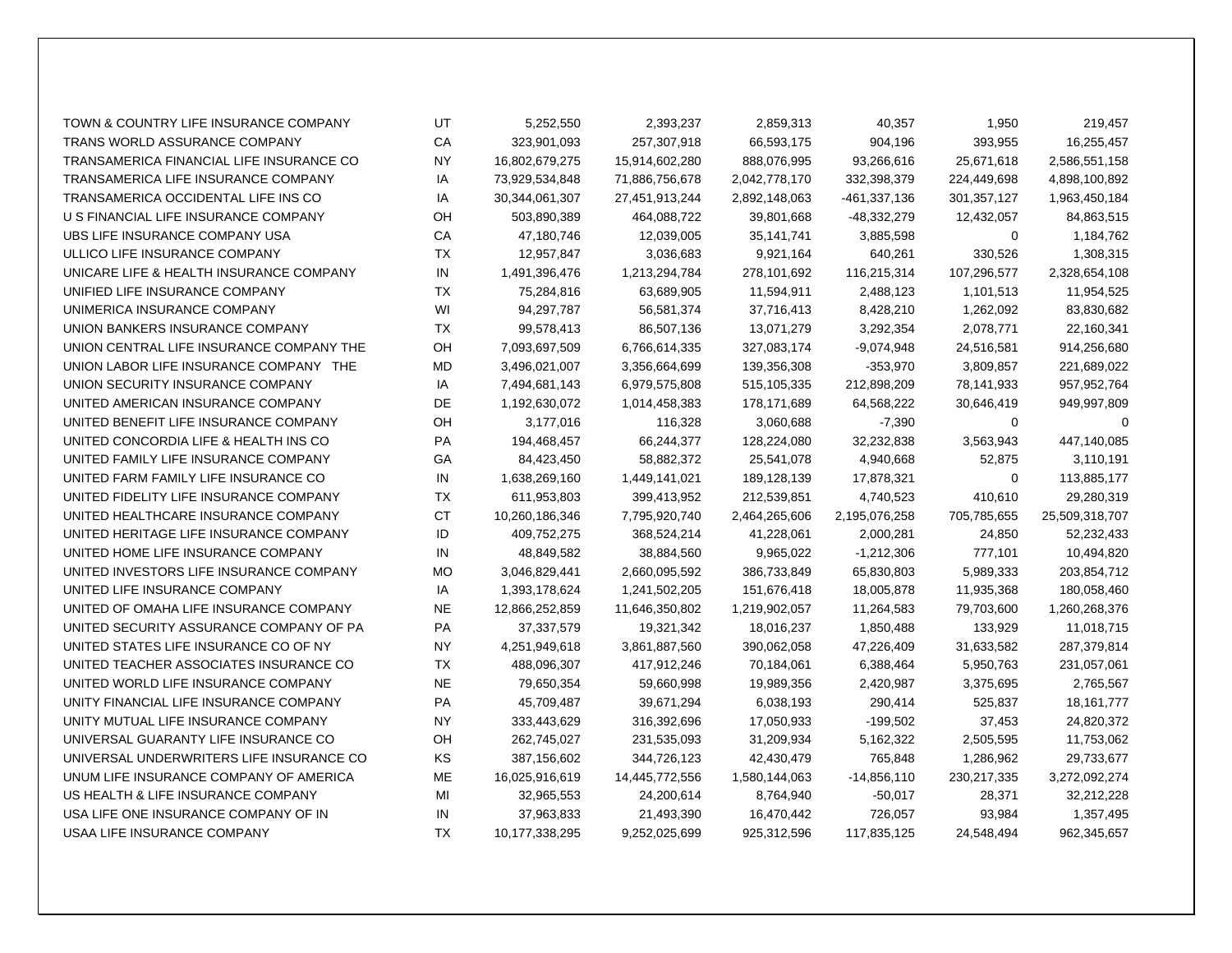| <b>USABLE LIFE</b>                       | AR        | 204,996,793       | 107,271,972       | 97,724,821      | 16,890,119     | 0              | 155,737,770     |
|------------------------------------------|-----------|-------------------|-------------------|-----------------|----------------|----------------|-----------------|
| VALLEY FORGE LIFE INSURANCE COMPANY      | IN        | 4,464,294,037     | 4,003,091,444     | 461,202,593     | 161,071,873    | 37,782,870     | 283,061,757     |
| <b>VANTISLIFE INSURANCE COMPANY</b>      | <b>CT</b> | 684,449,028       | 617,580,814       | 66,868,214      | 2,194,563      | 10,559         | 27,193,622      |
| VARIABLE ANNUITY LIFE INSURANCE COMPANY  | <b>TX</b> | 61,980,055,161    | 58,851,281,983    | 3,128,773,178   | 616,910,145    | 265,829,749    | 5,579,965,226   |
| VISTA LIFE INSURANCE COMPANY             | MI        | 22,586,104        | 2,937,870         | 19,648,234      | 824,357        | 0              | $-2,821$        |
| WELLCARE HEALTH INSURANCE OF ARIZONA INC | AZ        | 7,891,315         | 231,710           | 7,659,605       | 31,078         | 0              | $-100,000$      |
| WELLCHOICE INSURANCE OF NEW JERSEY INC   | <b>NJ</b> | 18,610,922        | 2,040,005         | 16,570,917      | 263,814        | 0              | 4,823,929       |
| WELLMARK COMMUNITY INSURANCE INC         | IA        | 21,167,595        | 4,324,278         | 16,843,317      | 696,381        | 0              | 357             |
| WEST COAST LIFE INSURANCE COMPANY        | <b>NE</b> | 3,004,311,465     | 2,666,318,009     | 337,993,455     | 12,956,336     | 28,102,608     | 200,653,548     |
| WESTERN & SOUTHERN LIFE INSURANCE CO     | OΗ        | 9,097,602,226     | 5,582,590,221     | 3,515,012,006   | 154,048,558    | 23,784,440     | 382,344,711     |
| WESTERN RESERVE LIFE ASSURANCE CO OF OH  | OH        | 11,528,514,436    | 11,061,416,832    | 467,097,604     | 111,988,888    | 50,164,140     | 1,166,178,428   |
| WESTERN SOUTHERN LIFE ASSURANCE COMPANY  | OH        | 8,732,436,173     | 8,101,016,504     | 631,419,669     | 91,161,253     | 70,217,560     | 830,248,391     |
| WESTWARD LIFE INSURANCE COMPANY          | AZ        | 24,225,315        | 4,997,889         | 19,227,426      | 2,307,994      | 681,236        | 1,137,912       |
| <b>WILTON REASSURANCE COMPANY</b>        | <b>MN</b> | 333,669,817       | 131,292,958       | 202,376,859     | $-123,529,182$ | 0              | 69,544,393      |
| WILTON REASSURANCE LIFE COMPANY OF NY    | <b>NY</b> | 1,208,438,021     | 1,124,405,757     | 84,032,285      | 14,788,125     | 442,058        | 50,589,787      |
| WORLD CORP INSURANCE COMPANY             | <b>NE</b> | 23,694,539        | 1,355,432         | 22,339,107      | 857,285        | 0              | 2,066,523       |
| <b>WORLD INSURANCE COMPANY</b>           | <b>NE</b> | 228,911,193       | 120,568,744       | 108,342,449     | 9,567,475      | 4,366,804      | 173,300,287     |
| ZALE LIFE INSURANCE COMPANY              | AZ        | 12,345,273        | 2,756,582         | 9,588,691       | 599,172        | 31,111         | 1,718,815       |
| Totals                                   |           | 4,331,424,944,482 | 4,069,918,524,336 | 261,506,420,172 | 37,777,134,583 | 22,497,077,688 | 514,308,484,028 |
| * $0.0007$                               |           |                   |                   |                 |                |                |                 |

\* Company withdrew from Illinois in January 2007

# **Alien Legal Reserve Life Insurance Companies**

|                                                        |         |                |                | Policyholders |              | Direct           | Nationwide    |
|--------------------------------------------------------|---------|----------------|----------------|---------------|--------------|------------------|---------------|
| Company Name                                           | Country | Assets         | Liabilities    | Surplus       | Net Income   | Illinois Premium | Premiums      |
| THE<br>CANADA LIFE ASSURANCE COMPANY                   | Canada  | 1,672,487,593  | 532,646,738    | 139,840,855   | 10,435,070   | 7,336,134        | 90,757,045    |
| CROWN LIFE INSURANCE COMPANY                           | Canada  | 375.017.886    | 325.122.571    | 49,895,315    | 5,818,121    | 1,467,289        | 11,131,941    |
| <b>GREAT WEST LIFE ASSURANCE COMPANY</b><br><b>THF</b> | Canada  | 145.948.718    | 110,965,760    | 34,982,958    | 4,377,410    | 2,587,343        | 5,951,761     |
| INDUSTRIAL ALLIANCE PACIFIC LIFE INS CO                | Canada  | 343.701.710    | 320,155,035    | 23,546,681    | -552.666     | 35.524           | 16,703,606    |
| REVIOS REINSURANCE CANADA LTD                          | Canada  | 37.878.650     | 17.878.650     | 20,000,000    | $-4,990,790$ |                  | 402,260       |
| SUN LIFE ASSURANCE COMPANY OF CANADA                   | Canada  | 13,566,226,303 | 13,105,372,423 | 460,853,880   | 52,721,307   | 121,098,115      | 2,222,616,595 |
| Totals                                                 |         | 16,141,260,860 | 15.412.141.177 | 729.119.689   | 67,808,452   | 132.524.405      | 2,347,563,208 |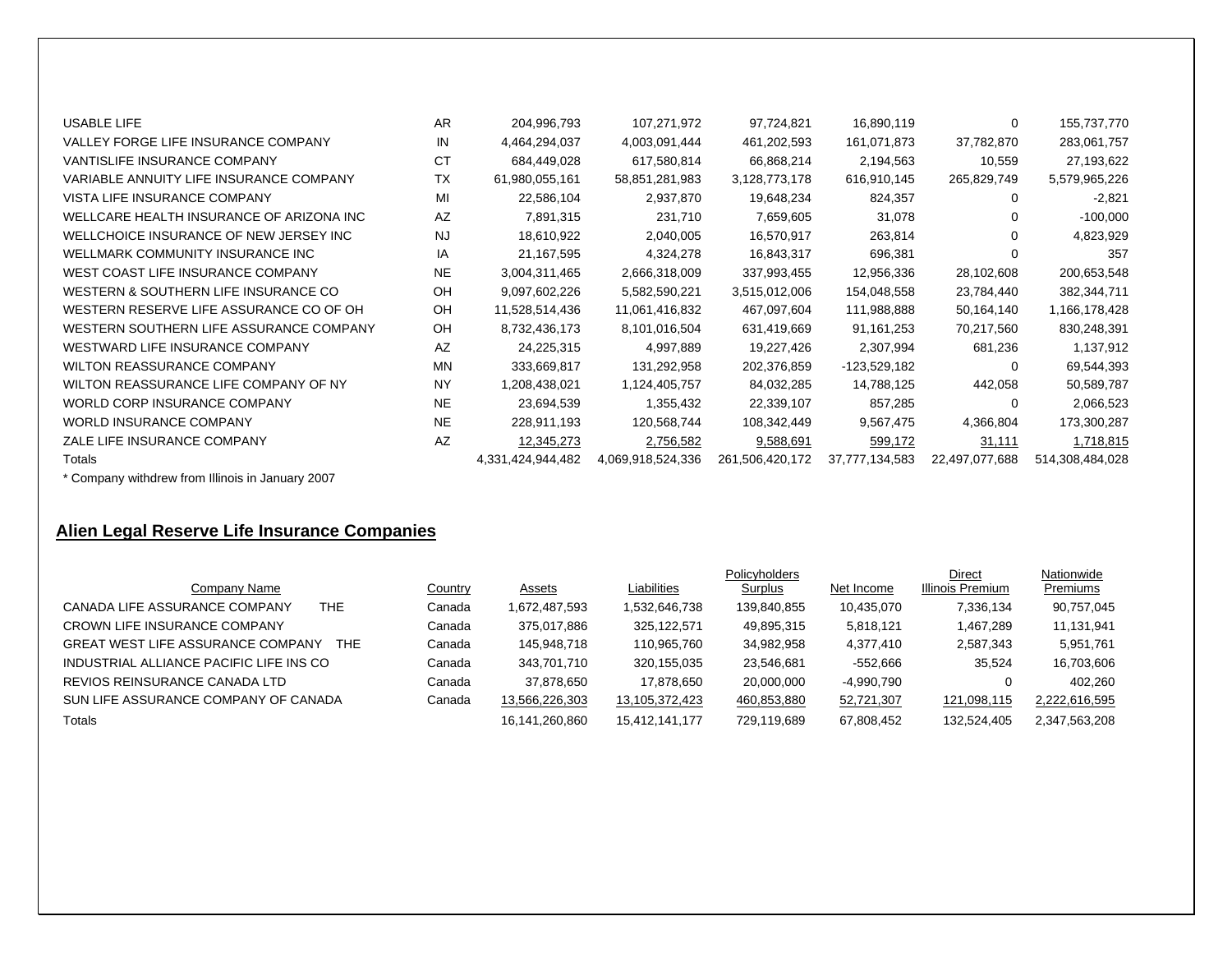#### **Domestic Fraternal Benefit Societies**

|                                           |              |                |               | Policyholders |             | Direct           | Nationwide  |
|-------------------------------------------|--------------|----------------|---------------|---------------|-------------|------------------|-------------|
| Company Name                              | <b>State</b> | Assets         | Liabilities   | Surplus       | Net Income  | Illinois Premium | Premiums    |
| CATHOLIC FRATERNAL LIFE                   | IL           | 55,645,987     | 55,181,556    | 464,431       | $-293,042$  | 3,916,795        | 4,229,426   |
| CATHOLIC ORDER OF FORESTERS               | IL           | 573,665,629    | 534,328,498   | 39,337,133    | 908,139     | 4,459,489        | 64,552,057  |
| <b>CSA FRATERNAL LIFE</b>                 | IL           | 114,830,580    | 111,586,119   | 3,244,461     | $-181,906$  | 2,266,774        | 3,764,967   |
| FIREMENS MUTUAL AID & BENEFIT ASSN<br>THE | IL           | 17,051,913     | 7,254,214     | 9,797,699     | 93,024      | 315,496          | 315,735     |
| HOLY FAMILY SOCIETY OF THE U S A          | IL           | 30,033,165     | 18,679,815    | 11,353,351    | 90,696      | 372,542          | 4,081,843   |
| INDEPENDENT ORDER OF VIKINGS              | IL           | 2,676,528      | 1,319,040     | 1,357,488     | 62,245      | 44,464           | 146,804     |
| KNIGHTS OF PYTHIAS OF NA SA E A A & A *   | IL           |                |               |               |             |                  |             |
| KSKJ LIFE, AMERICAN SLOVENIAN CATH UNION  | IL           | 105,347,676    | 99,823,322    | 5,524,354     | $-656,655$  | 4,858,678        | 12,545,493  |
| MODERN WOODMEN OF AMERICA                 | IL           | 7,928,882,269  | 6,865,536,907 | 1,063,345,361 | 99,189,486  | 39,702,337       | 614,855,159 |
| NATIONAL CATHOLIC SOCIETY OF FORESTERS    | IL           | 127,535,572    | 115,811,977   | 11,723,595    | 738,673     | 924,962          | 5,644,254   |
| ORDER SONS OF ITALY IN AMERICA            | IL           | 438,509        | 256,221       | 182,288       | 4,678       | 24,638           | 24,638      |
| POLISH NATIONAL ALLIANCE OF THE US OF NA  | IL           | 422,140,512    | 388,039,696   | 34,100,819    | 487,342     | 8,115,341        | 16,365,691  |
| POLISH ROMAN CATHOLIC UNION OF AMERICA    | IL           | 152,388,140    | 138,136,416   | 14.251.724    | 49.770      | 4,420,885        | 12,600,215  |
| POLISH WOMENS ALLIANCE OF AMERICA         | IL           | 53,100,274     | 50,513,017    | 2,587,257     | -31,746     | 1,192,757        | 3,825,297   |
| ROYAL NEIGHBORS OF AMERICA                | IL           | 647,990,165    | 436,842,360   | 211,147,805   | 23,774,308  | 10.488.128       | 28,857,152  |
| WESTERN CATHOLIC UNION                    | IL           | 176,629,036    | 173,534,033   | 3,095,003     | 657,513     | 26,714,490       | 60,400,693  |
| Totals<br>* Currant figuras nat quailabla |              | 10,408,355,955 | 8,996,843,191 | 1,411,512,769 | 124,892,525 | 107,817,776      | 832,209,424 |

Uurrent figures not available

### **Foreign Fraternal Benefit Societies**

|                                         |               |             |             | <b>Policyholders</b> |              | Direct           | Nationwide |
|-----------------------------------------|---------------|-------------|-------------|----------------------|--------------|------------------|------------|
| Company Name                            | State         | Assets      | Liabilities | Surplus              | Net Income   | Illinois Premium | Premiums   |
| ALLIANCE OF TRANSYLVANIAN SAXONS        | OH            | 62,687,320  | 57,830,437  | 4,856,883            | 637,908      | 39,432           | 1,213,017  |
| AMERICAN FRATERNAL UNION                | MN            | 23,320,344  | 22,256,305  | 1.064.039            | 158,738      | 172.401          | 1,559,601  |
| ASSURED LIFE ASSOCIATION                | <sub>CO</sub> | 57.612.251  | 50.547.000  | 7,065,251            | 192.235      | 38.920           | 5,609,366  |
| <b>BAPTIST LIFE ASSOCIATION</b>         | NY            | 23,829,589  | 23,020,084  | 809,505              | 110,856      | 6,448            | 2,037,550  |
| THE.<br>CATHOLIC AID ASSOCIATION        | MN            | 538,882,054 | 510.445.316 | 28,436,738           | 3,838,641    | 0                | 29,411,176 |
| CATHOLIC FAMILY LIFE INSURANCE          | WI            | 284.363.447 | 272.904.075 | 11,459,372           | 1,016,989    | 142.273          | 20,736,202 |
| CATHOLIC KNIGHTS                        | WI            | 800.540.684 | 750.267.754 | 50.272.930           | $-4.006.822$ | 1.666.247        | 41,296,996 |
| CROATIAN FRATERNAL UNION OF AMERICA     | PA            | 299.049.999 | 282,577,068 | 16,472,931           | 3,699,014    | 1,414,138        | 26,160,490 |
| <b>CZECH CATHOLIC UNION</b>             | OH            | 11.074.494  | 7.928.372   | 3.146.122            | $-8,342$     | 33,630           | 278,330    |
| DEGREE OF HONOR PROTECTIVE ASSOCIATION  | MN            | 171.506.607 | 166.148.951 | 5,357,656            | 132.889      | 250.554          | 16,375,683 |
| EQUITABLE RESERVE ASSOCIATION           | WI            | 119.277.466 | 110.038.535 | 9.238.931            | -748.854     | 287.685          | 6,304,434  |
| FIRST CATHOLIC SLOVAK LADIES ASSN U S A | <b>OH</b>     | 514.143.518 | 423.478.748 | 90.664.769           | 3.674.204    | 2.776.052        | 22,805,562 |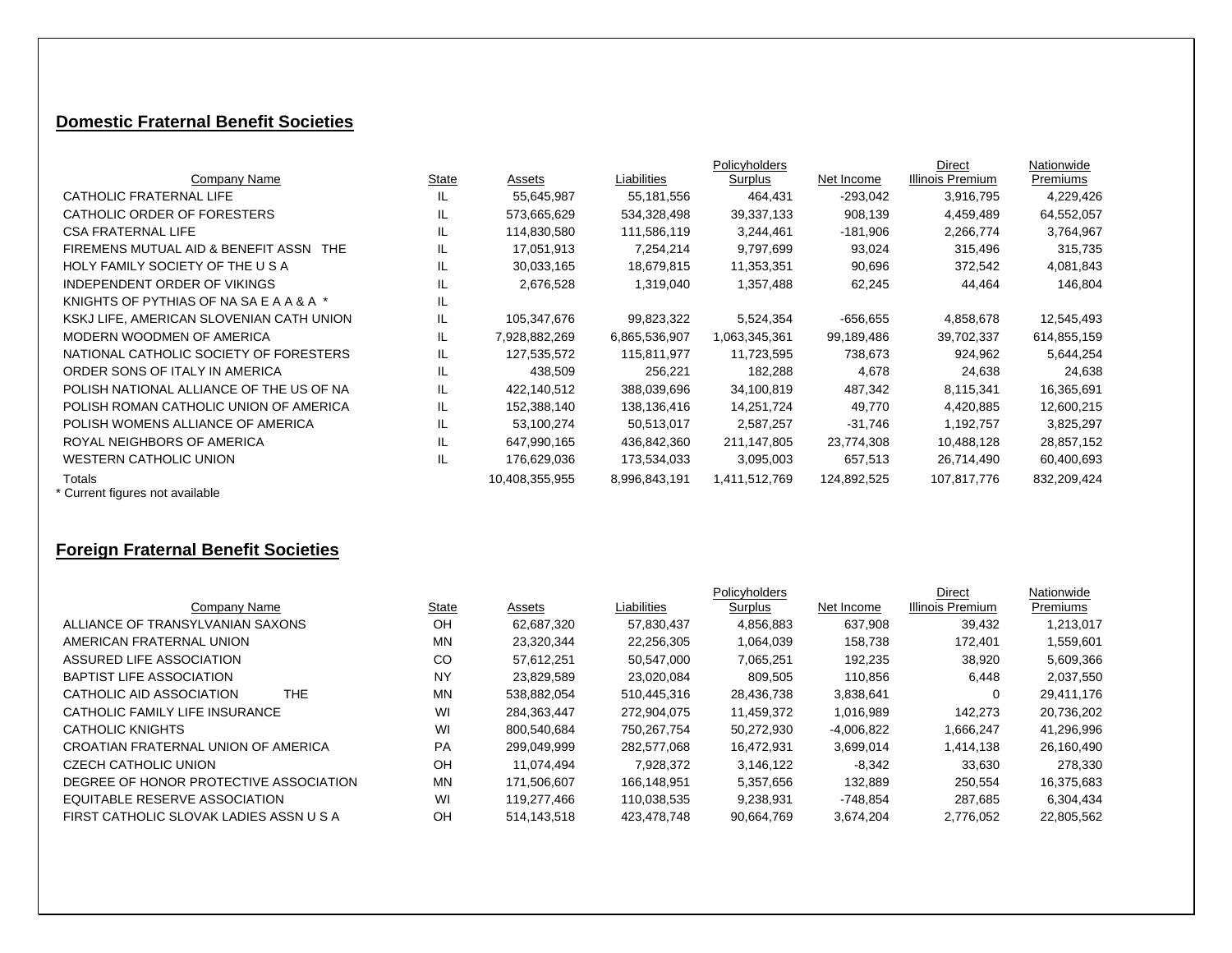| FIRST CATHOLIC SLOVAK UNION USA & CANADA      | <b>OH</b> | 197,310,824    | 185,755,230    | 11,555,594    | 1,539,009    | 511,778     | 4,725,387     |
|-----------------------------------------------|-----------|----------------|----------------|---------------|--------------|-------------|---------------|
| <b>GLEANER LIFE INSURANCE SOCIETY</b>         | MI        | 1,223,927,165  | 1,133,755,728  | 90,171,437    | $-3,258,934$ | 10,373,077  | 116,236,148   |
| <b>GREATER BENEFICIAL UNION OF PITTSBURGH</b> | PA        | 420,456,574    | 393,509,420    | 26,947,154    | 4,461,455    | 2,592,885   | 50,186,299    |
| GREEK CATHOLIC UNION OF THE U S A             | <b>PA</b> | 574,567,465    | 545,509,232    | 29,058,233    | 3,452,763    | 350,935     | 90,435,524    |
| HUNGARIAN REFORMED FEDERATION OF AMERICA      | DC        | 22,141,973     | 16,508,487     | 5,633,486     | -478,719     | 8,052       | 408,515       |
| <b>ISDA FRATERNAL ASSOCIATION</b>             | <b>PA</b> | 39,551,448     | 35,057,531     | 4,493,917     | 260,912      | 36,999      | 1,821,365     |
| <b>KNIGHTS OF COLUMBUS</b>                    | <b>CT</b> | 12,986,336,963 | 11,303,519,233 | 1,682,817,730 | 97,177,682   | 21,954,969  | 894,665,696   |
| LADIES PENNSYLVANIA SLOVAK CATHOLIC UN        | <b>PA</b> | 16,287,642     | 10,573,629     | 5,714,013     | $-297,658$   | 7,869       | 280,007       |
| LITHUANIAN ALLIANCE OF AMERICA                | <b>PA</b> | 2,514,190      | 1,585,033      | 929,157       | $-138,052$   | 2,389       | 13,553        |
| LOYAL CHRISTIAN BENEFIT ASSOCIATION           | <b>PA</b> | 148,784,521    | 143,180,685    | 5,603,836     | $-266,924$   | 377,302     | 17,337,697    |
| MENNONITE MUTUAL AID ASSOCIATION              | IN        | 330,239,627    | 244,554,465    | 85,685,162    | 7,412,574    | 4,405,105   | 65,015,353    |
| MUTUAL BENEFICIAL ASSOCIATION INC THE         | DE.       | 40,056,666     | 39,258,901     | 797,765       | 22,290       | 1,017,271   | 4,841,136     |
| NATIONAL MUTUAL BENEFIT<br><b>THE</b>         | WI        | 240,872,739    | 212,841,337    | 28,031,402    | 1,943,890    | 1,089,703   | 15,643,994    |
| NATIONAL SLOVAK SOCIETY OF THE USA            | <b>PA</b> | 216,562,122    | 210,606,573    | 5,955,549     | 268,008      | 4,510       | 17,942,793    |
| ORDER OF UNITED COMMERCIAL TRAVELERS AM       | OH.       | 15,069,883     | 12,478,533     | 2,591,350     | 18,055       | 2,799,366   | 3,356,587     |
| POLISH FALCONS OF AMERICA                     | <b>PA</b> | 49,076,625     | 46,308,286     | 2,768,339     | $-49,116$    | 59,787      | 2,445,339     |
| POLISH NATIONAL UNION OF AMERICA              | <b>PA</b> | 25,638,530     | 24,194,165     | 1,444,365     | $-534,885$   | 23,900      | 767,485       |
| POLISH UNION OF AMERICA                       | <b>NY</b> | 15,547,834     | 15,413,988     | 133,846       | $-83,939$    | 67          | 233,761       |
| POLISH UNION OF THE UNITED STATES OF NA       | <b>PA</b> | 8,721,365      | 6,477,729      | 2,243,636     | $-227,033$   | 18,394      | 157,311       |
| ROYAL ARCANUM                                 | MA.       | 66,665,460     | 52,166,873     | 14,498,587    | $-331,083$   | 40,562      | 2,912,314     |
| <b>SERB NATIONAL FEDERATION</b>               | <b>PA</b> | 28,477,195     | 27,631,666     | 845,529       | 264,505      | 96.928      | 720,490       |
| <b>SLOVAK CATHOLIC SOKOL</b>                  | <b>NJ</b> | 53,594,427     | 41,237,615     | 12,356,812    | $-566,918$   | 9,553       | 807,652       |
| SLOVAK GYMNASTIC UNION SOKOL OF THE USA       | NJ.       | 10,603,398     | 5,110,588      | 5,492,810     | 266,016      | 109,042     | 259,222       |
| SLOVENE NATIONAL BENEFIT SOCIETY              | <b>PA</b> | 152,798,425    | 143,420,586    | 9,377,839     | -68,489      | 100,322     | 6,374,370     |
| <b>SONS OF NORWAY</b>                         | MN.       | 245,721,659    | 235,671,035    | 10,050,624    | 778,187      | 1,287,880   | 18,319,162    |
| THRIVENT FINANCIAL FOR LUTHERANS              | WI        | 52,538,896,550 | 48,422,047,119 | 4,116,849,431 | 523,803,671  | 195,862,431 | 3,332,504,457 |
| TRAVELERS PROTECTIVE ASSOCIATION OF AM        | MO.       | 11,212,832     | 1,650,883      | 9,561,949     | 229,635      | 30,250      | 1,503,071     |
| UKRAINIAN FRATERNAL ASSOCIATION               | <b>PA</b> | 9,129,438      | 8,768,598      | 360,840       | -179,940     | 6,800       | 217,102       |
| UKRAINIAN NATIONAL ASSOCIATION INC            | NJ.       | 62,172,683     | 59,321,051     | 2,851,633     | $-1,902,719$ | 50,200      | 2,382,325     |
| UNITED LUTHERAN SOCIETY                       | <b>PA</b> | 21,897,510     | 18,788,125     | 3,109,385     | 107,120      | 16,494      | 659,700       |
| <b>W S A FRATERNAL LIFE</b>                   | <b>CO</b> | 41,473,551     | 31,175,580     | 10,297,971    | 1,478,084    | 1,255       | 1,118,936     |
| WESTERN FRATERNAL LIFE ASSOCIATION            | IA        | 205,842,101    | 189,069,940    | 16,772,161    | 1,563,179    | 560,207     | 13,301,486    |
| <b>WILLIAM PENN ASSOCIATION</b>               | <b>PA</b> | 192,030,743    | 165,701,191    | 26,329,552    | 873,883      | 293,445     | 9,930,023     |
| WOMANS LIFE INSURANCE SOCIETY                 | MI        | 183,100,768    | 151,529,400    | 31,571,368    | 760,648      | 1,234,424   | 9,476,455     |
| WOODMEN OF THE WORLD LIFE INSURANCE SOC       | NE.       | 7,465,154,497  | 6,589,628,046  | 875,526,451   | 76,816,425   | 4,669,817   | 537,851,726   |
| WORKMENS BENEFIT FUND OF THE U S A            | <b>NY</b> | 38,137,781     | 36,587,505     | 1,550,276     | $-79,364$    | 89,334      | 1,480,170     |
| Totals                                        |           | 80,806,860,947 | 73,438,036,631 | 7,368,824,316 | 723,731,674  | 256,921,082 | 5,400,121,018 |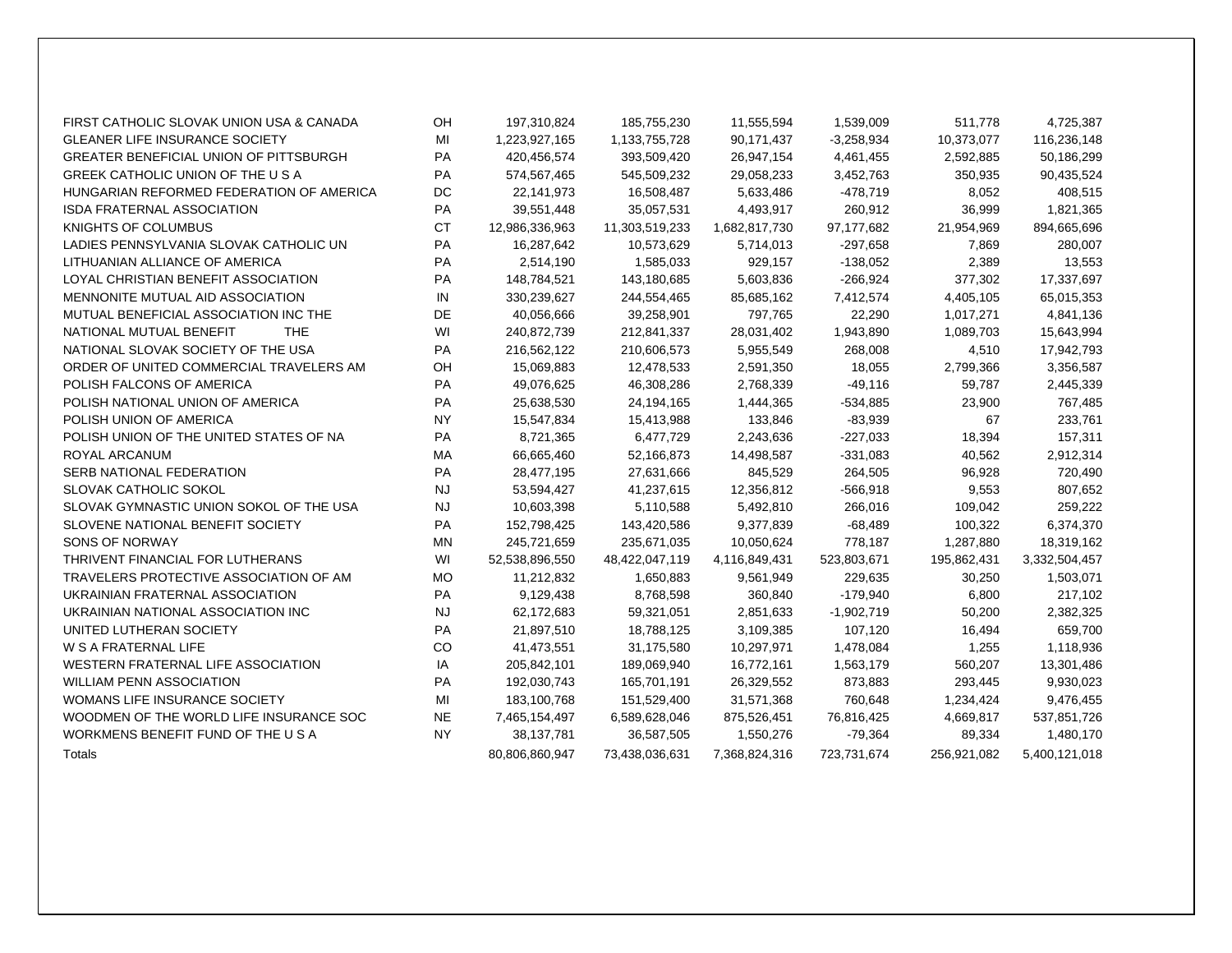#### **Alien Fraternal Benefit Societies**

|                                |       |               |               | Policyholders |             | Direct           | Nationwide  |
|--------------------------------|-------|---------------|---------------|---------------|-------------|------------------|-------------|
| Companv Name                   | State | Assets        | Liabilities   | Surplus       | Net Income  | Illinois Premium | Premiums    |
| INDEPENDENT ORDER OF FORESTERS | NY    | 2.826.257.659 | 2.476.523.370 | 349.734.289   | -88.888.254 | 22,193,597       | 225.141.555 |
| Totals                         |       | 2.826.257.659 | 2,476,523,370 | 349,734,289   | -88.888.254 | 22,193,597       | 225,141,555 |

#### **Assessment Companies**

|                                      |              |           |             | Policyholders  |                | Direct           | Nationwide |
|--------------------------------------|--------------|-----------|-------------|----------------|----------------|------------------|------------|
| Company Name                         | <b>State</b> | Assets    | Liabilities | <u>Surplus</u> | Net Income     | Illinois Premium | Premiums   |
| AMERICAN LIFE INSURANCE COMPANY      | IL           | 3.779.275 | .296.803    | 2.482.472      | $-55.144$      | 587,887          | 587,460    |
| INTERSTATE BANKERS LIFE INSURANCE CO |              | 706,704   | 22,460      | 684,244        | <u>-19,654</u> |                  |            |
| Totals                               |              | 4.485.979 | .319.263    | 3,166,716      | $-74.798$      | 587,887          | 587,460    |

#### **Burial Societies**

|                                      |       |         |             | Policyholders  |            | <b>Direct</b>    | Nationwide |
|--------------------------------------|-------|---------|-------------|----------------|------------|------------------|------------|
| Company Name                         | State | Assets  | Liabilities | <u>Surplus</u> | Net Income | Illinois Premium | Premiums   |
| SLOVENIAN WOMENS UNION OF AMERICA    |       | 745.174 | 253,999     | 491.175        | 2,530      | 71.755           | 71,755     |
| STEPHENSON COUNTY BURIAL ASSOCIATION |       | ,256    |             | ,254           | $-230$     |                  |            |
| Totals                               |       | 746.430 | 254.001     | 492.429        | 2,300      | 71.770           | 71.770     |

#### **Domestic Health Maintenance Organizations**

|                                           |       |            |             | <b>Policyholders</b> |              | <b>Direct</b>    | Nationwide    |
|-------------------------------------------|-------|------------|-------------|----------------------|--------------|------------------|---------------|
| Company Name                              | State | Assets     | Liabilities | Surplus              | Net Income   | Illinois Premium | Premiums      |
| AETNA HEALTH OF ILLINOIS INC              |       | 63,860,440 | 41,910,281  | 21,950,159           | 7,099,008    | 185,282,181      | 195,623,069   |
| AMERIGROUP ILLINOIS INC                   |       | 13,690,220 | 8,201,303   | 5,488,917            | $-6,478,562$ | 22,913,019       | 22,798,793    |
| AVETA HEALTH ILLINOIS INC                 |       | 2,353,732  | 321,305     | 2,032,426            | 16.169       | 652,797          | 652,797       |
| BCI HMO INC                               |       | 7.181.066  | 225,209     | 6,955,857            | 140.857      | 237,716          | 42,858        |
| GREAT-WEST HEALTHCARE OF ILLINOIS, INC    |       | 8,110,332  | 5,718,307   | 2,392,025            | 320,544      | 20,139,595       | 2,013,960     |
| HARMONY HEALTH PLAN OF ILLINOIS INC       |       | 77.516.944 | 49.433.201  | 28.083.743           | 8,824,190    | 144.874.548      | 263,999,393   |
| <b>HEALTH ALLIANCE MEDICAL PLANS INC*</b> | IL    | 0          |             |                      |              | 611,633,350      | 611,633,350   |
| HEALTH ALLIANCE MIDWEST INC               | IL    | 4.426.147  | 1.490.545   | 2,935,602            | -443,850     | 1.139.299        | 5,742,496     |
| HEALTH CARE SERVICE CORP MUT LEG RES CO*  | IL    |            |             |                      |              | 2,162,340,708    | 2,162,340,708 |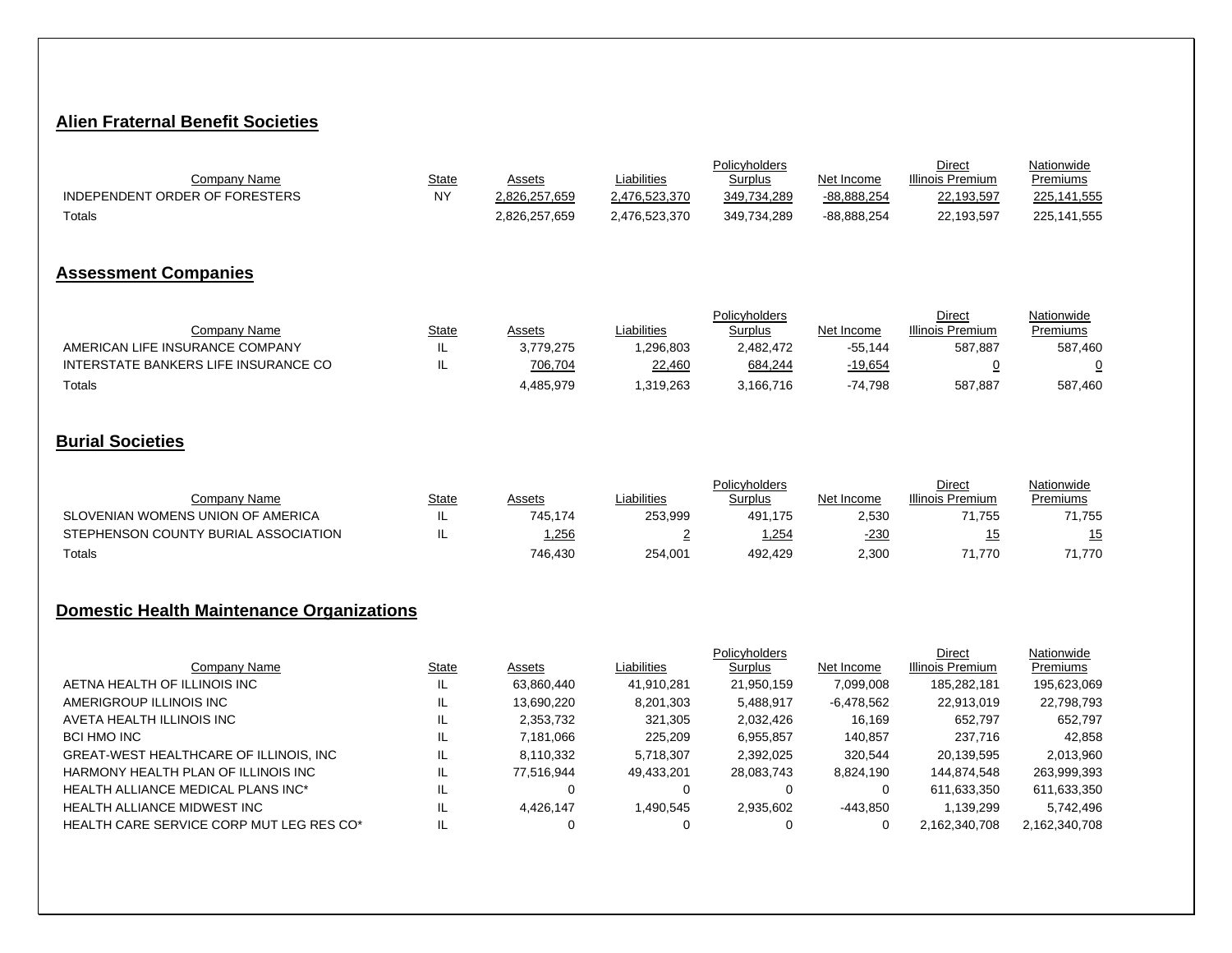| OSF HEALTH PLANS INC*                    | IL  |             |             | 0           |            | 284.461.373   | 284.461.373   |
|------------------------------------------|-----|-------------|-------------|-------------|------------|---------------|---------------|
| PERSONALCARE INSURANCE OF ILLINOIS INC*  | IL  |             |             |             |            | 204.905.945   | 204.905.945   |
| UNICARE HEALTH PLANS OF THE MIDWEST INC  | IL. | 159.382.690 | 106.928.386 | 52.454.304  | 10.097.393 | 367.099.890   | 377,769,969   |
| UNION HEALTH SERVICE INC                 | IL. | 14.242.215  | 5.900.984   | 8.341.231   | 540.449    | 36.963.775    | 36.963.775    |
| UNITEDHEALTHCARE OF ILLINOIS INC         | IL. | 31.190.921  | 15.855.893  | 15.335.028  | 1.353.855  | 97.999.160    | 101,011,188   |
| UNITEDHEALTHCARE PLAN OF RIVER VALLEY IN | IL. | 387,465,127 | 229.526.728 | 157,938,399 | 41.527.571 | 79,005,310    | 735,716,060   |
| Totals                                   |     | 769.419.834 | 465.512.142 | 303.907.691 | 62.997.624 | 4.219.648.666 | 5.005.675.734 |

\*These companies are licensed as legal reserve life companies with an HMO line of business.

### **Foreign Health Maintenance Organizations**

|                                       |              |             |             | Policyholders |             | Direct           | Nationwide    |
|---------------------------------------|--------------|-------------|-------------|---------------|-------------|------------------|---------------|
| Company Name                          | <b>State</b> | Assets      | Liabilities | Surplus       | Net Income  | Illinois Premium | Premiums      |
| CIGNA HEALTHCARE OF ILLINOIS INC      | DE           | 10,899,882  | 4,298,060   | 6,601,822     | 1,068,093   | 13,393,823       | 14,856,934    |
| CIGNA HEALTHCARE OF ST LOUIS INC      | <b>MO</b>    | 5.078.348   | 2,026,659   | 3,051,689     | 993,042     | 2,205,801        | 16,077,079    |
| <b>ESSENCE INC</b>                    | <b>MO</b>    | 10.611.767  | 6,319,292   | 4,292,475     | 824,493     | 3.579.373        | 31,997,110    |
| <b>GROUP HEALTH PLAN INC</b>          | MO           | 173,209,657 | 85,184,299  | 88,025,358    | 38,497,372  | 100,869,346      | 517,275,130   |
| HEALTHLINK HMO INC                    | <b>MO</b>    | 27,963,991  | 3,377,434   | 24,586,557    | 10,004,042  |                  | 1,684,020     |
| HEALTHSPRING OF TENNESSEE INC         | TN           | 148,551,075 | 112,850,643 | 35,700,433    | 4,288,532   | 73,769,053       | 622,280,871   |
| HMO MISSOURI INC                      | <b>MO</b>    | 123,396,772 | 70,331,353  | 53,065,419    | 18,887,849  | 0                | 387,951,380   |
| HUMANA HEALTH PLAN INC                | KY           | 410.078.474 | 202,409,785 | 207,668,689   | 62,356,698  | 576,903,655      | 1,490,673,591 |
| MEDICAL ASSOCIATES HEALTH PLAN INC    | IA           | 20,942,474  | 9,713,290   | 11,229,184    | 1,184,826   | 10,842,704       | 71,724,243    |
| MERCY HEALTH PLANS OF MISSOURI INC    | <b>MO</b>    | 84,540,054  | 38,416,619  | 46,123,434    | 563,710     | 19,121,547       | 417,117,847   |
| MERCYCARE INSURANCE COMPANY*          | WI           | 0           | $\Omega$    | 0             | 0           |                  | 0             |
| NEVADACARE INC                        | <b>NV</b>    | 29,780,993  | 11,742,147  | 18,038,846    | $-407,774$  | 706.267          | 94,908,174    |
| UNITED HEALTHCARE OF THE MIDWEST INC. | <b>MO</b>    | 217,510,164 | 146,187,571 | 71,322,593    | 31,134,447  | 72,289,238       | 554,516,377   |
| WELLMARK HEALTH PLAN OF IOWA INC      | IA           | 106,174,964 | 50,880,503  | 55,294,461    | 10,001,306  | 0                | 267,847,446   |
| Totals                                |              | 368,738,615 | 743,737,655 | 625,000,960   | 179,396,636 | 873,680,807      | 4,488,910,202 |

\*These companies are licensed as legal reserve life companies with an HMO line of business.

#### **Voluntary Service Plans**

|                                         |              |            |             | <b>Policyholders</b> |                 | Direct          | Nationwide |
|-----------------------------------------|--------------|------------|-------------|----------------------|-----------------|-----------------|------------|
| Company Name                            | <u>State</u> | Assets     | Liabilities | Surplus              | Net Income      | llinois Premium | Premiums   |
| FIRST COMMONWEALTH HEALTH SERVICES CORP | ╌            | 509.162    |             | 509.162              | $-2.121$        |                 |            |
| NATIONAL DENTAL CARE INC                | ╌            | .260       |             | .260                 | $^{\circ}$ .260 | 11.950          | 11.950     |
| SIDNEY HILLMAN HEALTH CENTRE            | - ≖          | 505.768    | 105.409     | 400.359              | 134.256         | 2.304.371       | 2.304.371  |
| UNION HEALTH SERVICE INC                | ╌            | 14.242.215 | 5.900.984   | 8.341.231            | 540.449         | 36.963.775      | 36.963.775 |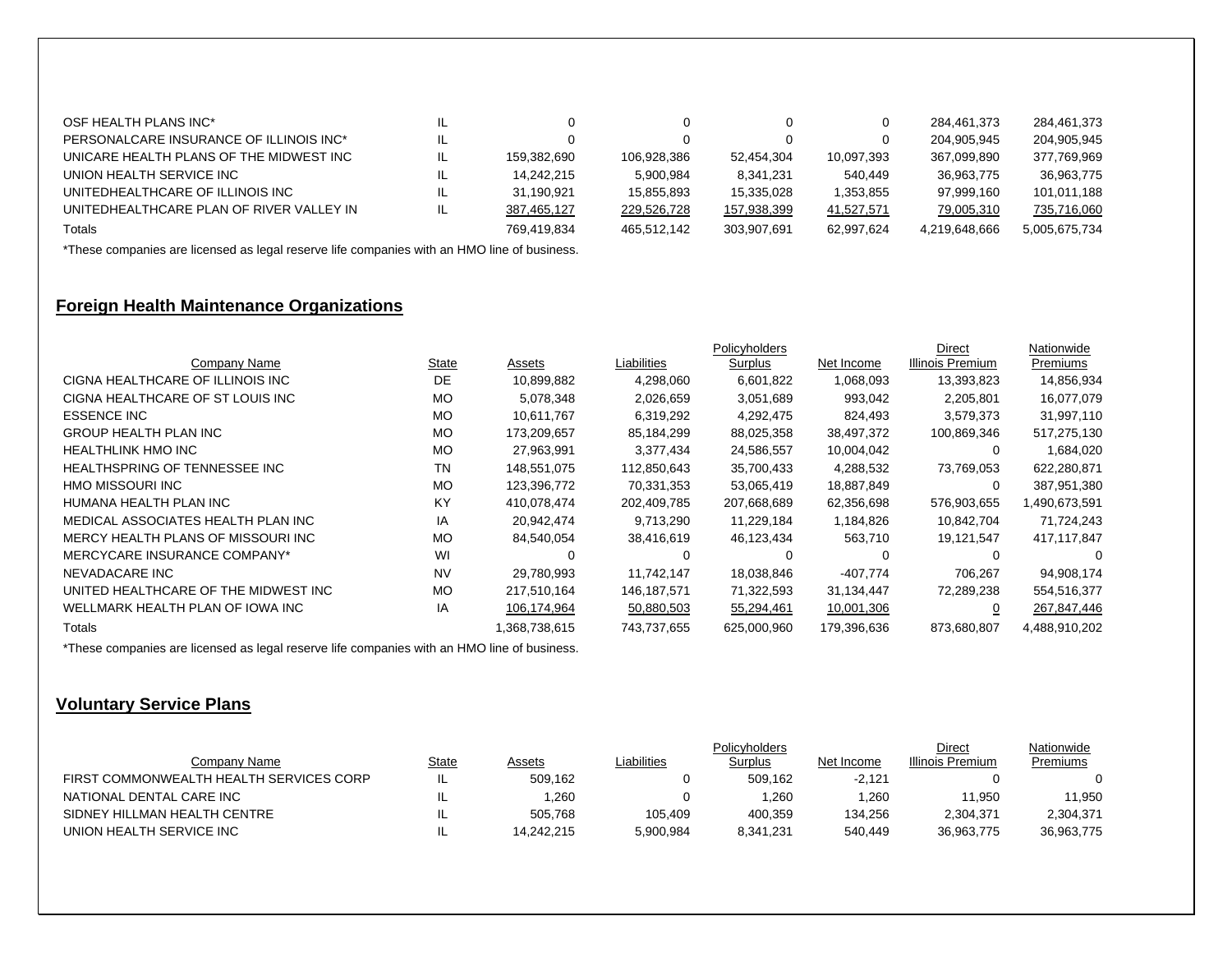| UNION MEDICAL CENTER<br>UNIVERSAL HEALTH SERVICES INC (Company in | -− | .077.489   | 544.488   | 533.001   | $-227.348$ | 5.149.019  | 5.149.019  |
|-------------------------------------------------------------------|----|------------|-----------|-----------|------------|------------|------------|
| disolution)                                                       |    |            |           |           |            |            |            |
| Totals                                                            |    | 16,335,894 | 6,550,881 | 9,785,013 | 446.496    | 44.429.115 | 44.429.115 |

### **Dental Service Plans**

|                          |              |               |             | Policyholders  |            | Direct           | Nationwide |
|--------------------------|--------------|---------------|-------------|----------------|------------|------------------|------------|
| Company Name             | <b>State</b> | <u>Assets</u> | Liabilities | <b>Surplus</b> | Net Income | Illinois Premium | Premiums   |
| DELTA DENTAL OF ILLINOIS | . .          | 45.591.306    | 16.277.058  | 29.314.249     | 5,781,895  | 81.430.230       | .430.230   |
| Totals                   |              | 45,591,306    | 16,277,058  | 29.314.249     | 5,781,895  | 81.430.230       | ,430,230   |

### **Foreign Accredited Reinsurer**

|                                          |       |           |             | Policyholders |            | Direct           | Nationwide |
|------------------------------------------|-------|-----------|-------------|---------------|------------|------------------|------------|
| Company Name                             | State | Assets    | Liabilities | Surplus       | Net Income | Illinois Premium | Premiums   |
| COMPBENEFITS DENTAL INC                  | IL    | 4.180.358 | 2.779.600   | 1.400.758     | 540.139    | 9.569.222        | 16,662,666 |
| DENTAL BENEFIT PROVIDERS OF ILLINOIS INC | IL.   | 901.640   | 143.808     | 757.832       | 111.642    | 71.131           | 310.539    |
| DENTAL CONCERN LTD<br>THE                | IL    | 1,483,734 | 138.427     | 1,345,307     | 223,058    | 976.881          | 976.881    |
| FIRST COMMONWEALTH INSURANCE COMPANY*    | IL    | 0         | $\Omega$    |               |            | 30.267.071       | 30,267,071 |
| FIRST COMMONWEALTH LTD HEALTH SERV CORP  | IL    | 2,450,520 | 92.926      | 2.357.595     | 109.492    | 47.003           | 460.474    |
| HEALTH CARE SERVICE CORP MUT LEG RES CO* | IL    | 0         | $\Omega$    |               |            | 11.983.147       | 11,983,147 |
| OLYMPIA LIMITED HEALTH SERVICES ORG INC  | IL    | 386,057   | 110.962     | 275.095       | $-206,258$ | 3.757.795        | 3.757.795  |
| TRUASSURE INSURANCE COMPANY*             | IL    | 0         | 0           |               |            | 5.122            | 5,122      |
| UNITED CONCORDIA DENTAL PLANS OF IL INC  | IL    | 141.976   | 4.825       | 137.151       | $-20.826$  | 19.749           | 19.749     |
| VISION SERVICES PLAN OF ILLINOIS, NFP    | IL    | 53,665    | 1,489       | 52,176        | <u>735</u> |                  |            |
| Totals                                   |       | 9.597.950 | 3.272.037   | 6.325.914     | 757.982    | 56.697.121       | 64.443.444 |

\*These companies are licensed as legal reserve life companies with an LHSO line of business.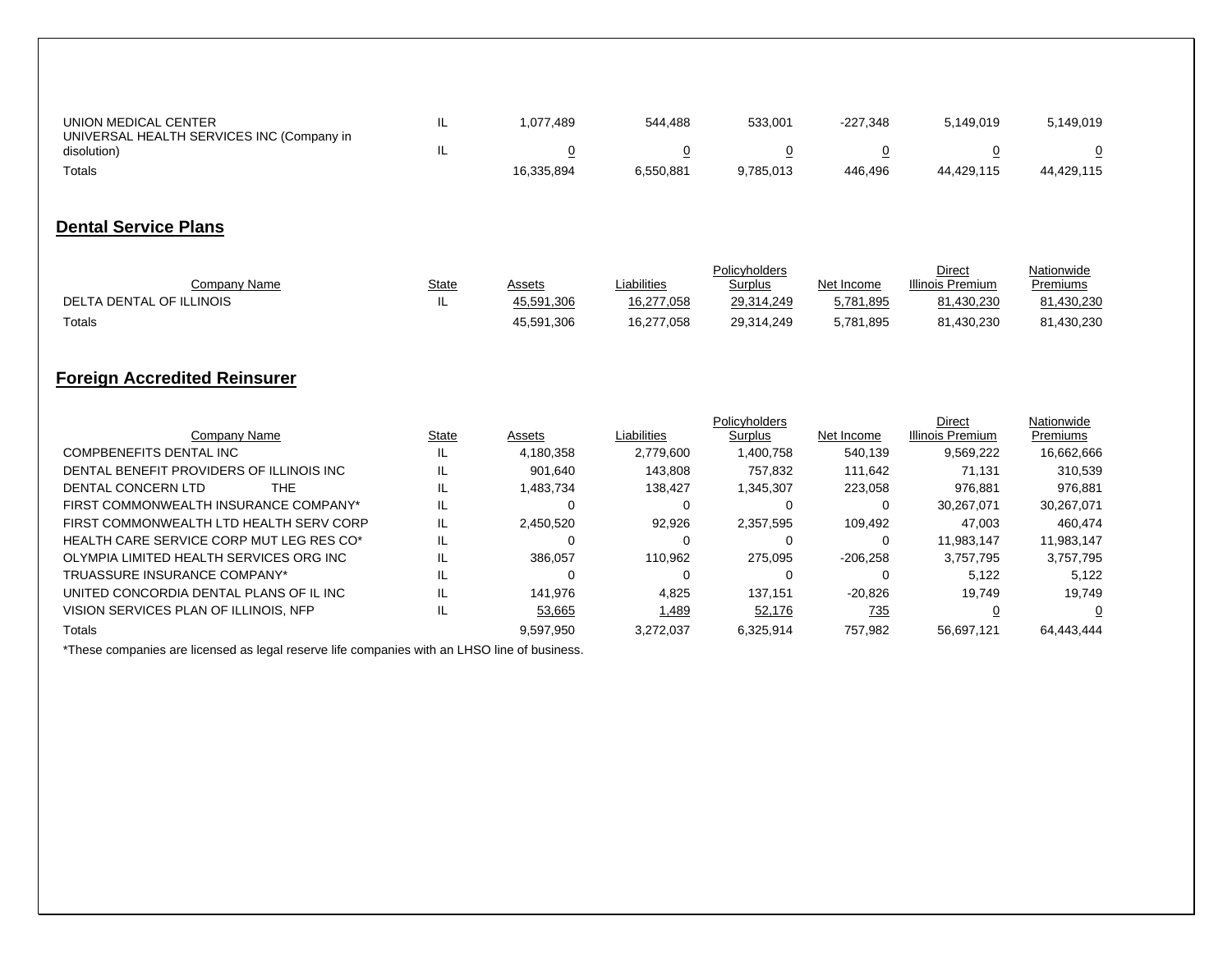## **Mutual Holding Company**

|                                              |              |                |               | Policyholders |              | Direct           | Nationwide  |
|----------------------------------------------|--------------|----------------|---------------|---------------|--------------|------------------|-------------|
| Company Name                                 | <u>State</u> | Assets         | Liabilities   | Surplus       | Net Income   | Illinois Premium | Premiums    |
| AGC LIFE INSURANCE COMPANY                   | МO           | 10.958.614.839 | 3,605,143,134 | 7.353.471.705 | 815.791.629  |                  | 3,038,650   |
| <b>GENWORTH LIFE INSURANCE COMPANY OF NY</b> | <b>NY</b>    | 4,905,733,527  | 4.695.525.985 | 210.207.542   | -126.119.478 | 1,026,402        | 579.920.114 |
| HANNOVER LIFE REASSURANCE COMPANY OF AM      |              | 1,542,039,402  | 430,643,745.ا | 111.395.657   | 2,380,951    |                  | 279.309.296 |
| Totals                                       |              | 17,406,387,768 | 9,731,312,864 | 7.675.074.904 | 692,053,102  | 1,026,402        | 862,268,060 |

## **Recapitulation**

|                                     |                |                   |                   | Policyholders   |                | Direct           | Nationwide      |
|-------------------------------------|----------------|-------------------|-------------------|-----------------|----------------|------------------|-----------------|
| Company Name                        | Number         | Assets            | Liabilities       | Surplus         | Net Income     | Illinois Premium | Premiums        |
| LEGAL RESERVE DOMESTIC COMPANIES    | 67             | 245,905,899,748   | 221,094,876,755   | 24,811,022,995  | 2,516,869,184  | 11,086,027,182   | 37,466,644,510  |
| LEGAL RESERVE FOREIGN COMPANIES     | 481            | 4,331,424,944,482 | 4,069,918,524,336 | 261,506,420,172 | 37,777,134,583 | 22,497,077,688   | 514,308,484,028 |
| LEGAL RESERVE ALIEN COMPANIES       | 6              | 16,141,260,860    | 15,412,141,177    | 729,119,689     | 67,808,452     | 132,524,405      | 2,347,563,208   |
| <b>FRATERNAL DOMESTIC COMPANIES</b> | 16             | 10,408,355,955    | 8,996,843,191     | 1,411,512,769   | 124,892,525    | 107,817,776      | 832,209,424     |
| <b>FRATERNAL FOREIGN COMPANIES</b>  | 48             | 80,806,860,947    | 73,438,036,631    | 7,368,824,316   | 723,731,674    | 256,921,082      | 5,400,121,018   |
| <b>FRATERNAL ALIEN COMPANIES</b>    |                | 2,826,257,659     | 2,476,523,370     | 349,734,289     | -88,888,254    | 22,193,597       | 225, 141, 555   |
| ASSESSMENT COMPANIES                | $\overline{2}$ | 4,485,979         | 1,319,263         | 3,166,716       | -74,798        | 587,887          | 587,460         |
| <b>BURIAL SOCIETIES</b>             | 2              | 746,430           | 254,001           | 492,429         | 2,300          | 71,770           | 71,770          |
| DOMESTIC HMOS                       | 10             | 769,419,834       | 465,512,142       | 303,907,691     | 62,997,624     | 4,219,648,666    | 5,005,675,734   |
| <b>FOREIGN HMOS</b>                 | 13             | 1,368,738,615     | 743,737,655       | 625,000,960     | 179,396,636    | 873,680,807      | 4,488,910,202   |
| <b>VOLUNTARY SERVICE PLANS</b>      | 5              | 16,335,894        | 6,550,881         | 9,785,013       | 446,496        | 44,429,115       | 44,429,115      |
| DENTAL SERVICE PLANS                |                | 45,591,306        | 16,277,058        | 29,314,249      | 5,781,895      | 81,430,230       | 81,430,230      |
| DOMESTIC LHSOS                      |                | 9,597,950         | 3,272,037         | 6,325,914       | 757,982        | 56,697,121       | 64,443,444      |
| FOREIGN ACCREDITED REINSURERS       | 3              | 17,406,387,768    | 9,731,312,864     | 7,675,074,904   | 692,053,102    | 1,026,402        | 862,268,060     |
| MUTUAL HOLDING COMPANY              | 2              | 100,894,896       | 1,967,469         | 98,927,427      | $-16,629$      | $\overline{0}$   | 0               |
| <b>Totals</b>                       |                | 4,707,235,778,323 | 4,402,307,148,830 | 304,928,629,533 | 42,062,892,772 | 39,380,133,728   | 571,127,979,758 |